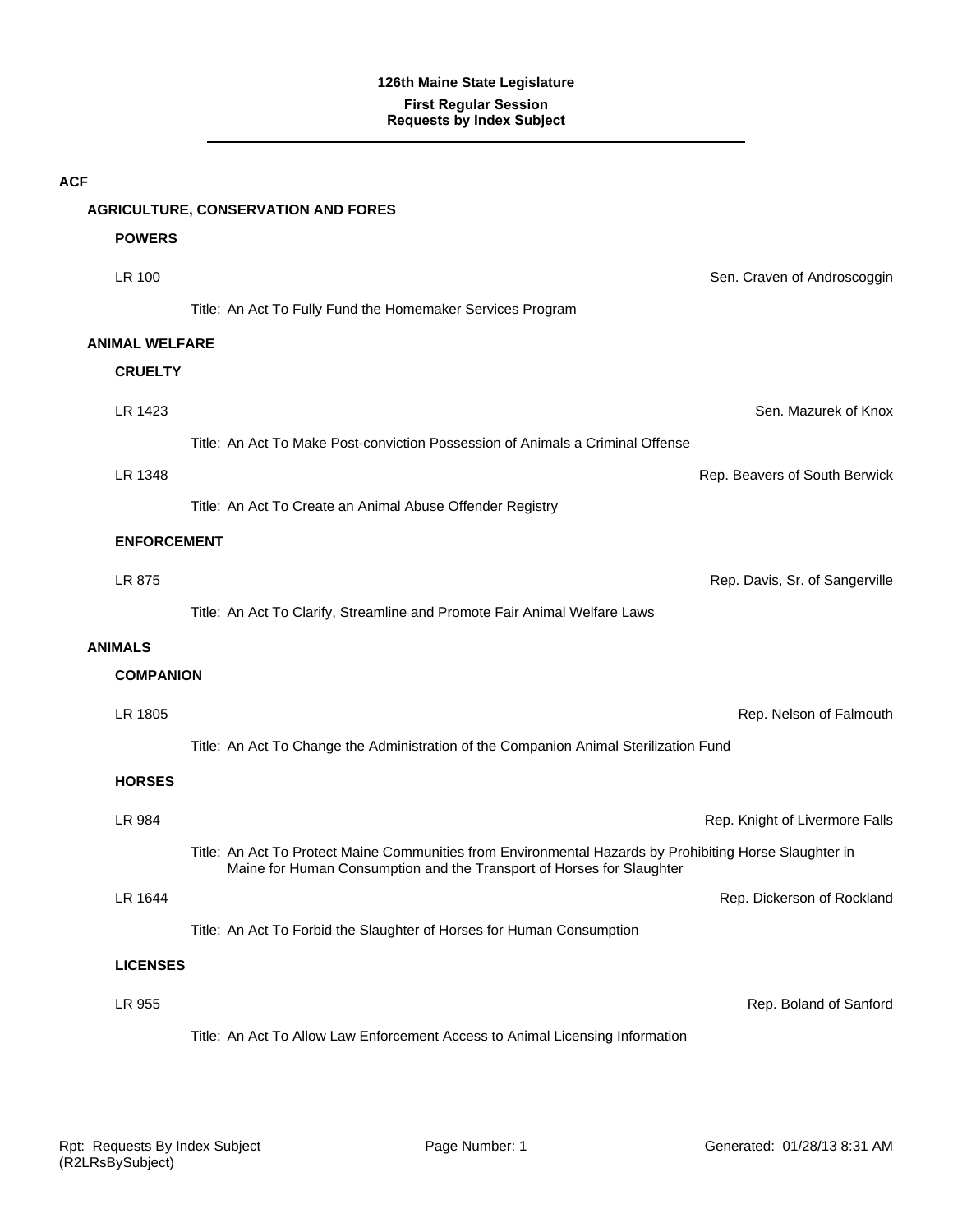**FARMS**

#### **FERTILIZER**

|             | LR 981                 |                                                                                                                     | Rep. Cray of Palmyra           |
|-------------|------------------------|---------------------------------------------------------------------------------------------------------------------|--------------------------------|
|             |                        | Title: An Act Concerning Fertilizer and Lime Products                                                               |                                |
|             | <b>PRESERVATION</b>    |                                                                                                                     |                                |
|             | LR 1558                |                                                                                                                     | Sen. Johnson of Lincoln        |
|             |                        | Title: An Act To Reestablish Compensation for Livestock Losses Due to Predation                                     |                                |
|             | <b>PROMOTION</b>       |                                                                                                                     |                                |
|             | LR 1353                |                                                                                                                     | Rep. McCabe of Skowhegan       |
|             |                        | Title: An Act To Increase Farm-to-school Efforts Statewide                                                          |                                |
|             | LR 846                 |                                                                                                                     | Sen. Saviello of Franklin      |
|             |                        | Title: An Act To Help Small Farmers                                                                                 |                                |
|             | LR 737                 |                                                                                                                     | Rep. Kumiega, III of Deer Isle |
|             |                        | Title: An Act To Promote Small-scale Poultry Farming                                                                |                                |
|             | LR 896                 |                                                                                                                     | Rep. Hickman of Winthrop       |
|             |                        | Title: An Act To Deregulate Face-to-face Transactions between Consumers and Small Farms and Small Food<br>Producers |                                |
|             | LR 897                 |                                                                                                                     | Rep. Hickman of Winthrop       |
|             |                        | Title: An Act To Increase Food Sovereignty in Local Communities                                                     |                                |
| <b>FOOD</b> | <b>FARMERS MARKETS</b> |                                                                                                                     |                                |
|             |                        |                                                                                                                     |                                |
|             | LR 1246                |                                                                                                                     | Rep. Lockman of Amherst        |
|             | <b>LABELING</b>        | Title: An Act To Facilitate Sales of Produce by Family Farms at Farmers' Markets                                    |                                |
|             |                        |                                                                                                                     |                                |
|             | LR 52                  | Title: An Act To Protect Maine Food Consumers Right To Know                                                         | Rep. Harvell of Farmington     |
|             | <b>LR 731</b>          |                                                                                                                     | Rep. Jones of Freedom          |
|             |                        | Title: An Act To Require Labeling of Genetically Modified Food                                                      |                                |
|             | <b>PROCESSING</b>      |                                                                                                                     |                                |
|             | LR 681                 |                                                                                                                     | Sen. Johnson of Lincoln        |
|             |                        | Title: An Act To Establish a Right on the Part of the Public to Information Regarding Food                          |                                |
|             |                        |                                                                                                                     |                                |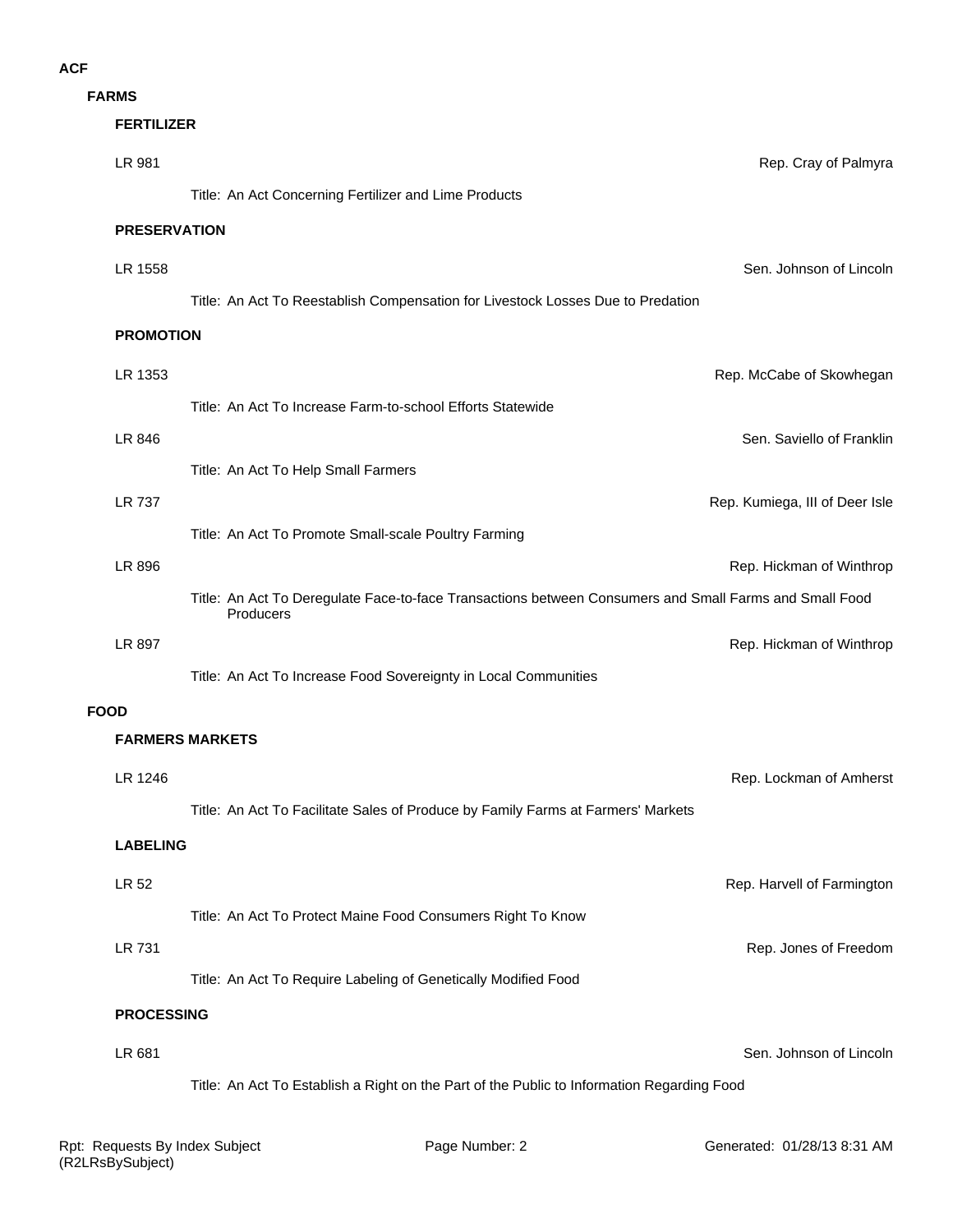#### **ACF**

| LR 1697               | Rep. McCabe of Skowhegan                                                                                                                                                                         |
|-----------------------|--------------------------------------------------------------------------------------------------------------------------------------------------------------------------------------------------|
|                       | Title: An Act To Create a Pilot Program To Support the State's Food Processors                                                                                                                   |
| LR 716                | Rep. Timberlake of Turner                                                                                                                                                                        |
|                       | Title: An Act To Allow a Person Who Owns a Slaughterhouse To Slaughter Poultry for Other People                                                                                                  |
| LR 768                | Rep. Hayes of Buckfield                                                                                                                                                                          |
|                       | Title: An Act To Allow a Person Who Processes Poultry for Personal Use To Process Poultry for Another in the<br>Same Facility                                                                    |
| LR 888                | Rep. Hickman of Winthrop                                                                                                                                                                         |
|                       | Title: Resolve, Directing the Department of Agriculture, Conservation and Forestry To Develop a Policy To<br>Reduce Food Waste in All State-funded Institutions                                  |
| <b>REGULATIONS</b>    |                                                                                                                                                                                                  |
| LR 1890               | Pres. Alfond of Cumberland                                                                                                                                                                       |
|                       | Title: An Act To Promote Sustainable Food Policies                                                                                                                                               |
| LR 1669               | Rep. Chapman of Brooksville                                                                                                                                                                      |
|                       | Title: An Act To Exempt Certain Locally Grown Food from Regulation                                                                                                                               |
| LR 1870               | Rep. Hickman of Winthrop                                                                                                                                                                         |
|                       | Title: An Act To Establish the Maine Food Policy Council                                                                                                                                         |
|                       |                                                                                                                                                                                                  |
| <b>FORESTRY</b>       |                                                                                                                                                                                                  |
| <b>FOREST RANGERS</b> |                                                                                                                                                                                                  |
| LR 224                | Rep. Dunphy of Embden                                                                                                                                                                            |
|                       | Title: An Act To Require Forest Rangers To Be Trained in Order To Allow Them To Carry Firearms                                                                                                   |
| LR 209                | Rep. Dion of Portland                                                                                                                                                                            |
|                       | Title: An Act To Authorize the Commissioner of Agriculture, Conservation and Forestry To Nominate Certain<br>Rangers in the Division of Forestry To Become Conservation Law Enforcement Officers |
| <b>PRACTICES</b>      |                                                                                                                                                                                                  |
| LR 1331               | Sen. Burns of Washington                                                                                                                                                                         |
|                       | Title: An Act To Amend Forest Practice Laws To Facilitate and Enhance Wildlife Habitat                                                                                                           |
| LR 1357               | Rep. McCabe of Skowhegan                                                                                                                                                                         |
|                       | Title: An Act To Clarify the Laws Governing the Rule-making Authority of the Maine Forest Service                                                                                                |
| LR 1220               | Sen. Jackson of Aroostook                                                                                                                                                                        |
|                       | Title: An Act To Increase Reimbursement for Municipalities under the Maine Tree Growth Tax Law                                                                                                   |
| LR 1218               | Sen. Jackson of Aroostook                                                                                                                                                                        |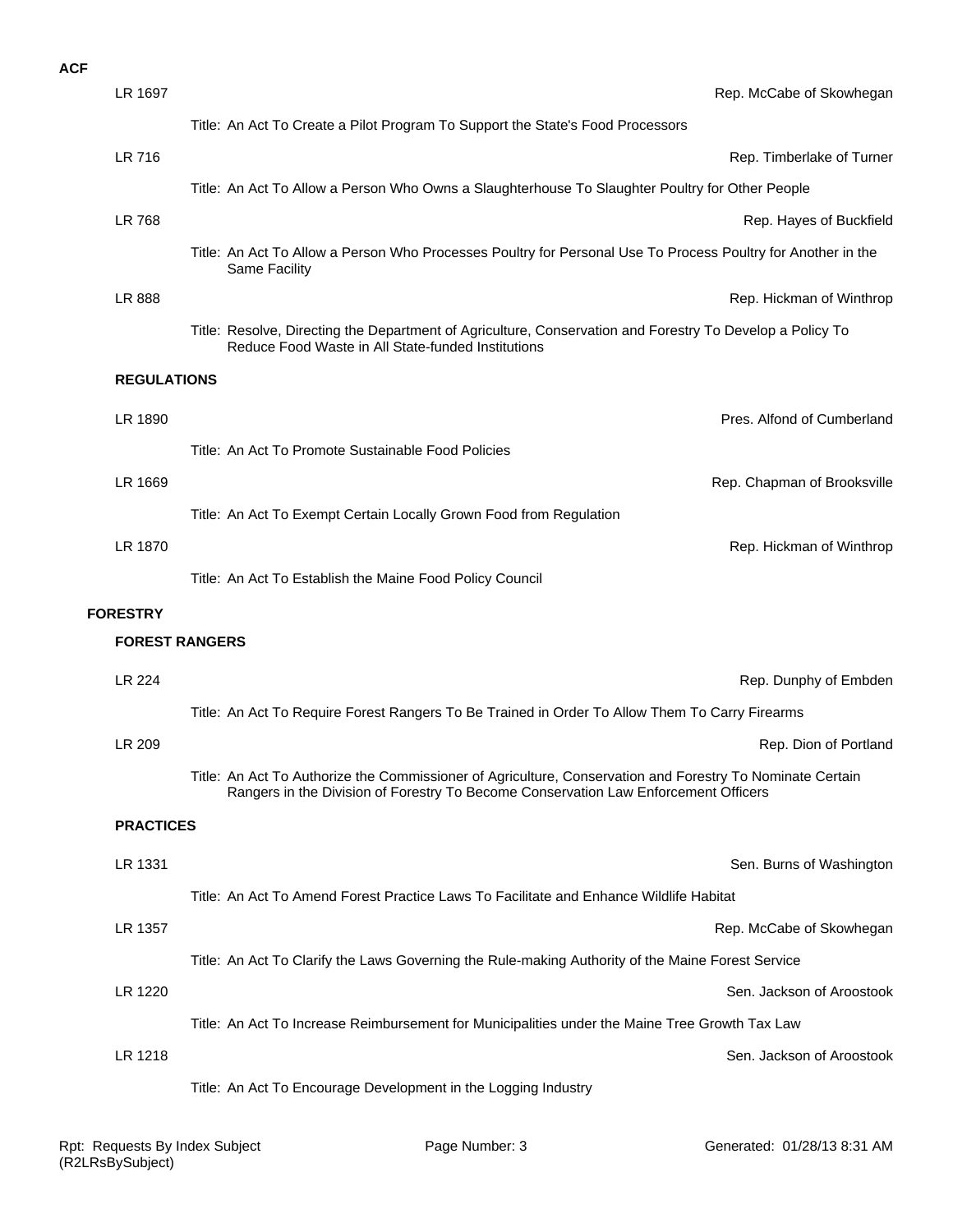#### **TIMBER HARVESTING**

| LR 623                | Sen. Jackson of Aroostook                                                                                          |
|-----------------------|--------------------------------------------------------------------------------------------------------------------|
|                       | Title: An Act Regarding Timber Harvesting on Land Managed by the Division of Parks and Public Lands                |
| LR 1053               | Sen. Jackson of Aroostook                                                                                          |
|                       | Title: An Act To Require Payment Quotes in Service Contracts for Harvesting and Hauling of Wood                    |
| <b>HARNESS RACING</b> |                                                                                                                    |
|                       | <b>DISCIPLINARY ACTION</b>                                                                                         |
| LR 1062               | Rep. Cray of Palmyra                                                                                               |
|                       | Title: An Act To Amend the Laws Concerning Reciprocal Disciplinary Actions in Harness Racing and Pulling<br>Events |
|                       | <b>LAND USE REGULATION COMMISSION</b>                                                                              |
| <b>LURC PLANNING</b>  |                                                                                                                    |
| LR 99                 | Sen. Jackson of Aroostook                                                                                          |
|                       | Title: An Act To Restore to Jimmy J. Soucy the Right To Maintain Existing Structures on Property in Sinclair       |
| <b>MILK</b>           |                                                                                                                    |
| <b>HANDLERS</b>       |                                                                                                                    |
| LR 1598               | Sen. Cushing of Penobscot                                                                                          |
|                       | Title: An Act To Provide Assistance to Maine's Dairy Farms                                                         |
| <b>PRICES</b>         |                                                                                                                    |
| LR 1810               | Rep. Dill of Old Town                                                                                              |
|                       | Title: An Act To Stabilize the Maine Dairy Industry                                                                |
| LR 1355               | Rep. McCabe of Skowhegan                                                                                           |
|                       | Title: An Act To Review the Dairy Tier Program                                                                     |
| <b>PRODUCTS</b>       |                                                                                                                    |
| LR 1573               | Rep. Cray of Palmyra                                                                                               |
|                       | Title: An Act To Maintain the Health and Nutritional Wellness of Dairy Cattle                                      |
| LR 1685               | Rep. Brooks of Winterport                                                                                          |
|                       | Title: An Act To Promote the Sale of Maine Dairy Products                                                          |
| LR 1540               | Sen. Sherman of Aroostook                                                                                          |
|                       | Title: An Act To Ensure the Continuation of Dairy Farming                                                          |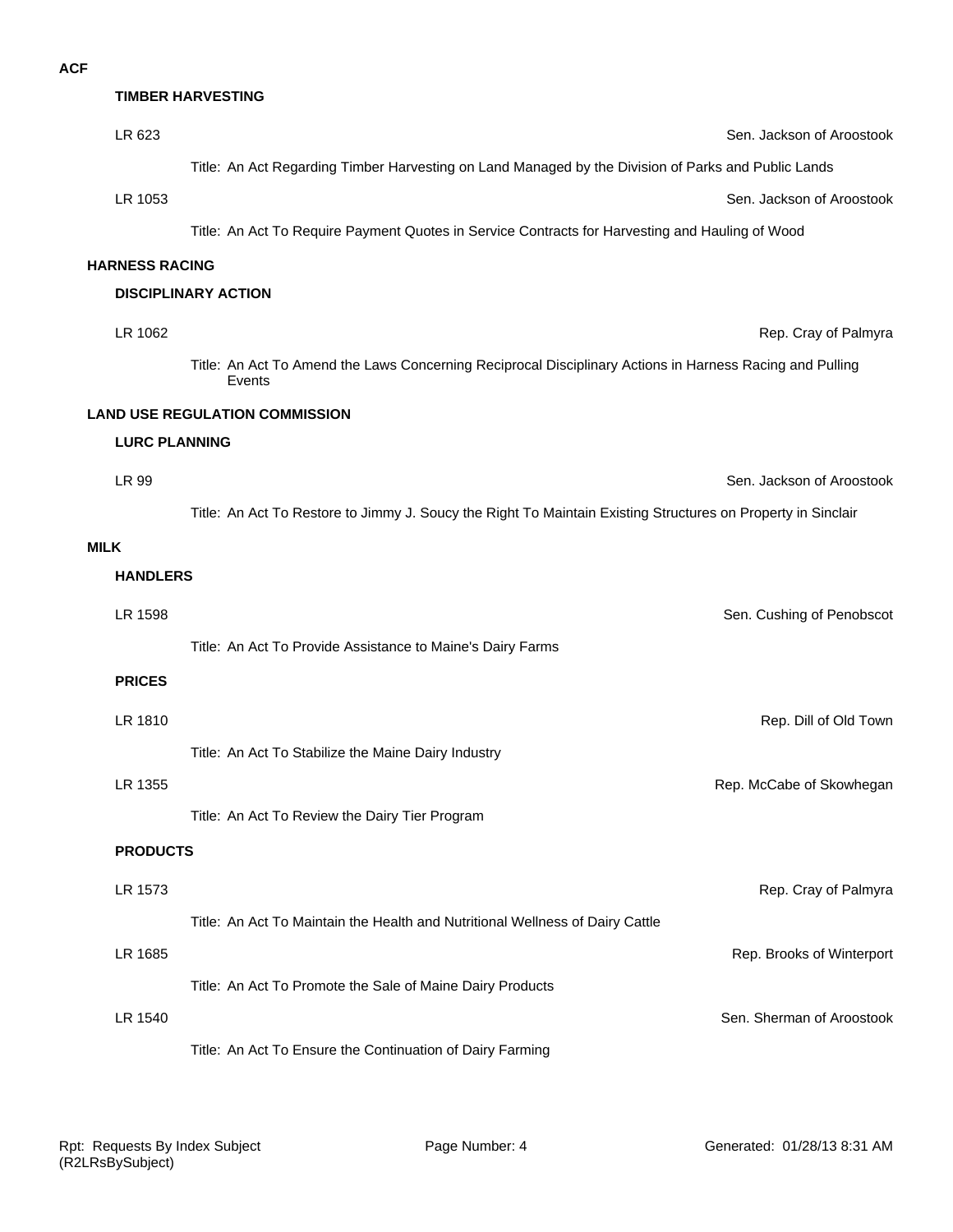| LR 1544           | Rep. Black of Wilton                                                                                                                                      |
|-------------------|-----------------------------------------------------------------------------------------------------------------------------------------------------------|
|                   | Title: An Act To Lessen the Impact of High Feed and Fuel Costs on Maine Dairy Farmers                                                                     |
|                   | <b>PARKS AND LANDS BUREAU</b>                                                                                                                             |
| <b>POWERS</b>     |                                                                                                                                                           |
| LR 841            | Sen. Saviello of Franklin                                                                                                                                 |
|                   | Title: Resolve, Directing the Division of Parks and Public Lands To Conduct an Internal Review of the<br>Snowmobile Trail Fund                            |
| <b>PESTICIDES</b> |                                                                                                                                                           |
|                   | <b>APPLICATION PROCESS</b>                                                                                                                                |
| LR 1761           | Sen. Saviello of Franklin                                                                                                                                 |
|                   | Title: An Act To Clarify the General Use Permit for Aquatic Pesticides                                                                                    |
| LR 1661           | Sen. Boyle of Cumberland                                                                                                                                  |
|                   | Title: An Act To Provide a Pesticide Spraying Notification Process                                                                                        |
|                   | <b>INTEGRATED PEST MANAGEMENT</b>                                                                                                                         |
| LR 759            | Rep. Cray of Palmyra                                                                                                                                      |
|                   | Title: An Act To Enhance the Development and Implementation of Integrated Pest Management Programs                                                        |
|                   | <b>PEST MANAGEMENT</b>                                                                                                                                    |
| LR 889            | Rep. Hickman of Winthrop                                                                                                                                  |
|                   | Title: An Act To Eliminate the Use of Chemical Fertilizers, Pesticides and Herbicides on All State-funded<br>Property                                     |
| <b>POTATOES</b>   |                                                                                                                                                           |
|                   | <b>MARKETING IMPROVEMENTS FUND</b>                                                                                                                        |
| LR 242            | Rep. Willette of Mapleton                                                                                                                                 |
|                   | Title: An Act To Make Changes to the Potato Marketing Improvement Fund                                                                                    |
| <b>PRODUCTS</b>   |                                                                                                                                                           |
| <b>FEED GRAIN</b> |                                                                                                                                                           |
| LR 795            | Rep. Jones of Freedom                                                                                                                                     |
|                   | Title: Resolve, To Create a Study Group To Review the Feasibility of Creating a Local Feed Grain System To<br>Protect Maine Farmers' Access to Feed Grain |
| <b>HEMP</b>       |                                                                                                                                                           |
| LR 929            | Rep. Sanderson of Chelsea                                                                                                                                 |
|                   | Title: An Act To Amend Industrial Hemp Laws                                                                                                               |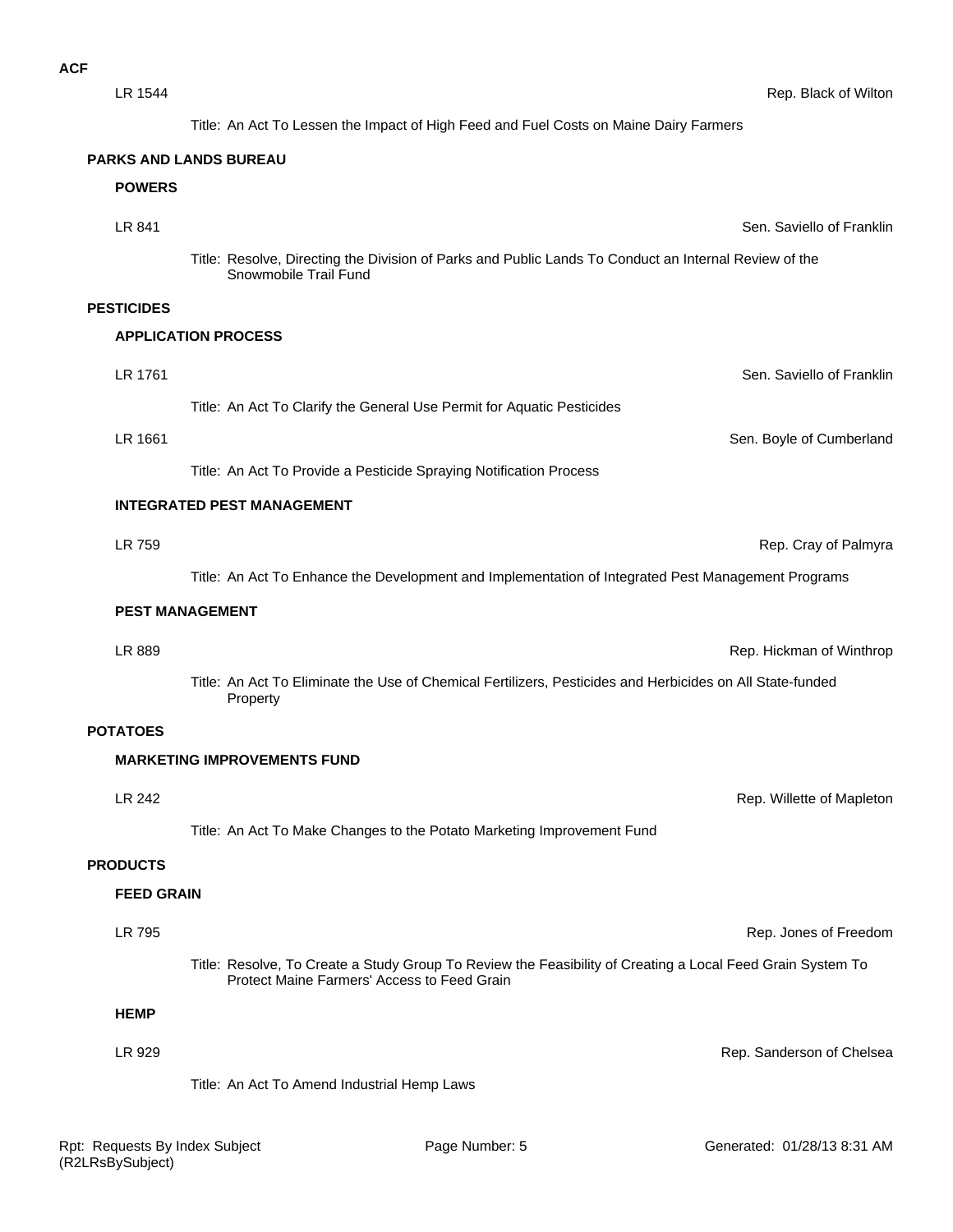## **ACF**

| LR 1183               |                                                                                                                                                                                  | Rep. Harvell of Farmington  |
|-----------------------|----------------------------------------------------------------------------------------------------------------------------------------------------------------------------------|-----------------------------|
|                       | Title: An Act To Promote Industrial Hemp                                                                                                                                         |                             |
| <b>HONEY</b>          |                                                                                                                                                                                  |                             |
| LR 805                |                                                                                                                                                                                  | Rep. Black of Wiltor        |
|                       | Title: An Act To Set a Limit on the Liability of Apiary Owners and Operators                                                                                                     |                             |
| <b>MAPLE PRODUCTS</b> |                                                                                                                                                                                  |                             |
| LR 1419               |                                                                                                                                                                                  | Rep. Black of Wiltor        |
|                       | Title: Resolve, Directing the Department of Health and Human Services To Review, Clarify and Update Its Rules<br>Pertaining to the Maple Syrup Industry                          |                             |
| LR 804                |                                                                                                                                                                                  | Rep. Black of Wiltor        |
|                       | Title: An Act To Change the Grade Standards of the Maple Syrup Industry                                                                                                          |                             |
| <b>MUSHROOMS</b>      |                                                                                                                                                                                  |                             |
| LR 1162               |                                                                                                                                                                                  | Rep. Sirocki of Scarborough |
|                       | Title: An Act To Revise the Maine Wild Mushroom Harvesting Certification Program                                                                                                 |                             |
| LR 1064               |                                                                                                                                                                                  | Rep. Black of Wiltor        |
|                       | Title: An Act To Prohibit the Unauthorized Harvesting of Wild Mushrooms and Fiddleheads                                                                                          |                             |
| <b>POULTRY</b>        |                                                                                                                                                                                  |                             |
| LR 878                |                                                                                                                                                                                  | Rep. Daughtry of Brunswick  |
|                       | Title: An Act Regarding the Use of Mobile Poultry Processing Units                                                                                                               |                             |
| <b>PUBLIC LANDS</b>   |                                                                                                                                                                                  |                             |
|                       | <b>ALLAGASH WATERWAY</b>                                                                                                                                                         |                             |
| LR 606                |                                                                                                                                                                                  | Sen. Jackson of Aroostook   |
|                       | Title: An Act To Provide Increased Opportunities on the Allagash Wilderness Waterway                                                                                             |                             |
| <b>CONVEYANCES</b>    |                                                                                                                                                                                  |                             |
| LR 817                |                                                                                                                                                                                  | Rep. Turner of Burlingtor   |
|                       | Title: Resolve, Directing the Department of Agriculture, Conservation and Forestry To Release a Restriction on<br>Former State Land in Passadumkeag Currently Owned by Dale Ross |                             |
| LR 970                |                                                                                                                                                                                  | Sen. Thomas of Somerset     |
|                       | Title: An Act To Transfer Property To Assist the "Save the Depot" Project in Greenville                                                                                          |                             |
| LR 357                |                                                                                                                                                                                  | Sen. Thomas of Somerset     |

Title: An Act To Exchange Certain Land in Piscataquis County Owned by the State with Land Owned by the Appalachian Mountain Club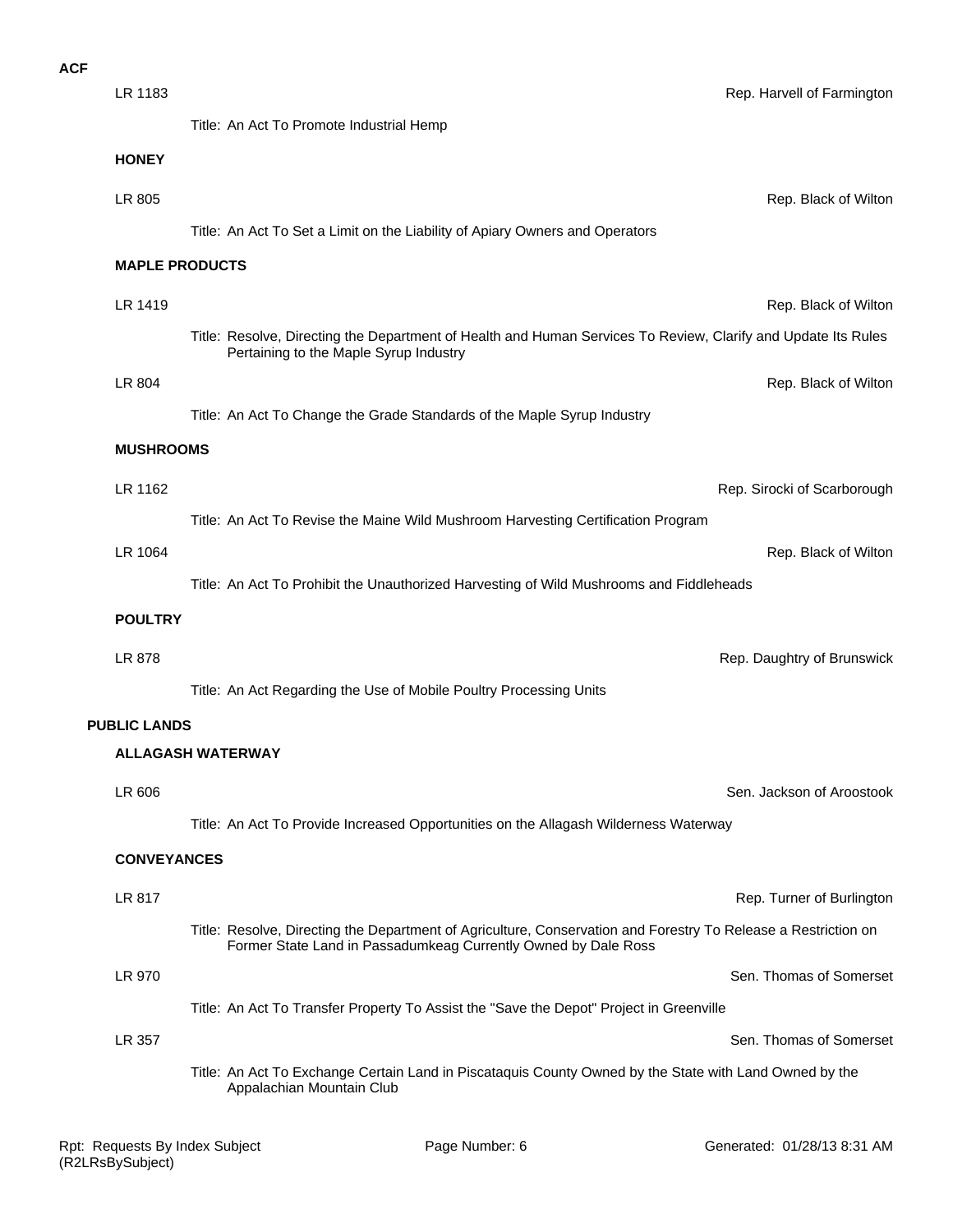**AFA**

LR 1819 Rep. Berry of Bowdoinham Title: An Act To Authorize a General Fund Bond Issue To Create Jobs in Maine LR 1539 Sen. Katz of Kennebec Title: An Act To Authorize a General Fund Bond Issue To Strengthen Maine's Economy and Communities LR 1928 Sen. Woodbury of Cumberland Title: An Act To Create a State-sponsored Retirement Plan for Participation by Private Employers LR 1780 Spkr. Eves of North Berwick Title: An Act To Authorize a General Fund Bond Issue To Promote Research and Development LR 1737 Rep. Rotundo of Lewiston Title: An Act To Authorize a General Fund Bond Issue for Riverfront Community Development LR 1460 Sen. Craven of Androscoggin Title: An Act To Authorize a General Fund Bond Issue To Implement the Riverfront Island Master Plan Title: An Act To Revitalize Maine's Downtowns through Innovative Business Development and the Creative Economy LR 1463 Pres. Alfond of Cumberland LR 1291 Sen. Cain of Penobscot Title: An Act To Authorize a General Fund Bond Issue To Support the Maine Technology Institute's Maine Technology Asset Fund **ECONOMIC DEVELOPMENT** LR 951 Rep. Fredette of Newport Title: An Act To Authorize a General Fund Bond Issue To Construct a Facility To Assist Maine Agriculture in Control of Animal and Plant Diagnostics **AGRICULTURE BOND ISSUES LR 301** Sen. Tuttle of York Title: An Act To Reserve Ten Percent of Campsites at State Parks for Maine Residents **STATE PARKS LR 1710 CONSERVERSITY CONSERVERSITY CONSERVERSITY CONSERVERSITY CONSERVERSITY CONSERVERSITY CONSERVERSITY CONSERVERSITY CONSERVERSITY CONSERVERSITY CONSERVERSITY CONSERVERSITY CONSERVERSITY CONSERVERSITY CONSERVERSITY C** Title: An Act To Increase the Membership of the Land for Maine's Future Board **LAND FOR MAINES FUTURE BOARD** Title: An Act To Rename Big Moose Mountain as Red Eagle Mountain

LR 669 Rep. Johnson of Greenville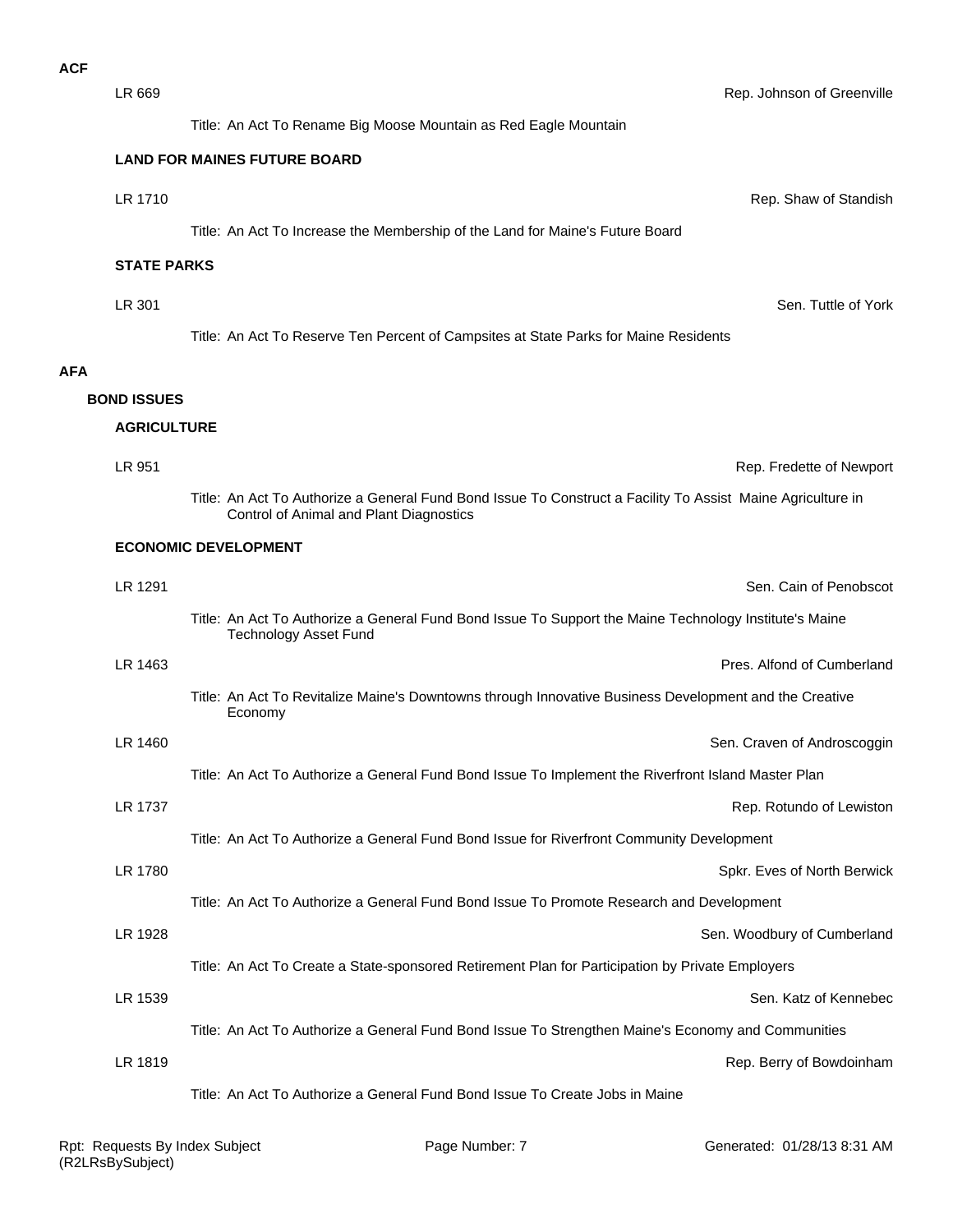| <b>AFA</b> |                  |                                                                                                                                                                                                                                                                                      |
|------------|------------------|--------------------------------------------------------------------------------------------------------------------------------------------------------------------------------------------------------------------------------------------------------------------------------------|
|            | LR 816           | Sen. Goodall of Sagadahoc                                                                                                                                                                                                                                                            |
|            |                  | Title: An Act To Authorize a General Fund Bond Issue To Fund Main Street and Downtown Economic<br><b>Development Projects</b>                                                                                                                                                        |
|            | LR 1219          | Sen. Jackson of Aroostook                                                                                                                                                                                                                                                            |
|            |                  | Title: An Act To Authorize a General Fund Bond Issue To Assist Economic Development in the Northern Maine<br>Forest Industry                                                                                                                                                         |
|            | LR 1462          | Sen. Lachowicz of Kennebec                                                                                                                                                                                                                                                           |
|            |                  | Title: An Act To Authorize a General Fund Bond Issue To Invest in Transportation, Broadband Infrastructure,<br>Downtown Revitalization, Land for Maine's Future and Training Facilities in Labor Market Areas with Higher<br>-than-average Unemployment for Tourism-related Training |
|            | <b>EDUCATION</b> |                                                                                                                                                                                                                                                                                      |
|            | LR 1021          | Sen. Haskell of Cumberland                                                                                                                                                                                                                                                           |
|            |                  | Title: An Act To Modernize Facilities at Maine's Community Colleges To Increase Enrollment                                                                                                                                                                                           |
|            | LR 1290          | Sen. Cain of Penobscot                                                                                                                                                                                                                                                               |
|            |                  | Title: An Act To Authorize a General Fund Bond Issue To Support Public Higher Education Facilities                                                                                                                                                                                   |
|            | LR 690           | Rep. Fredette of Newport                                                                                                                                                                                                                                                             |
|            |                  | Title: An Act To Authorize a General Fund Bond Issue To Provide Funds for a Public-private Partnership for a<br>New Science Facility at the Maine Maritime Academy                                                                                                                   |
|            | LR 1017          | Rep. Fredette of Newport                                                                                                                                                                                                                                                             |
|            |                  | Title: An Act To Authorize a General Fund Bond Issue To Upgrade Facilities and Purchase Classroom<br>Equipment for Maine's Seven Community Colleges                                                                                                                                  |
|            | LR 1581          | Rep. Campbell of Orrington                                                                                                                                                                                                                                                           |
|            |                  | Title: An Act To Authorize a Matching General Fund Bond Issue for Improvements to the Seven Community<br><b>College Campuses</b>                                                                                                                                                     |
|            | LR 1618          | Rep. MacDonald of Boothbay                                                                                                                                                                                                                                                           |
|            |                  | Title: An Act To Authorize a General Fund Bond Issue To Support Science, Technology, Engineering and<br>Mathematics Education To Enhance Economic Development                                                                                                                        |
|            | <b>ENERGY</b>    |                                                                                                                                                                                                                                                                                      |
|            | LR 1569          | Rep. Dion of Portland                                                                                                                                                                                                                                                                |
|            |                  | Title: An Act To Promote Affordable Energy Costs To Grow Maine's Businesses                                                                                                                                                                                                          |
|            | LR 1461          | Sen. Boyle of Cumberland                                                                                                                                                                                                                                                             |
|            |                  | Title: An Act Authorize a General Fund Bond Issue To Weatherize and Upgrade the Energy Efficiency of Maine<br>Homes and Businesses and To Provide for a Trained Workforce for Maine's Energy Future                                                                                  |
|            |                  | <b>MARINE RESOURCES</b>                                                                                                                                                                                                                                                              |
|            | LR 1323          | Sen. Haskell of Cumberland                                                                                                                                                                                                                                                           |
|            |                  | Title: An Act To Authorize a General Fund Bond Issue To Support Waterfront Development                                                                                                                                                                                               |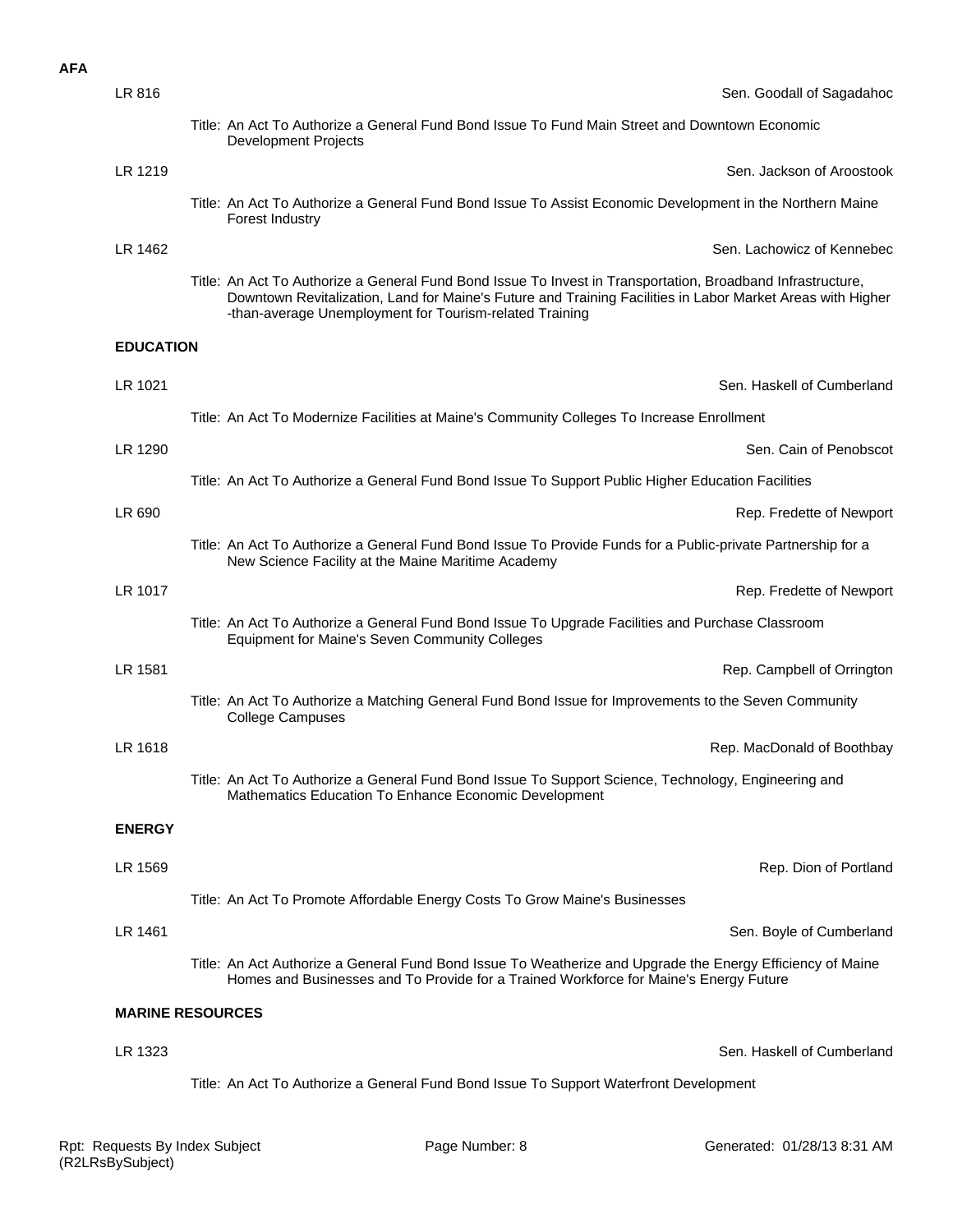| LR 1887          | Pres. Alfond of Cumberland                                                                                                                                                                                                                      |
|------------------|-------------------------------------------------------------------------------------------------------------------------------------------------------------------------------------------------------------------------------------------------|
|                  | Title: An Act Authorizing a General Fund Bond Issue To Fund the Dredging of Casco Bay and the Expansion of<br>the Portland Fish Exchange                                                                                                        |
| LR 1329          | Rep. Dion of Portland                                                                                                                                                                                                                           |
|                  | Title: An Act To Authorize a General Fund Bond Issue To Complete Renovations of a Pier at the Gulf of Maine<br><b>Research Institute</b>                                                                                                        |
| LR 94            | Rep. MacDonald of Boothbay                                                                                                                                                                                                                      |
|                  | Title: An Act To Authorize a General Fund Bond Issue To Provide Funds for the Development of Lobster<br>Processing Capacity in the State                                                                                                        |
| <b>MILITARY</b>  |                                                                                                                                                                                                                                                 |
| LR 1687          | Sen. Tuttle of York                                                                                                                                                                                                                             |
|                  | Title: An Act To Authorize a General Fund Bond Issue for Maintenance of State Armories                                                                                                                                                          |
|                  | <b>STATE GOVERNMENT</b>                                                                                                                                                                                                                         |
| LR 962           | Rep. Bolduc of Auburn                                                                                                                                                                                                                           |
|                  | Title: An Act To Authorize a General Fund Bond Issue To Fund the Construction of a New State Archives Facility                                                                                                                                  |
|                  | <b>TRANSPORTATION</b>                                                                                                                                                                                                                           |
| LR 453           | Rep. Peoples of Westbrook                                                                                                                                                                                                                       |
|                  | Title: An Act To Authorize a General Fund Bond Issue To Invest in Transportation Infrastructure                                                                                                                                                 |
| LR 1465          | Sen. Mazurek of Knox                                                                                                                                                                                                                            |
|                  | Title: An Act To Authorize a General Fund Bond Issue To Reduce the Cost of Shipping for Maine Businesses,<br>Attract Tourists to Maine and Facilitate the Development of Commuter Rail Transportation To Reduce the<br>Use of Oil in This State |
| LR 1397          | Sen. Mazurek of Knox                                                                                                                                                                                                                            |
|                  | Title: An Act To Authorize a General Fund Bond Issue To Invest in Deficient State Highways, Bridges and<br>Aviation, Marine, Rail and Transit Facilities                                                                                        |
| LR 1459          | Sen. Craven of Androscoggin                                                                                                                                                                                                                     |
|                  | Title: An Act To Authorize a General Fund Bond Issue To Improve Rail Lines in Western Maine                                                                                                                                                     |
| LR 1570          | Rep. Farnsworth of Portland                                                                                                                                                                                                                     |
|                  | Title: An Act To Authorize a General Fund Bond Issue To Improve the International Infrastructure                                                                                                                                                |
| <b>UTILITIES</b> |                                                                                                                                                                                                                                                 |
| LR 1923          | Rep. Chipman of Portland                                                                                                                                                                                                                        |
|                  | Title: An Act To Authorize a General Fund Bond Issue To Ensure Clean Water                                                                                                                                                                      |
| LR 812           | Rep. Shaw of Standish                                                                                                                                                                                                                           |
|                  | Title: An Act To Authorize a General Fund Bond Issue To Expand Public Water Infrastructure to Areas with<br><b>Contaminated Water</b>                                                                                                           |
|                  |                                                                                                                                                                                                                                                 |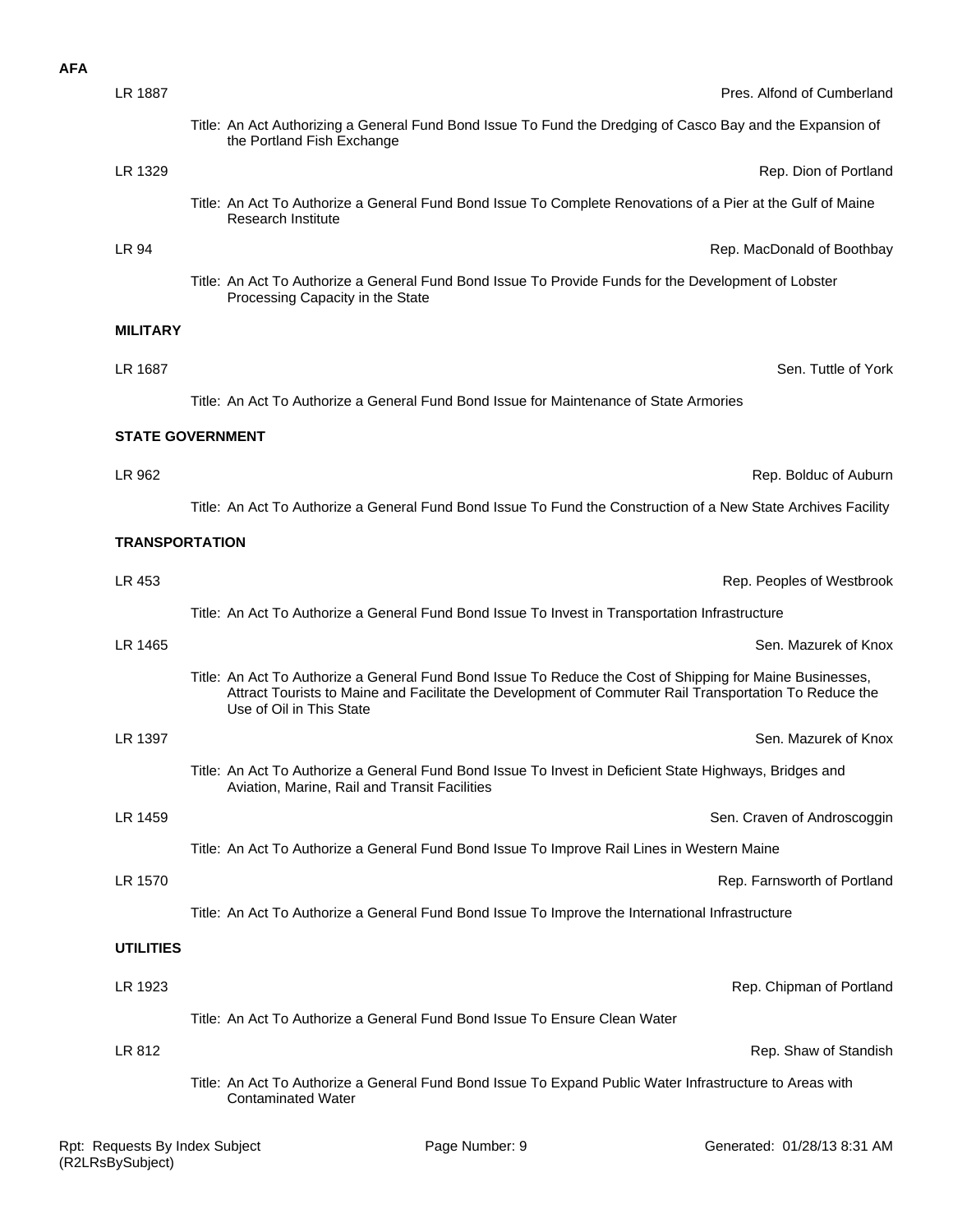| LR 1625               | Sen. Goodall of Sagadahoc                                                                                                                                        |
|-----------------------|------------------------------------------------------------------------------------------------------------------------------------------------------------------|
|                       | Title: An Act To Authorize a General Fund Bond Issue To Ensure Clean Water and Safe Communities                                                                  |
|                       | PUBLIC EMPLOYEES RETIREMENT SYSTEM                                                                                                                               |
| <b>ADMINISTRATION</b> |                                                                                                                                                                  |
| LR 297                | Rep. Russell of Portland                                                                                                                                         |
|                       | Title: An Act To Create a Public Option Pension System                                                                                                           |
| LR 1949               | Sen. Woodbury of Cumberland                                                                                                                                      |
|                       | Title: An Act To Restore Past-service Pension Accruals under the Maine Public Employees Retirement System                                                        |
| LR 1152               | Sen. Saviello of Franklin                                                                                                                                        |
|                       | Title: RESOLUTION, Proposing an Amendment to the Constitution of Maine To More Equitably Fund the<br>Liabilities of the Maine Public Employees Retirement System |
| <b>BENEFITS</b>       |                                                                                                                                                                  |
| LR 756                | Rep. Beck of Waterville                                                                                                                                          |
|                       | Title: An Act To Amend the Laws Governing Disability Retirement Determinations by the Maine Public<br><b>Employees Retirement System</b>                         |
| LR 1735               | Rep. Rotundo of Lewiston                                                                                                                                         |
|                       | Title: An Act To Amend the Retirement Laws Pertaining to Participating Local Districts                                                                           |
| LR 1630               | Sen. Saviello of Franklin                                                                                                                                        |
|                       | Title: An Act To Adopt and Implement the Maine Public Employees Retirement System Adjustable Pension Plan                                                        |
| LR 1725               | Sen. Jackson of Aroostook                                                                                                                                        |
|                       | Title: An Act To Eliminate Discrimination against Certain Populations in the Health Insurance Market                                                             |
| <b>EDUCATORS</b>      |                                                                                                                                                                  |
| LR 742                | Rep. Johnson of Greenville                                                                                                                                       |
|                       | Title: An Act To Expand the Number of Qualified Educators                                                                                                        |
| LR 1001               | Sen. Sherman of Aroostook                                                                                                                                        |
|                       | Title: An Act To Increase the Base for the Cost-of-living Increase for Retired State Employees and Teachers                                                      |
| LR 898                | Rep. Hickman of Winthrop                                                                                                                                         |
|                       | Title: An Act To Amend the Laws Governing Retirement under the Maine Public Employees Retirement System                                                          |
| <b>SPECIAL PLANS</b>  |                                                                                                                                                                  |
| LR 902                | Sen. Saviello of Franklin                                                                                                                                        |
|                       | Title: An Act to Provide for Retirement Equity for Capitol Police Personnel Whose Retirement Plans Were<br>Changed After Initial Date of Hire                    |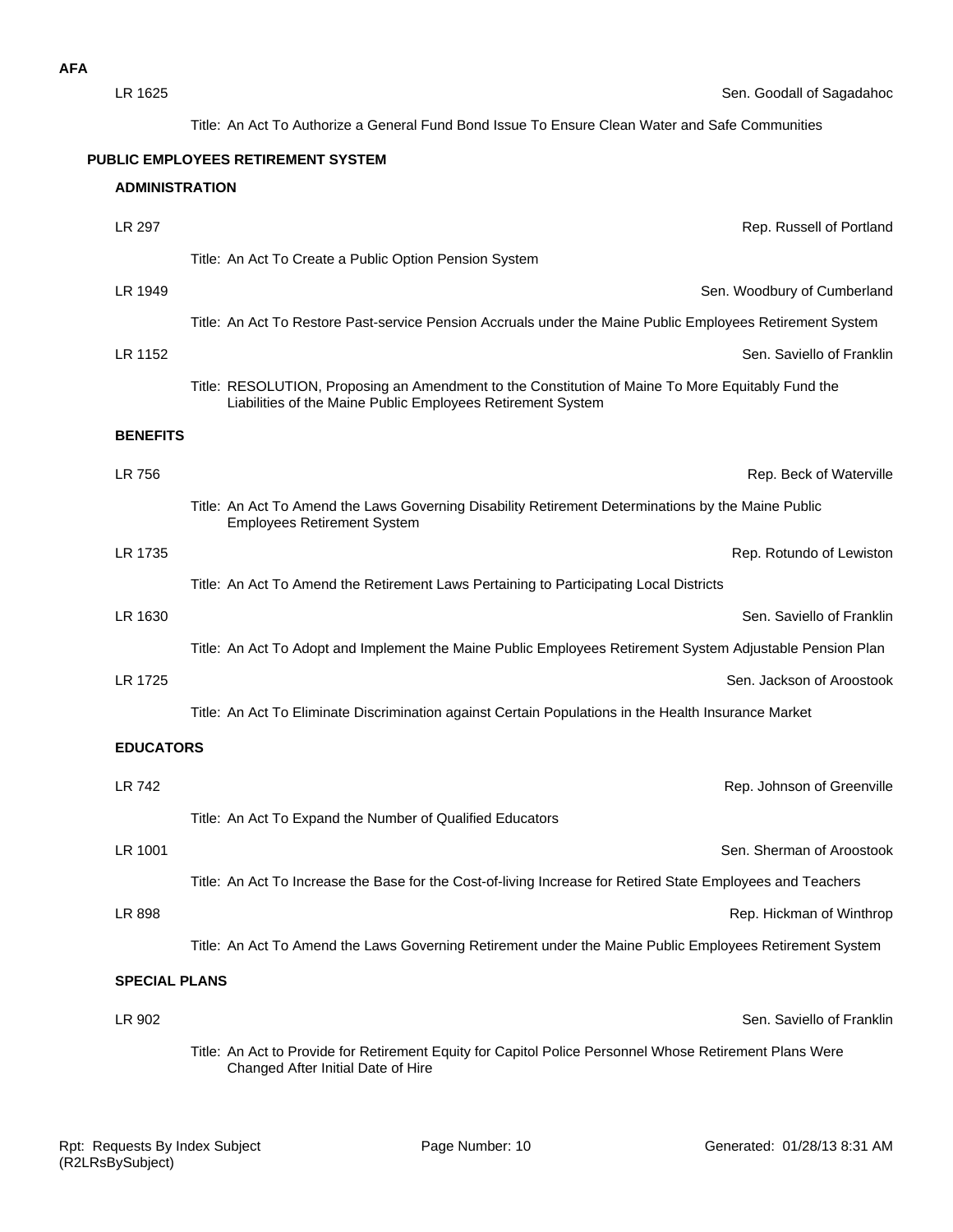| <b>AFA</b> |                         |                                                                                                                                                                                                |                            |
|------------|-------------------------|------------------------------------------------------------------------------------------------------------------------------------------------------------------------------------------------|----------------------------|
|            | LR 1739                 |                                                                                                                                                                                                | Rep. DeChant of Bath       |
|            |                         | Title: An Act Regarding Retirement Systems and Pensions for Correctional Officers                                                                                                              |                            |
|            | LR 1740                 |                                                                                                                                                                                                | Rep. DeChant of Bath       |
|            |                         | Title: An Act Regarding Correctional Officers' Retirement                                                                                                                                      |                            |
|            | <b>SPENDING</b>         |                                                                                                                                                                                                |                            |
|            |                         | <b>AGRICULTURE, CONSERVATION, FORESTRY</b>                                                                                                                                                     |                            |
|            | LR 1545                 |                                                                                                                                                                                                | Rep. Black of Wilton       |
|            |                         | Title: An Act To Provide Funding to Soil and Water Conservation Districts                                                                                                                      |                            |
|            | <b>CRIMINAL JUSTICE</b> |                                                                                                                                                                                                |                            |
|            | LR 678                  |                                                                                                                                                                                                | Rep. Dion of Portland      |
|            |                         | Title: An Act To Provide Funding to the State Board of Corrections for Certain County Jail Debt                                                                                                |                            |
|            |                         | <b>CULTURAL SERVICES</b>                                                                                                                                                                       |                            |
|            | LR 1769                 |                                                                                                                                                                                                | Rep. Pouliot of Augusta    |
|            |                         | Title: An Act To Allocate the Balance of Funds Not Expended by the Task Force on Franco-Americans to the<br>Franco-American Centre at the University of Maine                                  |                            |
|            | <b>EDUCATION</b>        |                                                                                                                                                                                                |                            |
|            | LR 1043                 |                                                                                                                                                                                                | Sen. Tuttle of York        |
|            |                         | Title: An Act To Assist York County Community College                                                                                                                                          |                            |
|            | LR 1582                 |                                                                                                                                                                                                | Rep. Campbell of Orrington |
|            |                         | Title: An Act To Require System Foundation Seed Money Generated at the Campus Level To Be Returned to the<br>Campus where the Money Was Originally Generated for the Enhancement of the Campus |                            |
|            |                         | <b>HEALTH AND HUMAN SERVICES</b>                                                                                                                                                               |                            |
|            | LR 298                  |                                                                                                                                                                                                | Sen. Tuttle of York        |
|            |                         | Title: An Act To Restore Funding for Head Start                                                                                                                                                |                            |
|            | LR 287                  |                                                                                                                                                                                                | Sen. Tuttle of York        |
|            |                         | Title: An Act To Restore Eligibility and Funding for Drug Programs for the Elderly and Disabled                                                                                                |                            |
|            | LR 267                  |                                                                                                                                                                                                | Sen. Flood of Kennebec     |
|            |                         | Title: An Act To Provide Support Services to Adults with Intellectual Disabilities or Autistic Disorder                                                                                        |                            |
|            | <b>LR 270</b>           |                                                                                                                                                                                                | Sen. Flood of Kennebec     |
|            |                         | Title: An Act To Provide Home and Community Services for Individuals with Intellectual Disabilities or Autism                                                                                  |                            |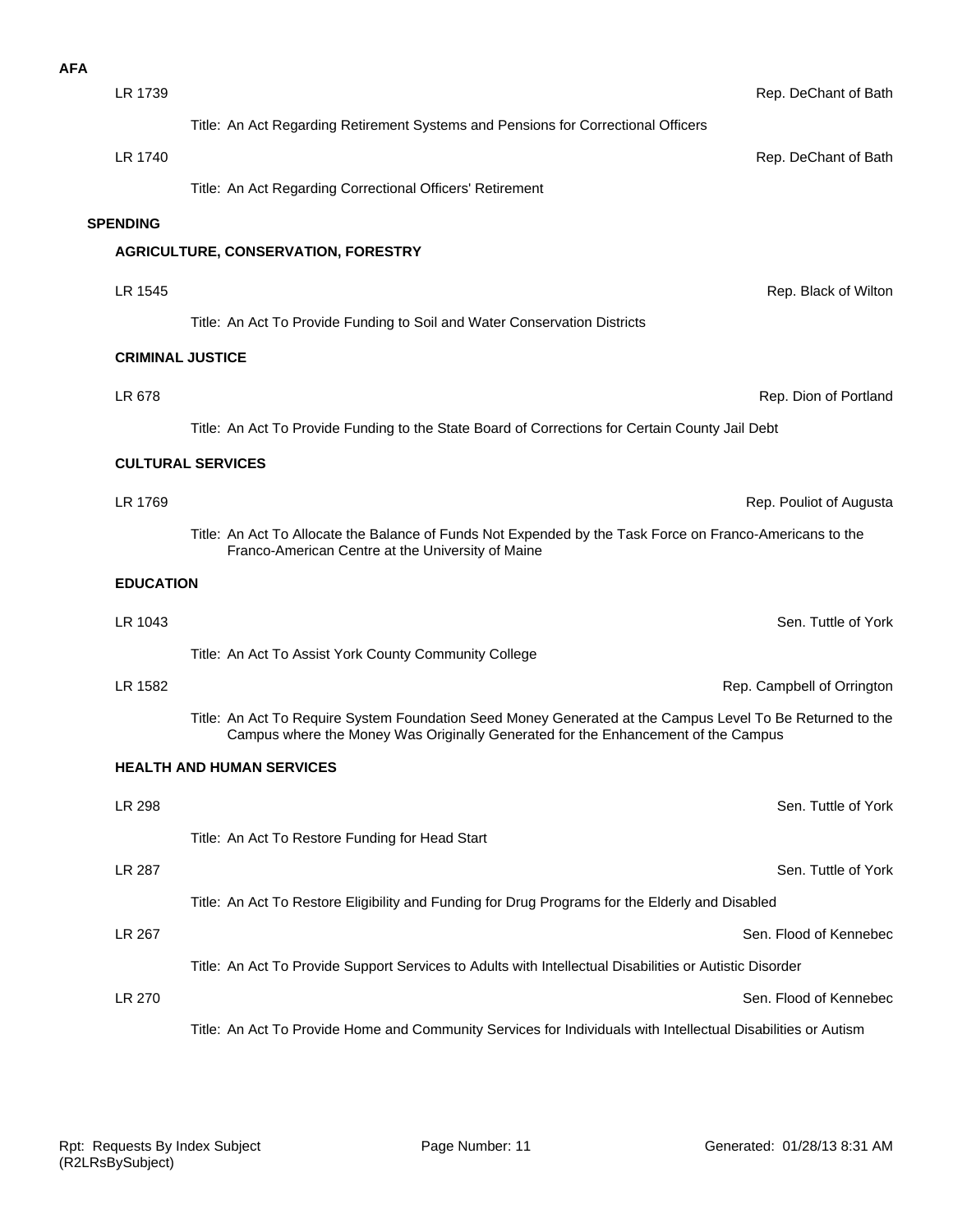**AFA**

Title: Resolve, Directing the Bureau of General Services To Erect a Memorial to Those Who Died at the State Psychiatric Hospital in Augusta

## **JUDICIARY**

Title: An Act To Expedite Court Proceedings by Providing Funds for 2 Additional District Court Judges

LR 1388 Rep. Beavers of South Berwick

## **MARINE RESOURCES**

Title: An Act To Restore Maine's Groundfish Industry

#### **RESEARCH**

Title: An Act To Provide Stable Funding for Research and Development in Maine

### **STATE AND LOCAL GOVERNMENT**

**LR 1457** Rep. Gillway of Searsport Title: An Act To Reimburse Phillip Wolley for Litigation Expenses Incurred in Connection with His Termination and Reinstatement as a State Employee

**LR 264** Sen. Cushing of Penobscot

LR 1884 Pres. Alfond of Cumberland

#### **TRANSPORTATION**

**BONDED DEBT STATE FINANCES** Title: An Act To Provide Funding for Transportation of Veterans to Medical Facilities **LR 908** Rep. Fowle of Vassalboro

| <b>LR 78</b> |                                                                                                                         | Rep. Keschl of Belgrade     |
|--------------|-------------------------------------------------------------------------------------------------------------------------|-----------------------------|
|              | Title: An Act To Amend the Laws Governing the Issuance of Bonds That Have Been Ratified by the Citizens of<br>the State |                             |
| LR 1161      |                                                                                                                         | Rep. Sirocki of Scarborough |
|              | Title: An Act To Repeal the Bonding Authority of the Maine Governmental Facilities Authority                            |                             |
| LR 1413      |                                                                                                                         | Rep. Carey of Lewiston      |
|              | Title: An Act To Clarify When Bonds May Be Issued                                                                       |                             |
| LR 83        |                                                                                                                         | Rep. Berry of Bowdoinham    |
|              | Title: Resolve. To Ensure That Bonds Are Issued in Accordance with the Vote of the Electorate                           |                             |

LR 765 Rep. Hayes of Buckfield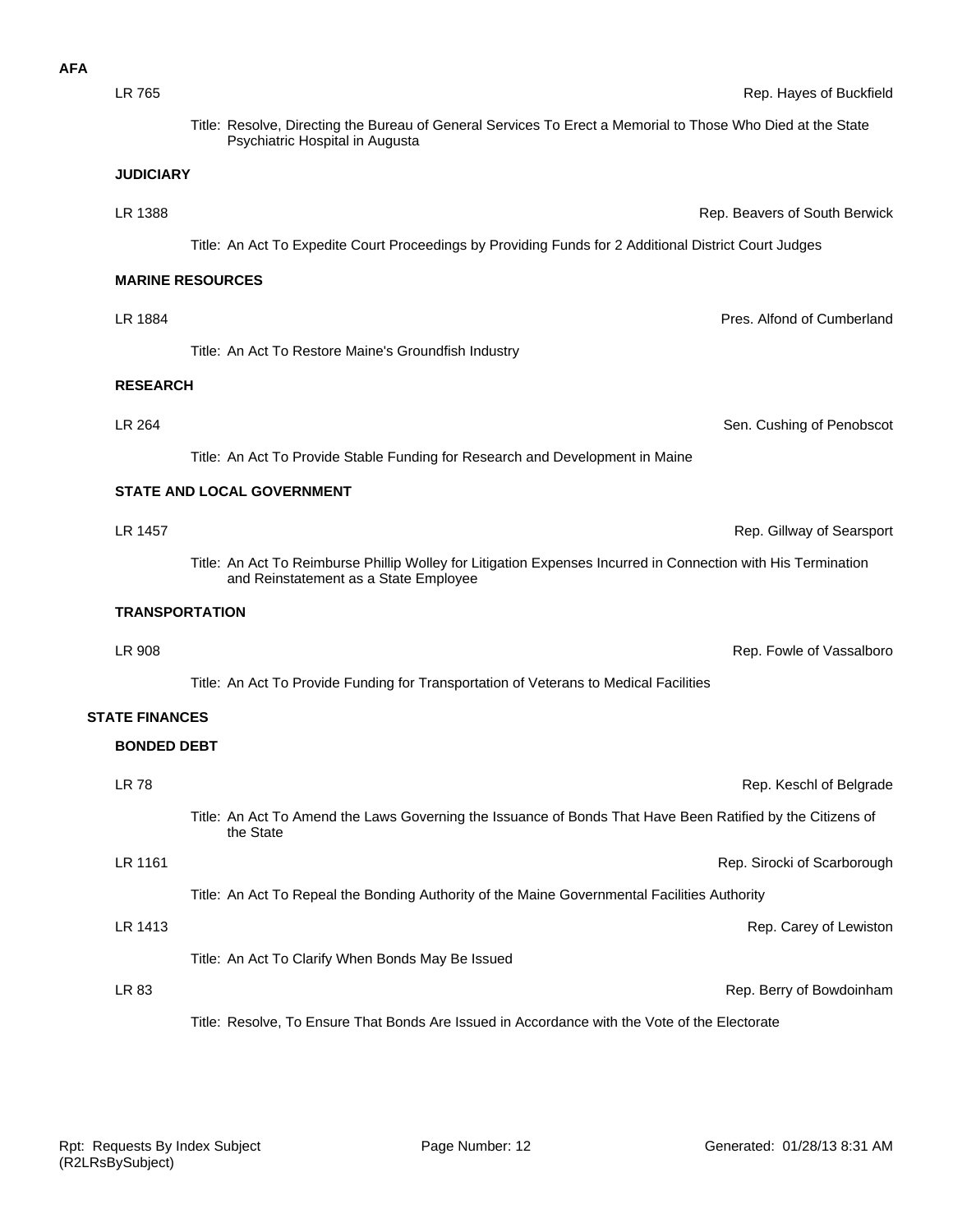| LR 1439          | Rep. Cooper of Yarmouth                                                                                                                              |
|------------------|------------------------------------------------------------------------------------------------------------------------------------------------------|
|                  | Title: An Act To Require That Bonds Approved by Voters Be Issued and Spent According to the Provisions of the<br>Referendum                          |
|                  | <b>BUDGET PROCEDURES</b>                                                                                                                             |
| LR 1922          | Sen. Cain of Penobscot                                                                                                                               |
|                  | Title: An Act To Create a Tax Expenditures Budget Process                                                                                            |
| LR 280           | Rep. Cotta of China                                                                                                                                  |
|                  | Title: An Act To Change the Schedule for the Beginning of the Biennial Budget Cycle                                                                  |
| LR 1930          | Sen. Woodbury of Cumberland                                                                                                                          |
|                  | Title: An Act To Reduce the Structural Deficit                                                                                                       |
| LR 365           | Sen. Gerzofsky of Cumberland                                                                                                                         |
|                  | Title: An Act To Amend the Laws Governing the Acceptance of Funds for Use by the State                                                               |
| LR 832           | Rep. Longstaff of Waterville                                                                                                                         |
|                  | Title: An Act To Make Gold and Silver Coins and Bars Legal Tender                                                                                    |
|                  | <b>DEDICATED FUNDS</b>                                                                                                                               |
| LR 680           | Sen. Craven of Androscoggin                                                                                                                          |
|                  | Title: An Act To Maintain the Integrity of the Fund for a Healthy Maine                                                                              |
| <b>CJPS</b>      |                                                                                                                                                      |
|                  | <b>CORRECTIONAL INSTITUTIONS</b>                                                                                                                     |
| <b>EMPLOYEES</b> |                                                                                                                                                      |
| LR 1709          | Rep. DeChant of Bath                                                                                                                                 |
|                  | Title: An Act Regarding Impairment of Health of a Correctional Employee Caused by Infectious Disease                                                 |
| <b>CRIMES</b>    |                                                                                                                                                      |
|                  | <b>ABUSE AND NEGLECT</b>                                                                                                                             |
| LR 101           | Rep. Fredette of Newport                                                                                                                             |
|                  | Title: An Act To Facilitate the Use of Electronic Monitoring To Prevent Domestic Violence                                                            |
| <b>LR 788</b>    | Sen. Dutremble of York                                                                                                                               |
|                  | Title: An Act To Create a Domestic Violence Registry and To Provide a Mandatory Minimum Sentence for<br>Crimes Involving Family or Household Members |
|                  | <b>ANIMAL TRESPASS</b>                                                                                                                               |
| LR 1270          | Rep. Hickman of Winthrop                                                                                                                             |
|                  | Title: An Act To Amend the Laws Governing Animal Trespass                                                                                            |

**AFA**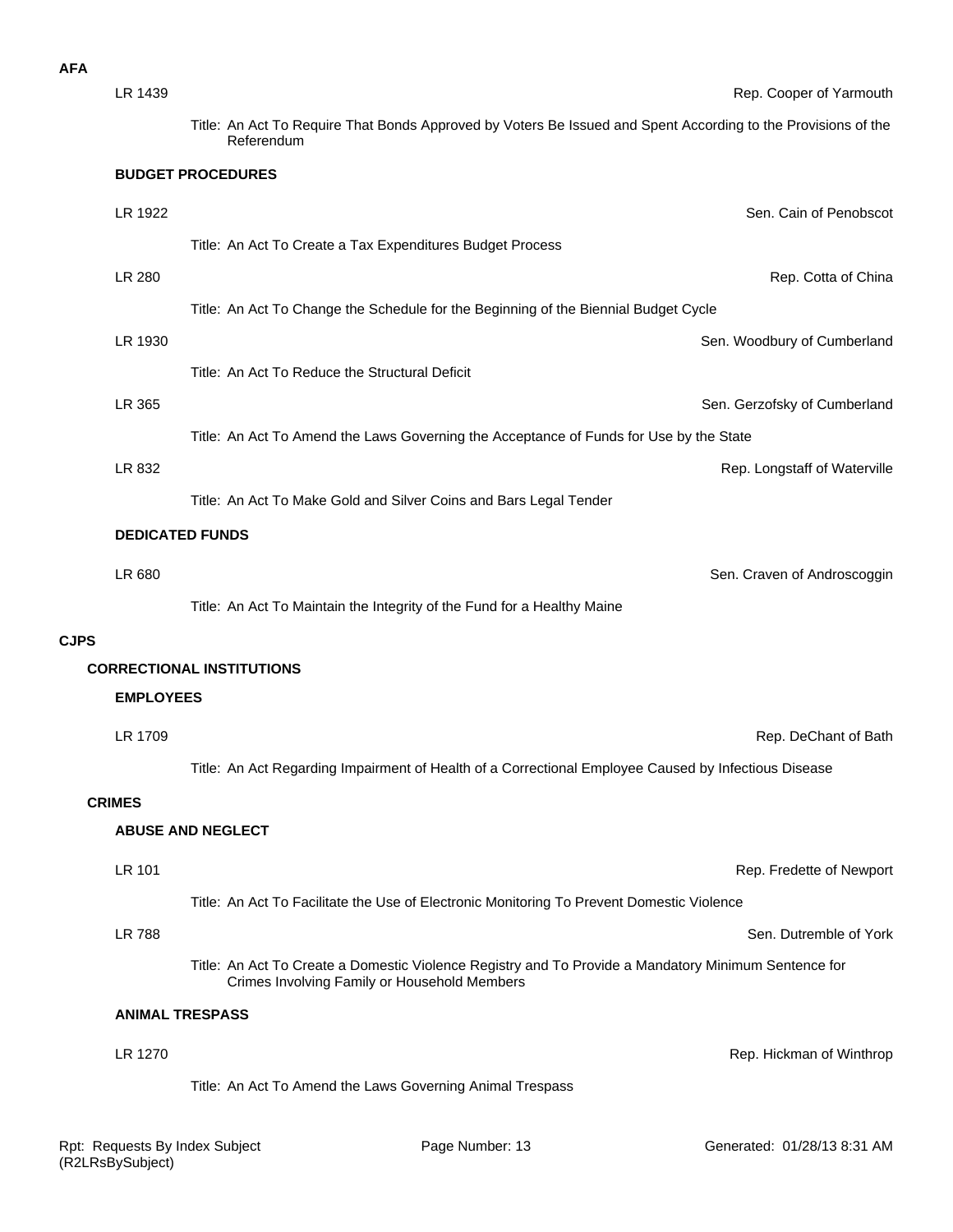#### **CRIMINAL MISCHIEF**

| LR 815                | Sen. Langley of Hancock                                                                                                                                                       |
|-----------------------|-------------------------------------------------------------------------------------------------------------------------------------------------------------------------------|
|                       | Title: An Act Relating to the Unlawful Cutting of Trees                                                                                                                       |
| <b>DRUG OFFENSES</b>  |                                                                                                                                                                               |
| LR 1030               | Rep. Goode of Bangor                                                                                                                                                          |
|                       | Title: An Act To Prohibit Sale or Possession of Certain Dangerous Synthetic Drugs                                                                                             |
| <b>LR 21</b>          | Rep. Russell of Portland                                                                                                                                                      |
|                       | Title: An Act To Regulate and Tax Marijuana                                                                                                                                   |
| <b>LR 142</b>         | Sen. Mazurek of Knox                                                                                                                                                          |
|                       | Title: An Act To Criminalize Importation of So-called Bath Salts Containing Synthetic Hallucinogenic Drugs                                                                    |
| LR 1096               | Rep. Chase of Wells                                                                                                                                                           |
|                       | Title: An Act To Increase the Penalties for Crimes Involving Illegal Drug Use or Procurement                                                                                  |
| LR 1868               | Sen. Valentino of York                                                                                                                                                        |
|                       | Title: An Act To Revise the Definition of "Synthetic Hallucinogenic Drug"                                                                                                     |
| LR 1595               | Rep. Dorney of Norridgewock                                                                                                                                                   |
|                       | Title: An Act To Amend the Laws Governing Prosecution of Individuals Possessing a Controlled Substance<br>under Certain Circumstances                                         |
| <b>DRUG RELATED</b>   |                                                                                                                                                                               |
| LR 579                | Sen. Haskell of Cumberland                                                                                                                                                    |
|                       | Title: An Act To Amend the Definition of "Drug Paraphernalia"                                                                                                                 |
| <b>IDENTITY THEFT</b> |                                                                                                                                                                               |
| LR 143                | Rep. Russell of Portland                                                                                                                                                      |
|                       | Title: Resolve, Directing the Attorney General To Implement a Child Identity Protection Program To Safeguard<br>the Personal Information of Minors and Prevent Identity Theft |
| <b>MOTOR VEHICLE</b>  |                                                                                                                                                                               |
| LR 1691               | Rep. Peoples of Westbrook                                                                                                                                                     |
|                       | Title: An Act To Strengthen the Law Regarding Texting and Driving                                                                                                             |
| <b>LR 147</b>         | Rep. Crockett of Bethel                                                                                                                                                       |
|                       | Title: An Act To Increase the Penalty for an Adult Who Provides Alcohol to a Minor Involved in a Fatal Motor<br>Vehicle Accident                                              |
| LR 818                | Rep. Wilson of Augusta                                                                                                                                                        |
|                       | Title: An Act To Increase the Penalty for Smoking in a Motor Vehicle When a Child Is Present                                                                                  |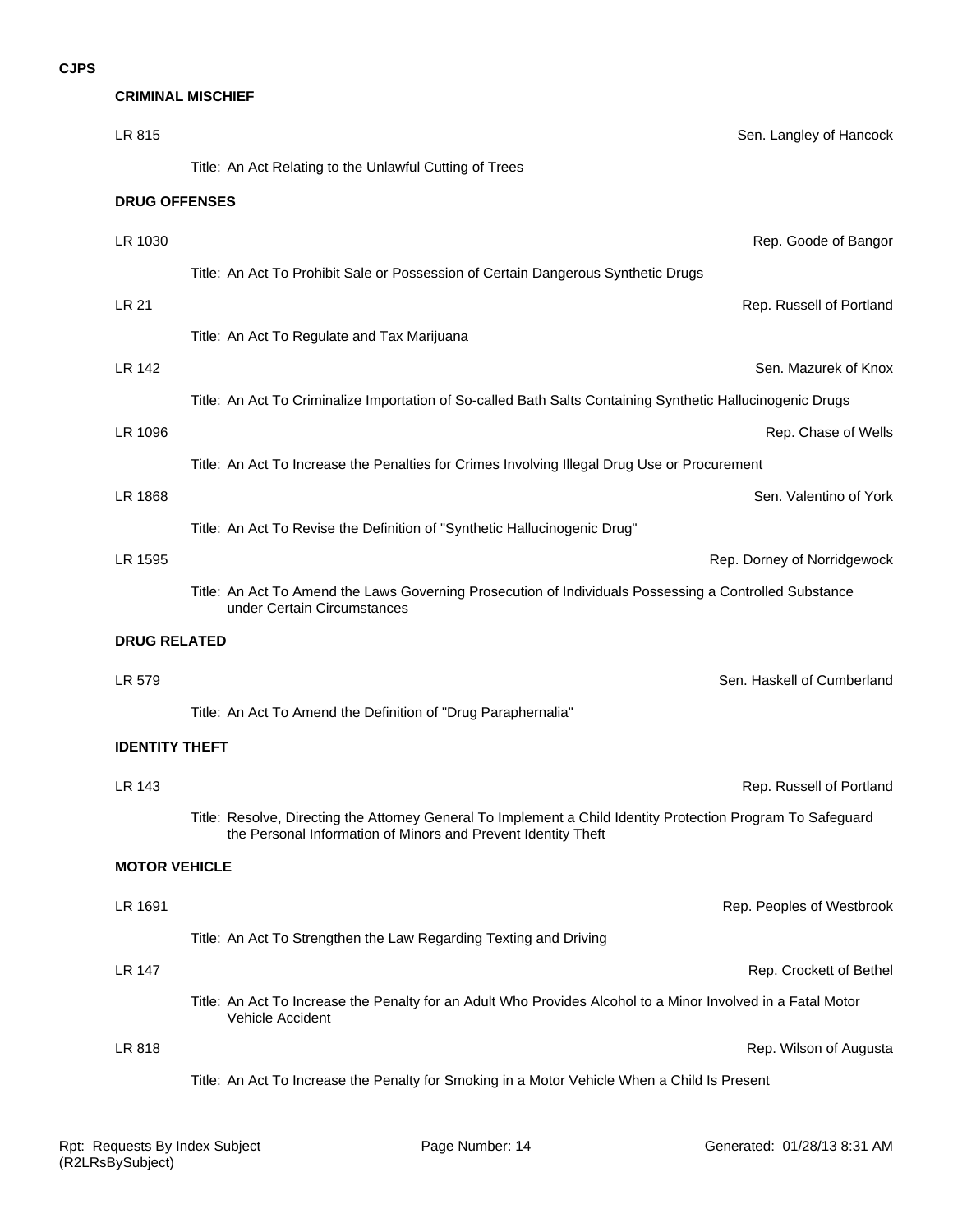| LR 828                  | Rep. Hamann of South Portland                                                                                                                    |
|-------------------------|--------------------------------------------------------------------------------------------------------------------------------------------------|
|                         | Title: An Act To Establish a Children's Health Course Requirement for Adults Who Smoke with Children in a<br><b>Motor Vehicle</b>                |
| <b>NEW</b>              |                                                                                                                                                  |
| LR 320                  | Rep. Libby of Waterboro                                                                                                                          |
|                         | Title: An Act To Prevent Offensive Touching of a Person Seeking Access to Public Facilities                                                      |
| LR 322                  | Rep. Libby of Waterboro                                                                                                                          |
|                         | Title: An Act To Prohibit Enforcement by a Federal or State Official or Others of the National Defense<br>Authorization Act For Fiscal Year 2012 |
| <b>SEX OFFENSES</b>     |                                                                                                                                                  |
| LR 1325                 | Sen. Haskell of Cumberland                                                                                                                       |
|                         | Title: An Act To Protect a Person with a Developmental Disability from Prostitution                                                              |
| LR 867                  | Rep. Tyler of Windham                                                                                                                            |
|                         | Title: An Act To Strengthen the Penalties for Certain Sex Offenders                                                                              |
| LR 661                  | Rep. Pouliot of Augusta                                                                                                                          |
|                         | Title: An Act To Allow a Municipality To Prohibit a Sex Offender from Residing within 750 Feet of a Recreational<br>Facility                     |
| LR 1666                 | Rep. Mastraccio of Sanford                                                                                                                       |
|                         | Title: An Act To Make Sexting by a Minor a Civil Offense                                                                                         |
| <b>THEFTS</b>           |                                                                                                                                                  |
| LR 1334                 | Sen. Katz of Kennebec                                                                                                                            |
|                         | Title: An Act To Adjust the Levels of Crime for Theft Offenses                                                                                   |
| LR 1620                 | Rep. Kumiega, III of Deer Isle                                                                                                                   |
|                         | Title: An Act To Prohibit the Taking or Possession of a Natural Resource That Is on the Land of Another                                          |
| LR 911                  | Rep. Reed of Carmel                                                                                                                              |
|                         | Title: An Act To Facilitate the Return of Stolen Jewelry                                                                                         |
| <b>WEAPONS OFFENSES</b> |                                                                                                                                                  |
| LR 1518                 | Sen. Plummer of Cumberland                                                                                                                       |
|                         | Title: An Act To Enhance the Penalties for Stealing a Firearm or Being in Possession of a Stolen Firearm                                         |
| LR 1483                 | Sen. Plummer of Cumberland                                                                                                                       |
|                         | Title: An Act To Enhance the Penalties for Stealing a Firearm or Being in Possession of a Stolen Firearm                                         |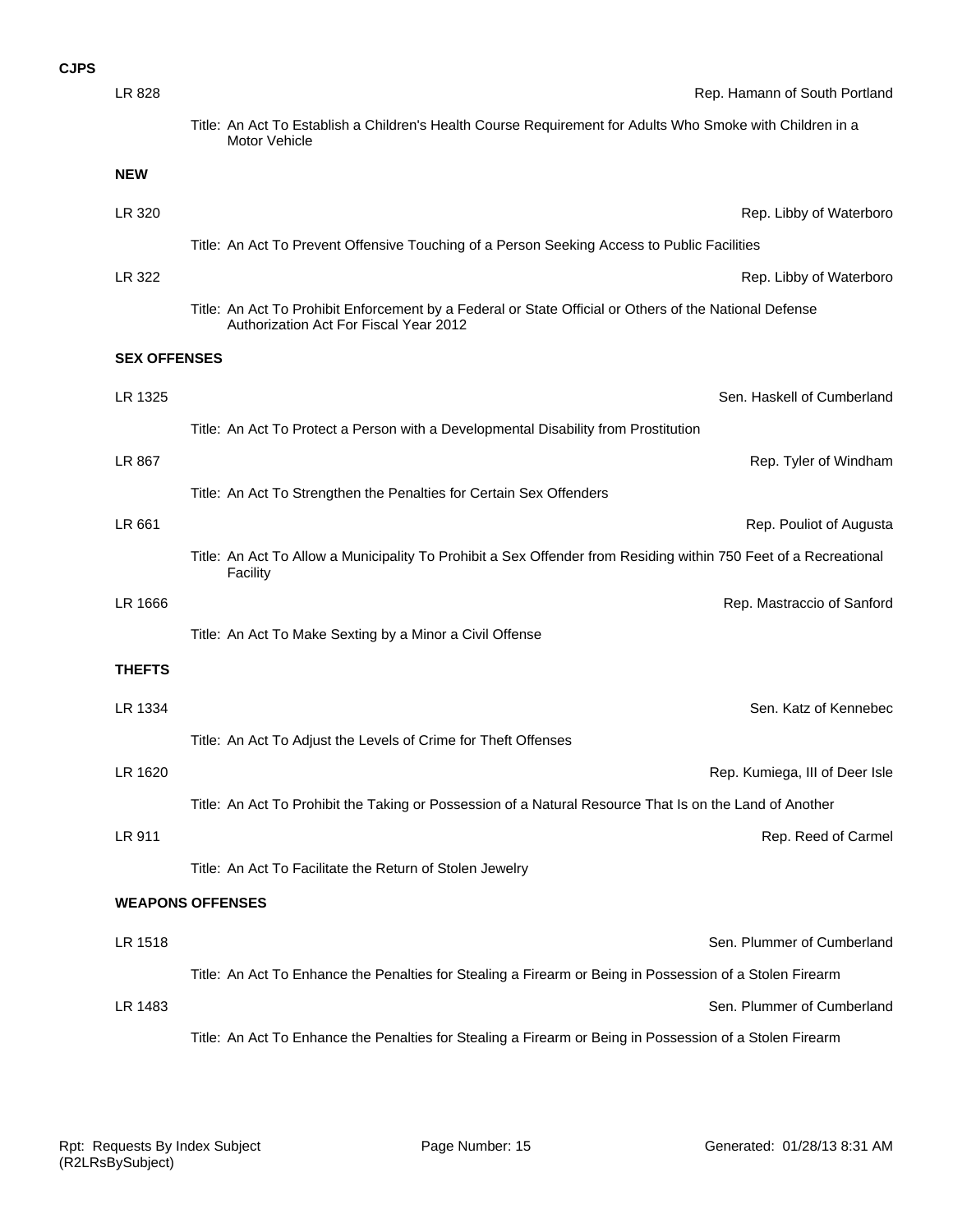| <b>LR 700</b>             | Rep. Marks of Pittston                                                                                              |
|---------------------------|---------------------------------------------------------------------------------------------------------------------|
|                           | Title: An Act To Criminalize Possession of a Suspended or Revoked Concealed Handgun Permit                          |
| <b>CRIMINAL PROCEDURE</b> |                                                                                                                     |
|                           | <b>BAIL AND RECOGNIZANCE</b>                                                                                        |
| LR 715                    | Sen. Gerzofsky of Cumberland                                                                                        |
|                           | Title: An Act To Improve the Law Regarding Bail Commissioners                                                       |
| <b>CONTRABAND</b>         |                                                                                                                     |
| LR 866                    | Rep. Tyler of Windham                                                                                               |
|                           | Title: An Act To Allow for the Disposition of Certain Items Confiscated from Convicted Criminals                    |
|                           | <b>ELECTRONIC SURVEILLANCE</b>                                                                                      |
| <b>LR 181</b>             | Sen. Katz of Kennebec                                                                                               |
|                           | Title: An Act To Require a Warrant To Obtain the Location Information of a Cell Phone or Other Electronic<br>Device |
| <b>EVIDENCE</b>           |                                                                                                                     |
| LR 1975                   | Rep. Carey of Lewiston                                                                                              |
|                           | Title: An Act To Protect Cellular Telephone Privacy                                                                 |
| <b>LR 1147</b>            | Rep. Kornfield of Bangor                                                                                            |
|                           | Title: An Act To Establish an Advisory Committee To Enhance Forensics                                               |
|                           | <b>LIMITATION OF ACTIONS</b>                                                                                        |
| LR 1766                   | Sen. Gerzofsky of Cumberland                                                                                        |
|                           | Title: An Act To Strengthen the Laws Regarding Certain Crimes Committed by a Person in a Position of Authority      |
|                           | <b>OTHER CRIMINAL LAW</b>                                                                                           |
| LR 1428                   | Rep. Dion of Portland                                                                                               |
|                           | Title: An Act To Protect Elders and Vulnerable Adults from Exploitation                                             |
|                           | <b>EMERGENCY MEDICAL SERVICES</b>                                                                                   |
| <b>SYSTEM</b>             |                                                                                                                     |
| LR 1443                   | Sen. Tuttle of York                                                                                                 |
|                           | Title: An Act To Sustain Emergency Medical Services throughout the State                                            |
| LR 1688                   | Sen. Dutremble of York                                                                                              |
|                           | Title: An Act To Reduce Emergency Rescue Costs                                                                      |
|                           |                                                                                                                     |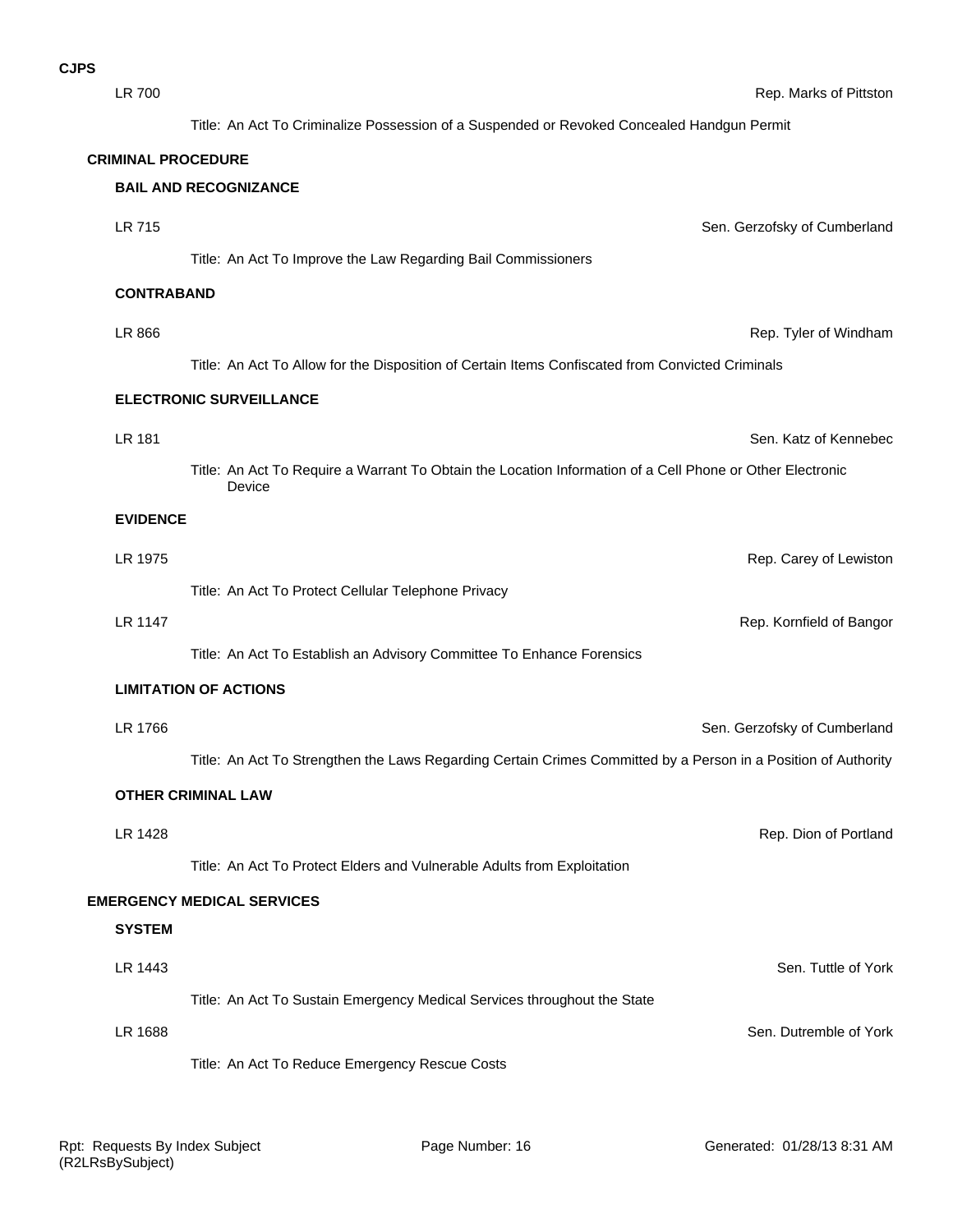| ۱S           |                         |                                                                                                      |                             |
|--------------|-------------------------|------------------------------------------------------------------------------------------------------|-----------------------------|
|              | LR 1472                 |                                                                                                      | Rep. Werts of Auburn        |
|              |                         | Title: An Act Regarding the Membership of the Emergency Medical Services Board                       |                             |
|              | <b>FIRE SAFETY</b>      |                                                                                                      |                             |
|              | <b>FIRE DEPARTMENTS</b> |                                                                                                      |                             |
|              | LR 919                  |                                                                                                      | Rep. Maker of Calais        |
|              |                         | Title: An Act To Establish a Fire Protection Length of Service Award                                 |                             |
|              | <b>FIREWORKS</b>        |                                                                                                      |                             |
|              | LR 752                  |                                                                                                      | Sen. Johnson of Lincoln     |
|              |                         | Title: An Act To Establish Reasonable Restrictions on the Use of Fireworks                           |                             |
|              | <b>LR 109</b>           |                                                                                                      | Rep. Sirocki of Scarborough |
|              |                         | Title: An Act To Require a Local Permit for the Use of Fireworks                                     |                             |
|              | <b>LR 146</b>           |                                                                                                      | Rep. Crockett of Bethel     |
|              |                         | Title: An Act To Change the Time Restriction on the Use of Fireworks                                 |                             |
|              | LR 64                   |                                                                                                      | Rep. Lajoie of Lewiston     |
|              |                         | Title: An Act To Restrict the Sale, Purchase and Use of Fireworks in the State                       |                             |
|              | LR 84                   |                                                                                                      | Rep. Lajoie of Lewiston     |
|              |                         | Title: An Act To Repeal the Law Legalizing the Sale, Possession and Use of Fireworks                 |                             |
|              | LR 938                  |                                                                                                      | Rep. Dickerson of Rockland  |
|              |                         | Title: An Act To Protect Farm Animals from Noise from the Discharge of Fireworks or Explosives       |                             |
|              | <b>PREVENTION</b>       |                                                                                                      |                             |
|              | LR 1978                 |                                                                                                      | Rep. Lajoie of Lewiston     |
|              |                         | Title: An Act Regarding Fire Escapes for Certain Buildings                                           |                             |
|              | LR 933                  |                                                                                                      | Rep. Werts of Auburn        |
|              |                         | Title: An Act To Require That Carbon Monoxide Detectors Be Installed inside Educational Institutions |                             |
| <b>JAILS</b> |                         |                                                                                                      |                             |
|              | <b>STATE FUNDING</b>    |                                                                                                      |                             |
|              | LR 361                  |                                                                                                      | Sen. Thomas of Somerset     |

Title: An Act To Allow County Jails To Apply Savings to Debt Service without Reduction in State Payments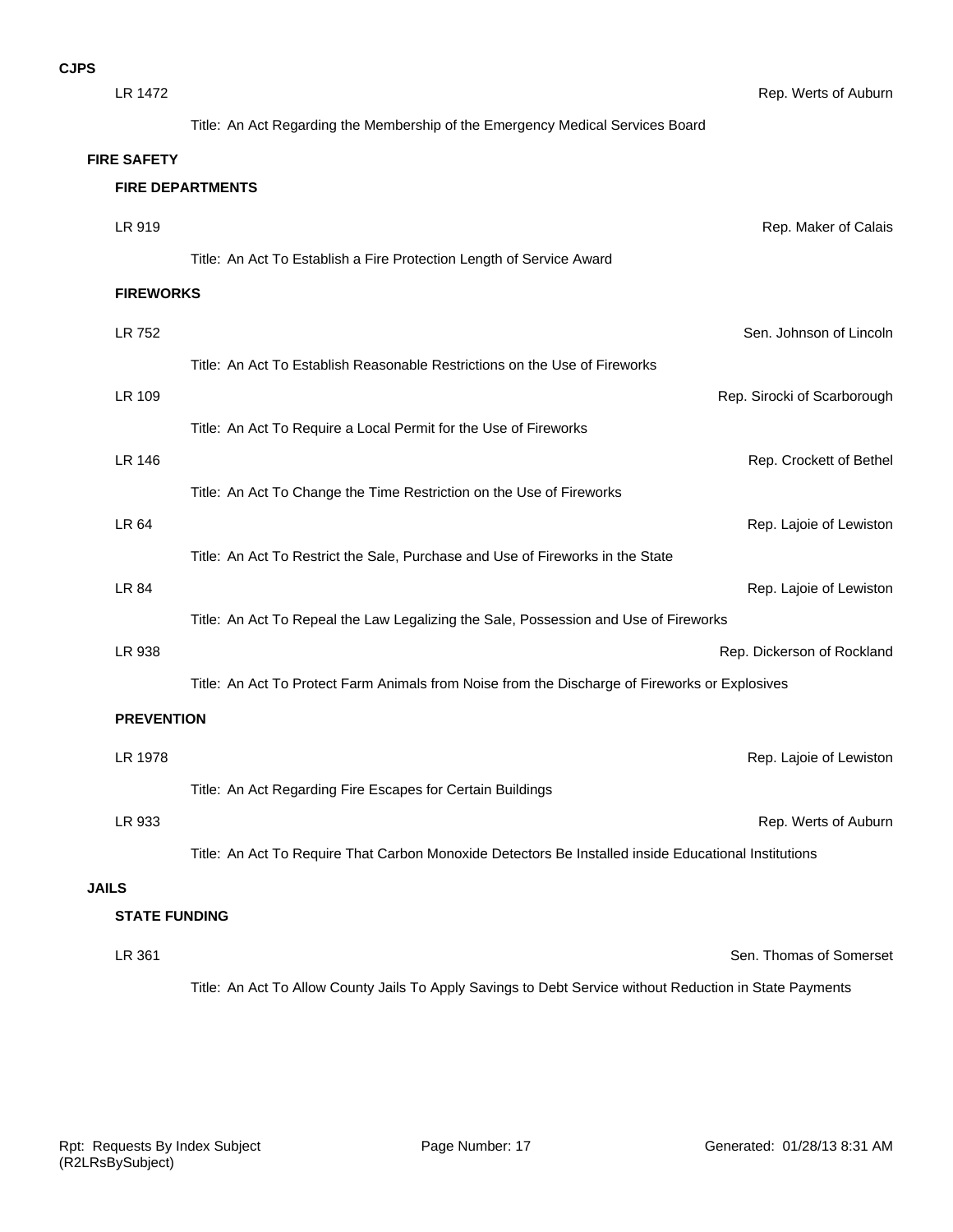#### **JUVENILE OFFENDERS**

# **EVALUATION**

| LR 1082                | Rep. Mastraccio of Sanford                                                                                                                 |
|------------------------|--------------------------------------------------------------------------------------------------------------------------------------------|
|                        | Title: An Act To Develop Juvenile Assessment Centers                                                                                       |
| <b>RECORD</b>          |                                                                                                                                            |
| LR 1529                | Rep. Welsh of Rockport                                                                                                                     |
|                        | Title: An Act To Allow a Person Who Is 21 Years of Age To Expunge Certain Criminal Convictions                                             |
| <b>LAW ENFORCEMENT</b> |                                                                                                                                            |
|                        | <b>CRIMINAL JUSTICE ACADEMY</b>                                                                                                            |
| LR 1181                | Rep. Soctomah of Passamaquoddy Tribe                                                                                                       |
|                        | Title: An Act To Create a Permanent Wabanaki Law Enforcement Seat on the Board of Trustees of the Maine<br><b>Criminal Justice Academy</b> |
| <b>PROCEDURES</b>      |                                                                                                                                            |
| LR 1138                | Rep. Graham of North Yarmouth                                                                                                              |
|                        | Title: An Act Relating to Law Enforcement Mutual Aid Agreements                                                                            |
| <b>LR 19</b>           | Sen. Patrick of Oxford                                                                                                                     |
|                        | Title: An Act To Protect the Privacy of Citizens from Domestic Unmanned Aerial Vehicle Use                                                 |
| LR 366                 | Sen. Gerzofsky of Cumberland                                                                                                               |
|                        | Title: An Act To Authorize the Acceptance of Funds Donated To Fund a Mobile Crime Laboratory within the<br><b>Computer Crimes Unit</b>     |
| LR 1787                | Rep. Kusiak of Fairfield                                                                                                                   |
|                        | Title: An Act To Require Investigation and Prosecution of Assaults by Law Enforcement Officers against<br><b>Unarmed Individuals</b>       |
| <b>LR 968</b>          | Rep. Kusiak of Fairfield                                                                                                                   |
|                        | Title: An Act To Require Institutions To Report Knowledge or Suspicion of Criminal Violations to a Law<br><b>Enforcement Agency</b>        |
| <b>STATE POLICE</b>    |                                                                                                                                            |
| <b>LR 597</b>          | Rep. Beaudoin of Biddeford                                                                                                                 |

Title: An Act To Amend the Laws Governing the Sale of Firearms Carried by Maine State Police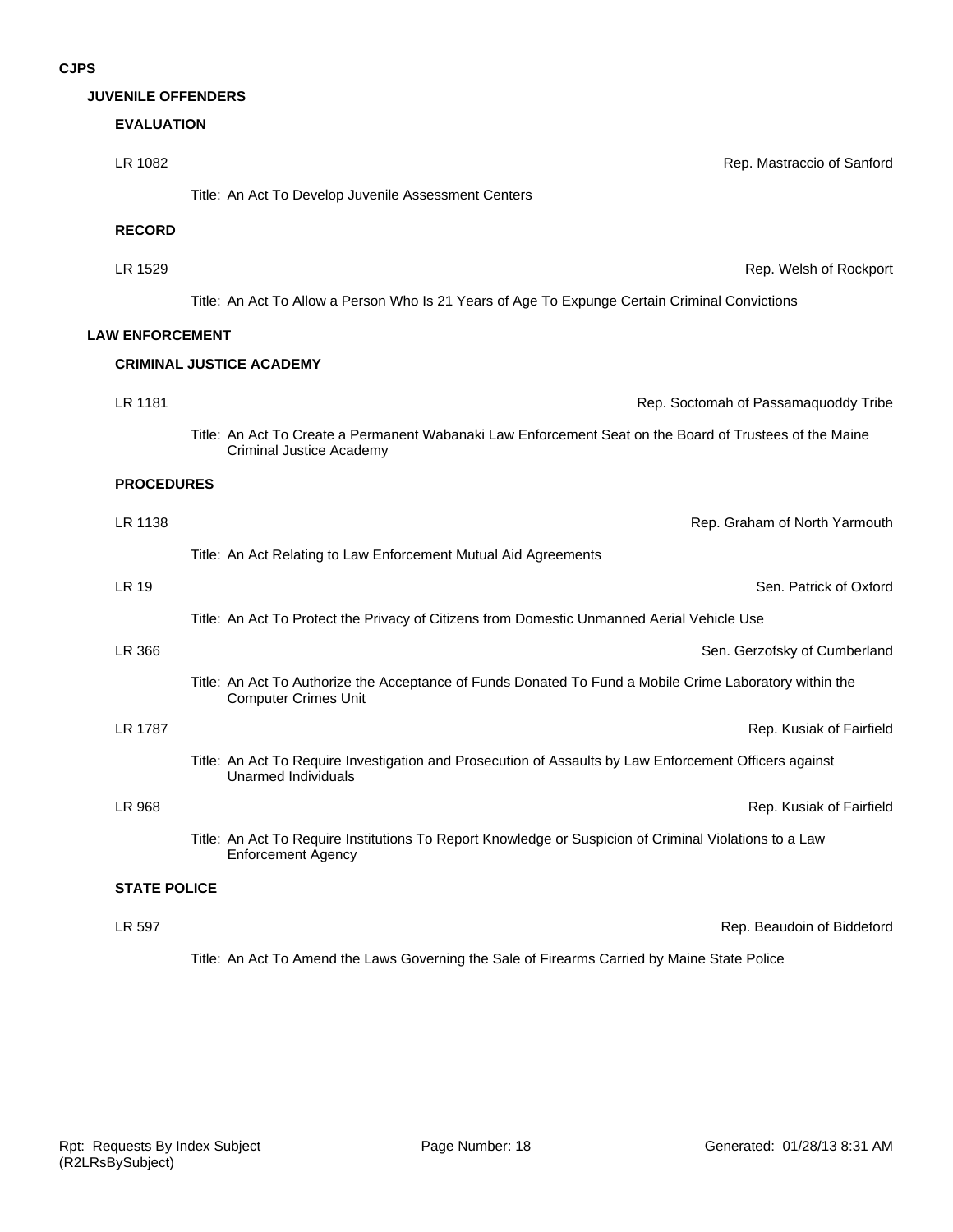## **OPERATING UNDER INFLUENCE**

# **PENALTIES**

|               | LR 180                    | Sen. Hill of York                                                                                                                      |
|---------------|---------------------------|----------------------------------------------------------------------------------------------------------------------------------------|
|               |                           | Title: An Act To Amend the Motor Vehicle Ignition Interlock Device Requirements in the Laws Regarding<br>Operating Under the Influence |
|               | LR 1129                   | Rep. Malaby of Hancock                                                                                                                 |
|               |                           | Title: An Act To Require Ignition Interlock Devices for Multiple Operating-under-the-Influence Offenses                                |
|               | LR 945                    | Rep. Nutting of Oakland                                                                                                                |
|               |                           | Title: An Act To Require Ignition Interlock Devices on Vehicles Operated by Persons Convicted of Operating<br>Under the Influence      |
| <b>PAROLE</b> |                           |                                                                                                                                        |
|               |                           | <b>COMMUNITY INTEGRATION</b>                                                                                                           |
|               | <b>LR 708</b>             | Sen. Tuttle of York                                                                                                                    |
|               |                           | Title: An Act Relating to Parole in Maine                                                                                              |
|               | <b>PRISONERS</b>          |                                                                                                                                        |
|               | <b>EARLY RELEASE</b>      |                                                                                                                                        |
|               | LR 1900                   | Rep. Casavant of Biddeford                                                                                                             |
|               |                           | Title: An Act To Adopt the Model Conditional Release of Aging Prisoners Act                                                            |
|               | <b>PUBLIC SAFETY</b>      |                                                                                                                                        |
|               | <b>COMMUNICATIONS</b>     |                                                                                                                                        |
|               | LR 110                    | Rep. Sirocki of Scarborough                                                                                                            |
|               |                           | Title: An Act To Reduce the Number of Public Safety Answering Points                                                                   |
|               | <b>EMERGENCIES</b>        |                                                                                                                                        |
|               | LR 331                    | Rep. Turner of Burlington                                                                                                              |
|               |                           | Title: An Act To Provide Assistance to Municipalities Recovering from a Municipally Significant Disaster                               |
|               | <b>PUBLIC SAFETY DEPT</b> |                                                                                                                                        |
|               | <b>ADMINISTRATION</b>     |                                                                                                                                        |
|               | LR 1307                   | Rep. Peterson of Rumford                                                                                                               |
|               |                           | Title: An Act To Eliminate Redundancy of Jurisdictions on Major Arterial Corridors                                                     |
|               | LR 697                    | Rep. Marks of Pittston                                                                                                                 |
|               |                           | Title: An Act Designating the Chief of the State Police as the Only Issuing Authority of a Permit To Carry a<br>Concealed Handgun      |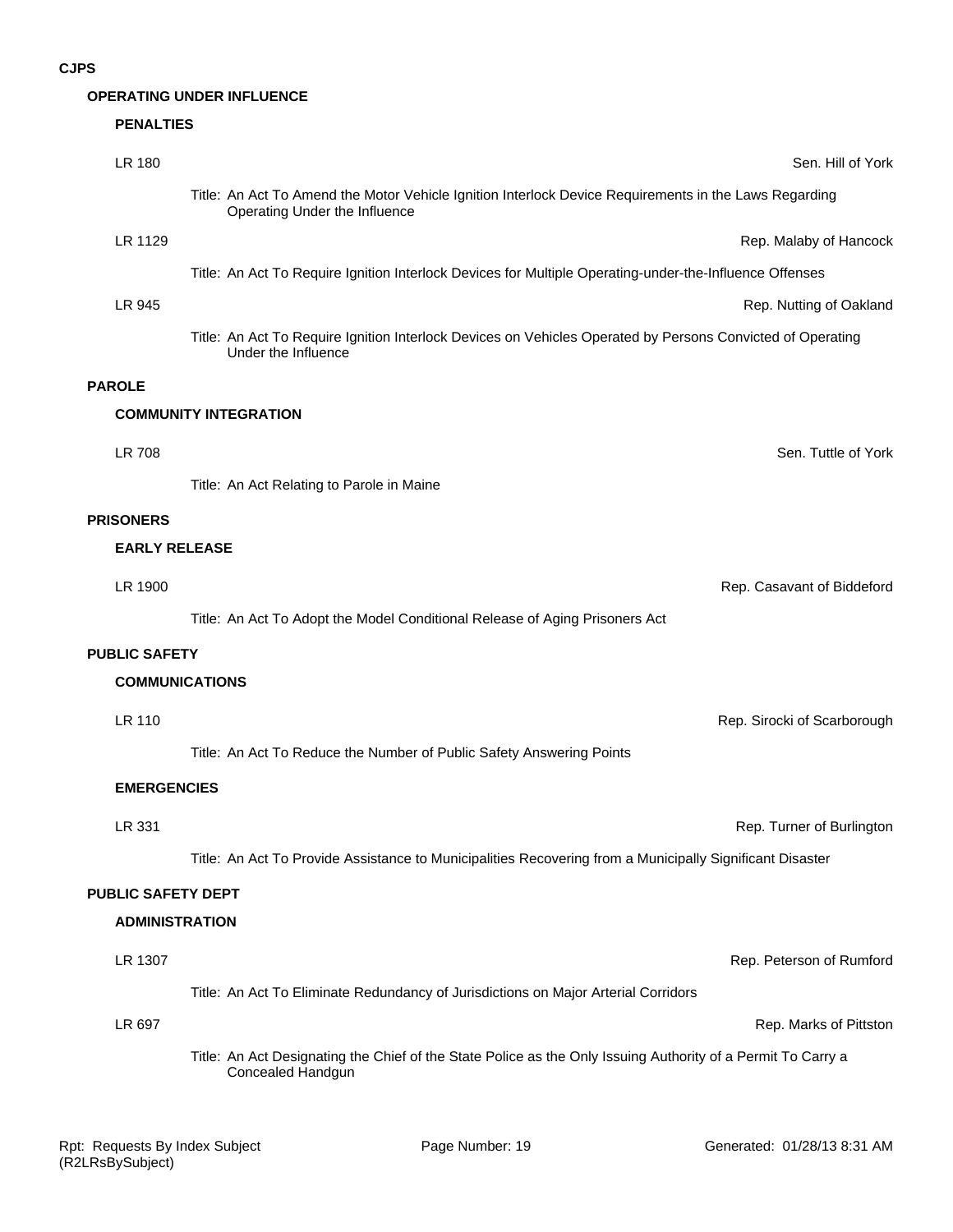| <b>PROCEDURES</b>     |                                                                                                                                                                                           |
|-----------------------|-------------------------------------------------------------------------------------------------------------------------------------------------------------------------------------------|
| LR 1016               | Rep. Marks of Pittston                                                                                                                                                                    |
|                       | Title: An Act To Include Certain Information on the Mental Health of Applicants in Determinations on Issuance of<br>Concealed Weapons Permits and Background Checks for Firearm Purchases |
| <b>SENTENCES</b>      |                                                                                                                                                                                           |
| <b>ALTERNATIVES</b>   |                                                                                                                                                                                           |
| LR 1374               | Sen. Cushing of Penobscot                                                                                                                                                                 |
|                       | Title: An Act To Provide for Alternatives for the Courts To Address Settlement of Fines in Certain Cases                                                                                  |
| LR 1227               | Rep. Chipman of Portland                                                                                                                                                                  |
|                       | Title: An Act To Allow Community Service for Ordinance Violations                                                                                                                         |
| LR 1192               | Rep. Dion of Portland                                                                                                                                                                     |
|                       | Title: An Act To Allow a Court To Order a Person Who Violates a Municipal Ordinance To Perform Community<br>Service Work                                                                  |
| LR 883                | Rep. Hickman of Winthrop                                                                                                                                                                  |
|                       | Title: An Act To Eliminate Mandatory Minimum Sentencing from the Maine Criminal Code                                                                                                      |
|                       | <b>GOOD TIME CREDITS</b>                                                                                                                                                                  |
| LR 1538               | Rep. Casavant of Biddeford                                                                                                                                                                |
|                       | Title: An Act Regarding the Period of Time for Which an Incarcerated Person Is Eligible To Earn Good Time                                                                                 |
|                       | <b>MANDATORY MINIMUM</b>                                                                                                                                                                  |
| LR 1333               | Sen. Katz of Kennebec                                                                                                                                                                     |
|                       | Title: An Act To Remove the Mandatory Minimum Jail Sentence in Certain Cases                                                                                                              |
|                       |                                                                                                                                                                                           |
| <b>SPECIAL WEIGHT</b> |                                                                                                                                                                                           |
| LR 918                | Rep. Beavers of South Berwick                                                                                                                                                             |
|                       | Title: An Act To Allow Consideration of Fetal Alcohol Spectrum Disorder at Sentencing in a Criminal Case                                                                                  |
| <b>TIME SERVED</b>    |                                                                                                                                                                                           |
| LR 948                | Sen. Gerzofsky of Cumberland                                                                                                                                                              |
|                       | Title: An Act To Clarify the Laws Regarding the Calculation of the Period of Imprisonment                                                                                                 |
| <b>WEAPONS</b>        |                                                                                                                                                                                           |
| <b>AMMUNITION</b>     |                                                                                                                                                                                           |
| LR 666                | Pres. Alfond of Cumberland                                                                                                                                                                |
|                       | Title: An Act To Establish Restrictions on Ammunition Feeding Devices                                                                                                                     |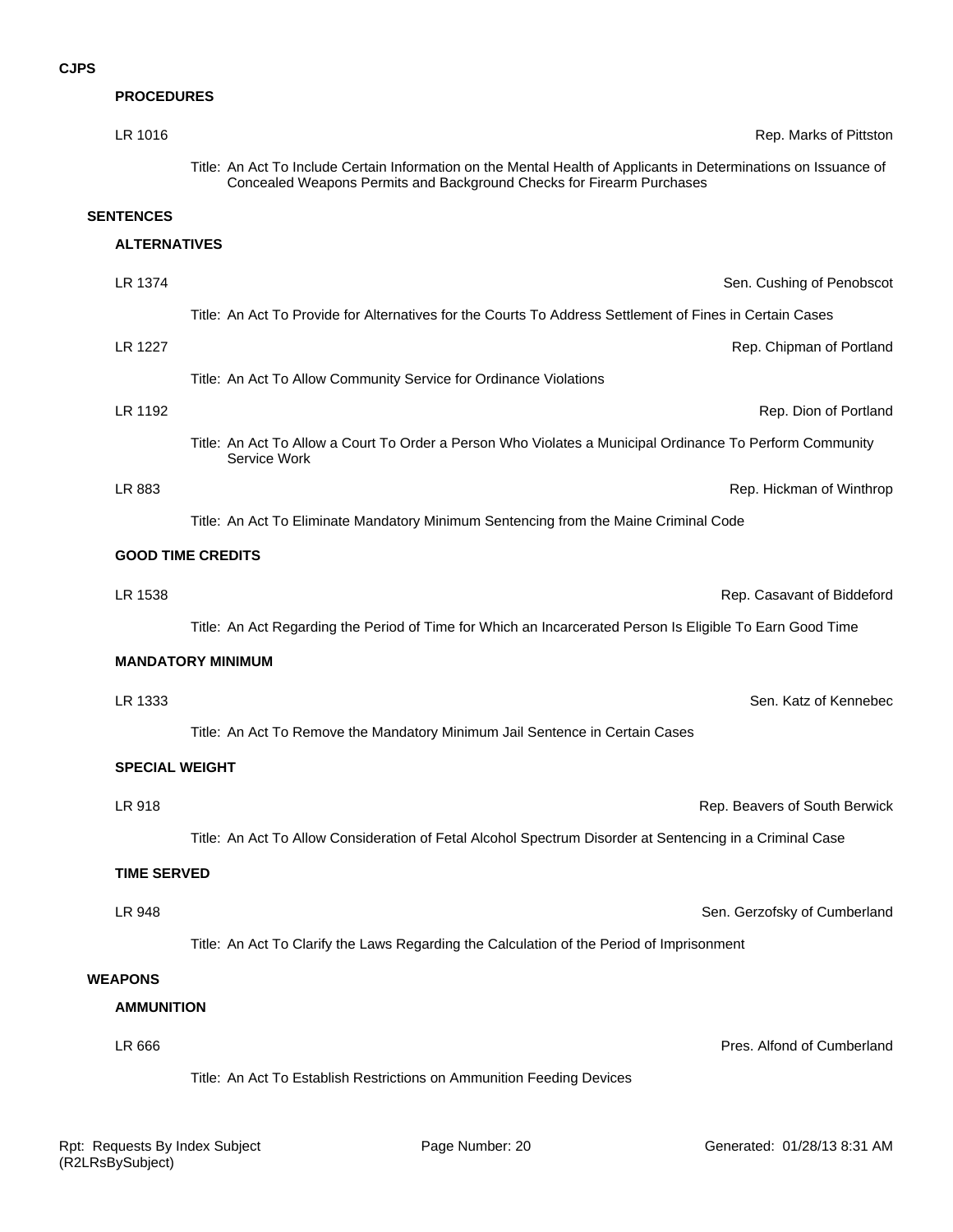| LR 676            | Sen. Gerzofsky of Cumberland                                                                                                               |  |
|-------------------|--------------------------------------------------------------------------------------------------------------------------------------------|--|
|                   | Title: An Act Regarding High-capacity Ammunition Magazines                                                                                 |  |
|                   | <b>CONCEALED WEAPONS</b>                                                                                                                   |  |
| LR 1433           | Rep. Cray of Palmyra                                                                                                                       |  |
|                   | Title: An Act To Amend the Laws Governing Reciprocity for Concealed Weapons Permits                                                        |  |
| LR 868            | Rep. Johnson of Greenville                                                                                                                 |  |
|                   | Title: An Act To Improve Training Requirements for Obtaining a Concealed Handgun Permit                                                    |  |
| LR 803            | Rep. Black of Wilton                                                                                                                       |  |
|                   | Title: An Act To Allow a Retired Law Enforcement Officer To Carry a Concealed Weapon without a Permit                                      |  |
| <b>LR 749</b>     | Sen. Gerzofsky of Cumberland                                                                                                               |  |
|                   | Title: An Act To Repeal the Restriction on Employers Regarding Firearms Kept in an Employee's Vehicle                                      |  |
| LR 750            | Sen. Gerzofsky of Cumberland                                                                                                               |  |
|                   | Title: An Act Regarding Concealed Weapons in Certain Locations                                                                             |  |
| LR 1015           | Rep. Marks of Pittston                                                                                                                     |  |
|                   | Title: An Act To Amend the Laws Governing Reciprocity for Concealed Weapons Permits                                                        |  |
| LR 696            | Rep. Marks of Pittston                                                                                                                     |  |
| LR 698            | Title: An Act To Amend the Laws Regarding a Concealed Handgun Permit<br>Rep. Marks of Pittston                                             |  |
|                   | Title: An Act To Establish a Central Concealed Handgun Permit Database                                                                     |  |
| LR 699            | Rep. Marks of Pittston                                                                                                                     |  |
|                   | Title: An Act To Authorize the Suspension of a Concealed Handgun Permit                                                                    |  |
| LR 880            | Rep. Wilson of Augusta                                                                                                                     |  |
|                   | Title: An Act To Ensure the Confidentiality of Concealed Weapons Permit Holders                                                            |  |
| <b>FORFEITURE</b> |                                                                                                                                            |  |
|                   |                                                                                                                                            |  |
| LR 1412           | Rep. Timberlake of Turner<br>Title: An Act Regarding the Disposition of Firearms in State Custody                                          |  |
| LR 1417           | Rep. DeChant of Bath                                                                                                                       |  |
|                   | Title: An Act Regarding the Disposition of Firearms Seized in Domestic Violence Cases                                                      |  |
| <b>POSSESSION</b> |                                                                                                                                            |  |
|                   |                                                                                                                                            |  |
| LR 1973           | Rep. Libby of Waterboro                                                                                                                    |  |
|                   | Title: An Act To Prohibit Enforcement of Federal Laws Regarding Firearms That Are in Violation of the United<br><b>States Constitution</b> |  |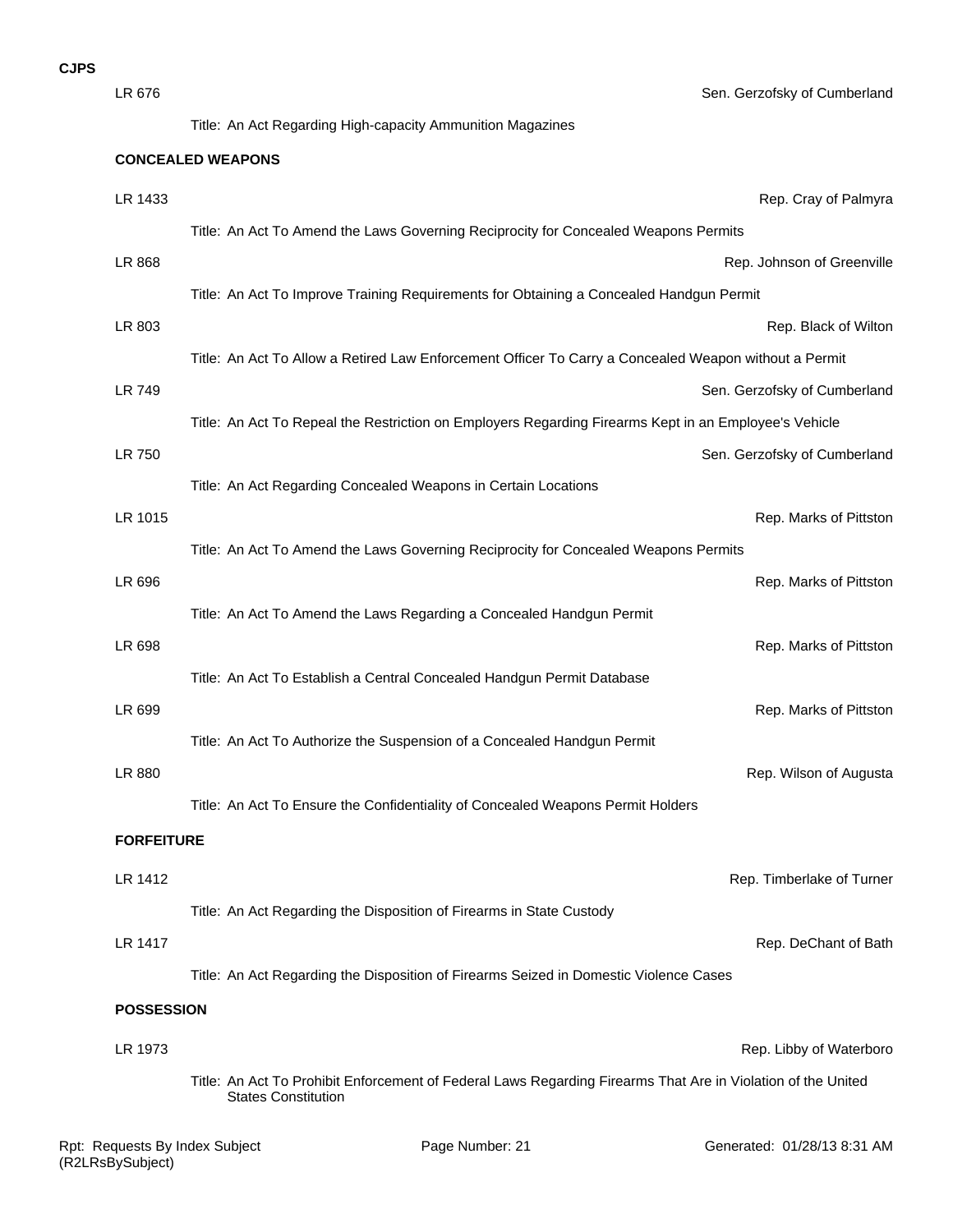|            | LR 338                | Rep. Libby of Waterboro                                                                                              |  |
|------------|-----------------------|----------------------------------------------------------------------------------------------------------------------|--|
|            |                       | Title: An Act To Enhance Self-defense by Removing Restrictions on the Carrying and Use of Weapons                    |  |
|            | <b>LR 747</b>         | Rep. Davis, Sr. of Sangerville                                                                                       |  |
|            |                       | Title: An Act To Fund Reporting of the National Instant Criminal Background Check System                             |  |
|            | LR 1682               | Rep. Chapman of Brooksville                                                                                          |  |
|            |                       | Title: An Act To Prohibit Possession of a Firearm by a Person Who Has Created a Police Standoff                      |  |
|            | LR 673                | Rep. Dickerson of Rockland                                                                                           |  |
|            |                       | Title: An Act To Review Firearm Laws in the State                                                                    |  |
|            | LR 1094               | Rep. Mason of Topsham                                                                                                |  |
|            |                       | Title: An Act To Require No-fault Liability Insurance for Firearms                                                   |  |
|            | LR 1909               | Rep. Moonen of Portland                                                                                              |  |
|            |                       | Title: An Act Allowing Municipalities To Enact Firearm Policies in Local Government Buildings and Public<br>Meetings |  |
|            | LR 1028               | Rep. Gattine of Westbrook                                                                                            |  |
|            |                       | Title: An Act To Clarify the Law Concerning the Threatening Display of Dangerous Weapons                             |  |
|            | <b>SALES</b>          |                                                                                                                      |  |
|            | LR 1210               | Rep. Johnson of Eddington                                                                                            |  |
|            |                       | Title: An Act To Prohibit the Enforcement of Federal Law Placing Restrictions on Firearms or Ammunition              |  |
|            | LR 674                | Sen. Craven of Androscoggin                                                                                          |  |
|            |                       | Title: An Act To Ban Firearms with High-capacity Magazines                                                           |  |
|            | LR 1193               | Rep. Dion of Portland                                                                                                |  |
|            |                       | Title: An Act To Regulate the Sale of Firearms                                                                       |  |
|            | LR 677                | Sen. Gerzofsky of Cumberland                                                                                         |  |
|            |                       | Title: An Act Regarding the Sale of Firearms at Gun Shows                                                            |  |
|            | LR 1515               | Rep. Plante of Berwick                                                                                               |  |
|            |                       | Title: An Act To Strengthen Gun Sales Laws by Increasing Background Checks                                           |  |
| <b>EDU</b> |                       |                                                                                                                      |  |
|            | <b>ADMINISTRATORS</b> |                                                                                                                      |  |
|            | <b>EVALUATION</b>     |                                                                                                                      |  |
|            | LR 1431               | Sen. Cain of Penobscot                                                                                               |  |

Title: An Act To Amend the Laws Governing School Administrator Effectiveness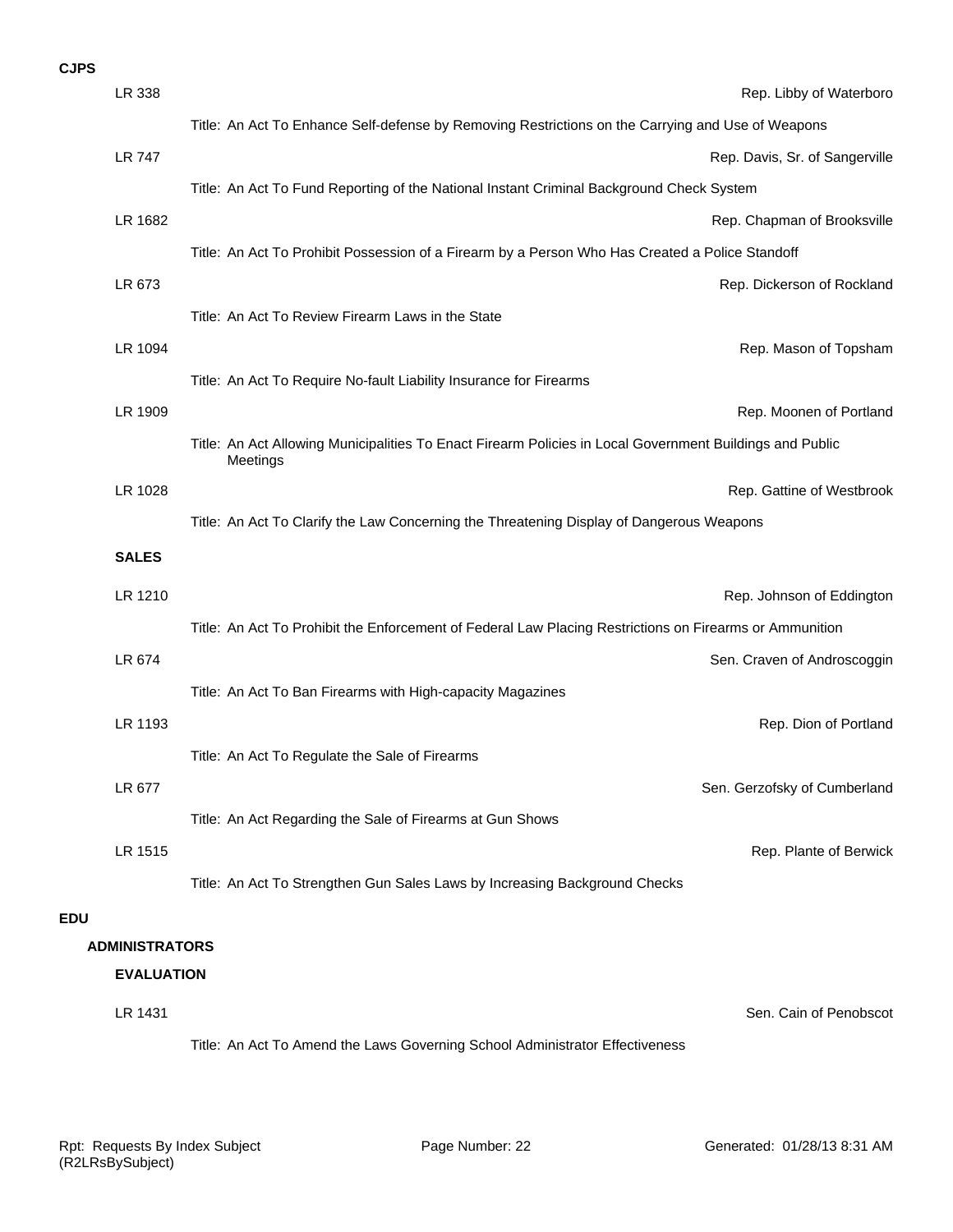**PRINCIPALS**

| LR 1652                | Rep. Moonen of Portland                                                                                                                                |
|------------------------|--------------------------------------------------------------------------------------------------------------------------------------------------------|
|                        | Title: An Act To Develop a Grant Program To Establish a Teacher-lead School Model                                                                      |
|                        | <b>SUPERINTENDENTS</b>                                                                                                                                 |
| LR 419                 | Rep. Casavant of Biddeford                                                                                                                             |
|                        | Title: An Act To Prohibit a Requirement That a Superintendent Reside in the School Administrative Unit                                                 |
| LR 823                 | Sen. Burns of Washington                                                                                                                               |
|                        | Title: An Act To Change the Process for Approving Superintendents' Agreements within an Alternative<br><b>Organizational Structure</b>                 |
| LR 905                 | Rep. Nelson of Falmouth                                                                                                                                |
|                        | Title: An Act To Clarify the Definition of the Student's Best Educational Interest Regarding Superintendent<br><b>Agreements for Transfer Students</b> |
| LR 1479                | Sen. Millett of Cumberland                                                                                                                             |
|                        | Title: Resolve, To Review the Process Regarding the Transfer of Students                                                                               |
| LR 692                 | Rep. Kornfield of Bangor                                                                                                                               |
|                        | Title: An Act To Amend the Law Governing Transfers of Students from One School Administrative Unit to<br>Another                                       |
| LR 1318                | Rep. Devin of Newcastle                                                                                                                                |
|                        | Title: An Act To Increase Transparency and Improve Equity in Appeals to Superintendents' Agreements                                                    |
| <b>ADULT EDUCATION</b> |                                                                                                                                                        |
| <b>FUNDING</b>         |                                                                                                                                                        |
| LR 1668                | Rep. Chapman of Brooksville                                                                                                                            |
|                        | Title: An Act To Amend the Requirements for Reimbursement of Career and Technical Education Regions Adult<br><b>Education Programs</b>                 |
|                        | <b>APPLIED TECHNOLOGY EDUCATION</b>                                                                                                                    |
| <b>ADMINISTRATION</b>  |                                                                                                                                                        |
| LR 654                 | Sen. Langley of Hancock                                                                                                                                |
|                        | Title: An Act To Authorize the Reorganization of Career and Technical Education for the Member Municipalities<br>of Regional School Unit 24            |
| LR 1273                | Rep. Johnson of Greenville                                                                                                                             |
|                        | Title: An Act To Improve Access to Career and Technical Schools                                                                                        |
|                        |                                                                                                                                                        |
|                        |                                                                                                                                                        |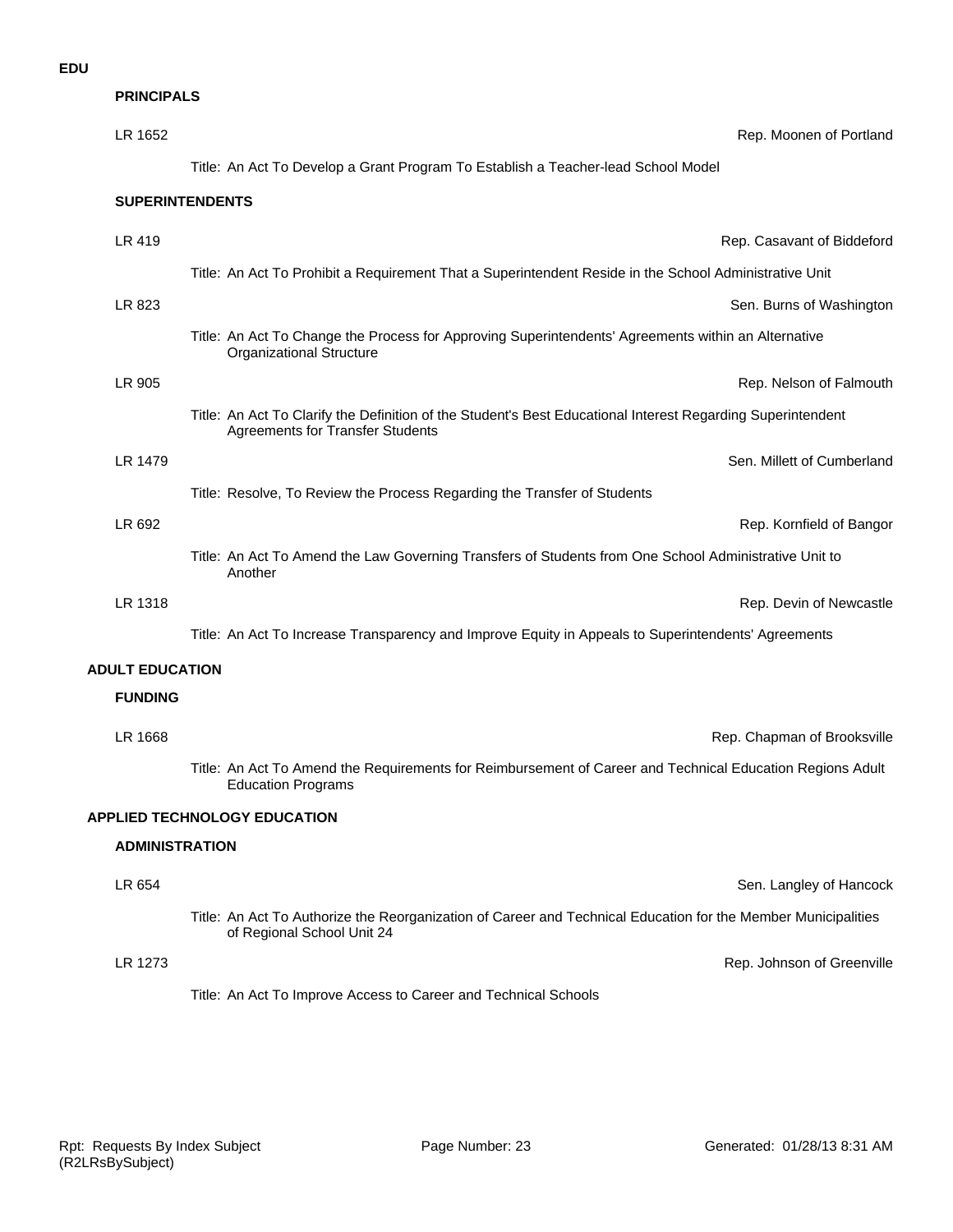#### **EDU**

**BOARDS**

| LR 1633                   | Rep. Chapman of Brooksville                                                                                                                                                                                                                                                                              |
|---------------------------|----------------------------------------------------------------------------------------------------------------------------------------------------------------------------------------------------------------------------------------------------------------------------------------------------------|
|                           | Title: An Act To Change Compensation for Career and Technical Education Region Board Meeting Attendance                                                                                                                                                                                                  |
| <b>CENTERS</b>            |                                                                                                                                                                                                                                                                                                          |
| LR 1634                   | Rep. Chapman of Brooksville                                                                                                                                                                                                                                                                              |
|                           | Title: An Act To Align the Governance Structure of Career and Technical Education Region Schools with that of<br><b>Regular Schools</b>                                                                                                                                                                  |
| <b>CURRICULUM</b>         |                                                                                                                                                                                                                                                                                                          |
| LR 655                    | Sen. Langley of Hancock                                                                                                                                                                                                                                                                                  |
|                           | Title: An Act To Align Courses Provided by Career and Technical Education Programs with Proficiency-based<br>Standards for Awarding High School Diplomas                                                                                                                                                 |
| <b>BOARD OF EDUCATION</b> |                                                                                                                                                                                                                                                                                                          |
| <b>MEMBERSHIP</b>         |                                                                                                                                                                                                                                                                                                          |
| LR 921                    | Sen. Millett of Cumberland                                                                                                                                                                                                                                                                               |
|                           | Title: An Act To Amend the Student Membership Criteria of the State Board of Education                                                                                                                                                                                                                   |
|                           | <b>COLLEGES AND UNIVERSITIES</b>                                                                                                                                                                                                                                                                         |
|                           | <b>DEGREE AUTHORITY</b>                                                                                                                                                                                                                                                                                  |
| LR 916                    | Rep. Chase of Wells                                                                                                                                                                                                                                                                                      |
|                           | Title: An Act To Authorize InterCoast Career Institute To Grant the Degree of Associate Degree in Applied<br>Science                                                                                                                                                                                     |
|                           | <b>POLICIES AND PROGRAMS</b>                                                                                                                                                                                                                                                                             |
| LR 953                    | Rep. Boland of Sanford                                                                                                                                                                                                                                                                                   |
|                           | Title: An Act to Encourage the Use of Interest Tests in Higher Education                                                                                                                                                                                                                                 |
| LR 1585                   | Rep. Sanderson of Chelsea                                                                                                                                                                                                                                                                                |
|                           | Title: An Act To Comply with the Federal Americans with Disabilities Act                                                                                                                                                                                                                                 |
| LR 1075                   | Rep. Fredette of Newport                                                                                                                                                                                                                                                                                 |
|                           | Title: An Act To Implement the Recommendations of the Task Force on Franco-Americans                                                                                                                                                                                                                     |
| LR 38                     | Rep. Beavers of South Berwick                                                                                                                                                                                                                                                                            |
|                           | Title: An Act To Authorize a General Fund Bond Issue To Expand Necessary Capital Improvements at the<br>University of Maine System That Support the Critical Disciplines of Science, Technology, Engineering and<br>Math To Enhance Economic Development and Employment Opportunities for Maine Citizens |

Title: An Act To Award Academic and Workforce Education Credit to Service Members for Military Education, Experience and Training

LR 239 Rep. Villa of Harrison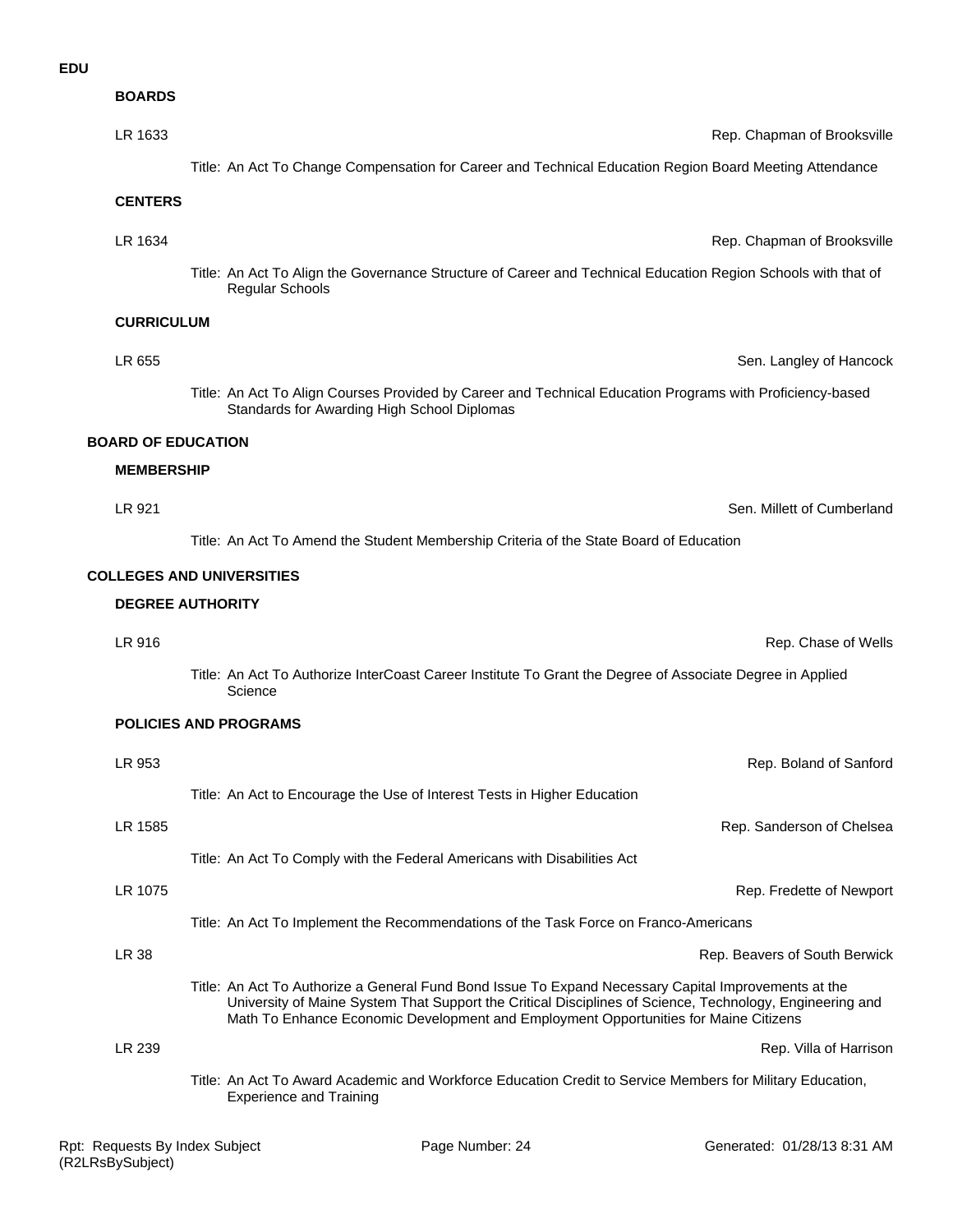**STUDENT FINANCIAL AID**

| LR 162                | Rep. Carey of Lewiston                                                                                              |
|-----------------------|---------------------------------------------------------------------------------------------------------------------|
|                       | Title: An Act To Improve Access For Maine Students to Post-Secondary Education                                      |
|                       | <b>COMMUNITY COLLEGE SYSTEM</b>                                                                                     |
| <b>ADMINISTRATION</b> |                                                                                                                     |
| LR 693                | Rep. Kornfield of Bangor                                                                                            |
|                       | Title: An Act To Ensure Parity in the Collective Bargaining Process among State Institutions of Higher Education    |
| <b>CURRICULUM</b>     |                                                                                                                     |
| LR 629                | Sen. Tuttle of York                                                                                                 |
|                       | Title: An Act To Create the Integrated Manufacturing Program Fund                                                   |
| LR 1198               | Sen. Craven of Androscoggin                                                                                         |
|                       | Title: An Act To Aid Transition to Civilian Life for Military Medical Personnel                                     |
| <b>CONSOLIDATION</b>  |                                                                                                                     |
|                       | <b>ADMINISTRATIVE UNITS</b>                                                                                         |
| LR 612                | Sen. Thomas of Somerset                                                                                             |
|                       | Title: An Act To Ensure That All Voters Are Able To Vote in Regional School Unit Budget Elections                   |
| LR 1410               | Rep. Parry of Arundel                                                                                               |
|                       | Title: An Act To Allow a Regional School Unit To Dissolve Itself                                                    |
| LR 1199               | Rep. Tipping-Spitz of Orono                                                                                         |
|                       | Title: An Act Regarding the Dissolution of School Administrative Districts                                          |
|                       | <b>MUNICIPAL WITHDRAWAL</b>                                                                                         |
| LR 633                | Rep. Luchini of Ellsworth                                                                                           |
|                       | Title: An Act To Amend the Laws Governing the Withdrawal of a Municipality from a Regional School Unit              |
| <b>LR 125</b>         | Rep. Malaby of Hancock                                                                                              |
|                       | Title: An Act To Change the Voting Requirements for the Withdrawal of a Municipality from a Regional School<br>Unit |
| LR 785                | Rep. Long of Sherman                                                                                                |
|                       | Title: An Act To Amend the Laws Governing the Withdrawal of a Municipality from a Regional School Unit              |
| LR 1168               | Rep. Parry of Arundel                                                                                               |
|                       | Title: An Act To Provide an Improved Process for Voter Approval of Withdrawal from a Regional School Unit           |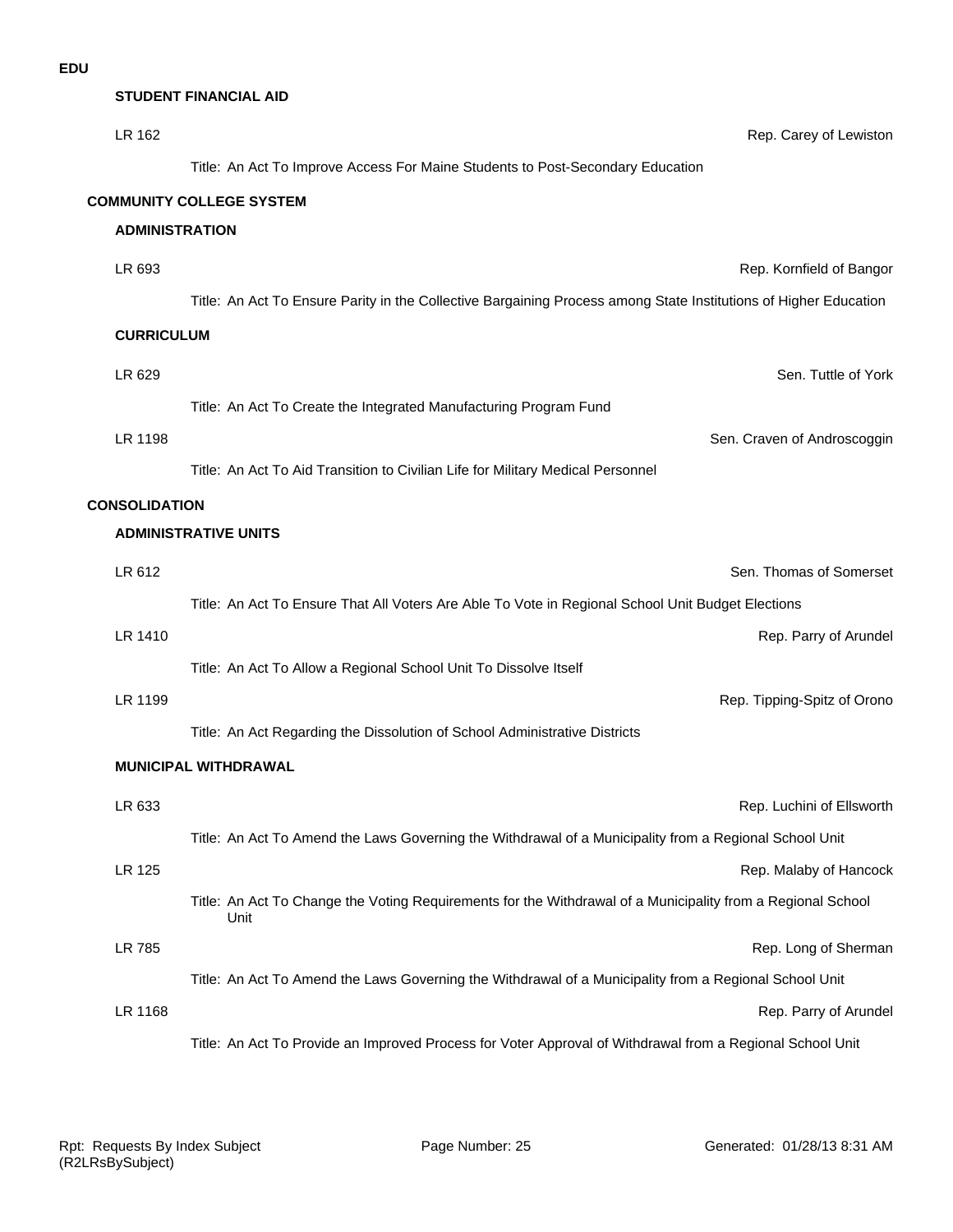| <b>CULTURAL AGENCIES</b> |  |
|--------------------------|--|
|--------------------------|--|

# **ARCHAEOLOGY**

| LR 1005               | Rep. Jorgensen of Portland                                                                                                                                              |
|-----------------------|-------------------------------------------------------------------------------------------------------------------------------------------------------------------------|
|                       | Title: An Act To Amend the Laws Pertaining to Archaeological Sites                                                                                                      |
|                       | <b>ARTS COMMISSION</b>                                                                                                                                                  |
| LR 1555               | Sen. Millett of Cumberland                                                                                                                                              |
|                       | Title: An Act To Update and Revise the Maine Arts Commission Statutes                                                                                                   |
| <b>STATE LIBRARY</b>  |                                                                                                                                                                         |
| LR 998                | Rep. Nadeau of Winslow                                                                                                                                                  |
|                       | Title: An Act To Amend the Laws Governing the Maine State Library                                                                                                       |
| <b>STATE MUSEUM</b>   |                                                                                                                                                                         |
| LR 1275               | Rep. Keschl of Belgrade                                                                                                                                                 |
|                       | Title: An Act To Protect the State's Property Rights in Maine State Museum Research                                                                                     |
| <b>EDUCATION DEPT</b> |                                                                                                                                                                         |
| <b>ADMINISTRATION</b> |                                                                                                                                                                         |
| LR 592                | Rep. Nelson of Falmouth                                                                                                                                                 |
|                       | Title: An Act To Establish a Program To Invite Legislators To Visit Public School Classrooms                                                                            |
| LR 920                | Sen. Millett of Cumberland                                                                                                                                              |
|                       | Title: An Act To Require the Department of Education To Report on the Costs and Sources of Funding of Charter<br>Schools                                                |
| <b>POWERS</b>         |                                                                                                                                                                         |
| LR 1497               | Sen. Langley of Hancock                                                                                                                                                 |
|                       | Title: An Act To Amend the Laws Governing Students Experiencing Education Disruption                                                                                    |
| LR 1619               | Sen. Langley of Hancock                                                                                                                                                 |
|                       | Title: Resolve, To Ensure the Continued Accessibility and Affordability of a High School Equivalency Exam for<br><b>Maine Residents</b>                                 |
| LR 1673               | Sen. Johnson of Lincoln                                                                                                                                                 |
|                       | Title: Resolve, Directing the Department of Education To Create a Working Group To Study Challenges To<br>Achieving Greater Use of Healthy Local Foods in Maine Schools |
| LR 1100               | Sen. Mason of Androscoggin                                                                                                                                              |
|                       | Title: An Act To Empower Parents To Address and Challenge Low-performing Schools                                                                                        |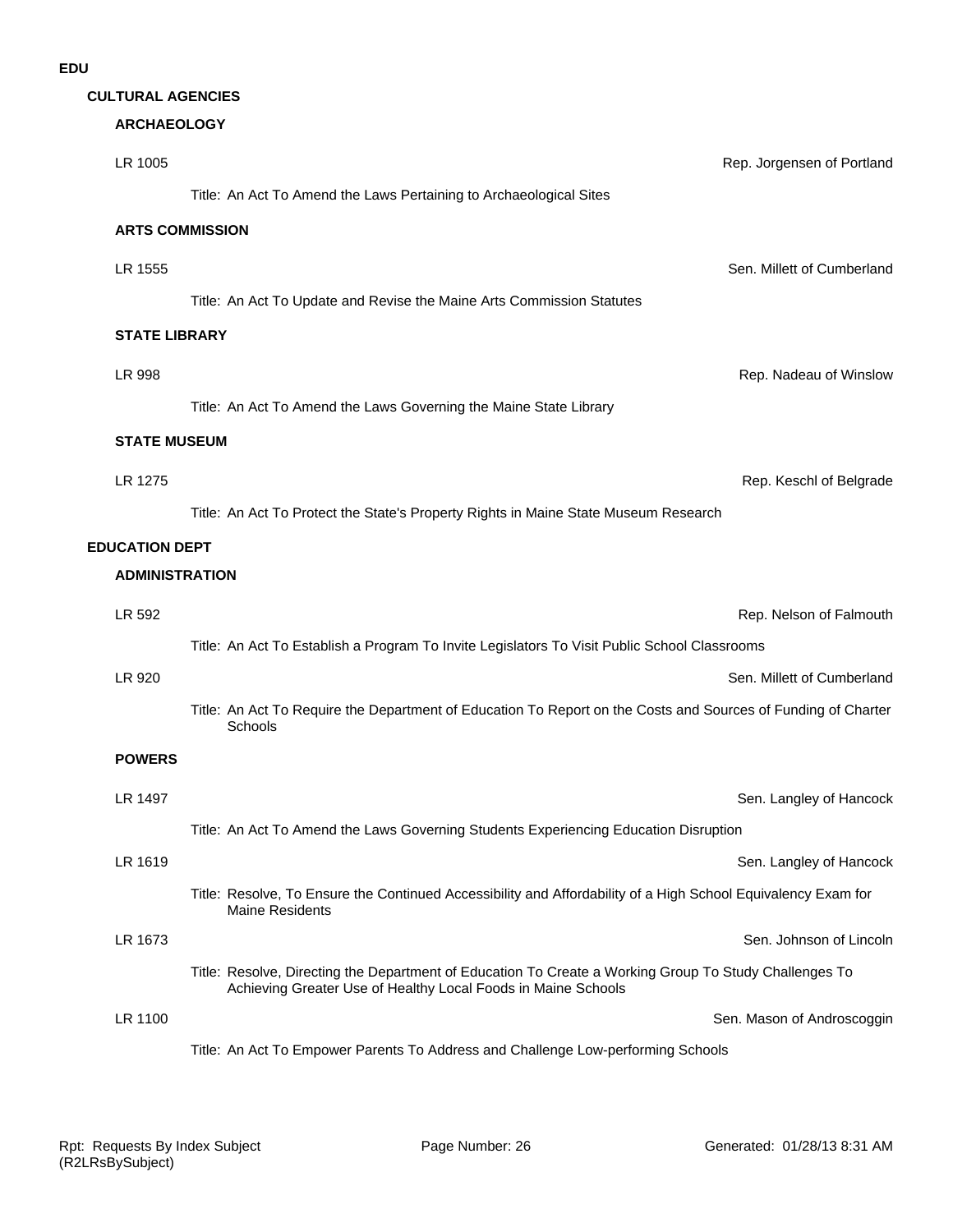#### **EDU**

| LR 1886                    |                                                                                                                                            | Pres. Alfond of Cumberland |
|----------------------------|--------------------------------------------------------------------------------------------------------------------------------------------|----------------------------|
|                            | Title: Resolve, Directing the Department of Education to Develop a Partnership of Schools and Organizations To<br>Improve Digital Learning |                            |
| LR 1891                    |                                                                                                                                            | Pres. Alfond of Cumberland |
|                            | Title: An Act To Promote Innovation in Public Schools                                                                                      |                            |
| <b>LR 70</b>               |                                                                                                                                            | Rep. Nelson of Falmouth    |
|                            | Title: An Act To Create the Maine Education Investment Board                                                                               |                            |
| LR 1770                    |                                                                                                                                            | Rep. Treat of Hallowell    |
|                            | Title: Resolve, To Improve Affordability and Accessibility of Higher Education in Maine                                                    |                            |
| LR 1676                    |                                                                                                                                            | Rep. Daughtry of Brunswick |
|                            | Title: An Act To Create a Student and Educator Bill of Rights                                                                              |                            |
| <b>EDUCATIONAL OPTIONS</b> |                                                                                                                                            |                            |
|                            | <b>CHARTER SCHOOLS</b>                                                                                                                     |                            |
| LR 1303                    |                                                                                                                                            | Sen. Mason of Androscoggin |
|                            | Title: An Act To Amend the Laws Regarding Charter Schools                                                                                  |                            |
| LR 310                     |                                                                                                                                            | Rep. Campbell of Newfield  |
|                            | Title: An Act To Ensure That Charter Schools Are Funded by the State                                                                       |                            |
| LR 327                     |                                                                                                                                            | Rep. McCabe of Skowhegan   |
|                            | Title: An Act To Require Only the State Share of Per-pupil Allocation Amounts To Be Forwarded to Public<br><b>Charter Schools</b>          |                            |
| LR 1352                    |                                                                                                                                            | Rep. McCabe of Skowhegan   |
|                            | Title: An Act To Require Charter Schools To Observe State Holidays                                                                         |                            |
| LR 122                     |                                                                                                                                            | Pres. Alfond of Cumberland |
|                            | Title: An Act To Establish a Moratorium on the Approval of Virtual Charter Schools                                                         |                            |
| LR 1866                    |                                                                                                                                            | Sen. Valentino of York     |
|                            | Title: An Act To Prohibit Virtual Public Charter Schools                                                                                   |                            |
| LR 861                     |                                                                                                                                            | Rep. Carey of Lewiston     |
|                            | Title: An Act To Fund Charter Schools from the General Fund                                                                                |                            |
| LR 1764                    |                                                                                                                                            | Rep. Bennett of Kennebunk  |
|                            | Title: An Act To Adjust Funding from School Districts to Charter Schools                                                                   |                            |
| LR 279                     |                                                                                                                                            | Rep. Berry of Bowdoinham   |
|                            | Title: An Act To Ensure the Success of Maine Students                                                                                      |                            |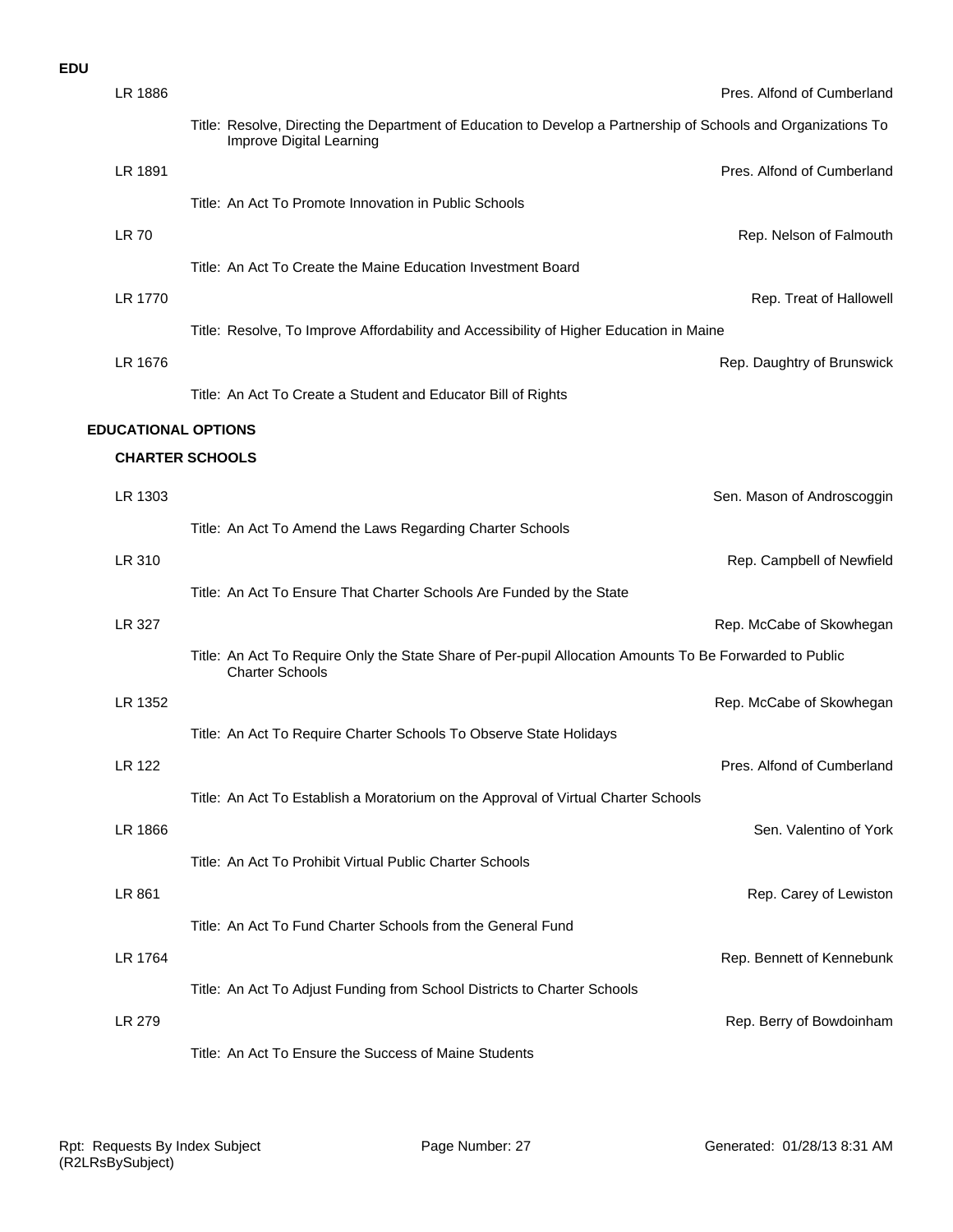#### **EDU**

| LR 1436                 | Rep. MacDonald of Boothbay                                                                                                                    |
|-------------------------|-----------------------------------------------------------------------------------------------------------------------------------------------|
|                         | Title: An Act To Include Public Charter Schools in the Laws Governing the Education of Students in Long-term<br><b>Drug Treatment Centers</b> |
| LR 406                  | Rep. MacDonald of Boothbay                                                                                                                    |
|                         | Title: An Act To Amend the Laws Governing Virtual Public Charter Schools                                                                      |
| LR 407                  | Rep. MacDonald of Boothbay                                                                                                                    |
|                         | Title: An Act To Eliminate the Requirement That Local Funding Follow a Pupil to a Charter School                                              |
| LR 807                  | Rep. Kornfield of Bangor                                                                                                                      |
|                         | Title: An Act To Change the Process for Approval of Charter Schools                                                                           |
| LR 877                  | Rep. Daughtry of Brunswick                                                                                                                    |
|                         | Title: An Act To Protect Charter Schools by Requiring Them To Be Operated as Nonprofit Organizations                                          |
| LR 739                  | Rep. Kusiak of Fairfield                                                                                                                      |
|                         | Title: An Act Related to Public Funding of Charter Schools                                                                                    |
| LR 1645                 | Rep. Chenette of Saco                                                                                                                         |
|                         | Title: An Act To Enable the Approval of a Charter School by Referendum                                                                        |
|                         |                                                                                                                                               |
| <b>HOME SCHOOLING</b>   |                                                                                                                                               |
| <b>LR 704</b>           | Rep. Espling of New Gloucester                                                                                                                |
|                         | Title: An Act To Amend Standards for Participation in Certain Public School Services by Students Who Are<br>Homeschooled                      |
| <b>HEALTH EDUCATION</b> |                                                                                                                                               |
|                         | PHYSICAL EDUCATION                                                                                                                            |
| LR 864                  | Rep. Kaenrath of South Portland                                                                                                               |
|                         | Title: An Act To Require 4 Years of Physical Education in Secondary Schools                                                                   |
| LR 1132                 | Sen. Millett of Cumberland                                                                                                                    |
|                         | Title: An Act To Reduce Obesity among Schoolchildren                                                                                          |
| <b>LIBRARIES</b>        |                                                                                                                                               |
| <b>CHILDREN</b>         |                                                                                                                                               |
| LR 1945                 | Rep. Nelson of Falmouth                                                                                                                       |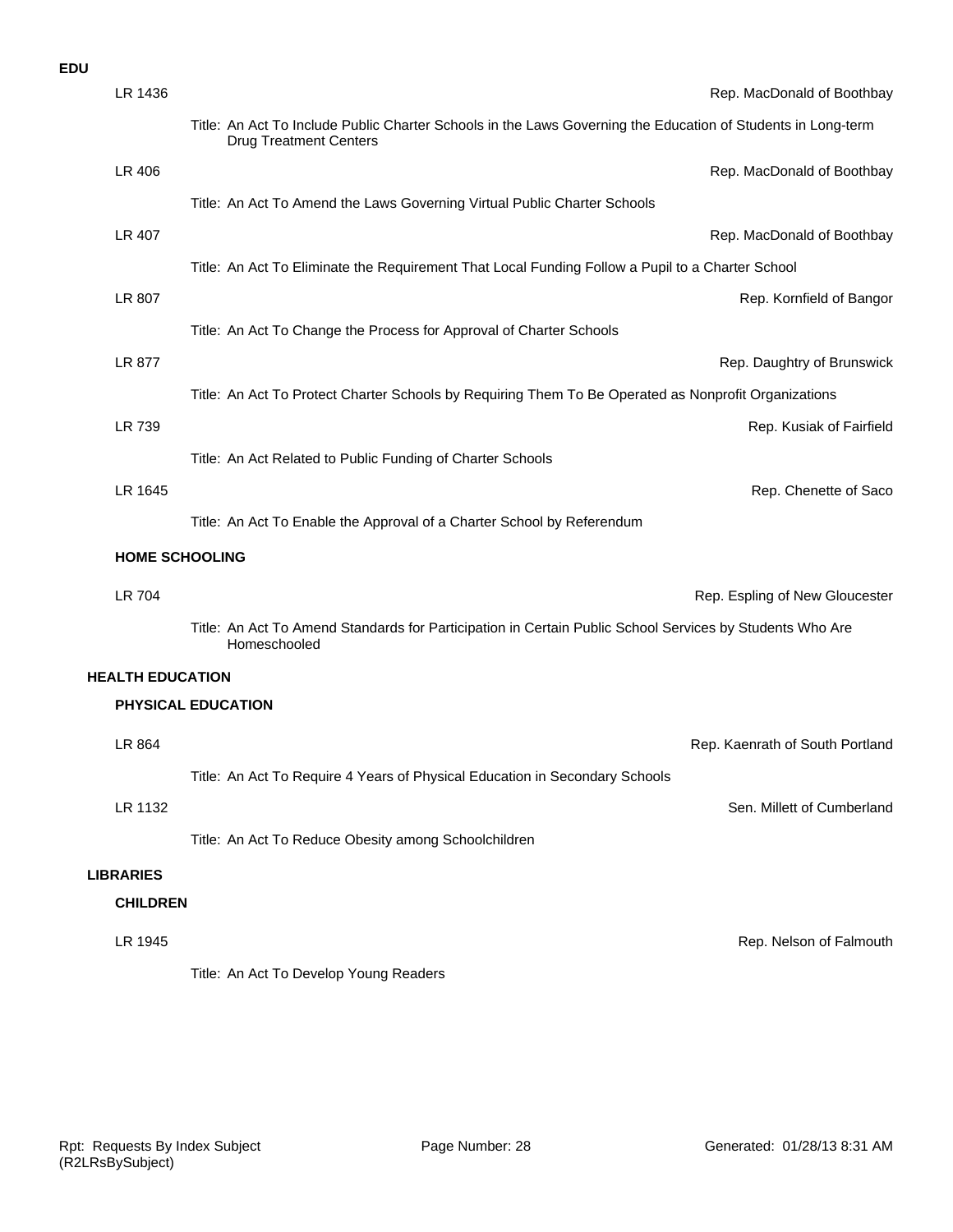# **SCHOOL ADMINISTRATION**

| <b>BUDGETS</b>           |                                                                                                                                                                                                               |                             |
|--------------------------|---------------------------------------------------------------------------------------------------------------------------------------------------------------------------------------------------------------|-----------------------------|
| LR 1925                  |                                                                                                                                                                                                               | Sen. Langley of Hancock     |
|                          | Title: An Act To Allow School Administrative Districts, Regional School Units and School Unions the Ability To<br>Set Up a Reserve from a Balance of Funds at Year-end Account for Special Education Expenses |                             |
| LR 822                   |                                                                                                                                                                                                               | Sen. Burns of Washington    |
|                          | Title: An Act To Change the Budget Approval Process for Alternative Organizational Structures                                                                                                                 |                             |
| LR 586                   |                                                                                                                                                                                                               | Rep. Gifford of Lincoln     |
|                          | Title: An Act To Limit the Amount a School District May Spend without Having It Approved by the Voters in the<br><b>District</b>                                                                              |                             |
| LR 1371                  |                                                                                                                                                                                                               | Sen. Valentino of York      |
|                          | Title: An Act To Amend the School Budget Validation Process                                                                                                                                                   |                             |
| LR 1867                  |                                                                                                                                                                                                               | Rep. McClellan of Raymond   |
|                          | Title: An Act To Increase Public Awareness Regarding School Budget Elections                                                                                                                                  |                             |
| LR 1204                  |                                                                                                                                                                                                               | Sen. Whittemore of Somerset |
|                          | Title: An Act To Require That School Budget Referenda Be Held on the Same Day as Primary Elections                                                                                                            |                             |
| <b>CHARTERS</b>          |                                                                                                                                                                                                               |                             |
| LR 123                   |                                                                                                                                                                                                               | Pres. Alfond of Cumberland  |
|                          | Title: An Act To Provide for Greater Public Input and Local Control in the Chartering of Public Schools                                                                                                       |                             |
| <b>SCHOOL FACILITIES</b> |                                                                                                                                                                                                               |                             |
| <b>BUILDINGS</b>         |                                                                                                                                                                                                               |                             |
| LR 1872                  |                                                                                                                                                                                                               | Rep. Boland of Sanford      |
|                          | Title: An Act To Promote Healthy School Lighting                                                                                                                                                              |                             |
| LR 1488                  |                                                                                                                                                                                                               | Rep. Ayotte of Caswell      |
|                          | Title: An Act To Require Schools To Have Bulletproof Glass on the Main Entrance on the First Floor                                                                                                            |                             |
| LR 272                   |                                                                                                                                                                                                               | Rep. Mason of Topsham       |
|                          | Title: An Act To Provide Funding for Priority School Capital Improvement Projects                                                                                                                             |                             |
| <b>CONSTRUCTION</b>      |                                                                                                                                                                                                               |                             |
| LR 1881                  |                                                                                                                                                                                                               | Pres. Alfond of Cumberland  |
|                          |                                                                                                                                                                                                               |                             |
|                          | Title: An Act Regarding School Construction                                                                                                                                                                   |                             |
|                          |                                                                                                                                                                                                               |                             |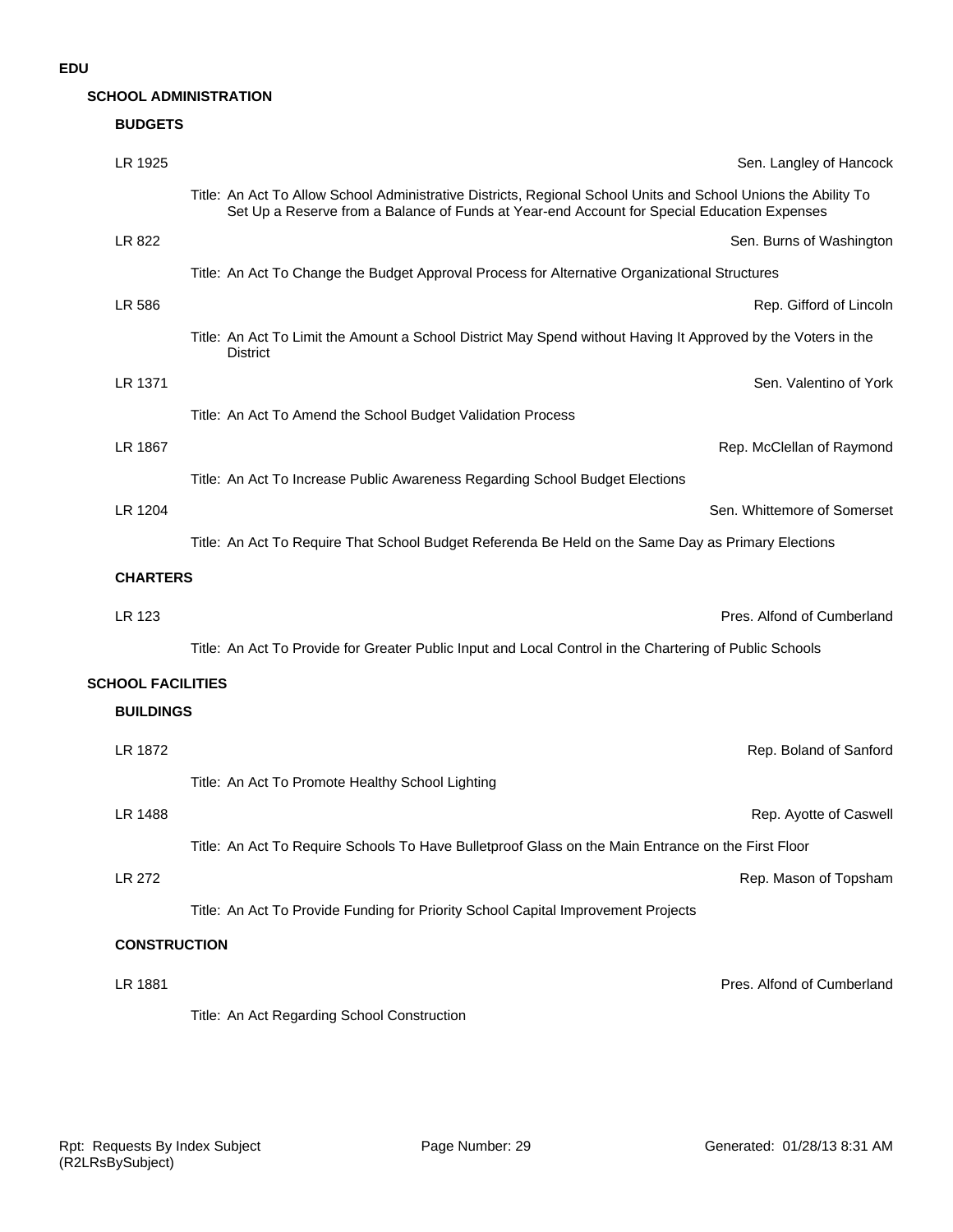# **DEBT SERVICE LIMIT**

| LR 983             | Rep. Mason of Topsham                                                                                                                                                                     |
|--------------------|-------------------------------------------------------------------------------------------------------------------------------------------------------------------------------------------|
|                    | Title: An Act To Raise the School Construction Bond Cap                                                                                                                                   |
|                    | <b>PLAYING FIELDS AND GROUNDS</b>                                                                                                                                                         |
| LR 907             | Rep. Nelson of Falmouth                                                                                                                                                                   |
|                    | Title: An Act to Ensure Safe School Grounds                                                                                                                                               |
|                    | <b>SCHOOL FUNDING FORMULA</b>                                                                                                                                                             |
| <b>ADJUSTMENTS</b> |                                                                                                                                                                                           |
| LR 1675            | Sen. Johnson of Lincoln                                                                                                                                                                   |
|                    | Title: An Act To Redesign Maine's School Funding Model                                                                                                                                    |
| LR 1182            | Rep. Dill of Old Town                                                                                                                                                                     |
|                    | Title: An Act To Ensure That Essential Programs and Services Targeted Funding Follows the Secondary Student                                                                               |
| LR 1458            | Rep. Gillway of Searsport                                                                                                                                                                 |
|                    | Title: An Act To Dedicate Funds for Emergency Back-up Power for Schools                                                                                                                   |
| LR 326             | Rep. McCabe of Skowhegan                                                                                                                                                                  |
|                    | Title: An Act To Protect School Administrative Units from a Sudden Decrease in Funding due to Reduced<br>Enrollments                                                                      |
| <b>LR 1121</b>     | Rep. Newendyke of Litchfield                                                                                                                                                              |
|                    | Title: An Act To Put Students First in School Budgets                                                                                                                                     |
| LR 652             | Rep. Malaby of Hancock                                                                                                                                                                    |
|                    | Title: An Act To Fund Education by Providing Equal State Funding for Each Student                                                                                                         |
| LR 42              | Rep. Beavers of South Berwick                                                                                                                                                             |
|                    | Title: An Act To Ensure Equity in School Costs Borne by Municipalities within Consolidated School Units                                                                                   |
| LR 409             | Rep. MacDonald of Boothbay                                                                                                                                                                |
|                    | Title: An Act To Establish a Fund To Award Matching Payments To Assist School Administrative Units That<br>Increase the School Year by at Least 5 Days for Professional Staff Development |
| LR 1131            | Rep. Kusiak of Fairfield                                                                                                                                                                  |
|                    | Title: An Act To Ensure That a Curtailment in School Funding Is Shared by All Institutions                                                                                                |
|                    | <b>ESSENTIAL PROGRAMS AND SERVICES</b>                                                                                                                                                    |
| LR 1389            | Sen. Hamper of Oxford                                                                                                                                                                     |
|                    | Title: An Act To Repeal the Repeal Provision in the Law That Limits the Reduction of State Subsidy for Education                                                                          |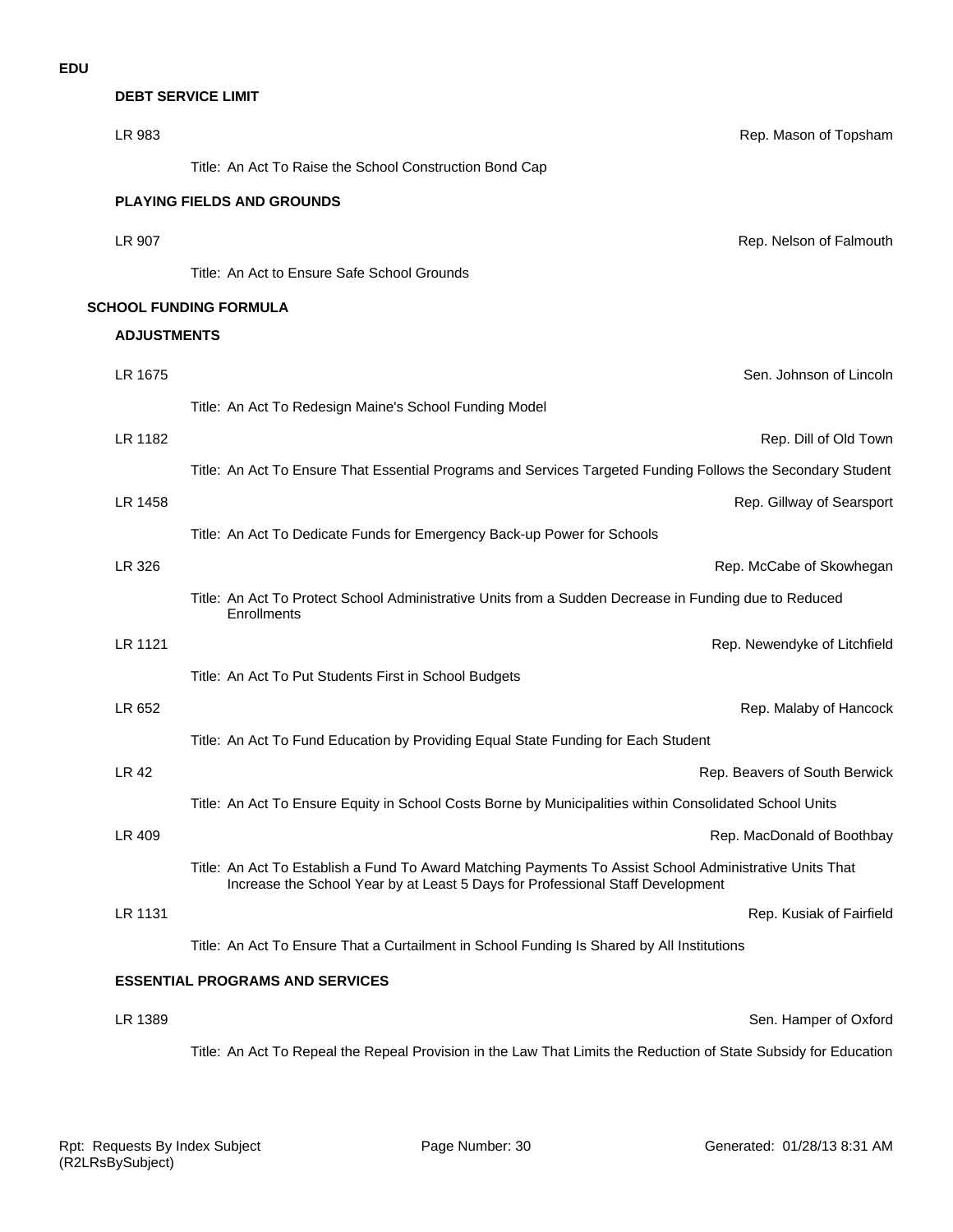# **STATE/LOCAL SHARE**

| LR 282                  | Sen. Thomas of Somerset                                                                                                                                                                                                                   |
|-------------------------|-------------------------------------------------------------------------------------------------------------------------------------------------------------------------------------------------------------------------------------------|
|                         | Title: An Act To Require Accountability for School Spending                                                                                                                                                                               |
| LR 311                  | Rep. Campbell of Newfield                                                                                                                                                                                                                 |
|                         | Title: An Act To Fund Public Education for Kindergarten to Grade 12 at 55%                                                                                                                                                                |
| LR 617                  | Rep. Maker of Calais                                                                                                                                                                                                                      |
|                         | Title: An Act To Increase Funding of Schools                                                                                                                                                                                              |
| LR 1976                 | Rep. Carey of Lewiston                                                                                                                                                                                                                    |
|                         | Title: An Act Regarding the Required Local Contribution in the School Funding Formula                                                                                                                                                     |
| LR 1000                 | Sen. Sherman of Aroostook                                                                                                                                                                                                                 |
|                         | Title: An Act To Amend the Percentage of the State's Contribution for State Aid                                                                                                                                                           |
| LR 794                  | Rep. Jones of Freedom                                                                                                                                                                                                                     |
|                         | Title: RESOLUTION, Proposing an Amendment to the Constitution of Maine To Require the State Share of<br>Education Funding To Be at Least Fifty-five Percent of the Total Cost and One Hundred Percent of the<br>Cost of Special Education |
| LR 273                  | Rep. Mason of Topsham                                                                                                                                                                                                                     |
|                         | Title: An Act To Exclude Certain State-funded Costs from the State Share of the Total Cost of Funding Public<br>Education                                                                                                                 |
| LR 910                  | Rep. Chenette of Saco                                                                                                                                                                                                                     |
|                         | Title: An Act Mandating that the State Pay at Least 55 Percent of the Cost of Public Education                                                                                                                                            |
|                         | <b>SUBSIDIZABLE COSTS</b>                                                                                                                                                                                                                 |
| LR 362                  | Sen. Langley of Hancock                                                                                                                                                                                                                   |
|                         | Title: Resolve, Creating a Task Force To Review the Maine Revised Statutes, Title 20-A and To Evaluate the<br><b>Efficacy of Maine Education Laws</b>                                                                                     |
| <b>SCHOOL PERSONNEL</b> |                                                                                                                                                                                                                                           |
| <b>BENEFITS</b>         |                                                                                                                                                                                                                                           |
| LR 635                  | Rep. Beck of Waterville                                                                                                                                                                                                                   |
|                         | Title: An Act To Protect Public School Districts and Taxpayers                                                                                                                                                                            |
| <b>EVALUATION</b>       |                                                                                                                                                                                                                                           |
| LR 740                  | Rep. Kusiak of Fairfield                                                                                                                                                                                                                  |
|                         | Title: An Act To Ensure Effective Teaching and School Leadership                                                                                                                                                                          |
|                         |                                                                                                                                                                                                                                           |
|                         |                                                                                                                                                                                                                                           |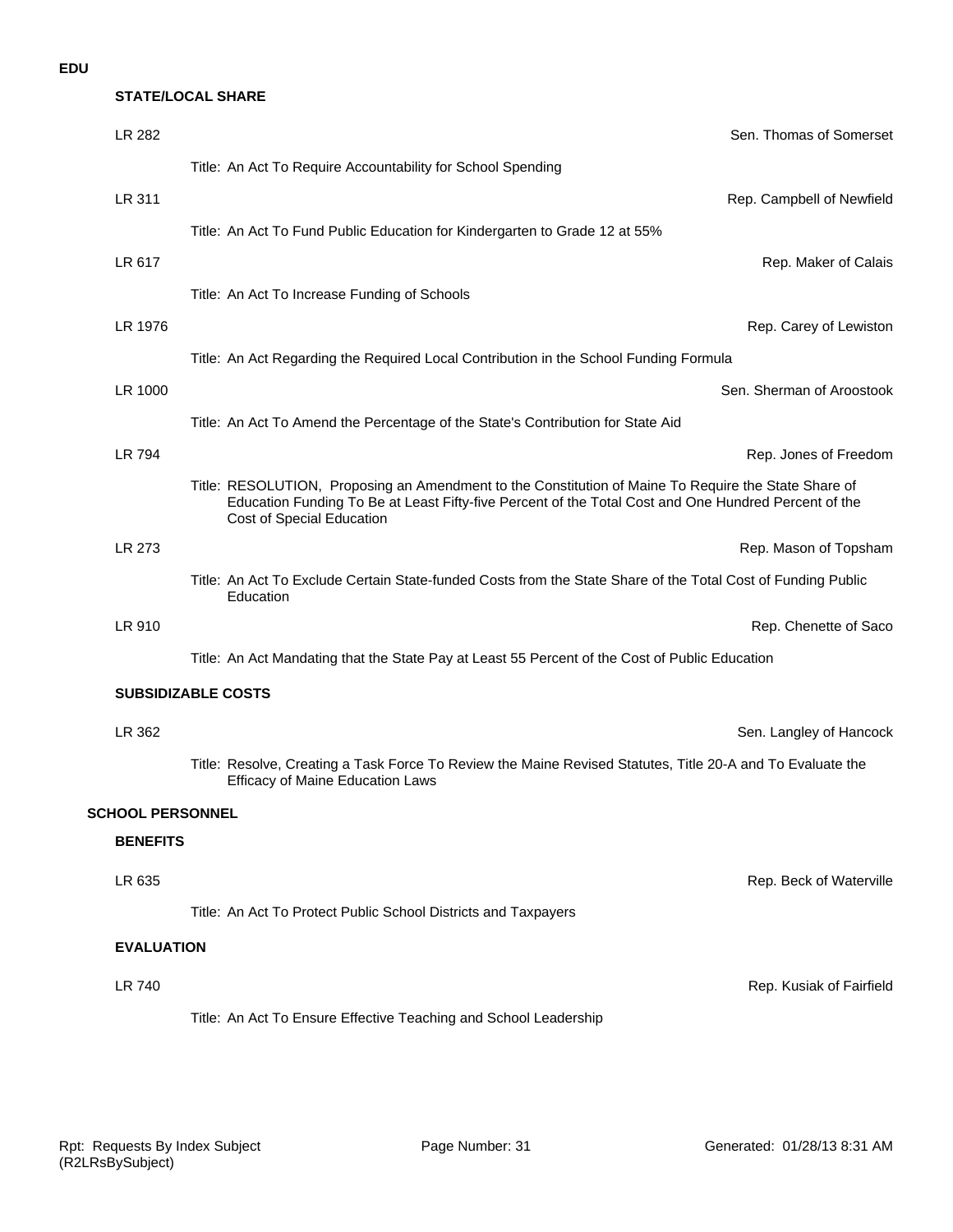## **TRAINING**

| Sen. Cain of Penobscot                                                                                                                                         | LR 1171                |
|----------------------------------------------------------------------------------------------------------------------------------------------------------------|------------------------|
| Title: An Act To Improve Professional Development Opportunities for Teachers and Other Public School<br>Employees                                              |                        |
|                                                                                                                                                                | <b>SCHOOL POLICIES</b> |
|                                                                                                                                                                | <b>ATTENDANCE</b>      |
| Sen. Mason of Androscoggin                                                                                                                                     | LR 1494                |
| Title: Resolve, Directing the Department of Education To Establish a Process To Provide Alternative Pathways<br>for Students in High School                    |                        |
| Rep. Pouliot of Augusta                                                                                                                                        | LR 1322                |
| Title: An Act To Amend the Compulsory School Attendance Laws                                                                                                   |                        |
|                                                                                                                                                                | <b>COMPUTERS</b>       |
| Rep. Peterson of Rumford                                                                                                                                       | LR 1308                |
| Title: An Act To Use the Department of Education's Laptop Program To Expand Technology Access for Maine's<br><b>Citizens</b>                                   |                        |
|                                                                                                                                                                | <b>CURRICULUM</b>      |
| Rep. Bolduc of Auburn                                                                                                                                          | LR 959                 |
| Title: Resolve, To Enhance the Study of Franco-American History in Schools                                                                                     |                        |
| Sen. Cain of Penobscot                                                                                                                                         | LR 1130                |
| Title: An Act To Achieve Economic Growth by Enhancing Science, Technology, Engineering and Math Education<br>and Better Meeting Workforce Needs                |                        |
| Rep. Maker of Calais                                                                                                                                           | LR 226                 |
| Title: An Act To Establish a Curriculum Requirement for Child Sexual Abuse Prevention Education in Elementary<br>Schools                                       |                        |
| Rep. Nelson of Falmouth                                                                                                                                        | LR 69                  |
| Title: An Act To Improve Literacy Education                                                                                                                    |                        |
| Rep. Nelson of Falmouth                                                                                                                                        | LR 1444                |
| Title: Resolve, To Provide Consistency in Rules of the Department of Education Regarding Visual and<br>Performing Arts Requirements for High School Graduation |                        |
| Rep. Peterson of Rumford                                                                                                                                       | LR 1305                |
| Title: Resolve, To Direct the Department of Education To Formulate and Implement a Citizenship Education<br>Component of the School Curriculum                 |                        |
| Rep. McClellan of Raymond                                                                                                                                      | LR 1294                |
| Title: An Act To Remove Unnecessary Agenda from the School Day                                                                                                 |                        |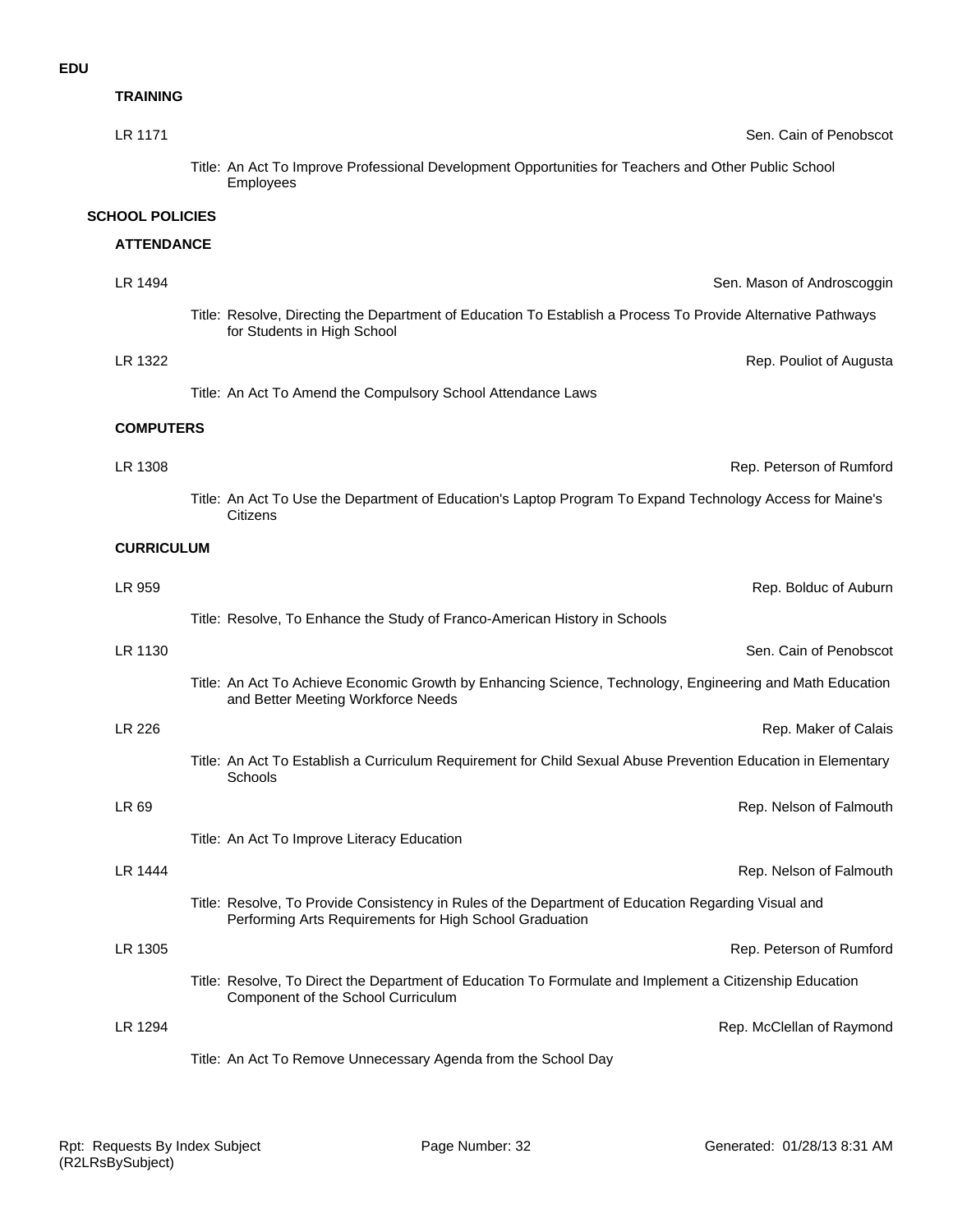| <b>EDU</b> |                   |                                                                                                          |
|------------|-------------------|----------------------------------------------------------------------------------------------------------|
|            | <b>LR 171</b>     | Sen. Goodall of Sagadahoc                                                                                |
|            |                   | Title: An Act To Expand Early Childhood Education and Improve Reading Proficiency                        |
|            | LR 947            | Rep. Pouliot of Augusta                                                                                  |
|            |                   | Title: An Act To Promote the Financial Literacy of High School Students                                  |
|            | LR 1672           | Rep. Daughtry of Brunswick                                                                               |
|            |                   | Title: An Act To Make Agriculture Studies a Part of Maine Curricula                                      |
|            | <b>DISCIPLINE</b> |                                                                                                          |
|            | LR 1296           | Rep. McClellan of Raymond                                                                                |
|            |                   | Title: An Act To Ensure the Proper Treatment of Bullying Situations in Schools                           |
|            | LR 1128           | Sen. Saviello of Franklin                                                                                |
|            |                   | Title: Resolve, To Direct the Department of Education To Amend Its Rules Regarding Restraint of Students |
|            | LR 404            | Rep. MacDonald of Boothbay                                                                               |
|            |                   | Title: An Act To Reinforce Teachers' Management and Control of Classrooms and School Discipline          |
|            |                   | <b>EARLY EDUCATION</b>                                                                                   |
|            | LR 195            | Pres. Alfond of Cumberland                                                                               |
|            |                   | Title: Resolve, To Establish an Early Childhood Stakeholder Group                                        |
|            | LR 408            | Rep. MacDonald of Boothbay                                                                               |
|            |                   | Title: An Act To Assist a District That Establishes a Public Prekindergarten Program                     |
|            | LR 972            | Sen. Lachowicz of Kennebec                                                                               |
|            |                   | Title: An Act To Expand Funding for Early Childhood Education                                            |
|            |                   | <b>ENTRANCE REQUIREMENTS</b>                                                                             |
|            | LR 1665           | Rep. Graham of North Yarmouth                                                                            |
|            |                   | Title: An Act Relating to Exemption from Immunization                                                    |
|            |                   | <b>GRADUATION REQUIREMENTS</b>                                                                           |
|            | LR 1221           | Rep. Chipman of Portland                                                                                 |
|            |                   | Title: An Act To Provide an Honorary Diploma to Veterans                                                 |
|            | LR 1942           | Rep. Chenette of Saco                                                                                    |
|            |                   | Title: An Act To Make the Completion of an Internship a High School Diploma Requirement                  |
|            | LR 1984           | Rep. Chenette of Saco                                                                                    |
|            |                   | Title: An Act To Require High School Students To Complete 100 Hours of Community Service                 |
|            |                   |                                                                                                          |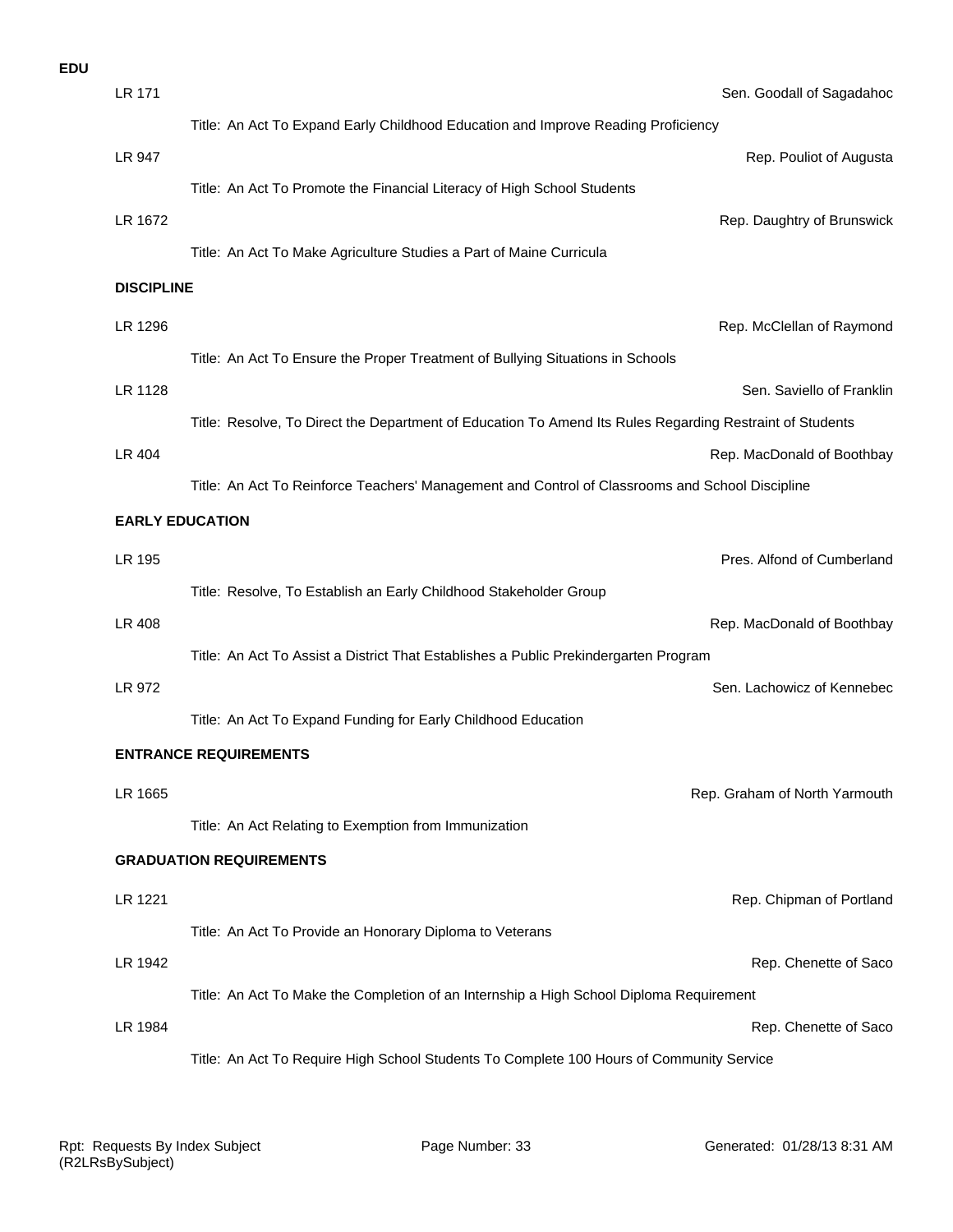# **RESIDENCY**

| LR 1386                |                                                                                                                                                                                                                          | Rep. Soctomah of Passamaquoddy Tribe |
|------------------------|--------------------------------------------------------------------------------------------------------------------------------------------------------------------------------------------------------------------------|--------------------------------------|
|                        | Title: An Act To Clarify the Laws Governing School Enrollment for Children Who Are Placed in Foster Homes by<br>Indian Child Welfare Agencies                                                                            |                                      |
| <b>SECURITY</b>        |                                                                                                                                                                                                                          |                                      |
| LR 734                 |                                                                                                                                                                                                                          | Sen. Burns of Washington             |
|                        | Title: An Act To Allow School Administrative Units To Establish Rules, Procedures and Guidelines for Properly<br>Trained Staff To Carry a Concealed Handgun on School Property while Acting in Their Official Capacities |                                      |
| LR 741                 |                                                                                                                                                                                                                          | Rep. Harvell of Farmington           |
|                        | Title: Resolve, Directing the Department of Education To Develop Safety Standards for School Access                                                                                                                      |                                      |
| LR 1689                |                                                                                                                                                                                                                          | Rep. Briggs of Mexico                |
|                        | Title: An Act To Ensure the Structural Integrity of Schools                                                                                                                                                              |                                      |
|                        | <b>STUDENTS RECORDS</b>                                                                                                                                                                                                  |                                      |
| LR 1133                |                                                                                                                                                                                                                          | Rep. Bolduc of Auburn                |
|                        | Title: An Act To Implement the Recommendations of the Task Force on Franco-Americans Regarding the<br>Reporting of Franco-American Ethnicity Data                                                                        |                                      |
| <b>TESTING</b>         |                                                                                                                                                                                                                          |                                      |
| LR 957                 |                                                                                                                                                                                                                          | Rep. Pouliot of Augusta              |
|                        | Title: An Act To Aid Teachers with Common Care Standards Evaluations                                                                                                                                                     |                                      |
| <b>VOLUNTEERS</b>      |                                                                                                                                                                                                                          |                                      |
| LR 1795                |                                                                                                                                                                                                                          | Rep. Beaulieu of Auburn              |
|                        | Title: An Act Requiring School Administrative Units To Adopt School Volunteer Policies                                                                                                                                   |                                      |
| <b>SCHOOL PROGRAMS</b> |                                                                                                                                                                                                                          |                                      |
| <b>CURRICULUM</b>      |                                                                                                                                                                                                                          |                                      |
| LR 1139                |                                                                                                                                                                                                                          | Rep. Graham of North Yarmouth        |
|                        | Title: An Act To Require Students To Receive Instruction in Cardiopulmonary Resuscitation and the Use of an<br>Automated External Defibrillator prior to Graduation                                                      |                                      |
| LR 638                 |                                                                                                                                                                                                                          | Sen. Langley of Hancock              |
|                        | Title: An Act To Create an Educational Collaborative To Implement a Program That Enables Career and<br>Technical Education Students To Earn College Credits while Attending High School                                  |                                      |
| LR 1173                |                                                                                                                                                                                                                          | Sen. Cain of Penobscot               |
|                        | Title: An Act To Create a Virtual School Managed by the State                                                                                                                                                            |                                      |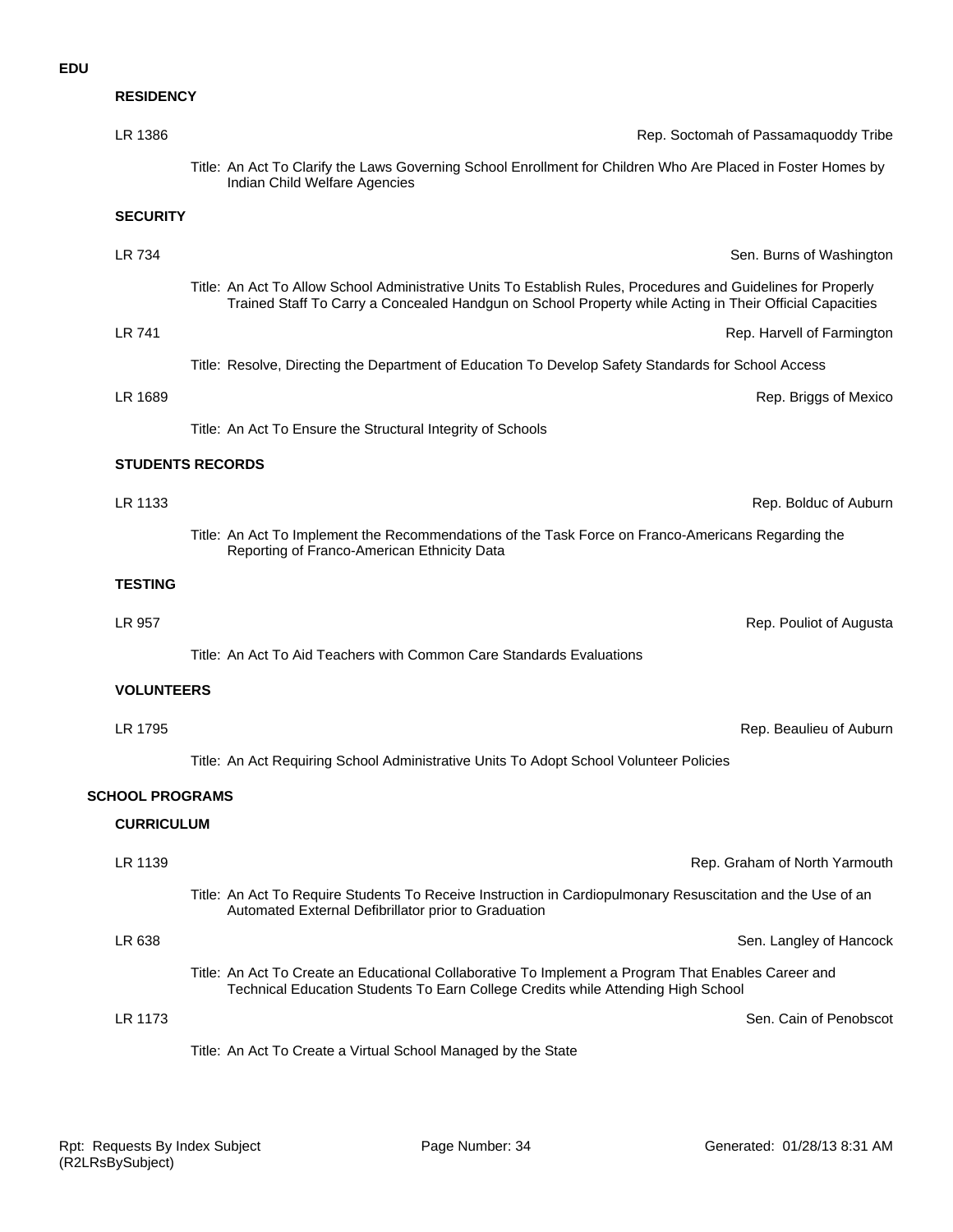### **EDU**

| LR 308             | Sen. Tuttle of York                                                                                                                                                                                         |
|--------------------|-------------------------------------------------------------------------------------------------------------------------------------------------------------------------------------------------------------|
|                    | Title: An Act To Require Students To Receive Instruction in Cardiopulmonary Resuscitation and the Use of an<br>Automated External Defibrillator prior to Graduation                                         |
| LR 300             | Sen. Tuttle of York                                                                                                                                                                                         |
|                    | Title: An Act To Allow Public Schools To Offer Classes Limited to Students of a Single Gender                                                                                                               |
| LR 906             | Rep. Nelson of Falmouth                                                                                                                                                                                     |
|                    | Title: An Act To Expand Access to Early Postsecondary Education Programs                                                                                                                                    |
| LR 662             | Rep. Davis, Sr. of Sangerville                                                                                                                                                                              |
|                    | Title: An Act To Require Public Secondary Schools To Offer a Course in Gun Safety and Handling                                                                                                              |
| LR 691             | Rep. Kornfield of Bangor                                                                                                                                                                                    |
|                    | Title: An Act To Establish a Moratorium on the Approval of Virtual Charter Schools                                                                                                                          |
| LR 1317            | Rep. Devin of Newcastle                                                                                                                                                                                     |
|                    | Title: An Act To Place a Moratorium on Establishing Virtual Schools                                                                                                                                         |
|                    | <b>ELEMENTARY SCHOOLS</b>                                                                                                                                                                                   |
| LR 1946            | Sen. Langley of Hancock                                                                                                                                                                                     |
|                    | Title: An Act To Increase Elementary School Applied Learning Opportunities                                                                                                                                  |
|                    |                                                                                                                                                                                                             |
|                    | <b>EXTRACURRICULAR ACTIVITIES</b>                                                                                                                                                                           |
| LR 966             | Rep. Hobbins of Saco                                                                                                                                                                                        |
|                    | Title: An Act To Limit Membership by School Administrative Units in Certain Interscholastic Organizations                                                                                                   |
| LR 616             | Rep. Maker of Calais                                                                                                                                                                                        |
|                    | Title: An Act Relating to Private School Student Participation in Public School Cocurricular, Interscholastic and<br><b>Extracurricular Activities</b>                                                      |
| LR 1567            | Rep. Lajoie of Lewiston                                                                                                                                                                                     |
|                    | Title: An Act To Protect School Athletes from Head Injuries                                                                                                                                                 |
| LR 1651            | Rep. Moonen of Portland                                                                                                                                                                                     |
|                    | Title: An Act To Leave It to the Discretion of a School Whether To Allow Students from Charter Schools or<br>Private Schools To Participate in Public School Extracurricular and Interscholastic Activities |
| LR 1099            | Rep. Mastraccio of Sanford                                                                                                                                                                                  |
|                    | Title: An Act To Provide Greater Options for Transportation of Public School Students for Cocurricular Activities                                                                                           |
| <b>HEALTH CARE</b> |                                                                                                                                                                                                             |
| LR 1142            | Rep. Graham of North Yarmouth                                                                                                                                                                               |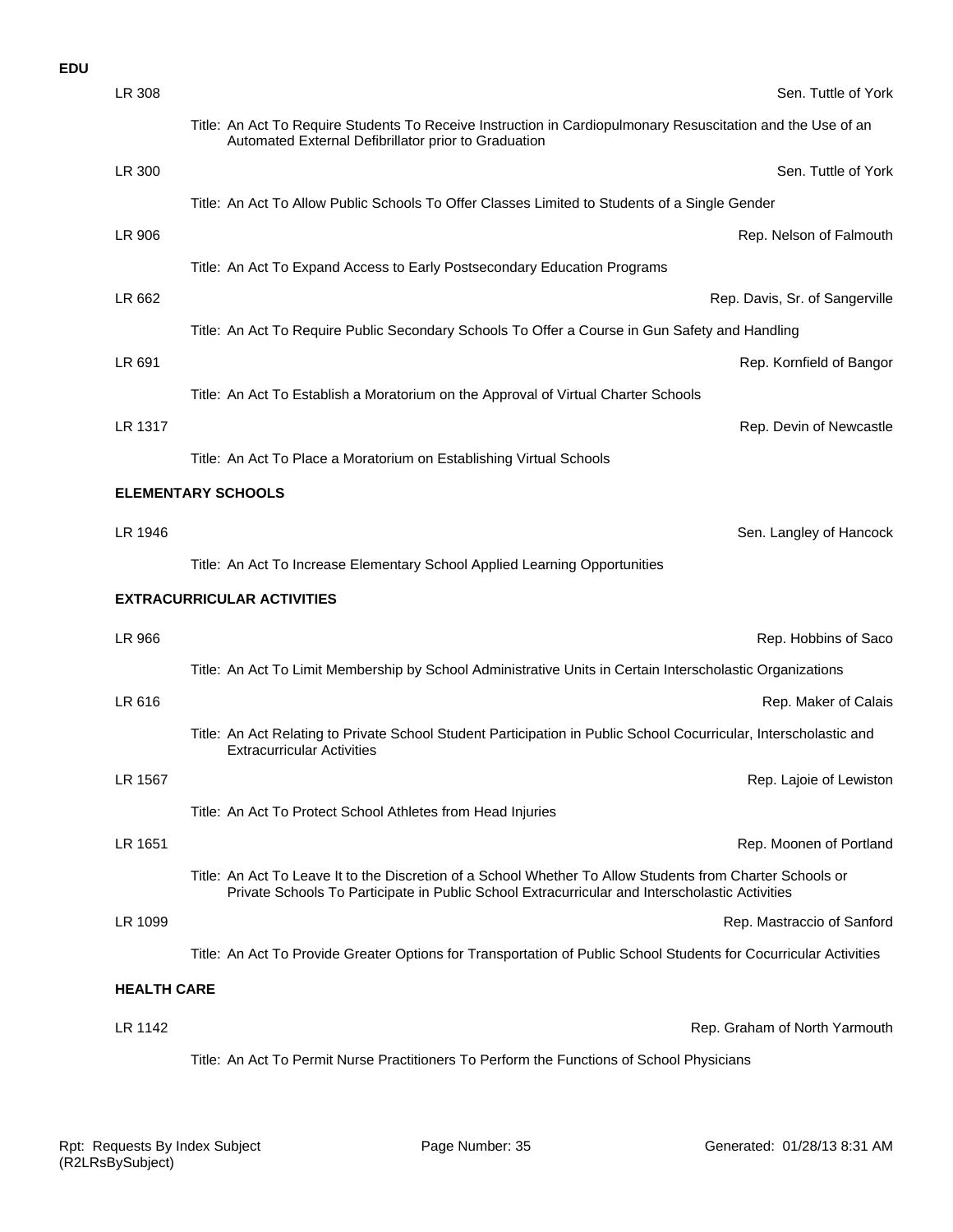| <b>EDU</b> |                          |                                                                                                                                        |                             |
|------------|--------------------------|----------------------------------------------------------------------------------------------------------------------------------------|-----------------------------|
|            | LR 1330                  |                                                                                                                                        | Rep. Peterson of Rumford    |
|            |                          | Title: An Act To Establish Guidelines for the Stocking of Epinephrine Auto-injectors                                                   |                             |
|            | LR 1188                  |                                                                                                                                        | Rep. Treat of Hallowell     |
|            |                          | Title: An Act To Ensure the Least Restrictive Learning Environment in Public Schools for Students with Food<br>Allergies               |                             |
|            | <b>KINDERGARTEN</b>      |                                                                                                                                        |                             |
|            | LR 161                   |                                                                                                                                        | Rep. Carey of Lewiston      |
|            |                          | Title: An Act To Increase Access to Pre-Kindergarten                                                                                   |                             |
|            |                          | <b>NUTRITION PROGRAMS</b>                                                                                                              |                             |
|            | LR 1889                  |                                                                                                                                        | Pres. Alfond of Cumberland  |
|            |                          | Title: An Act To Further Reduce Student Hunger                                                                                         |                             |
|            |                          | STUDENT ASSESSMENT                                                                                                                     |                             |
|            | LR 1145                  |                                                                                                                                        | Rep. Berry of Bowdoinham    |
|            |                          | Title: An Act To Prepare Maine People for Tomorrow's Economy                                                                           |                             |
|            | <b>LR 744</b>            |                                                                                                                                        | Rep. Kusiak of Fairfield    |
|            |                          | Title: An Act To Facilitate the Transition to a Standards-based Educational System                                                     |                             |
|            |                          | <b>SCHOOL TRANSPORTATION</b>                                                                                                           |                             |
|            | <b>BUSES</b>             |                                                                                                                                        |                             |
|            | LR 668                   |                                                                                                                                        | Rep. Johnson of Greenville  |
|            |                          | Title: An Act To Improve the Safety of School Buses                                                                                    |                             |
|            | <b>SPECIAL EDUCATION</b> |                                                                                                                                        |                             |
|            |                          | <b>CHILD DEVELOPMENT SERVICES</b>                                                                                                      |                             |
|            | LR 159                   |                                                                                                                                        | Pres. Alfond of Cumberland  |
|            |                          | Title: An Act To Improve the Availability, Efficiency and Cost of Services for Infants and Young Children and<br><b>Their Families</b> |                             |
|            | <b>IDENTIFICATION</b>    |                                                                                                                                        |                             |
|            | LR 1398                  |                                                                                                                                        | Rep. Fitzpatrick of Houlton |
|            |                          | Title: An Act To Require Parental Consent for a School To Conduct Mental Health or Behavioral Screening on a<br>Student                |                             |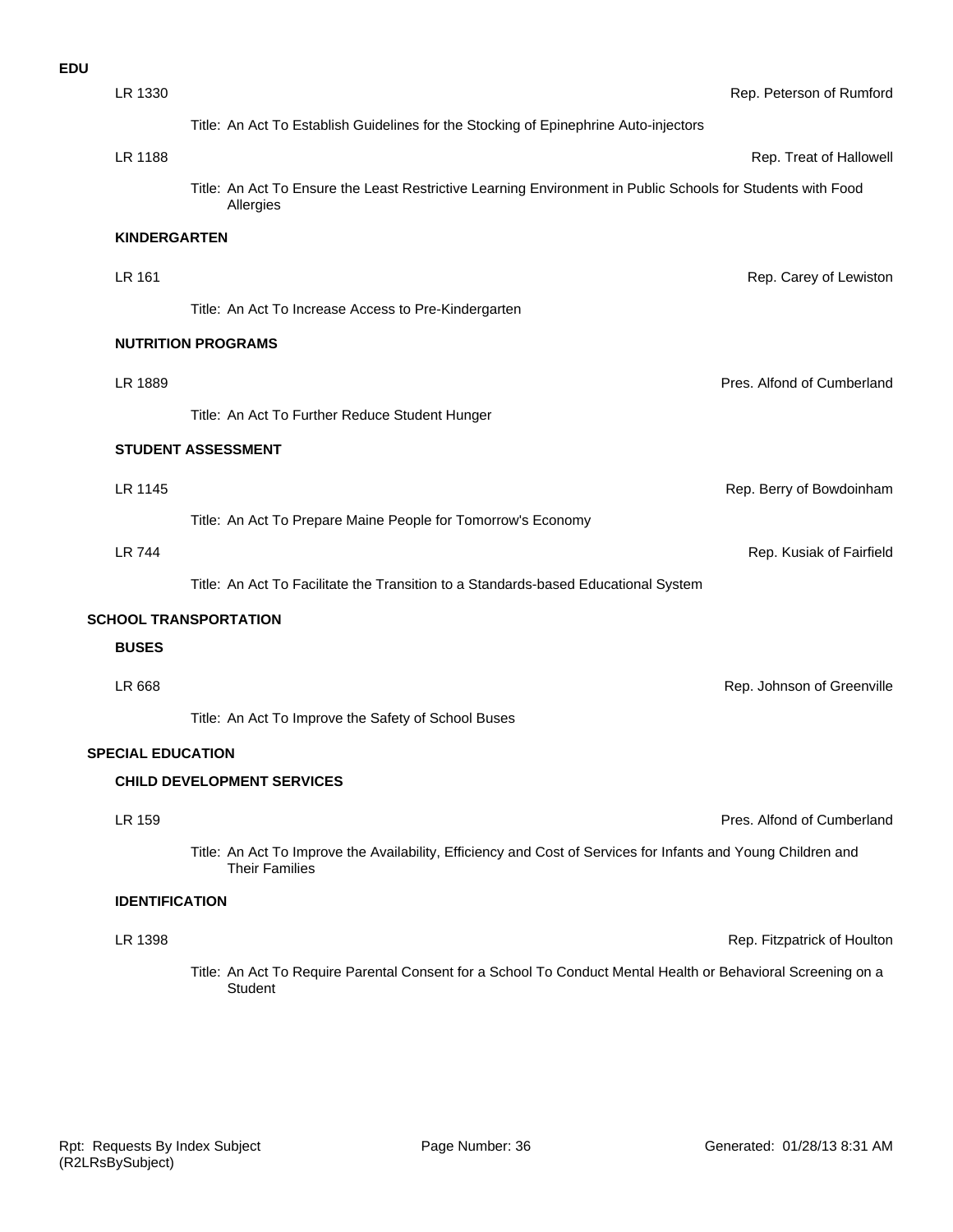**SERVICES**

| LR 760             | Rep. Dill of Old Town                                                                                                                                      |
|--------------------|------------------------------------------------------------------------------------------------------------------------------------------------------------|
|                    | Title: An Act Regarding Special Education Reporting by School Administrative Units That Send All of Their<br>Students to Other School Administrative Units |
| LR 1632            | Rep. Chapman of Brooksville                                                                                                                                |
|                    | Title: An Act To Exempt School Districts without Schools from Certain Reporting Requirements                                                               |
|                    | <b>TRANSITION SERVICES</b>                                                                                                                                 |
| LR 1550            | Rep. Graham of North Yarmouth                                                                                                                              |
|                    | Title: An Act To Ensure Continuity of Care for Individuals with Behavioral Health Problems as They Transition out<br>of High School                        |
| <b>TEACHERS</b>    |                                                                                                                                                            |
|                    | <b>CERTIFICATION</b>                                                                                                                                       |
| LR 1101            | Sen. Mason of Androscoggin                                                                                                                                 |
|                    | Title: An Act To Establish a Method for Alternative Teacher Certification                                                                                  |
|                    | <b>COLLECTIVE BARGAINING</b>                                                                                                                               |
| LR 1696            | Rep. McCabe of Skowhegan                                                                                                                                   |
|                    | Title: An Act To Support Teacher Input in Education Policy                                                                                                 |
| LR 1844            | Sen. Patrick of Oxford                                                                                                                                     |
|                    | Title: An Act To Improve the Voice of Teachers in Education Decisions                                                                                      |
|                    | <b>COMPENSATION</b>                                                                                                                                        |
| LR 410             | Rep. MacDonald of Boothbay                                                                                                                                 |
|                    | Title: An Act To Establish a Funded Program To Raise Teachers' Salaries to the 2006 Minimum                                                                |
| <b>EVALUATIONS</b> |                                                                                                                                                            |
| LR 1938            | Rep. Berry of Bowdoinham                                                                                                                                   |
|                    | Title: An Act To Ensure the Success of Teacher Evaluation Improvements                                                                                     |
| LR 412             | Rep. MacDonald of Boothbay                                                                                                                                 |
|                    | Title: An Act To Require That No More Than 30 Percent of the Results of Standardized Tests Be Included in the<br>Evaluation of a Teacher                   |
| <b>TRAINING</b>    |                                                                                                                                                            |
| LR 904             | Rep. Nelson of Falmouth                                                                                                                                    |
|                    | Title: An Act To Make Changes to the Educators for Maine Program                                                                                           |
|                    |                                                                                                                                                            |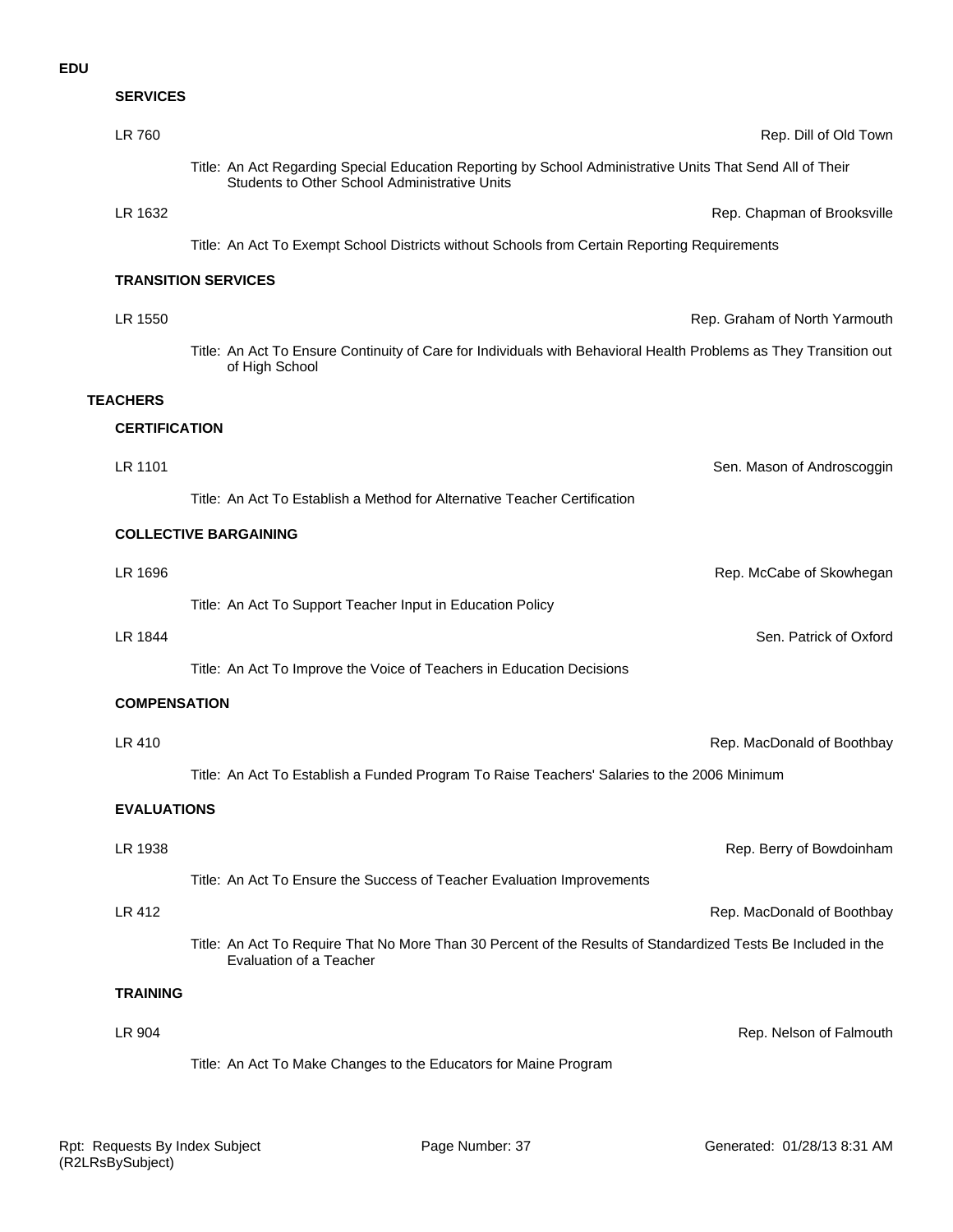**ENR**

#### **UNIVERSITY OF MAINE SYSTEM**

# **ADMINISTRATION**

| LR 1223            |                     | Rep. Chipman of Portland                                                                                                                                                         |
|--------------------|---------------------|----------------------------------------------------------------------------------------------------------------------------------------------------------------------------------|
|                    |                     | Title: An Act To Increase Access to Higher Education                                                                                                                             |
| LR 1615            |                     | Sen. Goodall of Sagadahoc                                                                                                                                                        |
|                    |                     | Title: An Act To Increase Higher Education Graduation Rates                                                                                                                      |
| LR 1659            |                     | Sen. Boyle of Cumberland                                                                                                                                                         |
|                    |                     | Title: An Act To Increase the College Graduation Rate in Maine                                                                                                                   |
| <b>CURRICULUM</b>  |                     |                                                                                                                                                                                  |
| LR 1586            |                     | Rep. Sanderson of Chelsea                                                                                                                                                        |
|                    |                     | Title: An Act To Allow Students To Audit Classes at University of Maine System Campuses                                                                                          |
|                    |                     |                                                                                                                                                                                  |
| <b>AIR QUALITY</b> |                     |                                                                                                                                                                                  |
| <b>EMISSIONS</b>   |                     |                                                                                                                                                                                  |
| LR 642             |                     | Rep. Fredette of Newport                                                                                                                                                         |
|                    |                     | Title: Resolve, Directing the Department of Environmental Protection To Develop Quantitative Odor Management<br>Standards                                                        |
| LR 245             |                     | Sen. Gerzofsky of Cumberland                                                                                                                                                     |
|                    |                     | Title: An Act To Reduce Air Pollution from Trains                                                                                                                                |
| LR 1326            |                     | Sen. Gerzofsky of Cumberland                                                                                                                                                     |
|                    |                     | Title: An Act To Encourage Workforce Development in the Heating, Ventilation, Air Conditioning, Efficiency and<br>Energy Conservation Trades and Reduce Carbon Dioxide Emissions |
| LR 1527            |                     | Rep. Daughtry of Brunswick                                                                                                                                                       |
|                    |                     | Title: An Act To Require All Schools To Adopt the United States Environmental Protection Agency Clean Air<br>Standards                                                           |
|                    | <b>OPEN BURNING</b> |                                                                                                                                                                                  |
| LR 1026            |                     | Rep. Sanborn of Gorham                                                                                                                                                           |
|                    |                     | Title: An Act To Protect Public Health by Regulating Excessive Wood Smoke as a Nuisance                                                                                          |
| LR 1939            |                     | Rep. Berry of Bowdoinham                                                                                                                                                         |
|                    |                     | Title: Resolve, Directing the Department of Environmental Protection To Amend Its Rules Regarding Air Quality                                                                    |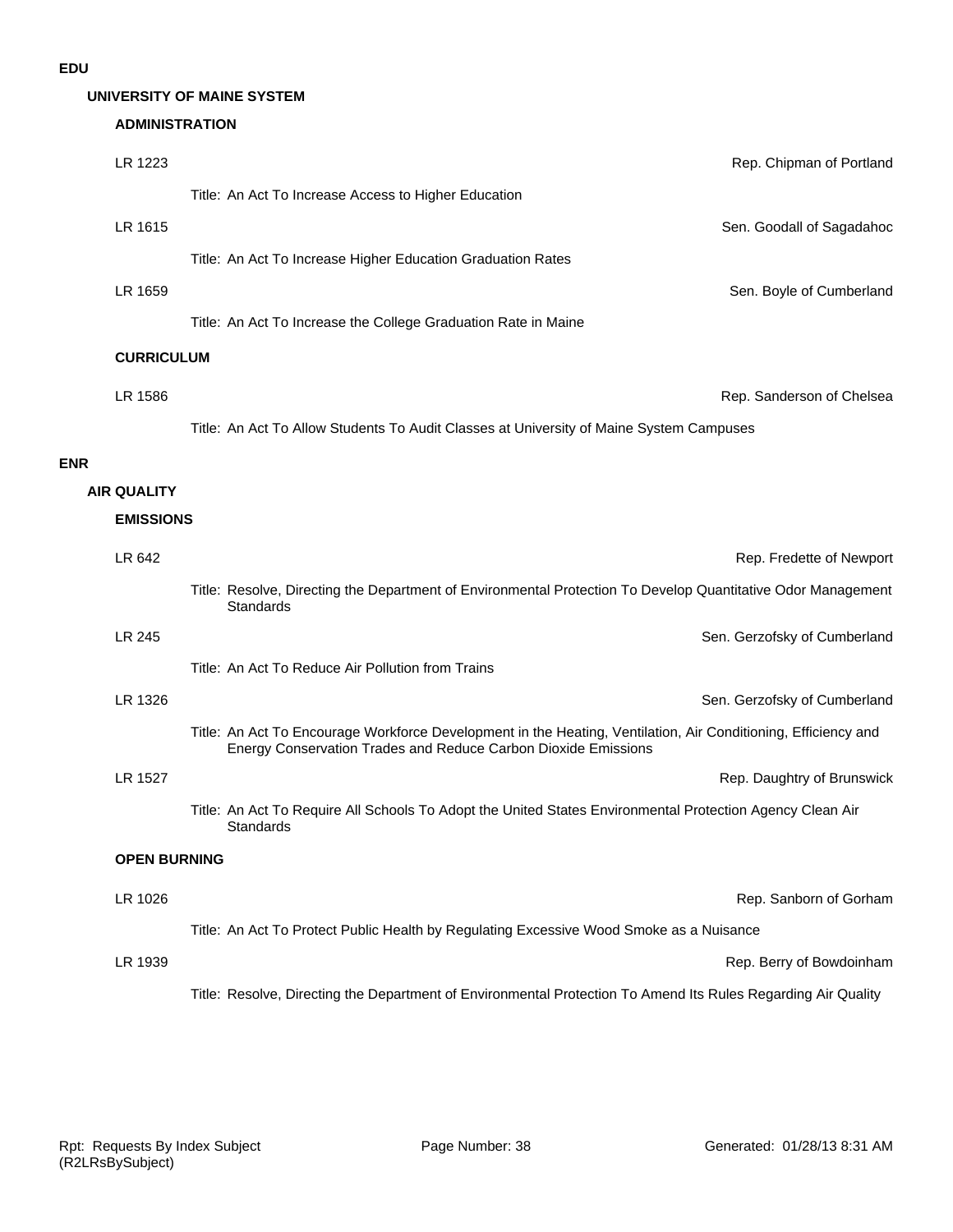#### **ENR**

#### **BOTTLES**

| LR 1981             | Rep. Chipman of Portland                                                                                                                                                        |
|---------------------|---------------------------------------------------------------------------------------------------------------------------------------------------------------------------------|
|                     | Title: An Act To Increase Recycling of Beverage Containers                                                                                                                      |
| LR 1381             | Sen. Hamper of Oxford                                                                                                                                                           |
|                     | Title: An Act To Improve Efficiency in the Collection of Beverage Containers                                                                                                    |
| LR 1003             | Sen. Sherman of Aroostook                                                                                                                                                       |
|                     | Title: An Act To Amend the Bottle Redemption Laws                                                                                                                               |
| LR 1935             | Rep. Berry of Bowdoinham                                                                                                                                                        |
|                     | Title: An Act To Promote the Production of Maine Beverages                                                                                                                      |
| <b>PLASTIC BAGS</b> |                                                                                                                                                                                 |
| LR 1343             | Rep. Beavers of South Berwick                                                                                                                                                   |
|                     | Title: An Act To Impose a Fee of 5 Cents on Each Plastic Bag Provided to Retail Customers                                                                                       |
| LR 1747             | Rep. Devin of Newcastle                                                                                                                                                         |
|                     | Title: An Act To Strengthen Recycling of Single Use Plastic Shopping Bags                                                                                                       |
| LR 1471             | Rep. McGowan of York                                                                                                                                                            |
|                     | Title: An Act To Minimize the Use of Plastic Bags                                                                                                                               |
|                     | <b>ENVIRONMENTAL AWARENESS</b>                                                                                                                                                  |
| <b>PLANNING</b>     |                                                                                                                                                                                 |
| LR 1636             | Rep. Fredette of Newport                                                                                                                                                        |
|                     | Title: An Act To Preserve Maine's Natural Heritage and Promote Economic Prosperity in Rural Maine                                                                               |
|                     | <b>ENVIRONMENTAL PROTECTION DEPT</b>                                                                                                                                            |
| <b>PERMITTING</b>   |                                                                                                                                                                                 |
| LR 1924             | Rep. Libby of Waterboro                                                                                                                                                         |
|                     | Title: An Act Relating to Due Process                                                                                                                                           |
| <b>POWERS</b>       |                                                                                                                                                                                 |
| LR 232              | Rep. Shaw of Standish                                                                                                                                                           |
|                     | Title: An Act Relating to Clean Water Certification by the Department of Environmental Protection                                                                               |
| LR 427              | Rep. Campbell of Orrington                                                                                                                                                      |
|                     | Title: An Act Clarifying the Department of Environmental Protection's Authority Relating to Compensation for<br>Development Activity under the Natural Resources Protection Act |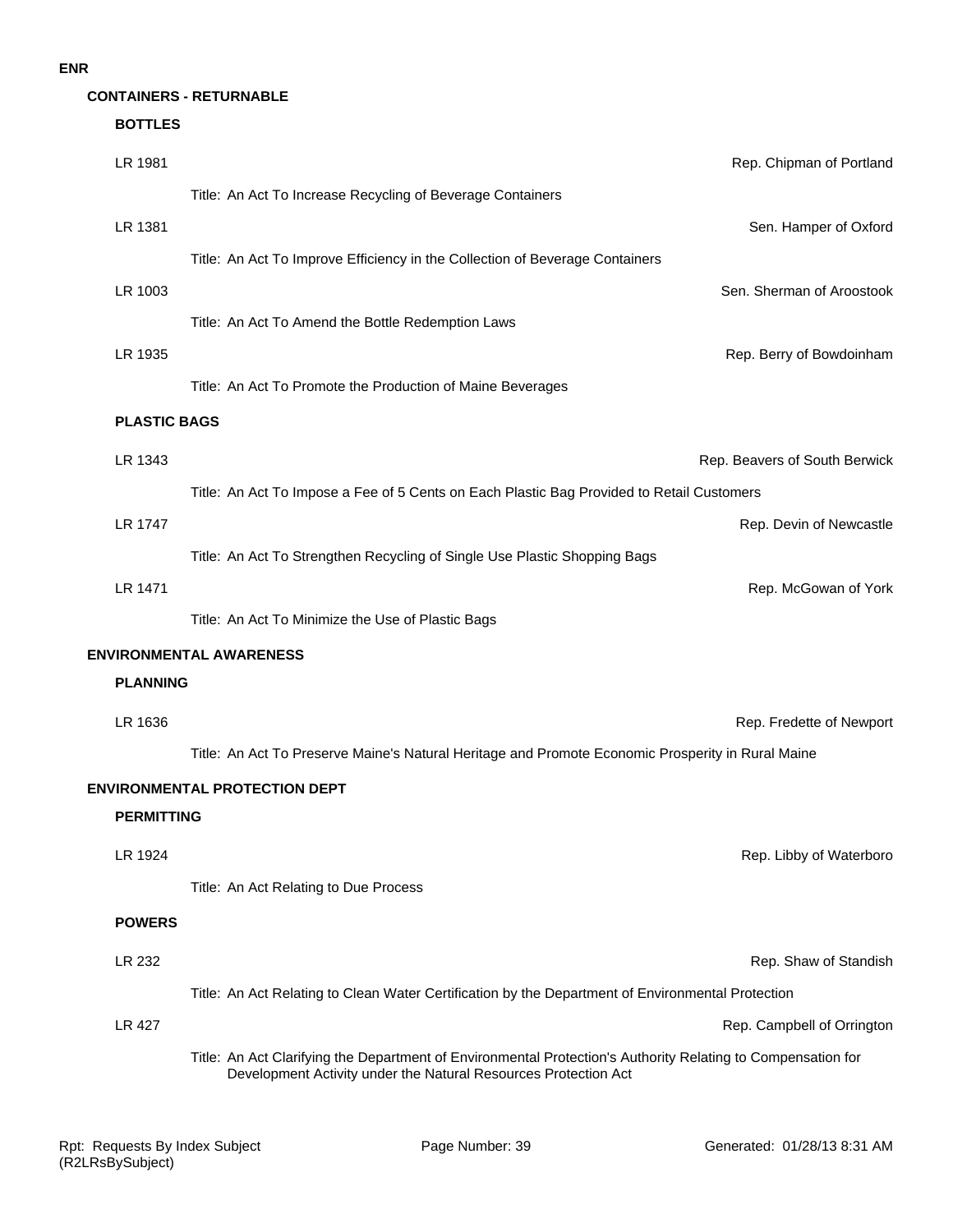| LR 839              |                                                                                                                                                                                                    | Rep. Cooper of Yarmouth   |
|---------------------|----------------------------------------------------------------------------------------------------------------------------------------------------------------------------------------------------|---------------------------|
|                     | Title: An Act To Transfer Responsibility for the Returnable Beverage Container Laws from the Department of<br>Agriculture, Conservation and Forestry to the Department of Environmental Protection |                           |
| LR 1468             |                                                                                                                                                                                                    | Rep. Noon of Sanford      |
|                     | Title: An Act To Study and Implement the Recommendations of the Department of Environmental Protection<br>Report on Climate Change                                                                 |                           |
| <b>PROCEDURES</b>   |                                                                                                                                                                                                    |                           |
| LR 1631             |                                                                                                                                                                                                    | Rep. Dunphy of Embder     |
|                     | Title: An Act To Regulate Meteorological Data Gathering Towers in Maine                                                                                                                            |                           |
| LR 1711             |                                                                                                                                                                                                    | Rep. Shaw of Standish     |
|                     | Title: An Act To Require That Certain Changes in Law Be Done by Statute and Not by Rule                                                                                                            |                           |
| LR 393              |                                                                                                                                                                                                    | Rep. Long of Shermar      |
|                     | Title: An Act To Ban the United Nations Agenda 21 in Maine                                                                                                                                         |                           |
| <b>FUELS</b>        |                                                                                                                                                                                                    |                           |
| <b>BIOFUELS</b>     |                                                                                                                                                                                                    |                           |
| LR 1328             |                                                                                                                                                                                                    | Sen. Saviello of Franklir |
|                     | Title: An Act To Encourage the Use of Biofuels in the State                                                                                                                                        |                           |
| <b>ETHANOL</b>      |                                                                                                                                                                                                    |                           |
| LR 107              |                                                                                                                                                                                                    | Rep. Timberlake of Turner |
|                     | Title: An Act To Allow Motor Fuel Containing Five Percent Ethanol To Be Sold in the State                                                                                                          |                           |
| <b>LR 108</b>       |                                                                                                                                                                                                    | Rep. Timberlake of Turner |
|                     | Title: An Act To Join in a Prohibition on Motor Fuel Containing Corn-based Ethanol                                                                                                                 |                           |
| <b>GASOLINE</b>     |                                                                                                                                                                                                    |                           |
| LR 1926             |                                                                                                                                                                                                    | Rep. Libby of Waterbord   |
|                     | Title: An Act To Reduce Gasoline Prices                                                                                                                                                            |                           |
| LR 1207             |                                                                                                                                                                                                    | Sen. Tuttle of York       |
|                     | Title: An Act To Update Maine Gasoline Requirements                                                                                                                                                |                           |
| <b>GROUND WATER</b> |                                                                                                                                                                                                    |                           |
|                     | <b>CONTAMINATION</b>                                                                                                                                                                               |                           |

LR 1532 Rep. McCabe of Skowhegan Title: An Act To Protect Water Quality and Avoid Taxpayer Clean-up Costs from Metallic Mineral Mines

**ENR**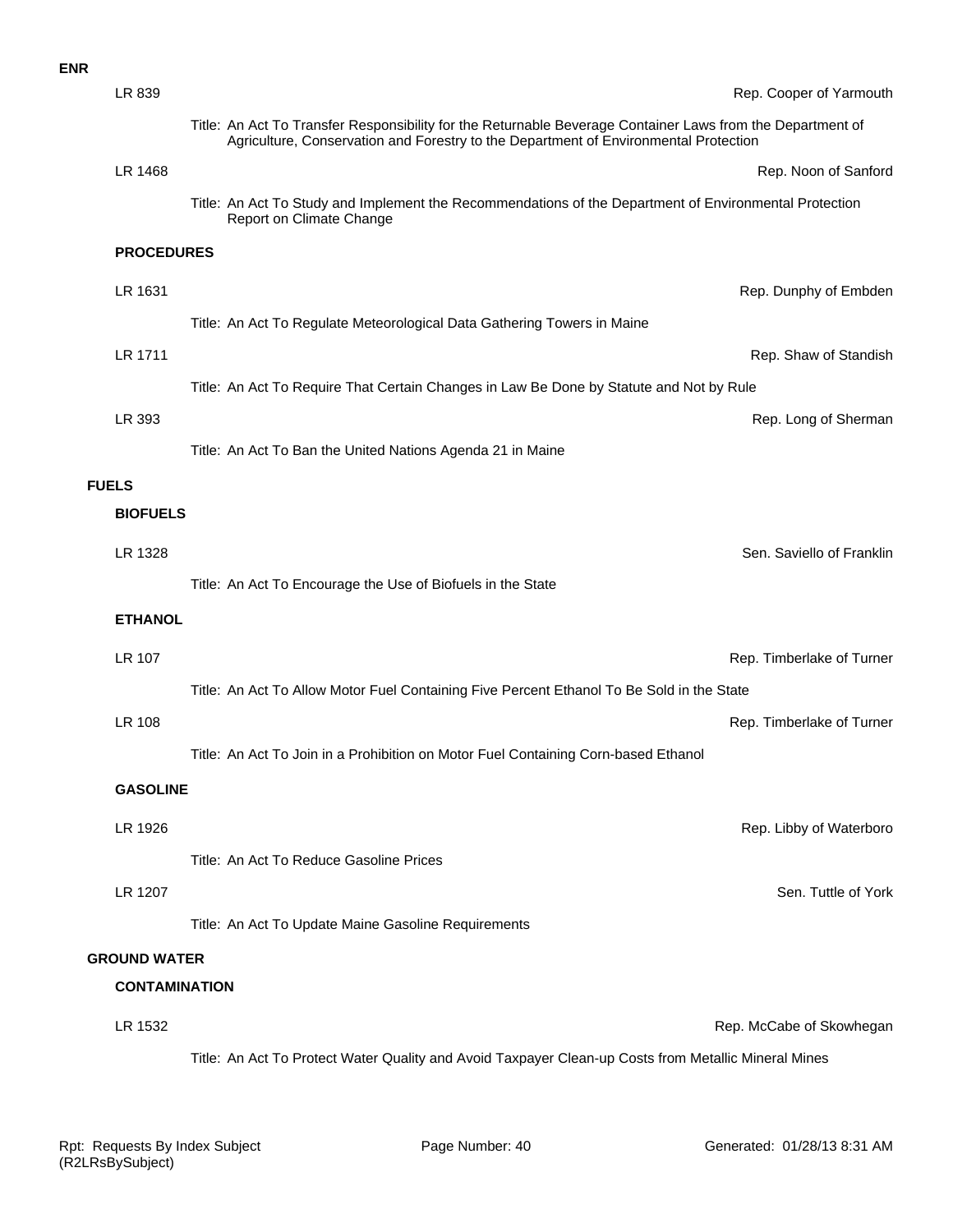Title: An Act To Protect Water Quality

|                      | The. All Act TO FTOLCOL VYALCE QUAILLY                                                                                                            |
|----------------------|---------------------------------------------------------------------------------------------------------------------------------------------------|
| <b>EXPORTATION</b>   |                                                                                                                                                   |
| LR 1034              | Sen. Tuttle of York                                                                                                                               |
|                      | Title: An Act To Impose a Tax on the Extraction of Water for Bottling                                                                             |
| <b>LAND USE</b>      |                                                                                                                                                   |
| <b>PERMITS</b>       |                                                                                                                                                   |
| LR 1228              | Rep. Chipman of Portland                                                                                                                          |
|                      | Title: An Act To Protect Maine's Environment and Natural Resources Jeopardized by Mining                                                          |
| LR 1450              | Rep. Harlow of Portland                                                                                                                           |
|                      | Title: An Act To Restore Former Provisions of Mining Laws                                                                                         |
| LR 1484              | Sen. Saviello of Franklin                                                                                                                         |
|                      | Title: An Act To Amend the Application Procedure for Mining Permits                                                                               |
| <b>SET-BACKS</b>     |                                                                                                                                                   |
| LR 761               | Rep. Campbell of Orrington                                                                                                                        |
|                      | Title: An Act To Amend Setback Requirements and Standards Related to Species Migration under the Laws<br>Regulating Development near Vernal Pools |
| LR 762               | Rep. Campbell of Orrington                                                                                                                        |
|                      | Title: An Act To Make Adjustments to Setback Requirements under Mandatory Shoreland Zoning Laws                                                   |
|                      | <b>SHORELAND ZONING</b>                                                                                                                           |
| LR 1151              | Sen. Saviello of Franklin                                                                                                                         |
|                      | Title: An Act To Exempt Farmers from the Requirements for Soil Erosion Control Practices                                                          |
| <b>SITE LOCATION</b> |                                                                                                                                                   |
| LR 1660              | Sen. Boyle of Cumberland                                                                                                                          |
|                      | Title: An Act To Amend the Site Location of Development Laws                                                                                      |
| <b>SUBDIVISIONS</b>  |                                                                                                                                                   |
| LR 753               | Sen. Johnson of Lincoln                                                                                                                           |
|                      | Title: An Act To Amend the Gifting of Land Exemption under the Subdivision Laws                                                                   |
| LR 1700              | Rep. Moriarty of Cumberland                                                                                                                       |
|                      | Title: An Act To Amend the Municipal Subdivision Laws                                                                                             |
|                      |                                                                                                                                                   |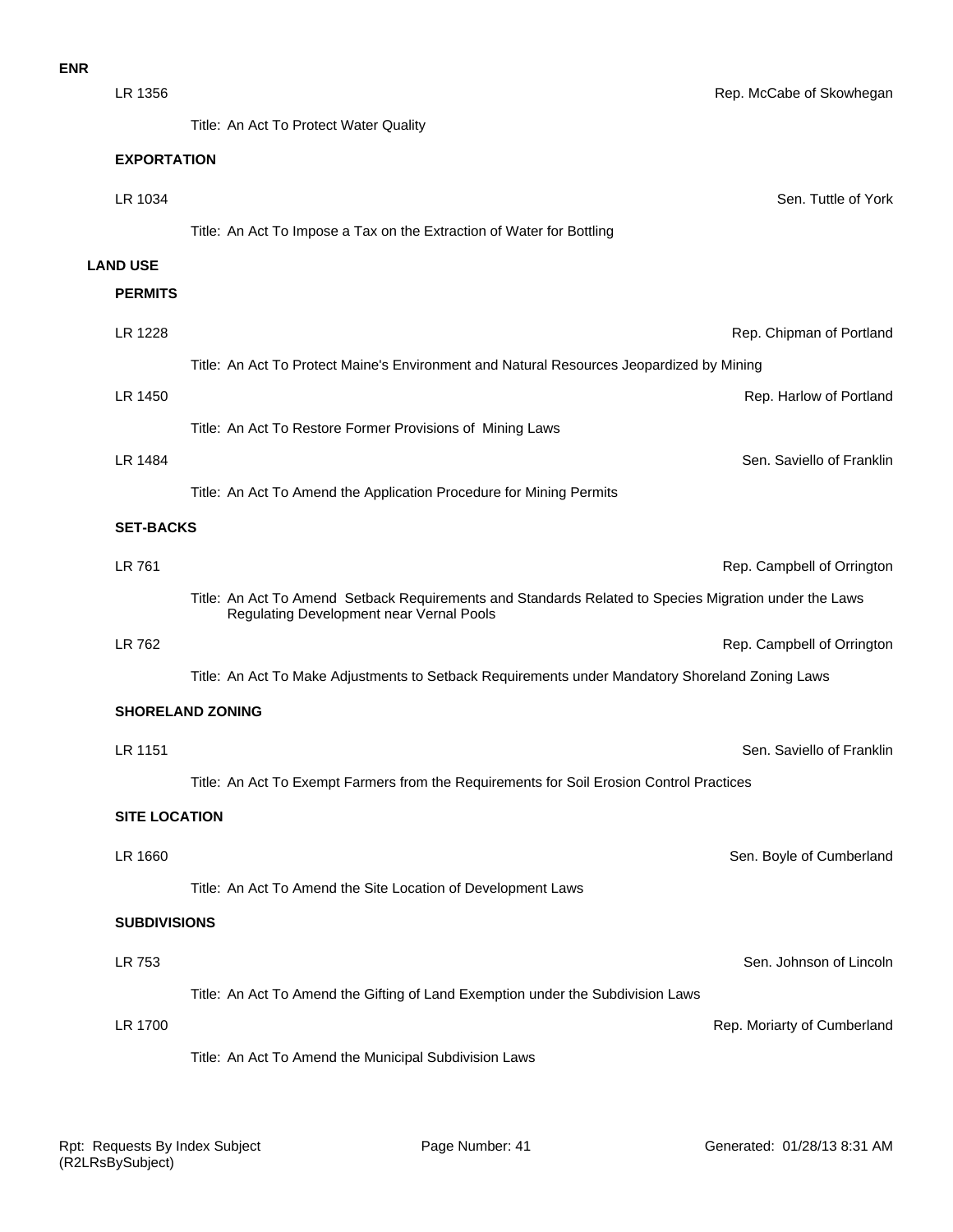# **ENR**

**OILS**

| <b>SPILLS</b>           |                                                                                                                                                              |
|-------------------------|--------------------------------------------------------------------------------------------------------------------------------------------------------------|
| LR 1612                 | Rep. Tipping-Spitz of Orono                                                                                                                                  |
|                         | Title: An Act To Ensure Maine's Preparedness for a Catastrophic Oil Spill                                                                                    |
|                         | PROTECTED NATURAL RESOURCES                                                                                                                                  |
| <b>SAND DUNES</b>       |                                                                                                                                                              |
| LR 1229                 | Sen. Goodall of Sagadahoc                                                                                                                                    |
|                         | Title: Resolve, To Ensure Legislative Intent in Regard to Sand Dune Rules                                                                                    |
| <b>WETLANDS</b>         |                                                                                                                                                              |
| LR 337                  | Rep. Libby of Waterboro                                                                                                                                      |
|                         | Title: An Act To Clarify the Natural Resources Protection Act                                                                                                |
| LR 1136                 | Rep. Campbell of Newfield                                                                                                                                    |
|                         | Title: An Act To Promote Fairness in Rural Land Use                                                                                                          |
| LR 1763                 | Rep. Bennett of Kennebunk                                                                                                                                    |
|                         | Title: An Act To Help Small Business and Promote Tourism By Allowing a Municipality To Approve the<br>Installation of Viewing Platforms in Wildlife Habitats |
| LR 853                  | Rep. Campbell of Orrington                                                                                                                                   |
|                         | Title: An Act To Allow Removal of Trees for Shoreline Stabilization Projects Adjacent to Coastal Wetlands under<br>the Natural Resources Protection Act      |
| LR 1180                 | Rep. Black of Wilton                                                                                                                                         |
|                         | Title: An Act To Provide Consistency in the Regulation of Motorized Recreational Gold Dredging                                                               |
| <b>SURFACE WATER</b>    |                                                                                                                                                              |
| <b>LAKES</b>            |                                                                                                                                                              |
| LR 1843                 | Sen. Patrick of Oxford                                                                                                                                       |
|                         | Title: Resolve, To Assess Roxbury Pond and Webb Lake According to the Criteria Set Forth in the Maine Finest<br>Lakes Study                                  |
| LR 1966                 | Rep. Briggs of Mexico                                                                                                                                        |
|                         | Title: Resolve, Authorizing a Visual Impact Assessment of Roxbury Pond and Webb Lake                                                                         |
| <b>TOXIC SUBSTANCES</b> |                                                                                                                                                              |
|                         | <b>REDUCTION AND PREVENTION</b>                                                                                                                              |
| LR 1934                 | Rep. Chipman of Portland                                                                                                                                     |
|                         | Title: An Act To Establish a Moratorium on the Transportation of Tar Sands                                                                                   |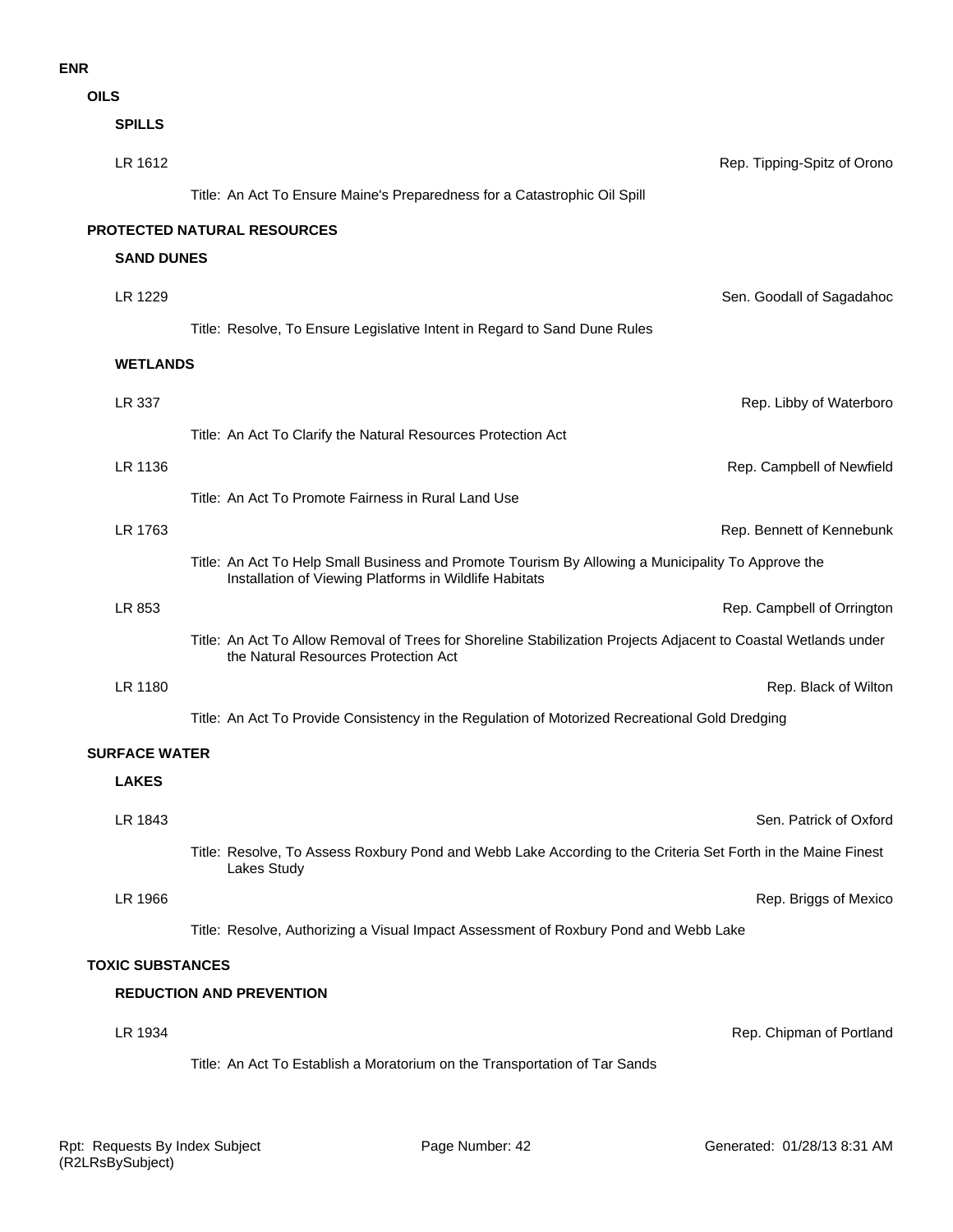| <b>ENR</b> |                         |                                                                                                                                                    |
|------------|-------------------------|----------------------------------------------------------------------------------------------------------------------------------------------------|
|            | LR 1449                 | Rep. Harlow of Portland                                                                                                                            |
|            |                         | Title: An Act To Regulate Products Derived from Tar Sands                                                                                          |
|            | LR 1155                 | Sen. Saviello of Franklin                                                                                                                          |
|            |                         | Title: Resolve, Directing the Department of Environmental Protection To Assess Certain Flame Retardants in<br>Couches as Chemicals of High Concern |
|            | LR 1366                 | Rep. Daughtry of Brunswick                                                                                                                         |
|            |                         | Title: An Act To Prohibit Coal Tar Sealants                                                                                                        |
|            | <b>TOXIC CHEMICALS</b>  |                                                                                                                                                    |
|            | LR 1231                 | Sen. Hamper of Oxford                                                                                                                              |
|            |                         | Title: An Act To Define "Contaminant" Concerning Toxic Chemicals in Children's Products                                                            |
|            | LR 1627                 | Sen. Goodall of Sagadahoc                                                                                                                          |
|            |                         | Title: An Act To Further Strengthen the Protection of Pregnant Women and Children from Toxic Chemicals                                             |
|            | LR 1418                 | Rep. Devin of Newcastle                                                                                                                            |
|            |                         | Title: An Act To Increase the Safety of Infants and Small Children by Requiring the Labeling of Products<br>Containing Bisphenol A                 |
|            | LR 1315                 | Rep. Gideon of Freeport                                                                                                                            |
|            |                         | Title: An Act To Ensure the Safety of Infant and Toddler Food                                                                                      |
|            | <b>WASTE FACILITIES</b> |                                                                                                                                                    |

#### **LANDFILLS**

| LR 1877       | Rep. Chipman of Portland                                                                                                                   |
|---------------|--------------------------------------------------------------------------------------------------------------------------------------------|
|               | Title: An Act To Ensure Landfill Capacity and Promote Recycling                                                                            |
| LR 1172       | Sen. Cain of Penobscot                                                                                                                     |
|               | Title: An Act To Promote and Enhance State Policy and Preserve and Support Existing Methods of Disposal of<br><b>Municipal Solid Waste</b> |
| LR 1010       | Sen. Cain of Penobscot                                                                                                                     |
|               | Title: An Act To Clarify Solid Waste Policy                                                                                                |
| <b>WASTES</b> |                                                                                                                                            |

#### **RECYCLING**

# LR 936 Rep. Stanley of Medway

Title: An Act To Encourage Recycling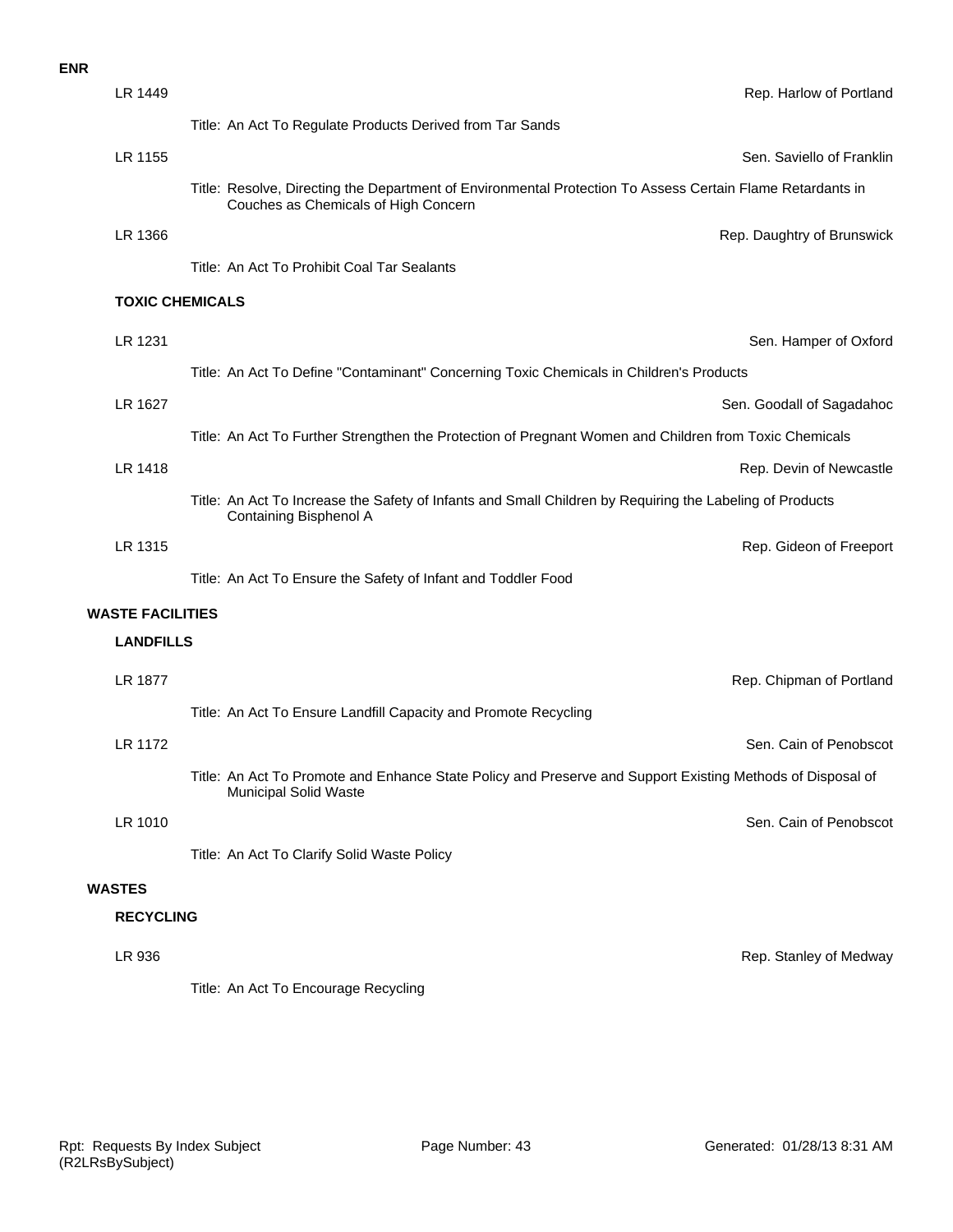**WATER QUALITY**

# **CLASSIFICATIONS**

| LR 1528                   | Rep. Daughtry of Brunswick                                                                            |
|---------------------------|-------------------------------------------------------------------------------------------------------|
|                           | Title: An Act To Amend the Classification of the Androscoggin River                                   |
|                           | <b>NONPOINT DISCHARGES</b>                                                                            |
| LR 1125                   | Sen. Saviello of Franklin                                                                             |
|                           | Title: An Act To Exempt All-terrain Vehicle Trail Management from Storm Water Management Requirements |
|                           |                                                                                                       |
| <b>ALTERNATIVE ENERGY</b> |                                                                                                       |
|                           | <b>RENEWABLE RESOURCES</b>                                                                            |
| LR 1788                   | Sen. Johnson of Lincoln                                                                               |
|                           | Title: An Act To Establish the Renewable Energy Feed-in Tariff                                        |
| LR 1271                   | Sen. Jackson of Aroostook                                                                             |
|                           | Title: An Act To Include Thermal Energy as a Renewable Energy Source                                  |
| <b>SOLAR ENERGY</b>       |                                                                                                       |
| LR 1157                   | Rep. Morrison of South Portland                                                                       |
|                           | Title: An Act To Improve Maine's Economy and Energy Security with Solar and Wind Energy               |
| <b>WIND ENERGY</b>        |                                                                                                       |
| LR 1190                   | Rep. Kaenrath of South Portland                                                                       |
|                           | Title: An Act To Temporarily Suspend Permitting of Wind Energy Developments                           |
| LR 811                    | Rep. Kruger of Thomaston                                                                              |
|                           | Title: An Act To Provide for Economic Development with Offshore Wind Power                            |
| LR 1281                   | Rep. Keschl of Belgrade                                                                               |
|                           | Title: An Act Concerning Noise Rule Amendments To Protect the Health and Welfare of Nearby Residents  |
| LR 851                    | Rep. Keschl of Belgrade                                                                               |
|                           | Title: An Act To Make Decibel Level Limits Consistent on All Wind Turbines                            |
| LR 1842                   | Rep. Crockett of Bethel                                                                               |
|                           | Title: An Act Regarding Wind Power Siting in the Unorganized Territories                              |
| LR 1337                   | Sen. Patrick of Oxford                                                                                |
|                           | Title: An Act To Enhance Maine's Economy and Environment                                              |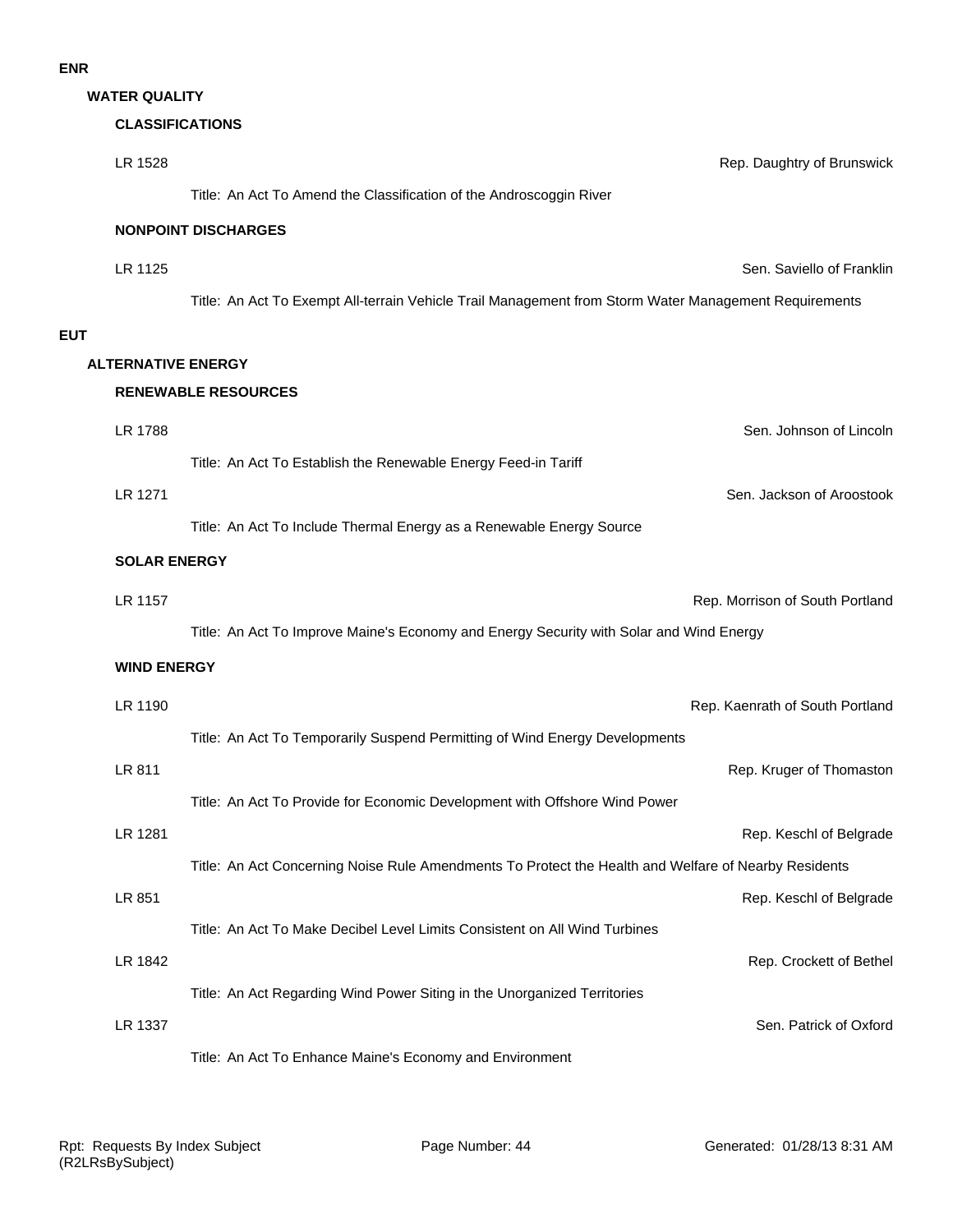| LR 1088                   | Rep. Dunphy of Embden                                                                                                                                                     |
|---------------------------|---------------------------------------------------------------------------------------------------------------------------------------------------------------------------|
|                           | Title: An Act To Amend the Expedited Permitting Area for Wind Energy Development under the Jurisdiction of<br>the Maine Land Use Planning Commission                      |
| LR 1335                   | Sen. Valentino of York                                                                                                                                                    |
|                           | Title: An Act To Amend the Law Governing Appeals of Final Agency Action on Applications Concerning Wind<br><b>Energy Development</b>                                      |
| LR 1345                   | Rep. Beavers of South Berwick                                                                                                                                             |
|                           | Title: An Act To Improve Wind Power Development Permitting                                                                                                                |
| LR 1364                   | Rep. Hayes of Buckfield                                                                                                                                                   |
|                           | Title: An Act Regarding Wind Power Siting in the Unorganized Territory                                                                                                    |
| LR 767                    | Rep. Hayes of Buckfield                                                                                                                                                   |
|                           | Title: An Act To Amend the Maine Wind Energy Act                                                                                                                          |
| LR 724                    | Rep. Jones of Freedom                                                                                                                                                     |
|                           | Title: An Act To Clarify the Laws Governing Noise from Wind Turbines                                                                                                      |
| <b>WOOD</b>               |                                                                                                                                                                           |
| LR 1703                   | Sen. Johnson of Lincoln                                                                                                                                                   |
|                           | Title: An Act To Promote the Installation of Masonry Stoves                                                                                                               |
| <b>ELECTRIC UTILITIES</b> |                                                                                                                                                                           |
| <b>DELIVERY</b>           |                                                                                                                                                                           |
| LR 1873                   | Rep. Boland of Sanford                                                                                                                                                    |
|                           | Title: An Act To Promote Local or Community-based Generation Projects                                                                                                     |
| LR 1584                   | Rep. Sanderson of Chelsea                                                                                                                                                 |
|                           | Title: An Act To Guarantee Equal Protection from Electric Power Line Electric and Magnetic Fields                                                                         |
| LR 1445                   | Rep. Nelson of Falmouth                                                                                                                                                   |
|                           | Title: An Act To Lower Costs to Municipalities and Reduce Energy Consumption through Increased Competition<br>in the Municipal Street Light Market                        |
| LR 1120                   | Rep. Newendyke of Litchfield                                                                                                                                              |
|                           | Title: An Act To Address Rising Electricity Transmission Rates                                                                                                            |
| LR 657                    | Rep. Campbell of Orrington                                                                                                                                                |
|                           | Title: An Act To Enhance Economic Development of the Lower Penobscot River Basin by Allowing Properties<br>Adjacent to Electric Power Generators To Obtain Power Directly |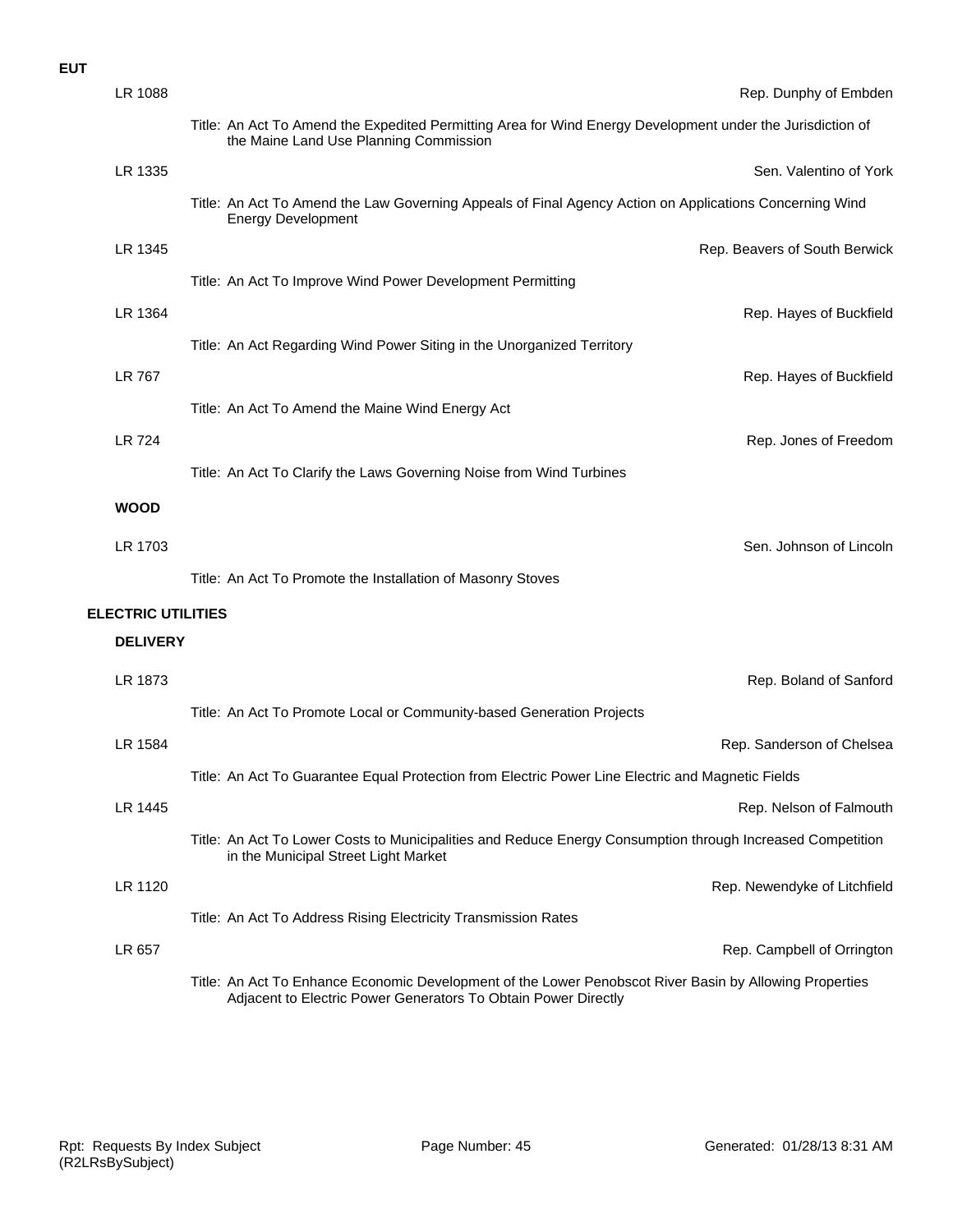| LR 13           | Rep. Boland of Sanford                                                                                                                                                                                                                                |
|-----------------|-------------------------------------------------------------------------------------------------------------------------------------------------------------------------------------------------------------------------------------------------------|
|                 | Title: An Act To Prohibit Wireless Smart Meter Opt-out Fees                                                                                                                                                                                           |
| LR 46           | Rep. Beavers of South Berwick                                                                                                                                                                                                                         |
|                 | Title: An Act To Eliminate the Opt-out Charges for Smart Meters                                                                                                                                                                                       |
| LR 1917         | Rep. Dorney of Norridgewock                                                                                                                                                                                                                           |
|                 | Title: An Act To Encourage the Use of Renewable Energy                                                                                                                                                                                                |
| <b>RATES</b>    |                                                                                                                                                                                                                                                       |
| LR 1238         | Rep. Guerin of Glenburn                                                                                                                                                                                                                               |
|                 | Title: Resolve, Directing the Public Utilities Commission To Review Certain Electricity Distribution Charges<br>Assessed on Businesses                                                                                                                |
|                 | <b>TRANSMISSION LINES</b>                                                                                                                                                                                                                             |
| <b>LR 11</b>    | Rep. Boland of Sanford                                                                                                                                                                                                                                |
|                 | Title: An Act To Secure the Safety of Electrical Power Transmission Lines                                                                                                                                                                             |
| <b>ENERGY</b>   |                                                                                                                                                                                                                                                       |
|                 | <b>EFFICIENCY MAINE TRUST</b>                                                                                                                                                                                                                         |
| LR 621          | Rep. Russell of Portland                                                                                                                                                                                                                              |
|                 | Title: An Act To Authorize a General Fund Bond Issue To Provide Weatherization Rebates for Veterans and<br>Persons Eligible for Social Security                                                                                                       |
| LR 1916         | Rep. Chapman of Brooksville                                                                                                                                                                                                                           |
|                 | Title: An Act To Help Homeowners Reduce Heating Costs through Energy Efficiency                                                                                                                                                                       |
| <b>PLANNING</b> |                                                                                                                                                                                                                                                       |
| LR 1921         | Rep. Welsh of Rockport                                                                                                                                                                                                                                |
|                 | Title: An Act To Amend and Update the Laws Regarding Net Energy Billing                                                                                                                                                                               |
| LR 103          | Rep. Fredette of Newport                                                                                                                                                                                                                              |
|                 | Title: An Act To Facilitate Energy Cost Reduction                                                                                                                                                                                                     |
| LR 663          | Rep. Fredette of Newport                                                                                                                                                                                                                              |
|                 | Title: An Act To Encourage Community-based Renewable Energy                                                                                                                                                                                           |
| <b>LR 37</b>    | Rep. Beavers of South Berwick                                                                                                                                                                                                                         |
|                 | Title: An Act To Authorize a General Fund Bond Issue To Reduce Energy Costs by Weatherizing and Upgrading<br>the Energy Efficiency of Maine Homes and Businesses and To Create Jobs by Providing for a Trained<br>Workforce for Maine's Energy Future |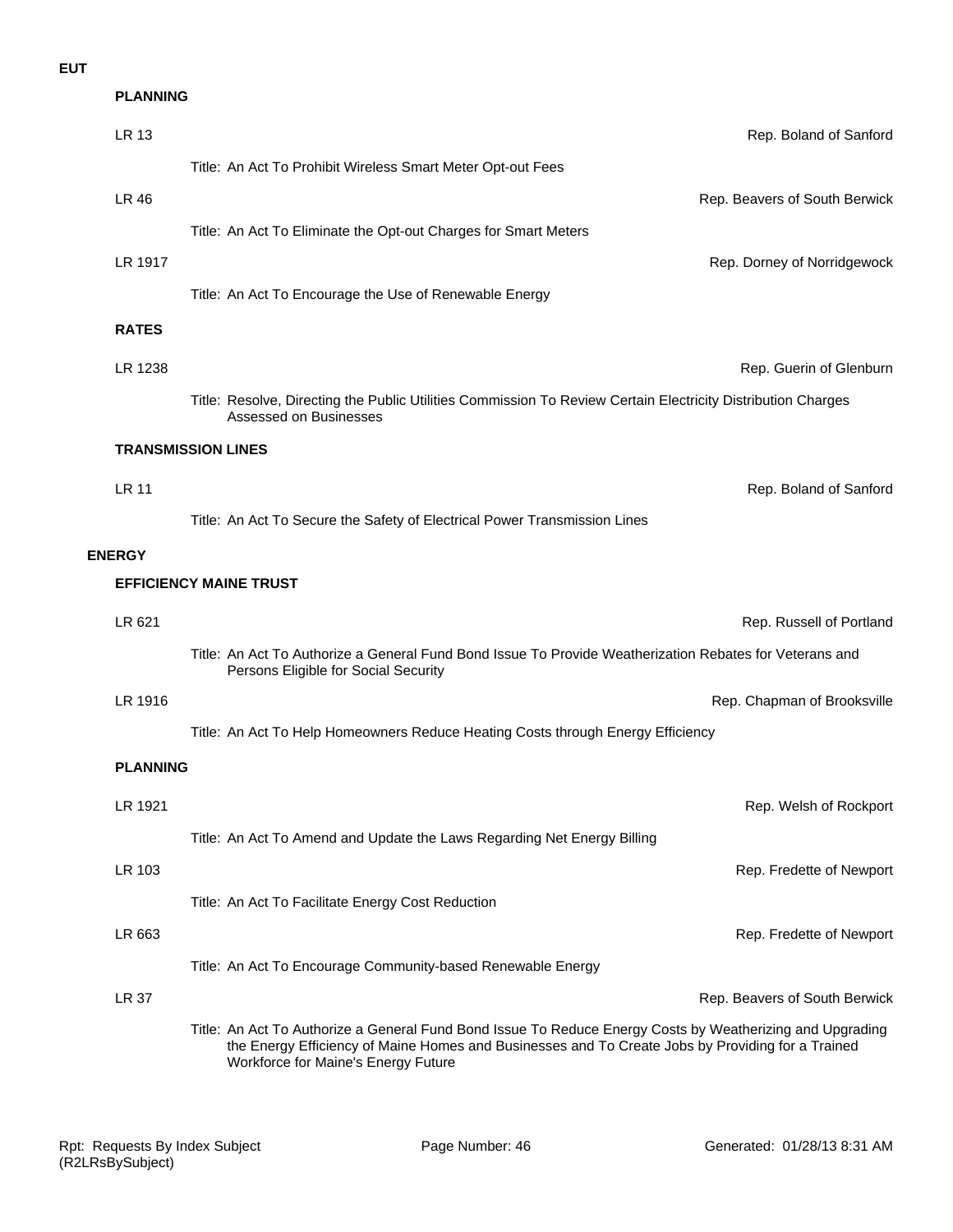| ×<br>v |  |
|--------|--|

| LR 937                 | Rep. Stanley of Medway                                                                                 |
|------------------------|--------------------------------------------------------------------------------------------------------|
|                        | Title: An Act To Reduce Electric Rates                                                                 |
| LR 1812                | Sen. Boyle of Cumberland                                                                               |
|                        | Title: An Act To Improve Maine's Economy and Lower Energy Costs through Energy Efficiency              |
| <b>LR 707</b>          | Rep. Dorney of Norridgewock                                                                            |
|                        | Title: An Act To Encourage School Administrative Units To Increase Their Energy Efficiency             |
| LR 960                 | Rep. McGowan of York                                                                                   |
|                        | Title: An Act To Further Energy Independence for the State                                             |
| <b>GAS UTILITIES</b>   |                                                                                                        |
| <b>NATURAL GAS</b>     |                                                                                                        |
| LR 1049                | Rep. Campbell of Orrington                                                                             |
|                        | Title: An Act To Increase Access to Utility Lines                                                      |
| <b>LR 1177</b>         | Rep. Nadeau of Winslow                                                                                 |
|                        | Title: An Act To Enable Municipalities To Establish Customer-owned Natural Gas Utility Districts       |
| <b>PROCEDURES</b>      |                                                                                                        |
| LR 1815                | Rep. Dunphy of Embden                                                                                  |
|                        | Title: An Act To Increase Access to Natural Gas                                                        |
| <b>PUBLIC ADVOCATE</b> |                                                                                                        |
| <b>POWERS</b>          |                                                                                                        |
| LR 1316                | Rep. MacDonald of Boothbay                                                                             |
|                        | Title: An Act To Authorize the Public Advocate To Publish and Distribute Consumer Information          |
|                        | PUBLIC UTILITIES COMMISSION                                                                            |
| <b>ADMINISTRATION</b>  |                                                                                                        |
| LR 1752                | Rep. Hobbins of Saco                                                                                   |
|                        | Title: An Act To Lower Energy Costs through Energy Efficiency                                          |
| LR 1717                | Rep. Fredette of Newport                                                                               |
|                        | Title: An Act To Create the Energy Authority of Maine                                                  |
| <b>POWERS</b>          |                                                                                                        |
| LR 1745                | Sen. Haskell of Cumberland                                                                             |
|                        | Title: Resolve, Directing the Public Utilities Commission To Develop a Plan To Reform Water Regulation |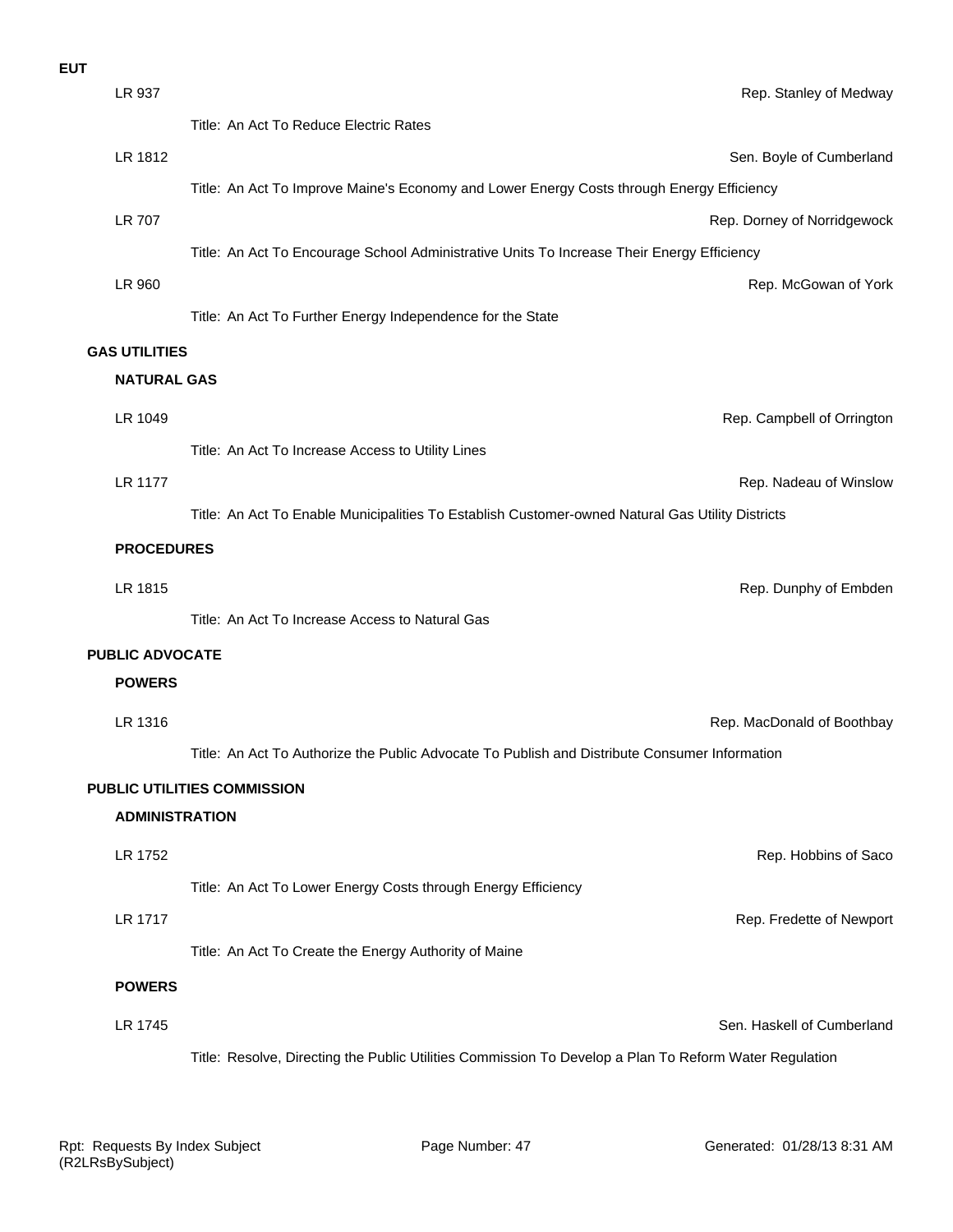| LR 1753           | Rep. Hobbins of Saco                                                                                                                                         |
|-------------------|--------------------------------------------------------------------------------------------------------------------------------------------------------------|
|                   | Title: An Act To Allocate Net Revenue from Energy Corridor Leases on the Maine Turnpike for Purposes of<br><b>Energy and Environmental Conservation</b>      |
| LR 1875           | Sen. Youngblood of Penobscot                                                                                                                                 |
|                   | Title: An Act To Reduce Greenhouse Gases and Consumer Energy Costs                                                                                           |
| LR 1824           | Rep. Crockett of Bethel                                                                                                                                      |
|                   | Title: Resolve, To Direct the Public Utilities Commission To Review the Telecommunications Concerns in<br>Northern Oxford County                             |
| LR 1835           | Rep. Crockett of Bethel                                                                                                                                      |
|                   | Title: Resolve, Directing the Public Utilities Commission To Convene a Stakeholder Group To Study<br>Reimbursement for Installation of Power Poles and Lines |
| <b>PROCEDURES</b> |                                                                                                                                                              |
| LR 1110           | Rep. Russell of Portland                                                                                                                                     |
|                   | Title: An Act To Create Jobs through the Establishment of the Renewable Energy Resources Feed-in Tariff<br>Program                                           |
| LR 1453           | Sen. Youngblood of Penobscot                                                                                                                                 |
|                   | Title: An Act To Ensure Equitable Support for Long-term Energy Contracts                                                                                     |
| LR 1089           | Rep. Dunphy of Embden                                                                                                                                        |
|                   | Title: An Act To Protect Landowners from the Exercise of Eminent Domain in Energy Infrastructure Corridors                                                   |
| LR 1519           | Rep. Beaulieu of Auburn                                                                                                                                      |
|                   | Title: An Act To Improve Maine's Underground Facility Damage Prevention Program                                                                              |
| <b>LR 722</b>     | Rep. Malaby of Hancock                                                                                                                                       |
|                   | Title: An Act To Protect Landlords When Tenants Fail To Pay Utility Bills                                                                                    |
| LR 1565           | Sen. Katz of Kennebec                                                                                                                                        |
|                   | Title: An Act To Increase Maine's Energy Competitiveness                                                                                                     |
| LR 1269           | Rep. Longstaff of Waterville                                                                                                                                 |
|                   | Title: An Act To Amend the Net Energy Billing Program                                                                                                        |
| <b>SEWERS</b>     |                                                                                                                                                              |
| <b>RATES</b>      |                                                                                                                                                              |
| <b>LR 1744</b>    | Rep. Treat of Hallowell                                                                                                                                      |
|                   | Title: An Act To Ensure Fairness and Equity in Sewer Rates                                                                                                   |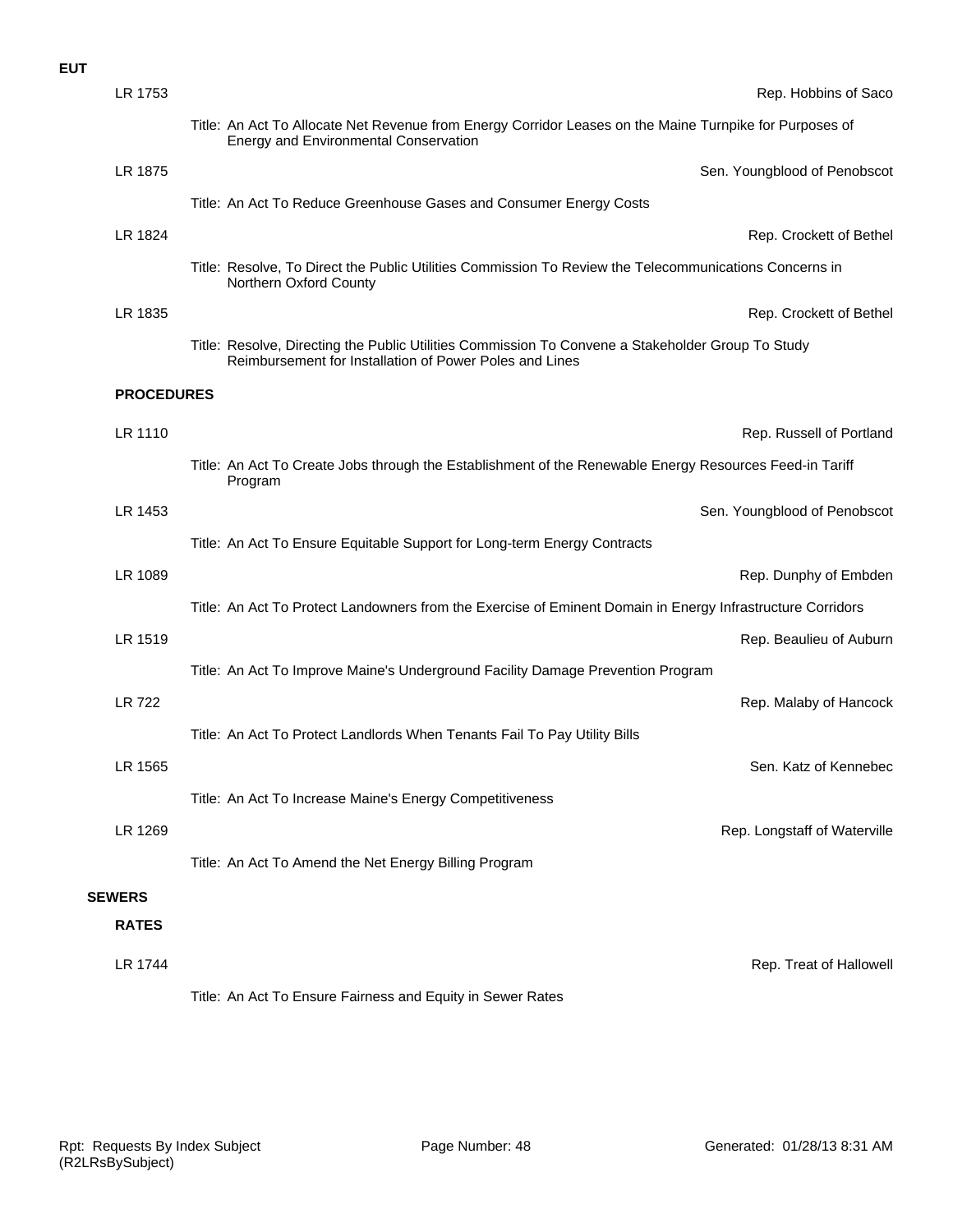#### **TELECOMMUNICATIONS**

|                       | 9-1-1 EMERGENCY SYSTEM                                                                                                    |
|-----------------------|---------------------------------------------------------------------------------------------------------------------------|
| LR 1184               | Rep. Harvell of Farmington                                                                                                |
|                       | Title: An Act To Improve Response to Enhanced 9-1-1 Emergency Calls                                                       |
| LR 401                | Rep. Beavers of South Berwick                                                                                             |
|                       | Title: An Act Regarding the Implementation of the Quality Assurance Program for Public Safety Answering Points            |
| LR 1154               | Sen. Saviello of Franklin                                                                                                 |
|                       | Title: Resolve, To Require the Emergency Services Communication Bureau To Expand the Existing Quality<br>Assurance System |
|                       | <b>BROADBAND SERVICES</b>                                                                                                 |
| LR 1722               | Rep. Hayes of Buckfield                                                                                                   |
|                       | Title: An Act To Create the Maine Mobile Broadband Expansion Act                                                          |
|                       | <b>CELLULAR PHONES</b>                                                                                                    |
| <b>LR 12</b>          | Rep. Boland of Sanford                                                                                                    |
|                       | Title: An Act To Create the Children's Wireless Protection Act                                                            |
|                       | <b>NETWORKING SYSTEMS</b>                                                                                                 |
| <b>LR 178</b>         | Rep. Russell of Portland                                                                                                  |
|                       | Title: An Act To Create the Maine Online Privacy Protection Act                                                           |
| LR 1524               | Rep. Monaghan-Derrig of Cape Elizabeth                                                                                    |
|                       | Title: An Act To Provide Consumers with Itemized Bills                                                                    |
| LR 688                | Sen. Craven of Androscoggin                                                                                               |
|                       | Title: An Act To Prevent Cyberbullying                                                                                    |
| LR 1476               | Sen. Jackson of Aroostook                                                                                                 |
|                       | Title: An Act To Improve Telecommunications in Rural Maine                                                                |
| <b>RELAY SERVICES</b> |                                                                                                                           |
| <b>LR 799</b>         | Rep. Cooper of Yarmouth                                                                                                   |
|                       | Title: An Act To Amend the Representation on the Telecommunications Relay Services Advisory Council                       |
|                       | <b>TELEPHONE SYSTEMS</b>                                                                                                  |
| LR 1677               | Rep. Daughtry of Brunswick                                                                                                |
|                       | Title: An Act To Strengthen Provider of Last Resort Service                                                               |
|                       |                                                                                                                           |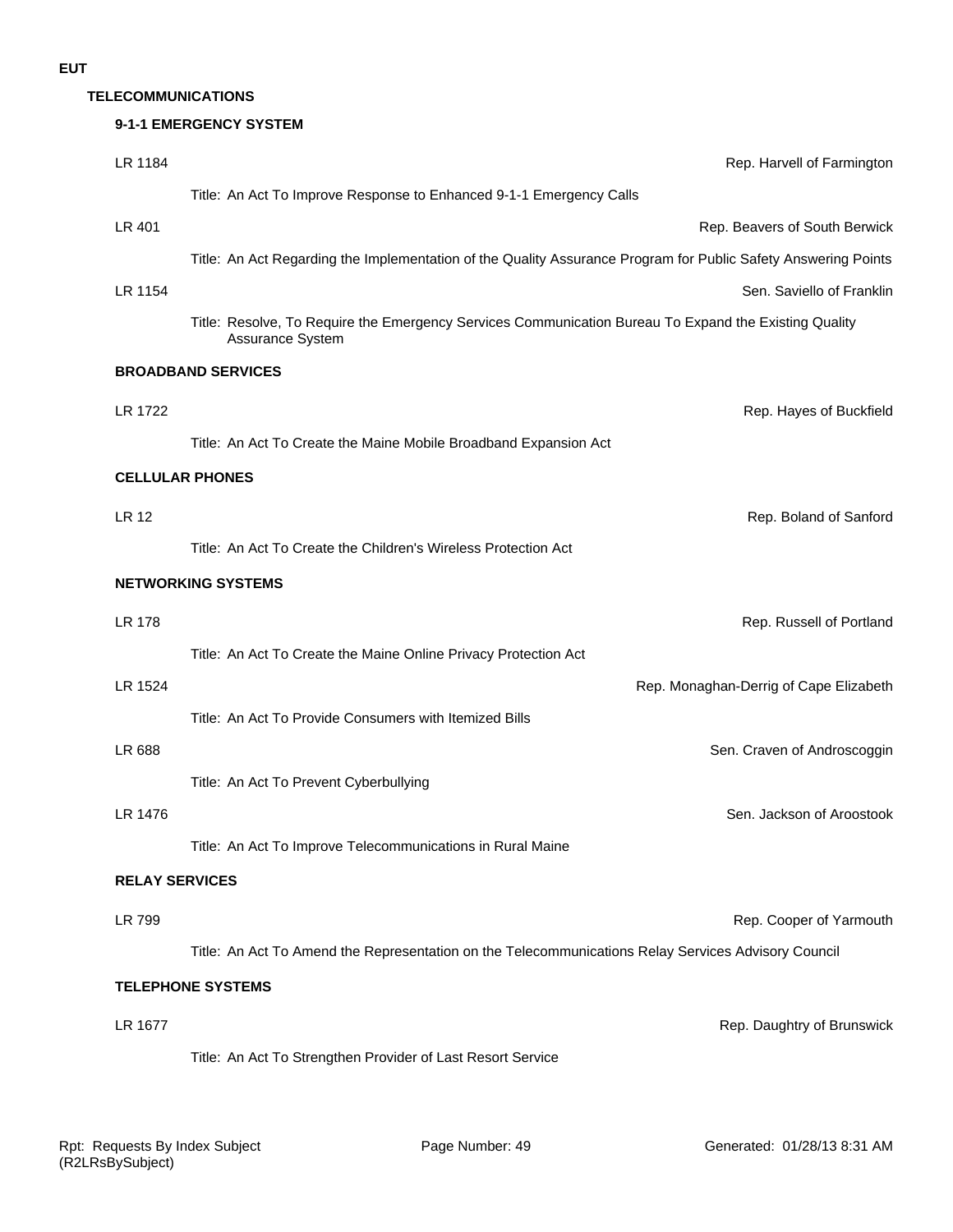**UTILITIES**

#### **LINE MAINTENANCE**

| LR 429            | Rep. Campbell of Orrington                                                                                                         |
|-------------------|------------------------------------------------------------------------------------------------------------------------------------|
|                   | Title: An Act To Enhance and Encourage Economic Development of the Lower Penobscot River Basin by<br>Improving Major Utility Lines |
| UTILITY DISTRICTS |                                                                                                                                    |

#### **CHARTER CHANGES**

| LR 1158    |                                                                                                  | Rep. Crafts of Lisbon        |
|------------|--------------------------------------------------------------------------------------------------|------------------------------|
|            | Title: An Act To Dissolve the Lisbon Water District                                              |                              |
| LR 262     |                                                                                                  | Sen. Hill of York            |
|            | Title: An Act To Amend the Charter of the Ogunquit Sewer District                                |                              |
| LR 307     |                                                                                                  | Rep. Dunphy of Embden        |
|            | Title: An Act To Dissolve the Anson Water District                                               |                              |
| LR 306     |                                                                                                  | Rep. Dunphy of Embden        |
|            | Title: An Act To Amend the Anson and Madison Water District Charter                              |                              |
| LR 191     |                                                                                                  | Rep. Shaw of Standish        |
|            | Title: An Act To Amend the Charter of the Portland Water District                                |                              |
| LR 345     |                                                                                                  | Rep. Wallace of Dexter       |
|            | Title: An Act To Amend the Charter of the Dexter Utility District                                |                              |
| LR 1477    |                                                                                                  | Rep. Guerin of Glenburn      |
|            | Title: An Act To Amend the Charter of the Veazie Sewer District To Expand Its Boundaries         |                              |
| LR 1478    |                                                                                                  | Rep. Guerin of Glenburn      |
|            | Title: An Act To Amend the Trustee Election Process of the Veazie Sewer District                 |                              |
| LR 1243    |                                                                                                  | Sen. Jackson of Aroostook    |
|            | Title: An Act To Amend the Charter of the Ashland Water and Sewer District                       |                              |
| <b>NEW</b> |                                                                                                  |                              |
| LR 359     |                                                                                                  | Rep. Willette of Mapleton    |
|            | Title: An Act To Create the Presque Isle Utility District                                        |                              |
| LR 1486    |                                                                                                  | Sen. Jackson of Aroostook    |
|            | Title: An Act To Create the Lisbon Water District                                                |                              |
| LR 581     |                                                                                                  | Rep. Saucier of Presque Isle |
|            | Title: An Act To Consolidate the Presque Isle Water District and the Presque Isle Sewer District |                              |
|            |                                                                                                  |                              |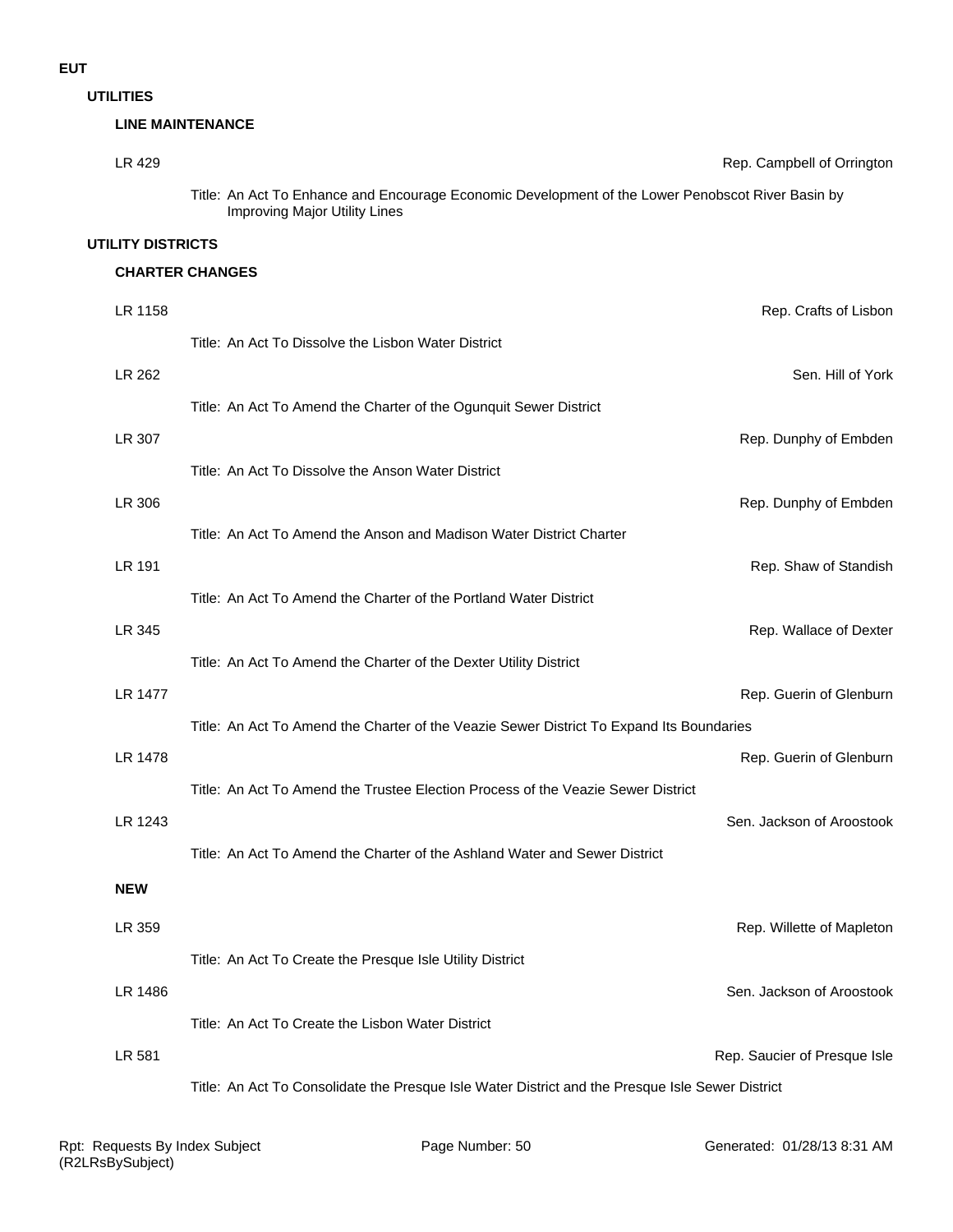|            | <b>WATER UTILITIES</b> |                                                                                                                                                                                                |                                |
|------------|------------------------|------------------------------------------------------------------------------------------------------------------------------------------------------------------------------------------------|--------------------------------|
|            | <b>TRUSTEES</b>        |                                                                                                                                                                                                |                                |
|            | LR 1319                |                                                                                                                                                                                                | Rep. Hobbins of Saco           |
|            |                        | Title: An Act To Amend Voting Procedures for Standard Water Districts                                                                                                                          |                                |
| <b>HHS</b> |                        |                                                                                                                                                                                                |                                |
|            |                        | <b>CHILDREN AND FAMILIES</b>                                                                                                                                                                   |                                |
|            |                        | <b>ABUSE AND NEGLECT</b>                                                                                                                                                                       |                                |
|            | LR 227                 |                                                                                                                                                                                                | Rep. Maker of Calais           |
|            |                        | Title: Resolve, To Create the Task Force on the Prevention of Sexual Abuse of Children                                                                                                         |                                |
|            | <b>CHILD CARE</b>      |                                                                                                                                                                                                |                                |
|            | LR 1224                |                                                                                                                                                                                                | Rep. Kumiega, III of Deer Isle |
|            |                        | Title: An Act To Restore the Resource Development Centers to Full Operation                                                                                                                    |                                |
|            | LR 1653                |                                                                                                                                                                                                | Rep. Moonen of Portland        |
|            |                        | Title: An Act To Allow the Use of Cloth Diapers in Child Care Facilities                                                                                                                       |                                |
|            | LR 1029                |                                                                                                                                                                                                | Rep. Gattine of Westbrook      |
|            |                        | Title: An Act To Improve the Administration of the Child Care Subsidy Program and To Prevent Erroneous<br><b>Termination of Child Care Services</b>                                            |                                |
|            |                        | <b>COORDINATION OF SERVICES</b>                                                                                                                                                                |                                |
|            | LR 636                 |                                                                                                                                                                                                | Rep. Berry of Bowdoinham       |
|            |                        | Title: An Act To Improve the Delivery of Early Care and Education                                                                                                                              |                                |
|            | <b>DAY CARE</b>        |                                                                                                                                                                                                |                                |
|            | LR 1073                |                                                                                                                                                                                                | Sen. Gratwick of Penobscot     |
|            |                        | Title: Resolve, Directing the Department of Health and Human Services To Amend Its Rules To Improve the Oral<br>Health Education of Children                                                   |                                |
|            | <b>FOSTER CARE</b>     |                                                                                                                                                                                                |                                |
|            | LR 1818                |                                                                                                                                                                                                | Rep. Berry of Bowdoinham       |
|            |                        | Title: Resolve, To Provide a Better Transition for Foster Children to Independent Adulthood                                                                                                    |                                |
|            | LR 1576                |                                                                                                                                                                                                | Rep. Cassidy of Lubec          |
|            |                        | Title: Resolve, Directing the Department of Health and Human Services To Study Ways To Assist Former Foster<br>Children Who Lose Housing and Health Insurance Assistance after 21 Years of Age |                                |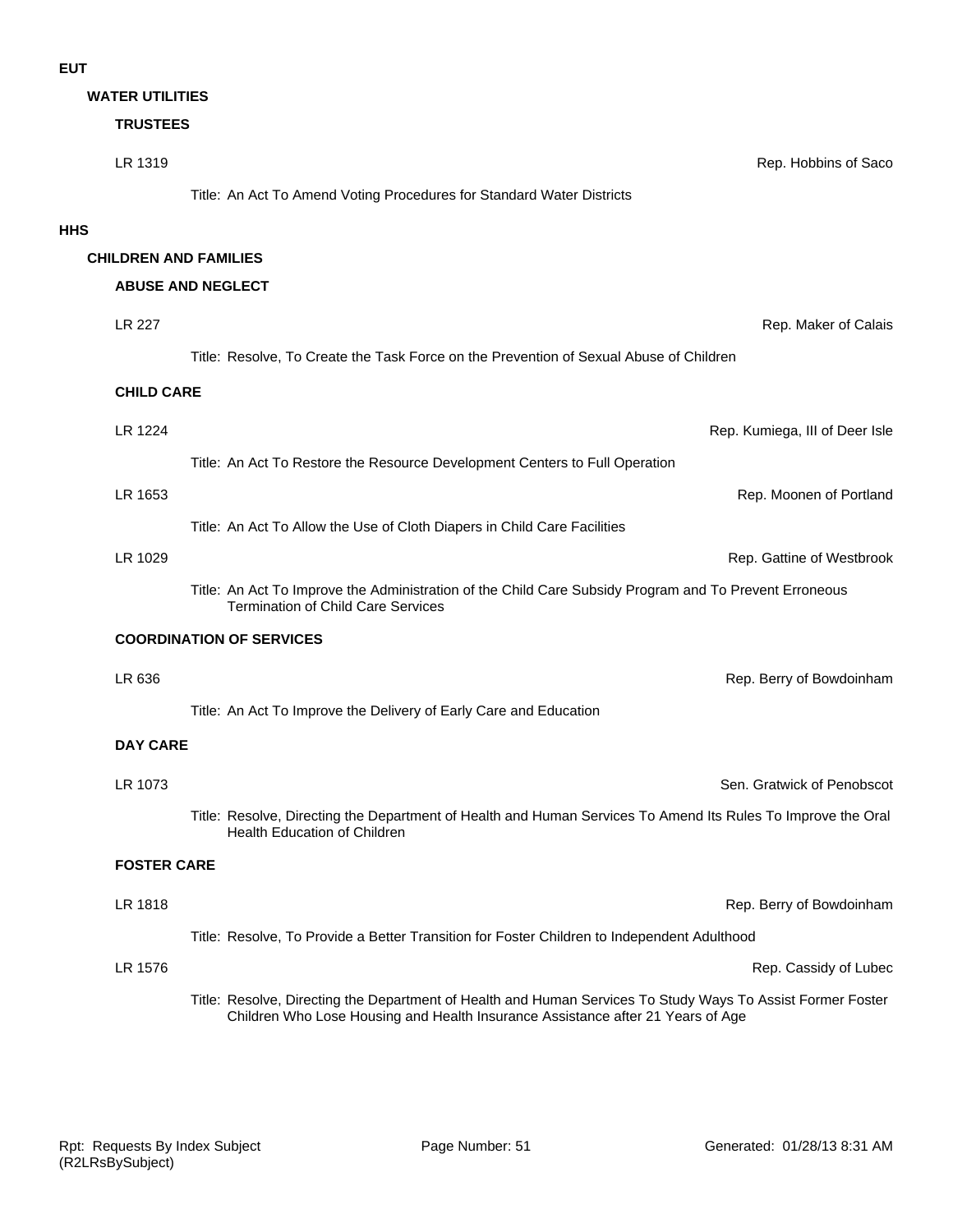# **HOME CARE SERVICES**

| LR 631                  | Rep. Hamann of South Portland                                                                                                                                                                                                                                                           |
|-------------------------|-----------------------------------------------------------------------------------------------------------------------------------------------------------------------------------------------------------------------------------------------------------------------------------------|
|                         | Title: Resolve, To Provide Organic Infant Formula through the Maine Women, Infants and Children Program                                                                                                                                                                                 |
|                         | <b>PROTECTIVE SERVICES (CHILD)</b>                                                                                                                                                                                                                                                      |
| LR 1854                 | Rep. Sirocki of Scarborough                                                                                                                                                                                                                                                             |
|                         | Title: An Act To Require a Mandatory Peer Review Process                                                                                                                                                                                                                                |
| <b>LR 112</b>           | Rep. Fredette of Newport                                                                                                                                                                                                                                                                |
|                         | Title: An Act To Ensure Adequate Child Protective Services throughout the State                                                                                                                                                                                                         |
| <b>LR 217</b>           | Rep. Malaby of Hancock                                                                                                                                                                                                                                                                  |
|                         | Title: An Act To Review the Use of Certain Antipsychotic Drugs by Children in the Child Welfare System                                                                                                                                                                                  |
| LR 1185                 | Sen. Lachowicz of Kennebec                                                                                                                                                                                                                                                              |
|                         | Title: An Act To Increase the Effectiveness of Child Advocacy Organizations                                                                                                                                                                                                             |
| LR 872                  | Rep. Hamann of South Portland                                                                                                                                                                                                                                                           |
|                         | Title: An Act To Require Screening of Parents of Newborn Infants by Child Protective Services                                                                                                                                                                                           |
| <b>DEATH</b>            |                                                                                                                                                                                                                                                                                         |
| <b>DEAD BODIES</b>      |                                                                                                                                                                                                                                                                                         |
| LR 73                   | Sen. Craven of Androscoggin                                                                                                                                                                                                                                                             |
|                         | Title: An Act To Ensure Proper Anatomical Recovery of Human Bodies and Body Parts                                                                                                                                                                                                       |
| <b>DISABLED PERSONS</b> |                                                                                                                                                                                                                                                                                         |
|                         | DEVELOPMENTALLY DISABLED PERSONS                                                                                                                                                                                                                                                        |
| LR 265                  | Rep. Willette of Mapleton                                                                                                                                                                                                                                                               |
|                         | Title: An Act To Establish the Volunteer Advocate Program                                                                                                                                                                                                                               |
| LR 1611                 | Rep. Priest of Brunswick                                                                                                                                                                                                                                                                |
|                         | Title: An Act To Provide Statutory Clarification To Address Certain Conflicting Requirements of the Maine Rules<br>of Professional Conduct and the Federal Developmental Disabilities Assistance and Bill of Rights Act<br>Amendments of 2000 on Maine's Protection and Advocacy Agency |
| LR 1964                 | Rep. Welsh of Rockport                                                                                                                                                                                                                                                                  |
|                         | Title: An Act To Clarify and Improve the Eligibility Process for Individuals with Intellectual Disabilities                                                                                                                                                                             |
| LR 1194                 | Rep. Stuckey of Portland                                                                                                                                                                                                                                                                |
|                         | Title: Resolve, To Establish a Safety Net for Individuals with Intellectual Disabilities Who Receive Assistance<br>from Home and Community Support Services                                                                                                                             |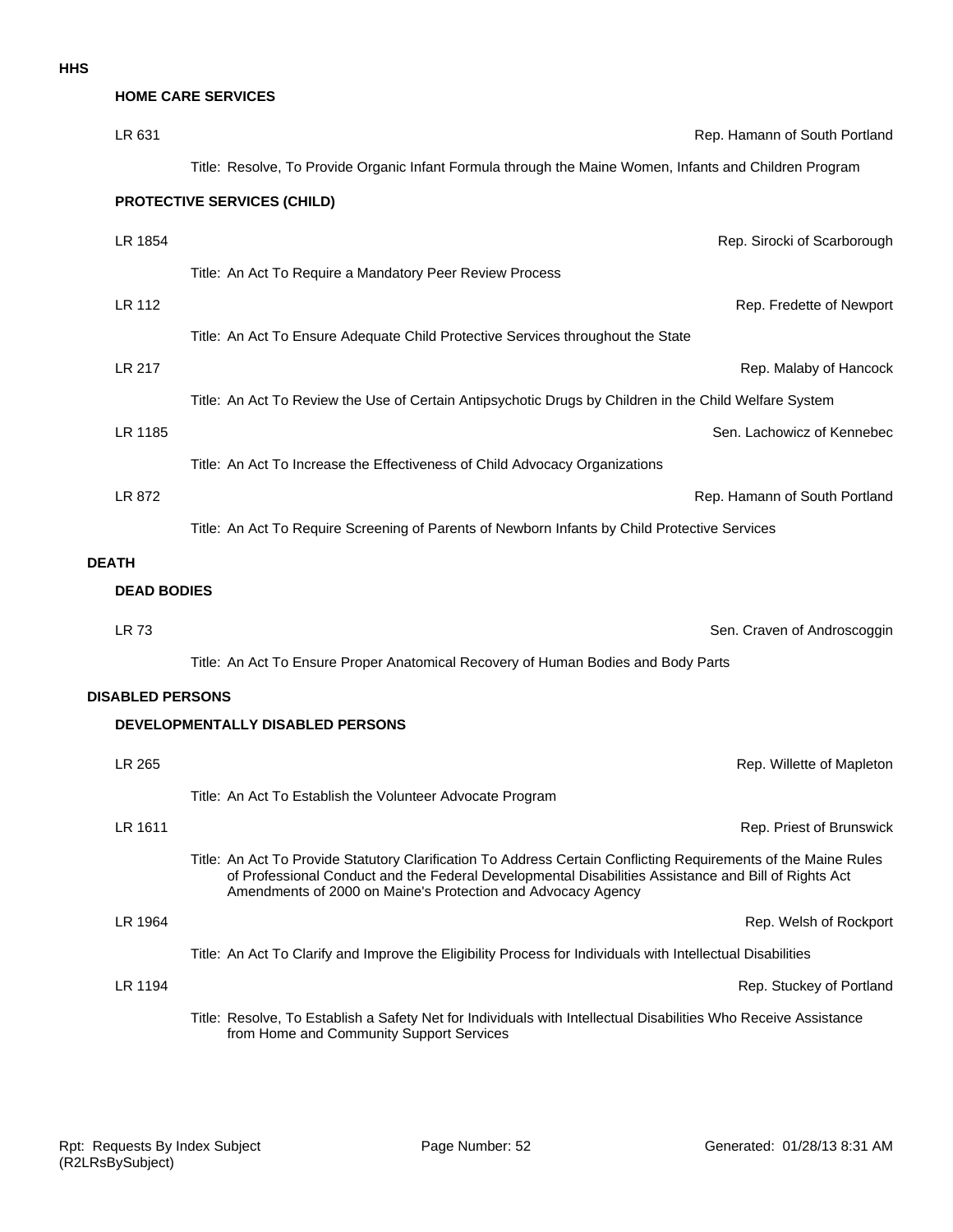#### **HHS**

| LR 1196                | Rep. Stuckey of Portland                                                                                                                                                                                                             |
|------------------------|--------------------------------------------------------------------------------------------------------------------------------------------------------------------------------------------------------------------------------------|
|                        | Title: Resolve, Directing the Department of Health and Human Services To Reduce and Limit the Adult<br>Developmental Services Waitlists by Implementing a More Efficient, Responsive and Individualized Model<br>of Service Delivery |
| LR 1056                | Rep. Stuckey of Portland                                                                                                                                                                                                             |
|                        | Title: Resolve, To Complete the Timely and Appropriate Redesign of Shared Living Services for Adults with<br>Intellectual Disabilities and Autism                                                                                    |
| LR 1253                | Rep. Farnsworth of Portland                                                                                                                                                                                                          |
|                        | Title: Resolve, To Direct the Department of Health and Human Services To Assist Individuals with Intellectual<br>Disabilities Concerning Home Support                                                                                |
| LR 1254                | Rep. Farnsworth of Portland                                                                                                                                                                                                          |
|                        | Title: Resolve, To Address Changes Needed for Providers of Private Nonmedical Institution Services                                                                                                                                   |
| LR 218                 | Rep. Malaby of Hancock                                                                                                                                                                                                               |
|                        | Title: Resolve, Directing the Department of Health and Human Services To Implement a Pilot Project for a Group<br>Home for Adults with Intellectual Disabilities                                                                     |
|                        | <b>FAMILY SUPPORT SERVICES</b>                                                                                                                                                                                                       |
| LR 1784                | Rep. Peterson of Rumford                                                                                                                                                                                                             |
|                        | Title: An Act To Create the Maine Blue Ribbon Commission on Independent Living and Disability                                                                                                                                        |
| <b>DISEASES</b>        |                                                                                                                                                                                                                                      |
| <b>AIDS</b>            |                                                                                                                                                                                                                                      |
| LR 831                 | Sen. Craven of Androscoggin                                                                                                                                                                                                          |
|                        | Title: An Act To Update the Maine HIV Advisory Committee                                                                                                                                                                             |
| <b>LYME DISEASE</b>    |                                                                                                                                                                                                                                      |
|                        |                                                                                                                                                                                                                                      |
| LR 1506                | Rep. Briggs of Mexico                                                                                                                                                                                                                |
|                        | Title: An Act To Inform People of the Options for the Treatment of Lyme Disease                                                                                                                                                      |
| <b>ELDERLY</b>         |                                                                                                                                                                                                                                      |
| <b>HOME-BASED CARE</b> |                                                                                                                                                                                                                                      |
| LR 219                 | Rep. Malaby of Hancock                                                                                                                                                                                                               |
|                        | Title: An Act To Provide Additional Funding for Respite Care for the Elderly and for Adults with Disabilities                                                                                                                        |
| LR 1421                | Sen. Goodall of Sagadahoc                                                                                                                                                                                                            |
|                        | Title: An Act To Create the Aging in Place Program                                                                                                                                                                                   |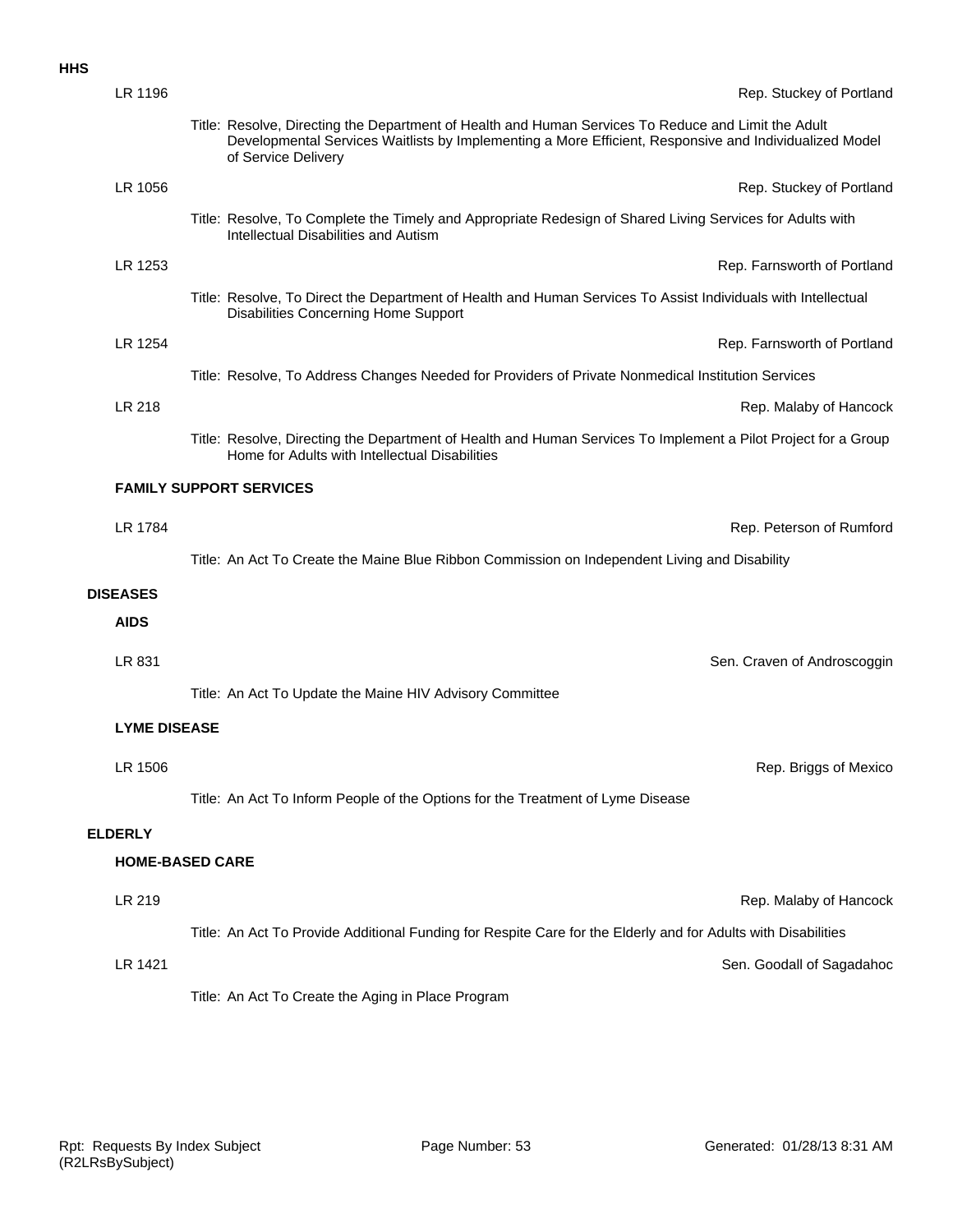#### **SOCIAL SERVICES**

# LR 1440 Sen. Collins of York Title: An Act To Require the State To Assume the Cost of the Liability Insurance for a Company in York County That Transports the Elderly to Doctor's Appointments

#### **FOOD STAMPS**

#### **SUPPLEMENT PROGRAM**

# **ADMINISTRATION GENERAL ASSISTANCE LR 894** Rep. Hickman of Winthrop **Rep. Hickman of Winthrop** Title: Resolve, Directing the Commissioner of Health and Human Services To Seek a Waiver from the Federal Government To Allow a Ban on Purchases of Candy and Soda with Supplemental Nutrition Assistance Program Benefits

| LR 637             | Rep. Newendyke of Litchfield                                                                                            |
|--------------------|-------------------------------------------------------------------------------------------------------------------------|
|                    | Title: An Act To Enact a Welfare Reform Program                                                                         |
| LR 596             | Rep. Beaudoin of Biddeford                                                                                              |
|                    | Title: An Act To Expand Transitional Assistance for Families                                                            |
| LR 665             | Rep. Beaudoin of Biddeford                                                                                              |
|                    | Title: An Act To Require Random Drug Testing for Recipients of Public Benefits                                          |
| LR 1235            | Rep. Guerin of Glenburn                                                                                                 |
|                    | Title: An Act To Strengthen Workforce Requirements                                                                      |
| LR 1163            | Rep. Parry of Arundel                                                                                                   |
|                    | Title: An Act To Require That Electronic Benefits Cards Are Used for the Purpose for Which the Benefits Are<br>Provided |
| LR 1166            | Rep. Parry of Arundel                                                                                                   |
|                    | Title: An Act To Require Drug Testing for Recipients of Electronic Benefit Transfers                                    |
| <b>ELIGIBILITY</b> |                                                                                                                         |
| LR 1953            | Sen. Mason of Androscoggin                                                                                              |
|                    | Title: An Act Regarding Municipal General Assistance                                                                    |
| LR 1481            | Rep. Beaulieu of Auburn                                                                                                 |
|                    | Title: An Act To Allow Municipalities To Seek Proof of Residency in the General Assistance Program                      |
| LR 598             | Rep. Beaudoin of Biddeford                                                                                              |
|                    | Title: An Act To Amend the Laws Governing Recipients of Temporary Assistance for Needy Families                         |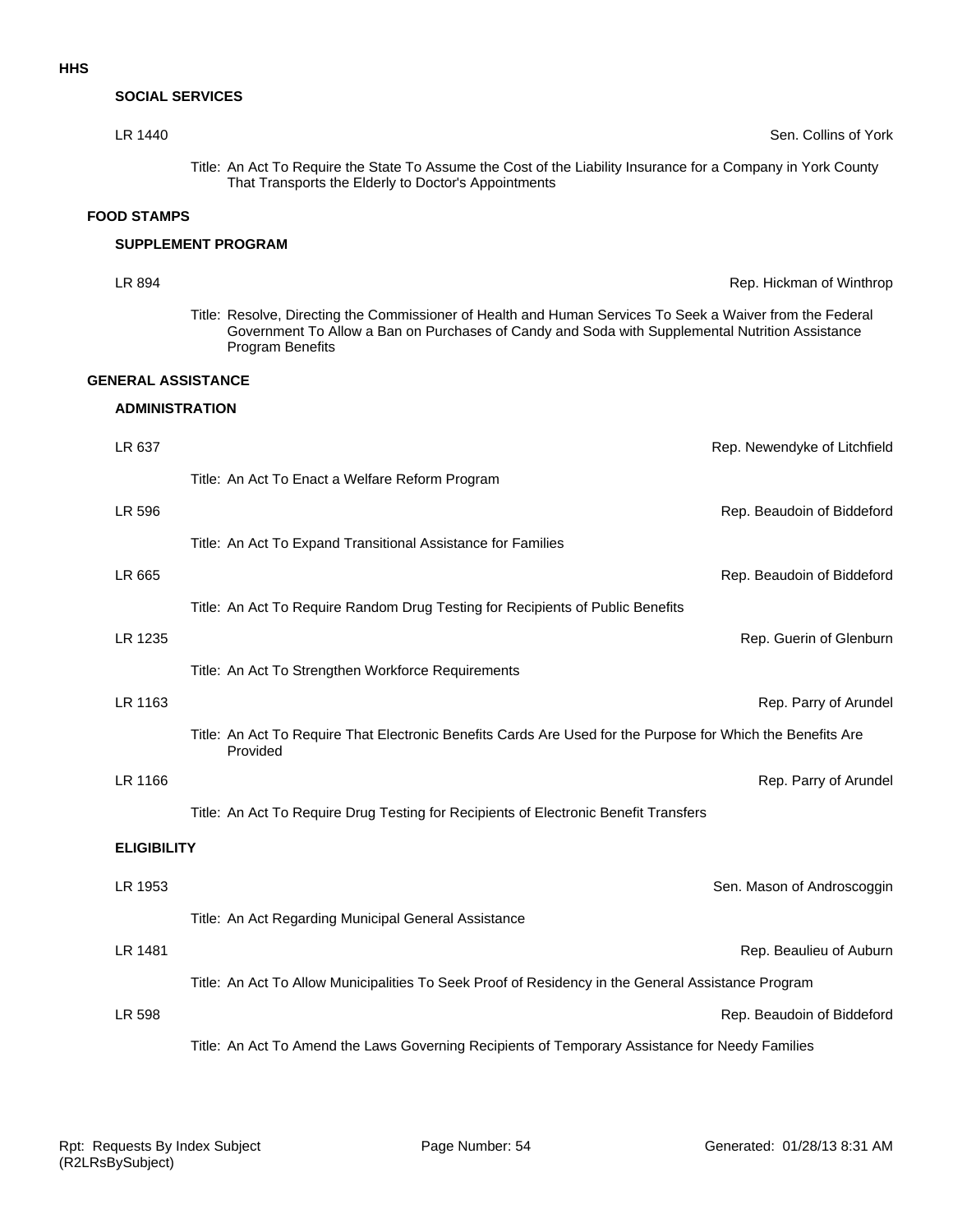| LR 1346               | Rep. Beavers of South Berwick                                                                                                                                                                                  |
|-----------------------|----------------------------------------------------------------------------------------------------------------------------------------------------------------------------------------------------------------|
|                       | Title: An Act Regarding Residency Requirements for General Assistance                                                                                                                                          |
| LR 1263               | Sen. Gratwick of Penobscot                                                                                                                                                                                     |
|                       | Title: An Act To Bill the Hometown for General Assistance of a Prisoner Who Is Released from Prison and<br>Settles in a Different Town                                                                         |
| LR 1749               | Rep. Frey of Bangor                                                                                                                                                                                            |
|                       | Title: An Act Regarding General Assistance Responsibility for Persons Released from a Correctional Facility                                                                                                    |
| LR 881                | Rep. Hickman of Winthrop                                                                                                                                                                                       |
|                       | Title: An Act To Require That Able Recipients of State and Local Assistance Undertake Work or Volunteer                                                                                                        |
|                       | <b>STATE REIMBURSEMENT</b>                                                                                                                                                                                     |
| LR 944                | Rep. Parry of Arunde                                                                                                                                                                                           |
|                       | Title: An Act To Bring Fairness to General Assistance Programs by Changing the Method of Municipal<br>Reimbursement                                                                                            |
|                       | <b>HEALTH AND HUMAN SERVICES DEPT</b>                                                                                                                                                                          |
| <b>ADMINISTRATION</b> |                                                                                                                                                                                                                |
| LR 1251               | Rep. Farnsworth of Portland                                                                                                                                                                                    |
|                       | Title: Resolve, To Extend a Deadline for the Department of Health and Human Services To Submit a Report on<br>Persons with Intellectual Disabilities or Autism                                                 |
| <b>POWERS</b>         |                                                                                                                                                                                                                |
| LR 1758               | Sen. Tuttle of York                                                                                                                                                                                            |
|                       | Title: Resolve, To Require the Department of Health and Human Services To Seek a Federal Waiver of Certain<br>Requirements Regarding a Community Action Program Agency Contracting for Transportation Services |
| LR 1979               | Rep. Berry of Bowdoinham                                                                                                                                                                                       |
|                       | Title: Resolve, To Project Total Costs and Benefits of a Universal Early Childhood System                                                                                                                      |
| LR 1804               | Sen. Lachowicz of Kennebed                                                                                                                                                                                     |
|                       | Title: An Act To Improve the Safety of Workers Providing Health, Mental Health and Community Social Services                                                                                                   |
| LR 1469               | Rep. McGowan of York                                                                                                                                                                                           |
|                       | Title: Resolve, To Direct the Department of Health and Human Services To Convene a Task Force To Study the<br>Incidence of Cancer in the State                                                                 |
| <b>PROCEDURES</b>     |                                                                                                                                                                                                                |

LR 1857 Rep. Sirocki of Scarborough Title: Resolve, Directing the Department of Health and Human Services To Amend Its Rules Pertaining to the Request for Data by a Parent

**HHS**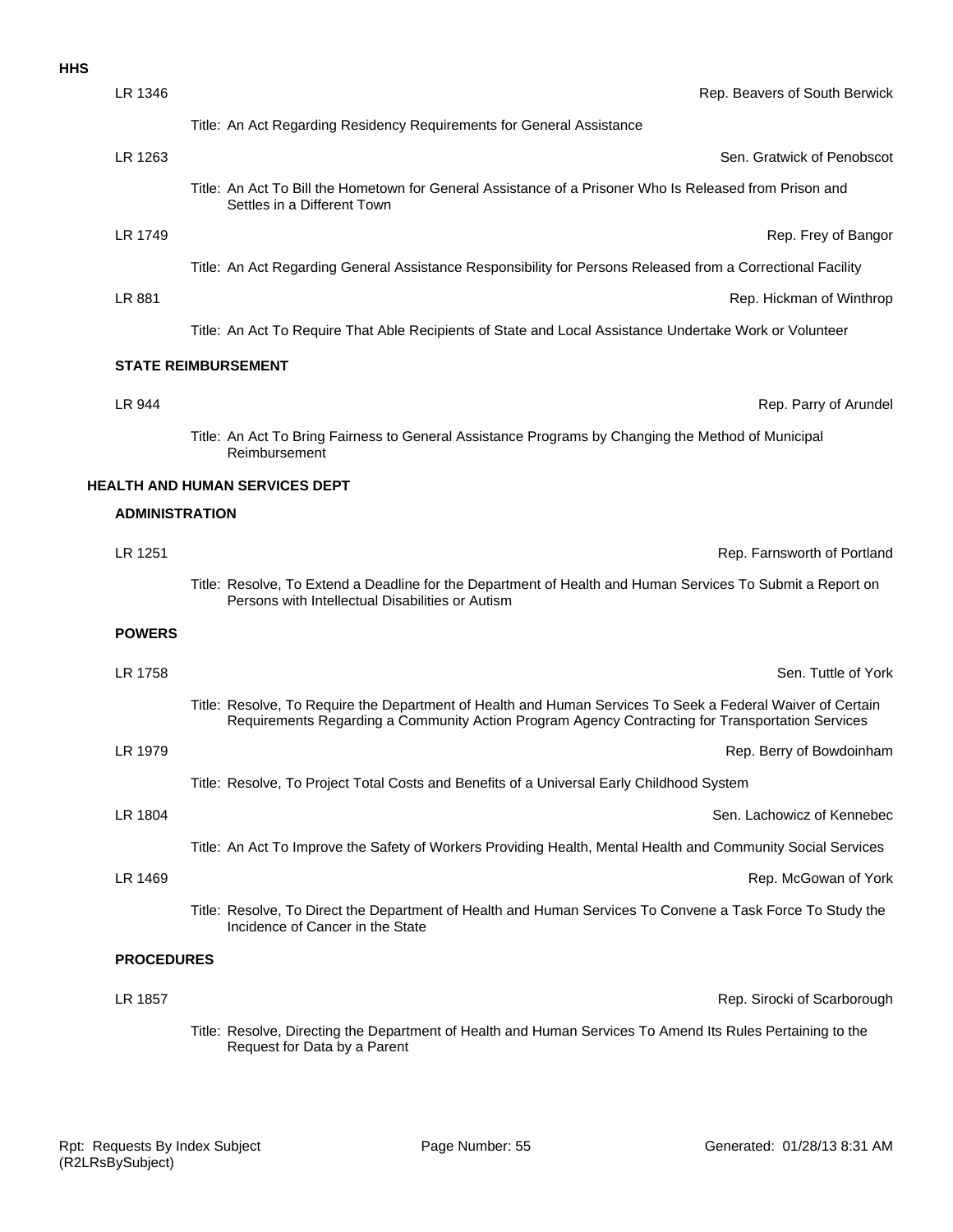#### **HEALTH CARE FACILITIES**

#### **CERTIFICATE OF NEED**

| <b>LR 727</b>        | Rep. Knight of Livermore Falls                                                                                                                                                               |
|----------------------|----------------------------------------------------------------------------------------------------------------------------------------------------------------------------------------------|
|                      | Title: An Act To Repeal the Certificate of Need Requirement                                                                                                                                  |
| LR 216               | Rep. Malaby of Hancock                                                                                                                                                                       |
|                      | Title: An Act To Repeal the Maine Certificate of Need Act of 2002                                                                                                                            |
| <b>FINANCING</b>     |                                                                                                                                                                                              |
| LR 49                | Sen. Burns of Washington                                                                                                                                                                     |
|                      | Title: Resolve, Directing the Department of Health and Human Services To Develop a Weighted Formula To<br>Promote Equity in MaineCare Reimbursement for Hospitals and Nursing Facilities     |
| <b>HOSPITALS</b>     |                                                                                                                                                                                              |
| LR 87                | Rep. MacDonald of Boothbay                                                                                                                                                                   |
|                      | Title: An Act To Create the Lincoln County Regional Administrative Hospital District                                                                                                         |
| <b>NURSING HOMES</b> |                                                                                                                                                                                              |
| LR 1599              | Sen. Tuttle of York                                                                                                                                                                          |
|                      | Title: An Act To Allow Patient Choice for Nursing Home Care                                                                                                                                  |
| LR 1298              | Rep. Stuckey of Portland                                                                                                                                                                     |
|                      | Title: An Act To Promote Greater Staffing Flexibility without Compromising Safety or Quality in Nursing Facilities                                                                           |
| LR 1195              | Rep. Stuckey of Portland                                                                                                                                                                     |
|                      | Title: Resolve, Directing the Department of Health and Human Services To Create a More Equitable,<br>Transparent Resource Allocation System for Nursing Facilities Based on Residents' Needs |
| LR 1105              | Rep. Malaby of Hancock                                                                                                                                                                       |
|                      | Title: An Act To Improve MaineCare Nursing Home Reimbursement To Preserve Access and Promote Quality                                                                                         |
| LR 1390              | Rep. Gattine of Westbrook                                                                                                                                                                    |
|                      | Title: An Act Regarding Implementation of Cost-of-living Increases for Nursing Facilities                                                                                                    |
| <b>REPORTING</b>     |                                                                                                                                                                                              |
| LR 144               | Rep. Lajoie of Lewiston                                                                                                                                                                      |

Title: An Act To Require that Burn Injuries and Wounds Be Reported to the Office of State Fire Marshal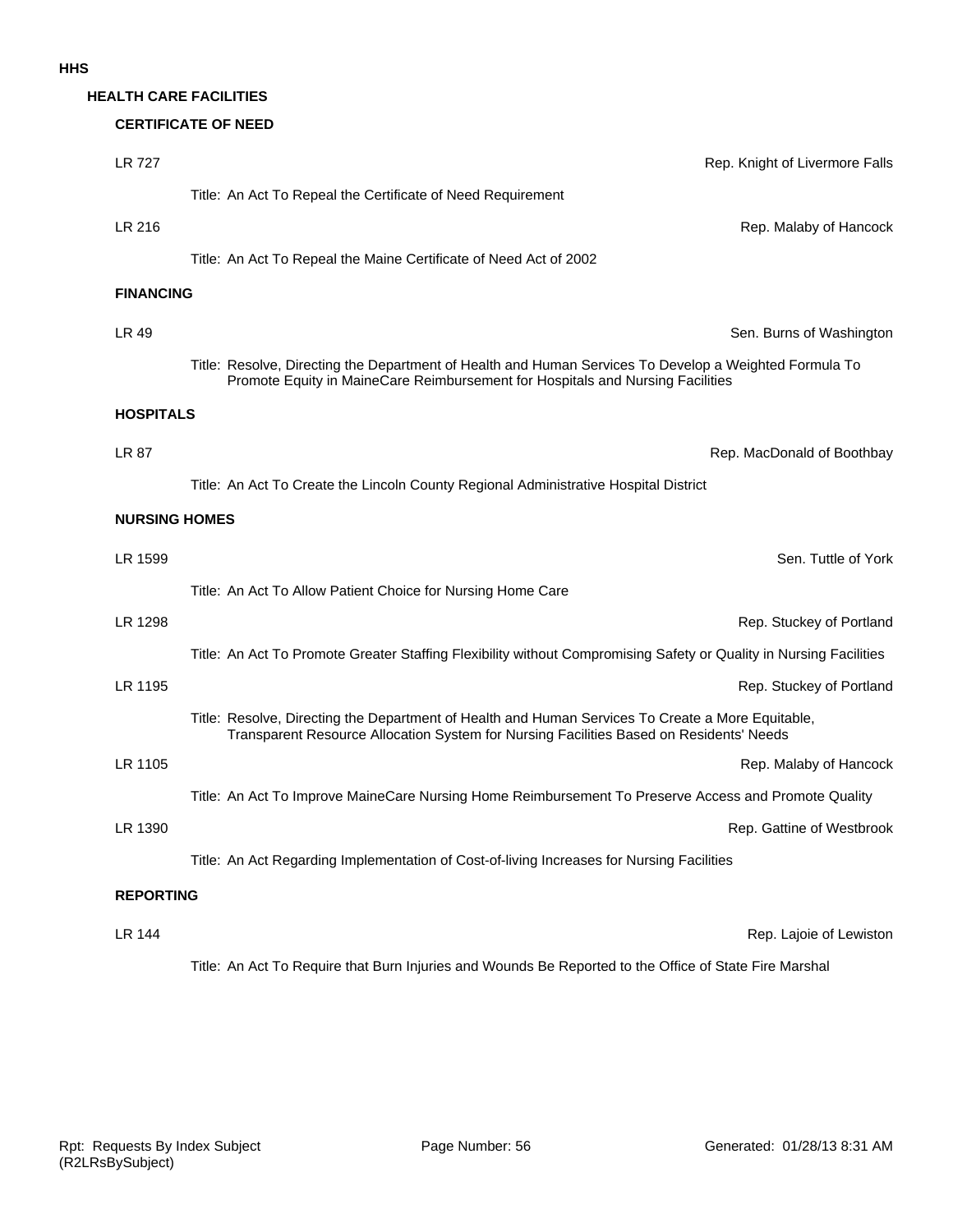#### **HEALTH CARE RECORDS**

### **TRANSFER**

| LR 574                      | Sen. Haskell of Cumberland                                                                                                                                                        |
|-----------------------------|-----------------------------------------------------------------------------------------------------------------------------------------------------------------------------------|
|                             | Title: An Act To Lower the Cost of Copies of Medical Records                                                                                                                      |
| <b>HEALTH CARE SERVICES</b> |                                                                                                                                                                                   |
| <b>CHILDREN</b>             |                                                                                                                                                                                   |
| LR 757                      | Rep. Beck of Waterville                                                                                                                                                           |
|                             | Title: An Act To Protect Newborn Infants by Requiring Birthing Facilities To Screen for Congenital Heart Disease<br><b>Using Pulse Oximetry</b>                                   |
| LR 1156                     | Rep. Malaby of Hancock                                                                                                                                                            |
|                             | Title: An Act To Monitor the Drug Prescription Processes for Children on MaineCare                                                                                                |
| LR 318                      | Rep. Plante of Berwick                                                                                                                                                            |
|                             | Title: An Act Concerning the Use of Tobacco Settlement Funds for Children's Health Care                                                                                           |
|                             | <b>COMMUNITY-BASED</b>                                                                                                                                                            |
| LR 313                      | Sen. Jackson of Aroostook                                                                                                                                                         |
|                             | Title: An Act To Support Community Health Centers through Tax Credits for Dentists and Primary Care<br>Professionals Practicing in Underserved Areas                              |
| <b>DELIVERY</b>             |                                                                                                                                                                                   |
| LR 1562                     | Rep. Boland of Sanford                                                                                                                                                            |
|                             | Title: An Act To Require Estimates of Patient Costs prior to Treatment                                                                                                            |
| LR 931                      | Rep. Sanderson of Chelsea                                                                                                                                                         |
|                             | Title: An Act To Establish Fees under the Maine Medical Use of Marijuana Act                                                                                                      |
| LR 1404                     | Rep. Sanderson of Chelsea                                                                                                                                                         |
|                             | Title: Resolve, To Amend the Rule Regarding Mandatory Charity Care Policies To Be Consistent with MaineCare<br>and the Affordable Care Act                                        |
| LR 1451                     | Rep. Harlow of Portland                                                                                                                                                           |
|                             | Title: An Act To Promote Dental Care for Low-income Populations                                                                                                                   |
| LR 1702                     | Sen. Patrick of Oxford                                                                                                                                                            |
|                             | Title: An Act To Protect Maine Consumers from Predatory Medical Pricing                                                                                                           |
| LR 1757                     | Sen. Tuttle of York                                                                                                                                                               |
|                             | Title: Resolve, To Allow the York County Community Action Program To Renegotiate with the Department of<br>Health and Human Services a Decision Regarding Transportation Services |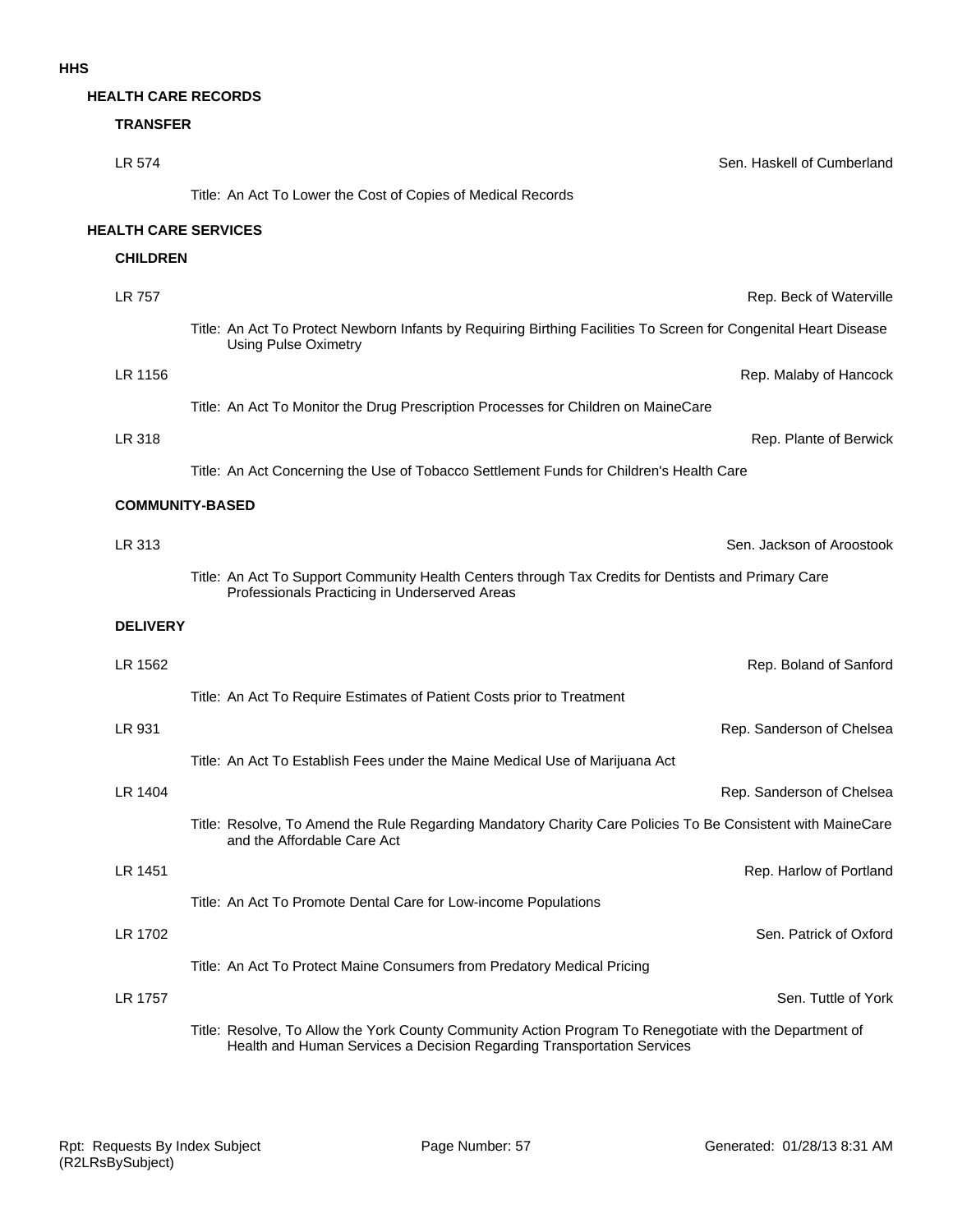| <b>HHS</b> |                       |                                                                                                                                                                                                      |
|------------|-----------------------|------------------------------------------------------------------------------------------------------------------------------------------------------------------------------------------------------|
|            | LR 1876               | Rep. Dion of Portland                                                                                                                                                                                |
|            |                       | Title: An Act To Clarify and Correct Provisions of the Maine Medical Use of Marijuana Act                                                                                                            |
|            | LR 1583               | Rep. Gilbert of Jay                                                                                                                                                                                  |
|            |                       | Title: An Act To Ensure the Integrity of Maine's Medical Marijuana Program                                                                                                                           |
|            | LR 1970               | Sen. Woodbury of Cumberland                                                                                                                                                                          |
|            |                       | Title: An Act To Require Public Disclosure of Health Care Prices                                                                                                                                     |
|            | LR 1568               | Sen. Gerzofsky of Cumberland                                                                                                                                                                         |
|            |                       | Title: An Act To Ensure Regulated Safe Access to Medical Marijuana                                                                                                                                   |
|            | LR 1918               | Rep. Dickerson of Rockland                                                                                                                                                                           |
|            |                       | Title: An Act To Add Conditions That Qualify for Medical Marijuana Patients                                                                                                                          |
|            | LR 1869               | Rep. Hickman of Winthrop                                                                                                                                                                             |
|            |                       | Title: An Act To Amend the Medical Marijuana Law Regarding Excess Harvested Marijuana                                                                                                                |
|            |                       | <b>HOME HEALTH CARE</b>                                                                                                                                                                              |
|            | LR 679                | Sen. Craven of Androscoggin                                                                                                                                                                          |
|            |                       | Title: An Act To Provide a Safe Working Environment for Home Care Workers                                                                                                                            |
|            | LR 1526               | Sen. Lachowicz of Kennebec                                                                                                                                                                           |
|            |                       | Title: An Act To Facilitate Patient Education                                                                                                                                                        |
|            | <b>LONG TERM CARE</b> |                                                                                                                                                                                                      |
|            | LR 1310               | Rep. Peterson of Rumford                                                                                                                                                                             |
|            |                       | Title: Resolve, To Direct the Department of Health and Human Services To Establish Accounts for People<br>Eligible for Long-term Care Services To Provide for Adaptive Equipment Instead of Services |
|            | LR 1278               | Rep. Hubbell of Bar Harbor                                                                                                                                                                           |
|            |                       | Title: An Act To Promote Greater Flexibility in the Provision of Long-term Care Services                                                                                                             |
|            | <b>PHARMACIES</b>     |                                                                                                                                                                                                      |
|            | LR 1403               | Sen. Cushing of Penobscot                                                                                                                                                                            |
|            |                       | Title: Resolve, To Amend the Rule Regarding Automated Pharmacy Systems in Hospitals                                                                                                                  |
|            | LR 590                | Rep. Beck of Waterville                                                                                                                                                                              |
|            |                       | Title: An Act Regarding Pharmacy Provider Audits                                                                                                                                                     |
|            | <b>LR 172</b>         | Rep. Treat of Hallowell                                                                                                                                                                              |
|            |                       | Title: An Act To Ensure the Safety of Compounded Drugs                                                                                                                                               |
|            |                       |                                                                                                                                                                                                      |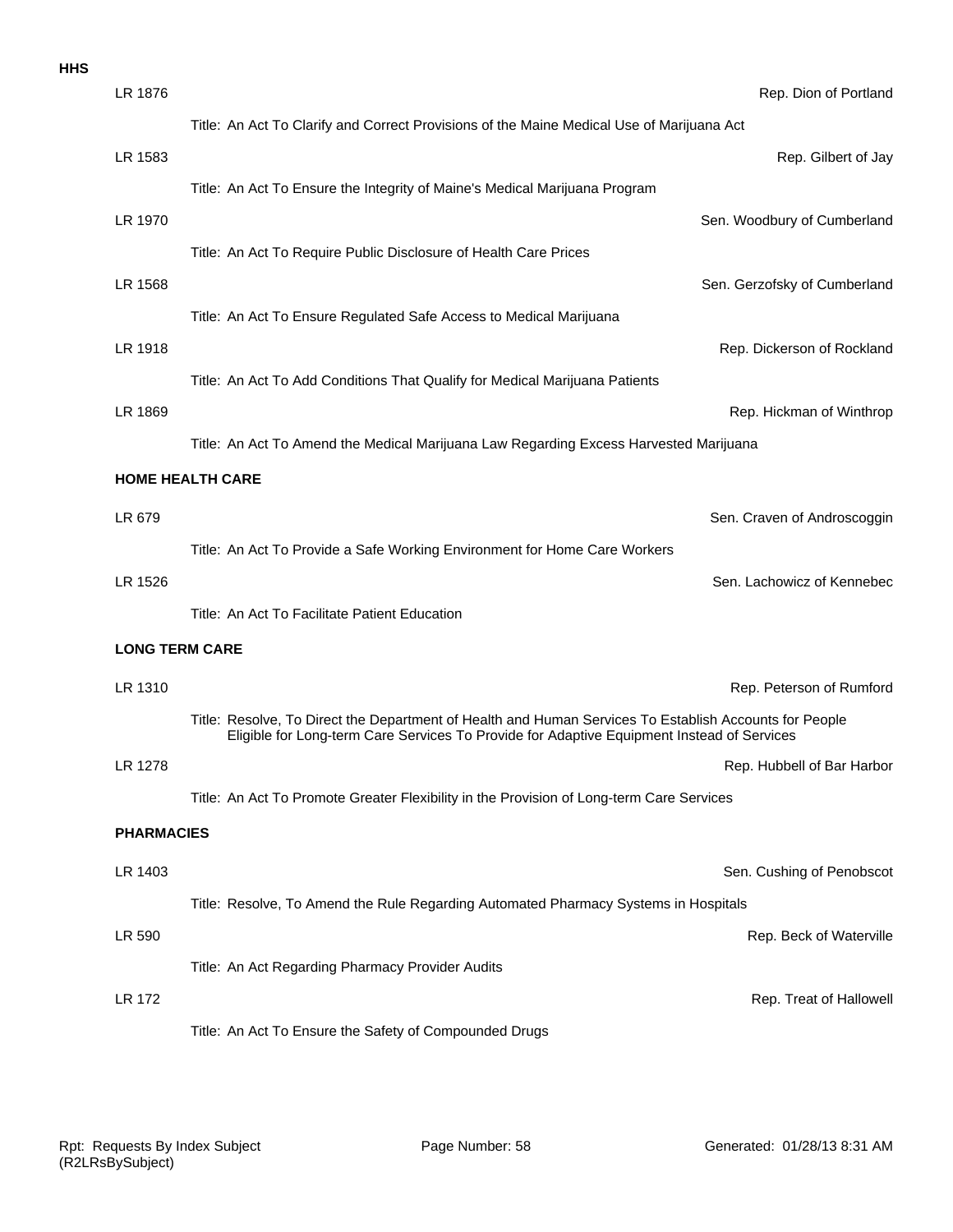#### **HHS**

| <b>PLANNING</b>            |                                                                                                                                                                      |  |
|----------------------------|----------------------------------------------------------------------------------------------------------------------------------------------------------------------|--|
| LR 332                     | Rep. Graham of North Yarmouth                                                                                                                                        |  |
|                            | Title: An Act To Establish the Commission on Health Care Cost and Quality                                                                                            |  |
| LR 31                      | Rep. Beavers of South Berwick                                                                                                                                        |  |
|                            | Title: An Act To Require Health Care Workers To Provide Comprehensive Information and Counseling on End-of<br>-life Options for Patients Diagnosed as Terminally III |  |
|                            | <b>PRESCRIPTION DRUGS</b>                                                                                                                                            |  |
| LR 1176                    | Sen. Thomas of Somerset                                                                                                                                              |  |
|                            | Title: An Act To Ensure Consumer Choice in the Purchase of Prescription Drugs                                                                                        |  |
| LR 201                     | Sen. Thomas of Somerset                                                                                                                                              |  |
|                            | Title: An Act To Allow Maine Residents To Purchase Prescription Drugs from Licensed Out-of-state Pharmacies                                                          |  |
| LR 1954                    | Rep. Bennett of Kennebunk                                                                                                                                            |  |
|                            | Title: An Act To Amend the Laws To Allow CanaRx To Operate in Maine                                                                                                  |  |
| LR 601                     | Rep. Beaudoin of Biddeford                                                                                                                                           |  |
|                            | Title: An Act To Require Health Care Practitioners To Distribute Free Samples of Medication in Certain<br>Circumstances                                              |  |
| LR 1791                    | Rep. Stuckey of Portland                                                                                                                                             |  |
|                            | Title: An Act To Improve Access to Prescription Drugs                                                                                                                |  |
| LR 1760                    | Rep. Marks of Pittston                                                                                                                                               |  |
|                            | Title: An Act To Conform State Law with Federal Law Regarding Electronic Prescriptions for Controlled<br><b>Substances</b>                                           |  |
| LR 1597                    | Rep. Dorney of Norridgewock                                                                                                                                          |  |
|                            | Title: An Act To Amend the Controlled Substance Prescription Monitoring Program Participation Requirements                                                           |  |
| <b>PREVENTION PROGRAMS</b> |                                                                                                                                                                      |  |
| LR 1563                    | Rep. Boland of Sanford                                                                                                                                               |  |
|                            | Title: An Act To Encourage Transparency in the Disclosing of the Ingredients in Vaccinations for Children                                                            |  |
| <b>SCREENING</b>           |                                                                                                                                                                      |  |
| LR 370                     | Rep. Harvell of Farmington                                                                                                                                           |  |
|                            | Title: Resolve, To Require Hospitals To Provide Information Regarding Testing for Krabbe Disease for Parents of<br>Infants                                           |  |
| LR 1960                    | Rep. Farnsworth of Portland                                                                                                                                          |  |
|                            | Title: An Act To Ensure the Integrity of Neuropsychological Testing Materials                                                                                        |  |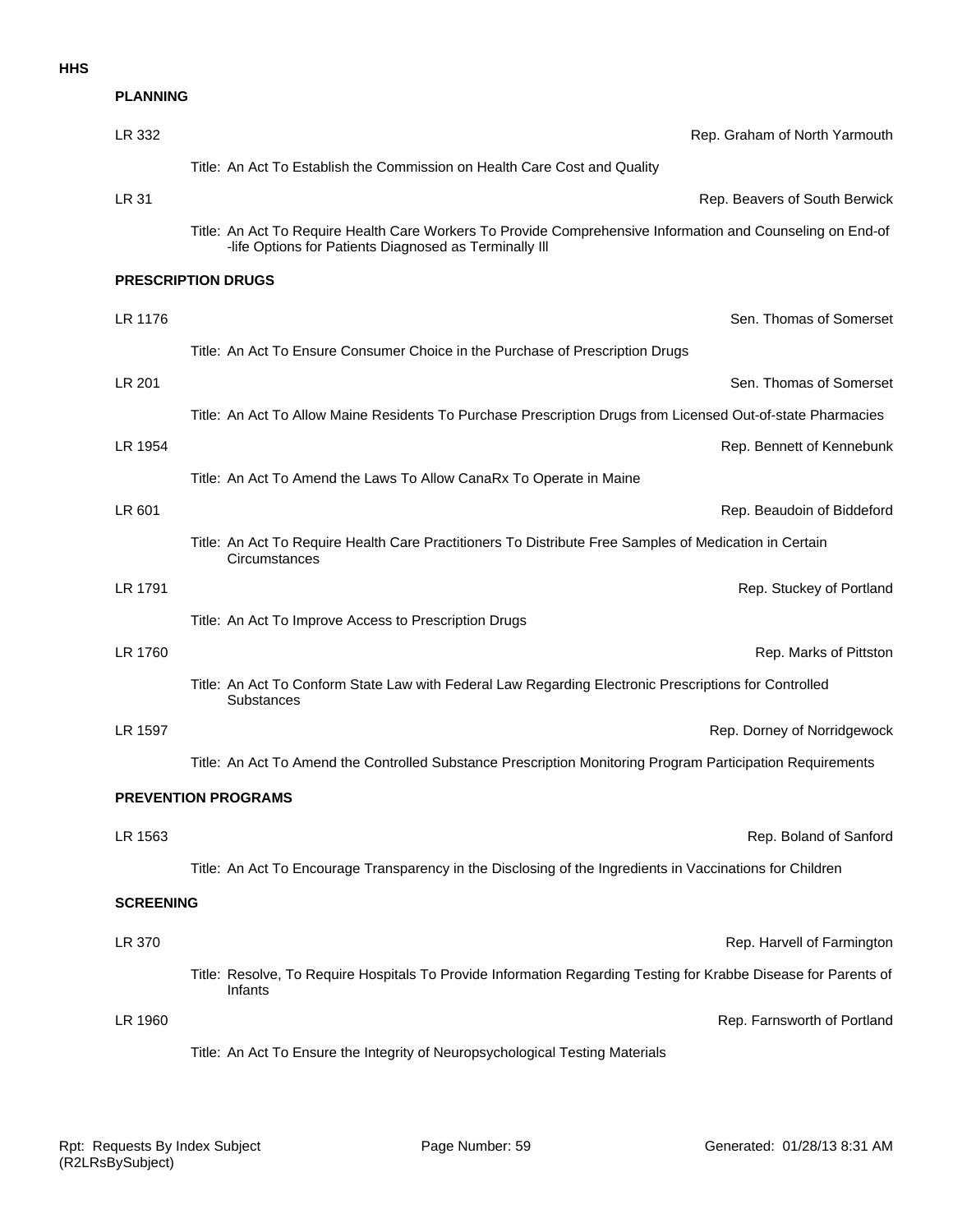#### **HOMELESS PERSONS**

#### **ACCESS TO SERVICES**

| LR 1507            | Rep. Briggs of Mexico                                                                                                                                                                                                 |
|--------------------|-----------------------------------------------------------------------------------------------------------------------------------------------------------------------------------------------------------------------|
|                    | Title: Resolve, Directing All Branches of State Government To Work in Concert with Maine's Plan To End and<br>Prevent Homelessness To Ensure That Resources Are Available To End Homelessness in the State            |
| <b>MEDICAID</b>    |                                                                                                                                                                                                                       |
| <b>DENTAL CARE</b> |                                                                                                                                                                                                                       |
| LR 1071            | Sen. Cain of Penobscot                                                                                                                                                                                                |
|                    | Title: Resolve, To Improve Access to Oral Health Care for MaineCare Recipients                                                                                                                                        |
| LR 1782            | Spkr. Eves of North Berwick                                                                                                                                                                                           |
|                    | Title: An Act To Reduce the Use of Hospital Emergency Departments for Preventable Oral Health Conditions                                                                                                              |
| LR 1205            | Rep. Carey of Lewiston                                                                                                                                                                                                |
|                    | Title: An Act To Improve Preventative Dental Health Care and Reduce Costs in the MaineCare Program                                                                                                                    |
| <b>MAINECARE</b>   |                                                                                                                                                                                                                       |
| LR 980             | Rep. Sanderson of Chelsea                                                                                                                                                                                             |
|                    | Title: An Act To Align Costs Recognized for Transfer of Nursing Facilities and Residential Care Facilities with<br>Ordinary Commercial and Government Contracting Standards                                           |
| LR 355             | Rep. Chase of Wells                                                                                                                                                                                                   |
|                    | Title: Resolve, Directing the Department of Health and Human Services To Provide Coverage under the<br>MaineCare Program for Home Life Skills Services for Adults with Intellectual Disabilities or Autistic Disorder |
| LR 783             | Rep. Sanborn of Gorham                                                                                                                                                                                                |
|                    | Title: An Act To Reduce Tobacco-related Illness and Lower Health Care Costs in MaineCare                                                                                                                              |
| LR 1434            | Rep. Sanborn of Gorham                                                                                                                                                                                                |
|                    | Title: An Act To Improve the Health of Maine People and Maine's Economy                                                                                                                                               |
| LR 1033            | Sen. Flood of Kennebec                                                                                                                                                                                                |
|                    | Title: Resolve, To Ensure That Standards for Performance-based Contracts for Individuals with Intellectual<br>Disabilities Recognize All Employment Choices                                                           |
| LR 1971            | Sen. Woodbury of Cumberland                                                                                                                                                                                           |
|                    | Title: Resolve, Directing the Department of Health and Human Services To Provide Limited Exceptions to the 60-<br>day Limit on Out-of-state Services under the MaineCare Section 21 Waiver Program                    |
| LR 1044            | Sen. Katz of Kennebec                                                                                                                                                                                                 |
|                    | Title: An Act To Implement a System of Managed Care for the MaineCare Program                                                                                                                                         |
| LR 1613            | Rep. Tipping-Spitz of Orono                                                                                                                                                                                           |
|                    | Title: An Act To More Efficiently Use Public Health Care Funds                                                                                                                                                        |
|                    |                                                                                                                                                                                                                       |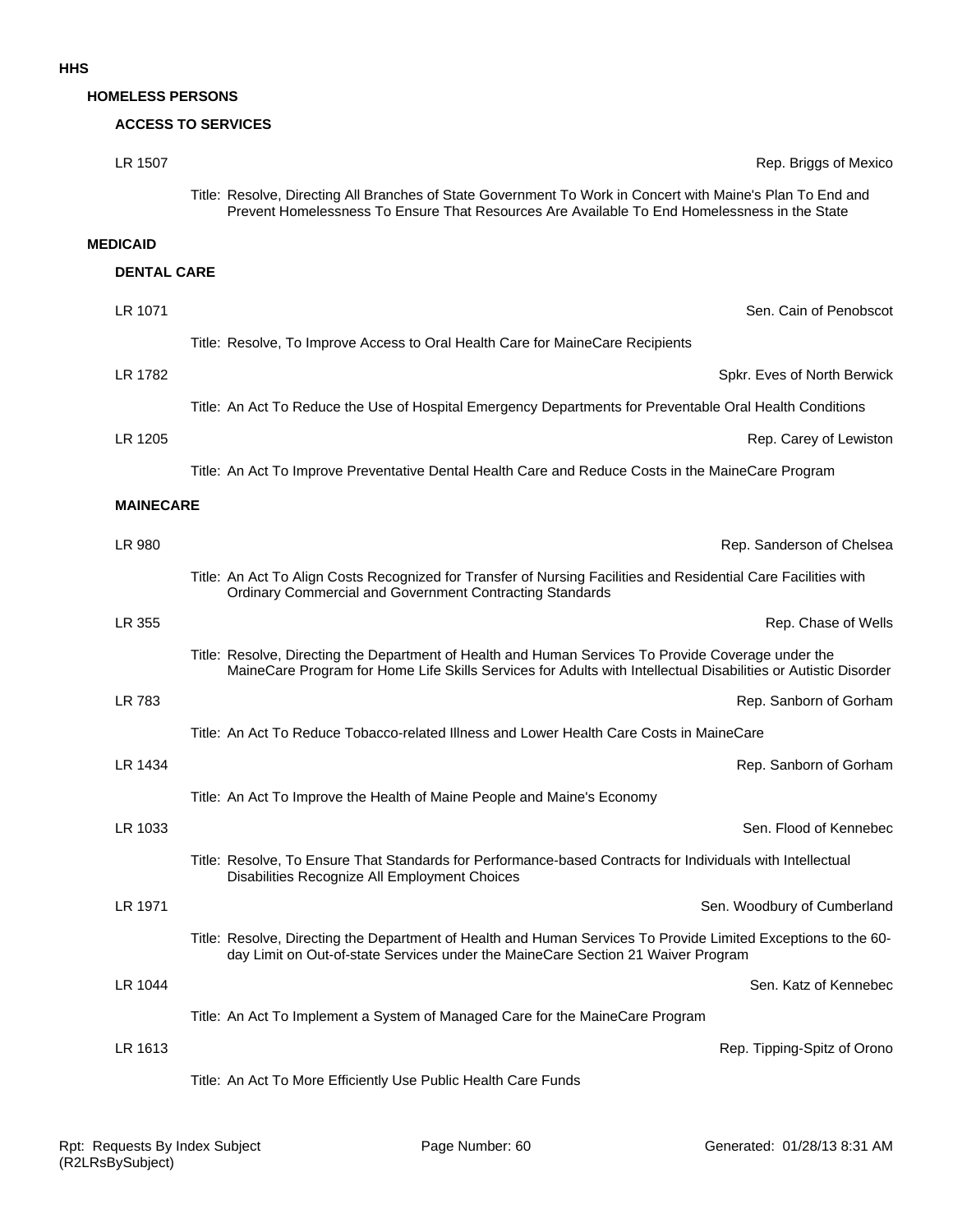|  | ×<br>v |
|--|--------|
|  |        |

| LR 1400              | Rep. Dickerson of Rockland                                                                                                                                                           |
|----------------------|--------------------------------------------------------------------------------------------------------------------------------------------------------------------------------------|
|                      | Title: An Act To Limit MaineCare Reimbursement for Methadone Treatment                                                                                                               |
| LR 1566              | Rep. Dorney of Norridgewock                                                                                                                                                          |
|                      | Title: An Act To Extend Eligibility for MaineCare to Foster Children Not Adopted until 26 Years of Age                                                                               |
| LR 1258              | Rep. Cooper of Yarmouth                                                                                                                                                              |
|                      | Title: An Act To Restore MaineCare Coverage for Ambulatory Surgical Center Services                                                                                                  |
| LR 1522              | Rep. Pringle of Windham                                                                                                                                                              |
|                      | Title: An Act To Expand Family Planning Services to All Women Earning up to 200 Percent of the Federal<br>Poverty Level                                                              |
| LR 1641              | Rep. Hamann of South Portland                                                                                                                                                        |
|                      | Title: An Act To Establish a Reunification MaineCare Program                                                                                                                         |
| LR 971               | Rep. Chenette of Saco                                                                                                                                                                |
|                      | Title: An Act To Improve Access to Home and Community-based Care in the MaineCare Program                                                                                            |
| LR 571               | Rep. Plante of Berwick                                                                                                                                                               |
|                      | Title: An Act To Require the Commissioner of Health and Human Services To Report Biweekly to the Legislature<br>on Expenditures in the MaineCare Program                             |
| LR 1648              | Rep. Bear of Houlton Band of Maliseet Indians                                                                                                                                        |
|                      | Title: An Act To Expand MaineCare Coverage for Tribal Members                                                                                                                        |
| <b>REIMBURSEMENT</b> |                                                                                                                                                                                      |
| LR 1719              | Rep. Herbig of Belfast                                                                                                                                                               |
|                      | Title: Resolve, Directing the Department of Health and Human Services To Amend Its Rules of Reimbursement<br>under the MaineCare Program for Audiology and Speech-language Pathology |
| LR 843               | Sen. Saviello of Franklin                                                                                                                                                            |
|                      | Title: An Act To Provide MaineCare Reimbursement for Pastoral Counselors                                                                                                             |
|                      | <b>MENTAL HEALTH SERVICES</b>                                                                                                                                                        |
|                      | <b>CIVIL COMMITMENTS</b>                                                                                                                                                             |
| LR 930               | Rep. Sanderson of Chelsea                                                                                                                                                            |
|                      | Title: An Act To Provide Advocacy for Persons Who Have Been Involuntarily Committed                                                                                                  |
| LR 702               | Rep. Dion of Portland                                                                                                                                                                |
|                      | Title: An Act To Reform Maine's Civil Commitment Process                                                                                                                             |
|                      | <b>COMMUNITY-BASED</b>                                                                                                                                                               |
| LR 689               | Sen. Craven of Androscoggin                                                                                                                                                          |
|                      | Title: An Act To Improve Community Mental Health Treatment                                                                                                                           |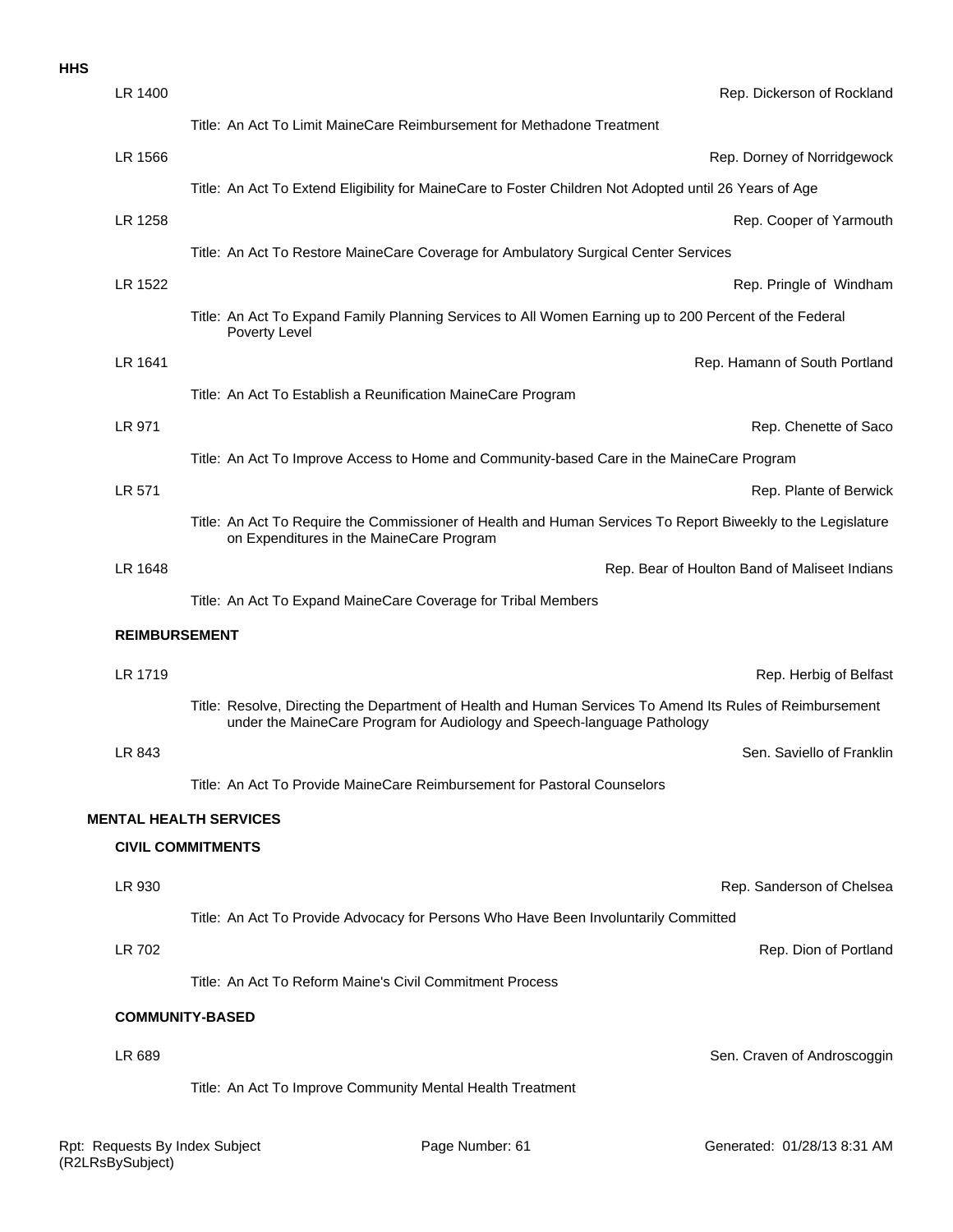#### **HHS**

| <b>DELIVERY</b>         |                                                                                                                                                                   |
|-------------------------|-------------------------------------------------------------------------------------------------------------------------------------------------------------------|
| LR 1708                 | Rep. Pringle of Windham                                                                                                                                           |
|                         | Title: An Act To Improve Care Coordination for Persons with Mental Illness                                                                                        |
| <b>PLANNING</b>         |                                                                                                                                                                   |
| LR 1855                 | Rep. Sirocki of Scarborough                                                                                                                                       |
|                         | Title: An Act To Require a Mandatory Assessment by a Physician prior to Psychotropic or Electroconvulsive<br>Therapy                                              |
| LR 1741                 | Rep. Dion of Portland                                                                                                                                             |
|                         | Title: An Act To Require the State To Provide Psychiatric Hospital Facilities to Persons Who Are Determined by<br>Physicians To Be in Need of Hospital Placement  |
| LR 185                  | Sen. Katz of Kennebec                                                                                                                                             |
|                         | Title: An Act To Regulate the Locations where Forensic Patients in the Custody of the Commissioner of Health<br>and Human Services May Be Placed in the Community |
| LR 1240                 | Sen. Lachowicz of Kennebec                                                                                                                                        |
|                         | Title: An Act To Define Clubhouse Services for Persons with Mental Illness                                                                                        |
| LR 1789                 | Sen. Lachowicz of Kennebec                                                                                                                                        |
|                         | Title: An Act To Clarify Record Retention Requirements for Providers of Mental Health Services                                                                    |
| <b>LR 197</b>           | Rep. Wilson of Augusta                                                                                                                                            |
|                         | Title: An Act To Require Notice to and Input from Municipalities in Which Certain Group Homes Are Located                                                         |
| <b>PUBLIC HEALTH</b>    |                                                                                                                                                                   |
| <b>MASS GATHERINGS</b>  |                                                                                                                                                                   |
| LR 717                  | Sen. Mason of Androscoggin                                                                                                                                        |
|                         | Title: An Act To Exempt Certain Businesses from Being Considered Campgrounds                                                                                      |
| <b>OFFICERS</b>         |                                                                                                                                                                   |
| LR 1716                 | Rep. Cooper of Yarmouth                                                                                                                                           |
|                         | Title: An Act To Improve and Modernize the Authority of Local Health Officers                                                                                     |
| <b>RESIDENTIAL CARE</b> |                                                                                                                                                                   |
|                         | <b>RESIDENTIAL CARE FACILITIES</b>                                                                                                                                |
| LR 813                  | Rep. Pouliot of Augusta                                                                                                                                           |
|                         | Title: An Act To Amend the Charter of St. Mark's Home for Women in Augusta                                                                                        |
|                         |                                                                                                                                                                   |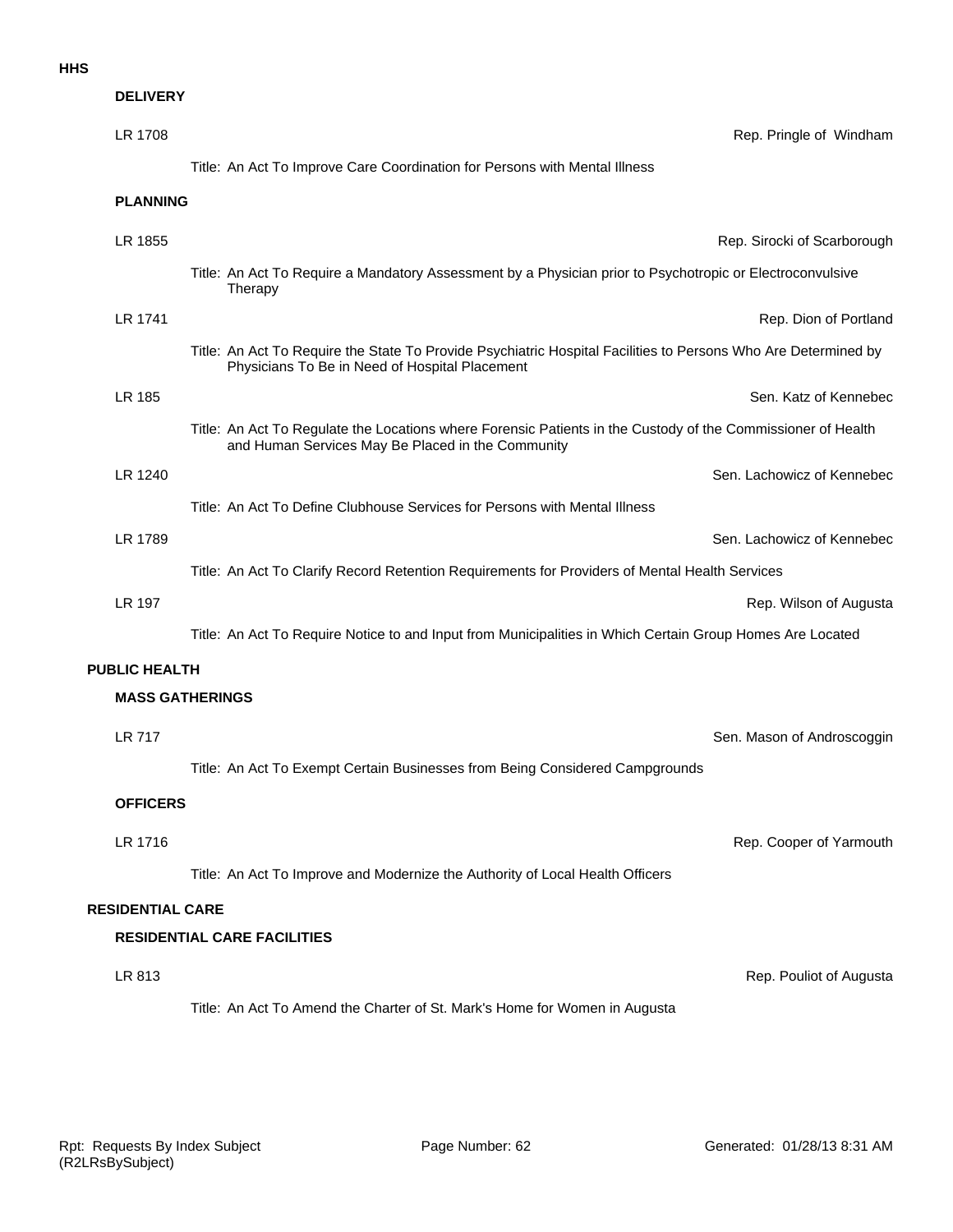**SMOKING**

# **LR 1385** Rep. Chipman of Portland **PUBLIC FACILITIES**

Title: An Act To Protect Public Health at Public Institutions of Higher Education

# **TOBACCO PRODUCTS**

LR 400 Sen. Hamper of Oxford

Title: An Act To Promote Equity in Business Opportunity for Tobacco Specialty Stores

# **SUBSTANCE ABUSE**

#### **DRUG ABUSE**

LR 1262 Sen. Gratwick of Penobscot Title: Resolve, Requiring the Department of Health and Human Services To Review Guidelines for the Location of Methadone Treatment Facilities

#### **TREATMENT**

**LR 1577 CONSIDERING A LAND CONSIDERING A LAND CONSIDERING A LAND CONSIDERING A LAND CONSIDERING A LAND CONSIDERING A LAND CONSIDERING A LAND CONSIDERING A LAND CONSIDERING A LAND CONSIDERING A LAND CONSIDERING A LAND CO** LR 1245 Rep. Lockman of Amherst Title: An Act To Encourage Alternative Forms of Treatment for Opiate Addictions LR 789 Rep. Lockman of Amherst Title: An Act To Reduce Costs and Improve Results for Substance Abuse Treatment Programs

Title: An Act To Repeal the 2-year Limit on Methadone and Suboxone Treatment

#### **TEMPORARY ASSIST TO NEEDY FAMILIES**

### **JOB TRAINING**

LR 1617 Spkr. Eves of North Berwick

Title: An Act To Improve Work Readiness for Families Facing Significant Barriers to Employment

#### **PROVISIONS**

LR 1738 **Contract Contract Contract Contract Contract Contract Contract Contract Contract Contract Contract Contract Contract Contract Contract Contract Contract Contract Contract Contract Contract Contract Contract Contra** 

Title: An Act To Establish the TANF Reinvestment Fund

#### **IFS**

#### **FINANCIAL INSTITUTIONS**

# **COMMERCIAL BANKS**

#### LR 1361 Sen. Johnson of Lincoln

Title: Resolve, Establishing a Task Force on the Creation of a State of Maine Partnership Bank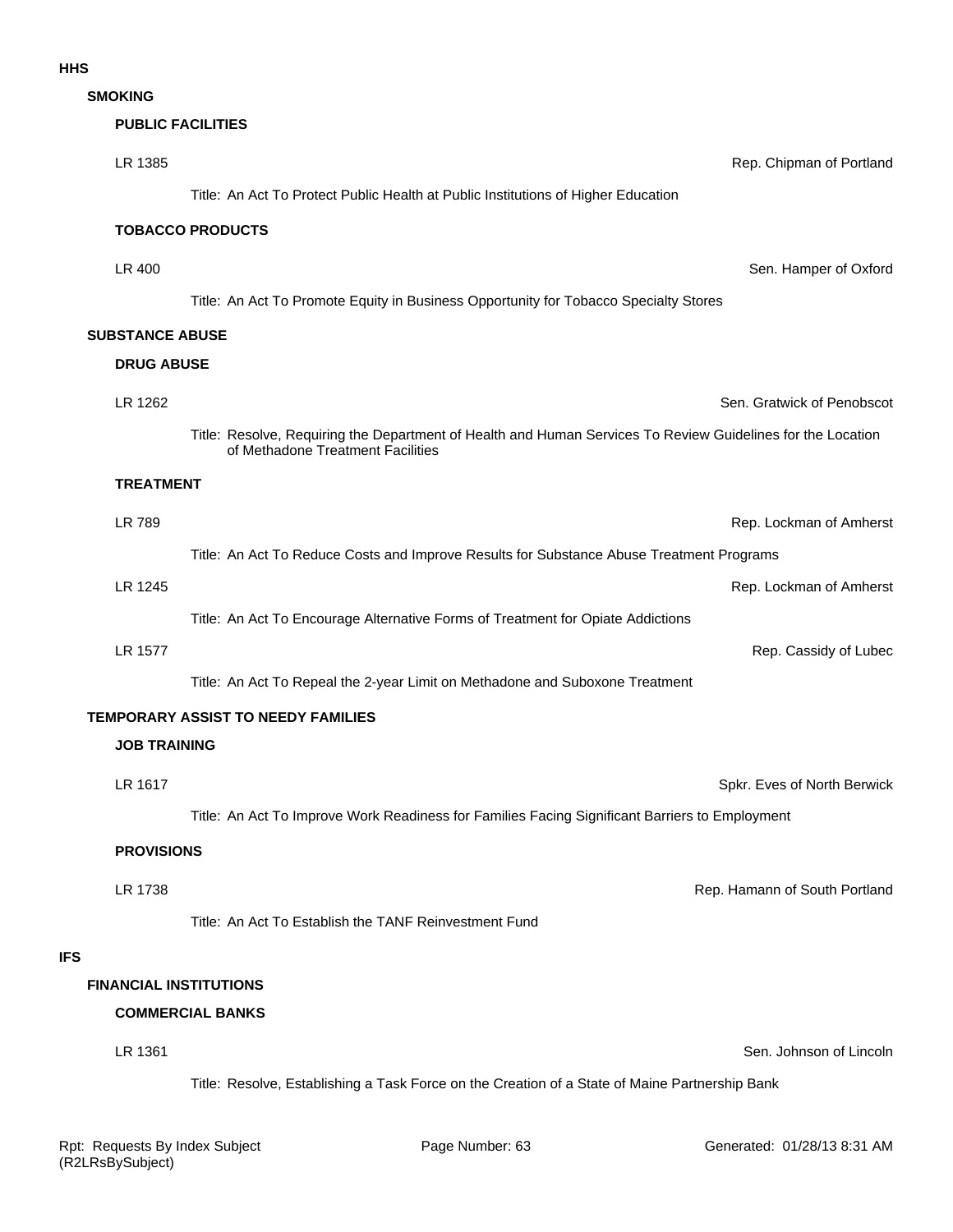#### **MERCHANT BANKS**

| <b>LR 22</b>               | Rep. Russell of Portland                                                                                |
|----------------------------|---------------------------------------------------------------------------------------------------------|
|                            | Title: An Act To Create the Maine Street Economic Development Bank                                      |
| LR 43                      | Rep. Beavers of South Berwick                                                                           |
|                            | Title: An Act To Establish the Maine Partnership Bank                                                   |
| <b>FINANCIAL PRACTICES</b> |                                                                                                         |
|                            | <b>CONSUMER CREDIT</b>                                                                                  |
| LR 1061                    | Rep. Beck of Waterville                                                                                 |
|                            | Title: An Act Regarding the Regulation of Consumer Financial Companies                                  |
| LR 848                     | Rep. Brooks of Winterport                                                                               |
|                            | Title: An Act To Cap Interest Rates on Credit and Loans                                                 |
| <b>CREDIT BUREAUS</b>      |                                                                                                         |
| LR 1382                    | Sen. Thibodeau of Waldo                                                                                 |
|                            | Title: An Act To Promote Fair Credit Reporting                                                          |
| <b>CREDIT CARDS</b>        |                                                                                                         |
| LR 1165                    | Rep. Parry of Arundel                                                                                   |
|                            | Title: An Act To Cap Interest Rates on Credit Cards                                                     |
| LR 1642                    | Rep. Lockman of Amherst                                                                                 |
|                            | Title: An Act To Allow Retailers To Pass Credit and Debit Card Transaction Fees on to Consumers         |
| <b>DEBT COLLECTION</b>     |                                                                                                         |
|                            |                                                                                                         |
| LR 588                     | Rep. Beck of Waterville                                                                                 |
|                            | Title: An Act To Prevent Fraud and Consumer Bankruptcy                                                  |
| LR 230                     | Rep. Kent of Woolwich                                                                                   |
|                            | Title: An Act To Impose Stricter Penalties To Encourage the Timely Payment of Debts                     |
| <b>INVESTMENTS</b>         |                                                                                                         |
| LR 1882                    | Pres. Alfond of Cumberland                                                                              |
|                            | Title: An Act To Increase Funding for Startups                                                          |
| LR 1948                    | Sen. Woodbury of Cumberland                                                                             |
|                            | Title: An Act To Create a State-sponsored 401(k) Retirement Plan for Participation by Private Employers |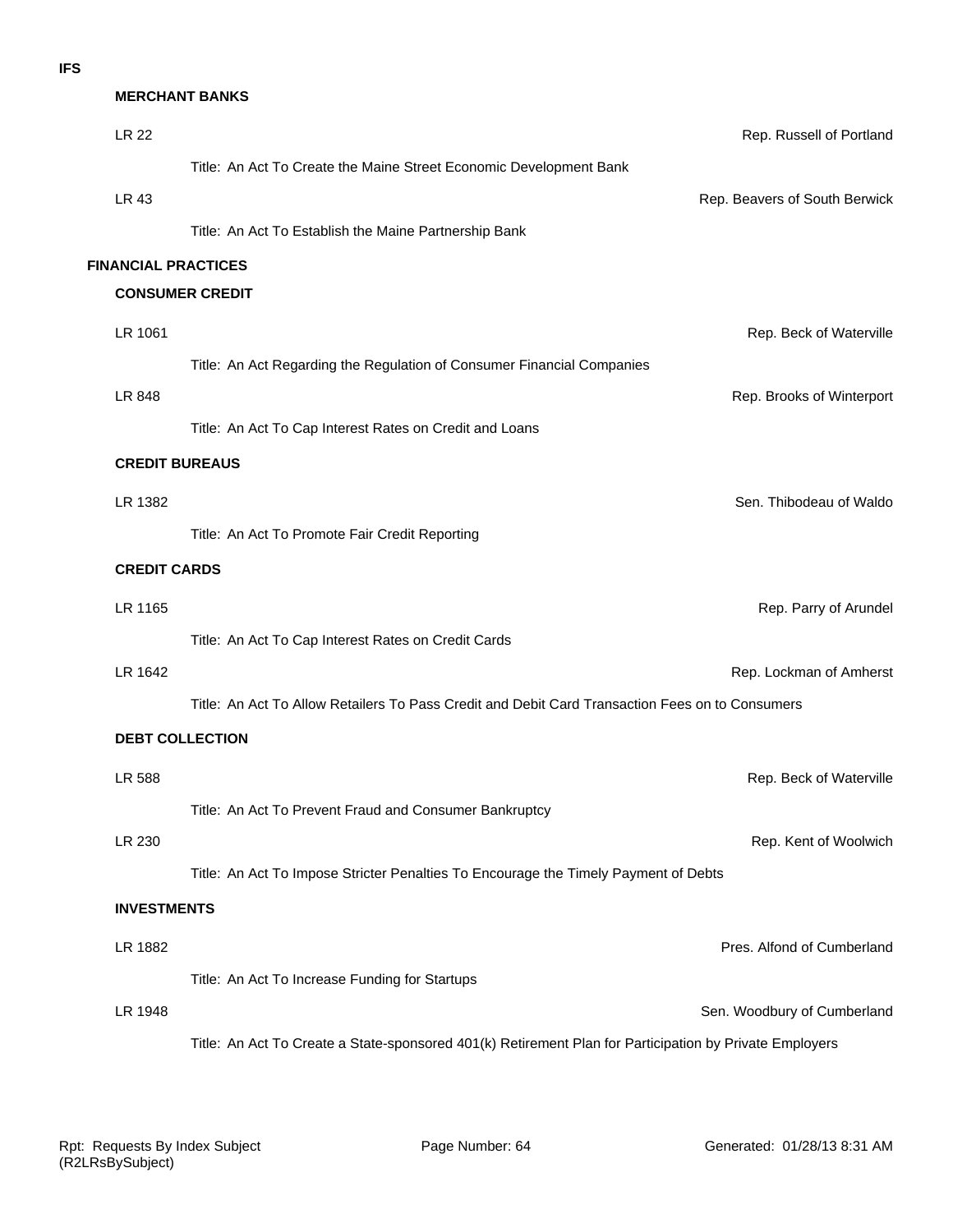#### **MORTGAGES**

| LR 1141           | Rep. Casavant of Biddeford                                                                                                                              |
|-------------------|---------------------------------------------------------------------------------------------------------------------------------------------------------|
|                   | Title: An Act To Protect Owners of Property in Foreclosure from the Accumulation of Debts When Mortgagees<br>Refuse To Complete the Foreclosure Process |
| LR 1109           | Sen. Thomas of Somerset                                                                                                                                 |
|                   | Title: An Act To Permit Real Estate Agents To Assist Property Owners in Obtaining Relief in the Mortgage<br><b>Foreclosure Process</b>                  |
| LR 346            | Sen. Thomas of Somerset                                                                                                                                 |
|                   | Title: An Act To Preserve Lender Equity in the Foreclosure Process                                                                                      |
| LR 1838           | Rep. Crockett of Bethel                                                                                                                                 |
|                   | Title: An Act To Expedite the Foreclosure Process                                                                                                       |
| <b>LR 44</b>      | Rep. Beavers of South Berwick                                                                                                                           |
|                   | Title: An Act To Protect Homeowners and Reduce Foreclosure Fraud                                                                                        |
| <b>LR 45</b>      | Rep. Beavers of South Berwick                                                                                                                           |
|                   | Title: An Act To Impose Penalties for Foreclosure Fraud                                                                                                 |
| LR 1369           | Rep. Dickerson of Rockland                                                                                                                              |
|                   | Title: An Act Pertaining to the Sale of Property Acquired by a Municipality through Foreclosure                                                         |
| <b>INSURANCE</b>  |                                                                                                                                                         |
|                   | <b>CAPTIVE INSURERS</b>                                                                                                                                 |
| LR 1821           | Sen. Cushing of Penobscot                                                                                                                               |
|                   | Title: An Act To Amend the Captive Insurance Laws                                                                                                       |
| <b>CASUALTY</b>   |                                                                                                                                                         |
| LR 1754           | Rep. Beck of Waterville                                                                                                                                 |
|                   | Title: An Act Regarding Subrogation of Medical Payments Coverage                                                                                        |
| <b>DENTAL</b>     |                                                                                                                                                         |
| <b>LR 776</b>     | Rep. Shaw of Standish                                                                                                                                   |
|                   | Title: An Act To Require Dental Insurance Coverage for Services Performed by Denturists                                                                 |
| <b>DISABILITY</b> |                                                                                                                                                         |
| LR 1442           | Sen. Tuttle of York                                                                                                                                     |
|                   |                                                                                                                                                         |
|                   | Title: An Act To Prohibit Consideration of Preexisting Conditions in Short-term Disability Policy                                                       |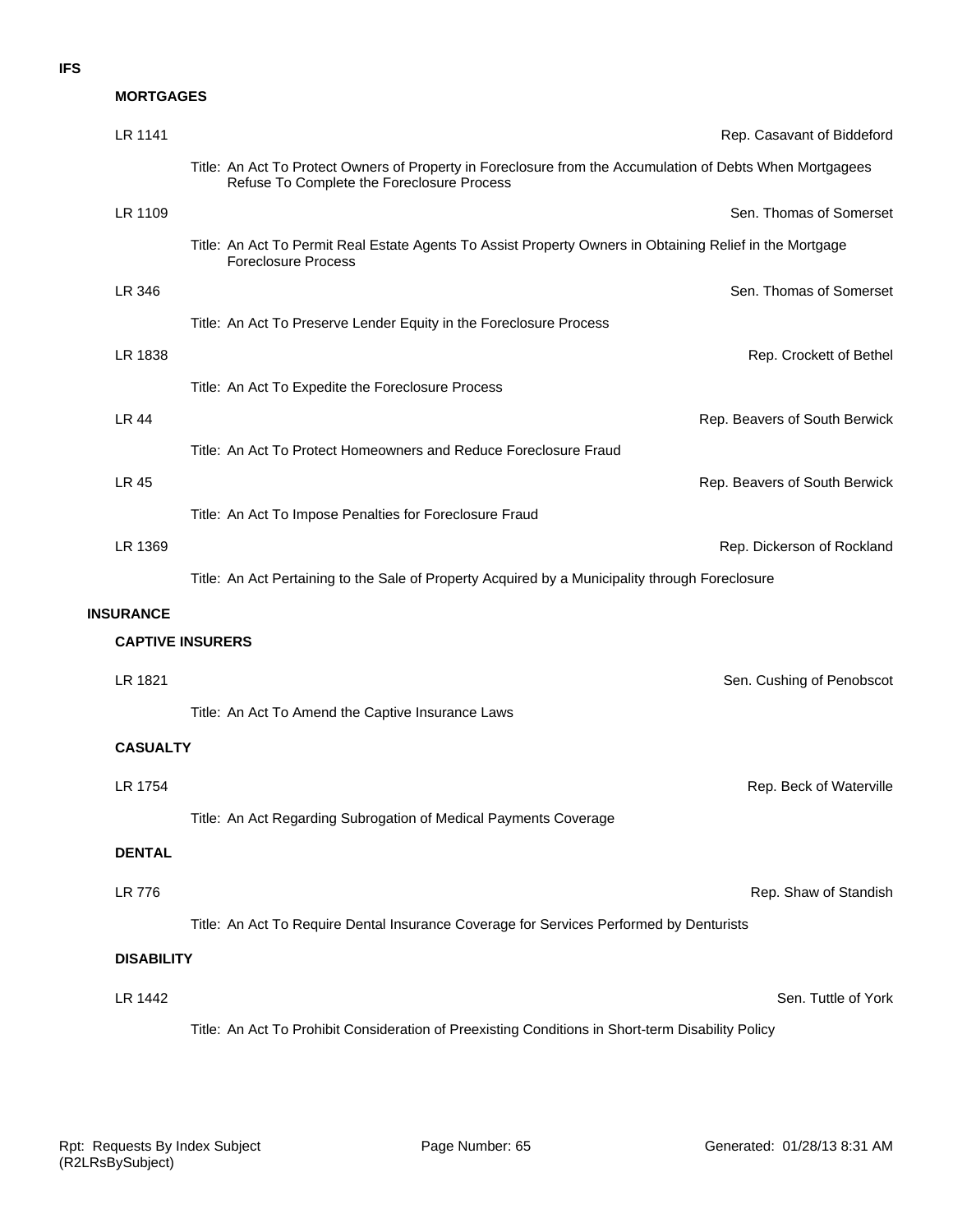**FIRE**

| LR 1022       | Spkr. Eves of North Berwick                                                                                                                  |
|---------------|----------------------------------------------------------------------------------------------------------------------------------------------|
|               | Title: An Act To Improve Access to Dental Care for Children in the State                                                                     |
|               | <b>FUNERAL INSURANCE</b>                                                                                                                     |
| LR 1070       | Rep. Beck of Waterville                                                                                                                      |
|               | Title: An Act Regarding Funeral Expenses                                                                                                     |
| <b>HEALTH</b> |                                                                                                                                              |
| LR 321        | Rep. Libby of Waterboro                                                                                                                      |
|               | Title: An Act To Nullify the Federal Patient Protection and Affordable Care Act of 2010                                                      |
| LR 335        | Rep. Goode of Bangor                                                                                                                         |
|               | Title: An Act To Improve Health Insurance Transparency                                                                                       |
| LR 1564       | Rep. Boland of Sanford                                                                                                                       |
|               | Title: An Act To Require Health Insurers To Provide Coverage for Nutritional Wellness and Illness Prevention<br><b>Measures and Products</b> |
| <b>LR 117</b> | Rep. Priest of Brunswick                                                                                                                     |
|               | Title: An Act To Establish a Single-payor Health Care System To Be Effective in 2017                                                         |
| LR 1498       | Sen. Cain of Penobscot                                                                                                                       |
|               | Title: An Act Relating to Oral Cancer Therapy                                                                                                |
| LR 1415       | Rep. Beck of Waterville                                                                                                                      |
|               | Title: An Act To Create an Open Enrollment Period Consistent with Federal Regulations for Health Insurance<br>Exchanges                      |
| LR 257        | Rep. Campbell of Newfield                                                                                                                    |
|               | Title: An Act To Establish an Insurance Exchange                                                                                             |
| LR 650        | Sen. Patrick of Oxford                                                                                                                       |
|               | Title: An Act To Protect Health Insurance Ratepayers from Undocumented Rate Increases                                                        |
| LR 1360       | Sen. Patrick of Oxford                                                                                                                       |
|               | Title: An Act To Increase Consumer Choice in Health Care Facilities                                                                          |
| LR 1885       | Pres. Alfond of Cumberland                                                                                                                   |
|               | Title: An Act To Amend the Insurance Code To Ensure Fair and Reasonable Coverage and Reimbursement of<br><b>Chiropractic Services</b>        |
| LR 1370       | Sen. Valentino of York                                                                                                                       |
|               | Title: An Act To Require Health Insurance Coverage for Hearing Aids for Adults                                                               |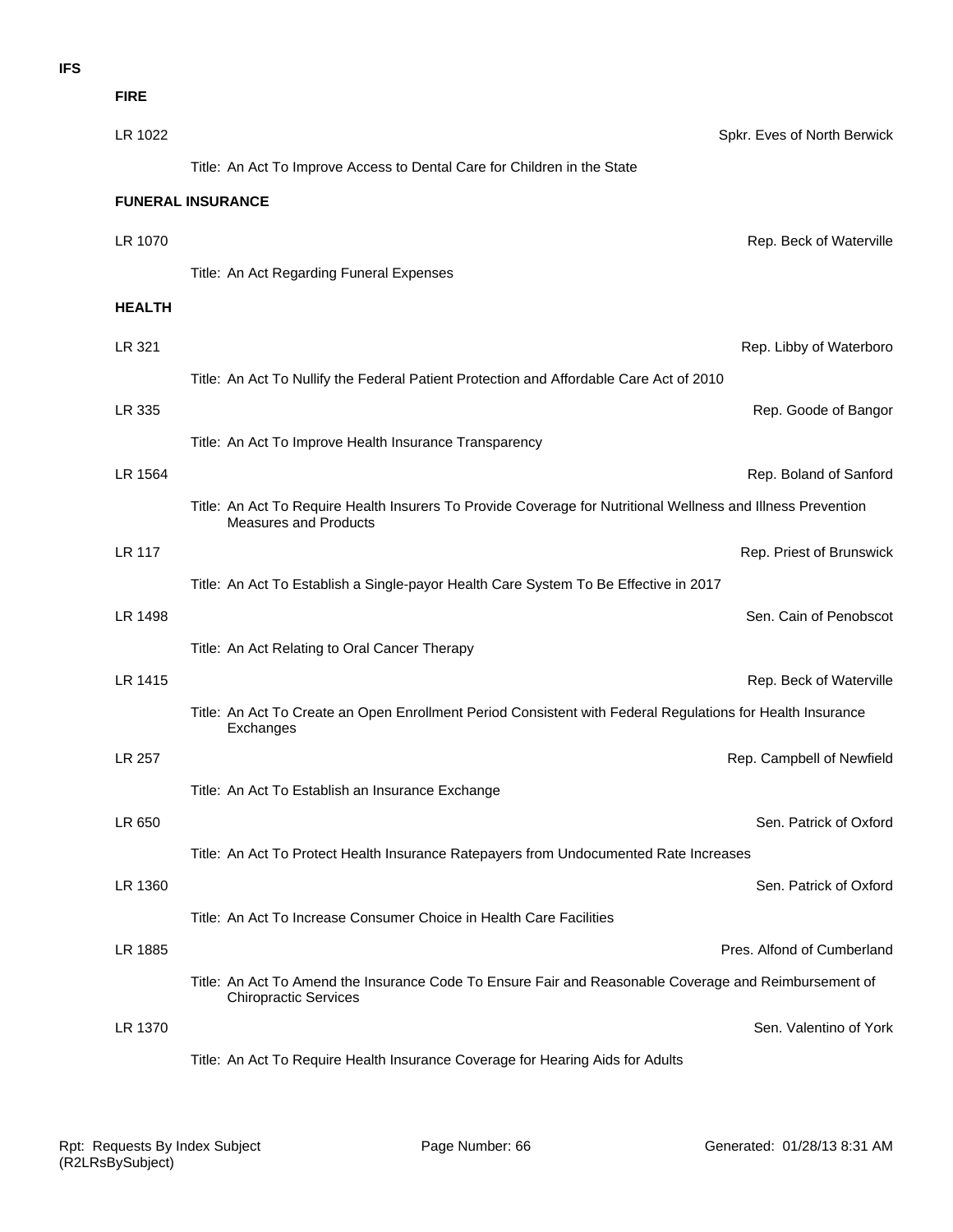| LR 634  | Rep. Luchini of Ellsworth                                                                                                                                              |
|---------|------------------------------------------------------------------------------------------------------------------------------------------------------------------------|
|         | Title: An Act To Prohibit a Health Insurance Carrier from Establishing a Separate Premium Rate Based on<br>Geographic Area                                             |
| LR 241  | Rep. Beaudoin of Biddeford                                                                                                                                             |
|         | Title: An Act To Establish a Single-payor Health Care System                                                                                                           |
| LR 1019 | Sen. Woodbury of Cumberland                                                                                                                                            |
|         | Title: An Act To Fully Implement Health Insurance Exchanges                                                                                                            |
| LR 1950 | Sen. Woodbury of Cumberland                                                                                                                                            |
|         | Title: An Act To Promote Wellness by Allowing Insurance Companies To Award Credits for Healthy Behavior                                                                |
| LR 1730 | Sen. Goodall of Sagadahoc                                                                                                                                              |
|         | Title: An Act To Reduce the Assessment That Funds Individual and Small Group Health Care Coverage                                                                      |
| LR 228  | Rep. Treat of Hallowell                                                                                                                                                |
|         | Title: An Act To Assure Accountability of Taxpayer Funds and State Collaboration, Planning and Oversight in the<br>Operation of a Health Exchange in Maine             |
| LR 229  | Rep. Treat of Hallowell                                                                                                                                                |
|         | Title: An Act To Improve Transparency and Oversight of the Maine Guaranteed Access Reinsurance Association<br>and To Make Changes Necessary To Comply with Federal Law |
| LR 104  | Rep. Treat of Hallowell                                                                                                                                                |
|         | Title: An Act To Improve Oversight of Insurance Rates and Ensure Consistency with Federal Law                                                                          |
| LR 1402 | Rep. Treat of Hallowell                                                                                                                                                |
|         | Title: An Act To Clarify Transparency of Medical Provider Profiling Programs Used by Insurance Companies and<br>Other Providers of Health Insurance                    |
| LR 93   | Sen. Jackson of Aroostook                                                                                                                                              |
|         | Title: An Act To Facilitate the Licensing of International Mail Order Prescription Pharmacies by the Maine Board<br>of Pharmacy                                        |
| LR 352  | Sen. Jackson of Aroostook                                                                                                                                              |
|         | Title: An Act To Establish a Health Insurance Exchange                                                                                                                 |
| LR 943  | Rep. Parry of Arundel                                                                                                                                                  |
|         | Title: An Act To Help Individuals Receive Private Health Care Insurance                                                                                                |
| LR 683  | Sen. Lachowicz of Kennebec                                                                                                                                             |
|         | Title: An Act To Amend Insurance Coverage for Diagnosis of Autism Spectrum Disorders                                                                                   |
| LR 1601 | Sen. Gratwick of Penobscot                                                                                                                                             |
|         | Title: An Act To Amend the Health Plan Improvement Law Regarding Prescription Drug Step Therapy and Prior<br>Authorization                                             |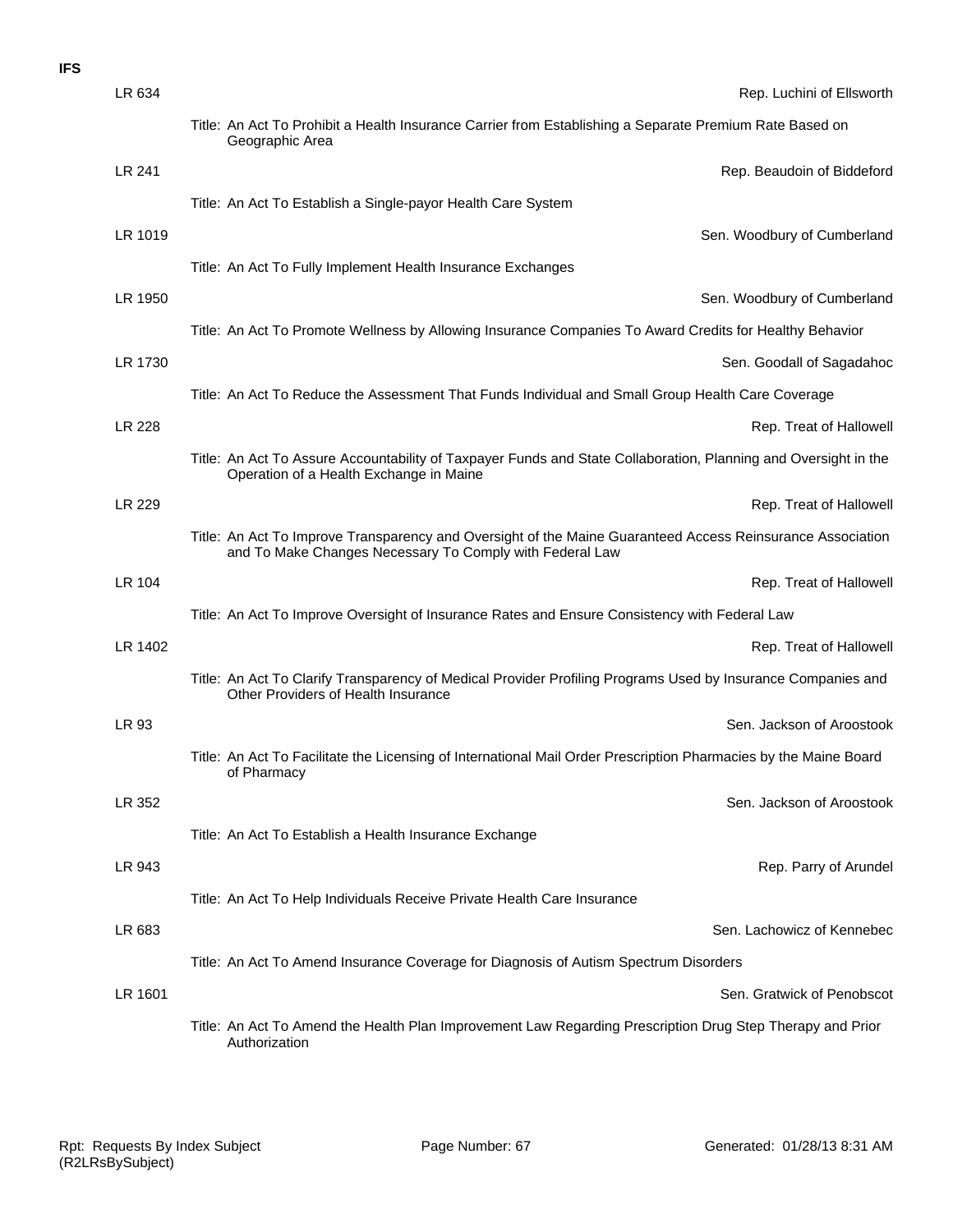| LR 1090                    | Sen. Gratwick of Penobscot                                                                                                                |
|----------------------------|-------------------------------------------------------------------------------------------------------------------------------------------|
|                            | Title: An Act To Provide Health Insurance Reform                                                                                          |
| LR 210                     | Sen. Gratwick of Penobscot                                                                                                                |
|                            | Title: Resolve, To Establish a State Health Insurance Exchange                                                                            |
| LR 1742                    | Rep. Saucier of Presque Isle                                                                                                              |
|                            | Title: An Act To Repeal Part of the Changes to the Laws Pertaining to Rating Practices for Individual and Small<br>Group Health Insurance |
| LR 721                     | Rep. Libby of Lewiston                                                                                                                    |
|                            | Title: An Act To Restore Consumer Rate Review for Health Insurance Plans in the Individual and Small Group<br>Markets                     |
| LR 1098                    | Rep. Pringle of Windham                                                                                                                   |
|                            | Title: An Act To Increase Access to Health Insurance Coverage                                                                             |
| LR 961                     | Rep. McGowan of York                                                                                                                      |
|                            | Title: An Act To Provide Access to Affordable Health Care for All Maine Residents by 2020                                                 |
| <b>LIABILITY</b>           |                                                                                                                                           |
| LR 1799                    | Rep. Moriarty of Cumberland                                                                                                               |
|                            | Title: An Act To Enhance the Availability of Liability Insurance for Firearms                                                             |
| <b>LIFE</b>                |                                                                                                                                           |
| LR 1967                    | Sen. Valentino of York                                                                                                                    |
|                            | Title: An Act To Protect Consumers of Life Insurance Policies                                                                             |
| <b>LONG TERM CARE</b>      |                                                                                                                                           |
| LR 1024                    | Sen. Langley of Hancock                                                                                                                   |
|                            | Title: An Act To Create Uniform Claim Paying Practices in Long-term Care Insurance Policies                                               |
| LR 687                     | Sen. Craven of Androscoggin                                                                                                               |
|                            | Title: An Act To Increase the Use of Long-term Care Insurance                                                                             |
| LR 608                     | Rep. Treat of Hallowell                                                                                                                   |
|                            | Title: An Act To Prohibit Unfair Discrimination in Long-term Care Insurance                                                               |
| <b>MEDICARE SUPPLEMENT</b> |                                                                                                                                           |
| LR 1025                    | Sen. Langley of Hancock                                                                                                                   |
|                            | Title: Resolve, Directing the Bureau of Insurance To Amend Its Rules Pertaining to Medicare Advantage Plans                               |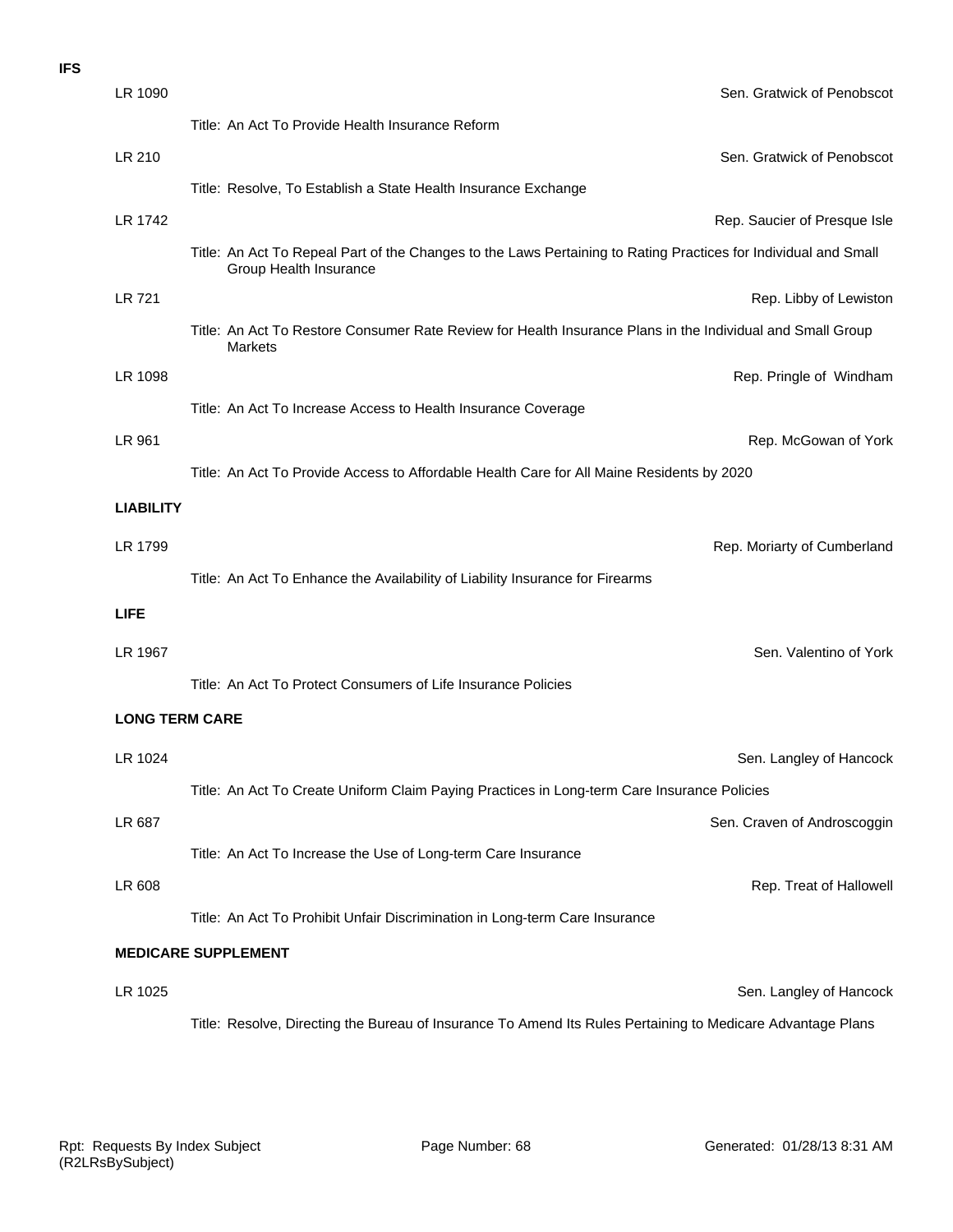# **MOTOR VEHICLE**

| LR 1762                    | Sen. Katz of Kennebec                                                                                                                |
|----------------------------|--------------------------------------------------------------------------------------------------------------------------------------|
|                            | Title: An Act To Clarify Uninsured Vehicle Coverage for Multiple Claimants                                                           |
| LR 1861                    | Rep. Berry of Bowdoinham                                                                                                             |
|                            | Title: Resolve, To Study the Effect of Insufficient Automobile Insurance Coverage                                                    |
| <b>PROPERTY</b>            |                                                                                                                                      |
| LR 1215                    | Rep. Ayotte of Caswell                                                                                                               |
|                            | Title: An Act To Prohibit an Insurer from Denying Coverage on the Basis of a Wood Stove If It Is Properly<br>Installed and Inspected |
| LR 1282                    | Rep. Johnson of Eddington                                                                                                            |
|                            | Title: An Act To Assist Homeowners in Obtaining Property Insurance                                                                   |
| LR 1969                    | Rep. Sanderson of Chelsea                                                                                                            |
|                            | Title: An Act To Allow the Purchase of a Workers' Compensation Rider on Homeowners Insurance                                         |
| LR 1786                    | Rep. Chenette of Saco                                                                                                                |
|                            | Title: An Act Prohibiting Insurance Discrimination Based on Breed of Dog                                                             |
|                            | STATE EMPLOYEE HEALTH COMMISSION                                                                                                     |
| LR 115                     | Sen. Burns of Washington                                                                                                             |
|                            | Title: An Act To Give Retroactive Effect to the State Employee Health Commission's Reconsideration of Hospital<br>Ratings            |
| LR 1313                    | Sen. Hill of York                                                                                                                    |
|                            | Title: An Act To Increase Transparency of the State Employee Health Commission's Preferred Provider Program                          |
| <b>INSURANCE PRACTICES</b> |                                                                                                                                      |
| <b>ADJUSTERS</b>           |                                                                                                                                      |
| LR 1014                    | Rep. Shaw of Standish                                                                                                                |
|                            | Title: An Act To Amend the Laws That Govern the Activities of Insurance Adjusters                                                    |
| <b>CANCELLATION</b>        |                                                                                                                                      |
| LR 1852                    | Rep. Hobbins of Saco                                                                                                                 |
|                            | Title: An Act To Clarify the Right To Name a Third Party To Receive Notification of Policy Cancellation                              |
| <b>COVERAGE</b>            |                                                                                                                                      |
| LR 15                      | Sen. Johnson of Lincoln                                                                                                              |
|                            | Title: An Act To Improve Insurance Coverage for Volunteer First Responders                                                           |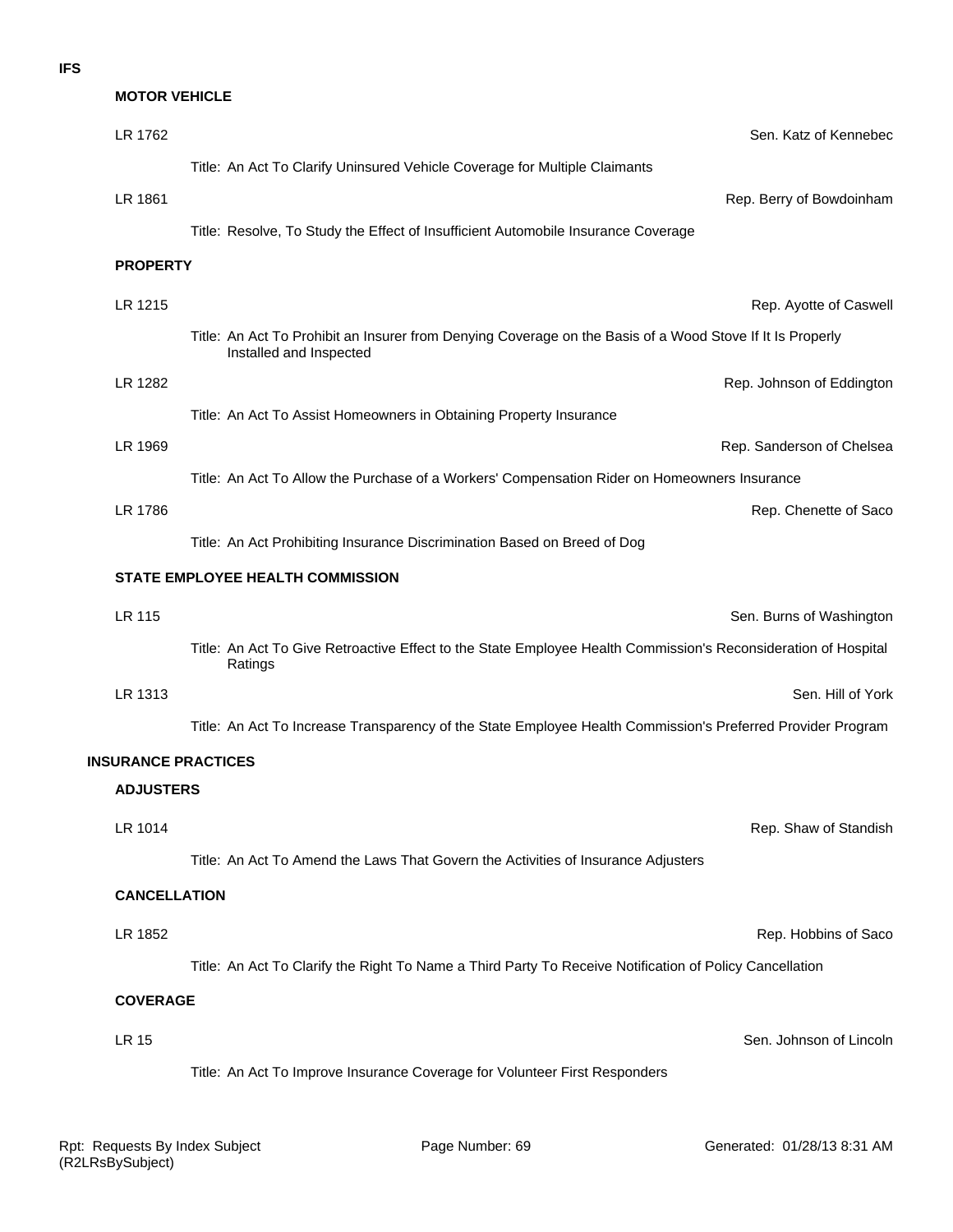|             | <b>DISCLOSURE</b>     |                                                                                                           |
|-------------|-----------------------|-----------------------------------------------------------------------------------------------------------|
|             | LR 1814               | Rep. Beck of Waterville                                                                                   |
|             |                       | Title: An Act To Amend the Laws Related to Rate and Form Filings                                          |
|             | <b>RATING</b>         |                                                                                                           |
|             | LR 603                | Rep. Beaudoin of Biddeford                                                                                |
|             |                       | Title: An Act To Require Full Disclosure by Insurance Carriers Using Credit Ratings                       |
|             | <b>REINSURANCE</b>    |                                                                                                           |
|             | <b>LR 1772</b>        | Sen. Whittemore of Somerset                                                                               |
|             |                       | Title: An Act Regarding the Maine Guaranteed Access Reinsurance Association                               |
|             |                       | <b>WORKERS COMPENSATION</b>                                                                               |
|             | <b>SELF-INSURANCE</b> |                                                                                                           |
|             | LR 1822               | Sen. Tuttle of York                                                                                       |
|             |                       | Title: An Act To Amend the Workers' Compensation Self-insurance Laws                                      |
| <b>IFW</b>  |                       |                                                                                                           |
| <b>FISH</b> |                       |                                                                                                           |
|             | <b>EELS</b>           |                                                                                                           |
|             | LR 251                | Sen. Gerzofsky of Cumberland                                                                              |
|             |                       | Title: An Act To Create Equity and Fairness in the Elvering Industry                                      |
|             | <b>PICKEREL</b>       |                                                                                                           |
|             | LR 577                | Sen. Haskell of Cumberland                                                                                |
|             |                       | Title: An Act To Establish the Inland Fisheries and Wildlife Regulatory Advisory Commission               |
|             | <b>PROTECTION</b>     |                                                                                                           |
|             | LR 1300               | Sen. Mason of Androscoggin                                                                                |
|             |                       | Title: An Act To Allow Boards and Associations of Lakes and Ponds To Stock Fish                           |
|             | LR 646                | Rep. McCabe of Skowhegan                                                                                  |
|             |                       | Title: An Act To Protect the State's Native and Wild Brook Trout and Discourage Illegal Fish Introduction |
|             | LR 733                | Rep. Knight of Livermore Falls                                                                            |
|             |                       | Title: An Act To Prohibit the Introduction of Invasive Species into Maine Waters                          |
|             | LR 190                | Rep. Soctomah of Passamaquoddy Tribe                                                                      |
|             |                       | Title: An Act To Open the St. Croix River to River Herring                                                |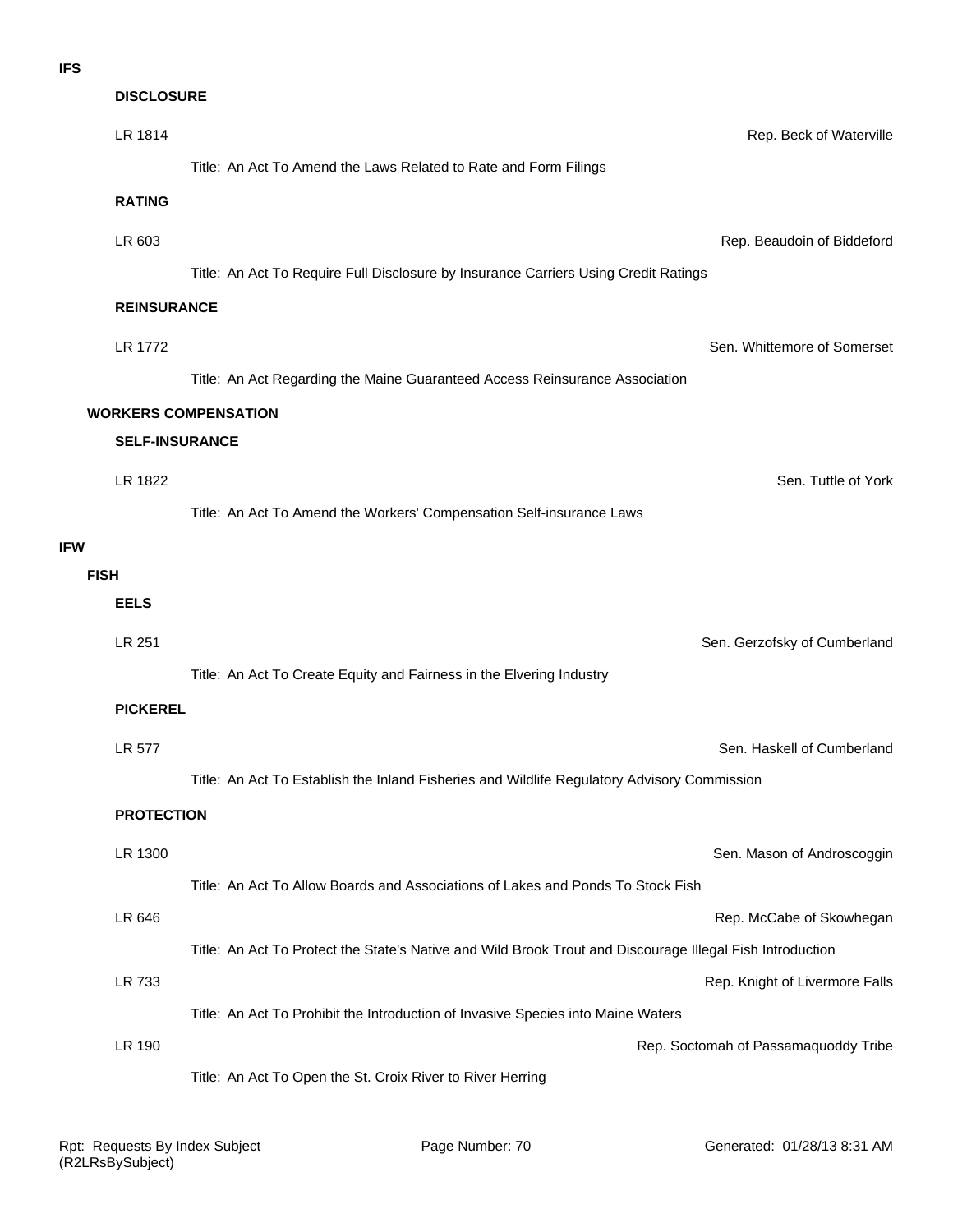| <b>IFW</b> |                         |                                                                                                                                     |                                |
|------------|-------------------------|-------------------------------------------------------------------------------------------------------------------------------------|--------------------------------|
|            | LR 347                  |                                                                                                                                     | Rep. Wood of Sabattus          |
|            |                         | Title: An Act To Allow Municipalities To Stock Ponds                                                                                |                                |
|            | <b>LR 723</b>           |                                                                                                                                     | Rep. Jones of Freedom          |
|            |                         | Title: An Act To Enhance the Protection of Native Fish Species                                                                      |                                |
|            | <b>SMELTS</b>           |                                                                                                                                     |                                |
|            | LR 1332                 |                                                                                                                                     | Rep. Theriault of Madawaska    |
|            |                         | Title: An Act To Review Possible Expansion of Dip Net Fishing in Northern Maine                                                     |                                |
|            | <b>LR 748</b>           |                                                                                                                                     | Rep. Keschl of Belgrade        |
|            |                         | Title: An Act To Remove the Limit on the Retention of Live Smelts                                                                   |                                |
|            | <b>TROUT</b>            |                                                                                                                                     |                                |
|            | LR 1087                 |                                                                                                                                     | Rep. Hubbell of Bar Harbor     |
|            |                         | Title: Resolve, Regarding the Management of Maine's Brook Trout and Landlocked Salmon Resources                                     |                                |
|            | <b>FISHING</b>          |                                                                                                                                     |                                |
|            |                         | <b>ELDERLY LICENSES</b>                                                                                                             |                                |
|            | LR 223                  |                                                                                                                                     | Rep. Dunphy of Embden          |
|            |                         | Title: An Act To Allow a Person 65 Years of Age or Older To Fish with Bait in any Inland Water                                      |                                |
|            | <b>ICE</b>              |                                                                                                                                     |                                |
|            | LR 235                  |                                                                                                                                     | Rep. Davis, Sr. of Sangerville |
|            |                         | Title: An Act To Preserve Ice Fishing                                                                                               |                                |
|            | LR 124                  |                                                                                                                                     | Sen. Jackson of Aroostook      |
|            |                         | Title: Resolve, To Allow the Use of Live Bait When Ice Fishing in Certain Waters of the State                                       |                                |
|            | <b>LICENSES</b>         |                                                                                                                                     |                                |
|            | LR 266                  |                                                                                                                                     | Rep. McCabe of Skowhegan       |
|            |                         | Title: An Act To Provide Free Fishing Licenses to Certain Children in the Custody of the Department of Health<br>and Human Services |                                |
|            | <b>LR 277</b>           |                                                                                                                                     | Rep. Wilson of Augusta         |
|            |                         | Title: An Act To Amend the Laws Governing Complimentary Hunting, Trapping and Fishing Licenses for Disabled<br>Veterans             |                                |
|            | <b>POSSESSION LIMIT</b> |                                                                                                                                     |                                |
|            | LR 1411                 |                                                                                                                                     | Rep. Espling of New Gloucester |
|            |                         | Title: An Act To Extend the Daily Limit of Fish Caught under Certain Conditions                                                     |                                |
|            |                         |                                                                                                                                     |                                |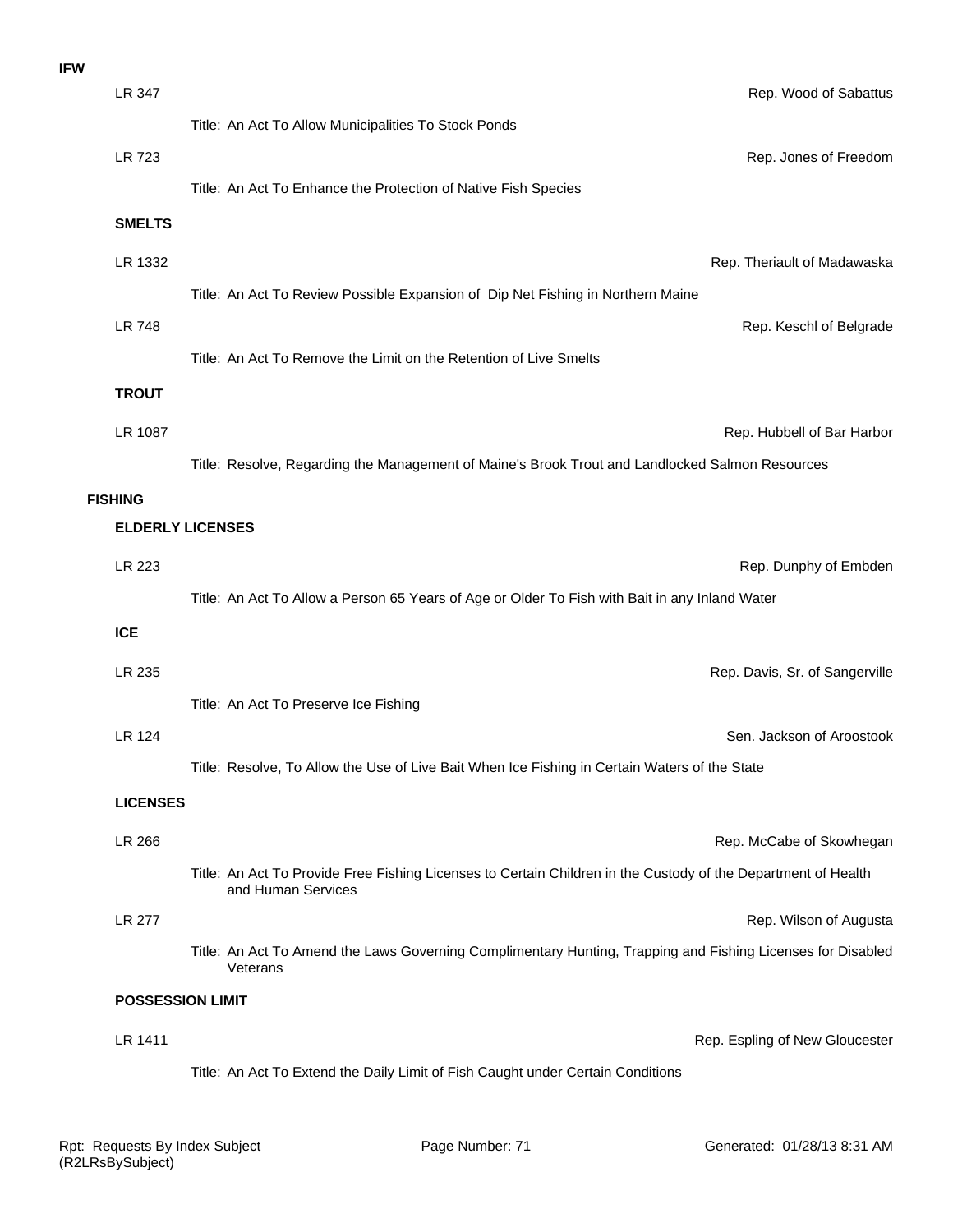| <b>REGULATIONS</b> |                                                                                                                                     |
|--------------------|-------------------------------------------------------------------------------------------------------------------------------------|
| LR 1684            | Rep. Brooks of Winterport                                                                                                           |
|                    | Title: An Act To Allow Use of Live Bait for Fishing in the Allagash and Fish River Waterways                                        |
| LR 328             | Rep. Davis, Sr. of Sangerville                                                                                                      |
|                    | Title: An Act To Ban the Use of Nondegradable Hooks for Fishing                                                                     |
| LR 236             | Rep. Davis, Sr. of Sangerville                                                                                                      |
|                    | Title: An Act To Prohibit the Use of Rubber Lures for Fishing                                                                       |
| LR 334             | Sen. Gerzofsky of Cumberland                                                                                                        |
|                    | Title: An Act To Give Municipalities Greater Authority over Marine Worm Digging                                                     |
| LR 1077            | Rep. Hickman of Winthrop                                                                                                            |
|                    | Title: An Act To Protect Moored Freshwater Boats, Moorings and Docks                                                                |
| LR 986             | Rep. Bear of Houlton Band of Maliseet Indians                                                                                       |
|                    | Title: An Act To Permit Tribal Members To Fish at Any Time for Sustenance                                                           |
| <b>SEASON</b>      |                                                                                                                                     |
| LR <sub>9</sub>    | Rep. Shaw of Standish                                                                                                               |
|                    | Title: An Act To Authorize the Commissioner of Inland Fisheries and Wildlife To Change a Fishing Season<br>Opening Date Statewide   |
| YOUTH LICENSES     |                                                                                                                                     |
| LR 1376            | Rep. Pease of Morrill                                                                                                               |
|                    | Title: An Act To Promote Fishing by Youth                                                                                           |
| <b>GAME</b>        |                                                                                                                                     |
| <b>BEAR</b>        |                                                                                                                                     |
| LR 350             | Rep. Wood of Sabattus                                                                                                               |
|                    | Title: Resolve, Directing the Department of Inland Fisheries and Wildlife To Study Issues Related to Bear<br>Hunting and Management |
| <b>DEER</b>        |                                                                                                                                     |
| LR 1408            | Rep. Espling of New Gloucester                                                                                                      |
|                    | Title: An Act Regarding the Driving of Deer                                                                                         |
| <b>LR 728</b>      | Rep. Dunphy of Embden                                                                                                               |
|                    | Title: An Act To Establish Standards for Construction within Deer Wintering Areas                                                   |
| LR 622             | Sen. Jackson of Aroostook                                                                                                           |
|                    | Title: Resolve, To Establish the Northern Maine Advisory Task Force on Deer                                                         |
|                    |                                                                                                                                     |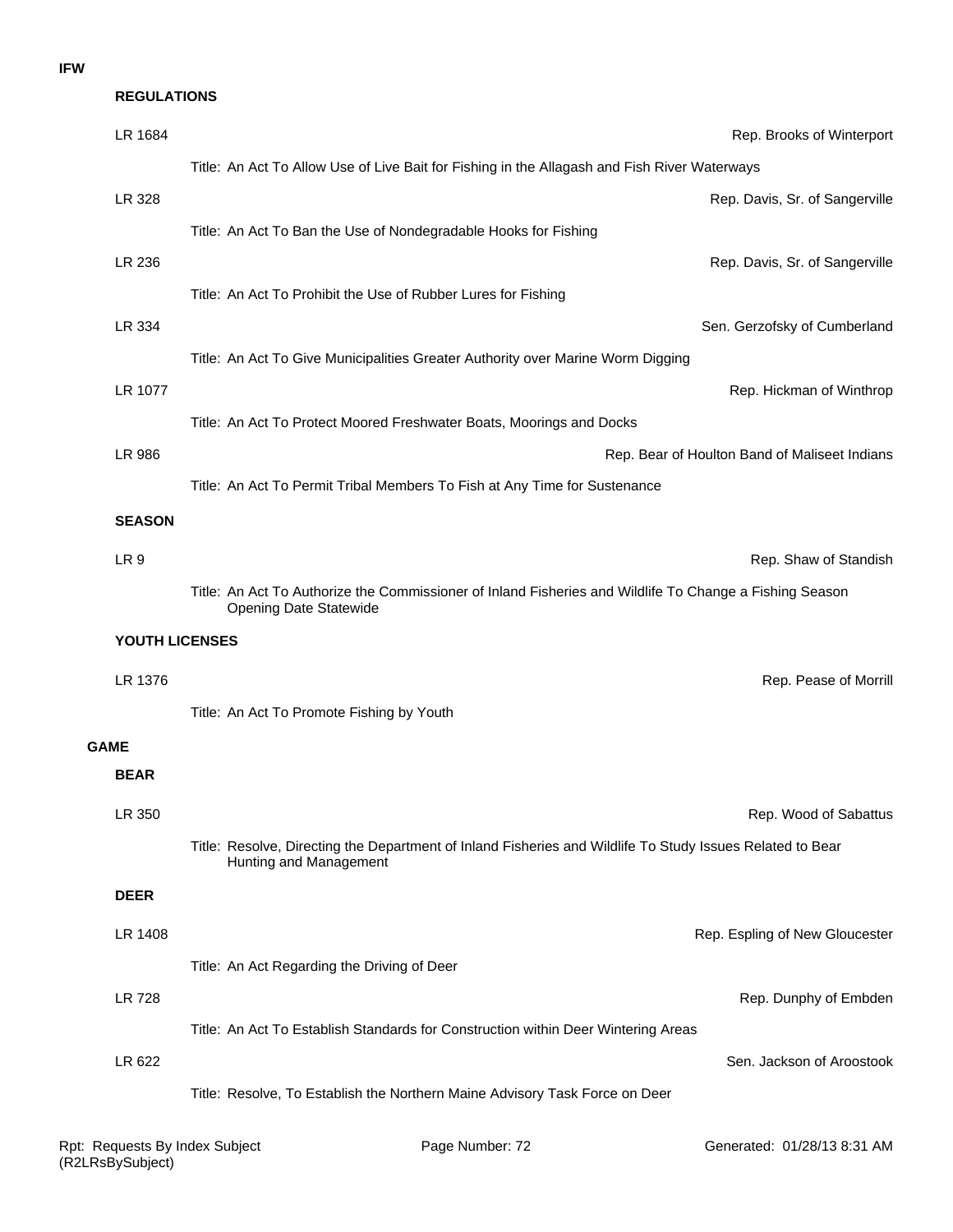| <b>IFW</b> |                      |                                                                                                                                                        |
|------------|----------------------|--------------------------------------------------------------------------------------------------------------------------------------------------------|
|            | LR 1643              | Rep. Dickerson of Rockland                                                                                                                             |
|            |                      | Title: An Act To Eliminate Funding To Reduce Deer Predation                                                                                            |
|            | <b>MOOSE</b>         |                                                                                                                                                        |
|            | LR 1375              | Sen. Jackson of Aroostook                                                                                                                              |
|            |                      | Title: An Act To Promote the Northern Maine Economy and Support Maine's Sporting Camp Tradition                                                        |
|            | <b>TURKEY</b>        |                                                                                                                                                        |
|            | LR 802               | Rep. Black of Wiltor                                                                                                                                   |
|            |                      | Title: An Act To Allow a Hunter To Harvest a Wild Turkey of Either Sex during the Month of October without an<br>Extra Charge for the Permit           |
|            | LR 887               | Rep. Hickman of Winthrop                                                                                                                               |
|            |                      | Title: An Act to Expand Wild Turkey Hunting                                                                                                            |
|            | <b>HUNTING</b>       |                                                                                                                                                        |
|            |                      | <b>ARMED FORCES LICENSES</b>                                                                                                                           |
|            | LR 860               | Rep. Davis, Sr. of Sangerville                                                                                                                         |
|            |                      | Title: An Act To Exempt Persons Who Have Served in the Armed Forces from the Requirement To Take a<br>Hunter Safety Course To Obtain a Hunting License |
|            | LR 1236              | Rep. Guerin of Glenburr                                                                                                                                |
|            |                      | Title: An Act To Exempt Veterans and Active Duty Military Personnel from Hunter Safety Courses                                                         |
|            | <b>BOW AND ARROW</b> |                                                                                                                                                        |
|            | LR 1009              | Sen. Tuttle of York                                                                                                                                    |
|            |                      | Title: An Act To Allow a Person To Hunt with a Crossbow                                                                                                |
|            | LR 299               | Sen. Tuttle of York                                                                                                                                    |
|            |                      | Title: An Act To Allow a Person Who Is 60 Years of Age or Older To Use a Crossbow during the Open Seasons<br>on Wild Birds and Animals                 |
|            | LR 348               | Rep. Wood of Sabattus                                                                                                                                  |
|            |                      | Title: An Act To Allow Hunting for Deer with a Crossbow during the Expanded Archery Season                                                             |
|            | LR 349               | Rep. Wood of Sabattus                                                                                                                                  |
|            |                      | Title: An Act To Expand Hunting with Crossbow                                                                                                          |
|            | LR 791               | Rep. Mitchell of Penobscot Nation                                                                                                                      |

Title: An Act To Include Archery Hunting Licenses among the Complimentary Licenses Issued to a Member of a Federally Recognized Indian Tribe, Nation or Band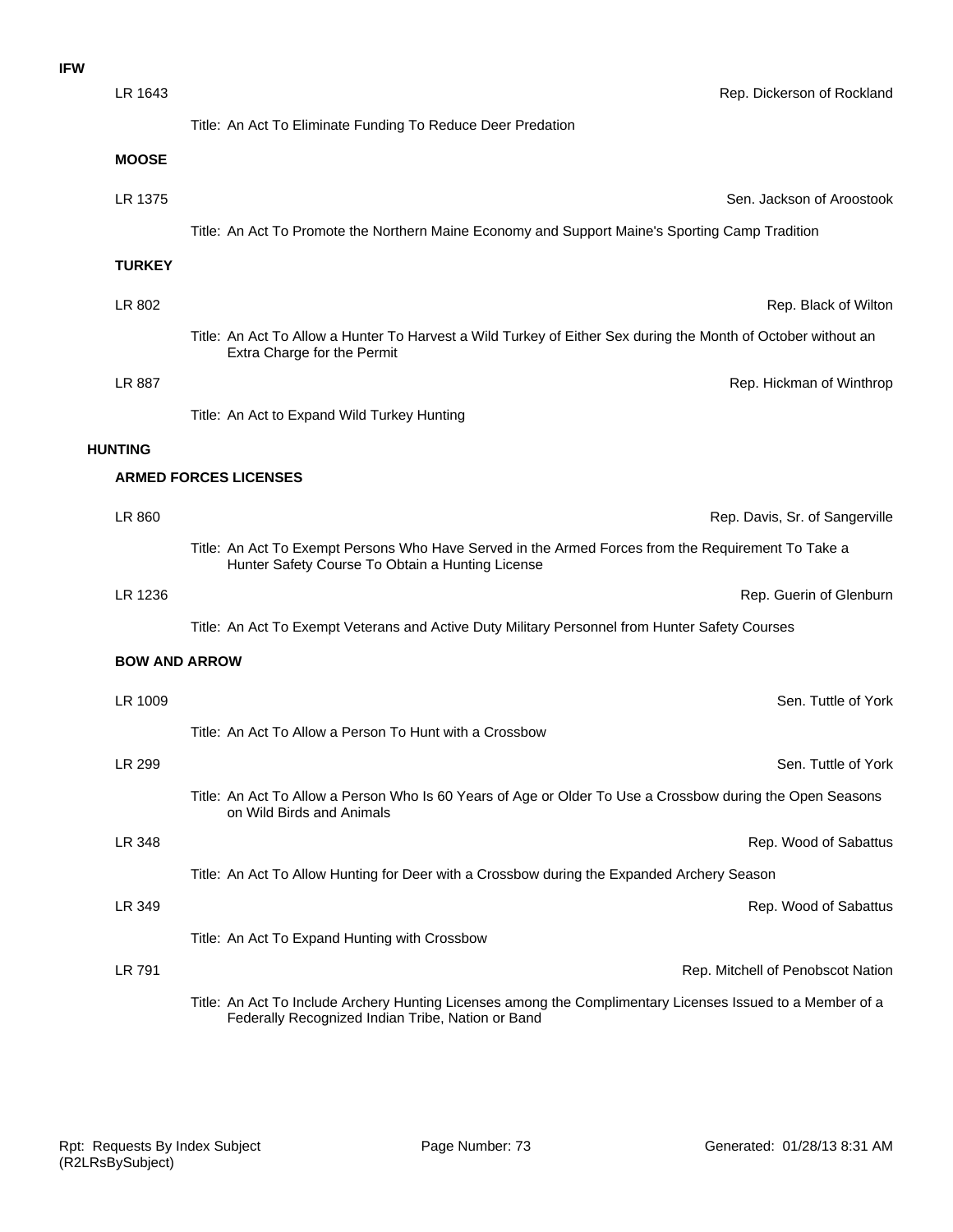#### **IFW**

| <b>FEES</b>        |                                                                                                                                                                                                                     |
|--------------------|---------------------------------------------------------------------------------------------------------------------------------------------------------------------------------------------------------------------|
| <b>LR 74</b>       | Rep. Espling of New Gloucester                                                                                                                                                                                      |
|                    | Title: An Act To Prohibit a Municipality from Charging an Access Fee To Hunt or Fish on Private Property                                                                                                            |
| <b>GUIDES</b>      |                                                                                                                                                                                                                     |
| LR 703             | Rep. Espling of New Gloucester                                                                                                                                                                                      |
|                    | Title: An Act To Require Nonresidents To Hire a Maine Guide To Hunt Sea Ducks                                                                                                                                       |
|                    | <b>LANDOWNER RELATIONS</b>                                                                                                                                                                                          |
|                    |                                                                                                                                                                                                                     |
| LR 1503            | Rep. Briggs of Mexico                                                                                                                                                                                               |
|                    | Title: An Act To First Offer All Antlerless Deer Permits to Landowners Who Open Up Their Land for Hunting                                                                                                           |
| <b>LICENSES</b>    |                                                                                                                                                                                                                     |
| LR 96              | Rep. Keschl of Belgrade                                                                                                                                                                                             |
|                    | Title: An Act To Remove the Requirement That a Person Training Dogs on Sundays Possess a Valid Hunting<br>License                                                                                                   |
| LR 86              | Rep. Keschl of Belgrade                                                                                                                                                                                             |
|                    | Title: An Act To Establish a Comprehensive Hunting and Fishing License                                                                                                                                              |
| LR 176             | Sen. Jackson of Aroostook                                                                                                                                                                                           |
|                    | Title: An Act To Make the Moose Permit Process Less Restrictive                                                                                                                                                     |
| LR 1167            | Rep. Parry of Arundel                                                                                                                                                                                               |
|                    | Title: An Act To Expand Waterfowl Hunting Opportunities                                                                                                                                                             |
| LR 798             | Rep. Mitchell of Penobscot Nation                                                                                                                                                                                   |
|                    | Title: An Act To Exempt Members of the Penobscot Nation, the Passamaquoddy Tribe, the Houlton Band of<br>Maliseets and the Aroostook Band of Micmacs from Special Training Requirements for Archery and<br>Trapping |
| <b>REGULATIONS</b> |                                                                                                                                                                                                                     |
| LR 1115            | Rep. Willette of Mapleton                                                                                                                                                                                           |
|                    | Title: An Act Regarding Beaver Hunting                                                                                                                                                                              |
| LR 1036            | Rep. Willette of Mapleton                                                                                                                                                                                           |
|                    | Title: An Act To Allow Fox Hunting at Night                                                                                                                                                                         |
| LR 1863            | Rep. Willette of Mapleton                                                                                                                                                                                           |
|                    | Title: An Act To Provide for the Aroostook Band of Micmacs Hunting Rights and Wildlife Management                                                                                                                   |
| LR 1066            | Rep. Cray of Palmyra                                                                                                                                                                                                |
|                    | Title: An Act To Include Turkey on the Small Game License                                                                                                                                                           |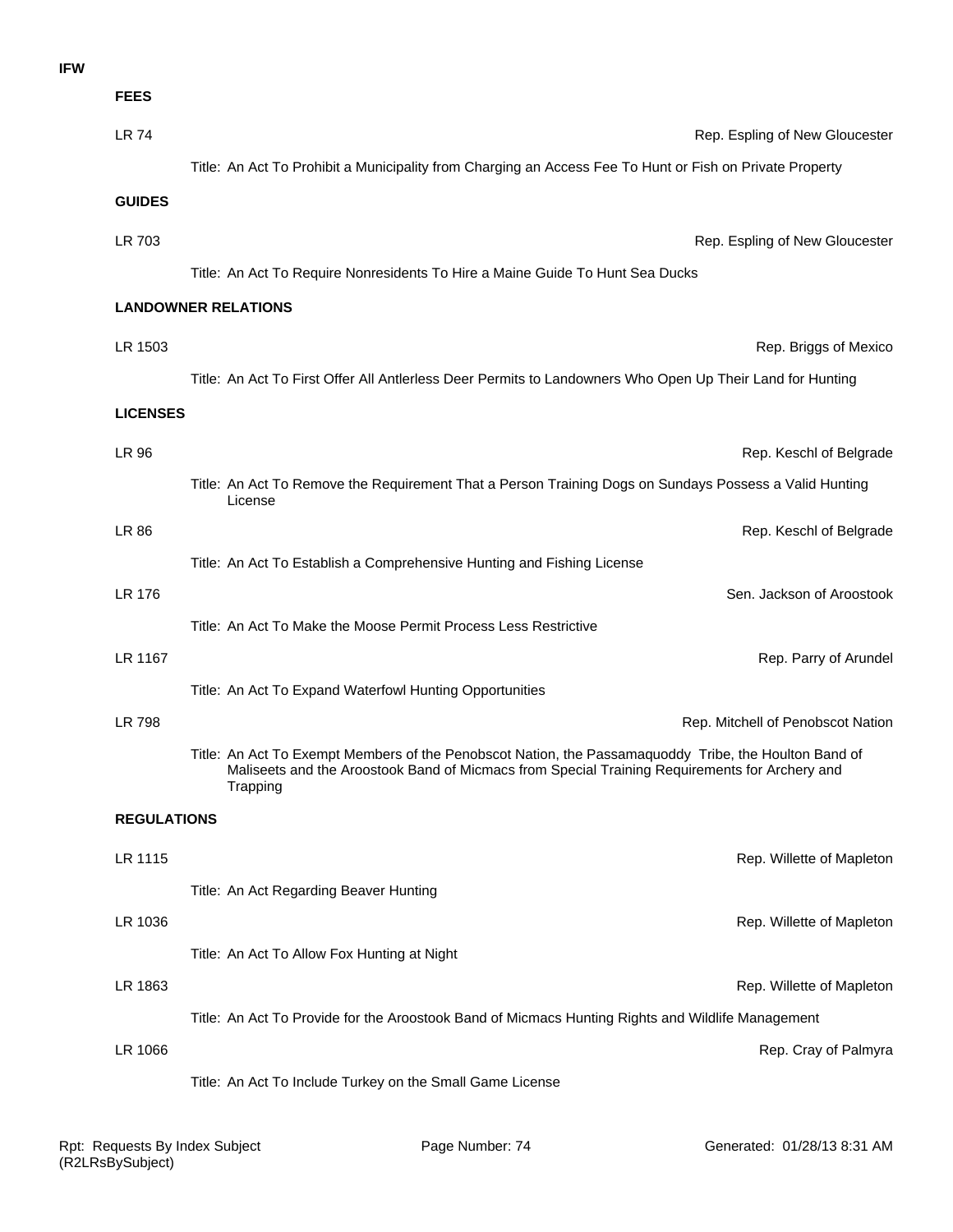#### **IFW**

| LR 1721       | Sen. Mazurek of Knox                                                                                                                                       |
|---------------|------------------------------------------------------------------------------------------------------------------------------------------------------------|
|               | Title: An Act To Amend the Laws Pertaining to the Hunting of Bear                                                                                          |
| LR 304        | Sen. Tuttle of York                                                                                                                                        |
|               | Title: An Act To Increase State Wildlife Revenues and Grow the Hunting and Fishing Industries                                                              |
| <b>LR 222</b> | Rep. Dunphy of Embden                                                                                                                                      |
|               | Title: Resolve, To Direct the Commissioner of Inland Fisheries and Wildlife To Allow Veterans with Lower Limb<br>Loss To Obtain "Any-deer" Hunting Permits |
| <b>LR 774</b> | Rep. Shaw of Standish                                                                                                                                      |
|               | Title: An Act To Allow Agents Designated by the Commissioner of Inland Fisheries and Wildlife To Hunt Coyotes<br>at Night During the Deer Hunting Season   |
| LR 1556       | Rep. Shaw of Standish                                                                                                                                      |
|               | Title: An Act To Amend the Laws Governing the Discharge of a Firearm or Crossbow near a Dwelling                                                           |
| LR 1063       | Rep. Black of Wilton                                                                                                                                       |
|               | Title: An Act To Expand the Season for Night Hunting of Coyotes                                                                                            |
| LR 1179       | Rep. Black of Wilton                                                                                                                                       |
|               | Title: An Act To Assist Hunters When Transporting Animals for Registration                                                                                 |
| LR 1427       | Rep. Wood of Sabattus                                                                                                                                      |
|               | Title: An Act To Properly Identify Small Game When Exceeding Possession Limits for Small Game                                                              |
| LR 901        | Sen. Saviello of Franklin                                                                                                                                  |
|               | Title: An Act To Allow Crossbow Hunting during Muzzle-loading Season                                                                                       |
| LR 643        | Sen. Saviello of Franklin                                                                                                                                  |
|               | Title: An Act To Expand Turkey Hunting                                                                                                                     |
| LR 644        | Sen. Saviello of Franklin                                                                                                                                  |
|               | Title: An Act To Expand Moose Hunting Opportunities                                                                                                        |
| LR 268        | Sen. Jackson of Aroostook                                                                                                                                  |
|               | Title: An Act To Facilitate the Processing of Livestock That Is Not for Resale                                                                             |
| LR 1280       | Rep. Short of Pittsfield                                                                                                                                   |
|               | Title: An Act To Amend the Hunting Laws as They Pertain to the Training of Bird Dogs                                                                       |
| <b>LR 746</b> | Rep. Marks of Pittston                                                                                                                                     |
|               | Title: An Act To Amend the Laws Governing Deer Hunting To Increase the Size of Bucks Harvested through<br>Hunting                                          |
| LR 987        | Rep. Bear of Houlton Band of Maliseet Indians                                                                                                              |
|               | Title: An Act To Permit Tribal Members To Hunt Any Animal or Bird at Any Time for Sustenance                                                               |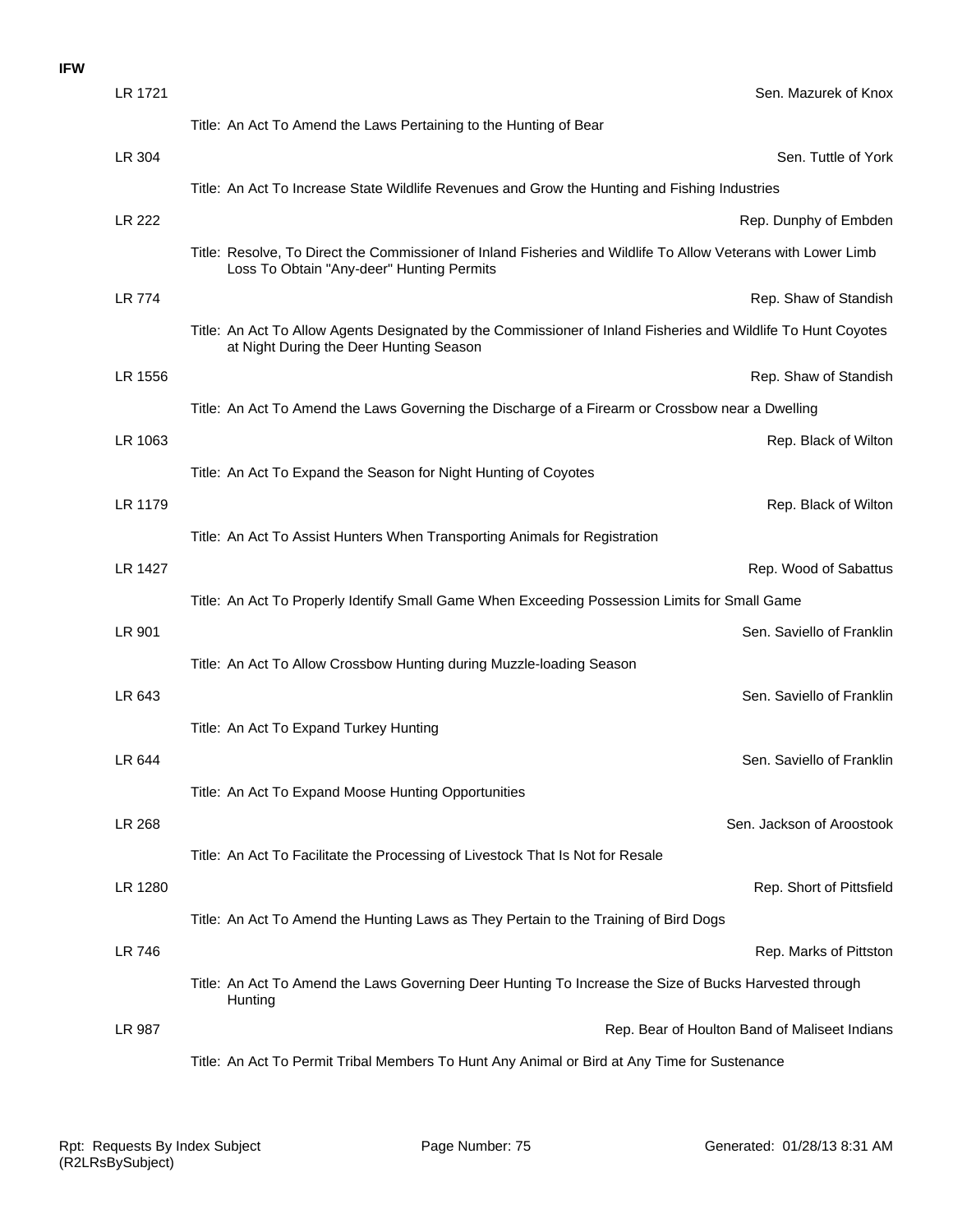#### **IFW**

| <b>SEASON</b>         |                                                                                                                                                                                  |
|-----------------------|----------------------------------------------------------------------------------------------------------------------------------------------------------------------------------|
| LR 1828               | Rep. Crockett of Bethel                                                                                                                                                          |
|                       | Title: An Act To Amend the Laws Governing Muzzle-loading Hunting Season                                                                                                          |
| LR 758                | Rep. Shaw of Standish                                                                                                                                                            |
|                       | Title: Resolve, Directing the Department of Inland Fisheries and Wildlife To Study and Make Recommendations<br>Regarding the Bear Hunting Season                                 |
| <b>SUNDAYS</b>        |                                                                                                                                                                                  |
| LR 1409               | Rep. Espling of New Gloucester                                                                                                                                                   |
|                       | Title: An Act To Permit Night Hunting of Coyotes on Sunday                                                                                                                       |
| LR 613                | Rep. Fredette of Newport                                                                                                                                                         |
|                       | Title: An Act To allow Two Sunday Hunting Days for Residents Only                                                                                                                |
| YOUTH LICENSES        |                                                                                                                                                                                  |
| LR 1778               | Sen. Mazurek of Knox                                                                                                                                                             |
|                       | Title: An Act To Amend the Junior Hunting License Age Requirement                                                                                                                |
| LR 584                | Rep. Gifford of Lincoln                                                                                                                                                          |
|                       | Title: An Act To Allow a Junior Hunter To Shoot Any Deer on Opening Day of Hunting Season                                                                                        |
| LR 330                | Rep. Gilbert of Jay                                                                                                                                                              |
|                       | Title: An Act To Allow a Junior Hunter To Take One Antlerless Deer without an Antlerless Deer Permit                                                                             |
| <b>LR 745</b>         | Rep. Marks of Pittston                                                                                                                                                           |
|                       | Title: An Act To Expand Turkey Hunting Opportunities for Young Hunters                                                                                                           |
|                       | <b>INLAND FISHERIES AND WILDLIFE DEPT</b>                                                                                                                                        |
| <b>ADMINISTRATION</b> |                                                                                                                                                                                  |
| LR 575                | Sen. Haskell of Cumberland                                                                                                                                                       |
|                       | Title: Resolve, Directing the Department of Inland Fisheries and Wildlife To Amend Its Process of Gathering<br>Public Opinion on Rulemaking and Other Projects                   |
| LR 302                | Sen. Tuttle of York                                                                                                                                                              |
|                       | Title: Resolve, To Establish a Commission To Study the Creation of a State and Federal Fish and Wildlife<br>Museum at the Massabesic Experimental Forest in Alfred and Waterboro |
| <b>LR 1244</b>        | Sen. Jackson of Aroostook                                                                                                                                                        |
|                       | Title: An Act To Establish an Appeals Panel To Review Denial of Hunting and Fishing Licenses                                                                                     |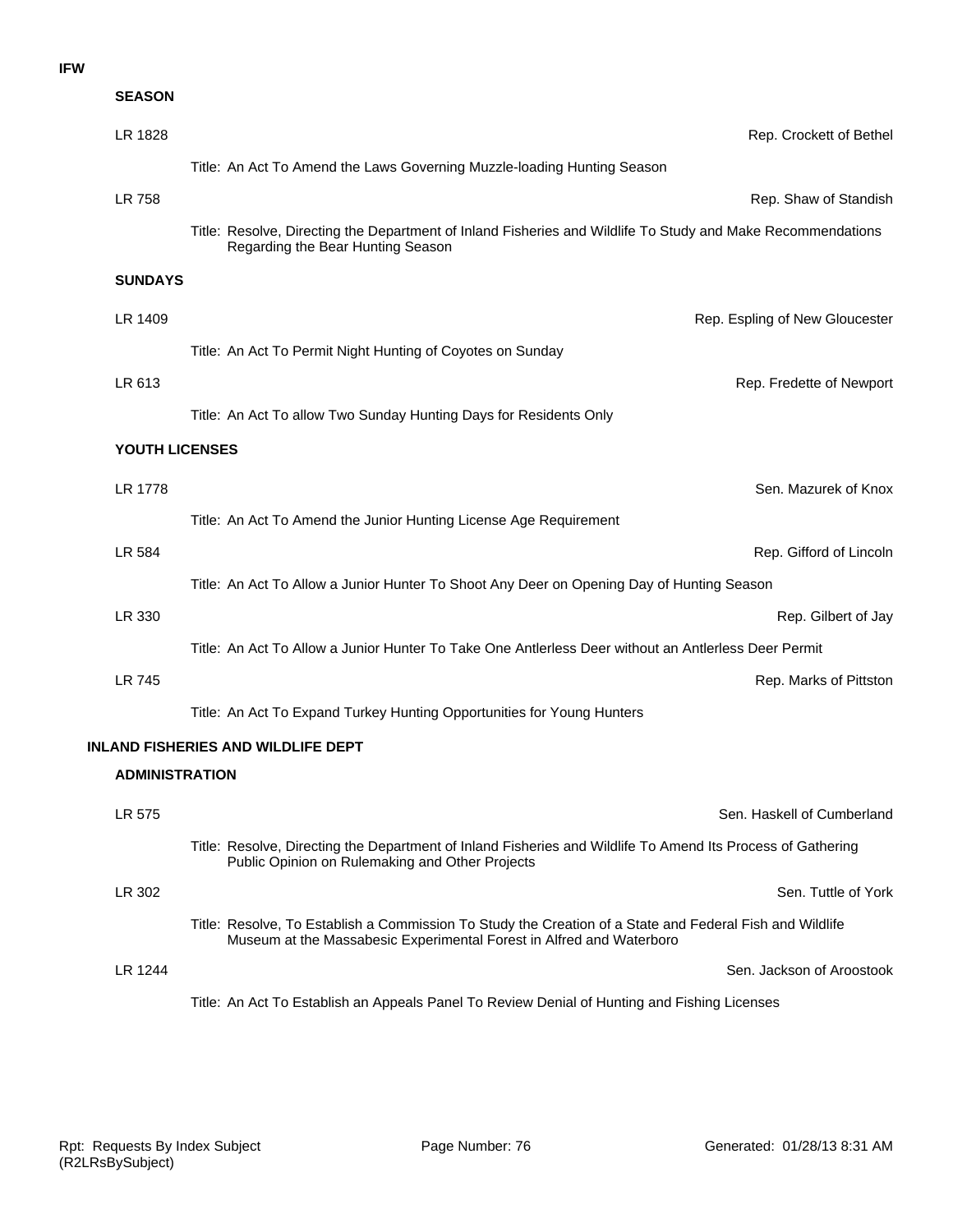## **ADVISORY COUNCIL**

| LR 576            | Sen. Haskell of Cumberland                                                                                                                                     |
|-------------------|----------------------------------------------------------------------------------------------------------------------------------------------------------------|
|                   | Title: An Act To Abolish the Inland Fisheries and Wildlife Advisory Council                                                                                    |
| <b>FUNDING</b>    |                                                                                                                                                                |
| <b>LR 775</b>     | Rep. Shaw of Standish                                                                                                                                          |
|                   | Title: An Act To Establish a Long-term Funding Source for the Department of Inland Fisheries and Wildlife                                                      |
| <b>POWERS</b>     |                                                                                                                                                                |
| LR 1091           | Rep. Dunphy of Embden                                                                                                                                          |
|                   | Title: Resolve, Directing the Department of Inland Fisheries and Wildlife To Amend Its Rules Pertaining to Trails                                              |
|                   | within Deer Wintering Areas                                                                                                                                    |
| LR 781            | Rep. Shaw of Standish                                                                                                                                          |
|                   | Title: An Act To Simplify and Encourage the Sale of Hunting and Fishing Licenses and Permits                                                                   |
| <b>RECREATION</b> |                                                                                                                                                                |
|                   | <b>ALL-TERRAIN VEHICLES</b>                                                                                                                                    |
| LR 1354           | Rep. McCabe of Skowhegan                                                                                                                                       |
|                   | Title: An Act To Direct the Department of Inland Fisheries and Wildlife To Develop Dual Registration of All-terrain<br>Vehicles and Snowmobiles                |
| LR 801            | Rep. Black of Wilton                                                                                                                                           |
|                   | Title: An Act To Add Using an All-terrain Vehicle to the List of Activities Included in the Definition of "Guide" in the<br>Inland Fisheries and Wildlife Laws |
| LR 1502           | Rep. Briggs of Mexico                                                                                                                                          |
|                   | Title: An Act To Allow a Combination Registration for an All-terrain Vehicle                                                                                   |
| LR 1509           | Rep. Briggs of Mexico                                                                                                                                          |
|                   | Title: An Act To Increase Revenue for All-terrain Vehicle Trails                                                                                               |
| LR 1508           | Rep. Briggs of Mexico                                                                                                                                          |
|                   | Title: An Act To Create Reciprocity of All-terrain Vehicle Registration with the State of New Hampshire                                                        |
| LR 106            | Sen. Jackson of Aroostook                                                                                                                                      |
|                   | Title: An Act To Allow an All-terrain Vehicle To Be Registered as a Low-speed Vehicle                                                                          |
|                   | <b>RECREATIONAL VEHICLES</b>                                                                                                                                   |
| LR 1255           | Rep. Casavant of Biddeford                                                                                                                                     |
|                   | Title: An Act To Increase Agent Fees for Registration of Certain Recreational Vehicles                                                                         |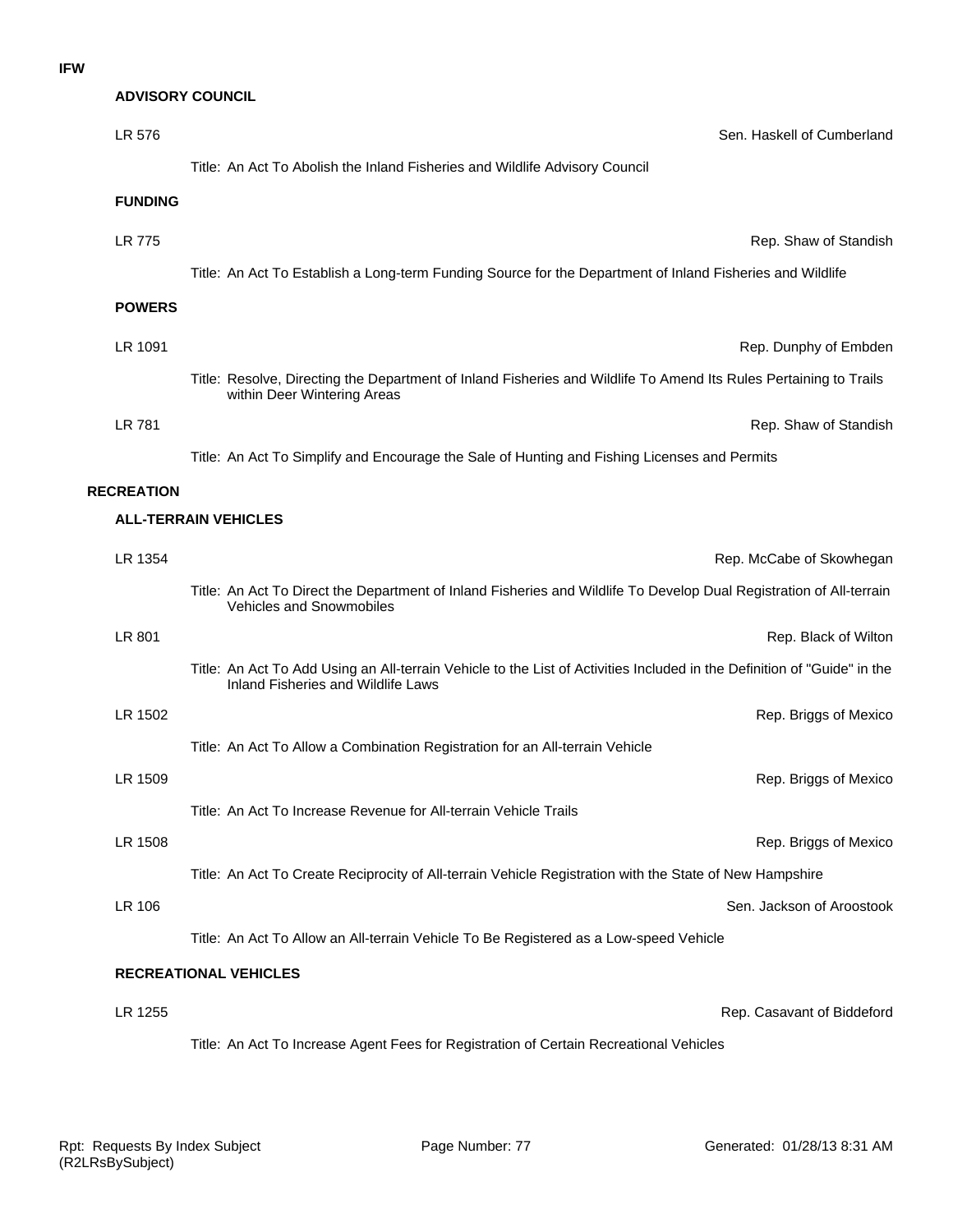| LR 796             | Rep. Wallace of Dexter                                                                                                           |
|--------------------|----------------------------------------------------------------------------------------------------------------------------------|
|                    | Title: An Act To Amend the Laws Governing the Registration of Recreational Vehicles                                              |
| <b>SNOWMOBILES</b> |                                                                                                                                  |
| LR 850             | Sen. Thomas of Somerset                                                                                                          |
|                    | Title: An Act To Establish a Deadline for Snowmobile Registration                                                                |
| LR 607             | Sen. Patrick of Oxford                                                                                                           |
|                    | Title: An Act To Improve Snowmobiling in the State                                                                               |
| LR 671             | Rep. Johnson of Greenville                                                                                                       |
|                    | Title: An Act To Improve the Integrity of the State's Snowmobile Trail System                                                    |
| LR 394             | Rep. Long of Sherman                                                                                                             |
|                    | Title: An Act To Amend the Definition of Trail-grooming Equipment                                                                |
| LR 1559            | Rep. Stanley of Medway                                                                                                           |
|                    | Title: An Act To Ensure Funding for the Snowmobile Trail Fund and To Support Snowmobile Activities                               |
| LR 845             | Sen. Saviello of Franklin                                                                                                        |
|                    | Title: An Act To Make Permanent the Reciprocal Agreement between Maine and Other States Regarding a<br>Snowmobile Weekend        |
| <b>WATERCRAFT</b>  |                                                                                                                                  |
| LR 651             | Rep. Malaby of Hancock                                                                                                           |
|                    | Title: An Act To Require Kayakers on Open Salt Water To Use a Personal Flotation Device                                          |
| LR 1097            | Rep. Nadeau of Winslow                                                                                                           |
|                    | Title: An Act To Require Nonresidents To Pay an Annual Registration Fee for Watercraft Used in the State                         |
| LR 205             |                                                                                                                                  |
|                    |                                                                                                                                  |
|                    | Rep. Wilson of Augusta<br>Title: An Act To Prohibit Personal Watercraft on Three-cornered Pond                                   |
|                    | <b>WHITEWATER RAFTING</b>                                                                                                        |
|                    |                                                                                                                                  |
| LR 168             | Rep. McCabe of Skowhegan                                                                                                         |
|                    | Title: An Act To Eliminate Restrictions on Affiliated Outfitters in Laws Governing Whitewater Rafting                            |
| LR 199             | Rep. McCabe of Skowhegan                                                                                                         |
|                    | Title: An Act To Update the Laws and Rules Regulating Commercial Whitewater Rafting on the Penobscot River<br>and Kennebec River |
| LR 200             | Rep. McCabe of Skowhegan                                                                                                         |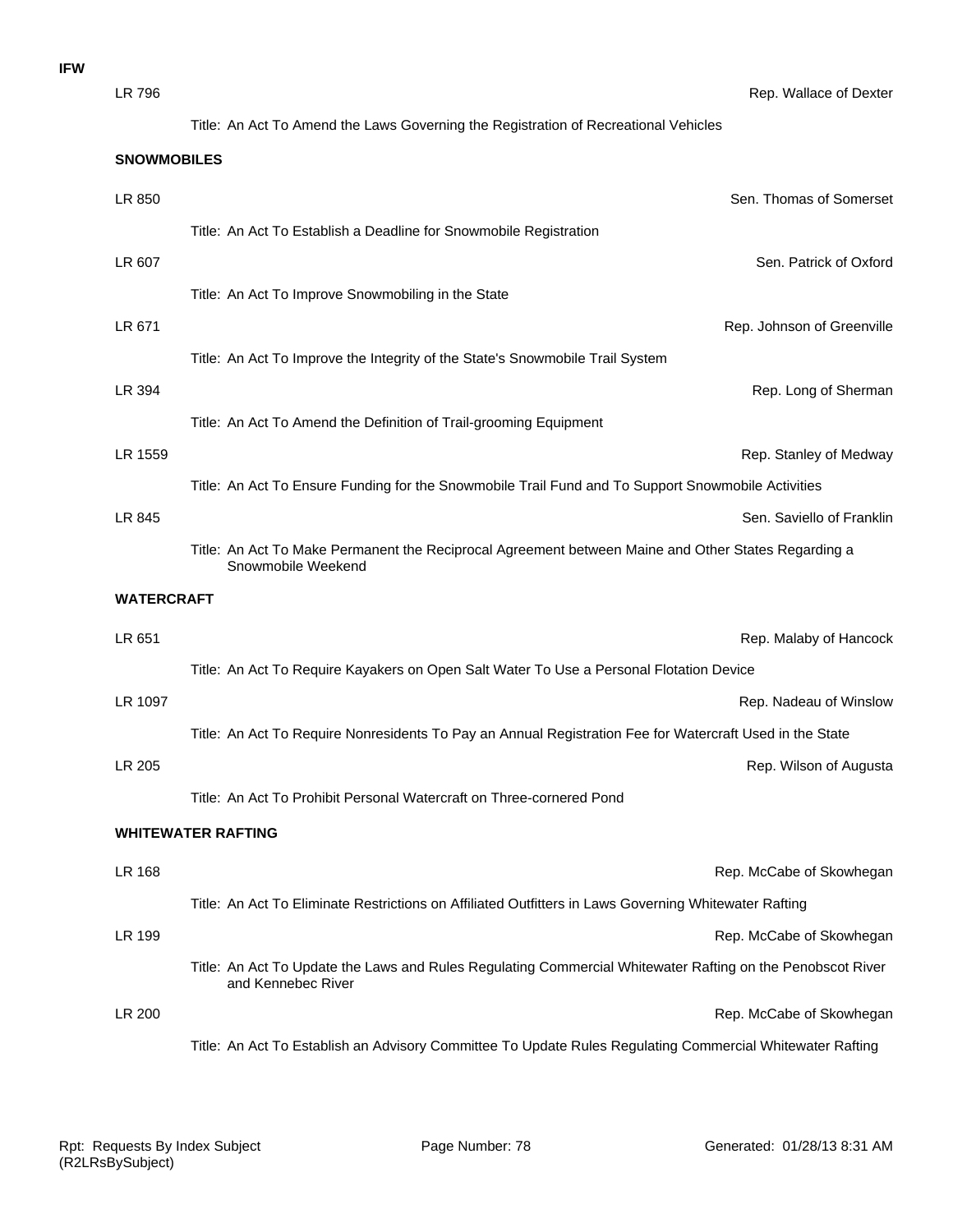| <b>IFW</b>      |                    |                                                                                                                            |
|-----------------|--------------------|----------------------------------------------------------------------------------------------------------------------------|
|                 | LR 900             | Sen. Saviello of Franklin                                                                                                  |
|                 |                    | Title: An Act To Increase the Number of Rafting Passengers Allowed for Licensed Outfitters on Unallocated<br><b>Rivers</b> |
| <b>WILDLIFE</b> |                    |                                                                                                                            |
|                 | <b>COYOTES</b>     |                                                                                                                            |
|                 | LR 583             | Rep. Saucier of Presque Isle                                                                                               |
|                 |                    | Title: An Act To Enhance the Deer Population by Increasing Control of Coyotes through Local Conservation<br>Organizations  |
|                 | <b>LOONS</b>       |                                                                                                                            |
|                 | LR 1020            | Sen. Haskell of Cumberland                                                                                                 |
|                 |                    | Title: An Act To Protect Maine's Loons by Banning Lead Sinkers and Jigs                                                    |
|                 | <b>POSSESSION</b>  |                                                                                                                            |
|                 | LR 449             | Rep. Davis, Sr. of Sangerville                                                                                             |
|                 |                    | Title: An Act Regarding the Buying and Selling of Animal Parts                                                             |
|                 | <b>SANCTUARIES</b> |                                                                                                                            |
|                 | LR 844             | Sen. Saviello of Franklin                                                                                                  |
|                 |                    | Title: An Act To Remove the Rangeley Plantation Sanctuary from the List of Wildlife Sanctuaries                            |
| <b>JTR</b>      |                    |                                                                                                                            |
| <b>ENTITIES</b> |                    |                                                                                                                            |
|                 |                    | <b>MALISEET TRIBAL TERRITORY</b>                                                                                           |
|                 | LR 1699            | Rep. Bear of Houlton Band of Maliseet Indians                                                                              |
|                 |                    | Title: JOINT RESOLUTION RECOGNIZING MALISEET TRIBAL TERRITORY AND CROSS-BORDER ACCESS<br>BY ALL MALISEETS                  |
| <b>EVENTS</b>   |                    |                                                                                                                            |
|                 |                    | <b>ME KOREAN WAR VETERANS RECOGNITION</b>                                                                                  |
|                 | <b>LR 1777</b>     | Sen. Hamper of Oxford                                                                                                      |
|                 |                    | Title: An Act To Establish July 27th as Maine Korean War Veteran Recognition Day                                           |
| <b>PERSONS</b>  |                    |                                                                                                                            |
|                 |                    | <b>KYLE ST CLAIR DAY</b>                                                                                                   |
|                 | LR 1114            | Rep. Hamann of South Portland                                                                                              |
|                 |                    | Title: JOINT RESOLUTION DESIGNATING OCTOBER 27, 2013 AS KYLE ST. CLAIR DAY                                                 |
|                 |                    |                                                                                                                            |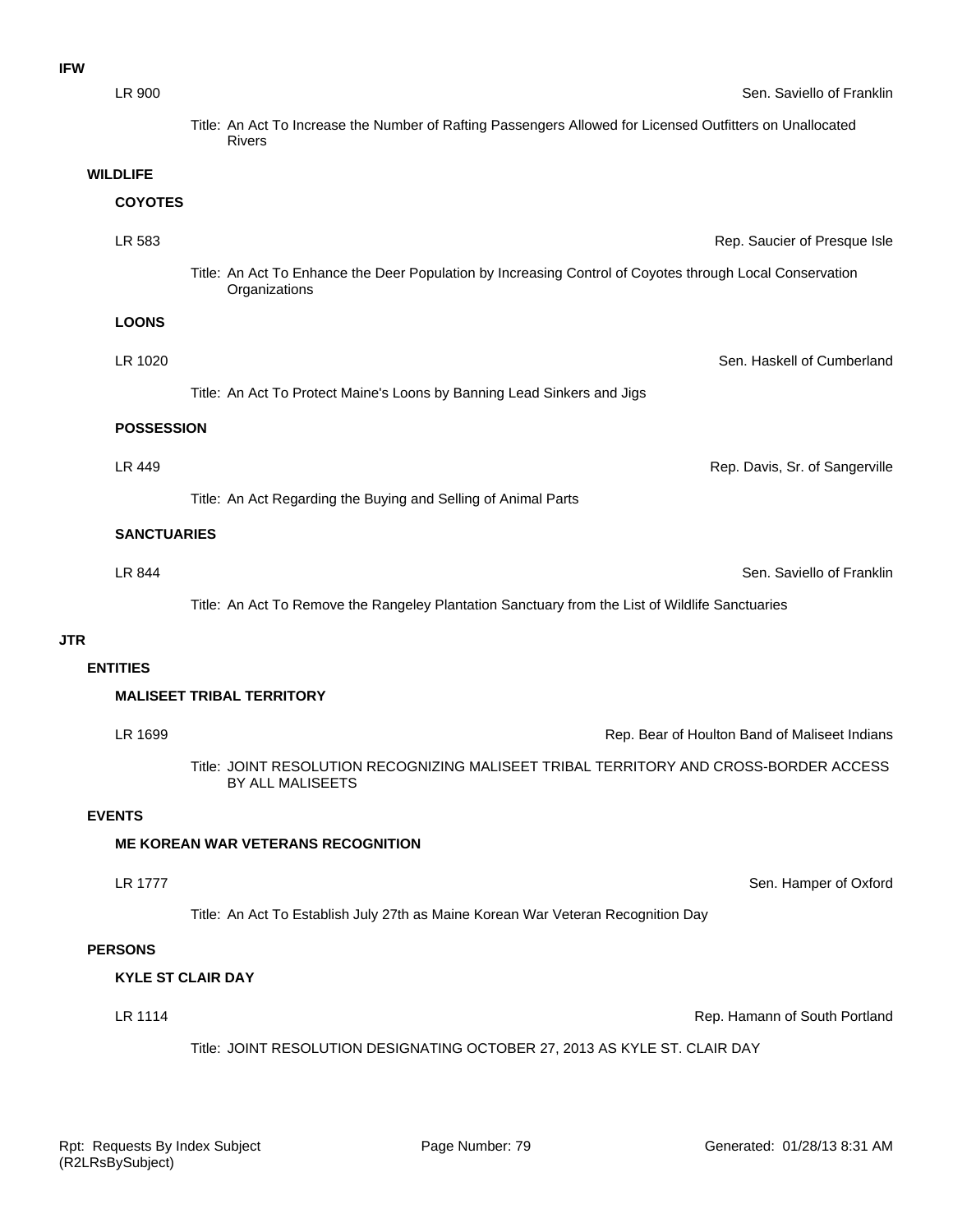| Rep. Ayotte of Caswel                                                                                    |
|----------------------------------------------------------------------------------------------------------|
| Title: An Act To Educate Women on the Medical Risks Associated with Abortion                             |
|                                                                                                          |
| Rep. Espling of New Gloucester                                                                           |
|                                                                                                          |
|                                                                                                          |
| Rep. Davis, Sr. of Sangerville                                                                           |
| Title: An Act To Strengthen the Consent Laws for Abortions Performed on Minors and Incapacitated Persons |
|                                                                                                          |
| Rep. Ayotte of Caswel                                                                                    |
|                                                                                                          |
| Rep. Farnsworth of Portland                                                                              |
|                                                                                                          |
|                                                                                                          |
|                                                                                                          |
| Sen. Craven of Androscoggir                                                                              |
|                                                                                                          |
| Rep. Frey of Bangor                                                                                      |
| Title: An Act To Provide a Uniform Process for the Use of Parental Rights and Responsibilities Orders To |
|                                                                                                          |
| Sen. Lachowicz of Kennebed                                                                               |
|                                                                                                          |
| Sen. Lachowicz of Kennebed                                                                               |
|                                                                                                          |
|                                                                                                          |
| Rep. Boland of Sanford                                                                                   |
| Title: An Act To Amend the Law Concerning Protection from Abuse Orders To Include Pets                   |
|                                                                                                          |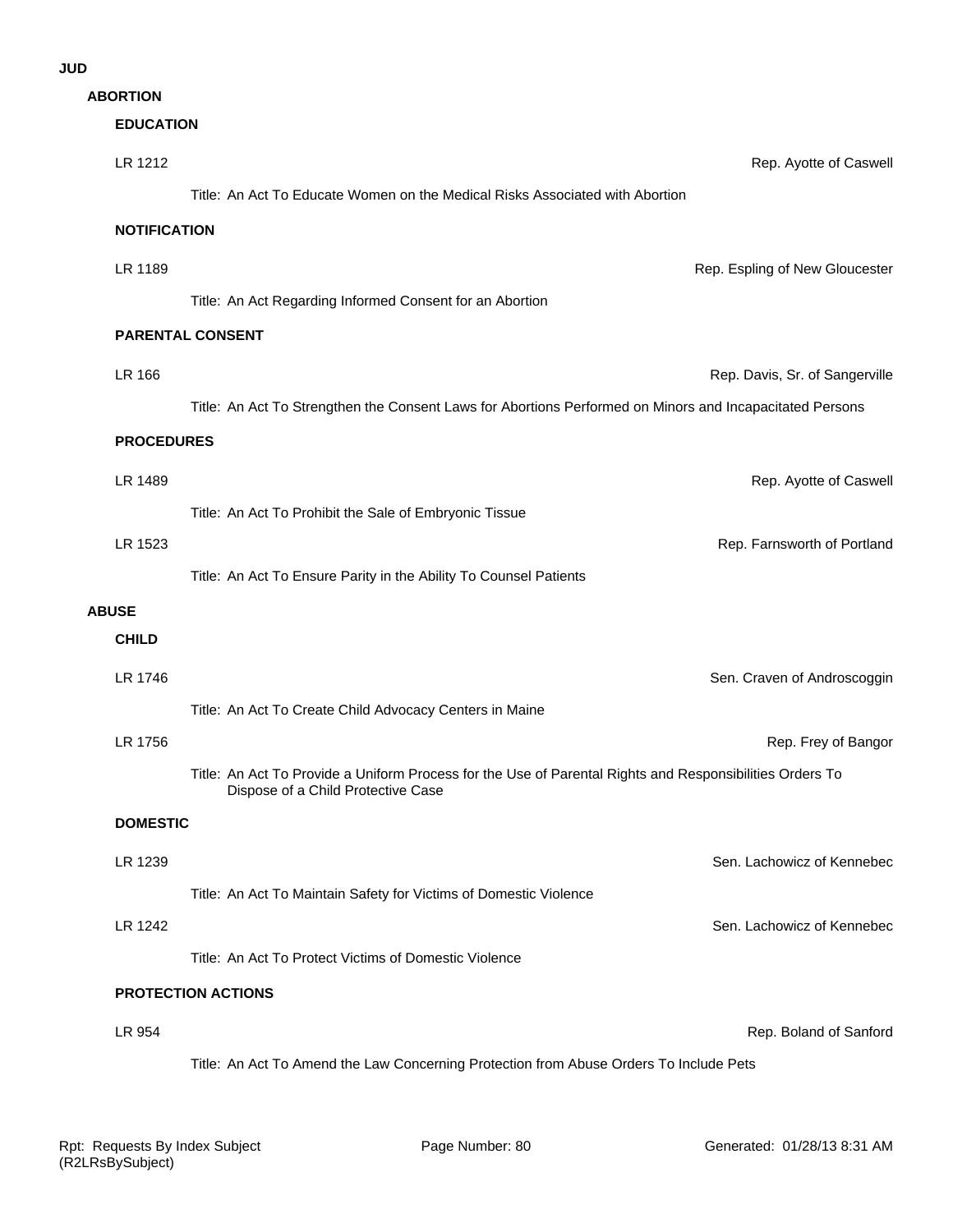LR 1076 Rep. Hubbell of Bar Harbor LR 1119 **Example 20 Telecombination** Controller Controller Controller Controller Controller Controller Controller Controller Controller Controller Controller Controller Controller Controller Controller Controller Controlle Title: An Act To Protect Small Business and Prevent Trademark Infringement **CORPORATIONS** LR 1350 Rep. Rochelo of Biddeford Title: An Act To Exempt Free Clinics from Licensing under the Charitable Solicitations Act **CHARITIES BUSINESS ORGANIZATIONS** LR 1148 Sen. Saviello of Franklin Title: An Act To Award Court Costs and Attorney's Fees If the Plaintiff in a Property Right-of-way Action Does Not Prevail Title: An Act To Amend Attorney's Fees in Foreclosure Actions LR 1830 Rep. Crockett of Bethel **ATTORNEYS FEES ATTORNEYS** LR 1344 Rep. Beavers of South Berwick Title: An Act To Prevent the Reduction in Adoption Subsidy after an Agreement Has Been Signed by the Prospective Adoptive Parents and the Department of Health and Human Services **LR 830** Rep. Beck of Waterville Title: An Act Regarding Consent for Adoption LR 754 Sen. Johnson of Lincoln Title: An Act To Amend the Laws Concerning the Adoption of Siblings **PROCEDURES ADOPTION** LR 1616 Rep. Volk of Scarborough Title: An Act To Allow a Wrongful Death Cause of Action for the Death of an Unborn Child **WRONGFUL DEATH ACTIONS** LR 1067 Rep. Fredette of Newport Title: An Act To Protect Victims of Domestic Violence

> Title: An Act To Validate Certain Real Estate Transactions Entered Into by a Corporation While Its Charter was Suspended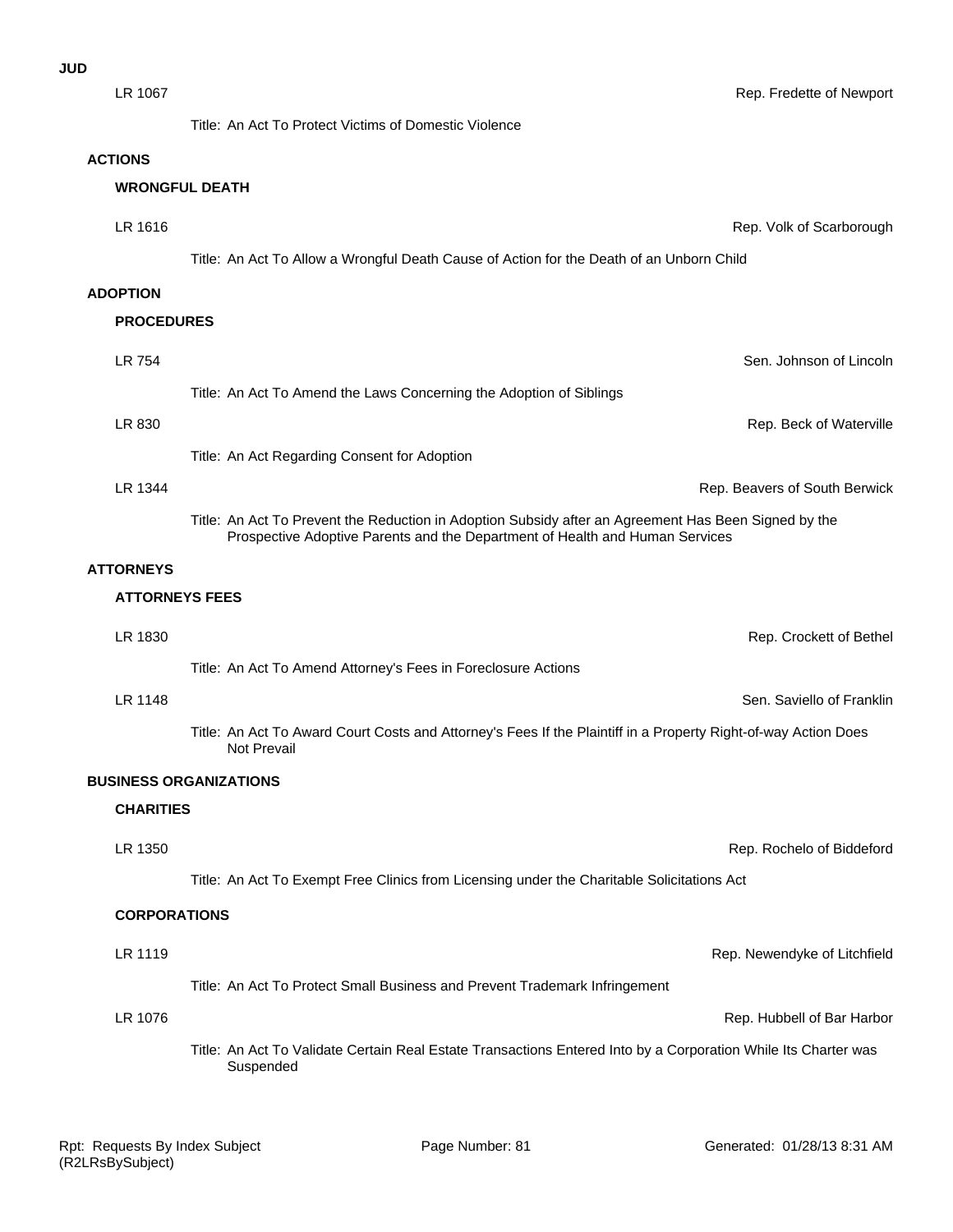## **NONPROFIT CORPORATIONS**

| LR 755                 | Rep. Beck of Waterville                                                                                                       |
|------------------------|-------------------------------------------------------------------------------------------------------------------------------|
|                        | Title: An Act To Protect Maine Business Names                                                                                 |
| LR 1042                | Rep. Beaulieu of Auburn                                                                                                       |
|                        | Title: An Act Concerning the Charging of Fees for Use of Facilities Owned by Tax-exempt Institutions                          |
| <b>PARTNERSHIPS</b>    |                                                                                                                               |
| LR 1276                | Sen. Goodall of Sagadahoc                                                                                                     |
|                        | Title: An Act To Amend the Law Governing Provider Contracts with Insurance Companies                                          |
| <b>CIVIL PROCEDURE</b> |                                                                                                                               |
| <b>DAMAGES</b>         |                                                                                                                               |
| LR 632                 | Rep. Willette of Mapleton                                                                                                     |
|                        | Title: An Act To Allow a Pet Owner To Collect Noneconomic Damages for the Death of a Pet                                      |
| <b>DEPOSITIONS</b>     |                                                                                                                               |
| LR 1035                | Sen. Goodall of Sagadahoc                                                                                                     |
|                        | Title: An Act To Ensure Ethical Standards in Deposition Proceedings                                                           |
| <b>INTEREST</b>        |                                                                                                                               |
| LR 1961                | Sen. Cushing of Penobscot                                                                                                     |
|                        | Title: An Act To Establish Legislative Standing                                                                               |
| <b>PROCESS</b>         |                                                                                                                               |
| LR 1446                | Rep. Nelson of Falmouth                                                                                                       |
|                        | Title: An Act To Amend the Civil Order of Arrest Process                                                                      |
|                        |                                                                                                                               |
| <b>COMMERCIAL CODE</b> | <b>ELECTRONIC FUND TRANSFERS</b>                                                                                              |
|                        |                                                                                                                               |
| LR 1820                | Sen. Valentino of York                                                                                                        |
|                        | Title: An Act To Make the State's Uniform Commercial Code Compatible with the Federal Electronic Funds<br><b>Transfer Act</b> |
| <b>FILING</b>          |                                                                                                                               |
| LR 1321                | Rep. Frey of Bangor                                                                                                           |
|                        | Title: An Act To Amend Article 9-A of the Uniform Commercial Code                                                             |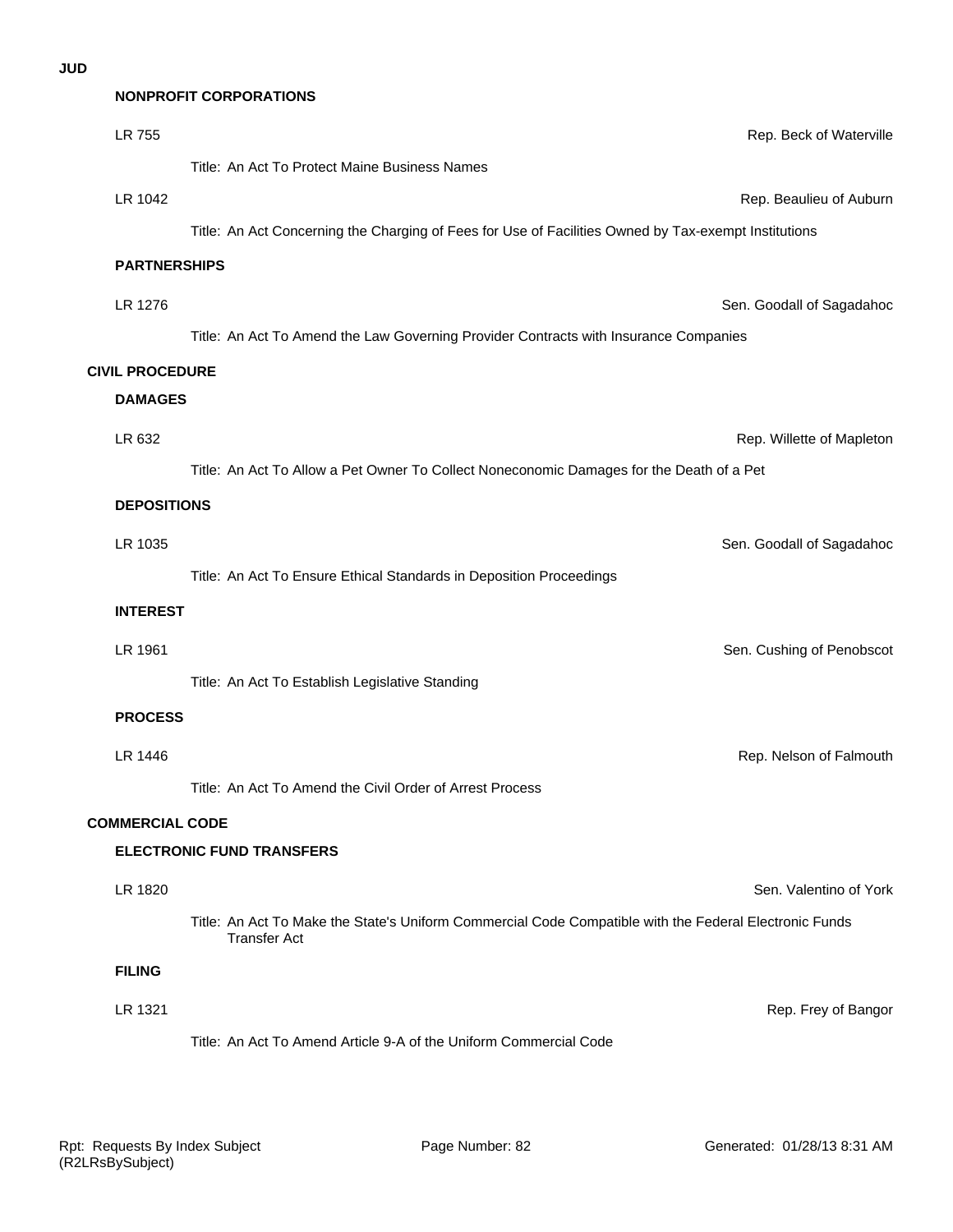# **CONTRACTS**

# **PROTECTIONS**

| LR 1846                                           | Sen. Valentino of York                                                                                                                                 |
|---------------------------------------------------|--------------------------------------------------------------------------------------------------------------------------------------------------------|
|                                                   | Title: An Act To Protect Maine Consumers                                                                                                               |
| <b>COURTS</b>                                     |                                                                                                                                                        |
| <b>JUDICIAL DEPT</b>                              |                                                                                                                                                        |
| LR 1840                                           | Rep. Crockett of Bethel                                                                                                                                |
|                                                   |                                                                                                                                                        |
|                                                   | Title: An Act To Enhance the Independence and Integrity of the Judicial Branch                                                                         |
| <b>JURORS</b>                                     |                                                                                                                                                        |
| LR 935                                            | Rep. Weaver of York                                                                                                                                    |
|                                                   | Title: An Act To Exempt Persons at Least 70 Years of Age from Jury Duty at Their Discretion                                                            |
| <b>SMALL CLAIMS</b>                               |                                                                                                                                                        |
| LR 1845                                           | Sen. Collins of York                                                                                                                                   |
|                                                   | Title: An Act Regarding Service of Small Claims Notices                                                                                                |
|                                                   |                                                                                                                                                        |
| <b>DOMESTIC RELATIONS</b><br><b>CHILD CUSTODY</b> |                                                                                                                                                        |
|                                                   |                                                                                                                                                        |
| LR 829                                            | Rep. Beck of Waterville                                                                                                                                |
|                                                   | Title: An Act Regarding the Factors Considered in Determining the Best Interest of a Child in a Court Award of<br>Parental Rights and Responsibilities |
| <b>CHILD SUPPORT</b>                              |                                                                                                                                                        |
| LR 1122                                           | Sen. Johnson of Lincoln                                                                                                                                |
|                                                   | Title: An Act To Improve the Child Support Collection Process                                                                                          |
| LR 1054                                           | Sen. Mason of Androscoggin                                                                                                                             |
|                                                   | Title: An Act Regarding the Annual Service Fee for Child Support Services Provided by the Department of Health<br>and Human Services                   |
| <b>LR 710</b>                                     | Sen. Tuttle of York                                                                                                                                    |
|                                                   | Title: An Act To Eliminate the Child Support Collecting Fee Charged to a Person Who Has Never Received<br>Assistance under a State Program             |
| LR 1607                                           | Rep. Guerin of Glenburn                                                                                                                                |
|                                                   | Title: An Act To Create a Gambling Offset To Enhance the Collection of Child Support                                                                   |
| LR 1241                                           | Sen. Lachowicz of Kennebec                                                                                                                             |
|                                                   | Title: An Act To Improve Child Support Payments                                                                                                        |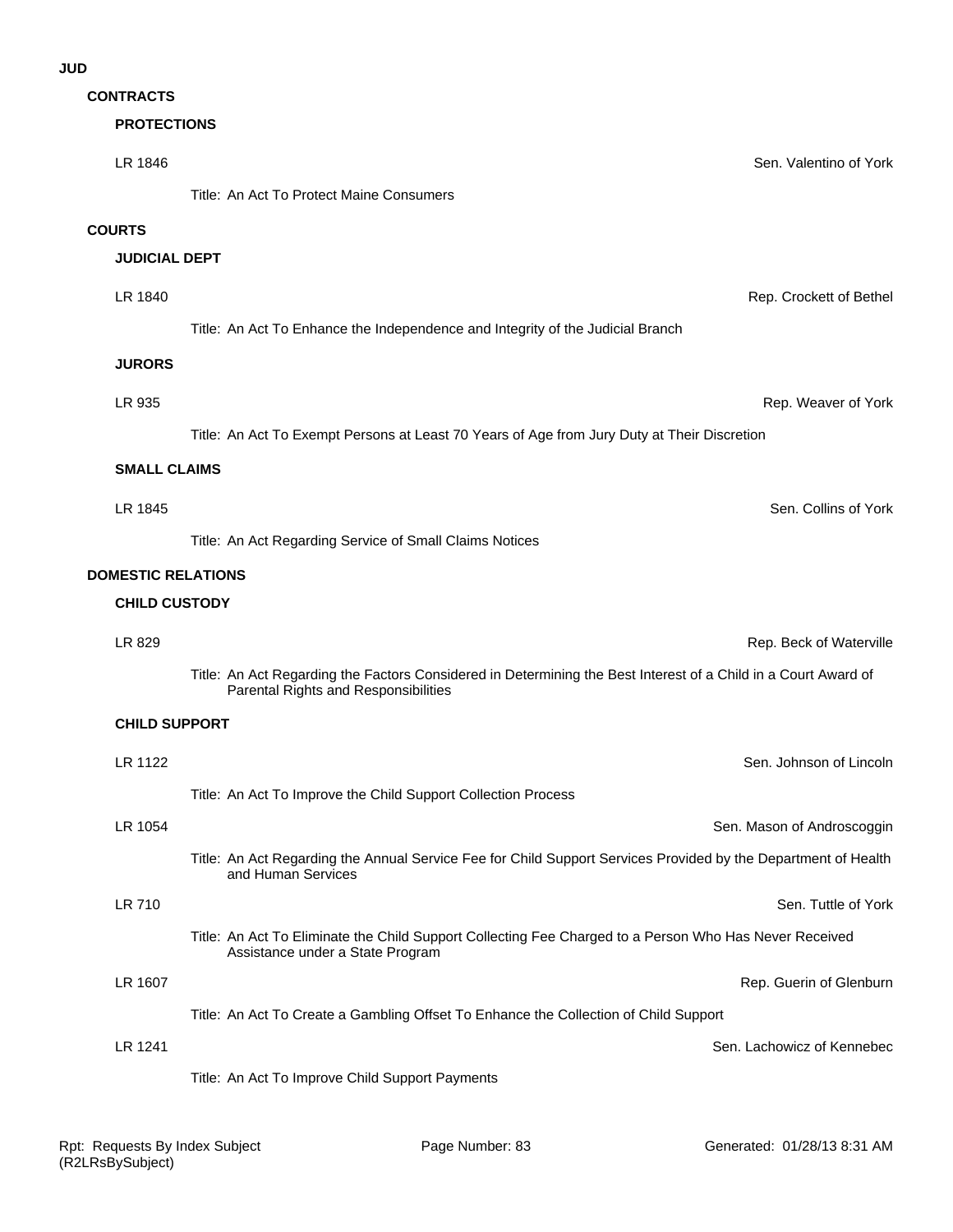| <b>JUD</b> |                        |                                                                                                                      |
|------------|------------------------|----------------------------------------------------------------------------------------------------------------------|
|            | LR 1146                | Rep. Powers of Naples                                                                                                |
|            |                        | Title: An Act To Extend the Statute of Limitations for Collection of Child Support                                   |
|            | <b>DIVORCE</b>         |                                                                                                                      |
|            | LR 766                 | Rep. Hayes of Buckfield                                                                                              |
|            |                        | Title: An Act To Retain the Position of Parent Coordinator in the Judicial Branch                                    |
|            |                        | FAMILY LAW ADVISORY COMMISSION                                                                                       |
|            | LR 1623                | Rep. Hayes of Buckfield                                                                                              |
|            |                        | Title: An Act To Change the Membership of the Family Law Advisory Commission                                         |
|            | <b>GRANDPARENTS</b>    |                                                                                                                      |
|            | LR 594                 | Rep. Fredette of Newport                                                                                             |
|            |                        | Title: An Act To Strengthen the Rights of Grandparents under the Grandparents Visitation Act                         |
|            | <b>MARRIAGE</b>        |                                                                                                                      |
|            | LR 620                 | Rep. Fredette of Newport                                                                                             |
|            |                        | Title: Resolve, To Establish a Task Force To Clarify Outstanding Uncertainties in the Laws Governing Marriage        |
|            | <b>PARENTAL RIGHTS</b> |                                                                                                                      |
|            | LR 1826                | Rep. Crockett of Bethel                                                                                              |
|            |                        | Title: An Act To Amend the Laws Concerning Parental Rights in Child Abandonment Cases                                |
|            | LR 1910                | Rep. Moonen of Portland                                                                                              |
|            |                        | Title: Resolve, To Amend Maine's Parentage Laws                                                                      |
|            | <b>PATERNITY</b>       |                                                                                                                      |
|            | LR 1454                | Sen. Youngblood of Penobscot                                                                                         |
|            |                        | Title: An Act To Adopt the Uniform Parentage Act                                                                     |
|            |                        | <b>SPOUSAL SUPPORT</b>                                                                                               |
|            | LR 141                 | Rep. Johnson of Eddington                                                                                            |
|            |                        | Title: An Act To Amend the Laws Governing the Award of Spousal Support in Divorce Actions                            |
|            | LR 709                 | Sen. Tuttle of York                                                                                                  |
|            |                        | Title: An Act To Require the State To Enforce Alimony Obligations in the Same Manner as Child Support<br>Obligations |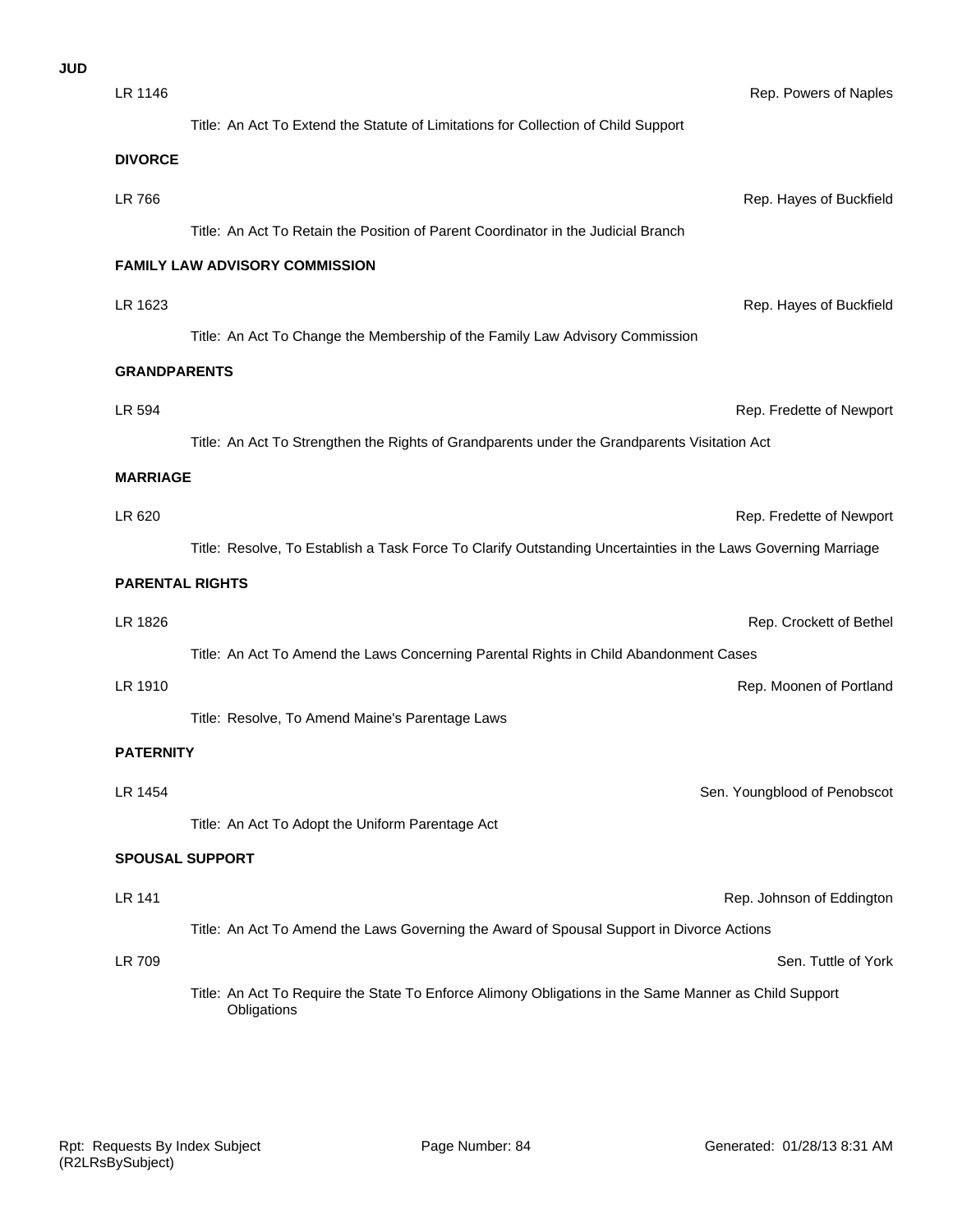**FREEDOM OF ACCESS**

#### **PUBLIC PROCEEDINGS**

| LR 1951               | Sen. Cain of Penobscot                                                                                                                         |
|-----------------------|------------------------------------------------------------------------------------------------------------------------------------------------|
|                       | Title: Resolve, To Create a Task Force on Maine's Ethics and Transparency Laws                                                                 |
| LR 1849               | Rep. Luchini of Ellsworth                                                                                                                      |
|                       | Title: An Act To Promote Transparency in Government                                                                                            |
| LR 1347               | Rep. Beavers of South Berwick                                                                                                                  |
|                       | Title: An Act To Improve the Freedom of Access Act                                                                                             |
| LR 1225               | Rep. MacDonald of Boothbay                                                                                                                     |
|                       | Title: An Act To Make Bylaws and Minutes of Board Meetings of Publicly Funded Hospitals Subject to the<br>Freedom of Access Act                |
| <b>PUBLIC RECORDS</b> |                                                                                                                                                |
| LR 1467               | Rep. Kent of Woolwich                                                                                                                          |
|                       | Title: An Act To Make Birth Certificates Public Records                                                                                        |
| LR 1373               | Rep. Rykerson of Kittery                                                                                                                       |
|                       | Title: An Act To Establish as a Public Record the Performance Evaluation of a Municipal Employee                                               |
|                       | <b>RECORD CONFIDENTIALITY</b>                                                                                                                  |
| LR 591                | Rep. Nelson of Falmouth                                                                                                                        |
|                       | Title: An Act To Amend the Laws Governing Public Records                                                                                       |
| <b>LR 787</b>         | Rep. Peterson of Rumford                                                                                                                       |
|                       | Title: An Act To Prohibit Employers and Educational Institutions from Requiring Access to Personal Internet<br>Accounts                        |
| LR 20                 | Rep. McClellan of Raymond                                                                                                                      |
|                       | Title: An Act To Protect Social Media Privacy in School and the Workplace                                                                      |
| LR 1237               | Rep. Guerin of Glenburn                                                                                                                        |
|                       | Title: An Act To Prohibit the Sharing of Personal Information by State Agencies                                                                |
| LR 1011               | Rep. Cassidy of Lubec                                                                                                                          |
|                       | Title: An Act To Protect Employee Social Media Privacy                                                                                         |
| LR 800                | Rep. Mason of Topsham                                                                                                                          |
|                       | Title: An Act To Prohibit Employers and Educational Institutions from Requiring the Disclosure of or Access to<br>Certain Internet Information |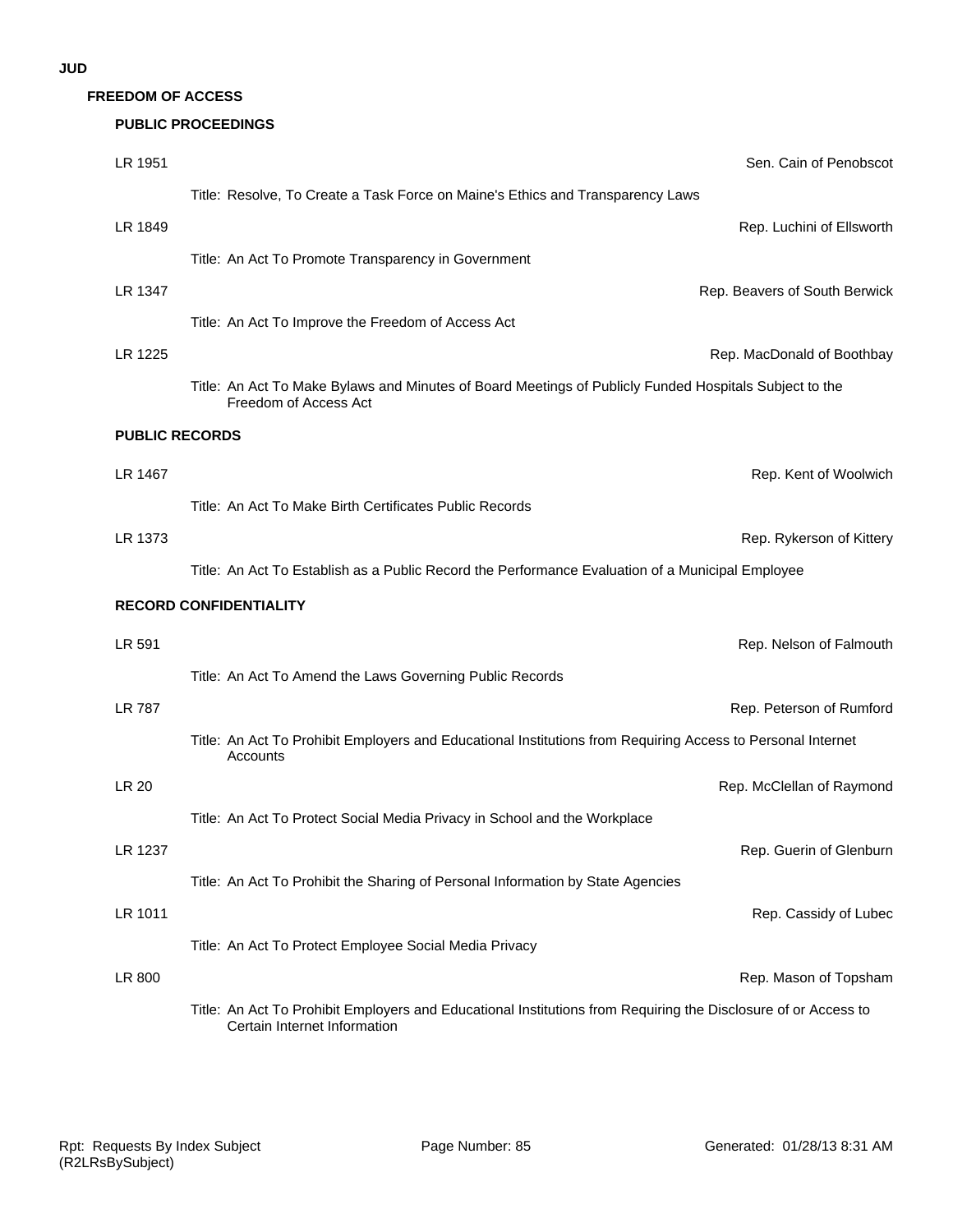## **RIGHT TO KNOW LAWS**

| LR 1864                 | Sen. Cain of Penobscot                                                                                                                      |
|-------------------------|---------------------------------------------------------------------------------------------------------------------------------------------|
|                         | Title: An Act Regarding Access to Public Information                                                                                        |
| LR 496                  | Rep. Brooks of Winterport                                                                                                                   |
|                         | Title: An Act To Require All Government Documents To Be Posted on the Internet                                                              |
| LR 1297                 | Rep. Carey of Lewiston                                                                                                                      |
|                         | Title: An Act To Amend the Freedom of Access Act                                                                                            |
| <b>HUMAN RIGHTS</b>     |                                                                                                                                             |
|                         | <b>CONSTITUTIONAL RIGHTS</b>                                                                                                                |
| LR 1312                 | Rep. Peterson of Rumford                                                                                                                    |
|                         | Title: Resolve, To Establish a Blue Ribbon Commission on Law and the Public Good                                                            |
| <b>DISCRIMINATION</b>   |                                                                                                                                             |
| LR 1733                 | Rep. Graham of North Yarmouth                                                                                                               |
|                         | Title: An Act To Protect Working Mothers Who Breastfeed                                                                                     |
| LR 1803                 | Sen. Burns of Washington                                                                                                                    |
|                         | Title: An Act To Protect Religious Freedom                                                                                                  |
| LR 1913                 | Rep. McCabe of Skowhegan                                                                                                                    |
|                         | Title: An Act To Ensure Proper Accommodations for Pregnant Women in the Workplace                                                           |
| LR 1571                 | Rep. Dorney of Norridgewock                                                                                                                 |
|                         | Title: An Act To Add Pregnancy as a Protected Condition under the Maine Human Rights Act                                                    |
| <b>LEGAL SERVICES</b>   |                                                                                                                                             |
| <b>INDIGENT</b>         |                                                                                                                                             |
| LR 1342                 | Rep. Priest of Brunswick                                                                                                                    |
|                         | Title: An Act To Appropriate Sufficient Funds for Indigent Legal Services                                                                   |
| LR 1051                 | Rep. Bear of Houlton Band of Maliseet Indians                                                                                               |
|                         | Title: An Act To Increase Funding for Indigent Legal Aid Provided to Wabanaki Tribal Members                                                |
| <b>NATIVE AMERICANS</b> |                                                                                                                                             |
|                         | <b>INDIAN TRIBAL-STATE COMMISSION</b>                                                                                                       |
| LR 1808                 | Rep. Willette of Mapleton                                                                                                                   |
|                         | Title: An Act To Add the Aroostook Band of Micmacs to the Maine Indian Tribal-State Commission and Add<br>Corresponding Seats for the State |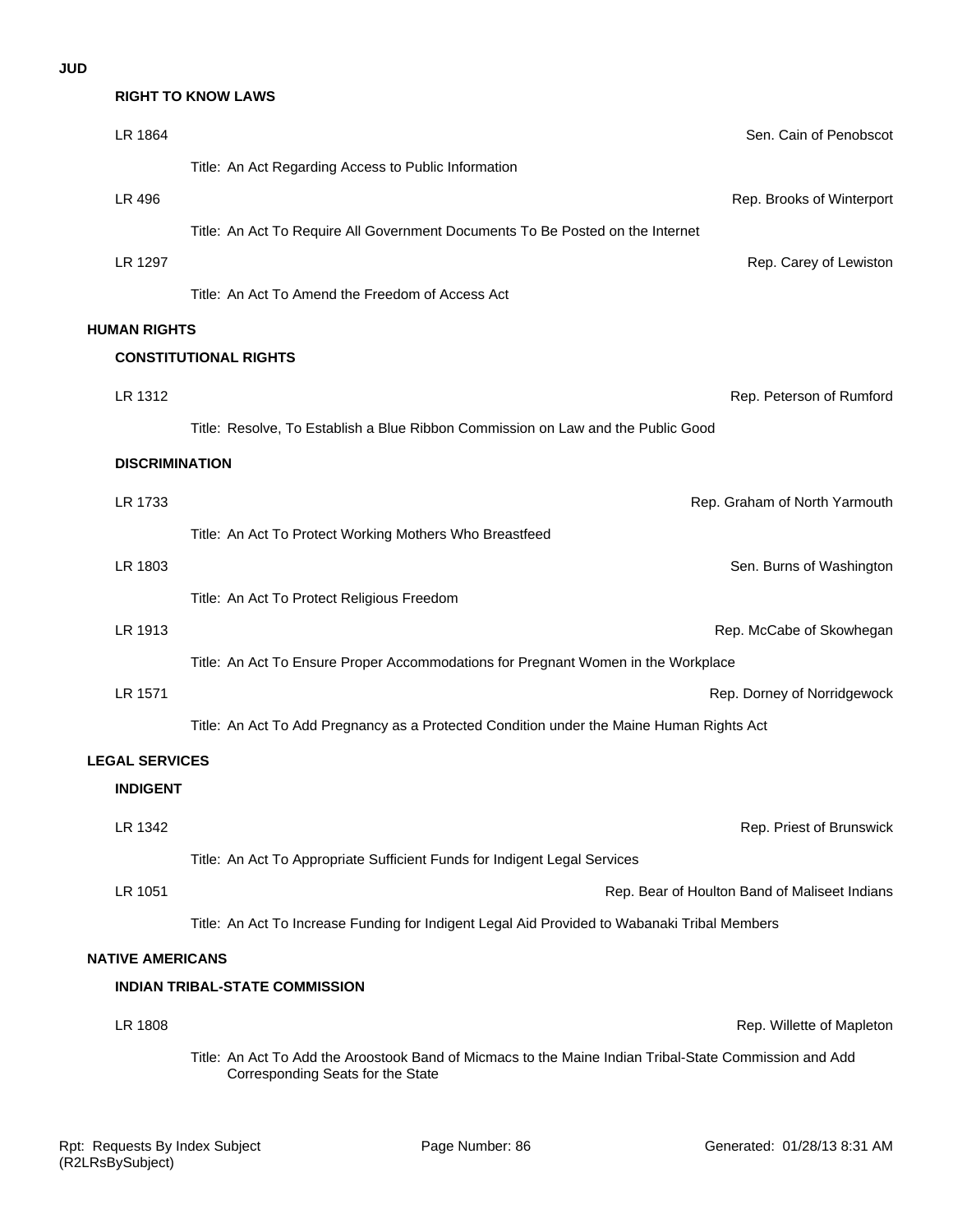|                | <b>PASSAMAQUODDY TRIBE</b>                                                                                                                                                                            |
|----------------|-------------------------------------------------------------------------------------------------------------------------------------------------------------------------------------------------------|
| LR 189         | Rep. Soctomah of Passamaquoddy Tribe                                                                                                                                                                  |
|                | Title: An Act To Place Land in Centerville in Trust for the Passamaquoddy Tribe                                                                                                                       |
|                | <b>RELATIONS WITH STATE</b>                                                                                                                                                                           |
| LR 286         | Rep. Willette of Mapleton                                                                                                                                                                             |
|                | Title: An Act To Include a Representative of the Aroostook Band of Micmacs in the House of Representatives                                                                                            |
| LR 572         | Sen. Tuttle of York                                                                                                                                                                                   |
|                | Title: An Act To Provide State Recognition for the Kineo Band of Maliseet Indians                                                                                                                     |
| LR 1143        | Rep. Mitchell of Penobscot Nation                                                                                                                                                                     |
|                | Title: An Act To Require the Attorney General To Consult with Federally Recognized Indian Tribes before Issuing<br>an Opinion on Federal Legislation Affecting the Maine Indian Claims Settlement Act |
| LR 1081        | Rep. Bear of Houlton Band of Maliseet Indians                                                                                                                                                         |
|                | Title: An Act To Allow Tribal Members a Choice of Judicial Venue                                                                                                                                      |
| LR 1052        | Rep. Bear of Houlton Band of Maliseet Indians                                                                                                                                                         |
|                | Title: An Act To Permit Tribal Members To Have Access to Wood Fiber for Fuel, Shelter and Traditional Wood<br><b>Craft Production</b>                                                                 |
| <b>PROBATE</b> |                                                                                                                                                                                                       |
| <b>COURTS</b>  |                                                                                                                                                                                                       |
| LR 498         | Rep. Brooks of Winterport                                                                                                                                                                             |
|                | Title: An Act To Require Judges of Probate To Be Appointed by the Chief Justice of the Supreme Judicial Court                                                                                         |
|                | <b>GUARDIAN AD LITEM</b>                                                                                                                                                                              |
| LR 207         | Rep. Keschl of Belgrade                                                                                                                                                                               |
|                | Title: An Act To Establish an Office of Supervisory Oversight of Guardians Ad Litem                                                                                                                   |
| LR 1542        | Rep. Brooks of Winterport                                                                                                                                                                             |
|                | Title: An Act To Establish Certification Standards for Guardians Ad Litem                                                                                                                             |
| LR 1008        | Sen. Valentino of York                                                                                                                                                                                |
|                | Title: An Act To Amend the Guardian Ad Litem Laws                                                                                                                                                     |
| LR 874         | Sen. Dutremble of York                                                                                                                                                                                |
|                | Title: An Act To Improve the Quality of Guardian ad Litem Services                                                                                                                                    |
| LR 1980        | Rep. Villa of Harrison                                                                                                                                                                                |
|                | Title: An Act To Remove Guardian Ad Litem Immunity                                                                                                                                                    |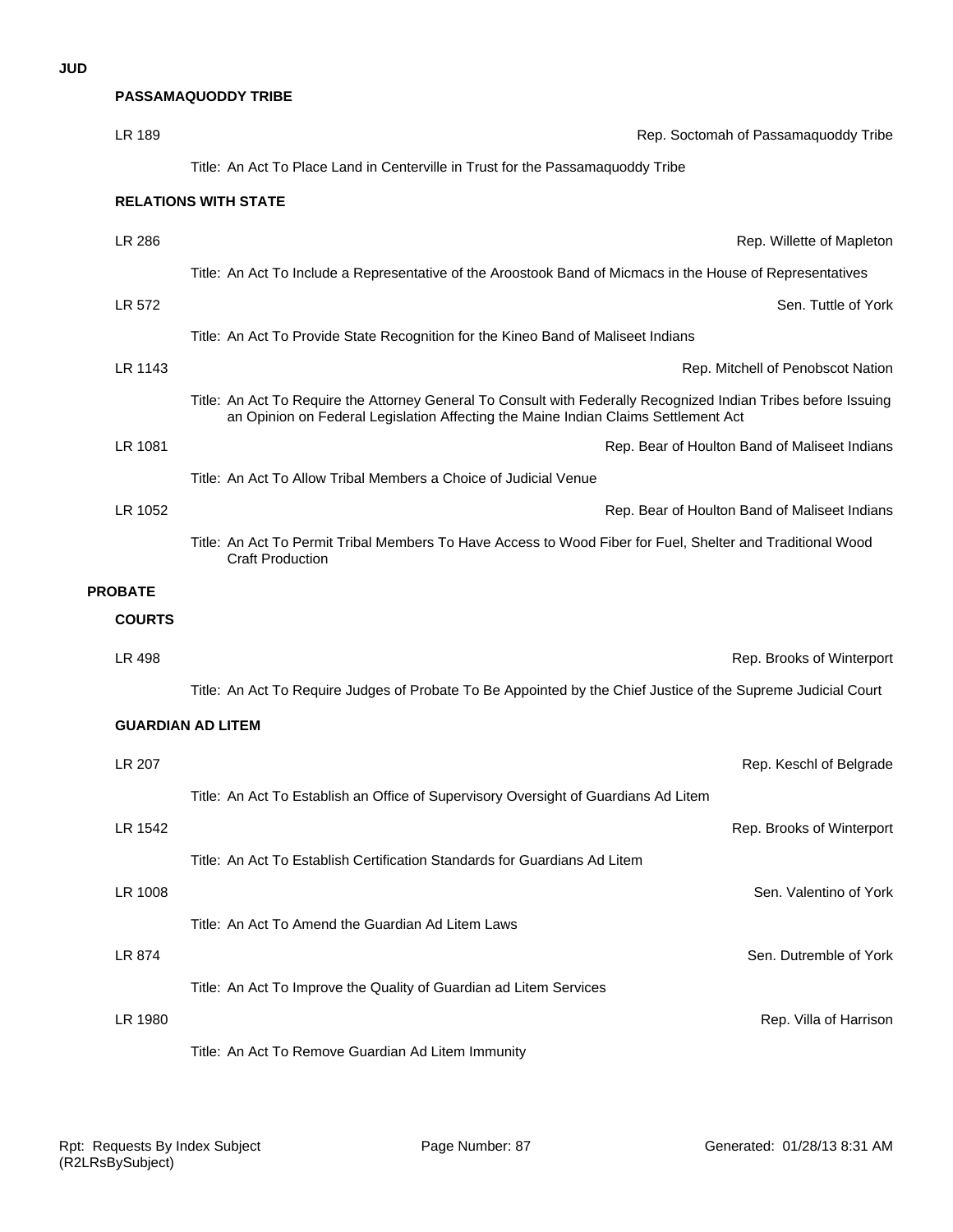| <b>PROCEEDINGS</b>     |                                                                                                                                                                 |                            |
|------------------------|-----------------------------------------------------------------------------------------------------------------------------------------------------------------|----------------------------|
| LR 932                 |                                                                                                                                                                 | Rep. Mastraccio of Sanford |
|                        | Title: An Act To Streamline the Change of Name Process for Persons Getting Married                                                                              |                            |
|                        | <b>TRANSFERS ON DEATH</b>                                                                                                                                       |                            |
| LR 1608                |                                                                                                                                                                 | Rep. Priest of Brunswick   |
|                        | Title: Resolve, To Study the Issue of Inheritance and Digital Assets                                                                                            |                            |
| LR 1912                |                                                                                                                                                                 | Rep. Moonen of Portland    |
|                        | Title: An Act To Protect the Privacy of Digital Assets                                                                                                          |                            |
| <b>REAL ESTATE</b>     |                                                                                                                                                                 |                            |
| <b>CONVEYANCES</b>     |                                                                                                                                                                 |                            |
| LR 1839                |                                                                                                                                                                 | Rep. Crockett of Bethel    |
|                        | Title: An Act To Amend the Short Form Deeds Act                                                                                                                 |                            |
| <b>EMINENT DOMAIN</b>  |                                                                                                                                                                 |                            |
| LR 1175                |                                                                                                                                                                 | Sen. Thomas of Somerset    |
|                        | Title: An Act To Promote Regulatory Fairness                                                                                                                    |                            |
| LR 675                 |                                                                                                                                                                 | Sen. Thomas of Somerset    |
|                        | Title: An Act To Prohibit the Use of Eminent Domain in Certain Public-Private Partnerships                                                                      |                            |
| LR 95                  |                                                                                                                                                                 | Sen. Thomas of Somerset    |
|                        | Title: RESOLUTION, Proposing an Amendment to the Constitution of Maine To Restrict the Use of Eminent<br>Domain                                                 |                            |
| <b>PROPERTY RIGHTS</b> |                                                                                                                                                                 |                            |
| LR 712                 |                                                                                                                                                                 | Sen. Thomas of Somerset    |
|                        | Title: An Act To Prohibit the Placement of Cameras and Electronic Surveillance Equipment on Private Property<br>without the Written Permission of the Landowner |                            |
| LR 821                 |                                                                                                                                                                 | Rep. Beaulieu of Auburn    |
|                        | Title: An Act Concerning Adverse Possession                                                                                                                     |                            |
| LR 825                 |                                                                                                                                                                 | Sen. Collins of York       |
|                        | Title: An Act To Protect the Rights of Private Property Owners                                                                                                  |                            |
| <b>TITLE</b>           |                                                                                                                                                                 |                            |
| LR 1972                |                                                                                                                                                                 | Rep. Beck of Waterville    |

Title: An Act Relating to Title Insurers Issuing Closing or Settlement Protection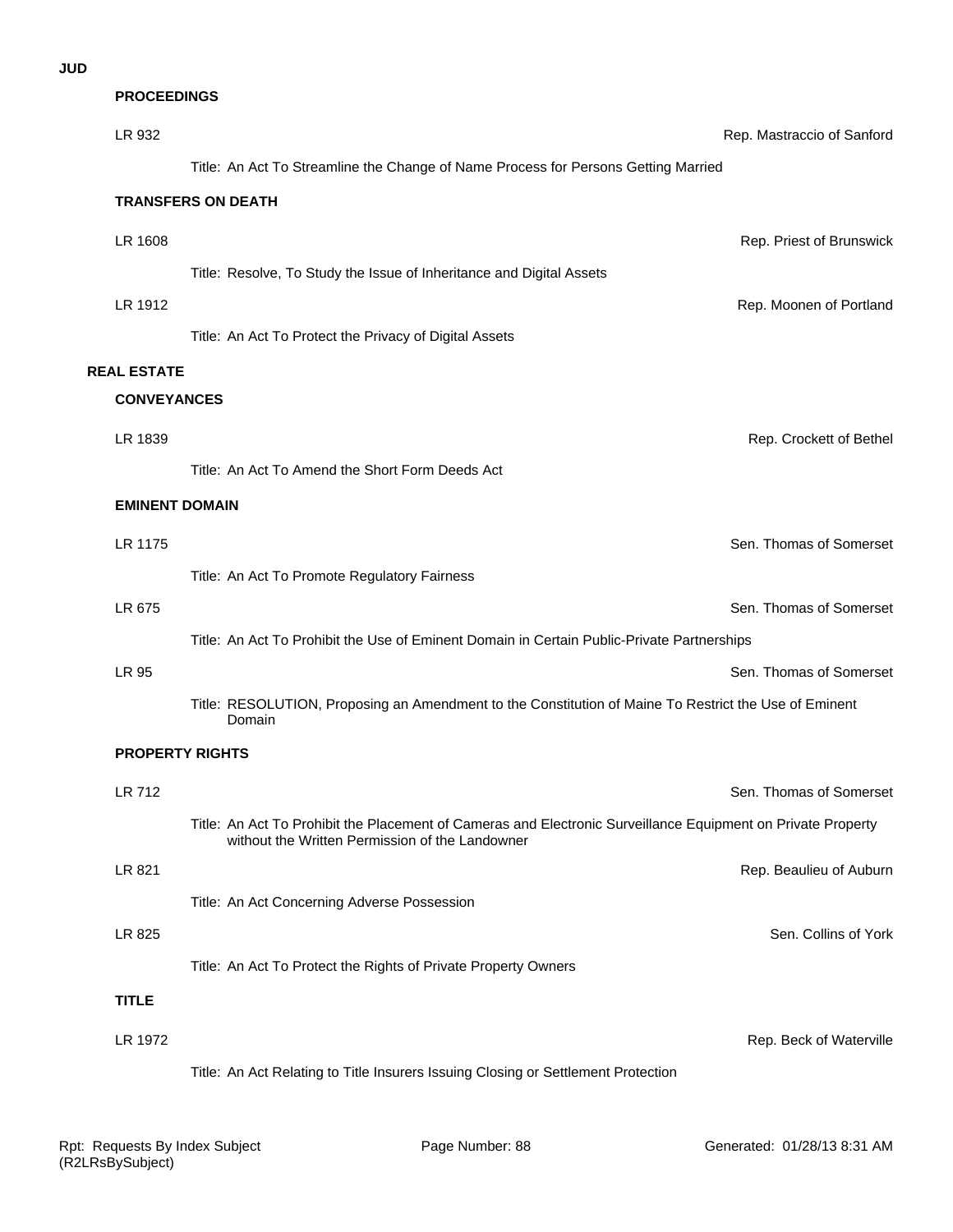## **JUD**

**TORTS**

|             | 1 UR 1 3                   |                                                                                           |                                |
|-------------|----------------------------|-------------------------------------------------------------------------------------------|--------------------------------|
|             | <b>IMMUNITY</b>            |                                                                                           |                                |
|             | LR 1596                    |                                                                                           | Rep. Dorney of Norridgewock    |
|             |                            | Title: An Act To Provide Immunity for Prescribing and Dispensing Intranasal Naloxone Kits |                                |
|             | <b>LIABILITY</b>           |                                                                                           |                                |
|             | LR 1614                    |                                                                                           | Rep. Knight of Livermore Falls |
|             |                            | Title: An Act To Hold Harmless a Municipality That Employs People on General Assistance   |                                |
|             |                            | <b>MEDICAL MALPRACTICE</b>                                                                |                                |
|             |                            |                                                                                           |                                |
|             | LR 1933                    |                                                                                           | Sen. Valentino of York         |
|             |                            | Title: An Act To Extend the Statute of Limitations on Civil Malpractice Suits             |                                |
|             | <b>NEGLIGENCE</b>          |                                                                                           |                                |
|             | LR 1765                    |                                                                                           | Rep. Beck of Waterville        |
|             |                            | Title: An Act Regarding Comparative Negligence                                            |                                |
| <b>LAB</b>  |                            |                                                                                           |                                |
|             | <b>EMPLOYMENT SECURITY</b> |                                                                                           |                                |
|             | <b>BENEFITS</b>            |                                                                                           |                                |
|             | LR 1589                    |                                                                                           | Rep. Herbig of Belfast         |
|             |                            | Title: An Act To Protect Earned Pay                                                       |                                |
|             | <b>PROCEDURES</b>          |                                                                                           |                                |
|             | LR 1588                    |                                                                                           | Rep. Herbig of Belfast         |
|             |                            | Title: An Act To Ensure Efficiency in the Unemployment Insurance System                   |                                |
| <b>LCED</b> |                            |                                                                                           |                                |
|             | <b>BUSINESS PRACTICES</b>  |                                                                                           |                                |
|             | <b>FRANCHISES</b>          |                                                                                           |                                |
|             | LR 1817                    |                                                                                           | Sen. Cain of Penobscot         |
|             |                            | Title: An Act To Amend the Motor Vehicle Dealer Franchise Laws                            |                                |
|             | LR 1591                    |                                                                                           | Rep. Herbig of Belfast         |
|             |                            | Title: An Act To Enact the Maine Small Business Investment Protection Act                 |                                |
|             | LR 1208                    |                                                                                           | Sen. Tuttle of York            |
|             |                            | Title: An Act To Amend the Motor Fuel Distribution and Sales Act                          |                                |
|             |                            |                                                                                           |                                |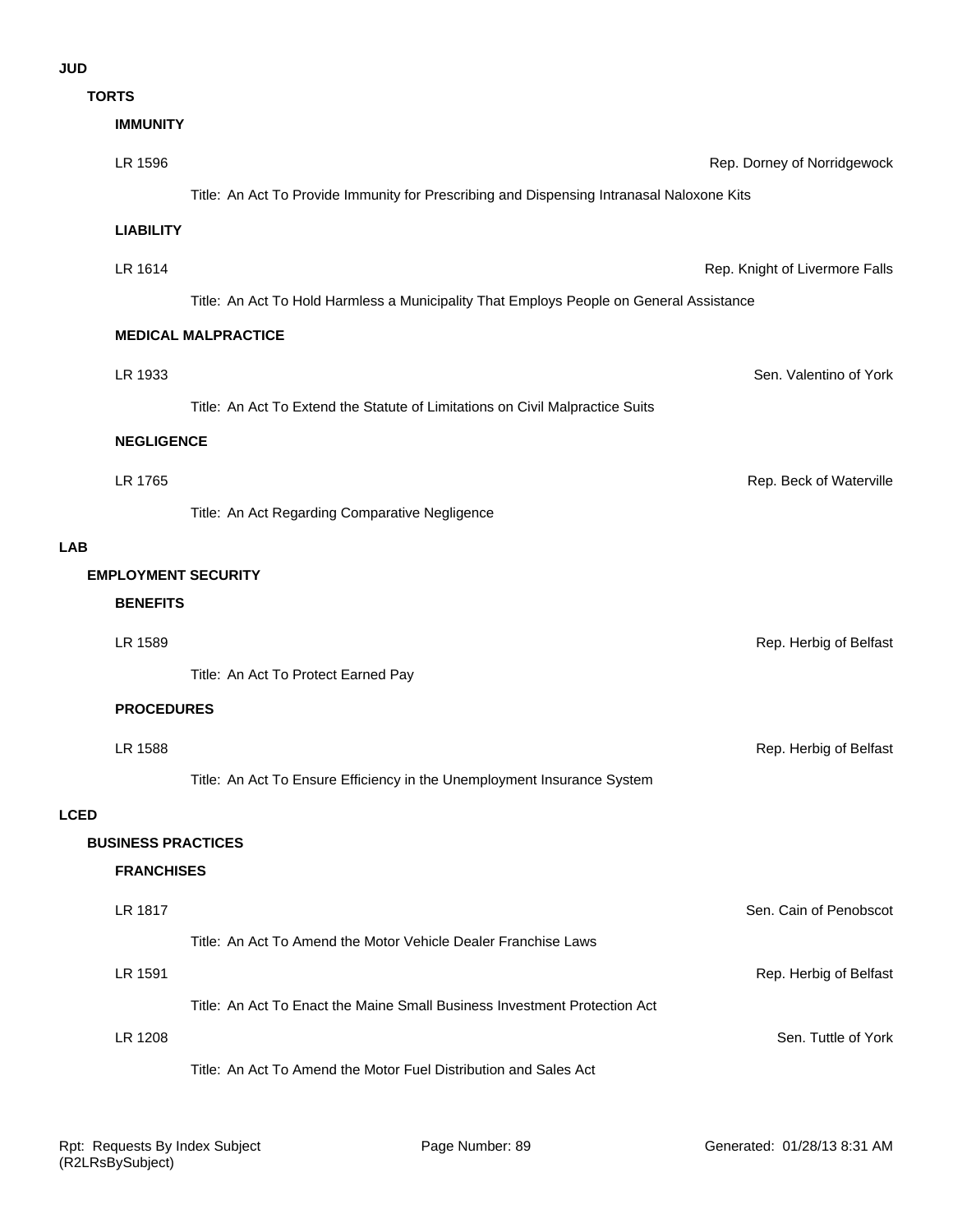| <b>LR 784</b>      | Rep. Jones of Freedom                                                                                                                                                                       |  |  |
|--------------------|---------------------------------------------------------------------------------------------------------------------------------------------------------------------------------------------|--|--|
|                    | Title: An Act To Modify Franchise Territories for Personal Sports Mobile Dealerships                                                                                                        |  |  |
|                    | <b>GASOLINE STATIONS</b>                                                                                                                                                                    |  |  |
| LR 79              | Sen. Jackson of Aroostook                                                                                                                                                                   |  |  |
|                    | Title: An Act To Provide That a Distributor, Blender or Retail Dealer of Motor Fuel May Not Be Required To Sell,<br>Consign or Distribute Motor Fuel Containing Ten Percent or More Ethanol |  |  |
| <b>MARKETING</b>   |                                                                                                                                                                                             |  |  |
| LR 246             | Sen. Gerzofsky of Cumberland                                                                                                                                                                |  |  |
|                    | Title: An Act Regarding Advertising of Maine Shellfish                                                                                                                                      |  |  |
| <b>PAWNBROKERS</b> |                                                                                                                                                                                             |  |  |
| LR 1260            | Rep. Fitzpatrick of Houlton                                                                                                                                                                 |  |  |
|                    | Title: An Act Regarding the Sale of Secondhand Jewelry                                                                                                                                      |  |  |
| LR 1137            | Sen. Katz of Kennebec                                                                                                                                                                       |  |  |
|                    | Title: An Act To Improve the Laws and Rules Governing Pawn Shops                                                                                                                            |  |  |
| LR 134             | Rep. Hayes of Buckfield                                                                                                                                                                     |  |  |
|                    | Title: An Act To Amend the Laws Governing Record Keeping for Pawn Transactions                                                                                                              |  |  |
| LR 240             | Rep. Fowle of Vassalboro                                                                                                                                                                    |  |  |
|                    | Title: An Act To Amend the Laws Governing Pawn Transactions                                                                                                                                 |  |  |
| <b>REGULATIONS</b> |                                                                                                                                                                                             |  |  |
| LR 323             | Rep. Libby of Waterboro                                                                                                                                                                     |  |  |
|                    | Title: An Act To Prohibit Enforcement of Federal Laws Regulating Commerce in Violation of the Constitution of<br>the United States                                                          |  |  |
| LR 1206            | Sen. Cushing of Penobscot                                                                                                                                                                   |  |  |
|                    | Title: An Act To Allow Collaborative Practice Agreements between an Authorized Practitioner and a Pharmacist                                                                                |  |  |
| LR 1553            | Rep. Espling of New Gloucester                                                                                                                                                              |  |  |
|                    | Title: An Act To Amend the Laws Governing Metal Dealers                                                                                                                                     |  |  |
| LR 1013            | Sen. Whittemore of Somerset                                                                                                                                                                 |  |  |
|                    | Title: An Act To Amend the Laws Regulating Suppliers of Agricultural, Construction, Industrial and Forestry<br>Equipment                                                                    |  |  |
| LR 157             | Rep. Treat of Hallowell                                                                                                                                                                     |  |  |
|                    | Title: An Act To Amend the Notice of Risk to Personal Data Act To Further Protect Consumers                                                                                                 |  |  |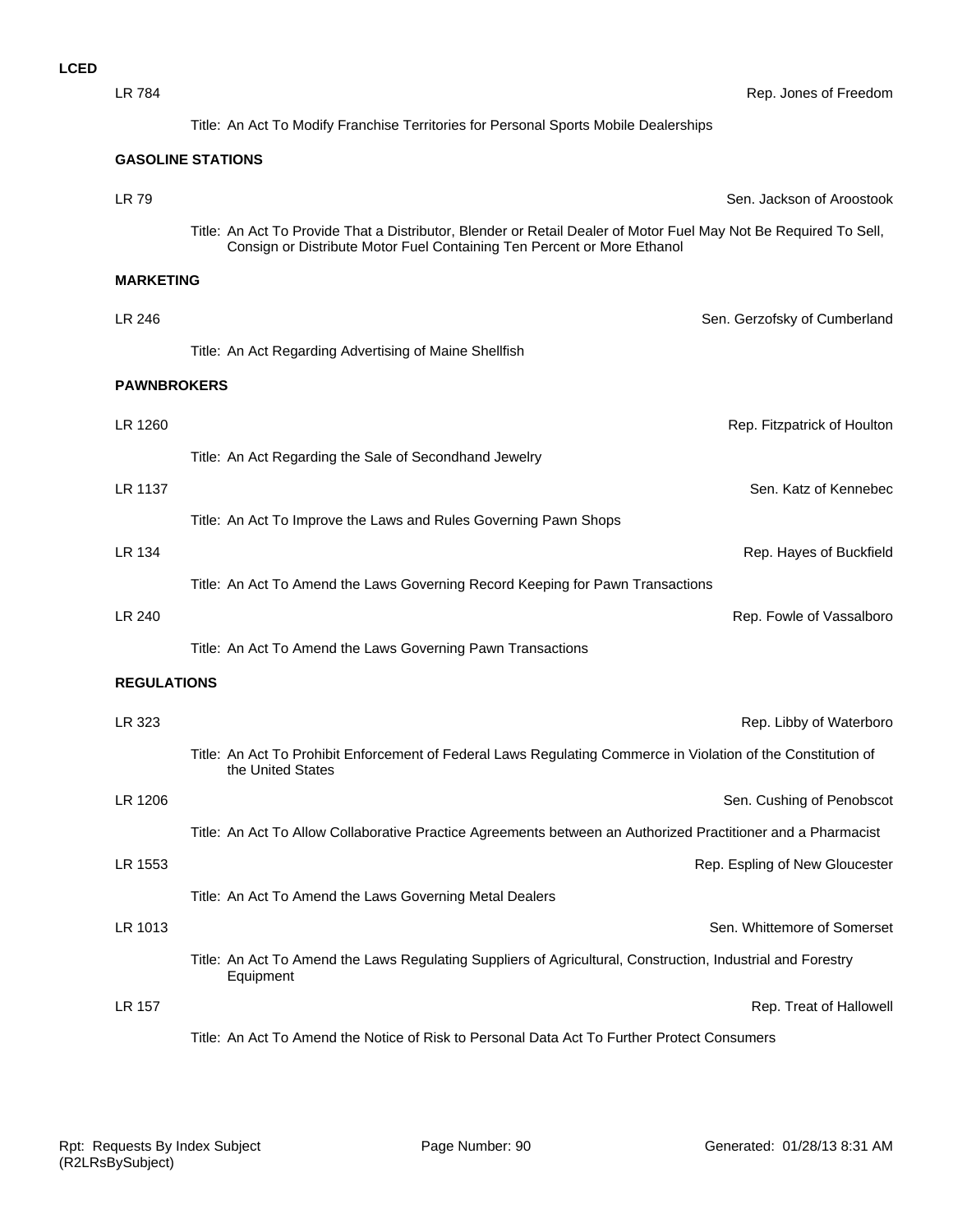| LR 1495             | Rep. Longstaff of Waterville                                                                                         |
|---------------------|----------------------------------------------------------------------------------------------------------------------|
|                     | Title: An Act To Amend the Laws Concerning Metal Dealers                                                             |
| <b>LR 244</b>       | Sen. Jackson of Aroostook                                                                                            |
|                     | Title: An Act To Require Dealers of Secondhand Precious Metals To Keep Records To Aid Law Enforcement                |
| LR 999              | Rep. Daughtry of Brunswick                                                                                           |
|                     | Title: An Act Regarding the Cancellation of Subscription Services                                                    |
| <b>SALES</b>        |                                                                                                                      |
| LR 1899             | Rep. Beaulieu of Auburn                                                                                              |
|                     | Title: An Act Regarding Automated Calls                                                                              |
| LR 1626             | Sen. Goodall of Sagadahoc                                                                                            |
|                     | Title: An Act To Amend the Law Pertaining to Defective or Unreasonably Dangerous Goods                               |
| LR 1575             | Rep. Cassidy of Lubec                                                                                                |
|                     | Title: An Act To Prohibit the Sale of High-caffeine and High-sugar Energy Drinks to Persons under 18 Years of<br>Age |
| <b>SUNDAY SALES</b> |                                                                                                                      |
| LR 996              | Rep. Johnson of Eddington                                                                                            |
|                     | Title: An Act To Provide Additional Opportunities for Family-owned Businesses                                        |
| <b>WARRANTIES</b>   |                                                                                                                      |
| LR 1927             | Rep. Wilson of Augusta                                                                                               |
|                     | Title: An Act To Amend the Laws on Extended Warranties To Make Terms of Coverage Transparent                         |
| <b>COMPENSATION</b> |                                                                                                                      |
| <b>MINIMUM WAGE</b> |                                                                                                                      |
| <b>LR 288</b>       | Rep. Evangelos of Friendship                                                                                         |
|                     | Title: An Act To Increase the Minimum Wage                                                                           |
| LR 917              | Rep. Hamann of South Portland                                                                                        |
|                     | Title: An Act To Require Annual Cost-of-living Adjustments to the Minimum Wage                                       |
| LR 60               | Rep. Hamann of South Portland                                                                                        |
|                     | Title: An Act To Adjust Maine's Minimum Wage Annually Based on Cost-of-living Changes                                |
| LR 990              | Rep. Bear of Houlton Band of Maliseet Indians                                                                        |
|                     | Title: An Act To Ensure Increased Wages for Wabanaki Tribal Members                                                  |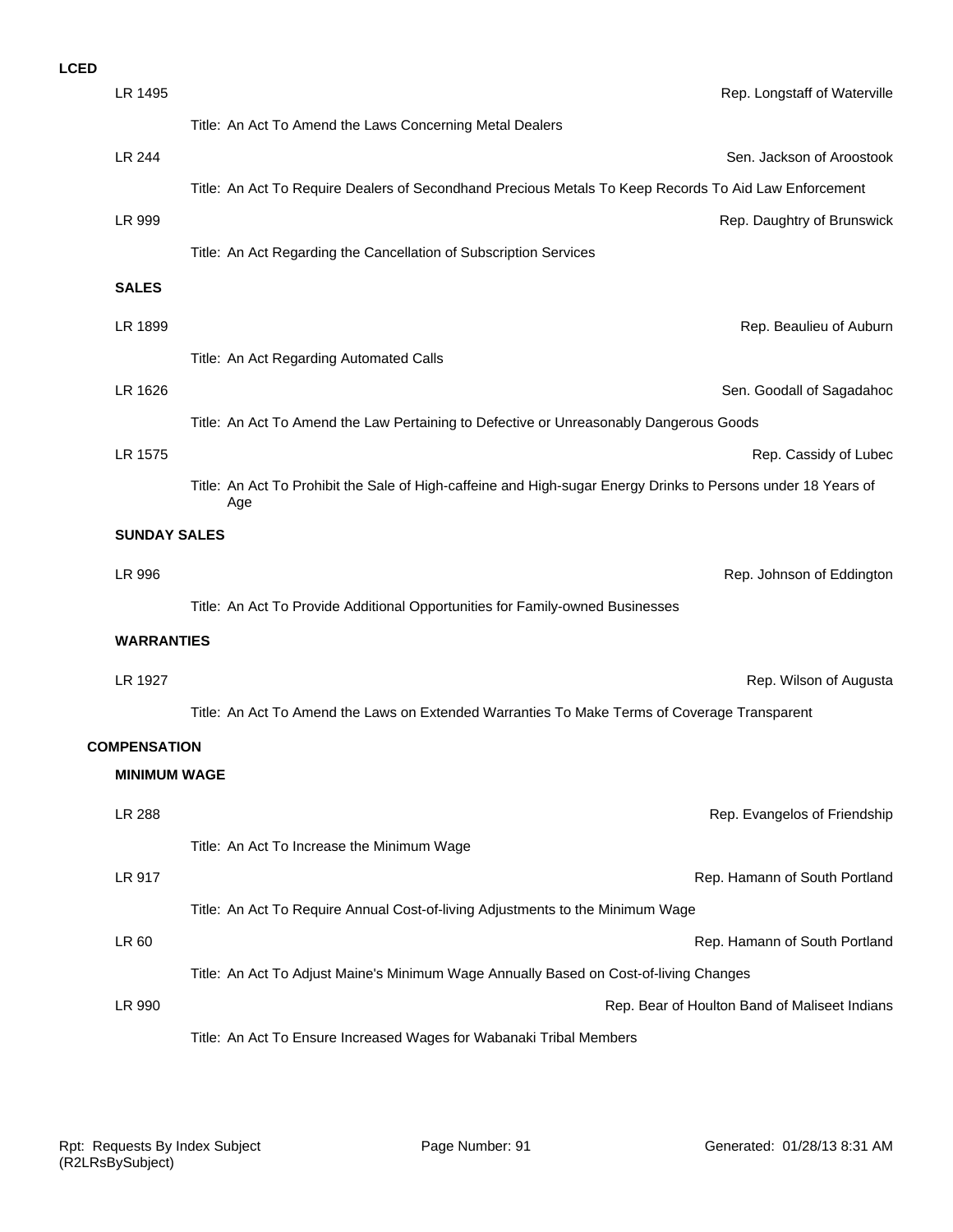| <b>WAGES</b> |                                                                                                                                                                             |
|--------------|-----------------------------------------------------------------------------------------------------------------------------------------------------------------------------|
| LR 23        | Rep. Russell of Portland                                                                                                                                                    |
|              | Title: An Act To Enforce Wage Laws by Preventing Misclassification of Employees                                                                                             |
| LR 411       | Sen. Thomas of Somerset                                                                                                                                                     |
|              | Title: An Act To Require Nonprofit Corporations To Disclose the Salaries of Their Employees                                                                                 |
| LR 1734      | Rep. DeChant of Bath                                                                                                                                                        |
|              | Title: An Act To Provide Flexibility to the State Prevailing Wage and Benefit Rates                                                                                         |
| LR 1728      | Rep. DeChant of Bath                                                                                                                                                        |
|              | Title: An Act To Require Prevailing Wages To Be Paid on All Public Works Projects with State Funding                                                                        |
| LR 1470      | Rep. McGowan of York                                                                                                                                                        |
|              | Title: An Act To Report Certain Information on Responding to Growing Financial Inequality                                                                                   |
|              | <b>ECONOMIC DEVELOPMENT</b>                                                                                                                                                 |
|              | <b>BUSINESS ASSISTANCE</b>                                                                                                                                                  |
| <b>LR 25</b> | Rep. Rotundo of Lewiston                                                                                                                                                    |
|              | Title: An Act To Create Transparency and Accountability in Economic Development Subsidies                                                                                   |
| LR 1311      | Rep. Peterson of Rumford                                                                                                                                                    |
|              | Title: An Act To Guarantee Property Rights and Encourage Small Business by Prohibiting Restrictions on a<br>Homeowner's Ability To Operate a Business in a Residential Area |
| LR 1299      | Rep. Johnson of Greenville                                                                                                                                                  |
|              | Title: An Act To Enable Municipalities To Establish Business Development Loans Using Property Tax Revenue                                                                   |
| LR 1466      | Rep. Kent of Woolwich                                                                                                                                                       |
|              | Title: An Act To Assist Small Businesses in the State                                                                                                                       |
| LR 820       | Sen. Woodbury of Cumberland                                                                                                                                                 |
|              | Title: An Act To Encourage Entrepreneurial Investment in Maine                                                                                                              |
| <b>LR 75</b> | Rep. Berry of Bowdoinham                                                                                                                                                    |
|              | Title: An Act To Keep Jobs in Maine                                                                                                                                         |
| LR 211       | Sen. Goodall of Sagadahoc                                                                                                                                                   |
|              | Title: An Act To Support the Maine Downtown Center                                                                                                                          |
| LR 869       | Rep. Parry of Arundel                                                                                                                                                       |
|              | Title: An Act To Help Small Business and Promote Tourism by Exempting the Installation of Viewing Platforms<br>from the Wildlife Habitat Laws                               |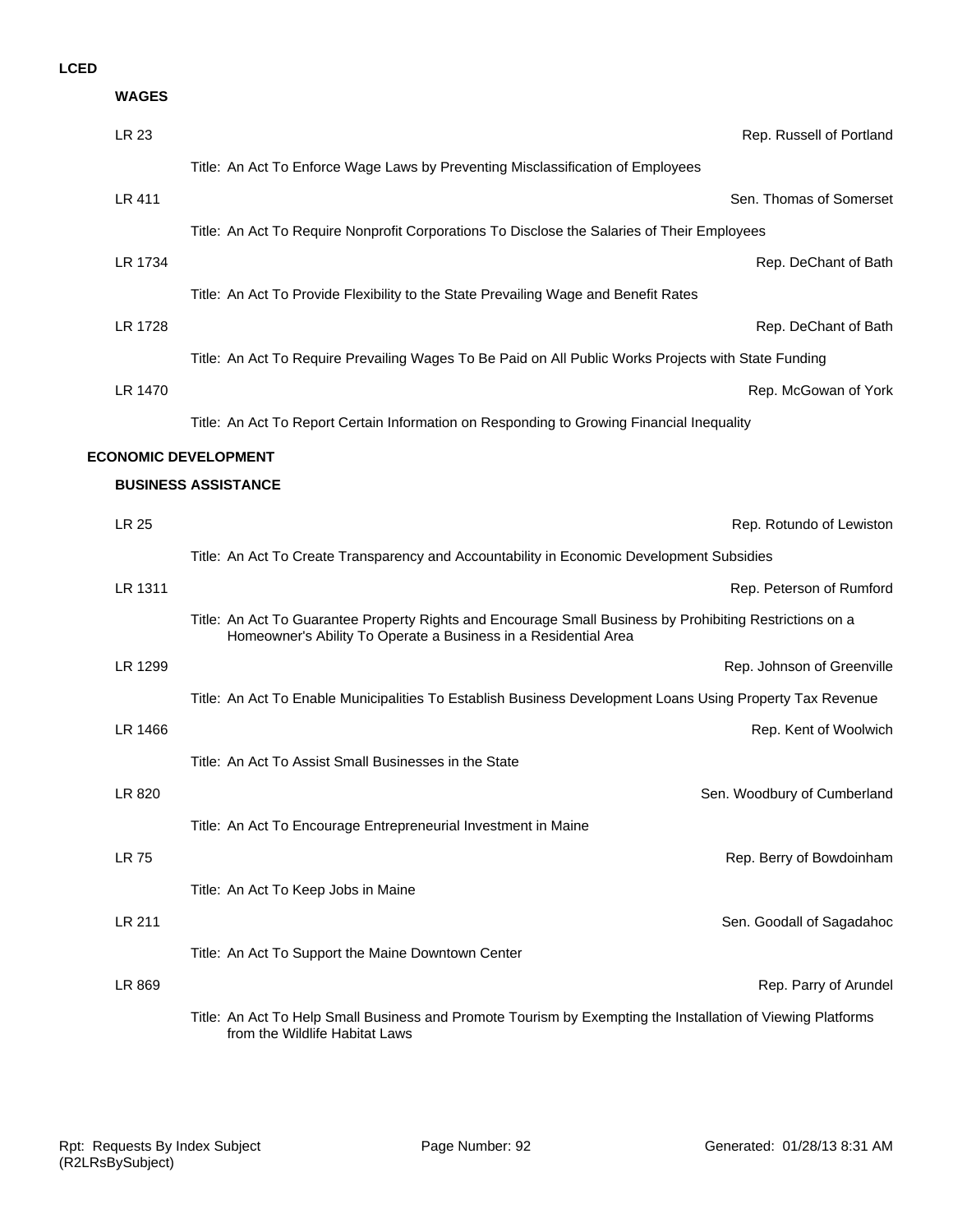| <b>INTERNATIONAL TRADE</b> |                                                                                                                                                                                      |  |
|----------------------------|--------------------------------------------------------------------------------------------------------------------------------------------------------------------------------------|--|
| LR 1580                    | Rep. Rotundo of Lewiston                                                                                                                                                             |  |
|                            | Title: An Act Regarding the Administration of the Citizen Trade Policy Commission                                                                                                    |  |
|                            | <b>JOB OPPORTUNITY ZONES</b>                                                                                                                                                         |  |
| <b>LR 28</b>               | Rep. Shaw of Standish                                                                                                                                                                |  |
|                            | Title: An Act To Amend the Laws Governing Pine Tree Development Zones To Require Payment of a Livable<br>Wage                                                                        |  |
| LR 1336                    | Rep. Campbell of Orrington                                                                                                                                                           |  |
|                            | Title: An Act To Encourage and Enhance Economic Development in the Lower Penobscot River Basin                                                                                       |  |
|                            | <b>LORING DEVELOPMENT AUTHORITY</b>                                                                                                                                                  |  |
| LR 819                     | Sen. Jackson of Aroostook                                                                                                                                                            |  |
|                            | Title: An Act To Extend Funding for the Loring Job Increment Financing Fund                                                                                                          |  |
| <b>PLANNING</b>            |                                                                                                                                                                                      |  |
| LR 706                     | Rep. Casavant of Biddeford                                                                                                                                                           |  |
|                            | Title: An Act To Promote Economic Development and Job Growth                                                                                                                         |  |
| LR 1929                    | Sen. Woodbury of Cumberland                                                                                                                                                          |  |
|                            | Title: An Act To Provide Incentives for Smart Growth Principles in Economic Development                                                                                              |  |
| LR 1606                    | Sen. Woodbury of Cumberland                                                                                                                                                          |  |
|                            | Title: An Act To Implement the Recommendations of the Maine Economic Growth Council Regarding Prosperity                                                                             |  |
| LR 51                      | Rep. Campbell of Orrington                                                                                                                                                           |  |
|                            | Title: An Act To Enhance and Encourage Economic Development of the Lower Penobscot River Basin                                                                                       |  |
| <b>LR 36</b>               | Rep. Beavers of South Berwick                                                                                                                                                        |  |
|                            | Title: Resolve, To Require the Office of Tourism To Market Maine as the Most Peaceful State and the State<br>Having the Lowest Tax on New Industrial Investment in the United States |  |
| LR 1002                    | Sen. Sherman of Aroostook                                                                                                                                                            |  |
|                            | Title: Resolve, To Establish a Task Force To Study Economic Development in Rural Areas                                                                                               |  |
| LR 1203                    | Rep. Stanley of Medway                                                                                                                                                               |  |
|                            | Title: An Act To Encourage Economic Development and Opportunity in Rural Areas of the State                                                                                          |  |
| LR 903                     | Sen. Saviello of Franklin                                                                                                                                                            |  |
|                            | Title: An Act To Establish a Geospatial Data Acquisition Fund                                                                                                                        |  |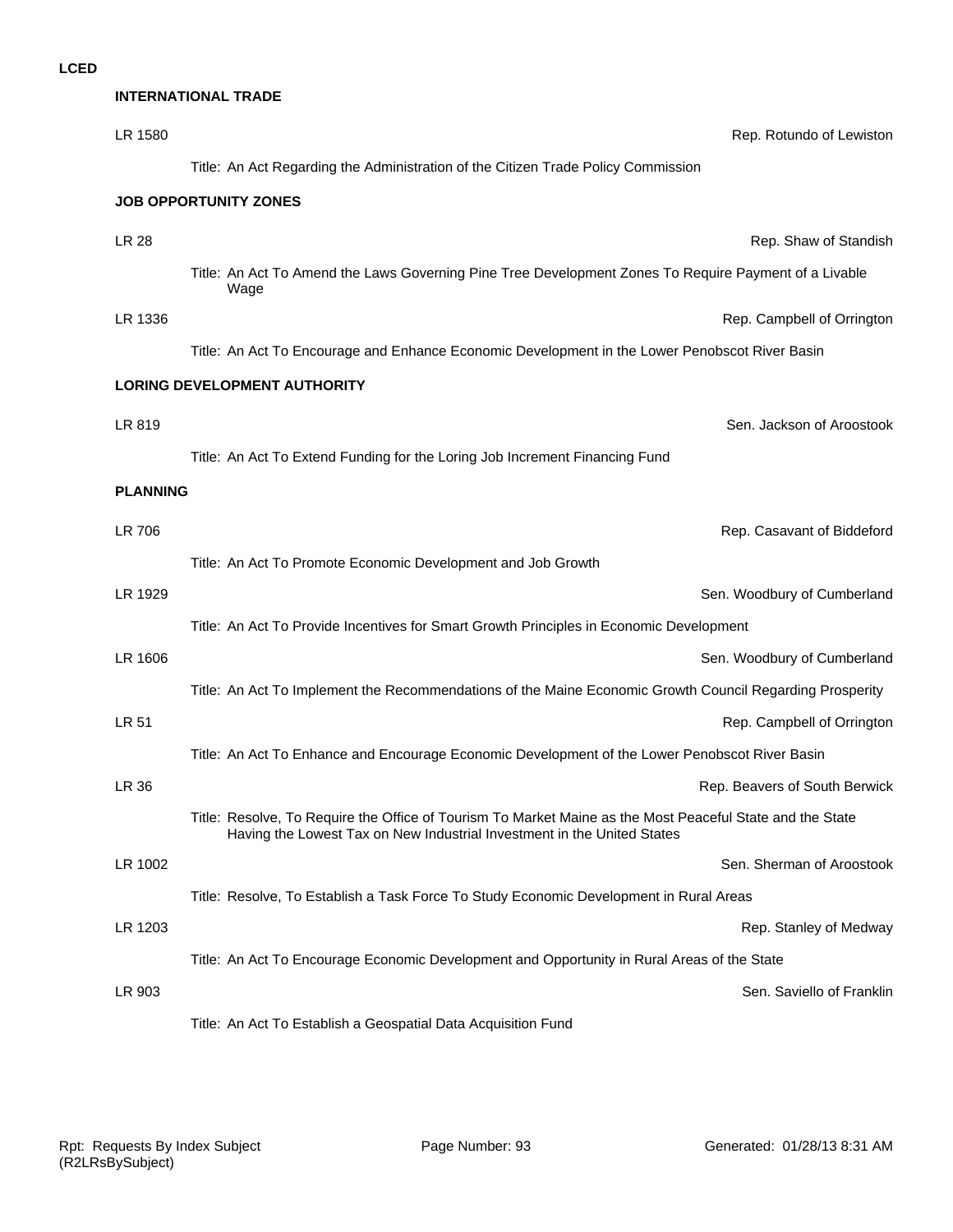| LR 119                   | Sen. Jackson of Aroostook                                                                                                                       |
|--------------------------|-------------------------------------------------------------------------------------------------------------------------------------------------|
|                          | Title: Resolve, To Establish the Regional Economic Development Task Force for Aroostook County and To<br>Create a Plan for Economic Development |
|                          | <b>ECONOMIC DEVELOPMENT DEPT</b>                                                                                                                |
| <b>ADMINISTRATION</b>    |                                                                                                                                                 |
| LR 135                   | Rep. Hayes of Buckfield                                                                                                                         |
|                          | Title: An Act To Amend the Law Concerning the Membership of the Maine Economic Growth Council                                                   |
| <b>PLANNING</b>          |                                                                                                                                                 |
| LR 939                   | Rep. DeChant of Bath                                                                                                                            |
|                          | Title: An Act To Establish the Department of Commerce                                                                                           |
| <b>EMPLOYEE BENEFITS</b> |                                                                                                                                                 |
|                          | <b>EMPLOYER PROVIDER</b>                                                                                                                        |
| LR 1164                  | Rep. Parry of Arundel                                                                                                                           |
|                          | Title: An Act To Reform Employer-provided Benefits                                                                                              |
| <b>LEAVE POLICIES</b>    |                                                                                                                                                 |
| LR 1292                  | Sen. Cain of Penobscot                                                                                                                          |
|                          | Title: An Act To Amend the Laws Governing Employment Leave for Victims of Violence                                                              |
|                          | <b>EMPLOYMENT PRACTICES</b>                                                                                                                     |
| <b>HARASSMENT</b>        |                                                                                                                                                 |
| LR 1906                  | Rep. Gideon of Freeport                                                                                                                         |
|                          | Title: An Act To Address Workplace Bullying, Mobbing and Harassment without Regard to Protected Class<br>Status                                 |
| <b>HIRING</b>            |                                                                                                                                                 |
| <b>LR 18</b>             | Rep. Russell of Portland                                                                                                                        |
|                          | Title: An Act To Establish the Fair Chance for Employment Act                                                                                   |
| LR 1888                  | Pres. Alfond of Cumberland                                                                                                                      |
|                          | Title: An Act To Provide Integrated, Community-based Employment for Persons with Disabilities                                                   |
| LR 1289                  | Rep. Malaby of Hancock                                                                                                                          |
|                          | Title: An Act To Amend the Requirements for the Reporting of New Hires                                                                          |
| LR 1874                  | Sen. Jackson of Aroostook                                                                                                                       |
|                          | Title: An Act To Foster Cooperation with the Federal Government Regarding the H2 Labor Program                                                  |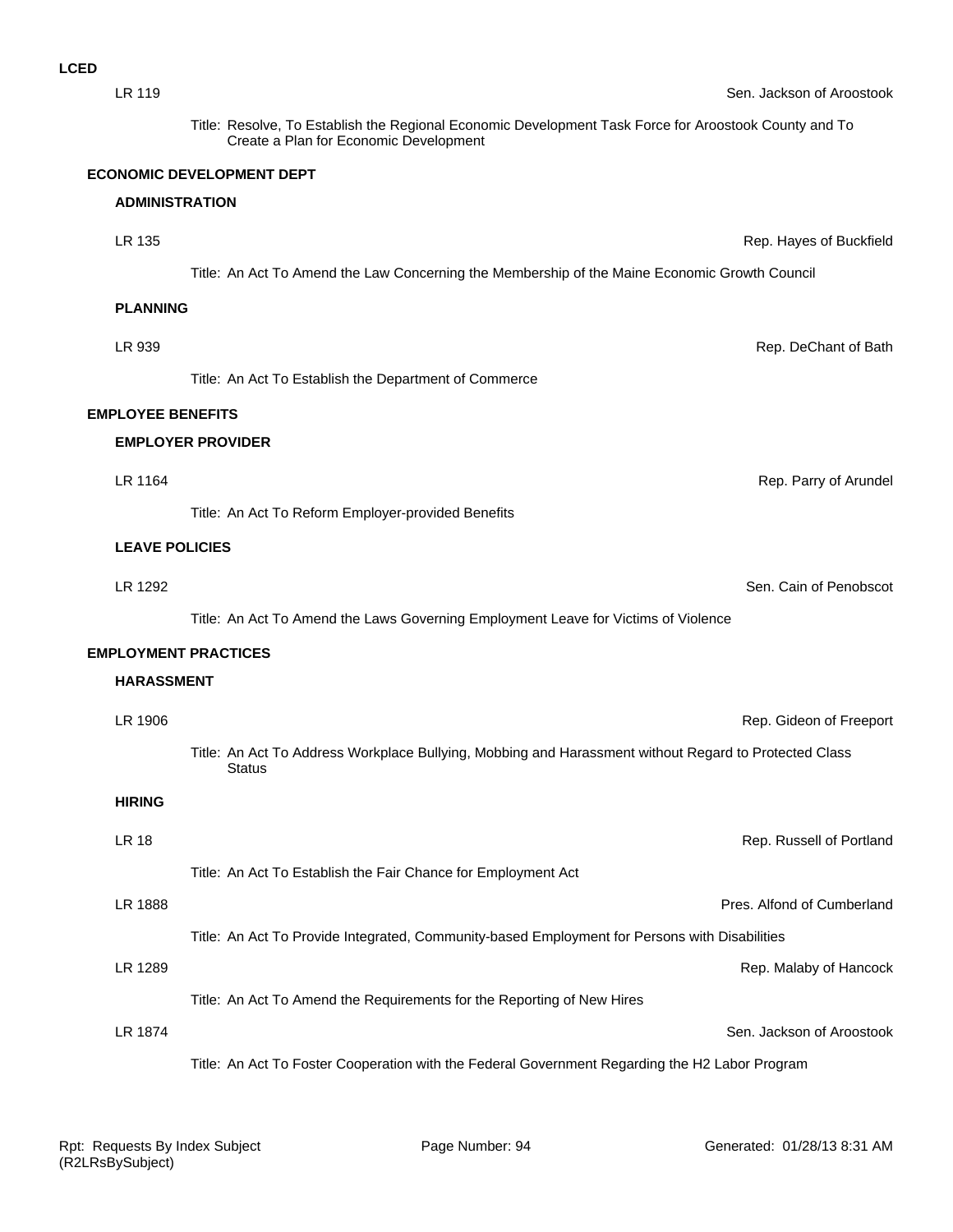| LR 1755                    | Rep. Jones of Freedom                                                                                                 |
|----------------------------|-----------------------------------------------------------------------------------------------------------------------|
|                            | Title: An Act To Protect the Privacy of Job Applicants                                                                |
| <b>MINORS</b>              |                                                                                                                       |
| LR 1505                    | Rep. Briggs of Mexico                                                                                                 |
|                            | Title: An Act To Allow a Minor in the Police Explorer Program To Assist with Traffic Control at Certain Events        |
| <b>EMPLOYMENT SECURITY</b> |                                                                                                                       |
| <b>BENEFITS</b>            |                                                                                                                       |
| LR 1429                    | Sen. Patrick of Oxford                                                                                                |
|                            | Title: An Act To Provide Equity for Seasonal Public School Employees Concerning Unemployment                          |
|                            | <b>DISQUALIFICATION</b>                                                                                               |
| LR 1480                    | Rep. Beaulieu of Auburn                                                                                               |
|                            | Title: An Act To Revise Maine's Unemployment Compensation Laws                                                        |
| <b>PROCEDURES</b>          |                                                                                                                       |
| LR 857                     | Sen. Thibodeau of Waldo                                                                                               |
|                            | Title: An Act To Create Fairness in the Laws Governing Unemployment Compensation Relating to Small<br><b>Business</b> |
| LR 870                     | Rep. Parry of Arundel                                                                                                 |
|                            | Title: An Act To Assist the Unemployed To Find Work                                                                   |
| <b>FINANCE AUTHORITY</b>   |                                                                                                                       |
| <b>PROGRAMS</b>            |                                                                                                                       |
| LR 1674                    | Sen. Craven of Androscoggin                                                                                           |
|                            | Title: An Act To Broaden the Health Professions Loan Program as It Affects Physicians Practicing<br>Neurophysiology   |
| LR 1904                    | Rep. Nelson of Falmouth                                                                                               |
|                            | Title: An Act To Authorize the Social Work Education Loan Repayment Program                                           |
| LR 1768                    | Rep. Pouliot of Augusta                                                                                               |

Title: An Act To Create a Maine Financial Education Portal

LR 946 Rep. Pouliot of Augusta

Title: An Act To Promote the Attainment of Higher Education Degrees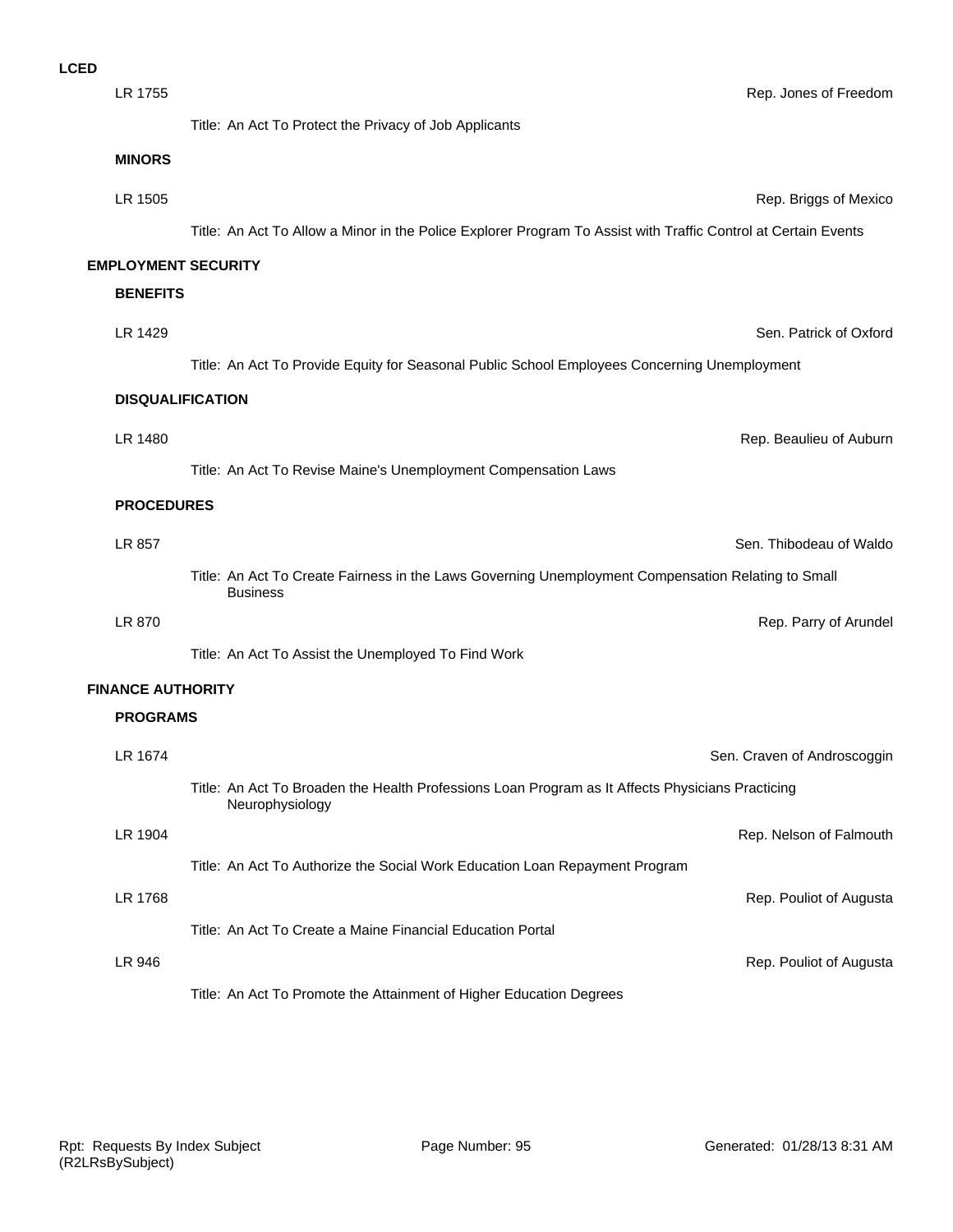**HOUSING**

#### **AFFORDABLE**

| <b>LR 417</b>              |                                                                                            | Rep. Campbell of Orrington    |
|----------------------------|--------------------------------------------------------------------------------------------|-------------------------------|
|                            | Title: An Act To Provide for Livable, Affordable Neighborhoods                             |                               |
| LR 341                     |                                                                                            | Rep. Wilson of Augusta        |
|                            | Title: An Act To Establish a Home Ownership Program for Certain Members of the Military    |                               |
| <b>CONDOMINIUMS</b>        |                                                                                            |                               |
| LR 1831                    |                                                                                            | Rep. Crockett of Bethel       |
|                            | Title: An Act To Simplify the Foreclosure Process on Abandoned Time-share Condominiums     |                               |
|                            | <b>CONSTRUCTION STANDARDS</b>                                                              |                               |
| LR 317                     |                                                                                            | Rep. Plante of Berwick        |
|                            | Title: An Act To Establish a Task Force To Review Section 8 Housing Standards              |                               |
|                            | <b>ENERGY ASSISTANCE</b>                                                                   |                               |
| LR 1358                    |                                                                                            | Rep. Dorney of Norridgewock   |
|                            | Title: An Act To Require an Energy Audit for a House That Is Being Sold                    |                               |
| <b>HOUSING AUTHORITIES</b> |                                                                                            |                               |
|                            | <b>STATE HOUSING AUTHORITY</b>                                                             |                               |
| LR 150                     |                                                                                            | Rep. Russell of Portland      |
|                            | Title: An Act To Protect Medical Marijuana Patients with Respect to Housing                |                               |
| <b>INDUSTRIES</b>          |                                                                                            |                               |
| <b>CONSTRUCTION</b>        |                                                                                            |                               |
| LR 1514                    |                                                                                            | Sen. Cushing of Penobscot     |
|                            | Title: An Act To Amend Maine's Contractor Indemnification Laws                             |                               |
| LR 1593                    |                                                                                            | Rep. Graham of North Yarmouth |
|                            | Title: An Act To Restore Uniformity to the Maine Uniform Building and Energy Code          |                               |
| LR 1724                    |                                                                                            | Rep. Russell of Portland      |
|                            | Title: An Act To Update References Contained in the Maine Uniform Building and Energy Code |                               |
| LR 1123                    |                                                                                            | Sen. Saviello of Franklin     |
|                            | Title: An Act To Establish a Product Stewardship Program for Architectural Paint           |                               |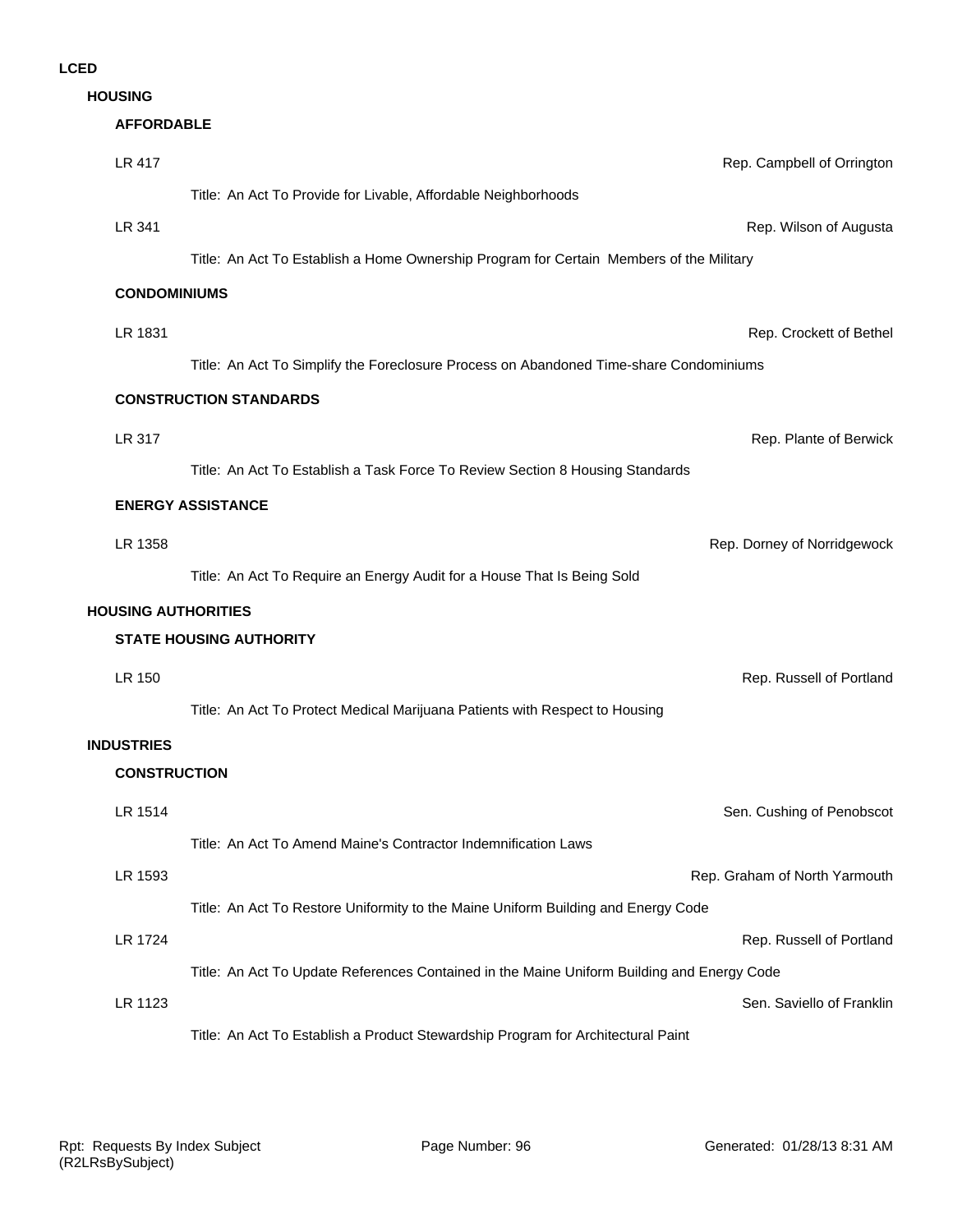Title: An Act To Modify the Mandatory Enforcement of the Maine Uniform Building and Energy Code for a Municipality without a Building Code History

LR 1862 Rep. Verow of Brewer

#### **HOTELS AND MOTELS**

Title: An Act To Amend the Laws Governing the Definition of "Innkeeper"

# **MOTOR VEHICLES**

Title: An Act To Provide Vehicle Owners and Repair Facilities Access to Vehicle Diagnostic and Repair Information

## **NATIVE AMERICAN CRAFTS**

Title: An Act To Ensure the Authenticity of Items Reported To Have Been Crafted by Native Americans

#### **RETAIL STORES**

LR 1456 Rep. Gillway of Searsport Title: An Act To Allow Businesses with More than 5,000 Square Feet of Interior Customer Selling Space To Open on Easter Day, Thanksgiving Day and Christmas

LR 1525 Sen. Lachowicz of Kennebec

Title: An Act To Allow a Person with Crohn's Disease Access to Rest Room Facilities

#### **JOB TRAINING**

## **APPRENTICESHIP**

| LR 1057         |                                                                                                                                                                 | Rep. Stuckey of Portland      |
|-----------------|-----------------------------------------------------------------------------------------------------------------------------------------------------------------|-------------------------------|
|                 | Title: An Act To Expand Apprenticeship Programs and Scholarship Programs with Funding from Identification of<br>Ineffective Economic Development Tax Incentives |                               |
| <b>PROGRAMS</b> |                                                                                                                                                                 |                               |
| LR 912          |                                                                                                                                                                 | Rep. Graham of North Yarmouth |
|                 | Title: An Act To Support the Permanent Commission on the Status of Women                                                                                        |                               |
| LR 1092         |                                                                                                                                                                 | Pres. Alfond of Cumberland    |
|                 | Title: An Act To Strengthen Maine's Workforce and Economic Future                                                                                               |                               |
| LR 1940         |                                                                                                                                                                 | Rep. Campbell of Orrington    |

Title: An Act To Encourage and Enhance Economic Development in the Lower Penobscot Basin by Creating Industry-specific Bridge Educational Programming

LR 1216 Rep. Ayotte of Caswell

LR 188 Rep. Soctomah of Passamaquoddy Tribe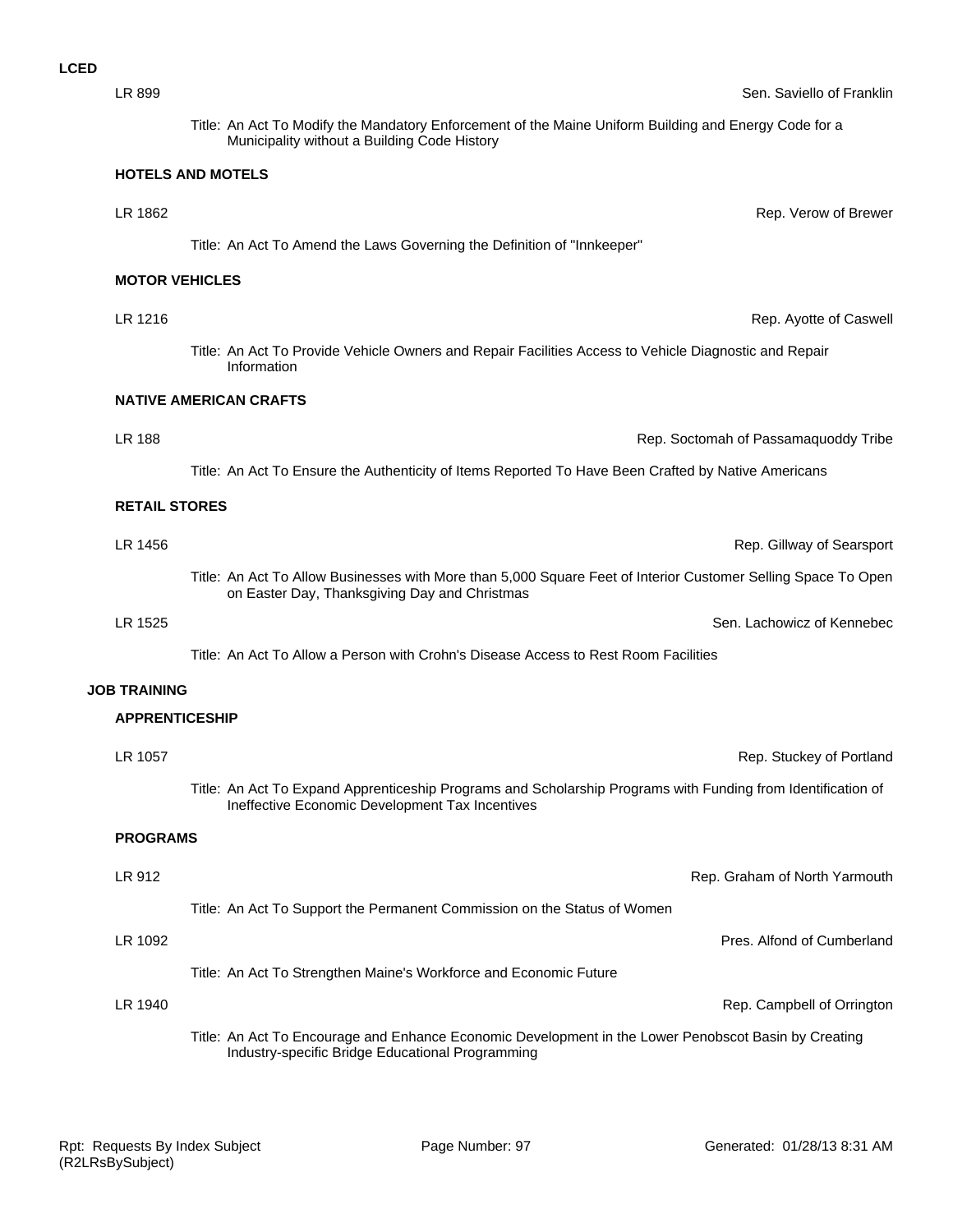| <b>LCED</b> |                        |                                                                                                                                                         |
|-------------|------------------------|---------------------------------------------------------------------------------------------------------------------------------------------------------|
|             | <b>LR 40</b>           | Rep. Beavers of South Berwick                                                                                                                           |
|             |                        | Title: An Act To Provide Funding to Career and Technical Education Centers To Assist Job Seekers                                                        |
|             | LR 1327                | Sen. Gerzofsky of Cumberland                                                                                                                            |
|             |                        | Title: An Act To Promote Workforce Development and Training in the Heating, Ventilation, Air Conditioning,<br>Efficiency and Energy Conservation Trades |
|             | <b>LABOR DEPT</b>      |                                                                                                                                                         |
|             | <b>POWERS</b>          |                                                                                                                                                         |
|             | LR 312                 | Rep. Campbell of Newfield                                                                                                                               |
|             |                        | Title: Resolve, To Have the Labor History Mural Returned to the Department of Labor                                                                     |
|             | <b>LABOR RELATIONS</b> |                                                                                                                                                         |
|             |                        | <b>COLLECTIVE BARGAINING</b>                                                                                                                            |
|             | LR 1187                | Rep. Gilbert of Jay                                                                                                                                     |
|             |                        | Title: An Act To Preserve the Dynamic Status Quo Pending Expiration of Collective Bargaining Agreements                                                 |
|             |                        | <b>LABOR ORGANIZATIONS</b>                                                                                                                              |
|             | LR 1367                | Rep. Lockman of Amherst                                                                                                                                 |
|             |                        | Title: An Act To Ensure Paycheck Protection for Government Employees by Prohibiting Mandatory Withdrawal of                                             |
|             |                        | <b>Union Dues</b>                                                                                                                                       |
|             | LR 1384                | Rep. Lockman of Amherst                                                                                                                                 |
|             |                        | Title: An Act To Prohibit Labor Union Security Agreements That Require Payment of Agency Fees                                                           |
|             |                        | <b>PANEL OF MEDIATORS</b>                                                                                                                               |
|             | LR 1898                | Rep. Gideon of Freeport                                                                                                                                 |
|             |                        | Title: An Act To Increase the Pay Cap for the Panel of Mediators                                                                                        |
|             | <b>LICENSING</b>       |                                                                                                                                                         |
|             |                        | <b>BUILDING CONTRACTORS</b>                                                                                                                             |
|             | LR 1535                | Sen. Patrick of Oxford                                                                                                                                  |
|             |                        | Title: An Act To License Home Building and Improvement Contractors                                                                                      |
|             | <b>COUNSELORS</b>      |                                                                                                                                                         |
|             | LR 252                 |                                                                                                                                                         |
|             |                        | Sen. Gerzofsky of Cumberland                                                                                                                            |
|             |                        | Title: An Act To Amend the Requirements for Licensed Clinical Professional Counselors                                                                   |
|             |                        |                                                                                                                                                         |
|             |                        |                                                                                                                                                         |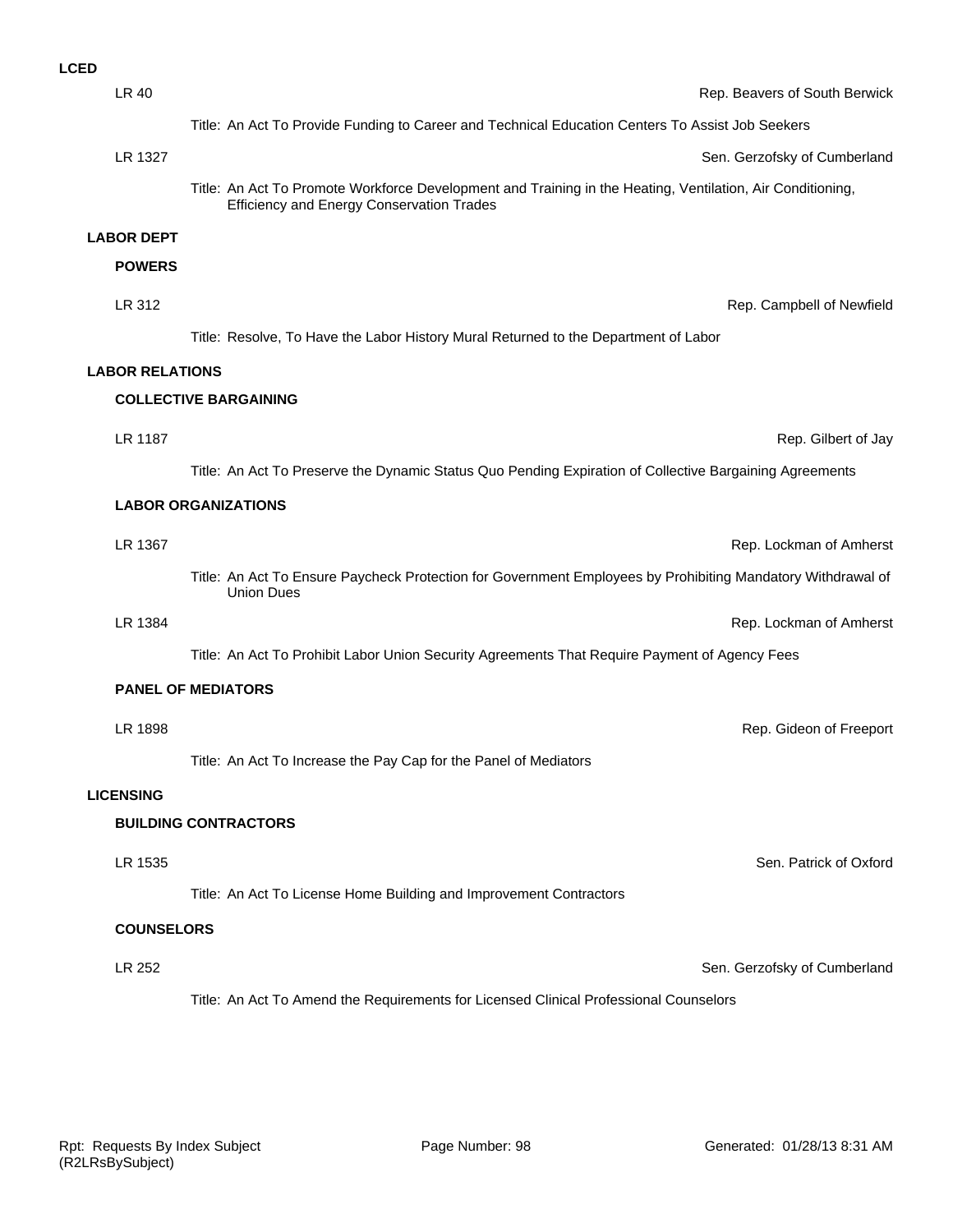# **DENTAL PERSONNEL**

| LR 1420          | Sen. Cushing of Penobscot                                                                                                                                                    |
|------------------|------------------------------------------------------------------------------------------------------------------------------------------------------------------------------|
|                  | Title: An Act To Improve Efficiencies in Dental Offices                                                                                                                      |
| LR 129           | Rep. Sirocki of Scarborough                                                                                                                                                  |
|                  | Title: An Act To Establish a Separate Regulatory Board for Dental Hygienists                                                                                                 |
| LR 130           | Rep. Sirocki of Scarborough                                                                                                                                                  |
|                  | Title: An Act To Establish Midlevel Dental Practitioner Status                                                                                                               |
| LR 982           | Sen. Patrick of Oxford                                                                                                                                                       |
|                  | Title: An Act To Improve Access to Dental Care through the Establishment of the Maine Board of Oral Health                                                                   |
| LR 1072          | Sen. Valentino of York                                                                                                                                                       |
|                  | Title: Resolve, Directing the Board of Dental Examiners To Amend Its Rules To Improve Access to Oral Health<br>Care in Maine                                                 |
| <b>LR 777</b>    | Rep. Shaw of Standish                                                                                                                                                        |
|                  | Title: An Act To Remove the Statement of Oral Condition as a Requirement for Denturists Making Partial<br>Dentures                                                           |
| LR 315           | Rep. Shaw of Standish                                                                                                                                                        |
|                  | Title: An Act To Change the Composition of the Board of Dental Examiners                                                                                                     |
| LR 1023          | Rep. Lajoie of Lewiston                                                                                                                                                      |
|                  | Title: An Act To Equalize the Fire Investigation and Prevention Tax Paid by Insurers                                                                                         |
|                  | <b>DRIVER EDUCATION TEACHERS</b>                                                                                                                                             |
| LR 585           | Rep. Gifford of Lincoln                                                                                                                                                      |
|                  | Title: An Act To Modify the Qualifications for a Person To Be Able To Teach Driver's Education                                                                               |
| <b>ELEVATORS</b> |                                                                                                                                                                              |
| LR 303           | Sen. Tuttle of York                                                                                                                                                          |
|                  | Title: An Act To Require Elevators To Be Accessible for Ambulance Stretchers                                                                                                 |
|                  | <b>HEAVY EQUIPMENT OPERATORS</b>                                                                                                                                             |
| LR 1485          | Sen. Cushing of Penobscot                                                                                                                                                    |
|                  | Title: An Act To Improve Industry Safety through a Certification Process for Operating Certain Heavy Equipment                                                               |
|                  | <b>MECHANICAL TRADES</b>                                                                                                                                                     |
| LR 1732          | Rep. DeChant of Bath                                                                                                                                                         |
|                  | Title: Resolve, Directing the Department of Professional and Financial Regulation To Conduct a Sunrise Review<br>Regarding the Proposal To License Certain Mechanical Trades |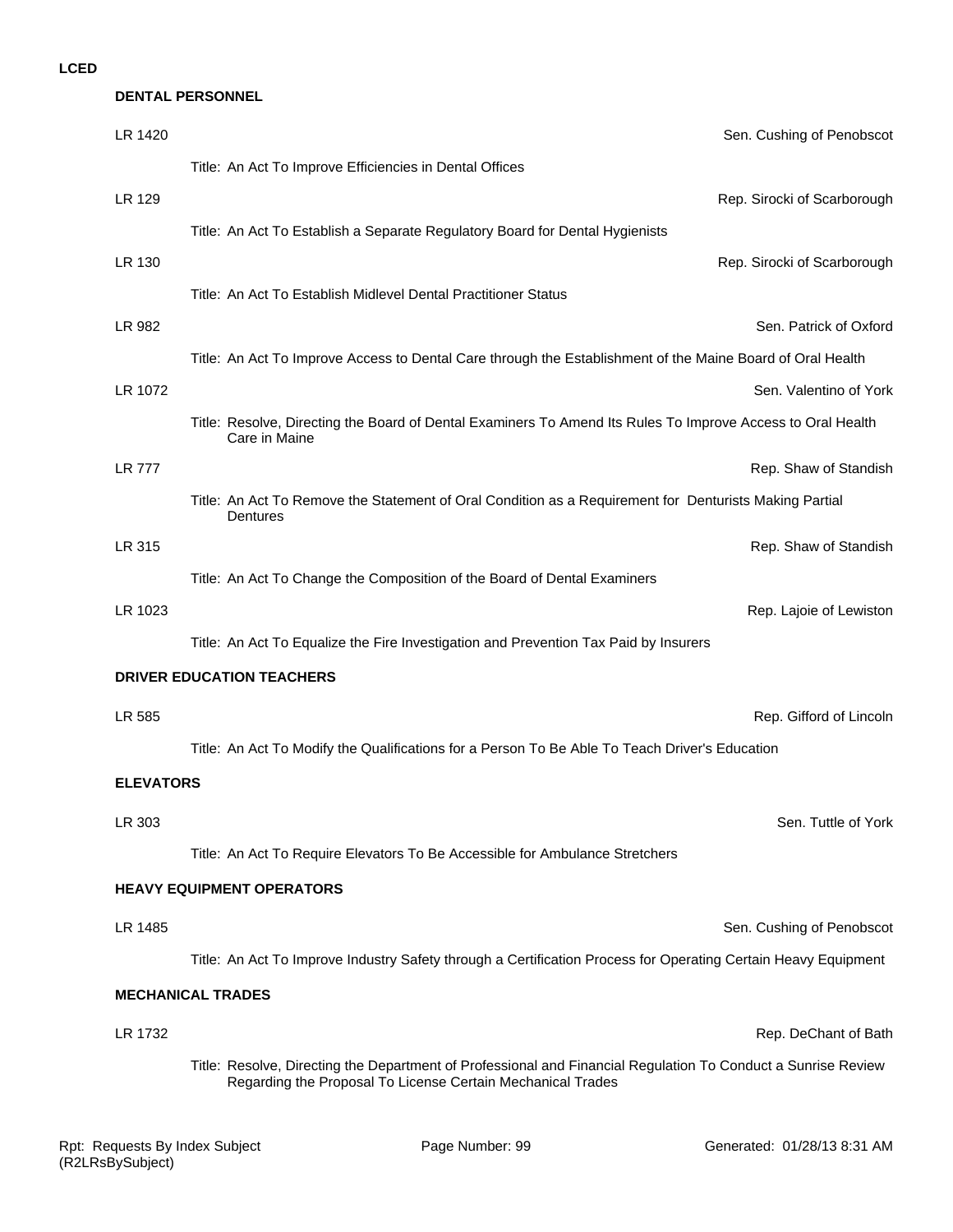| <b>MEDICAL PRACTITIONERS</b>                                                                                                                                                          |                              |  |
|---------------------------------------------------------------------------------------------------------------------------------------------------------------------------------------|------------------------------|--|
|                                                                                                                                                                                       | Pres. Alfond of Cumberland   |  |
| Title: An Act To Amend the Medical Radiation Health and Safety Laws                                                                                                                   |                              |  |
|                                                                                                                                                                                       | Sen. Gratwick of Penobscot   |  |
| Title: An Act Establishing the Health Care Professional Transparency Act of 2013                                                                                                      |                              |  |
|                                                                                                                                                                                       | Sen. Gratwick of Penobscot   |  |
| Title: An Act To Amend the Laws Governing the Scope of Practice for Cardiovascular Technologists                                                                                      |                              |  |
|                                                                                                                                                                                       | Rep. Kinney of Limington     |  |
| Title: An Act To Accept National Accreditation Standards for Nuclear Medicine Technicians                                                                                             |                              |  |
|                                                                                                                                                                                       | Rep. Pringle of Windham      |  |
| Title: An Act To Amend the Health Care Practitioner Licensing, Disciplinary and Reporting Laws Regarding<br>Alcohol and Drug Abuse                                                    |                              |  |
|                                                                                                                                                                                       | Rep. Mastraccio of Sanford   |  |
| Title: An Act To Modernize the Statutes Governing Physician Assistants                                                                                                                |                              |  |
| <b>MENTAL HEALTH PRACTITIONERS</b>                                                                                                                                                    |                              |  |
|                                                                                                                                                                                       | Sen. Cain of Penobscot       |  |
| Title: An Act To Improve Professional Training for Licensed Mental Health Clinicians                                                                                                  |                              |  |
|                                                                                                                                                                                       | Rep. Gilbert of Jay          |  |
| Title: An Act To Require Suicide Risk Assessment, Treatment and Management Training for Certain Licensed<br><b>Mental Health Professionals</b>                                        |                              |  |
|                                                                                                                                                                                       | Rep. Evangelos of Friendship |  |
| Title: An Act To Impose a Duty To Protect and Warn on Mental Health Professionals                                                                                                     |                              |  |
|                                                                                                                                                                                       |                              |  |
|                                                                                                                                                                                       | Rep. Sanderson of Chelsea    |  |
| Title: An Act To Permit Certain Registered Nurses To Serve as Administrators of Nursing Facilities and To<br>Update Provisions of the Law Governing Continuing Education Requirements |                              |  |
| OIL AND SOLID FUEL DEALERS                                                                                                                                                            |                              |  |
|                                                                                                                                                                                       | Rep. Crockett of Bethel      |  |
| Title: An Act Regarding Maintenance of Wood Pellet Stoves and Boilers                                                                                                                 |                              |  |
| <b>PESTICIDE DEALERS</b>                                                                                                                                                              |                              |  |
|                                                                                                                                                                                       | Sen. Saviello of Franklin    |  |
| Title: An Act To Extend the Restricted Use Pesticide Dealers License to 6 Years                                                                                                       |                              |  |
|                                                                                                                                                                                       |                              |  |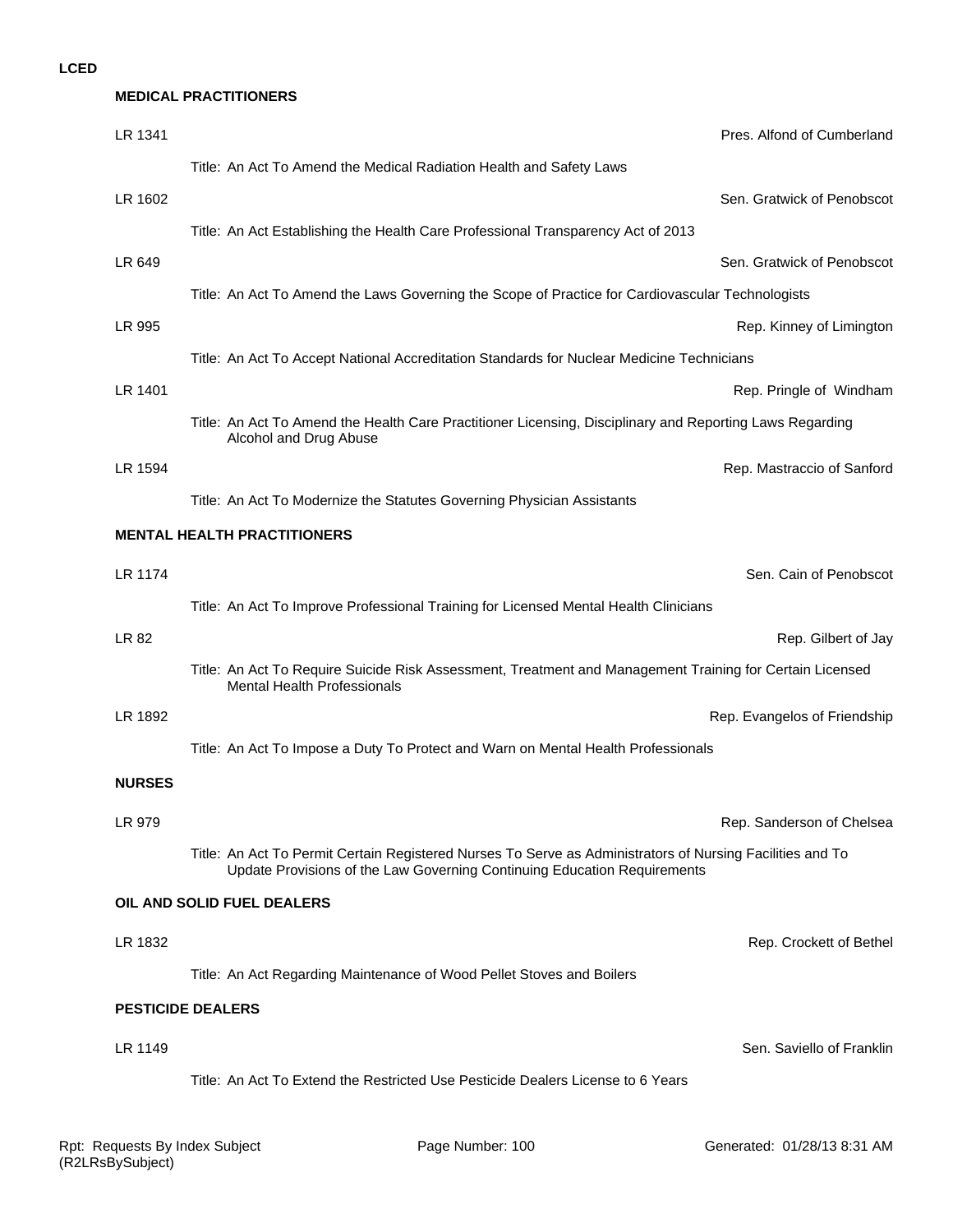| LR 1150               |                                                                                                                                                 | Sen. Saviello of Franklin      |
|-----------------------|-------------------------------------------------------------------------------------------------------------------------------------------------|--------------------------------|
|                       | Title: An Act To Allow an Exam for a Commercial Applicator of Pesticides To Be Given Orally                                                     |                                |
| <b>PHARMACISTS</b>    |                                                                                                                                                 |                                |
| LR 625                |                                                                                                                                                 | Sen. Johnson of Lincoln        |
|                       | Title: An Act To Expand the Types of Vaccines That May Be Administered by Pharmacists                                                           |                                |
| <b>LR 729</b>         |                                                                                                                                                 | Rep. Nutting of Oakland        |
|                       | Title: An Act To Amend the Laws Governing Drugs and Vaccines Administered by Pharmacists                                                        |                                |
| <b>PHYSICIANS</b>     |                                                                                                                                                 |                                |
| LR 1603               |                                                                                                                                                 |                                |
|                       | Title: An Act To Amend the Postgraduate Education Requirements for Physicians Who Have Completed an                                             | Rep. Volk of Scarborough       |
|                       | Accredited Residency Program in Oral and Maxillofacial Surgery                                                                                  |                                |
| LR 1217               |                                                                                                                                                 | Rep. Ayotte of Caswell         |
|                       | Title: An Act To Protect Doctors Who Prescribe a Homeopathic Course of Treatment and To Provide Insurance<br>Coverage for Homeopathic Treatment |                                |
| LR 1383               |                                                                                                                                                 | Rep. Dorney of Norridgewock    |
|                       | Title: An Act To Clarify Physician Delegation                                                                                                   |                                |
|                       | <b>REAL ESTATE AGENTS</b>                                                                                                                       |                                |
| LR 1715               |                                                                                                                                                 | Rep. Volk of Scarborough       |
|                       | Title: An Act Regarding Qualifications for Real Estate Licensees                                                                                |                                |
|                       | <b>RECREATIONAL THERAPISTS</b>                                                                                                                  |                                |
| LR 1723               |                                                                                                                                                 | Sen. Lachowicz of Kennebec     |
|                       | Title: An Act To Establish Licensure of Recreational Therapists                                                                                 |                                |
|                       | <b>SCRAP METAL PROCESSORS</b>                                                                                                                   |                                |
|                       |                                                                                                                                                 |                                |
| LR 1554               |                                                                                                                                                 | Rep. Espling of New Gloucester |
|                       | Title: An Act To Create a License for Metal Dealers                                                                                             |                                |
| LR 1496               |                                                                                                                                                 | Rep. Longstaff of Waterville   |
|                       | Title: An Act To Create a License for Metal Dealers                                                                                             |                                |
| <b>TANNING SALONS</b> |                                                                                                                                                 |                                |
| LR 1600               |                                                                                                                                                 | Sen. Gratwick of Penobscot     |
|                       | Title: An Act To Reduce Youth Cancer Risk                                                                                                       |                                |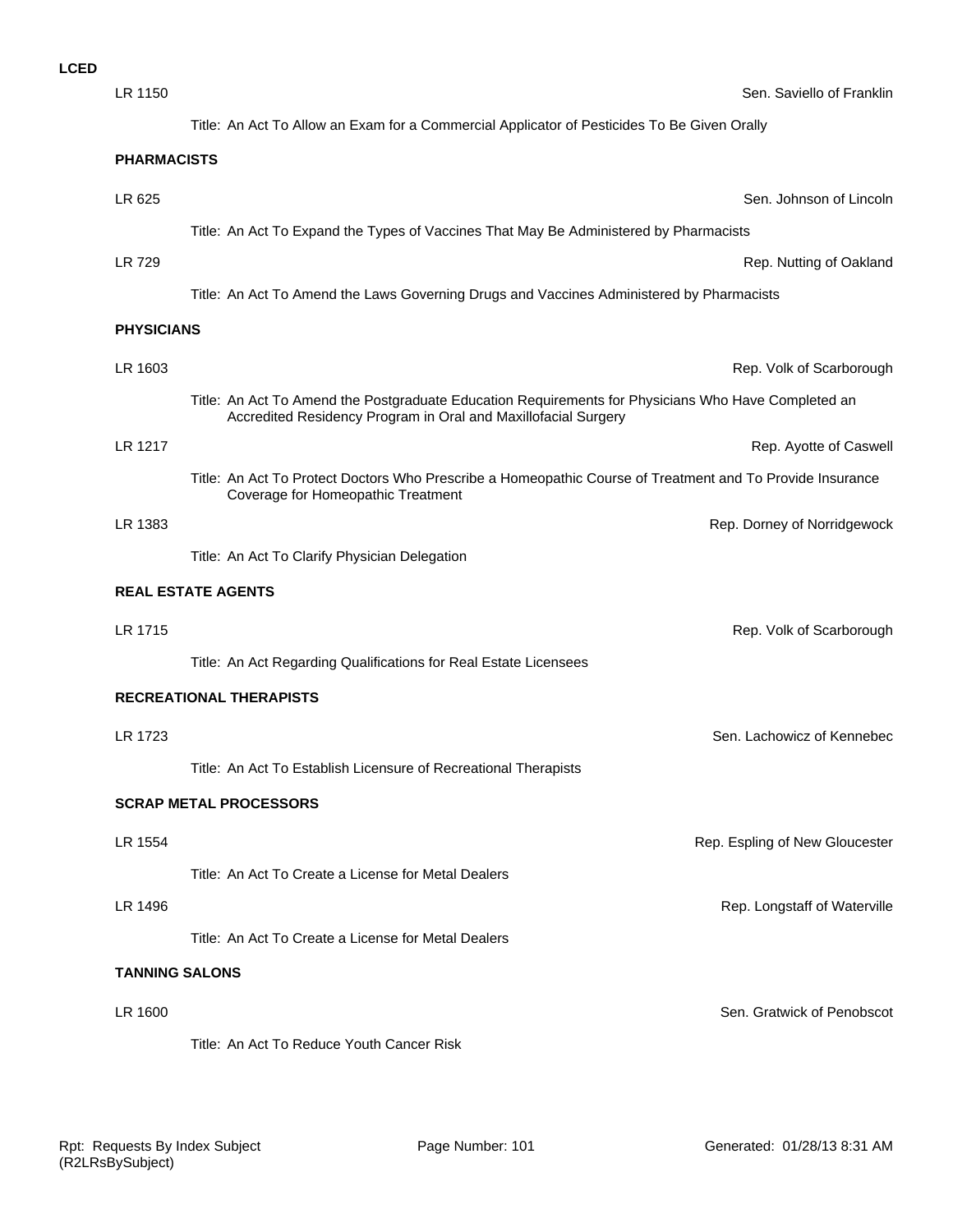| <b>TATTOO ARTISTS</b> |                                                                                                           |
|-----------------------|-----------------------------------------------------------------------------------------------------------|
| LR 1785               | Rep. Herbig of Belfast                                                                                    |
|                       | Title: An Act To Protect Consumers' Health and Welfare in Maine's Tattoo Industry                         |
| <b>VETERINARIANS</b>  |                                                                                                           |
| LR 1590               | Rep. Herbig of Belfast                                                                                    |
|                       | Title: An Act To Provide for the Continuity of a Veterinary Practice Subsequent to the Death of the Owner |
| LR 1809               | Rep. Dill of Old Town                                                                                     |
|                       | Title: An Act To Update the Maine Veterinary Practice Act                                                 |
|                       | <b>WATER TREATMENT SPECIALIST</b>                                                                         |
| LR 1736               | Rep. Rotundo of Lewiston                                                                                  |
|                       | Title: An Act To Establish a Water Treatment Specialist License                                           |
| <b>LIENS</b>          |                                                                                                           |
| <b>MECHANICS</b>      |                                                                                                           |
| LR 1579               | Sen. Plummer of Cumberland                                                                                |
|                       | Title: An Act To Allow Licensed Foresters To Use Mechanics Liens                                          |
| LR 1663               | Sen. Boyle of Cumberland                                                                                  |
|                       | Title: An Act To Expand Use of Mechanics Liens in the Collection of Unpaid Bills for Goods and Services   |
| <b>UTILITY</b>        |                                                                                                           |
| LR 1546               | Rep. Harlow of Portland                                                                                   |
|                       | Title: An Act To Allow Municipalities To Place Liens for Failure To Pay Storm Water Assessments           |
|                       | <b>MANUFACTURED HOUSING</b>                                                                               |
| <b>FINANCING</b>      |                                                                                                           |
| LR 1897               | Rep. Volk of Scarborough                                                                                  |
|                       | Title: An Act To Encourage Financing of Workforce Housing                                                 |
| LR 1422               | Sen. Thibodeau of Waldo                                                                                   |
|                       | Title: An Act To Encourage the Financing of Workforce Housing                                             |
|                       | <b>MOBILE HOME PARKS</b>                                                                                  |
| LR 1592               | Rep. Herbig of Belfast                                                                                    |
|                       | Title: An Act To Promote Home Ownership                                                                   |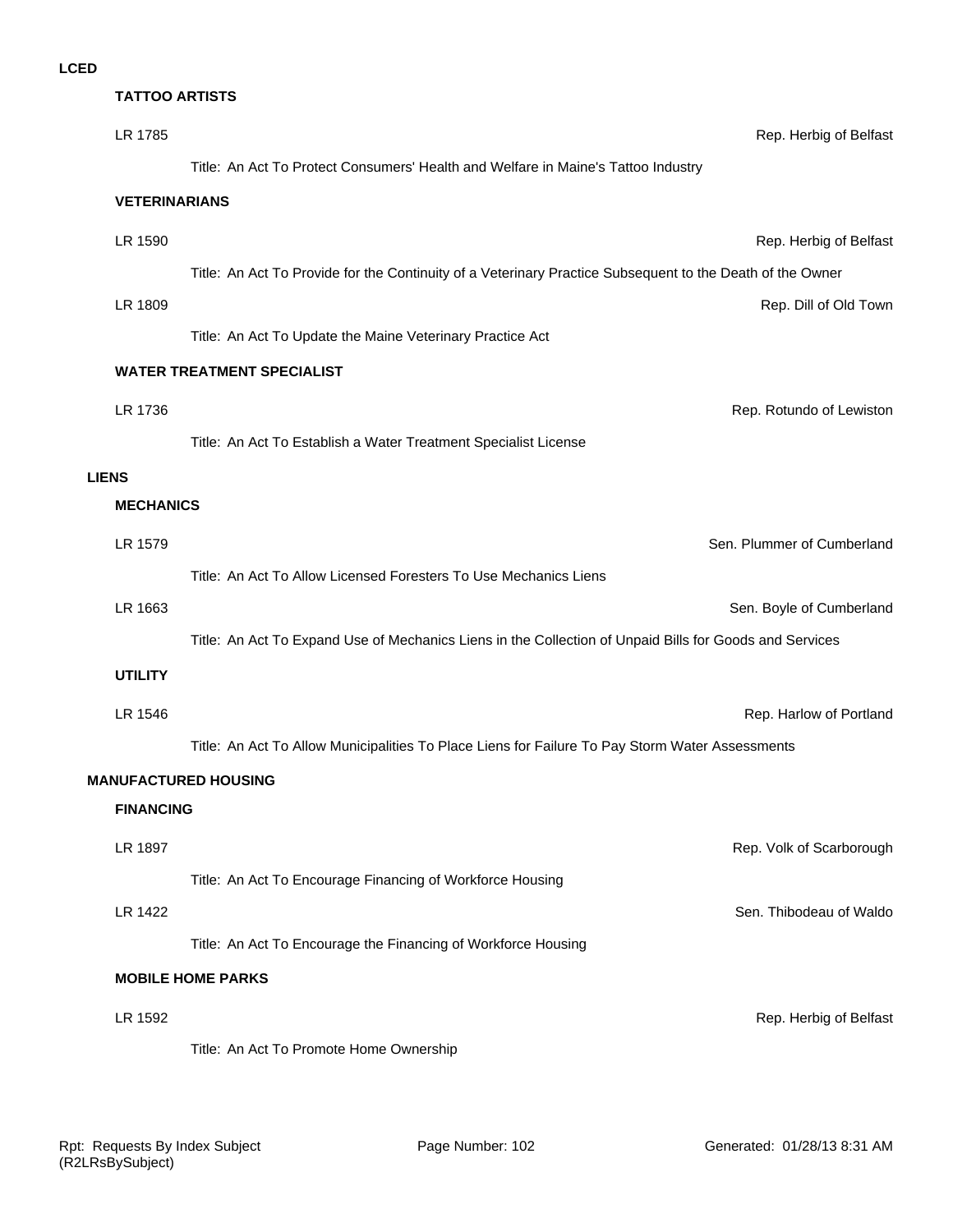**RESIDENTIAL REAL PROPERTY**

| LR 1425               | Rep. Priest of Brunswick                                                                                                                                                               |
|-----------------------|----------------------------------------------------------------------------------------------------------------------------------------------------------------------------------------|
|                       | Title: An Act To Clarify When a Manufactured Home Becomes Residential Real Property                                                                                                    |
| <b>TOURISM OFFICE</b> |                                                                                                                                                                                        |
| <b>PROMOTION</b>      |                                                                                                                                                                                        |
| LR 1380               | Rep. Malaby of Hancock                                                                                                                                                                 |
|                       | Title: An Act To Promote Tourism in the State                                                                                                                                          |
|                       | <b>WORKERS COMPENSATION</b>                                                                                                                                                            |
| <b>BENEFITS</b>       |                                                                                                                                                                                        |
| LR 773                | Sen. Johnson of Lincoln                                                                                                                                                                |
|                       | Title: An Act To Ensure the Proportional Offset against Retirement Benefits of Workers' Compensation Awards                                                                            |
| <b>LR 1474</b>        | Sen. Jackson of Aroostook                                                                                                                                                              |
|                       | Title: An Act To Improve Workers' Compensation Coverage for All Injured Workers                                                                                                        |
| <b>LR 1475</b>        | Sen. Jackson of Aroostook                                                                                                                                                              |
|                       | Title: An Act To Amend the Maine Workers' Compensation Act of 1992 To Provide Benefits to Seriously Injured<br>Workers                                                                 |
| <b>CLAIMS</b>         |                                                                                                                                                                                        |
| LR 354                | Sen. Tuttle of York                                                                                                                                                                    |
|                       | Title: An Act Concerning Workers' Compensation in Maine                                                                                                                                |
| <b>PROCEDURES</b>     |                                                                                                                                                                                        |
| LR 1572               | Rep. Cray of Palmyra                                                                                                                                                                   |
|                       | Title: An Act To Clarify the Agricultural Exemption to the Workers' Compensation Laws                                                                                                  |
| LR 1252               | Rep. Farnsworth of Portland                                                                                                                                                            |
|                       | Title: An Act To Amend the Definition of "Employee" under the Maine Workers' Compensation Act of 1992 To<br>Include Certain Individuals Who Provide Shared Living Residential Services |
| LR 1153               | Sen. Saviello of Franklin                                                                                                                                                              |
|                       | Title: An Act To Make the Definition of Agricultural Activity Consistent in the Laws Governing Taxation and<br>Workers' Compensation                                                   |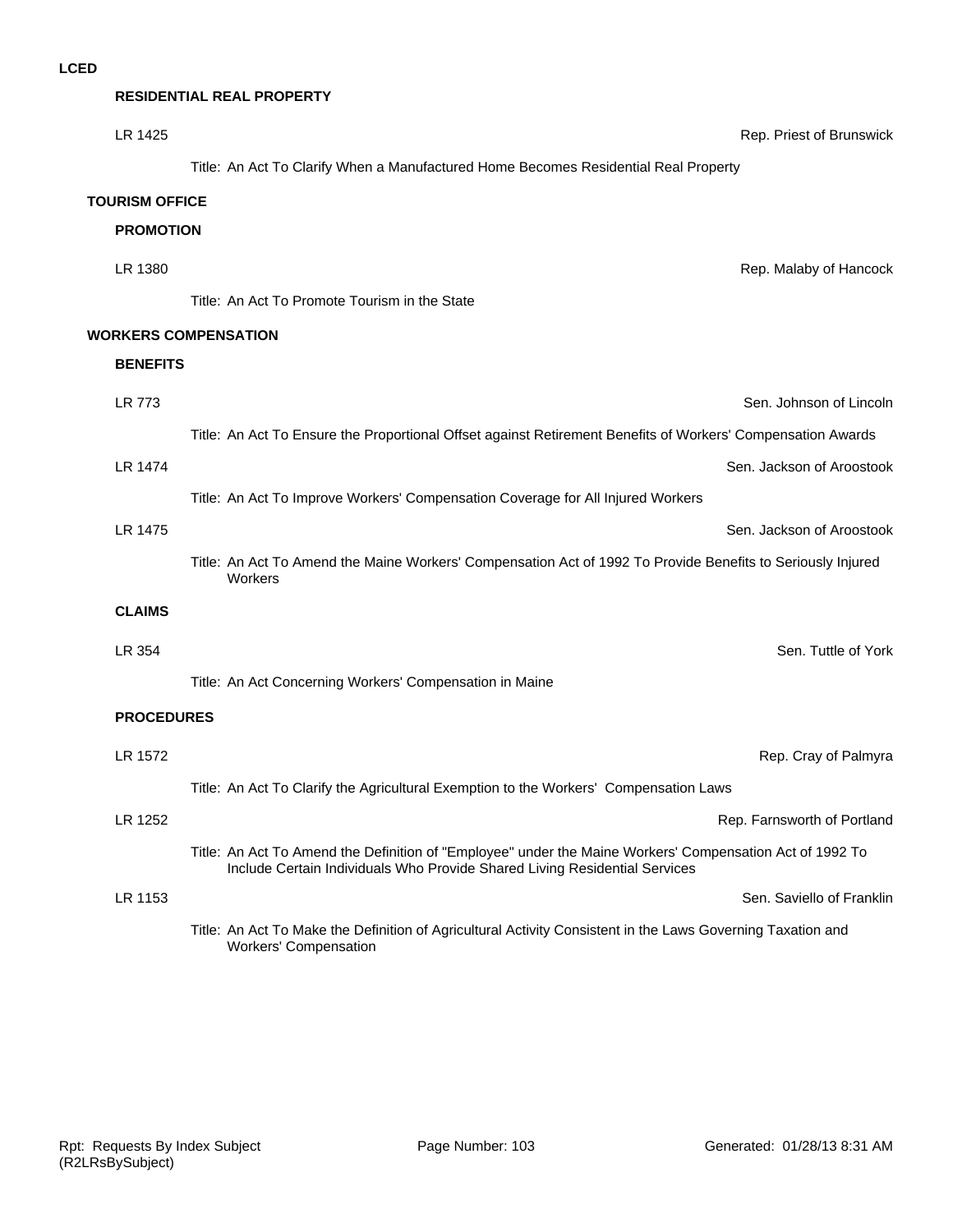# **COMMERCIAL FISHING**

|             | <b>LICENSES</b>  |                                                                                                                                                    |
|-------------|------------------|----------------------------------------------------------------------------------------------------------------------------------------------------|
|             | LR 1040          | Sen. Mazurek of Knox                                                                                                                               |
|             |                  | Title: An Act To Increase the Number of Elver Harvesting Licenses and Preserve the Fishery through<br>Conservation                                 |
|             | <b>PRACTICES</b> |                                                                                                                                                    |
|             | LR 1901          | Sen. Haskell of Cumberland                                                                                                                         |
|             |                  | Title: An Act To Allow the Sale of Incidentally Caught Lobsters                                                                                    |
|             | LR 618           | Rep. Kumiega, III of Deer Isle                                                                                                                     |
|             |                  | Title: An Act To Permit the Harvest of Sea Cucumbers as Bycatch of Sea Urchin Dragging and To Allow Areas<br>To Be Closed to Sea Cucumber Dragging |
|             | LR 1085          | Rep. Kumiega, III of Deer Isle                                                                                                                     |
|             |                  | Title: Resolve, To Develop Principles To Guide Fisheries Management Decisions                                                                      |
|             | LR 1006          | Rep. Mitchell of Penobscot Nation                                                                                                                  |
|             |                  | Title: An Act Regarding Commercial Elver Licenses Issued by the Penobscot Nation                                                                   |
| <b>FISH</b> |                  |                                                                                                                                                    |
|             | <b>EELS</b>      |                                                                                                                                                    |
|             | LR 1117          | Rep. Shaw of Standish                                                                                                                              |
|             |                  | Title: An Act To Ensure Protection against Fish Kills and To Allow for Recreational Use of Sebago Lake                                             |
|             | LR 849           | Sen. Gerzofsky of Cumberland                                                                                                                       |
|             |                  | Title: An Act To Move Maine's Elver Fishery towards Sustainability                                                                                 |
|             | LR 1965          | Rep. Bear of Houlton Band of Maliseet Indians                                                                                                      |
|             |                  | Title: An Act To Provide for and Recognize the Right of the Houlton Band of Maliseet Indians To Fish for Elvers                                    |
|             | <b>FISHWAYS</b>  |                                                                                                                                                    |
|             | LR 1304          | Rep. MacDonald of Boothbay                                                                                                                         |
|             |                  | Title: An Act Regarding the Passage of River Herring on the St. Croix River                                                                        |
|             | <b>LOBSTERS</b>  |                                                                                                                                                    |
|             | <b>BAIT</b>      |                                                                                                                                                    |
|             | LR 1048          | Sen. Goodall of Sagadahoo                                                                                                                          |
|             |                  | Title: An Act To Sustainably Harvest Bait for Personal Use                                                                                         |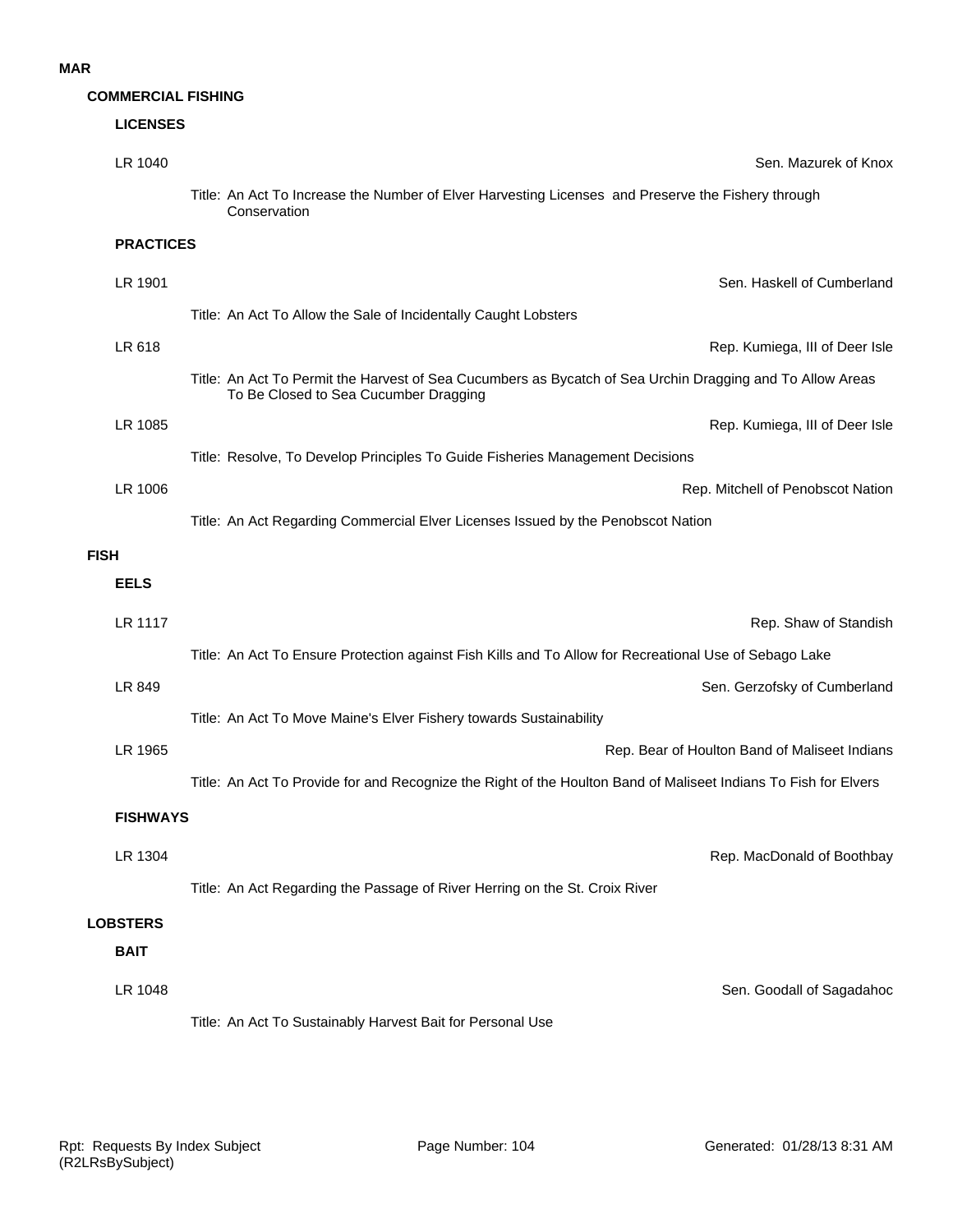#### **MAR**

| <b>LICENSING</b>  |                                                                                                                                     |
|-------------------|-------------------------------------------------------------------------------------------------------------------------------------|
| <b>LR 98</b>      | Sen. Langley of Hancock                                                                                                             |
|                   | Title: An Act To Provide a Reduced-price Lobster Meat Permit to Licensed Crab Pickers                                               |
| LR 1670           | Rep. Chapman of Brooksville                                                                                                         |
|                   | Title: An Act To Create a Noncommercial, Nondomiciled Resident Lobster and Crab Fishing License                                     |
| LR 922            | Rep. Rykerson of Kittery                                                                                                            |
|                   | Title: An Act To Change the Age at Which a Person Qualifies for an Exemption from the Fee for a Lobster and<br>Crab Fishing License |
|                   | <b>MANAGEMENT ZONES</b>                                                                                                             |
| LR 1681           | Rep. Chapman of Brooksville                                                                                                         |
|                   | Title: An Act To Ease Compliance and Enforcement near Lobster Zone Borders                                                          |
| LR 1621           | Rep. Kumiega, III of Deer Isle                                                                                                      |
|                   | Title: An Act Regarding the Swans Island Lobster Zone                                                                               |
| <b>PROMOTION</b>  |                                                                                                                                     |
| LR 92             | Sen. Johnson of Lincoln                                                                                                             |
|                   | Title: An Act To Create a Tax Incentive Program To Improve the Maine Lobster Industry                                               |
| LR 292            | Rep. Evangelos of Friendship                                                                                                        |
|                   | Title: An Act To Support the Maine Lobster Industry                                                                                 |
| <b>TRAPS</b>      |                                                                                                                                     |
| LR 1178           | Rep. Casavant of Biddeford                                                                                                          |
|                   | Title: An Act To Amend the Lobster Trap Tag System Rules for Certain Zones                                                          |
|                   | <b>MARINE RESOURCES DEPT</b>                                                                                                        |
| <b>PROCEDURES</b> |                                                                                                                                     |
| LR 965            | Rep. Evangelos of Friendship                                                                                                        |
|                   | Title: An Act To Allow the Commissioner of Marine Resources To Investigate Price Fixing of Lobster                                  |
| <b>RULES</b>      |                                                                                                                                     |
| LR 1678           | Rep. Chapman of Brooksville                                                                                                         |
|                   | Title: An Act To Require Labeling of Genetically Modified Marine Organisms                                                          |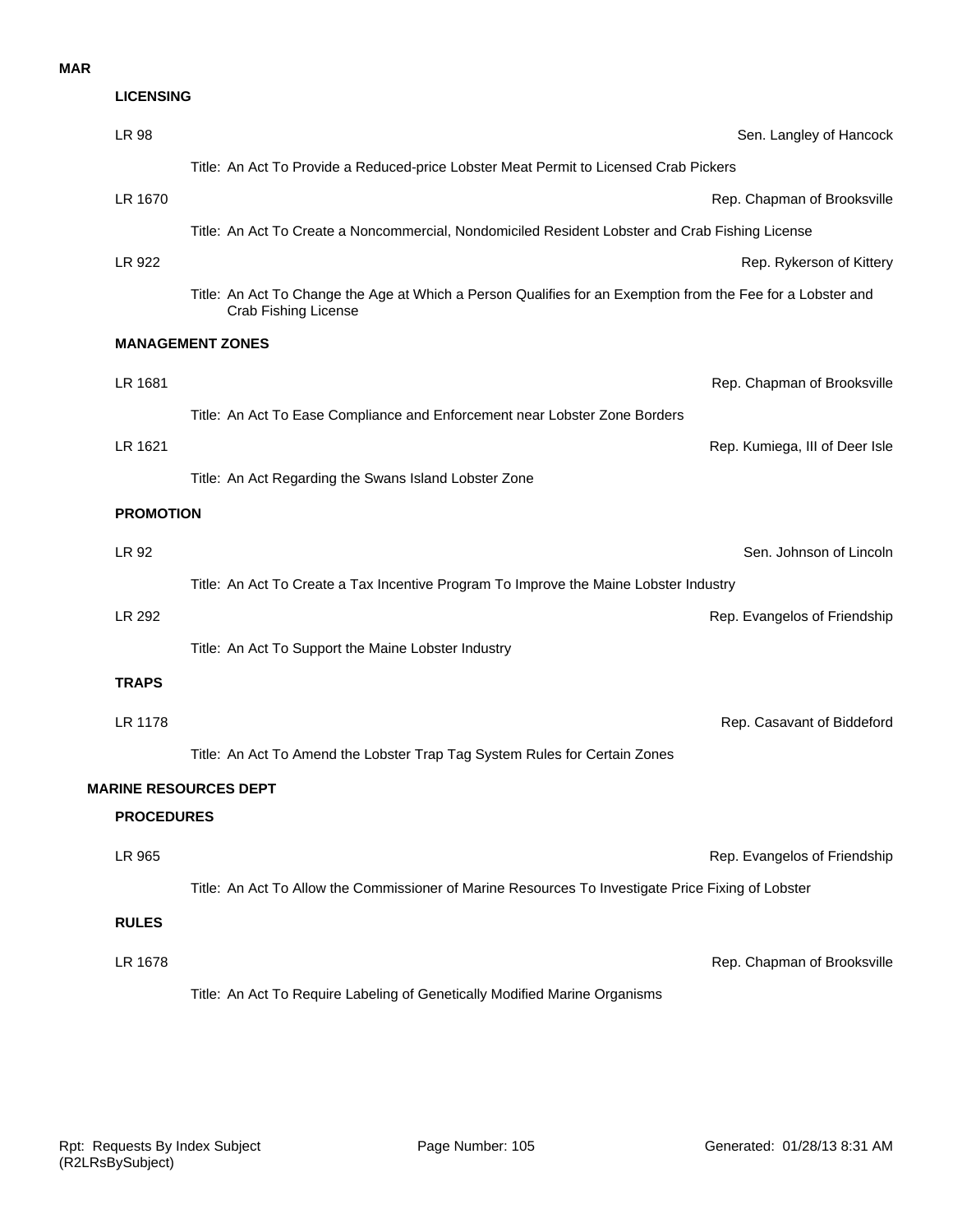#### **MAR**

**SEA URCHINS**

#### **REGULATIONS**

| LR 1731             |                                                                                                                                                     | Rep. Devin of Newcastle     |
|---------------------|-----------------------------------------------------------------------------------------------------------------------------------------------------|-----------------------------|
|                     | Title: An Act To Enable Small-scale Cooperative Management of the Sea Urchin Resource                                                               |                             |
| <b>SHELLFISH</b>    |                                                                                                                                                     |                             |
| <b>SCALLOPS</b>     |                                                                                                                                                     |                             |
| LR 771              |                                                                                                                                                     | Sen. Langley of Hancock     |
|                     | Title: An Act To Allow Municipalities To Petition the Department of Marine Resources To Determine Dive-only<br>Areas for Scallops in Mooring Fields |                             |
| LR 1635             |                                                                                                                                                     | Rep. Chapman of Brooksville |
|                     | Title: An Act To Allow Scallop License Swapping                                                                                                     |                             |
|                     |                                                                                                                                                     |                             |
| <b>JOINT ORDERS</b> |                                                                                                                                                     |                             |
|                     | JOINT RULE TO APPOINT MEMBERS OF JSC                                                                                                                |                             |
| LR 1134             |                                                                                                                                                     | Rep. Bolduc of Auburn       |

Title: Joint Order To Amend the Joint Rules To Establish a Joint Committee To Appoint Members of Joint Standing Committees

#### **SLG**

**ORD**

#### **COUNTY BUDGETS**

#### **ANDROSCOGGIN**

| LR 1102 | Sen. Mason of Androscoggin |
|---------|----------------------------|
|         |                            |

Title: An Act To Amend the Androscoggin County Charter

#### **PROCEDURES**

LR 1837 Rep. Crockett of Bethel

Title: An Act To Amend the Determination by Counties of Property Growth Factor

#### **COUNTY GOVERNMENT**

#### **COMMISSIONERS**

#### LR 261 Sen. Thomas of Somerset

Title: An Act To Establish a People's Veto Process for Actions of County Commissioners

#### **FUNDING**

LR 1405 Rep. Jackson of Oxford Title: An Act To Amend the Laws Governing the Limitation on County Assessments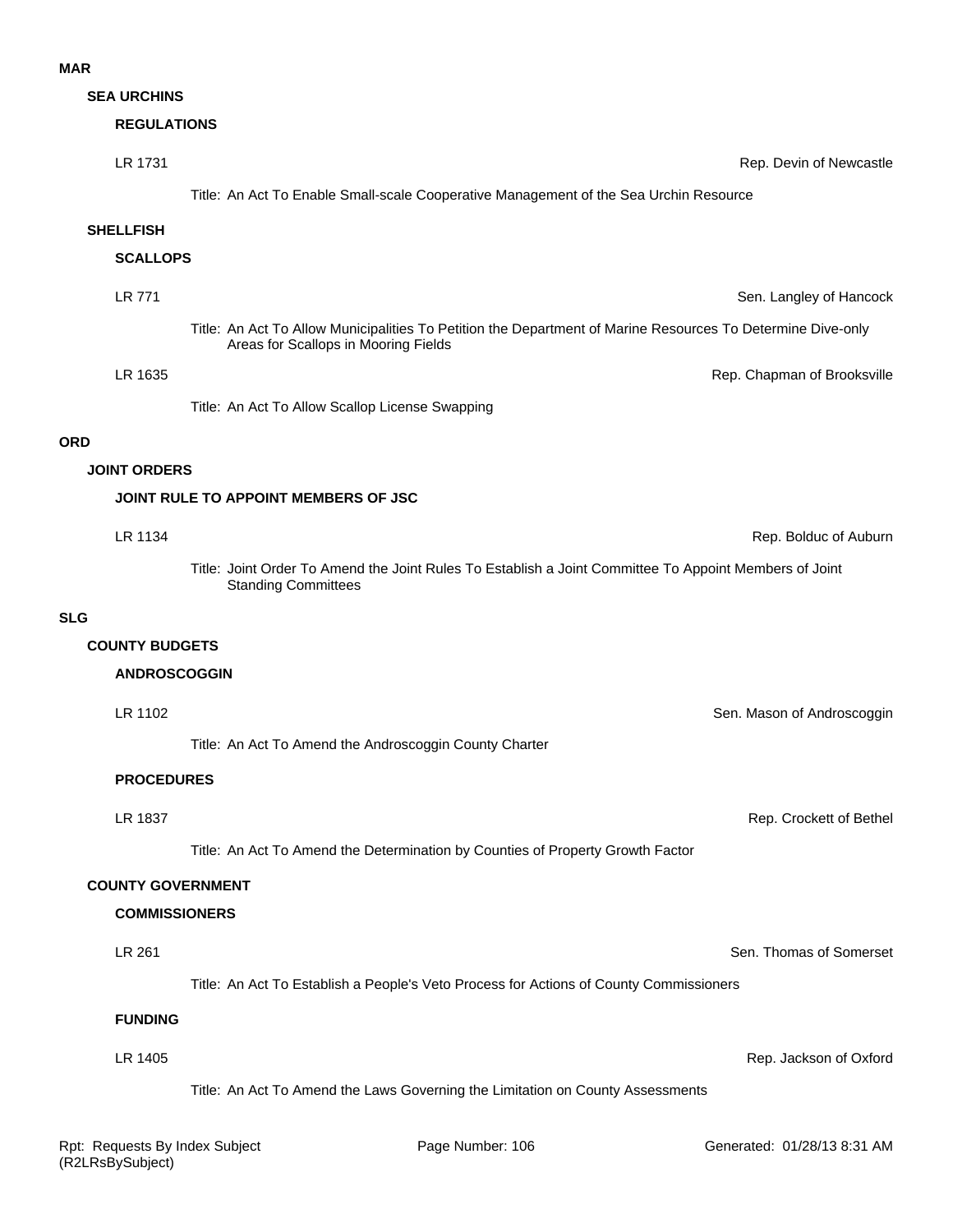| <b>SLG</b> |                       |                                                                                                                |
|------------|-----------------------|----------------------------------------------------------------------------------------------------------------|
|            | LR 1407               | Rep. Jackson of Oxford                                                                                         |
|            |                       | Title: An Act Regarding the Preparation of County Budgets as They Relate to the Unorganized Territories        |
|            | <b>JAILS</b>          |                                                                                                                |
|            | LR 842                | Sen. Saviello of Franklin                                                                                      |
|            |                       | Title: An Act To Designate the Jail in Franklin County as a Full-service Detention Facility                    |
|            | LR 1079               | Rep. MacDonald of Boothbay                                                                                     |
|            |                       | Title: An Act To Ensure Fairness in the Debt Burden between the State and County Correctional Functions        |
|            | <b>PERSONNEL</b>      |                                                                                                                |
|            | LR 1140               | Rep. Graham of North Yarmouth                                                                                  |
|            |                       | Title: An Act Related to Appeals of Disciplinary Proceedings Affecting County Employees                        |
|            |                       | <b>REGISTERS OF DEEDS</b>                                                                                      |
|            |                       |                                                                                                                |
|            | LR 714                | Rep. Stanley of Medway                                                                                         |
|            | LR 472                | Title: An Act To Amend the Laws Governing Payment of Fees to Registers of Deeds                                |
|            |                       | Rep. Morrison of South Portland<br>Title: An Act To Change Document Filing Fees for County Registries of Deeds |
|            | LR 1050               | Rep. Moriarty of Cumberland                                                                                    |
|            |                       | Title: An Act To Improve Access to Public Land Records                                                         |
|            | <b>LEGISLATURE</b>    |                                                                                                                |
|            | <b>ADMINISTRATION</b> |                                                                                                                |
|            | LR 1729               | Rep. Casavant of Biddeford                                                                                     |
|            |                       | Title: Resolve, To Create a Study Group To Research the Possibility of a Virtual Legislature                   |
|            | LR 914                | Rep. Chenette of Saco                                                                                          |
|            |                       | Title: An Act To Eliminate the Constituent Services Allowance for Legislators                                  |
|            | <b>COMMITTEES</b>     |                                                                                                                |
|            |                       |                                                                                                                |
|            | LR 1707               | Rep. Priest of Brunswick                                                                                       |
|            |                       | Title: An Act To Ensure the Periodic Review and Revision of Statutory Provisions                               |
|            | LR 497                | Rep. Brooks of Winterport                                                                                      |
|            |                       | Title: An Act To Require Public Hearings by the Legislature To Be Recorded and Posted on the Internet          |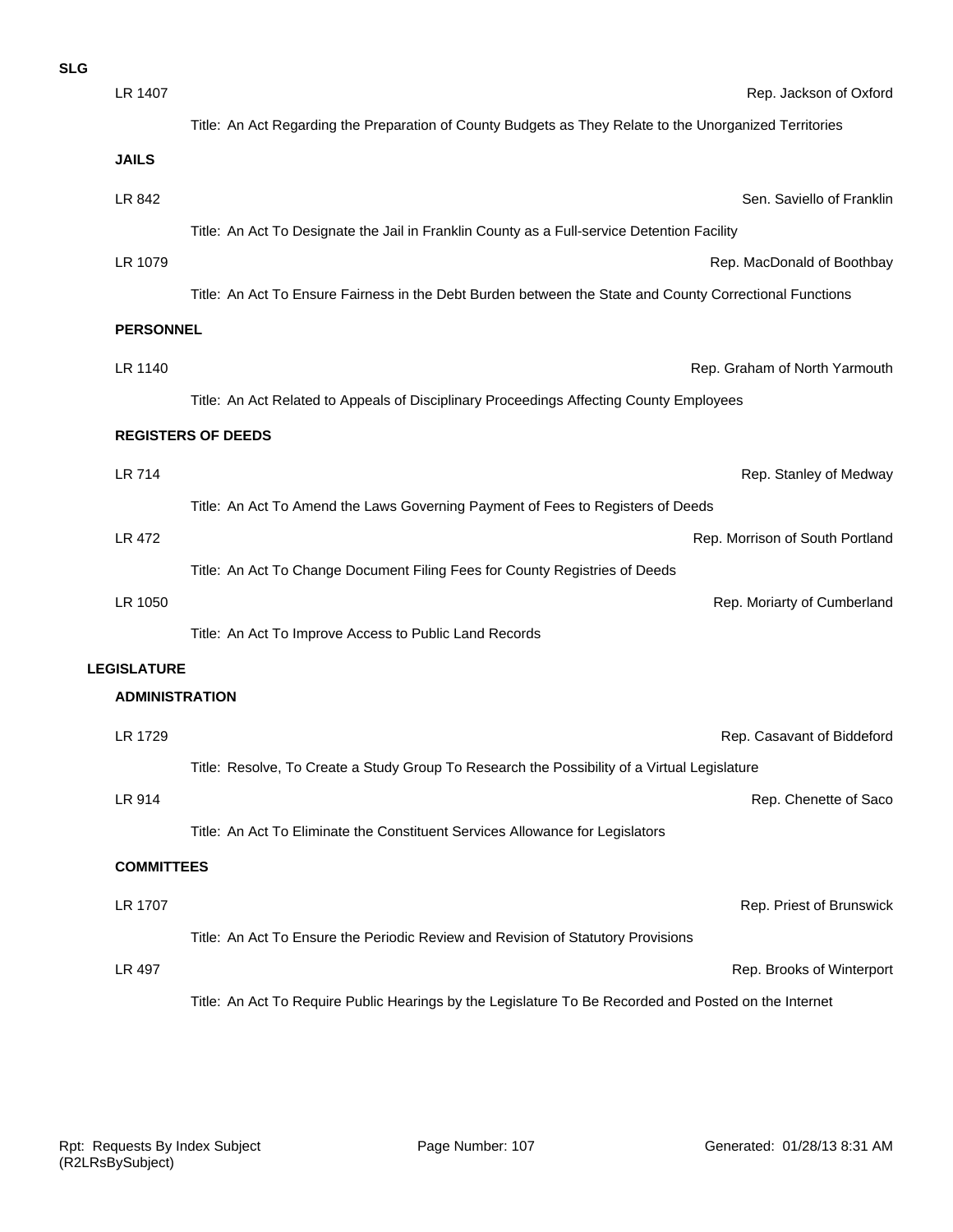## **LEADERSHIP**

|                       | LR 1135            | Rep. Bolduc of Auburn                                                                                                                                                                |
|-----------------------|--------------------|--------------------------------------------------------------------------------------------------------------------------------------------------------------------------------------|
|                       |                    | Title: RESOLUTION, Proposing an Amendment to the Constitution of Maine To Require the President of the<br>Senate and the Speaker of the House of Representatives To Be Maine Natives |
|                       |                    | <b>LEGISLATIVE COUNCIL</b>                                                                                                                                                           |
|                       | LR 204             | Sen. Jackson of Aroostook                                                                                                                                                            |
|                       |                    | Title: Resolve, Directing the Governor To Transfer the Labor History Mural to the Legislative Council for Display<br>in the State House                                              |
|                       | <b>LEGISLATORS</b> |                                                                                                                                                                                      |
|                       | LR 256             | Rep. Volk of Scarborough                                                                                                                                                             |
|                       |                    | Title: RESOLUTION, Proposing an Amendment to the Constitution of Maine To Increase the Length of Terms of<br>Senators to 4 Years                                                     |
|                       | LR 1159            | Rep. Haskell of Milford                                                                                                                                                              |
|                       |                    | Title: An Act To Prevent a Conflict of Interest Concerning Legislators and Private Funding                                                                                           |
|                       | LR <sub>2</sub>    | Rep. MacDonald of Boothbay                                                                                                                                                           |
|                       |                    | Title: An Act Regarding Legislative Compensation and Compensated Travel for Legislators                                                                                              |
|                       | LR 941             | Rep. Parry of Arundel                                                                                                                                                                |
|                       |                    | Title: An Act To Change the Way Legislators Are Paid                                                                                                                                 |
|                       | <b>PROCEDURES</b>  |                                                                                                                                                                                      |
|                       | LR 1578            | Rep. Cassidy of Lubec                                                                                                                                                                |
|                       |                    | Title: An Act To Enhance Public Participation in Legislative Committee Proceedings through Use of Electronic<br>Technology                                                           |
|                       | <b>SIZE</b>        |                                                                                                                                                                                      |
|                       | LR 4               | Rep. MacDonald of Boothbay                                                                                                                                                           |
|                       |                    | Title: RESOLUTION, Proposing an Amendment to the Constitution of Maine To Decrease the Size of the House<br>of Representatives and the Senate                                        |
|                       | <b>TERM LIMITS</b> |                                                                                                                                                                                      |
|                       | LR 969             | Rep. DeChant of Bath                                                                                                                                                                 |
|                       |                    | Title: An Act To Repeal Term Limits                                                                                                                                                  |
| <b>MUNICIPALITIES</b> |                    |                                                                                                                                                                                      |
|                       |                    | <b>ACCESS TO INFORMATION</b>                                                                                                                                                         |
|                       | LR 68              | Rep. Wallace of Dexter                                                                                                                                                               |

Title: An Act To Streamline the Publication of Municipal Reports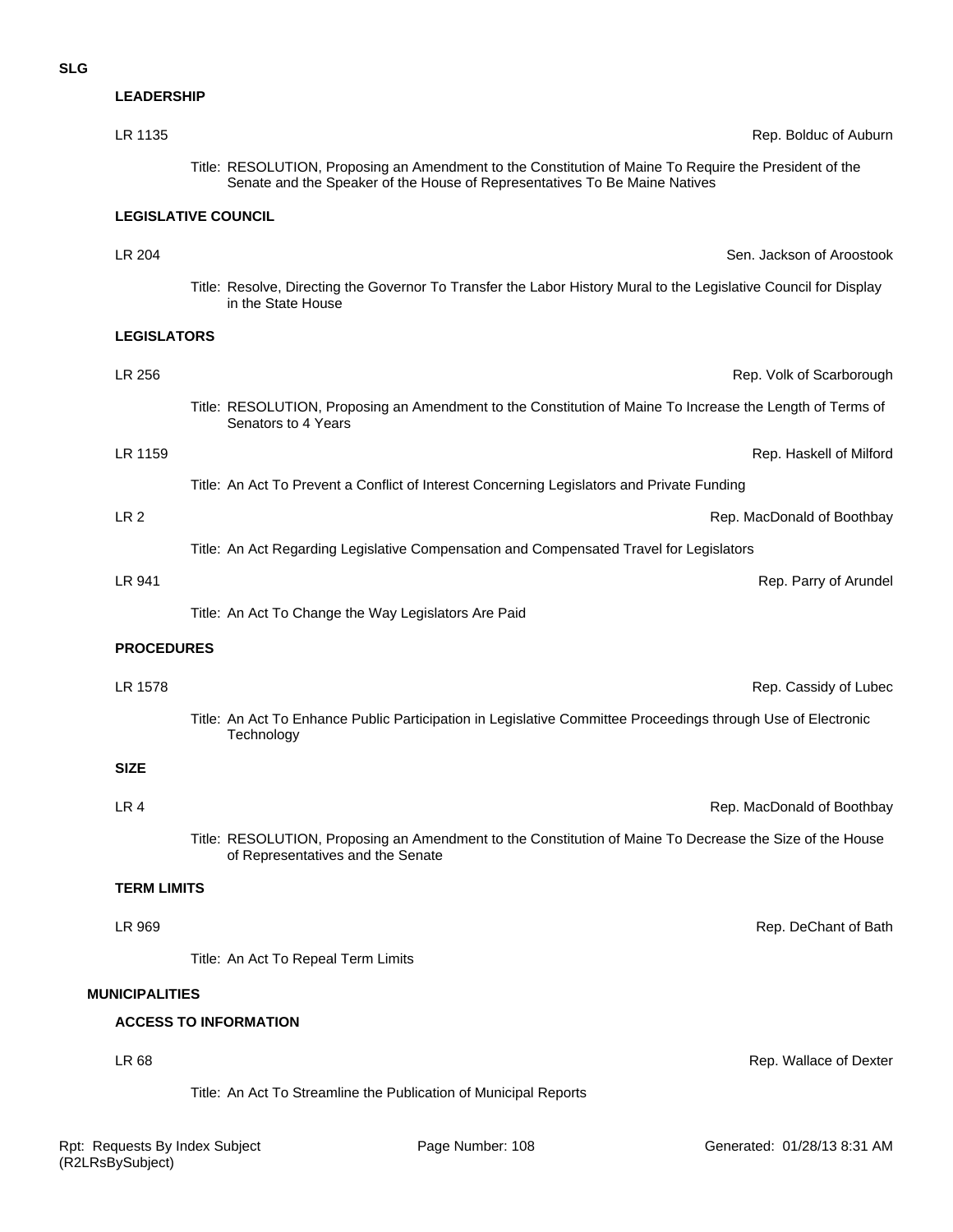| ۰.<br>I<br>×<br>۰.<br>×<br>۰. |  |
|-------------------------------|--|
|-------------------------------|--|

|                                                                      | Rep. Verow of Brewer                                                                                                                                                                                                                                                                                                                                                                                                                                                                                                                                                |
|----------------------------------------------------------------------|---------------------------------------------------------------------------------------------------------------------------------------------------------------------------------------------------------------------------------------------------------------------------------------------------------------------------------------------------------------------------------------------------------------------------------------------------------------------------------------------------------------------------------------------------------------------|
| <b>Annual Report</b>                                                 |                                                                                                                                                                                                                                                                                                                                                                                                                                                                                                                                                                     |
| <b>ANNEXATION</b>                                                    |                                                                                                                                                                                                                                                                                                                                                                                                                                                                                                                                                                     |
|                                                                      | Rep. Knight of Livermore Falls                                                                                                                                                                                                                                                                                                                                                                                                                                                                                                                                      |
| County                                                               |                                                                                                                                                                                                                                                                                                                                                                                                                                                                                                                                                                     |
| <b>CEMETERIES</b>                                                    |                                                                                                                                                                                                                                                                                                                                                                                                                                                                                                                                                                     |
|                                                                      | Sen. Saviello of Franklir                                                                                                                                                                                                                                                                                                                                                                                                                                                                                                                                           |
| Title: An Act To Preserve and Protect Ancient Burial Grounds         |                                                                                                                                                                                                                                                                                                                                                                                                                                                                                                                                                                     |
|                                                                      | Rep. Longstaff of Waterville                                                                                                                                                                                                                                                                                                                                                                                                                                                                                                                                        |
|                                                                      |                                                                                                                                                                                                                                                                                                                                                                                                                                                                                                                                                                     |
| <b>DEORGANIZATION</b>                                                |                                                                                                                                                                                                                                                                                                                                                                                                                                                                                                                                                                     |
|                                                                      | Sen. Thomas of Somerset                                                                                                                                                                                                                                                                                                                                                                                                                                                                                                                                             |
| Title: An Act To Allow the Town of Atkinson To Deorganize            |                                                                                                                                                                                                                                                                                                                                                                                                                                                                                                                                                                     |
|                                                                      | Rep. Long of Shermar                                                                                                                                                                                                                                                                                                                                                                                                                                                                                                                                                |
| Title: An Act To Allow the Town of Bancroft To Deorganize            |                                                                                                                                                                                                                                                                                                                                                                                                                                                                                                                                                                     |
|                                                                      | Sen. Sherman of Aroostook                                                                                                                                                                                                                                                                                                                                                                                                                                                                                                                                           |
| Title: An Act Authorizing the Deorganization of the Town of Bancroft |                                                                                                                                                                                                                                                                                                                                                                                                                                                                                                                                                                     |
| <b>INTERLOCAL AGREEMENTS</b>                                         |                                                                                                                                                                                                                                                                                                                                                                                                                                                                                                                                                                     |
|                                                                      | Rep. Daughtry of Brunswick                                                                                                                                                                                                                                                                                                                                                                                                                                                                                                                                          |
|                                                                      |                                                                                                                                                                                                                                                                                                                                                                                                                                                                                                                                                                     |
| <b>INVESTMENTS</b>                                                   |                                                                                                                                                                                                                                                                                                                                                                                                                                                                                                                                                                     |
|                                                                      | Rep. Casavant of Biddeford                                                                                                                                                                                                                                                                                                                                                                                                                                                                                                                                          |
| Title: An Act To Encourage Municipal Infrastructure Improvement      |                                                                                                                                                                                                                                                                                                                                                                                                                                                                                                                                                                     |
| <b>MUNICIPAL OFFICERS</b>                                            |                                                                                                                                                                                                                                                                                                                                                                                                                                                                                                                                                                     |
|                                                                      | Rep. Morrison of South Portland                                                                                                                                                                                                                                                                                                                                                                                                                                                                                                                                     |
|                                                                      |                                                                                                                                                                                                                                                                                                                                                                                                                                                                                                                                                                     |
|                                                                      |                                                                                                                                                                                                                                                                                                                                                                                                                                                                                                                                                                     |
|                                                                      |                                                                                                                                                                                                                                                                                                                                                                                                                                                                                                                                                                     |
|                                                                      | Sen. Cleveland of Androscoggin                                                                                                                                                                                                                                                                                                                                                                                                                                                                                                                                      |
|                                                                      |                                                                                                                                                                                                                                                                                                                                                                                                                                                                                                                                                                     |
|                                                                      | Title: An Act To Exempt Municipalities That Do Not Hold Annual Meetings from Required Publication of an<br>Title: An Act To Enable the Town of Livermore Falls To Withdraw from Androscoggin County and Join Franklin<br>Title: An Act To Abolish the Trustees of Public Cemeteries for the City of Waterville<br>Title: An Act To Protect Local Input in Economic Development and Redevelopment Efforts<br>Title: An Act To Streamline the Approval of Accessibility Structures<br><b>PERSONNEL</b><br>Title: An Act Concerning the Removal of Municipal Employees |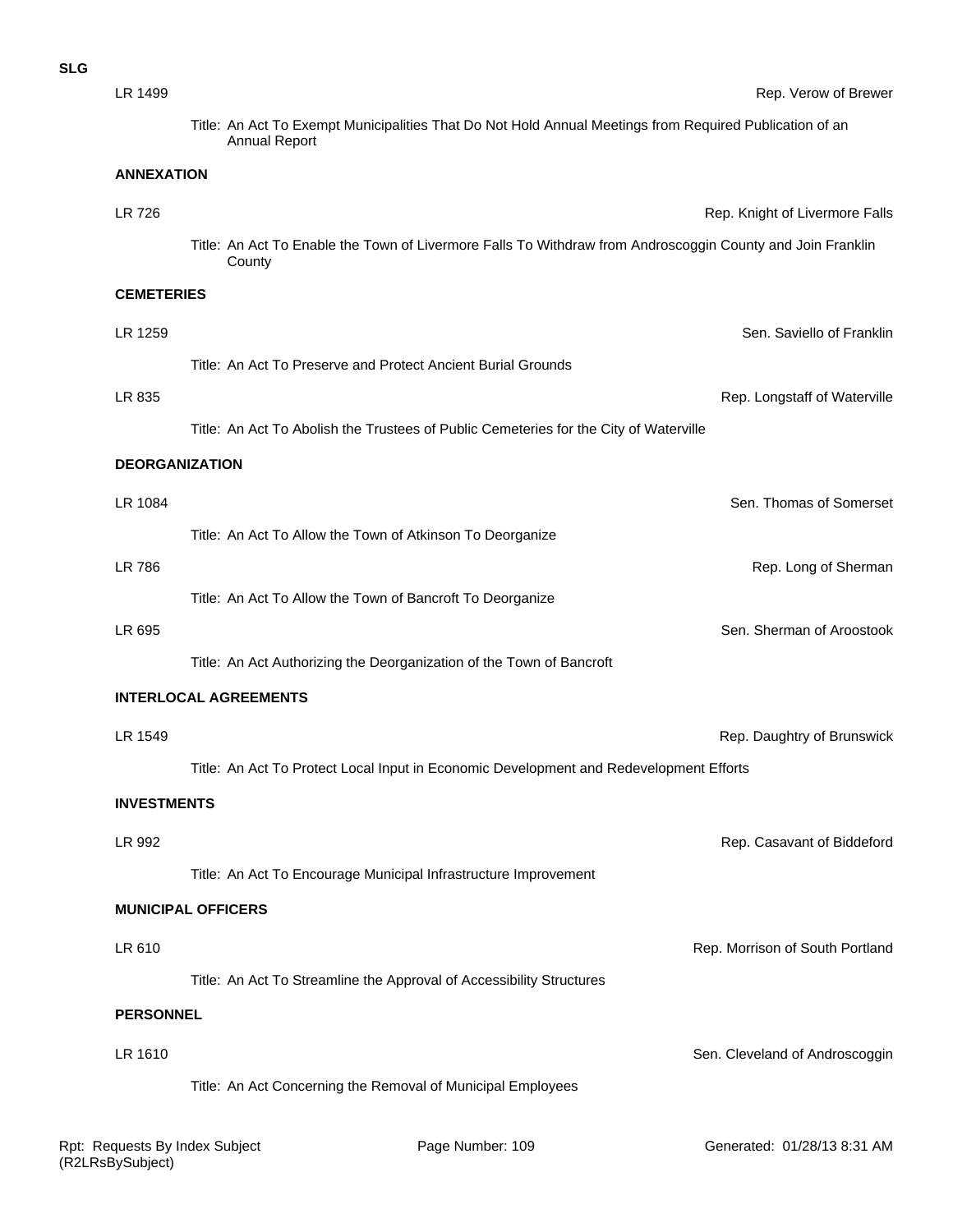#### **PROPERTY TRANSFER**

| LR 430               | Rep. Campbell of Orrington                                                                                                                                    |
|----------------------|---------------------------------------------------------------------------------------------------------------------------------------------------------------|
|                      | Title: Resolve, To Expand Economic Development in the Town of Orrington by Releasing Certain Riverfront Land<br>from State-imposed Environmental Restrictions |
| <b>REIMBURSEMENT</b> |                                                                                                                                                               |
| LR 363               | Sen. Tuttle of York                                                                                                                                           |
|                      | Title: An Act To Strengthen Collaboration in the Transfer of Responsibilities for State and State Aid Highways                                                |
| <b>ROADS</b>         |                                                                                                                                                               |
| LR 1283              | Sen. Goodall of Sagadahoc                                                                                                                                     |
|                      | Title: An Act To Improve Statutory Road Associations                                                                                                          |
| LR 1124              | Sen. Saviello of Franklin                                                                                                                                     |
|                      | Title: An Act To Implement the Recommendations of the Discontinued and Abandoned Roads Stakeholder<br>Group                                                   |
| LR 1267              | Sen. Gratwick of Penobscot                                                                                                                                    |
|                      | Title: An Act Pertaining to the Closing of Municipal Roads for Community Use                                                                                  |
| <b>SERVICES</b>      |                                                                                                                                                               |
| LR 160               | Rep. Hobbins of Saco                                                                                                                                          |
|                      | Title: An Act To Clarify the Appeal Process of Code Enforcement Offices and Boards of Appeal                                                                  |
| LR 814               | Sen. Patrick of Oxford                                                                                                                                        |
|                      | Title: An Act To Require All Lodging Places to be Licensed by the State                                                                                       |
| LR 1783              | Spkr. Eves of North Berwick                                                                                                                                   |
|                      | Title: An Act To Support Municipal Volunteers                                                                                                                 |
|                      | <b>STATE CONSTITUTION AMENDMENTS</b>                                                                                                                          |
| <b>LEGISLATURE</b>   |                                                                                                                                                               |
| <b>LR 198</b>        | Rep. McCabe of Skowhegan                                                                                                                                      |
|                      | Title: An Act To Amend the Laws Governing Reapportionment To Conform to the Constitution of Maine                                                             |
| LR 281               | Rep. Brooks of Winterport                                                                                                                                     |
|                      | Title: RESOLUTION, Proposing an Amendment to the Constitution of Maine To Reduce the Size of the<br>Legislature                                               |
| LR 1378              | Sen. Valentino of York                                                                                                                                        |
|                      | Title: RESOLUTION, Proposing an Amendment to the Constitution of Maine To Establish a Unicameral<br>Legislature                                               |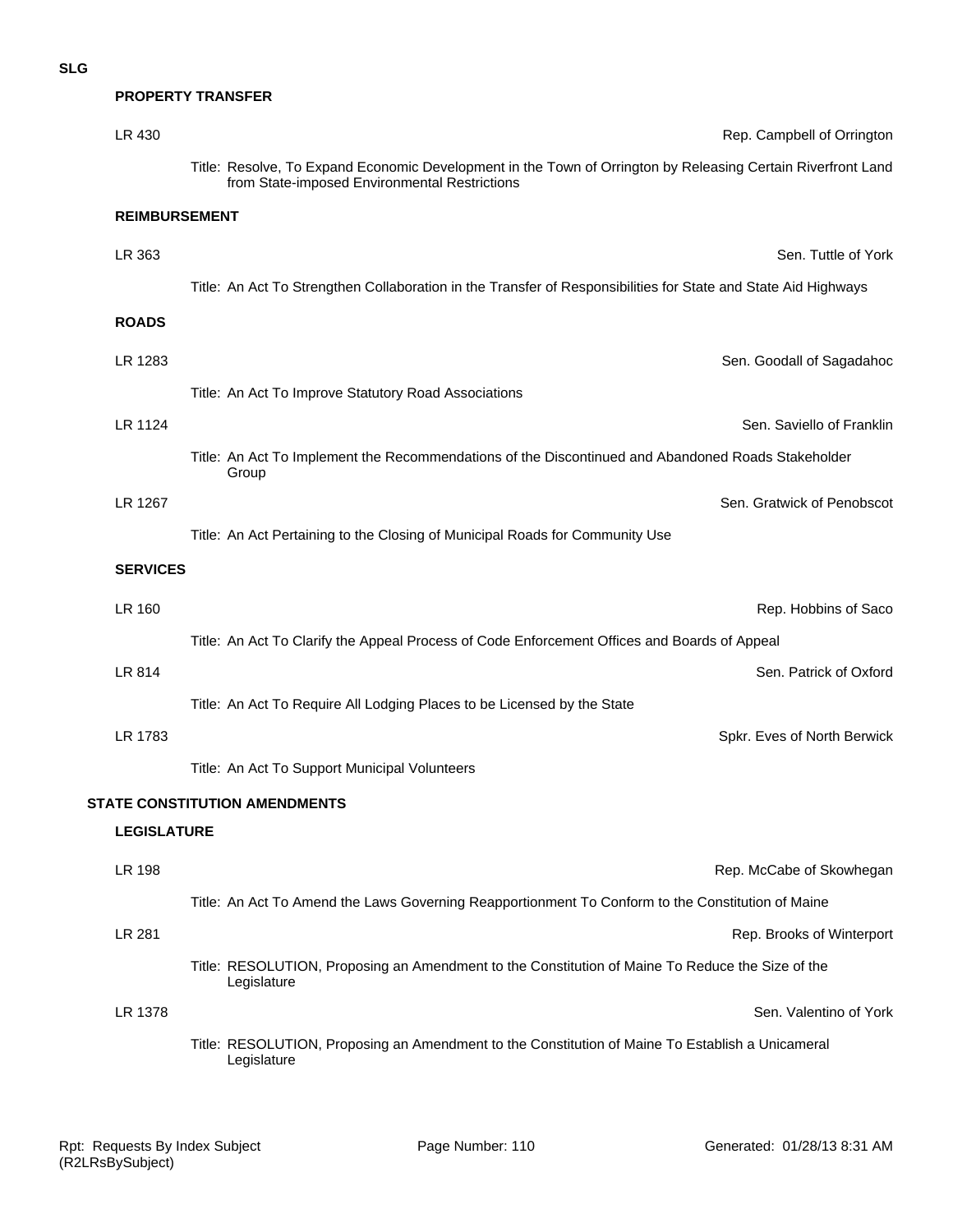| LR 694                  | Rep. Schneck of Bangor                                                                                                                    |
|-------------------------|-------------------------------------------------------------------------------------------------------------------------------------------|
|                         | Title: RESOLUTION, Proposing an Amendment to the Constitution of Maine To Increase the Lengths of Terms of<br>Members of the Legislature  |
| LR 415                  | Rep. Pease of Morrill                                                                                                                     |
|                         | Title: RESOLUTION, Proposing an Amendment to the Constitution of Maine To Provide for the Reduction of the<br>Size of the Legislature     |
| <b>RIGHTS</b>           |                                                                                                                                           |
| LR 1639                 | Rep. Fredette of Newport                                                                                                                  |
|                         | Title: RESOLUTION, Proposing an Amendment to the Constitution of Maine To Establish the Right To Hunt and<br>Fish                         |
| <b>STATE GOVERNMENT</b> |                                                                                                                                           |
|                         | <b>ACCESS TO INFORMATION</b>                                                                                                              |
| <b>LR72</b>             | Sen. Craven of Androscoggin                                                                                                               |
|                         | Title: An Act To Facilitate Access to Information by Legislators                                                                          |
| LR 1191                 | Rep. Rotundo of Lewiston                                                                                                                  |
|                         | Title: An Act To Modernize the State's Legal Notice Requirements                                                                          |
| LR 769                  | Rep. Hayes of Buckfield                                                                                                                   |
|                         | Title: An Act To Amend the Laws Governing Public Notices Provided by Governmental Entities                                                |
|                         | <b>ACCOUNTING STANDARDS</b>                                                                                                               |
| LR 1548                 | Sen. Lachowicz of Kennebec                                                                                                                |
|                         | Title: An Act To Eliminate the Treasurer of State's Fee with Respect to Donations to the State                                            |
| LR 730                  | Rep. Jones of Freedom                                                                                                                     |
|                         | Title: An Act To Require the State To Divest Itself of Funds from Fossil Fuel Companies                                                   |
|                         | <b>ADMINISTRATIVE PROCEDURE ACT</b>                                                                                                       |
| LR 1834                 | Rep. Crockett of Bethel                                                                                                                   |
|                         | Title: An Act To Ensure Uniformity in the Laws Governing Appeals from Agency Decisions in Accordance with<br>the Rules of Civil Procedure |
|                         | <b>CONTRACTED SERVICES</b>                                                                                                                |
| LR 1856                 | Rep. Sirocki of Scarborough                                                                                                               |
|                         | Title: An Act To Clarify the Request for Proposal Process                                                                                 |
| LR 1944                 | Rep. Beaulieu of Auburn                                                                                                                   |
|                         | Title: An Act To Streamline the Prequalification Certification for General Contractors                                                    |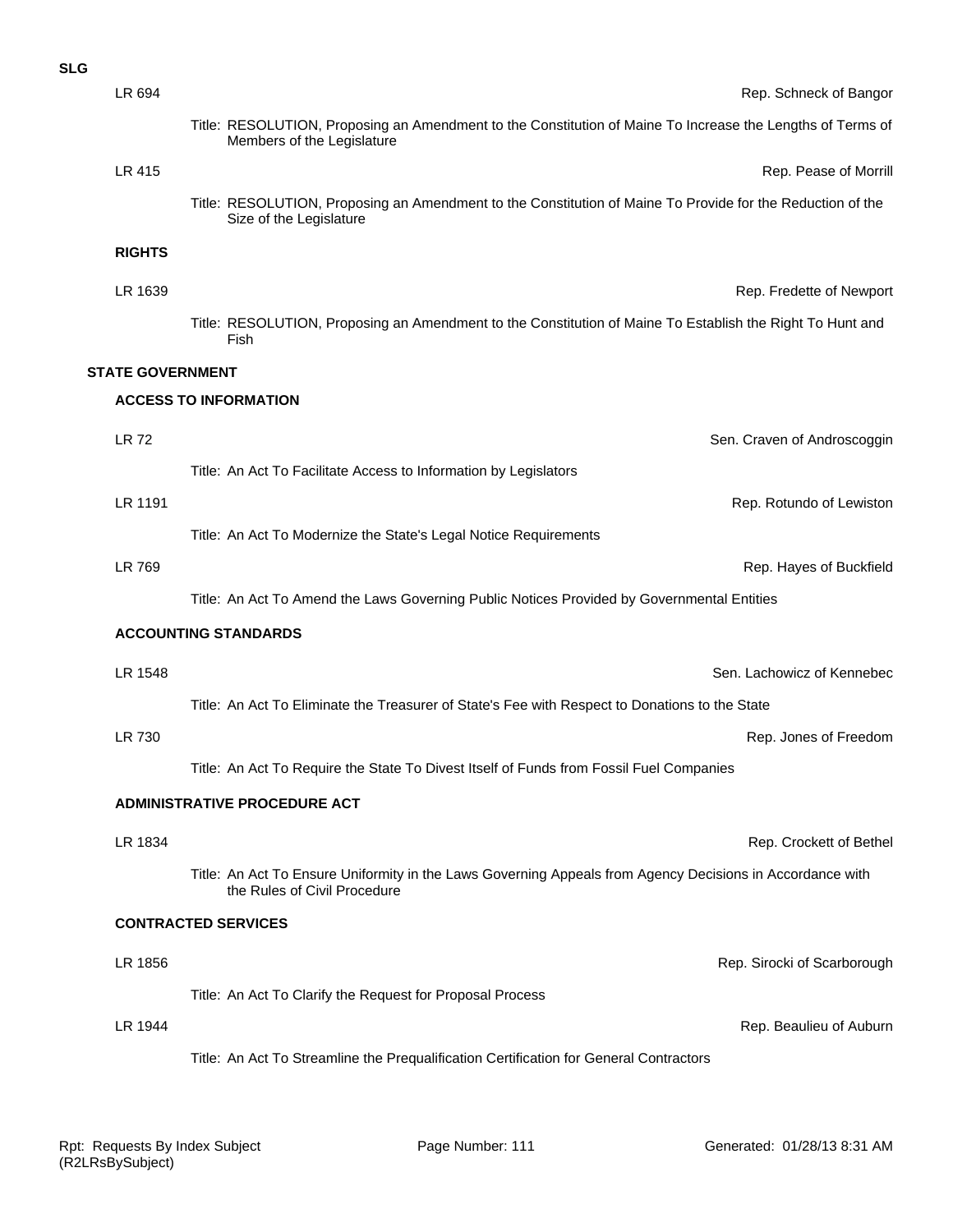### **SLG**

| LR 763  | Rep. Campbell of Orrington                                                                                                                          |
|---------|-----------------------------------------------------------------------------------------------------------------------------------------------------|
|         | Title: An Act To Return to Building Code Requirements in Effect Prior to the Adoption of the Maine Uniform<br><b>Building and Energy Code</b>       |
| LR 1604 | Rep. Hayes of Buckfield                                                                                                                             |
|         | Title: An Act To Prohibit State and Local Government from Contracting with Corporations That Engage in<br><b>Business in Known Terrorist States</b> |
| LR 1858 | Sen. Jackson of Aroostook                                                                                                                           |
|         | Title: An Act To Promote Rural Job Creation and Workforce Development                                                                               |
| LR 1533 | Sen. Lachowicz of Kennebec                                                                                                                          |
|         | Title: An Act To Provide a Preference for Maine Bidders on State Contracts                                                                          |
| LR 1534 | Sen. Lachowicz of Kennebec                                                                                                                          |
|         | Title: An Act To Ensure Accountability in State Contracts                                                                                           |
| LR 1774 | Rep. DeChant of Bath                                                                                                                                |
|         | Title: An Act To Require Sub-bids for Publicly Funded Construction Projects                                                                         |
|         | <b>FUTURE PLANNING</b>                                                                                                                              |
| LR 614  | Rep. Volk of Scarborough                                                                                                                            |
|         | Title: An Act To Require That Forms, Pamphlets and Other Documents Be Designed To Permit the Continued<br>Use of the Materials                      |
| LR 1301 | Sen. Langley of Hancock                                                                                                                             |
|         | Title: An Act To Create a Succession and Knowledge Transfer Plan for State Government                                                               |
|         | <b>INFORMATION SYSTEMS</b>                                                                                                                          |
| LR 1794 | Rep. Chenette of Saco                                                                                                                               |
|         | Title: An Act Promoting Ecotourism through the Creation of Public Access Points via the Maine GeoLibrary Portal                                     |
|         | <b>LAND CONVEYANCES</b>                                                                                                                             |
| LR 1959 | Rep. Treat of Hallowell                                                                                                                             |
|         | Title: Resolve, To Continue Consultation and Conditions Prerequisite to the Sale or Lease of Real Property in<br>Hallowell                          |
| LR 1487 | Sen. Jackson of Aroostook                                                                                                                           |
|         | Title: An Act To Provide Economic Development in Aroostook County through Expanded Sale and Lease of<br>State-owned Land                            |
| LR 826  | Rep. Wilson of Augusta                                                                                                                              |
|         | Title: Resolve, To Sell 6 and 10 Arsenal Street in Augusta to Motivational Services, Inc.                                                           |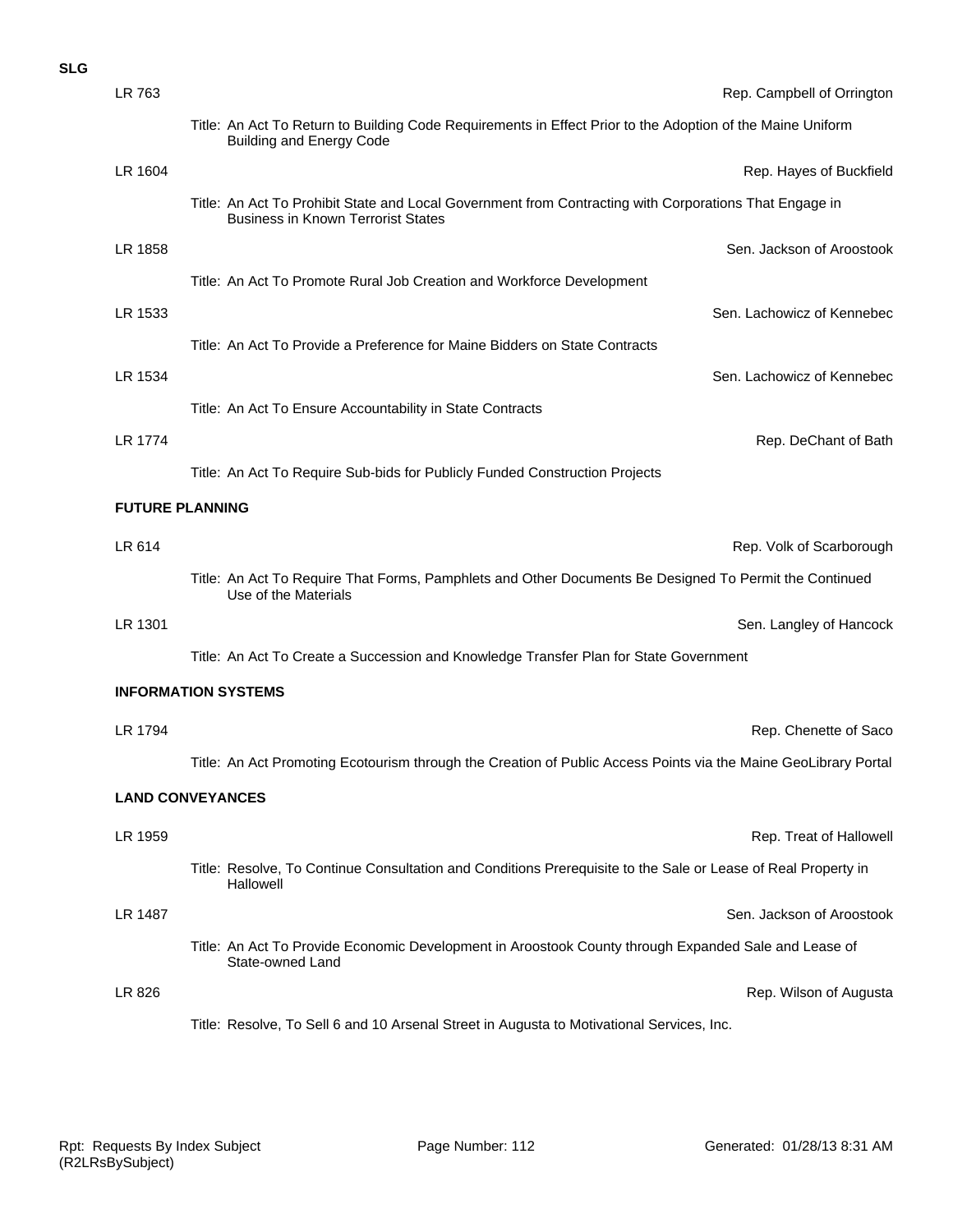**LANDMARKS**

| LR 1637                     | Rep. Fredette of Newport                                                                                         |  |
|-----------------------------|------------------------------------------------------------------------------------------------------------------|--|
|                             | Title: An Act To Erect a State Monument to Franco-Americans                                                      |  |
| <b>PLANNING</b>             |                                                                                                                  |  |
| LR 1560                     | Rep. Boland of Sanford                                                                                           |  |
|                             | Title: An Act To Apply the Precautionary Principle to Decision Making in State Government                        |  |
| LR 1662                     | Sen. Boyle of Cumberland                                                                                         |  |
|                             | Title: Resolve, To Study the Reintegration of Key Functions of the Former State Planning Office                  |  |
| LR 895                      | Rep. Hickman of Winthrop                                                                                         |  |
|                             | Title: An Act To Require the State To Use a State-chartered Financial Institution for All Financial Transactions |  |
| <b>PROGRAM REVIEW</b>       |                                                                                                                  |  |
| LR 837                      | Rep. Graham of North Yarmouth                                                                                    |  |
|                             | Title: An Act To Amend the Government Evaluation Act                                                             |  |
| <b>PUBLIC LANDS</b>         |                                                                                                                  |  |
| LR 890                      | Rep. Hickman of Winthrop                                                                                         |  |
|                             | Title: An Act To Require Edible Landscaping in a Portion of Capital Park                                         |  |
| <b>PURCHASES</b>            |                                                                                                                  |  |
| LR 1314                     | Sen. Goodall of Sagadahoc                                                                                        |  |
|                             | Title: An Act To Support Maine Businesses through State Purchasing                                               |  |
| LR 402                      | Sen. Jackson of Aroostook                                                                                        |  |
|                             | Title: An Act To Provide a Preference in State Purchasing for Goods Made in the United States                    |  |
| LR 876                      | Rep. Jones of Freedom                                                                                            |  |
|                             | Title: An Act To Ban the Purchase of Bottled Water by State Agencies                                             |  |
| LR 892                      | Rep. Hickman of Winthrop                                                                                         |  |
|                             | Title: An Act To Increase Consumption of Local Foods in All State Institutions                                   |  |
| <b>STATE COMMEMORATIONS</b> |                                                                                                                  |  |
| LR 1667                     | Rep. Campbell of Orrington                                                                                       |  |
|                             | Title: An Act To Establish Maine Seniors Day                                                                     |  |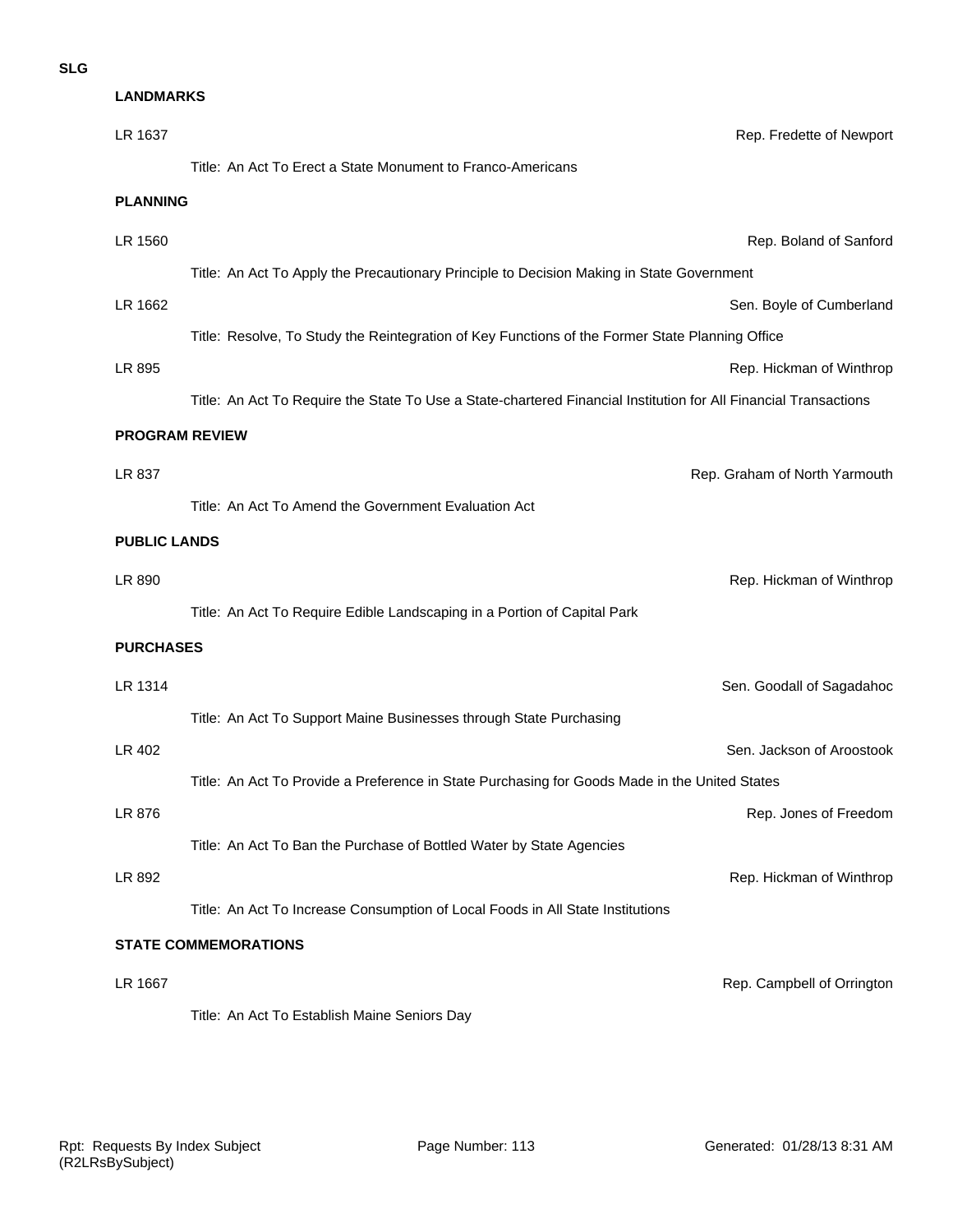# **STATE PERSONNEL**

| LR 1430                 | Sen. Cain of Penobscot                                                                                                                            |
|-------------------------|---------------------------------------------------------------------------------------------------------------------------------------------------|
|                         | Title: An Act To Restore the Integrity of the State Pay System                                                                                    |
| LR 113                  | Sen. Jackson of Aroostook                                                                                                                         |
|                         | Title: Resolve, To Establish the Task Force To Study the Laws Governing the Political Activities of State<br>Employees                            |
| LR 1363                 | Rep. Kusiak of Fairfield                                                                                                                          |
|                         | Title: An Act To Deny Employment-related Benefits to State Employees Convicted of a Felony Involving the<br>Misuse of Government Funds            |
| <b>STATE PROPERTY</b>   |                                                                                                                                                   |
| LR 1671                 | Rep. Rykerson of Kittery                                                                                                                          |
|                         | Title: An Act To Establish Minimum Fuel Economy Standards for State Vehicles                                                                      |
| <b>STATE OFFICERS</b>   |                                                                                                                                                   |
| <b>ATTORNEY GENERAL</b> |                                                                                                                                                   |
| LR 1004                 | Sen. Sherman of Aroostook                                                                                                                         |
|                         | Title: RESOLUTION, Proposing an Amendment to the Constitution of Maine To Require that the Attorney<br>General Be Elected by Popular Vote         |
| <b>AUDITOR</b>          |                                                                                                                                                   |
| LR 1209                 | Rep. Graham of North Yarmouth                                                                                                                     |
|                         | Title: An Act To Change the Name of the Department of Audit                                                                                       |
| <b>GOVERNOR</b>         |                                                                                                                                                   |
| LR 1234                 | Rep. Russell of Portland                                                                                                                          |
|                         | Title: An Act To Partially Fund Tax Breaks for the Wealthy by Eliminating Certain Gubernatorial Benefits                                          |
| LR 63                   | Sen. Jackson of Aroostook                                                                                                                         |
|                         | Title: RESOLUTION, Proposing an Amendment to the Constitution of Maine To Limit a Governor's Pension to<br>Governors Who Have Served 2 Full Terms |
| <b>SELECTION</b>        |                                                                                                                                                   |
| LR 263                  | Sen. Cushing of Penobscot                                                                                                                         |
|                         | Title: An Act To Give the Public Greater Voice in the Selection of Constitutional Officers                                                        |
| LR 1393                 | Rep. Chipman of Portland                                                                                                                          |
|                         | Title: An Act To Require That Maine's Constitutional Officers Be Elected                                                                          |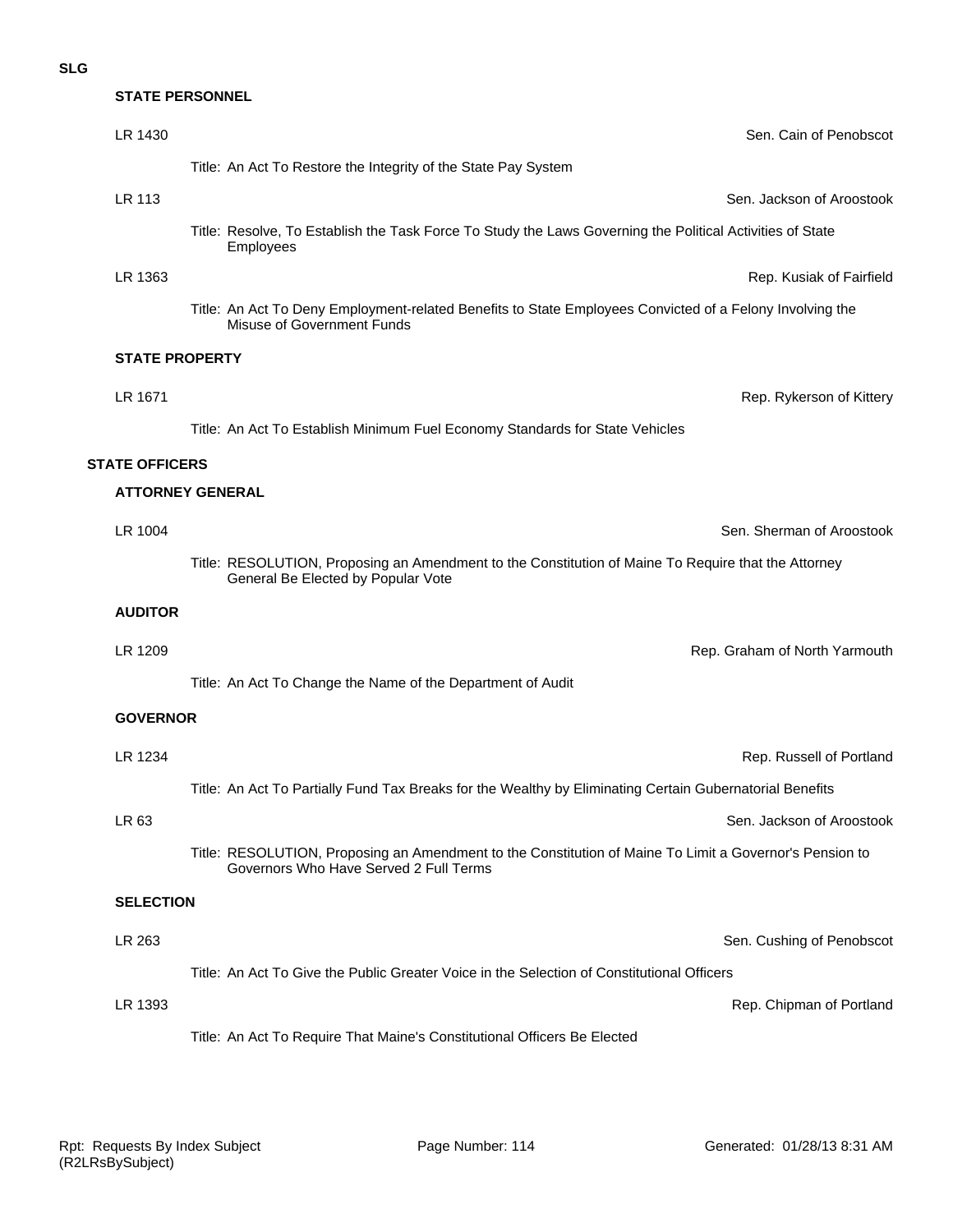|            | LR 499                | Rep. Brooks of Winterport                                                                                                                                                        |
|------------|-----------------------|----------------------------------------------------------------------------------------------------------------------------------------------------------------------------------|
|            |                       | Title: RESOLUTION, Proposing an Amendment to the Constitution of Maine To Require State Officers To Be<br>Selected by a Majority of Voters                                       |
|            | LR 1646               | Rep. Chenette of Saco                                                                                                                                                            |
|            |                       | Title: RESOLUTION, Proposing an Amendment to the Constitution of Maine To Provide for the Popular Election<br>of the Attorney General, Secretary of State and Treasurer of State |
|            | <b>TERM/VACANCIES</b> |                                                                                                                                                                                  |
|            | LR 1537               | Sen. Johnson of Lincoln                                                                                                                                                          |
|            |                       | Title: An Act To Ensure the Effectiveness of Constitutional Officers                                                                                                             |
| <b>TAX</b> |                       |                                                                                                                                                                                  |
|            | <b>ESTATE TAX</b>     |                                                                                                                                                                                  |
|            |                       | <b>PROVISIONS REVISED</b>                                                                                                                                                        |
|            | LR 973                | Sen. Johnson of Lincoln                                                                                                                                                          |
|            |                       | Title: An Act To Protect Family Farms and Working Waterfront Subject to Estate Tax and Reduce the Maine<br><b>Estate Tax Exclusion</b>                                           |
|            | <b>INCOME TAX</b>     |                                                                                                                                                                                  |
|            | <b>CORPORATIONS</b>   |                                                                                                                                                                                  |
|            | LR 1790               | Rep. Stuckey of Portland                                                                                                                                                         |
|            |                       | Title: An Act Regarding Corporate Income Tax Disclosure                                                                                                                          |
|            | LR 138                | Sen. Woodbury of Cumberland                                                                                                                                                      |
|            |                       | Title: An Act To Provide Tax Treatment Consistency for Limited Liability Companies and S Corporations                                                                            |
|            | LR 39                 | Rep. Beavers of South Berwick                                                                                                                                                    |
|            |                       | Title: An Act To Create Economic Development Incentives for Manufacturing Development and Hiring in the<br><b>State</b>                                                          |
|            | LR 319                | Rep. Plante of Berwick                                                                                                                                                           |
|            |                       | Title: An Act To Reduce the Tax Burden on Small Businesses                                                                                                                       |
|            | <b>CREDITS</b>        |                                                                                                                                                                                  |
|            | LR 1416               | Rep. Welsh of Rockport                                                                                                                                                           |
|            |                       | Title: An Act To Provide an Income Tax Credit for the Charitable Contribution of Open Space Land                                                                                 |
|            | LR 367                | Rep. Harvell of Farmington                                                                                                                                                       |
|            |                       | Title: An Act To Promote Filmmaking in the State                                                                                                                                 |
|            | LR 1377               | Sen. Valentino of York                                                                                                                                                           |
|            |                       | Title: An Act To Extend and Improve the Maine Seed Capital Tax Credit Program                                                                                                    |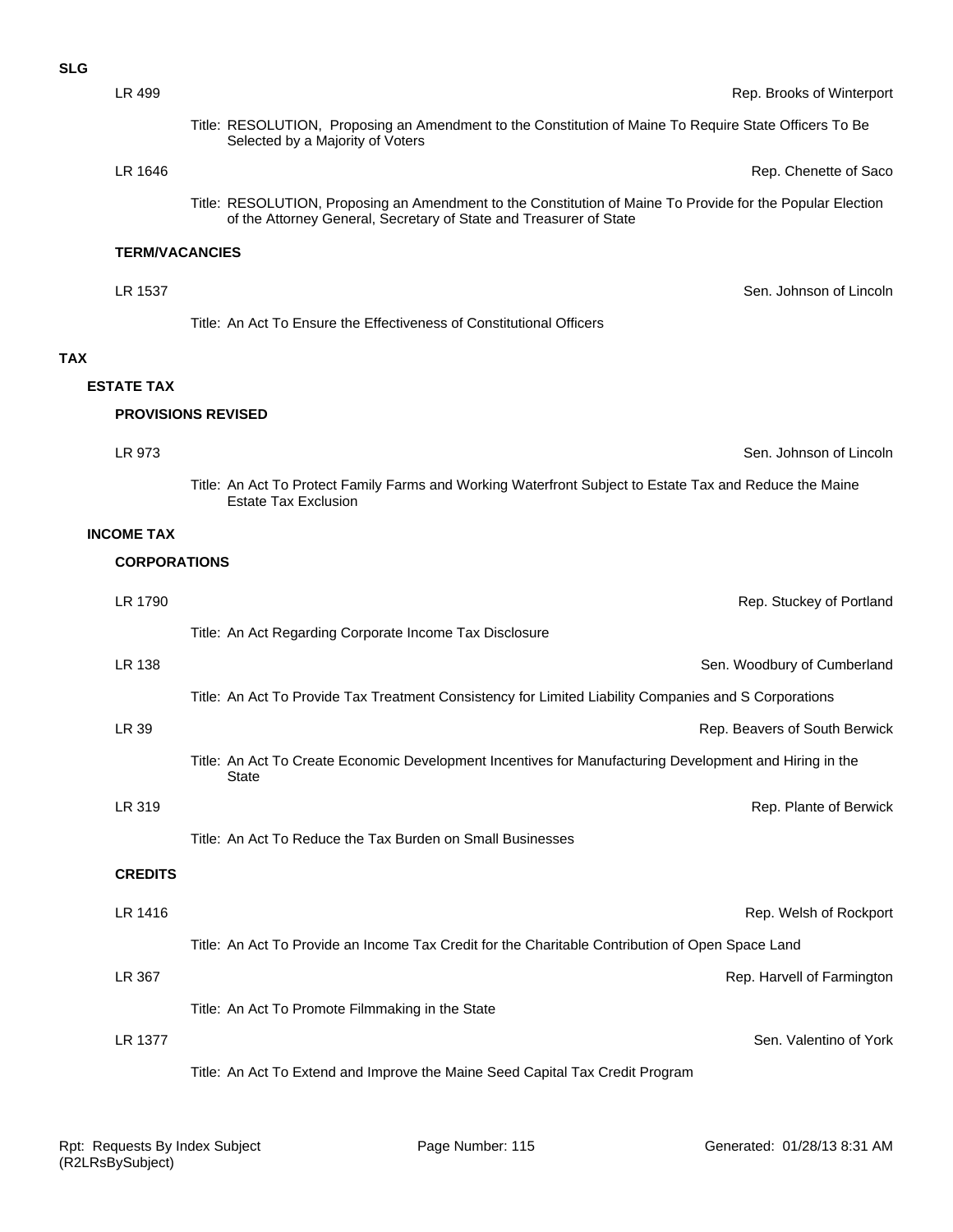| LR 1295           | Rep. McClellan of Raymond                                                                                                   |
|-------------------|-----------------------------------------------------------------------------------------------------------------------------|
|                   | Title: An Act To Encourage Local Business Involvement in Local Schools                                                      |
| LR 1287           | Rep. Stuckey of Portland                                                                                                    |
|                   | Title: An Act To Support Maine Farms and Alleviate Hunger                                                                   |
| LR 1059           | Rep. Stuckey of Portland                                                                                                    |
|                   | Title: An Act To Increase the State Earned Income Credit                                                                    |
| LR 1629           | Sen. Goodall of Sagadahoo                                                                                                   |
|                   | Title: An Act To Provide a Tax Credit to Small Businesses for Qualifying Internships                                        |
| LR 1247           | Sen. Goodall of Sagadahoo                                                                                                   |
|                   | Title: An Act To Create an Income Tax Credit for Educational and Classroom Supplies Purchased by Public<br>School Employees |
| LR 1853           | Rep. Stanley of Medway                                                                                                      |
|                   | Title: An Act To Clarify the Maine New Markets Capital Investment Program                                                   |
| LR 1437           | Sen. Gratwick of Penobscot                                                                                                  |
|                   | Title: An Act To Promote Plug-in Electric Vehicle Sales                                                                     |
| LR 343            | Rep. Wilson of Augusta                                                                                                      |
|                   | Title: An Act To Provide a Tax Credit to Employers That Hire Certain Veterans                                               |
| LR 1767           | Rep. Pouliot of Augusta                                                                                                     |
|                   | Title: An Act To Extend and Implement the Maine Seed Capital Tax Credit Program                                             |
| LR 1541           | Rep. Grant of Gardiner                                                                                                      |
|                   | Title: An Act To Promote and Expand Awareness of the Educational Opportunity Tax Credit                                     |
| LR 719            | Rep. Libby of Lewistor                                                                                                      |
|                   | Title: An Act To Reduce the Skills Gap in Maine's Workforce                                                                 |
| LR 1750           | Rep. Hamann of South Portland                                                                                               |
|                   | Title: An Act To Promote Tourism and Foster Economic Growth in the State                                                    |
| <b>DEDUCTIONS</b> |                                                                                                                             |
| LR 609            | Sen. Mazurek of Knox                                                                                                        |
|                   | Title: An Act To Raise the Maximum 529 Plan Contribution Tax Deduction                                                      |
| <b>EXEMPTIONS</b> |                                                                                                                             |
| LR 994            | Rep. Kinney of Limingtor                                                                                                    |
|                   |                                                                                                                             |

Title: An Act To Make Collectible Currency and Gold and Silver Coins Tax-exempt

**TAX**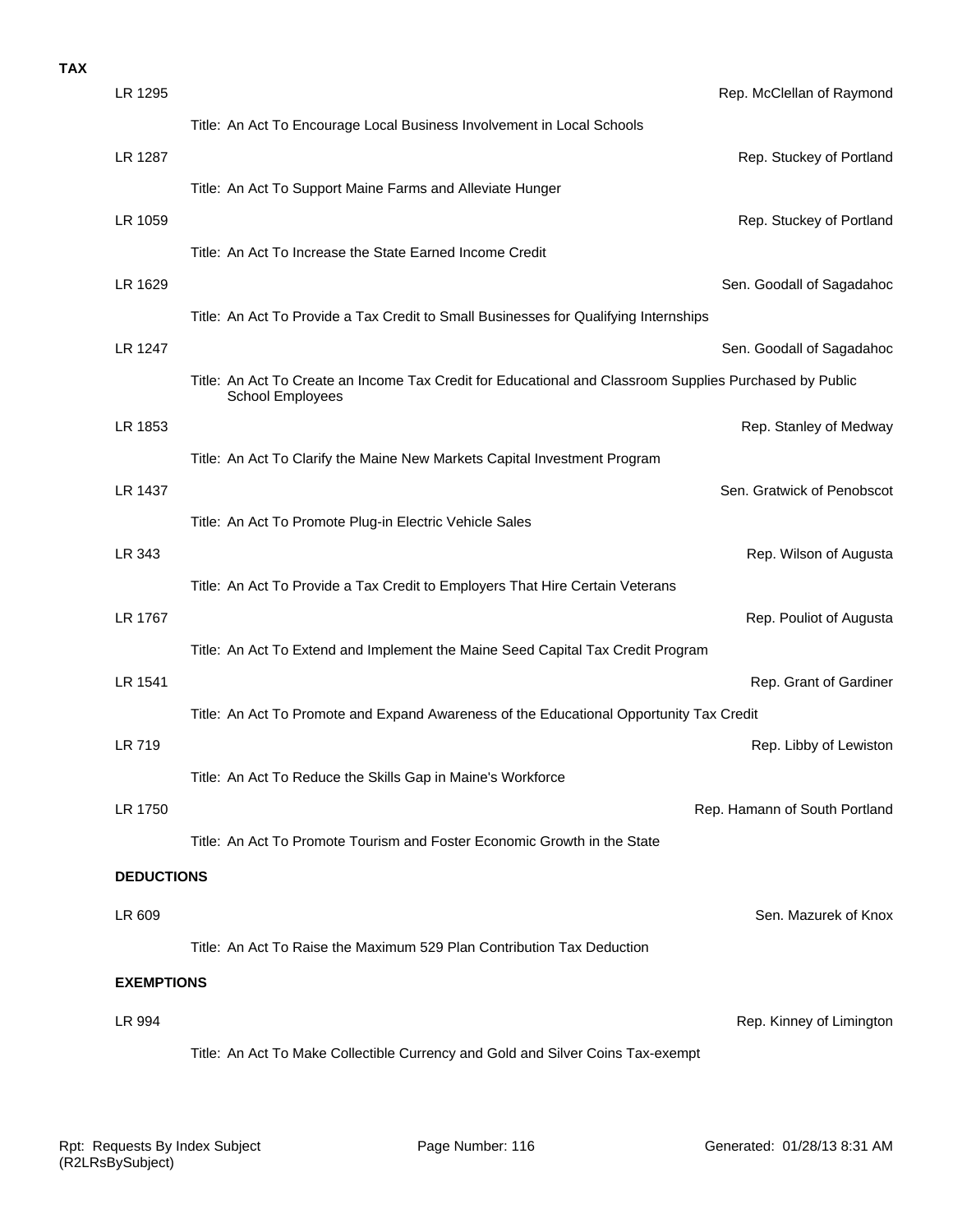| LR 988                     | Rep. Bear of Houlton Band of Maliseet Indians                                                                                      |
|----------------------------|------------------------------------------------------------------------------------------------------------------------------------|
|                            | Title: An Act To Exempt Members of the Houlton Band of Maliseets from Income Tax and Property Tax                                  |
|                            | <b>PROVISIONS REVISED</b>                                                                                                          |
| LR 913                     | Rep. Duprey of Hampden                                                                                                             |
|                            | Title: An Act To Modernize State Income Tax Refunds                                                                                |
| LR 653                     | Rep. Malaby of Hancock                                                                                                             |
|                            | Title: An Act To Reduce the Income Tax on Capital Gains                                                                            |
| LR 873                     | Rep. Hayes of Buckfield                                                                                                            |
|                            | Title: An Act To Tax Political Action Committee Contributions and Expenditures                                                     |
| LR 212                     | Rep. Hayes of Buckfield                                                                                                            |
|                            | Title: An Act To Make the Income Tax More Equitable for All Citizens of the State                                                  |
| <b>RATE</b>                |                                                                                                                                    |
| LR 1943                    | Rep. Chipman of Portland                                                                                                           |
|                            | Title: An Act To Establish Tax Fairness                                                                                            |
| LR 1058                    | Rep. Stuckey of Portland                                                                                                           |
|                            | Title: An Act To Provide Income Tax Relief                                                                                         |
| LR 405                     | Rep. MacDonald of Boothbay                                                                                                         |
|                            | Title: An Act To Provide Funding for Education by Restoring the 8.5 Percent Income Tax Rate for High-income<br>Taxpayers           |
| LR 1865                    | Rep. Chenette of Saco                                                                                                              |
|                            | Title: An Act To Roll Back the 2011 Tax Cuts for Those Making More than \$250,000 of Taxable Income                                |
| <b>MISCELLANEOUS TAXES</b> |                                                                                                                                    |
| <b>CIGARETTE TAX</b>       |                                                                                                                                    |
| LR 1816                    | Rep. Fredette of Newport                                                                                                           |
|                            | Title: An Act To Provide Maine's Businesses Tax Relief for Destroyed or Stolen Products                                            |
| LR 1727                    | Rep. Farnsworth of Portland                                                                                                        |
|                            | Title: An Act To Reduce Youth Smoking and Improve Public Health through the Fund for a Healthy Maine                               |
| <b>EXCISE TAX</b>          |                                                                                                                                    |
| LR 1432                    | Rep. Cray of Palmyra                                                                                                               |
|                            | Title: An Act To Acknowledge the Longer Life Span of Motor Vehicles by Lowering the Rate of Excise Tax on<br><b>Older Vehicles</b> |
|                            |                                                                                                                                    |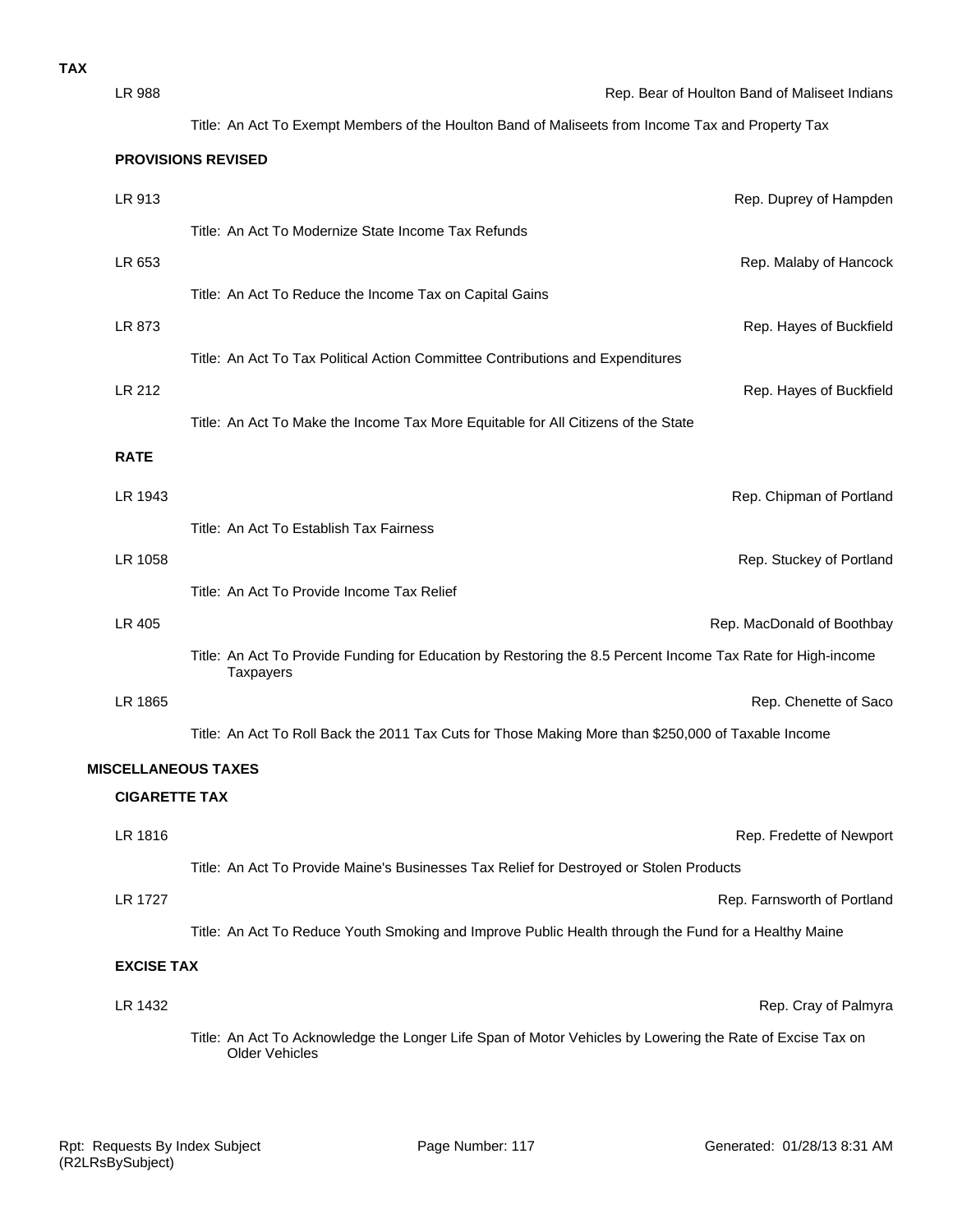| LR 810                      | Sen. Patrick of Oxford                                                                                  |  |  |
|-----------------------------|---------------------------------------------------------------------------------------------------------|--|--|
|                             | Title: An Act To Base the Motor Vehicle Excise Tax on the Purchase Price of the Motor Vehicle           |  |  |
|                             | <b>LODGING AND MEALS TAX</b>                                                                            |  |  |
| LR 1896                     | Rep. Chipman of Portland                                                                                |  |  |
|                             | Title: An Act To Promote Tourism and Economic Development                                               |  |  |
| LR 884                      | Rep. Hickman of Winthrop                                                                                |  |  |
|                             | Title: An Act To Increase the State Tax Imposed on Lodging                                              |  |  |
| LR 1261                     | Rep. Cooper of Yarmouth                                                                                 |  |  |
|                             | Title: An Act To Provide Dedicated Funding for the Land for Maine's Future Fund                         |  |  |
|                             | <b>MINING EXCISE TAX</b>                                                                                |  |  |
| LR 1288                     | Rep. Kruger of Thomaston                                                                                |  |  |
|                             | Title: An Act To Protect Local Communities When a Drilling or Mining Project Is Abandoned or Terminated |  |  |
| LR 1680                     | Rep. Chapman of Brooksville                                                                             |  |  |
|                             | Title: An Act To Modify the Mining Excise Tax                                                           |  |  |
| <b>MOTOR FUEL TAX</b>       |                                                                                                         |  |  |
| LR 1693                     | Rep. Peoples of Westbrook                                                                               |  |  |
|                             | Title: An Act To Adjust the Fuel Tax To Improve Sustainability                                          |  |  |
| LR 369                      | Rep. Harvell of Farmington                                                                              |  |  |
|                             | Title: An Act To Equalize the Premiums Imposed on the Sale of Motor Vehicle Oil                         |  |  |
| LR 667                      | Rep. Johnson of Greenville                                                                              |  |  |
|                             | Title: An Act To Exempt Fuel Used in Small Commercial Aircraft from Fuel Sales Tax                      |  |  |
| LR 414                      | Sen. Jackson of Aroostook                                                                               |  |  |
|                             | Title: An Act To Change the Taxes on Fuel Purchased for Use Other Than on the Highways                  |  |  |
| <b>POTATO TAX</b>           |                                                                                                         |  |  |
| LR 582                      | Rep. Saucier of Presque Isle                                                                            |  |  |
|                             | Title: An Act To Allow the Maine Potato Board To Have Access to Information Regarding the Potato Tax    |  |  |
| <b>TOBACCO PRODUCTS TAX</b> |                                                                                                         |  |  |
| LR 735                      | Rep. Rochelo of Biddeford                                                                               |  |  |
|                             | Title: An Act To Prevent Youth Tobacco Use                                                              |  |  |
|                             |                                                                                                         |  |  |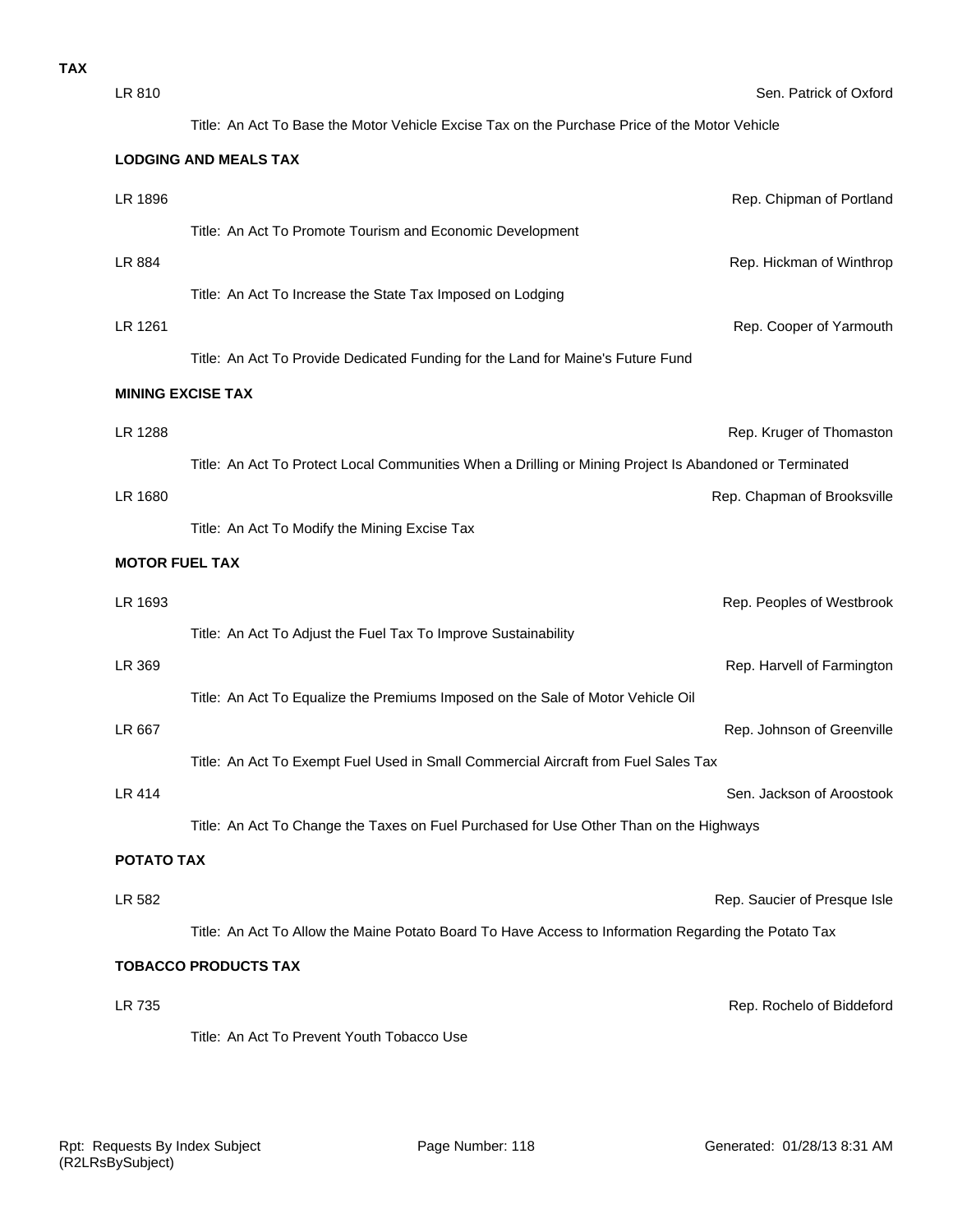| <b>TAX</b> |                      |                                                                                                                                              |
|------------|----------------------|----------------------------------------------------------------------------------------------------------------------------------------------|
|            | LR 1249              | Rep. Farnsworth of Portland                                                                                                                  |
|            |                      | Title: An Act To Raise the Tobacco Tax To Fund Necessary Services                                                                            |
|            | LR 314               | Sen. Gratwick of Penobscot                                                                                                                   |
|            |                      | Title: An Act To Equalize Tax on Tobacco Products and Dedicate Revenue to the Fund for a Healthy Maine                                       |
|            | <b>PROPERTY TAX</b>  |                                                                                                                                              |
|            | <b>APPEALS</b>       |                                                                                                                                              |
|            | LR 743               | Rep. Johnson of Greenville                                                                                                                   |
|            |                      | Title: An Act To Improve the Freedom of Access Act                                                                                           |
|            | <b>CREDITS</b>       |                                                                                                                                              |
|            | LR 967               | Rep. Kusiak of Fairfield                                                                                                                     |
|            |                      | Title: An Act To Provide Solar Energy Tax Credits to Maine Homeowners                                                                        |
|            | <b>ELDERLY</b>       |                                                                                                                                              |
|            | LR 1714              | Rep. Casavant of Biddeford                                                                                                                   |
|            |                      | Title: An Act To Provide Property Tax Relief for Year-round Residents 70 Years of Age or Older                                               |
|            | <b>EXEMPT OWNERS</b> |                                                                                                                                              |
|            | LR 1829              | Rep. Crockett of Bethel                                                                                                                      |
|            |                      | Title: An Act To Establish a Real Property Tax Exemption for 100% Disabled Veterans as Determined by the<br>Veterans' Administration         |
|            | LR 1557              | Sen. Cleveland of Androscoggin                                                                                                               |
|            |                      | Title: An Act To Improve the Maine Veterans' Property Tax Exemption                                                                          |
|            | LR 602               | Rep. Beaudoin of Biddeford                                                                                                                   |
|            |                      | Title: An Act To Exempt Persons 65 Years of Age or Older Whose Income Is below the Poverty Line from Paying<br>Property Taxes on Their Homes |
|            |                      | <b>EXEMPT PROPERTY</b>                                                                                                                       |
|            | LR 1324              | Sen. Haskell of Cumberland                                                                                                                   |
|            |                      | Title: An Act To Ensure Consistency in the Application of Tax Exemptions for Churches                                                        |
|            | LR 368               | Rep. Harvell of Farmington                                                                                                                   |
|            |                      | Title: An Act To Provide a Property Tax Exemption for Family Burying Grounds                                                                 |
|            | LR 316               | Rep. Wilson of Augusta                                                                                                                       |
|            |                      | Title: An Act Related to Service Charges in Lieu of Property Taxes on Tax-exempt Property                                                    |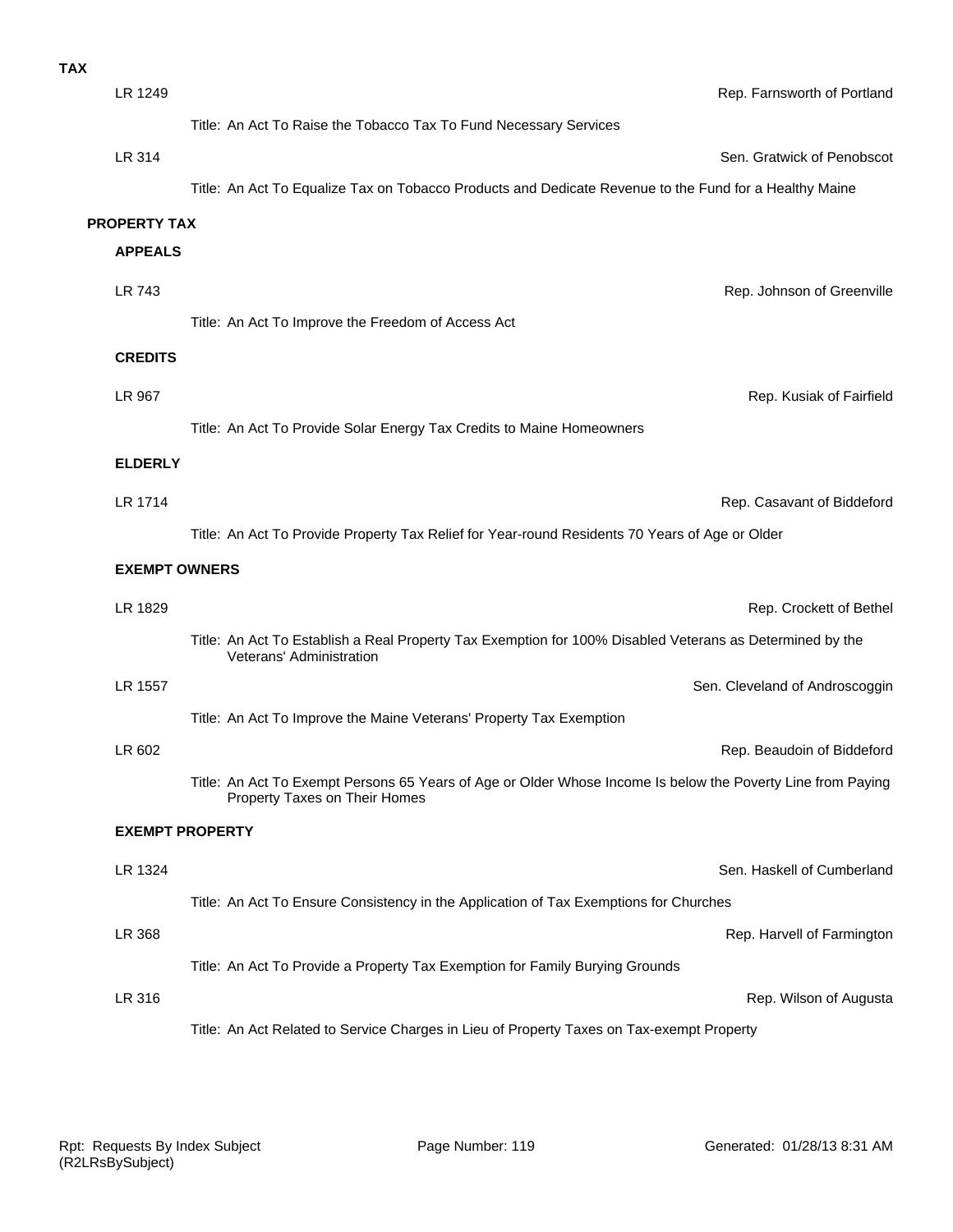**EXEMPTION**

| LR 718        | Rep. Libby of Lewiston                                                                                                                                                                   |
|---------------|------------------------------------------------------------------------------------------------------------------------------------------------------------------------------------------|
|               | Title: An Act To Provide Property Tax Relief for Noncombat Veterans                                                                                                                      |
|               | <b>HOMESTEAD EXEMPTION</b>                                                                                                                                                               |
| LR 1628       | Sen. Goodall of Sagadahoc                                                                                                                                                                |
|               | Title: An Act To Amend the Homestead Exemption so That Veterans and Homeowners Who Are Blind Qualify for<br>Cooperatives                                                                 |
|               | <b>MAINE RESIDENTS PROPERTY TAX PROG</b>                                                                                                                                                 |
| LR 128        | Rep. Bennett of Kennebunk                                                                                                                                                                |
|               | Title: An Act To Exempt Annuity Income from the Calculation of Benefits under the Circuitbreaker Program                                                                                 |
| LR 1055       | Rep. Stuckey of Portland                                                                                                                                                                 |
|               | Title: An Act To Improve and Simplify the Application for Benefits under the Circuitbreaker Program                                                                                      |
| LR 474        | Rep. Hayes of Buckfield                                                                                                                                                                  |
|               | Title: An Act To Connect Benefits Provided under the Circuitbreaker Program with the Payment of Property<br><b>Taxes</b>                                                                 |
| LR 1426       | Rep. Powers of Naples                                                                                                                                                                    |
|               | Title: An Act To Reduce the Property Tax Burden and Improve the Circuitbreaker Program                                                                                                   |
|               | PERSONAL PROPERTY TAX                                                                                                                                                                    |
| LR 1274       | Rep. Casavant of Biddeford                                                                                                                                                               |
|               | Title: An Act To Facilitate Collection of Property Taxes on Personal Property                                                                                                            |
|               | <b>PROVISIONS REVISED</b>                                                                                                                                                                |
| LR 1955       | Rep. Chase of Wells                                                                                                                                                                      |
|               | Title: An Act To Allow Municipalities an Option To Continue Certain Property Tax Exemptions                                                                                              |
| LR 1126       | Sen. Saviello of Franklin                                                                                                                                                                |
|               | Title: An Act To Repeal the Property Tax Levy Limit on Municipalities                                                                                                                    |
| <b>RELIEF</b> |                                                                                                                                                                                          |
| LR 90         | Rep. Berry of Bowdoinham                                                                                                                                                                 |
|               | Title: An Act To Eliminate Double Reimbursement for Property Taxes for Recipients of Benefits under Both the<br>Business Equipment Tax Reimbursement Program and Tax Increment Financing |
| LR 1531       | Rep. Libby of Lewiston                                                                                                                                                                   |
|               | Title: An Act Regarding the Business Equipment Tax Reimbursement Program and the Business Equipment Tax<br><b>Exemption Program</b>                                                      |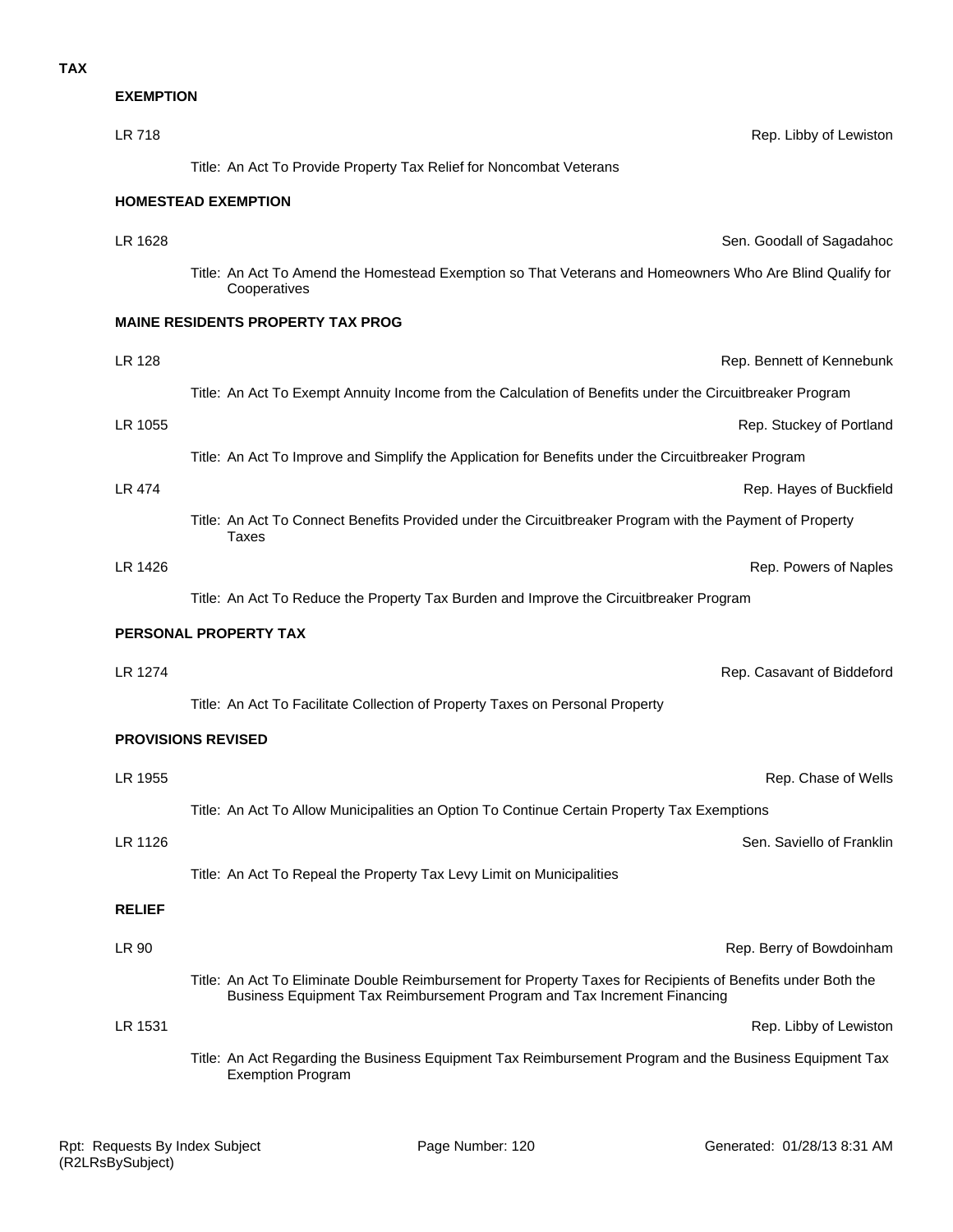# **TREE GROWTH TAX**

| LR 234                | Rep. Davis, Sr. of Sangerville                                                                                                                                                                              |
|-----------------------|-------------------------------------------------------------------------------------------------------------------------------------------------------------------------------------------------------------|
|                       | Title: RESOLUTION, Proposing an Amendment to the Constitution of Maine To Permit the Legislature To<br>Provide a One-year Period of Penalty Relief for Withdrawal of Forest Land from Current Use Valuation |
| LR 934                | Rep. Jones of Freedom                                                                                                                                                                                       |
|                       | Title: An Act To Amend the Maine Tree Growth Tax Law                                                                                                                                                        |
|                       | PROPERTY TAX PROCEDURES                                                                                                                                                                                     |
| <b>ABATEMENTS</b>     |                                                                                                                                                                                                             |
| LR 1500               | Rep. Briggs of Mexico                                                                                                                                                                                       |
|                       | Title: An Act To Make Veterans' Exemption Applications Confidential                                                                                                                                         |
|                       | <b>MUNICIPAL COST COMPONENTS</b>                                                                                                                                                                            |
| LR 1836               | Rep. Crockett of Bethel                                                                                                                                                                                     |
|                       | Title: An Act To Amend the Laws Governing the Development and Administration of Municipal Budgets in<br><b>Unorganized Territories</b>                                                                      |
|                       | <b>REVENUE SERVICES BUREAU</b>                                                                                                                                                                              |
| <b>ADMINISTRATION</b> |                                                                                                                                                                                                             |
| LR 89                 | Rep. Berry of Bowdoinham                                                                                                                                                                                    |
|                       | Title: An Act To Implement the Recommendations of the Taxpayer Advocate                                                                                                                                     |
| LR 942                | Rep. Parry of Arundel                                                                                                                                                                                       |
|                       | Title: An Act To Simplify the Tax Code                                                                                                                                                                      |
| <b>APPEALS</b>        |                                                                                                                                                                                                             |
| LR 852                | Sen. Thomas of Somerset                                                                                                                                                                                     |
|                       | Title: An Act To Amend the Laws Regarding Who May Appeal a Reconsideration Decision of the Maine Board of<br>Tax Appeals                                                                                    |
| <b>PROCEDURES</b>     |                                                                                                                                                                                                             |
| LR 1704               | Rep. Goode of Bangor                                                                                                                                                                                        |
|                       | Title: An Act To Amend the Tax Laws                                                                                                                                                                         |
| LR 1705               | Rep. Goode of Bangor                                                                                                                                                                                        |
|                       | Title: An Act To Improve Maine's Tax Laws                                                                                                                                                                   |
| LR 1706               | Rep. Goode of Bangor                                                                                                                                                                                        |
|                       | Title: An Act To Increase Transparency in Maine's Tax Code                                                                                                                                                  |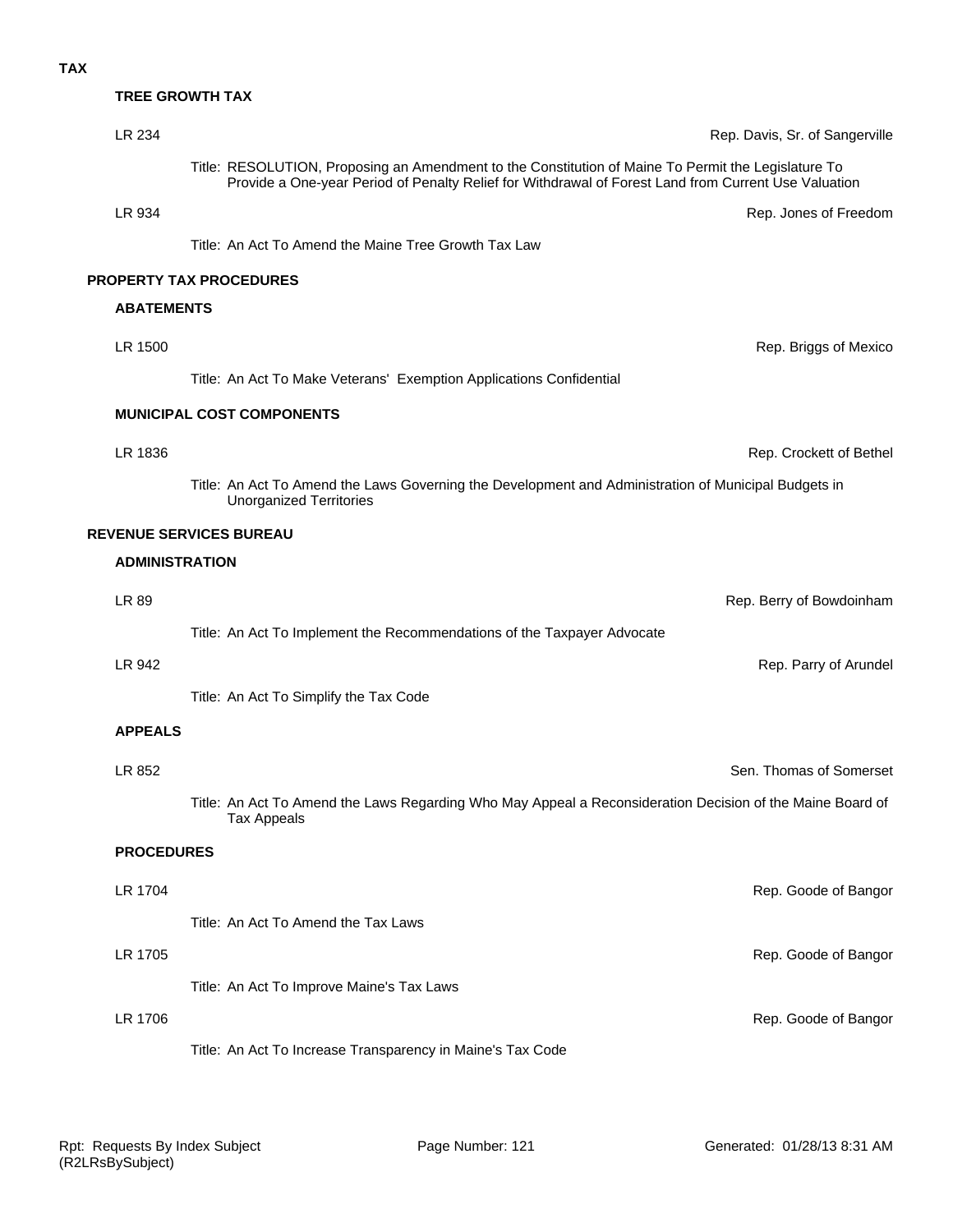#### **TAX**

| LR 1587                  | Sen. Haskell of Cumberland                                                                                                             |
|--------------------------|----------------------------------------------------------------------------------------------------------------------------------------|
|                          | Title: An Act To Allow Motor Fuel Taxable Sales Disclosure                                                                             |
| LR 1622                  | Rep. Stuckey of Portland                                                                                                               |
|                          | Title: Resolve, To Review Foregone Revenues in the Biennial Tax Expenditure Report                                                     |
| LR 1931                  | Sen. Woodbury of Cumberland                                                                                                            |
|                          | Title: RESOLUTION, Proposing an Amendment to the Constitution of Maine To Simplify Tax Administration and<br>Encourage Maine Residence |
| LR 1932                  | Sen. Woodbury of Cumberland                                                                                                            |
|                          | Title: An Act To Encourage Maine Residence                                                                                             |
| LR 1936                  | Rep. Berry of Bowdoinham                                                                                                               |
|                          | Title: An Act To Provide Tax Fairness for Maine's Middle Class and Working Families                                                    |
| LR 1937                  | Rep. Berry of Bowdoinham                                                                                                               |
|                          | Title: An Act To Reduce the Shift to Property Taxes                                                                                    |
| <b>REVENUE SHARING</b>   |                                                                                                                                        |
| <b>DISTRIBUTION</b>      |                                                                                                                                        |
| LR 656                   | Pres. Alfond of Cumberland                                                                                                             |
|                          | Title: An Act To Fully Fund Revenue Sharing                                                                                            |
| <b>FUNDING</b>           |                                                                                                                                        |
| <b>LR 1878</b>           | Pres. Alfond of Cumberland                                                                                                             |
|                          | Title: An Act To Reestablish the Municipal Revenue Sharing Program as a Compact between the State and<br><b>Municipal Governments</b>  |
| LR 808                   | Sen. Katz of Kennebec                                                                                                                  |
|                          | Title: An Act To Return Local Revenue Sharing to Full Funding                                                                          |
| <b>SALES AND USE TAX</b> |                                                                                                                                        |
| <b>EXEMPT ITEMS</b>      |                                                                                                                                        |
| LR 1968                  | Rep. Libby of Waterboro                                                                                                                |
|                          | Title: An Act Relating to Precious Metal Coins                                                                                         |
| LR 1561                  | Rep. Boland of Sanford                                                                                                                 |
|                          | Title: An Act To Exempt Dietary Supplements from the Sales Tax                                                                         |
| <b>LR 1277</b>           | Rep. Marean of Hollis                                                                                                                  |
|                          | Title: An Act To Repeal Sales Tax Exemptions for Snowmobiles and All-terrain Vehicles Purchased by<br>Nonresidents                     |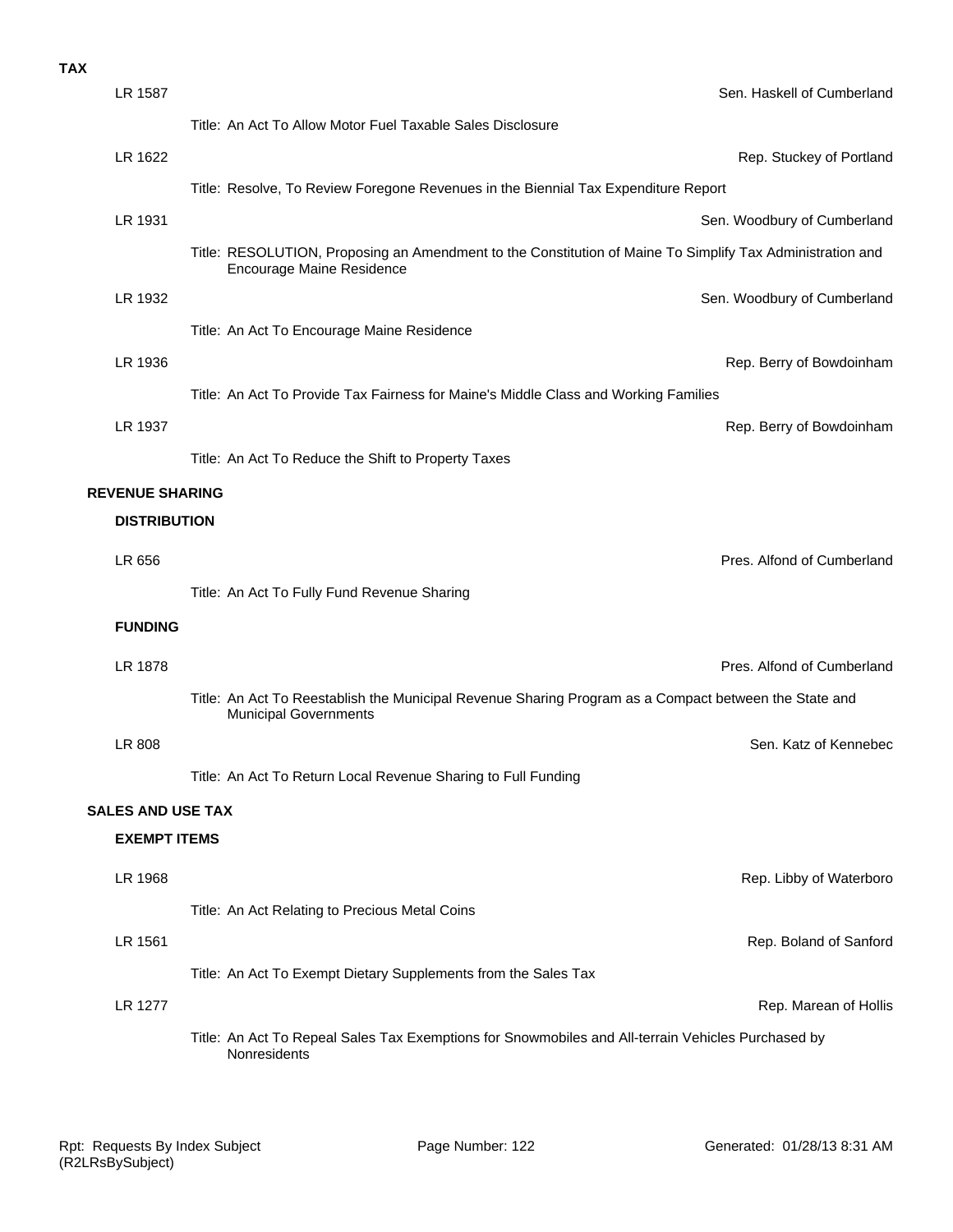| <b>TAX</b> |                    |                                                                                                                                                                       |
|------------|--------------------|-----------------------------------------------------------------------------------------------------------------------------------------------------------------------|
|            | LR 1248            | Sen. Thomas of Somerset                                                                                                                                               |
|            |                    | Title: An Act To Promote Fairness in the Sales Tax Exemption for Vehicles Used in Interstate Commerce                                                                 |
|            | LR 202             | Sen. Thomas of Somerset                                                                                                                                               |
|            |                    | Title: An Act To Provide an Exemption from Fuel and Sales Taxes to Persons Engaged in Snowmobile Trail<br>Grooming                                                    |
|            | LR 1833            | Rep. Crockett of Bethe                                                                                                                                                |
|            |                    | Title: An Act Regarding Consumer Tax Credits for Use of Renewable Energy                                                                                              |
|            | LR 1543            | Rep. Brooks of Winterport                                                                                                                                             |
|            |                    | Title: An Act To Promote Investment in Maine's Communications Network                                                                                                 |
|            | LR 1726            | Rep. Fitzpatrick of Houltor                                                                                                                                           |
|            |                    | Title: An Act To Exempt Precious Metals from Sales Tax When Purchased as Investments                                                                                  |
|            | LR 53              | Rep. Harvell of Farmington                                                                                                                                            |
|            |                    | Title: An Act Regarding Sales and Use Tax on Large Machinery                                                                                                          |
|            | LR 413             | Sen. Jackson of Aroostook                                                                                                                                             |
|            |                    | Title: An Act Relating to the Sales Tax Exemption on Depreciable Equipment Used in Commercial Wood<br>Harvesting                                                      |
|            | LR 1018            | Rep. Mitchell of Penobscot Nation                                                                                                                                     |
|            |                    | Title: An Act To Provide a Tax Exemption for Tobacco Sold to an Adult Member of a Federally Recognized<br>Indian Tribe for Cultural, Spiritual or Ceremonial Purposes |
|            | LR 1624            | Rep. Short of Pittsfield                                                                                                                                              |
|            |                    | Title: An Act To Exempt the Sale of the United States Flag from the Sales Tax                                                                                         |
|            |                    | <b>EXEMPT PURCHASERS</b>                                                                                                                                              |
|            | LR 255             | Sen. Gerzofsky of Cumberland                                                                                                                                          |
|            |                    | Title: An Act To Provide a Sales Tax Exemption to Incorporated Nonprofit Performing Arts Organizations                                                                |
|            | LR 1200            | Rep. Tipping-Spitz of Orono                                                                                                                                           |
|            |                    | Title: An Act To Bring Public Libraries into Sales Tax Conformity with Public School Libraries                                                                        |
|            | <b>ITEMS TAXED</b> |                                                                                                                                                                       |
|            | LR 1414            | Sen. Thomas of Somerset                                                                                                                                               |
|            |                    | Title: An Act To Amend the Laws Governing the Taxation of Extended Warranty Claims for Automobiles                                                                    |
|            | LR 660             | Pres. Alfond of Cumberland                                                                                                                                            |
|            |                    | Title: Resolve, To Require the State Tax Assessor To Develop Agreements with Online Retailers for the<br>Collection of Sales and Use Tax                              |
|            | LR 423             | Rep. Knight of Livermore Falls                                                                                                                                        |
|            |                    | Title: An Act To Require the Collection of Sales Tax by any Business Making Sales to Persons in Maine                                                                 |
|            |                    |                                                                                                                                                                       |

Page Number: 123 Generated: 01/28/13 8:31 AM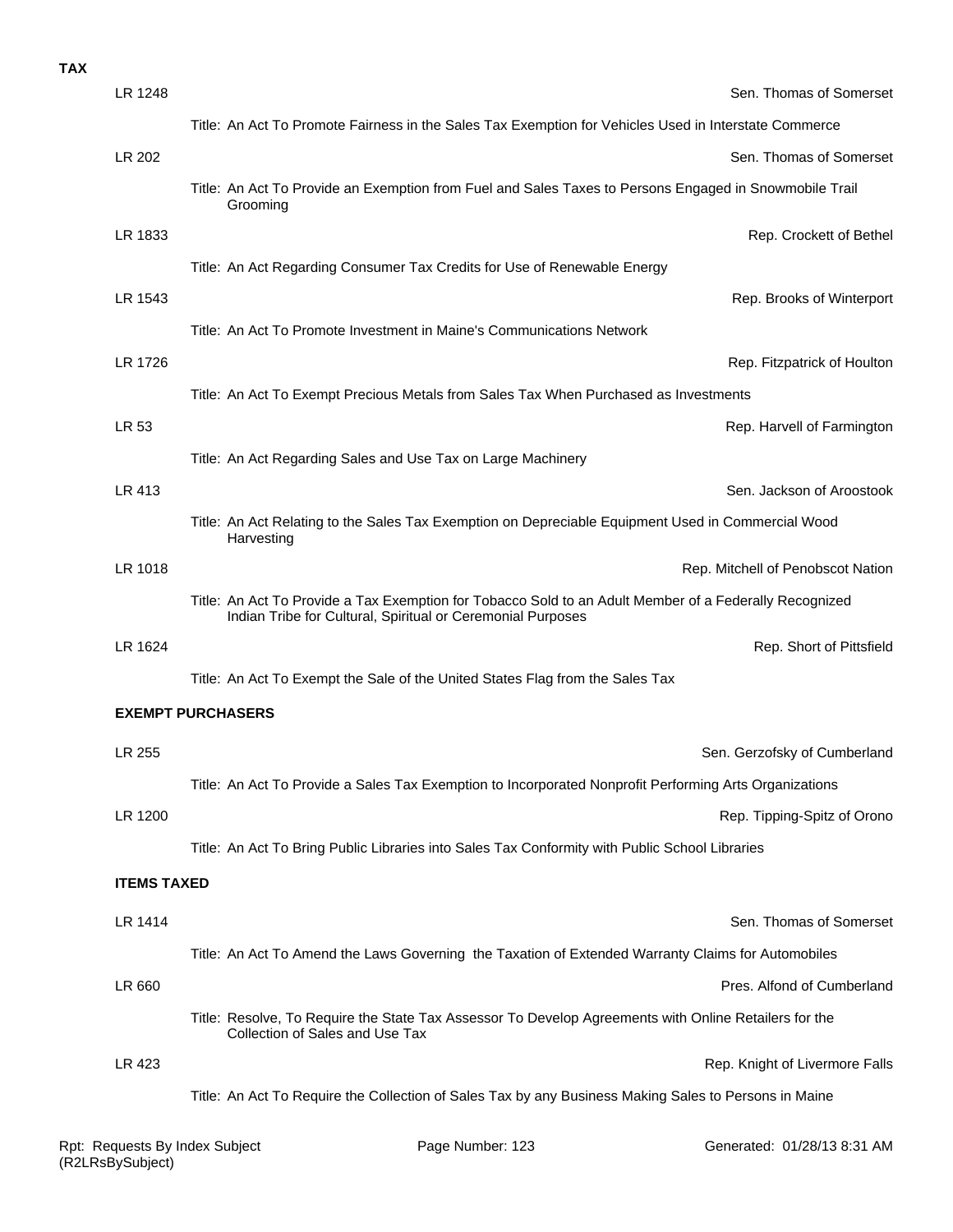| <b>TAX</b> |                     |                                                                                                              |
|------------|---------------------|--------------------------------------------------------------------------------------------------------------|
|            | LR 182              | Sen. Katz of Kennebec                                                                                        |
|            |                     | Title: An Act To Require Retailers with an Affiliate Nexus To Collect Sales Tax                              |
|            | LR 1365             | Rep. Berry of Bowdoinham                                                                                     |
|            |                     | Title: An Act To Provide Tax Fairness to Maine Small Businesses                                              |
|            | LR 1399             | Rep. Hayes of Buckfield                                                                                      |
|            |                     | Title: An Act To Require Retailers To Collect Sales Tax from Sales on the Internet                           |
|            | LR 1078             | Rep. MacDonald of Boothbay                                                                                   |
|            |                     | Title: An Act To Ensure Equity in the Taxation of Food Items                                                 |
|            | LR 1893             | Rep. Evangelos of Friendship                                                                                 |
|            |                     | Title: An Act Regarding the Collection of Sales Tax by Internet Companies                                    |
|            | LR 1521             | Rep. Hamann of South Portland                                                                                |
|            |                     | Title: An Act To Promote Internet Tax Fairness for Maine Businesses                                          |
|            | <b>LOCAL OPTION</b> |                                                                                                              |
|            | LR 1905             | Rep. Gideon of Freeport                                                                                      |
|            |                     | Title: An Act To Allow a Local Sales Tax                                                                     |
|            | LR 1908             | Rep. Moonen of Portland                                                                                      |
|            |                     | Title: An Act To Allow a Local Option Tax                                                                    |
|            | LR 425              | Rep. MacDonald of Old Orchard Beach                                                                          |
|            |                     | Title: An Act To Authorize Options for Local Revenue Enhancement                                             |
|            |                     | <b>PROVISIONS REVISED</b>                                                                                    |
|            | LR 1095             | Rep. Chase of Wells                                                                                          |
|            |                     | Title: An Act To Provide Local Sales Tax Increment Disbursements                                             |
|            | LR 1512             | Sen. Whittemore of Somerset                                                                                  |
|            |                     |                                                                                                              |
|            |                     | Title: An Act To Designate a Sales Tax Holiday                                                               |
|            | LR 886              | Rep. Hickman of Winthrop                                                                                     |
|            |                     | Title: An Act To Raise the Minimum Sales Tax Threshold for the Required Filing of a Sales and Use Tax Report |
|            | LR 924              | Rep. Rykerson of Kittery                                                                                     |
|            |                     | Title: An Act To Establish a Sales Tax Holiday for Purchases Made during the Month of January                |
|            | <b>RATE</b>         |                                                                                                              |
|            | LR 963              | Rep. Theriault of Madawaska                                                                                  |
|            |                     | Title: An Act To Increase the Sales Tax To Support Revenue Sharing                                           |
|            |                     |                                                                                                              |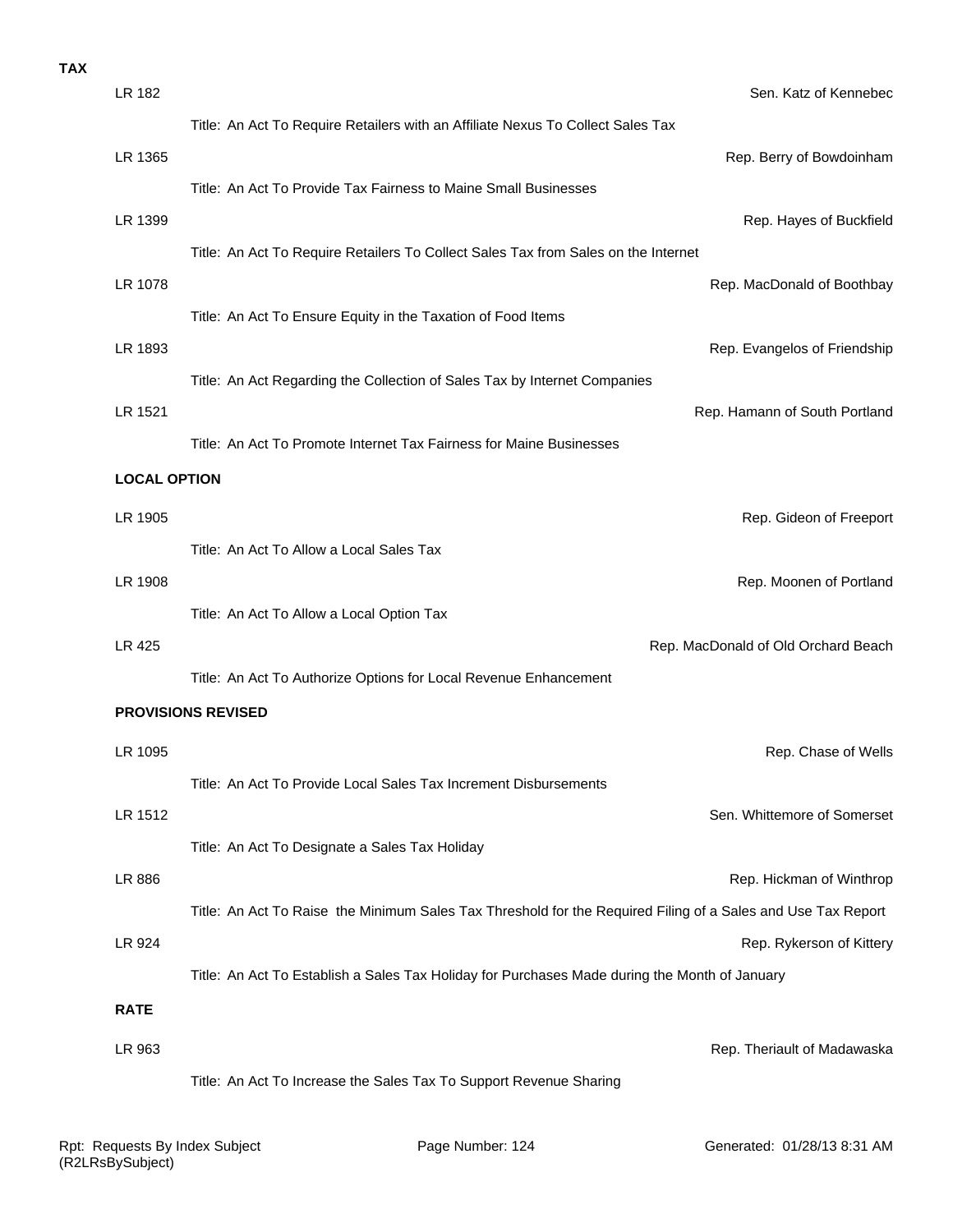| <b>USE TAX</b> |  |
|----------------|--|

**TAX**

| LR 647                | Rep. Wilson of Augusta                                                                                                            |  |  |
|-----------------------|-----------------------------------------------------------------------------------------------------------------------------------|--|--|
|                       | Title: An Act To Exempt from the Use Tax \$1,000 of Internet Purchases from Out-of-state Sellers                                  |  |  |
| <b>TAX ASSESSMENT</b> |                                                                                                                                   |  |  |
| <b>VALUATION</b>      |                                                                                                                                   |  |  |
| LR 627                | Sen. Millett of Cumberland                                                                                                        |  |  |
|                       | Title: An Act To Stabilize Education Funding by Reducing the Impact of Changes in Property Valuation                              |  |  |
|                       | TAX INCREMENT FINANCING                                                                                                           |  |  |
| <b>DISTRICTS</b>      |                                                                                                                                   |  |  |
| LR 1464               | Sen. Gerzofsky of Cumberland                                                                                                      |  |  |
|                       | Title: An Act To Create the Brunswick Landing Job Increment Financing Fund                                                        |  |  |
| LR 139                | Sen. Jackson of Aroostook                                                                                                         |  |  |
|                       | Title: Resolve, To Amend Downtown Tax Increment Financing District Factors for the Town of Fort Kent Due to<br><b>Fire Losses</b> |  |  |
|                       | <b>EMPLOYMENT TAX INCREMENT FINANCING</b>                                                                                         |  |  |
| LR 1915               | Rep. Chenette of Saco                                                                                                             |  |  |
|                       | Title: An Act To Expand Employment Tax Increment Financing To Support Job Creation                                                |  |  |
| <b>REVISED</b>        |                                                                                                                                   |  |  |
| LR 248                | Rep. Rochelo of Biddeford                                                                                                         |  |  |
|                       | Title: An Act To Clarify Tax Increment Financing                                                                                  |  |  |
| LR 1392               | Rep. Gattine of Westbrook                                                                                                         |  |  |
|                       | Title: An Act To Expand Eligible Project Costs in Development Districts                                                           |  |  |
| <b>USES EXPANDED</b>  |                                                                                                                                   |  |  |
| LR 1547               | Sen. Langley of Hancock                                                                                                           |  |  |
|                       | Title: An Act To Create a So-called Last Mile Broadband Connectivity Funding Mechanism                                            |  |  |

LR 1907 **Rep. Moonen of Portland** 

Title: An Act To Amend the Law Regarding Affordable Housing Tax Increment Financing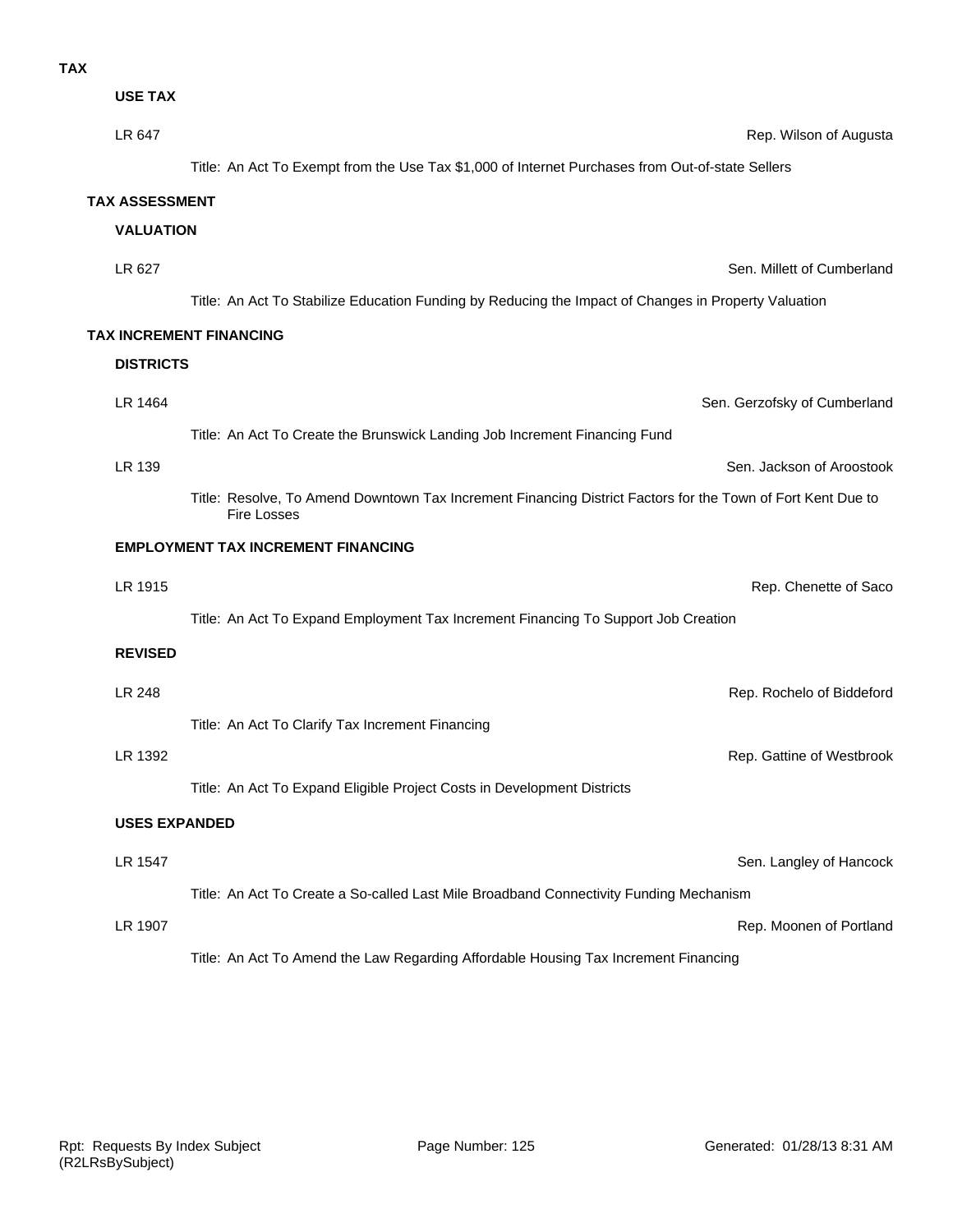**BICYCLES**

### **REQUIREMENTS**

| LR 1340               | Rep. Jorgensen of Portland                                                                                                                                  |  |
|-----------------------|-------------------------------------------------------------------------------------------------------------------------------------------------------------|--|
|                       | Title: An Act To Update and Clarify the Laws Governing the Operation of Bicycles on Public Roadways                                                         |  |
| <b>MOTOR CARRIERS</b> |                                                                                                                                                             |  |
| <b>WEIGHT</b>         |                                                                                                                                                             |  |
| LR 1520               | Rep. Willette of Mapleton                                                                                                                                   |  |
|                       | Title: An Act To Allow for the Equalization of Truck Weights between Maine and Canada for Limited Use at the<br>Border Crossings at Van Buren and Limestone |  |
| <b>MOTOR VEHICLES</b> |                                                                                                                                                             |  |
| <b>ANTIQUE</b>        |                                                                                                                                                             |  |
| LR 824                | Sen. Collins of York                                                                                                                                        |  |
|                       | Title: An Act To Exempt Occupants of Antique Autos from Seat Belt Requirements                                                                              |  |
| LR 1473               | Rep. Werts of Auburn                                                                                                                                        |  |
|                       | Title: An Act To Require Antique Automobiles That Are Operated on the Highways To Be Registered                                                             |  |
|                       | <b>INSPECTION</b>                                                                                                                                           |  |
| LR 1455               | Rep. Gillway of Searsport                                                                                                                                   |  |
|                       | Title: An Act To Allow Properly Lifted Vehicles To Operate                                                                                                  |  |
| LR 269                | Sen. Jackson of Aroostook                                                                                                                                   |  |
|                       | Title: An Act To Improve the Motor Vehicle Inspection System                                                                                                |  |
| LR 1086               | Rep. Kumiega, III of Deer Isle                                                                                                                              |  |
|                       | Title: An Act To Reduce Conflicts of Interest in the Motor Vehicle Inspection Program                                                                       |  |
| <b>LIGHTS</b>         |                                                                                                                                                             |  |
| LR 975                | Sen. Jackson of Aroostook                                                                                                                                   |  |
|                       | Title: An Act To Allow Media Motor Vehicles To Be Equipped with Amber Auxiliary Lights                                                                      |  |
| <b>NUMBER PLATES</b>  |                                                                                                                                                             |  |
| LR 403                | Sen. Jackson of Aroostook                                                                                                                                   |  |
|                       | Title: An Act To Expand the Types of Vehicles on Which a Sportsman Registration Plate May Be Displayed                                                      |  |
| LR 928                | Rep. Rykerson of Kittery                                                                                                                                    |  |
|                       | Title: An Act To Establish a Renewable Energy License Plate                                                                                                 |  |
|                       |                                                                                                                                                             |  |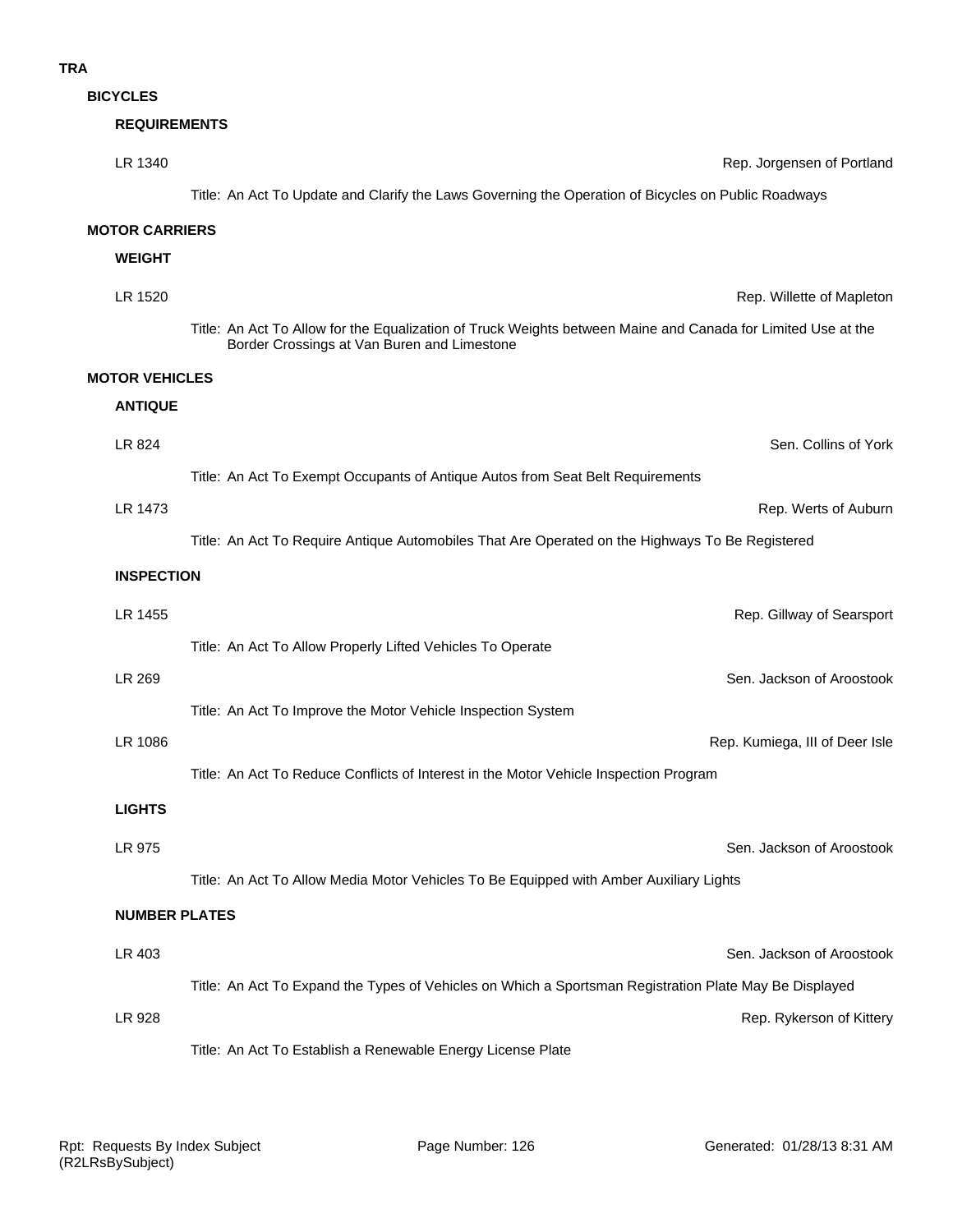| <b>OTHER</b>        |                                                                                                                                                   |                            |
|---------------------|---------------------------------------------------------------------------------------------------------------------------------------------------|----------------------------|
| LR 1293             |                                                                                                                                                   | Rep. Maker of Calais       |
|                     | Title: An Act To Amend the Definition of "Special Mobile Equipment" in the Motor Vehicle Laws                                                     |                            |
| <b>REGISTRATION</b> |                                                                                                                                                   |                            |
| LR 1257             |                                                                                                                                                   | Rep. Casavant of Biddeford |
|                     | Title: An Act To Increase Municipal Agent Fees for Registration of Motor Vehicles                                                                 |                            |
| LR 1441             |                                                                                                                                                   | Sen. Mazurek of Knox       |
|                     | Title: An Act To Amend Provisions of Law Pertaining to Motor Vehicles                                                                             |                            |
| LR 225              |                                                                                                                                                   | Rep. McCabe of Skowhegar   |
|                     | Title: An Act To Expand the Authorized Operation of All-terrain Vehicles on Roads                                                                 |                            |
| <b>LR 275</b>       |                                                                                                                                                   | Rep. Wilson of Augusta     |
|                     | Title: An Act To Waive Driver's License and Nondriver Identification Card Fees for Current and Recently<br>Discharged Members of the Armed Forces |                            |
| <b>TIRES</b>        |                                                                                                                                                   |                            |
| LR 399              |                                                                                                                                                   | Sen. Hamper of Oxford      |
|                     | Title: An Act To Amend the Motor Vehicle Laws Governing Requisite Tire Size                                                                       |                            |
| <b>VINTAGE</b>      |                                                                                                                                                   |                            |
| LR 1116             |                                                                                                                                                   | Rep. Cotta of China        |
|                     | Title: An Act To Create a Vintage Car Category in the Motor Vehicle Laws                                                                          |                            |
| <b>MOTORCYCLES</b>  |                                                                                                                                                   |                            |
| <b>OPERATION</b>    |                                                                                                                                                   |                            |
| <b>LR 701</b>       |                                                                                                                                                   | Rep. Russell of Portland   |
|                     | Title: An Act To Reduce Motorcycle Noise Pollution                                                                                                |                            |
| LR 1841             |                                                                                                                                                   | Rep. Crockett of Bethe     |
|                     | Title: An Act To Amend the Laws Governing Motorcycle Permits                                                                                      |                            |
| LR 1186             |                                                                                                                                                   | Rep. Gilbert of Jay        |
|                     | Title: An Act To Restore Fairness in Motorcycle Noise Complaints                                                                                  |                            |
|                     | <b>PROTECTIVE HEADGEAR</b>                                                                                                                        |                            |
| LR 599              |                                                                                                                                                   | Rep. Beaudoin of Biddeford |
|                     |                                                                                                                                                   |                            |

Title: An Act To Require That Motorcyclists Wear Helmets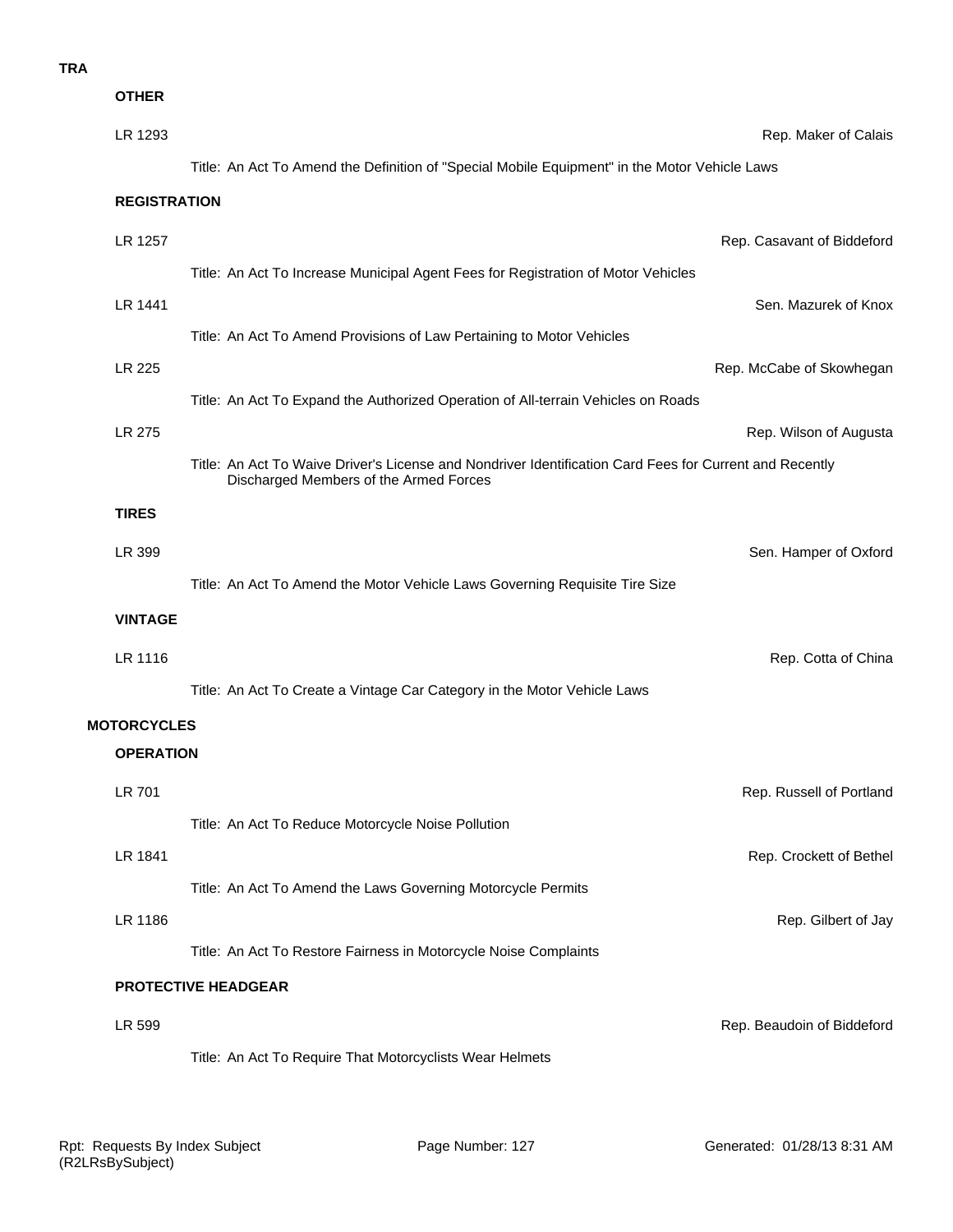#### **REGISTRATION**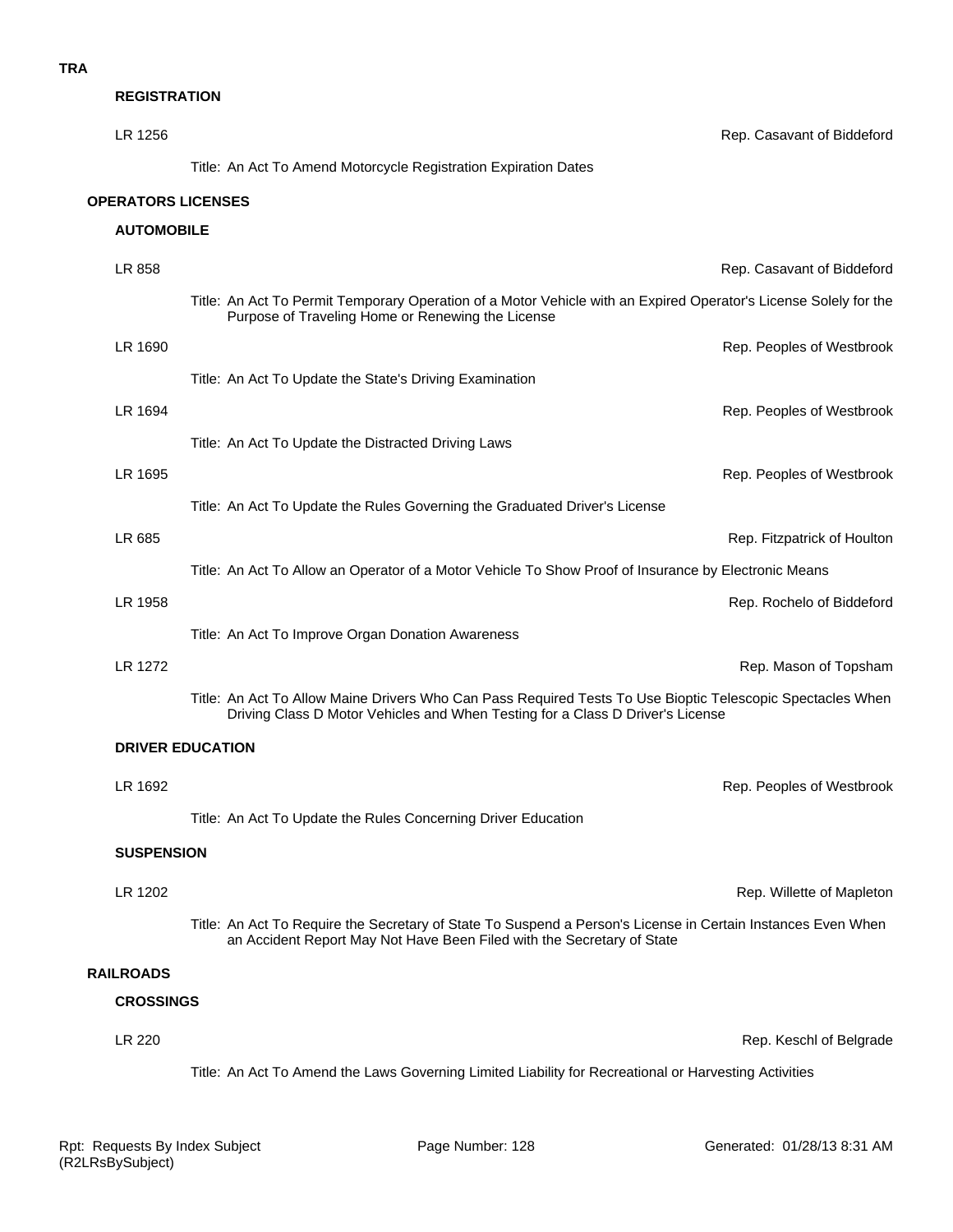**PRESERVATION**

| LR 1797             | Rep. Chipman of Portland                                                                                                                     |
|---------------------|----------------------------------------------------------------------------------------------------------------------------------------------|
|                     | Title: Resolve, To Establish Commuter and Passenger Rail Priorities for Funding in Maine                                                     |
| LR 1800             | Rep. Verow of Brewer                                                                                                                         |
|                     | Title: Resolve, To Expand Commuter and Passenger Rail Transportation                                                                         |
| <b>SAFETY</b>       |                                                                                                                                              |
| LR 974              | Sen. Johnson of Lincoln                                                                                                                      |
|                     | Title: An Act To Improve Safety on Railroad Rights-of-way                                                                                    |
| <b>TRACKS</b>       |                                                                                                                                              |
| LR 428              | Rep. Campbell of Orrington                                                                                                                   |
|                     | Title: Resolve, To Enhance and Encourage Economic Development of the Lower Penobscot River Basin by<br>Improving Rail Transportation         |
| LR 865              | Rep. McLean of Gorham                                                                                                                        |
|                     | Title: An Act To Prohibit Herbicide Spraying on Abandoned Rail Lines                                                                         |
| <b>ROADS</b>        |                                                                                                                                              |
| <b>BRIDGES</b>      |                                                                                                                                              |
| LR 418              | Rep. Casavant of Biddeford                                                                                                                   |
|                     | Title: Resolve, Directing the Department of Transportation To Name a Bridge between Kennebunk and<br>Kennebunkport the Mathew Lanigan Bridge |
| LR 1037             | Rep. Guerin of Glenburn                                                                                                                      |
|                     | Title: Resolve, To Name Bridge #2975 in Kenduskeag the "Kenduskeag Veterans Bridge"                                                          |
| <b>CONSTRUCTION</b> |                                                                                                                                              |
| LR 751              | Sen. Johnson of Lincoln                                                                                                                      |
|                     | Title: Resolve, To Establish a Working Group To Study Issues Relating to Broadband Infrastructure Deployment                                 |
|                     | <b>DIRECTIONAL SIGNS</b>                                                                                                                     |
| LR 1038             | Rep. Haskell of Milford                                                                                                                      |
|                     | Title: An Act To Require Signs Recognizing the 45th Parallel in Maine                                                                        |
| <b>LR 111</b>       | Rep. Turner of Burlington                                                                                                                    |
|                     | Title: Resolve, Directing the Department of Transportation To Place a Sign on Northbound Interstate 95 Directing<br>Motorists to Lee Academy |
| LR 1827             | Rep. Crockett of Bethel                                                                                                                      |
|                     | Title: An Act To Require That a Sign Directing Motorists To Gould Academy Be Placed on the Highway                                           |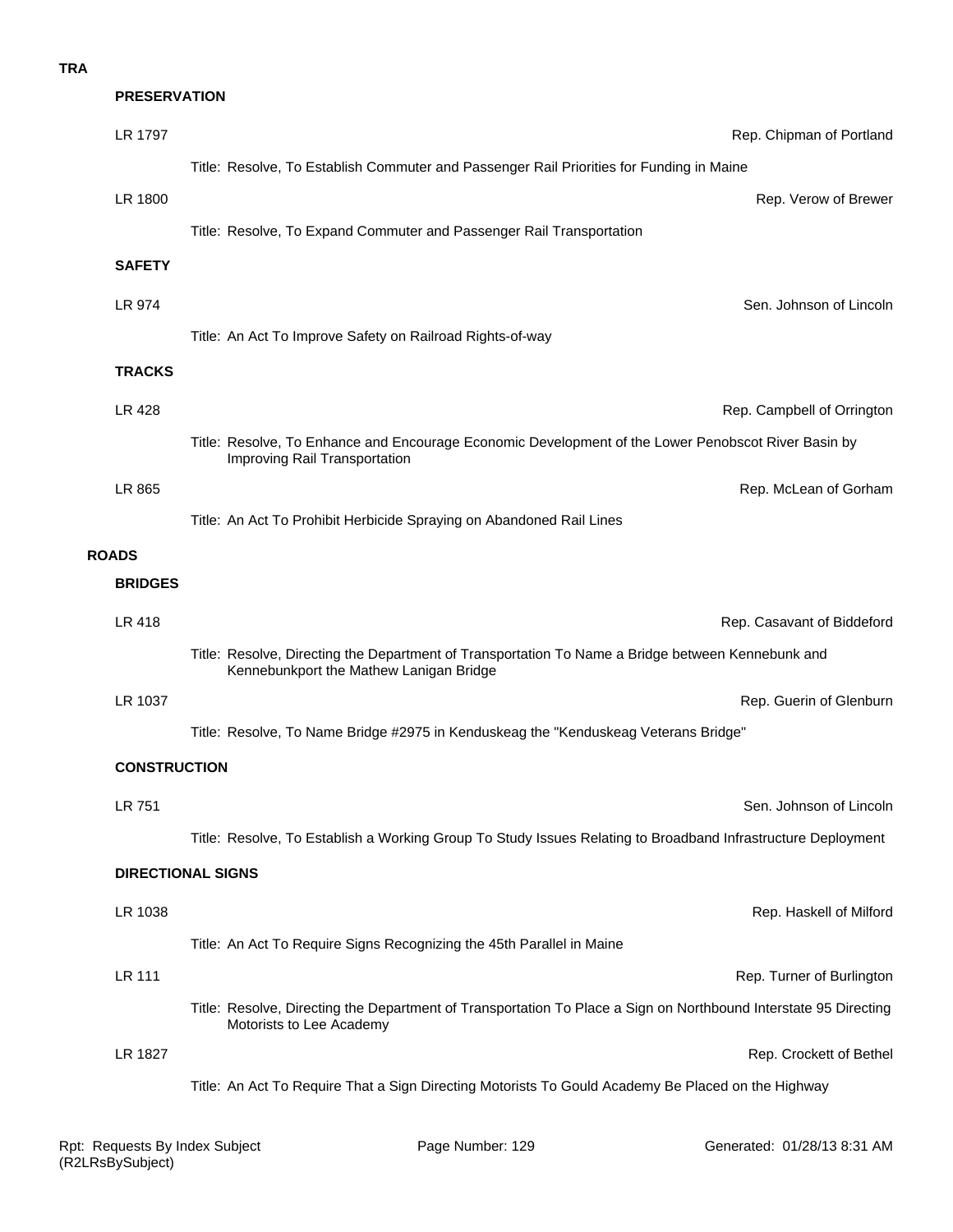| LR 997             | Rep. Brooks of Winterport                                                                                                                                                                                      |
|--------------------|----------------------------------------------------------------------------------------------------------------------------------------------------------------------------------------------------------------|
|                    | Title: An Act To Exempt Snowmobile Clubs from Certain Department of Transportation Sign Requirements                                                                                                           |
| LR 329             | Rep. Davis, Sr. of Sangerville                                                                                                                                                                                 |
|                    | Title: Resolve, Directing the Department of Transportation To Add a Reference to the Katahdin Trail to the Sign<br>for the First Newport Exit on Interstate 95 North                                           |
| LR 658             | Rep. Campbell of Orrington                                                                                                                                                                                     |
|                    | Title: Resolve, To Direct the Department of Transportation To Provide Signs on Interstate 95, on Interstate 395<br>and in the City of Brewer for the Underground Railroad Memorial at Chamberlain Freedom Park |
| LR 33              | Rep. Beavers of South Berwick                                                                                                                                                                                  |
|                    | Title: Resolve, Directing the Maine Turnpike Authority To Place Signs Directing Motorists to Berwick Academy                                                                                                   |
| LR 1031            | Sen. Gerzofsky of Cumberland                                                                                                                                                                                   |
|                    | Title: An Act To Direct the Department of Transportation To Place Signs for the Town of Harpswell on Interstate<br>295                                                                                         |
| LR 1268            | Rep. Verow of Brewer                                                                                                                                                                                           |
|                    | Title: Resolve, To Direct the Department of Transportation To Place Signs Directing Motorists to Chamberlain<br>Freedom Park                                                                                   |
| LR 1452            | Rep. Jackson of Oxford                                                                                                                                                                                         |
|                    |                                                                                                                                                                                                                |
|                    | Title: Resolve, Directing the Maine Turnpike Authority To Place Signs Directing Motorists to Oxford Casino                                                                                                     |
| <b>MAINTENANCE</b> |                                                                                                                                                                                                                |
| LR 259             | Rep. Volk of Scarborough                                                                                                                                                                                       |
|                    | Title: An Act To Allow Vehicles Engaged in Snow Removal or Sanding Operations on Public Ways To Use<br>Preemptive Traffic Light Devices                                                                        |
| LR 344             | Rep. Boland of Sanford                                                                                                                                                                                         |
|                    | Title: An Act To Strengthen Collaboration in the Transfer of Responsibilities for State and State Aid Highways                                                                                                 |
| LR 1285            | Rep. Peoples of Westbrook                                                                                                                                                                                      |
|                    | Title: Resolve, To Establish a Task Force on the Establishment of a So-called Complete Streets Law                                                                                                             |
| LR 360             | Rep. Turner of Burlington                                                                                                                                                                                      |
|                    | Title: An Act To Require Center Line Markings on All State and State Aid Highways                                                                                                                              |
| LR 964             | Rep. Theriault of Madawaska                                                                                                                                                                                    |
|                    | Title: Resolve, To Widen the Shoulders of Highways                                                                                                                                                             |
| LR 1387            | Sen. Thomas of Somerset                                                                                                                                                                                        |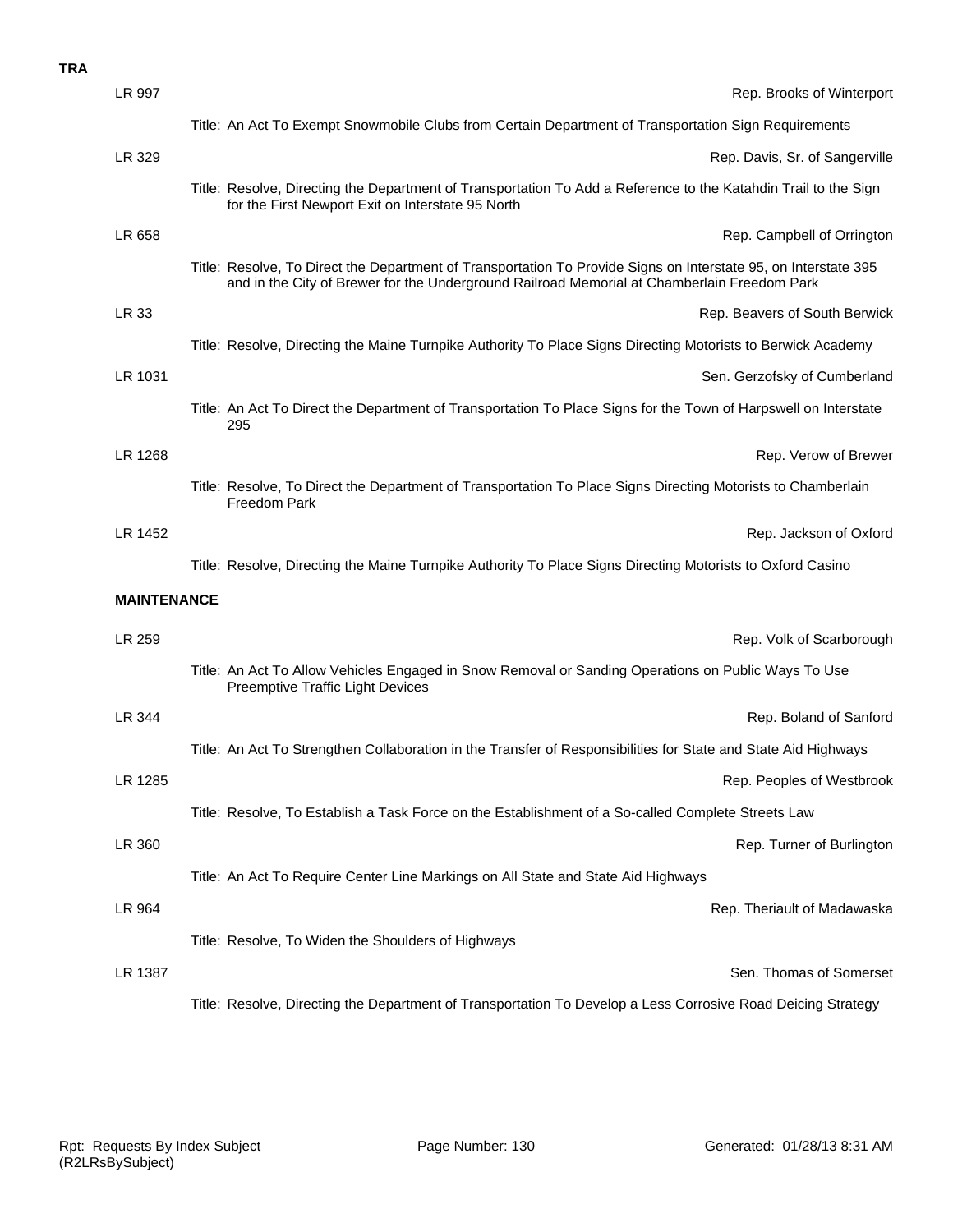|                            | <b>OUTDOOR ADVERTISING</b>                                                                                                                   |
|----------------------------|----------------------------------------------------------------------------------------------------------------------------------------------|
| LR 192                     | Rep. Keschl of Belgrade                                                                                                                      |
|                            | Title: An Act To Promote Small Businesses by Enhancing Outdoor Advertising Abilities                                                         |
| <b>PUBLIC WAYS</b>         |                                                                                                                                              |
| <b>LR 174</b>              | Rep. Chase of Wells                                                                                                                          |
|                            | Title: An Act To Protect a Private Memorial Placed in a Public Right-of-way                                                                  |
| LR 233                     | Rep. Davis, Sr. of Sangerville                                                                                                               |
|                            | Title: An Act To Exempt All Vehicles Delivering Home Heating Fuel, Including Wood Pellets, from Weight Limits                                |
| LR 247                     | Sen. Gerzofsky of Cumberland                                                                                                                 |
|                            | Title: An Act To Amend the Definition of "Public Way" To Include Streets and Highways Owned by Quasi-<br>municipal Corporations or Districts |
| LR 1359                    | Rep. Wilson of Augusta                                                                                                                       |
|                            | Title: Resolve, Directing the Department of Transportation To Open Water Street in Augusta to Two-way Traffic                                |
| <b>TRAFFIC REGULATIONS</b> |                                                                                                                                              |
| <b>CELL PHONE USE</b>      |                                                                                                                                              |
| LR 604                     | Rep. Beaudoin of Biddeford                                                                                                                   |
|                            | Title: An Act To Prohibit the Use of a Handheld Mobile Telephone while Operating a Motor Vehicle                                             |
| <b>CROSSWALKS</b>          |                                                                                                                                              |
| LR 611                     | Rep. Morrison of South Portland                                                                                                              |
|                            | Title: An Act To Require Motorists To Stop for Pedestrians in Crosswalks                                                                     |
| <b>ENFORCEMENT</b>         |                                                                                                                                              |
| LR 260                     | Sen. Thomas of Somerset                                                                                                                      |
|                            | Title: An Act Regarding Enforcement of Commercial Vehicle Laws                                                                               |
| LR 1712                    | Rep. Shaw of Standish                                                                                                                        |
|                            | Title: An Act Concerning Damages Owed in Motor Vehicle Accidents                                                                             |
| LR 600                     | Rep. Beaudoin of Biddeford                                                                                                                   |
|                            | Title: Resolve, To Establish a Pilot Project for the Enforcement of Laws Regarding Traffic Control Devices                                   |
| LR 641                     | Rep. Marks of Pittston                                                                                                                       |
|                            | Title: An Act To Provide a Ten Percent Discount to Persons Charged with a Traffic Infraction Who Pay Fines by<br>Waiver                      |
|                            |                                                                                                                                              |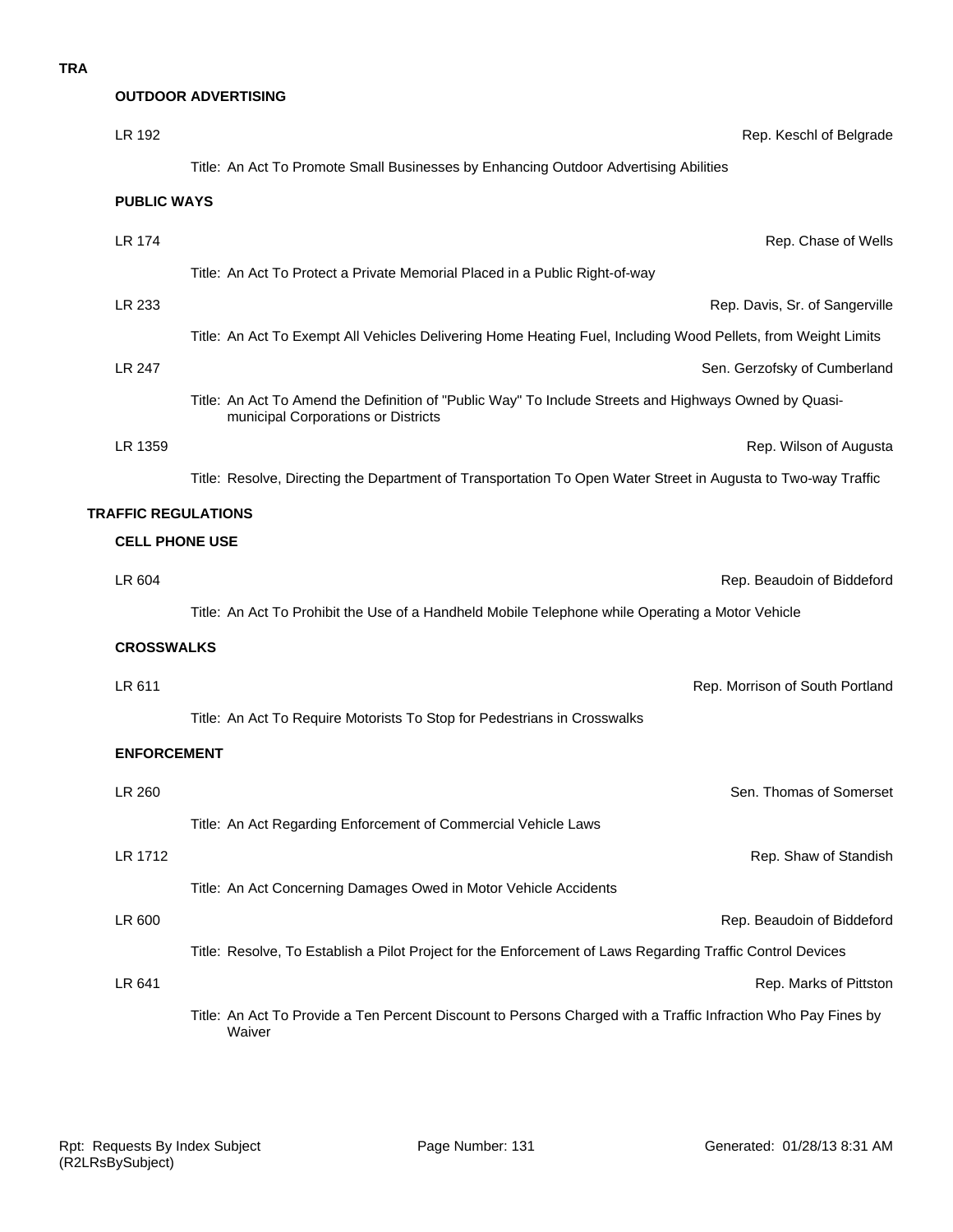| <b>PARKING</b>             |                                                                                                                                                                                                            |
|----------------------------|------------------------------------------------------------------------------------------------------------------------------------------------------------------------------------------------------------|
| LR 1214                    | Rep. Ayotte of Caswell                                                                                                                                                                                     |
|                            | Title: An Act To Amend the Laws Governing Disability Parking Spaces                                                                                                                                        |
| LR 249                     | Rep. Dunphy of Embden                                                                                                                                                                                      |
|                            | Title: An Act To Allow Lifetime Disability Plates or Placards for Eligible Applicants with Lower Limb Loss                                                                                                 |
| LR 194                     | Sen. Katz of Kennebec                                                                                                                                                                                      |
|                            | Title: An Act To Renew the Charter of the Augusta Parking District                                                                                                                                         |
| LR 243                     | Rep. Pouliot of Augusta                                                                                                                                                                                    |
|                            | Title: An Act To Amend the Augusta Parking District                                                                                                                                                        |
| <b>PASSING</b>             |                                                                                                                                                                                                            |
| LR 871                     | Rep. Hamann of South Portland                                                                                                                                                                              |
|                            | Title: An Act To Improve Compliance with the Requirement To Keep Right Except To Pass                                                                                                                      |
| <b>PEDESTRIANS</b>         |                                                                                                                                                                                                            |
| LR 340                     | Rep. Wilson of Augusta                                                                                                                                                                                     |
|                            | Title: An Act To Ensure Pedestrian Safety in Roundabouts                                                                                                                                                   |
| <b>SIGNALS</b>             |                                                                                                                                                                                                            |
| LR 1368                    | Rep. Lockman of Amherst                                                                                                                                                                                    |
|                            | Title: An Act To Allow Motorists To Proceed through an Intersection after Stopping for a Red Light                                                                                                         |
| <b>SPEED</b>               |                                                                                                                                                                                                            |
| LR 1941                    | Rep. Chenette of Saco                                                                                                                                                                                      |
|                            | Title: An Act To Raise the Speed Limit on Interstate 295                                                                                                                                                   |
| <b>TRANSPORTATION DEPT</b> |                                                                                                                                                                                                            |
| <b>PLANNING</b>            |                                                                                                                                                                                                            |
| LR 958                     | Rep. Bolduc of Auburn                                                                                                                                                                                      |
|                            | Title: Resolve, To Establish a Task Force To Study the Feasibility of Imposing Tolls on Interstate 95                                                                                                      |
| LR 1511                    | Rep. Bolduc of Auburn                                                                                                                                                                                      |
|                            | Title: Resolve, Directing the Department of Transportation and the Maine Turnpike Authority To Assess Legacy<br>Impacts of Interstate Funding and Operational Models in Place between Portland and Augusta |
| LR 1396                    | Sen. Mazurek of Knox                                                                                                                                                                                       |
|                            | Title: An Act To Authorize a GARVEE Bond for the Repair of Deficient Arterial State Highways and Bridges                                                                                                   |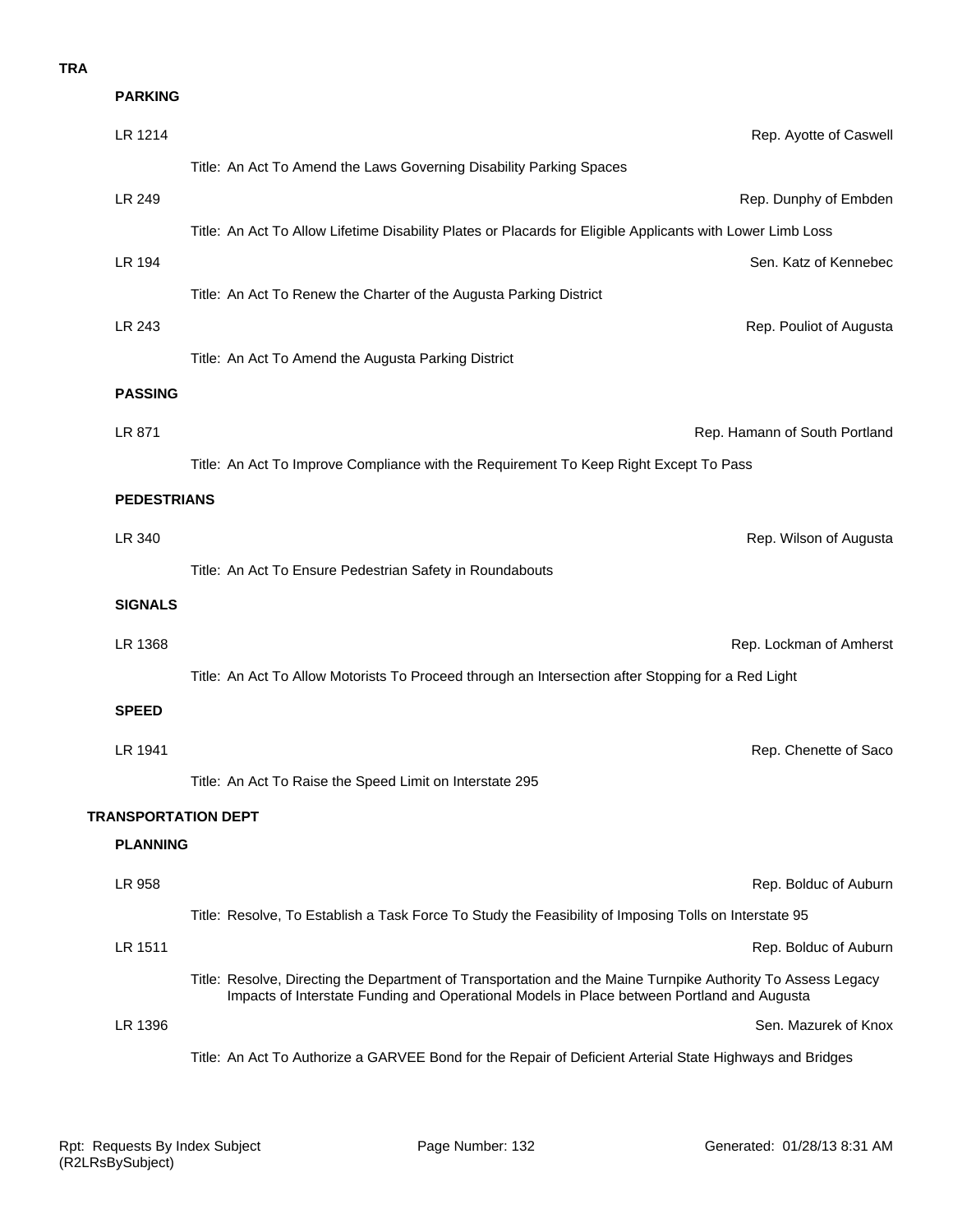| LR 1658           | Sen. Mazurek of Knox                                                                                                                                                                                                                            |
|-------------------|-------------------------------------------------------------------------------------------------------------------------------------------------------------------------------------------------------------------------------------------------|
|                   | Title: Resolve, Regarding a Study by the Department of Transportation of the Most Efficient Options for<br>Improving East-west Transit and Transportation                                                                                       |
| LR 1654           | Sen. Mazurek of Knox                                                                                                                                                                                                                            |
|                   | Title: An Act To Establish a Commission To Improve Maine's Infrastructure                                                                                                                                                                       |
| LR 1657           | Sen. Mazurek of Knox                                                                                                                                                                                                                            |
|                   | Title: Resolve, Prohibiting the Department of Transportation from Conducting, Facilitating or Overseeing Any<br>Additional Study of a Privately Owned East-west Highway                                                                         |
| LR 1201           | Rep. McCabe of Skowhegan                                                                                                                                                                                                                        |
|                   | Title: Resolve, Establishing the East-west Highway Study Commission to Oversee Further Study or Planning for<br>an East-west Highway                                                                                                            |
| LR 1609           | Sen. Cleveland of Androscoggin                                                                                                                                                                                                                  |
|                   | Title: Resolve, Directing the Department of Transportation and the Maine Turnpike Authority To Conduct a Study<br>of Possible Northern Connector Roads to Municipal Centers in Androscoggin and Franklin Counties                               |
| LR 1379           | Sen. Valentino of York                                                                                                                                                                                                                          |
|                   | Title: An Act To Prohibit Use of Public Funds for a Private Transportation Study                                                                                                                                                                |
| LR 1776           | Sen. Craven of Androscoggin                                                                                                                                                                                                                     |
|                   | Title: Resolve, Directing the Department of Transportation To Complete a Design and Engineering Assessment<br>for the Portland North Passenger Rail Service Extension on the State-owned St. Lawrence and Atlantic<br>Railway Corridor          |
| LR 1679           | Rep. Chapman of Brooksville                                                                                                                                                                                                                     |
|                   | Title: Resolve, To Modify an Authorized Feasibility Study                                                                                                                                                                                       |
| LR 1871           | Rep. Cassidy of Lubec                                                                                                                                                                                                                           |
|                   | Title: An Act To Defund the Feasibility Study for the East-west Highway                                                                                                                                                                         |
| <b>PROCEDURES</b> |                                                                                                                                                                                                                                                 |
| LR 1698           | Rep. McCabe of Skowhegan                                                                                                                                                                                                                        |
|                   | Title: An Act To Provide Transparency in Public-private Partnerships                                                                                                                                                                            |
|                   | <b>TRANSPORTATION DISTRICTS</b>                                                                                                                                                                                                                 |
| <b>PLANNING</b>   |                                                                                                                                                                                                                                                 |
| LR 1919           | Rep. Chipman of Portland                                                                                                                                                                                                                        |
|                   | Title: An Act To Establish the Southern Maine Regional Transportation Authority                                                                                                                                                                 |
| LR 1510           | Rep. Bolduc of Auburn                                                                                                                                                                                                                           |
|                   | Title: Resolve, Directing the Department of Transportation and the Maine Turnpike Authority To Conduct a Study<br>for the Need of a Portland North Passenger Transit Service Linking the Municipalities from Portland to<br>Lewiston and Auburn |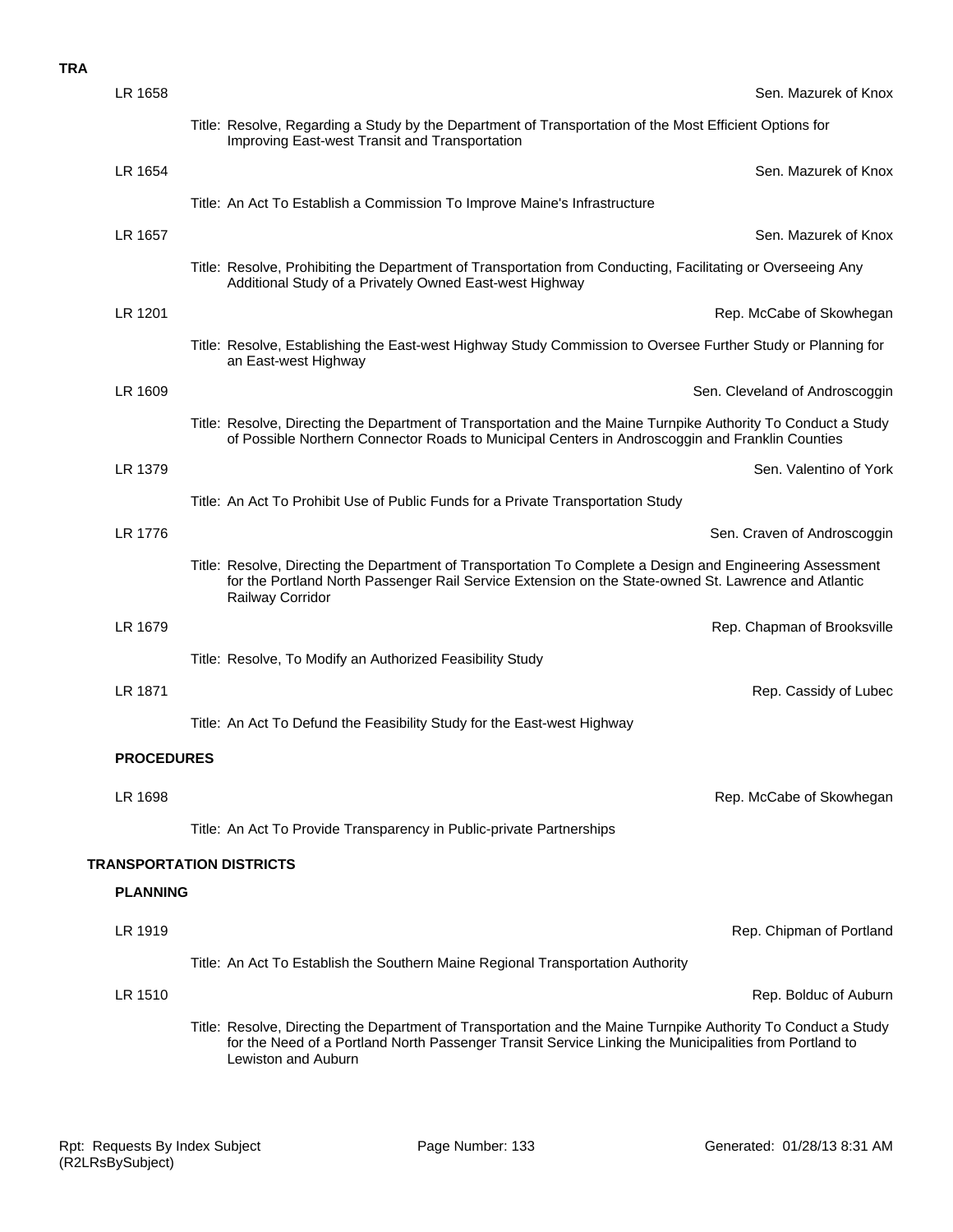| <b>TRA</b> |                           |                                                                                                                                       |
|------------|---------------------------|---------------------------------------------------------------------------------------------------------------------------------------|
|            | LR 1638                   | Rep. Russell of Portland                                                                                                              |
|            |                           | Title: An Act To Develop the Southern Maine Regional Transportation Authority                                                         |
|            | LR 1806                   | Rep. Treat of Hallowell                                                                                                               |
|            |                           | Title: An Act To Ensure Mobility and Access to Transportation                                                                         |
|            |                           | <b>TRANSIT DISTRICTS</b>                                                                                                              |
|            | LR 1286                   | Rep. Peoples of Westbrook                                                                                                             |
|            |                           | Title: An Act To Facilitate Regional Transit                                                                                          |
|            | LR 705                    | Rep. Moriarty of Cumberland                                                                                                           |
|            |                           | Title: An Act To Allow Creation of a Transit District by the Town of Chebeague Island                                                 |
|            | <b>TURNPIKE AUTHORITY</b> |                                                                                                                                       |
|            | <b>DUTIES</b>             |                                                                                                                                       |
|            | <b>LR 58</b>              | Rep. Bolduc of Auburn                                                                                                                 |
|            |                           | Title: Resolve, To Study the Impact of Higher Tolls on Workers, Business and Economic Development in<br>Western Maine                 |
|            | LR 993                    | Rep. Espling of New Gloucester                                                                                                        |
|            |                           | Title: An Act To Require a Public Notification and Hearing Process before Any Toll Increase by the Maine<br><b>Turnpike Authority</b> |
|            | LR 59                     | Rep. Carey of Lewiston                                                                                                                |
|            |                           | Title: An Act To Abolish the Maine Turnpike Authority and Transfer Its Functions and Duties to the Department of<br>Transportation    |
|            | <b>LR 57</b>              | Rep. Carey of Lewiston                                                                                                                |
|            |                           | Title: An Act To Increase Accountability of the Maine Turnpike Authority                                                              |
|            | <b>POWERS</b>             |                                                                                                                                       |
|            | LR 1213                   | Rep. Ayotte of Caswell                                                                                                                |
|            |                           | Title: An Act To Waive Tolls on the Maine Turnpike for Disabled Maine Veterans                                                        |
|            | <b>LR 140</b>             | Sen. Hill of York                                                                                                                     |
|            |                           | Title: An Act To Provide Toll Discounts to Maine Commuters on the Maine Turnpike                                                      |
|            | <b>LR 55</b>              | Rep. Rotundo of Lewiston                                                                                                              |
|            |                           | Title: An Act To Require Legislative Approval for Any Toll Increases by the Maine Turnpike Authority                                  |
|            | LR 56                     | Rep. Lajoie of Lewiston                                                                                                               |
|            |                           | Title: An Act To Equalize Tolls on Maine's Toll Highways                                                                              |
|            | <b>LR 208</b>             | Sen. Woodbury of Cumberland                                                                                                           |
|            |                           | Title: An Act To Reestablish Commuter Rates on the Maine Turnpike                                                                     |
|            |                           |                                                                                                                                       |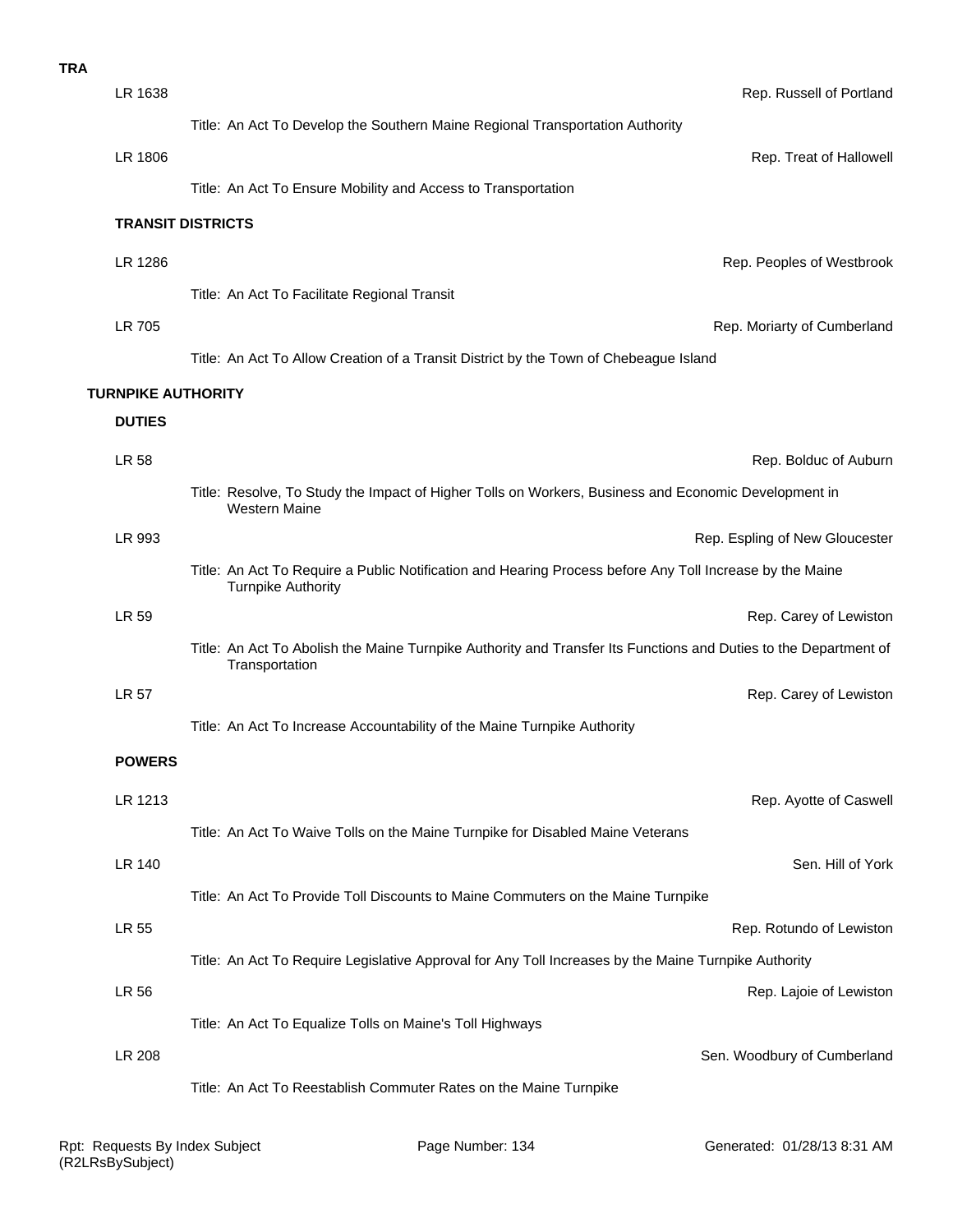Title: An Act To Change the Tolling on the Maine Turnpike

#### **VLA**

#### **ALCOHOLIC BEVERAGES**

# **AGENCY STORES**

| LR 1424          | Sen. Tuttle of York                                                                                                                                                         |
|------------------|-----------------------------------------------------------------------------------------------------------------------------------------------------------------------------|
|                  | Title: An Act To Clarify the Law Regarding Advertising Signage outside Premises Licensed To Sell Liquor                                                                     |
| LR 1880          | Pres. Alfond of Cumberland                                                                                                                                                  |
|                  | Title: An Act To Facilitate the Expansion of the State's Liquor Distribution System                                                                                         |
| LR 289           | Rep. Evangelos of Friendship                                                                                                                                                |
|                  | Title: An Act To Increase the Discount Rate on Alcoholic Beverages Sold by Agency Liquor Stores                                                                             |
| <b>BEER</b>      |                                                                                                                                                                             |
| LR 1351          | Rep. McCabe of Skowhegan                                                                                                                                                    |
|                  | Title: An Act To Allow the Sale of Microbrew Beer at Farmers' Markets                                                                                                       |
| LR 1779          | Rep. Carey of Lewiston                                                                                                                                                      |
|                  | Title: An Act To Change the Definition of "Brand" in the Laws Governing Liquor                                                                                              |
| LR 1664          | Sen. Boyle of Cumberland                                                                                                                                                    |
|                  | Title: An Act To Expand Products Lines for Maine's Microbreweries                                                                                                           |
| LR 1112          | Rep. Schneck of Bangor                                                                                                                                                      |
|                  | Title: An Act To Repeal the Provision on Law That Requires the Trade Name of Malt Liquor to Be Displayed in<br>Full Sight of a Customer on a Spigot or Dispensing Apparatus |
| <b>LICENSING</b> |                                                                                                                                                                             |
| LR 1920          | Rep. Berry of Bowdoinham                                                                                                                                                    |
|                  | Title: An Act To Streamline Liquor Licensing Laws for Small Establishments                                                                                                  |
| LR 1284          | Sen. Goodall of Sagadahoc                                                                                                                                                   |
|                  | Title: An Act To Clarify On-premises Liquor Licensing                                                                                                                       |
| LR 1127          | Sen. Saviello of Franklin                                                                                                                                                   |
|                  | Title: An Act To Remove the Disqualification of Certain Law Enforcement Officers from Obtaining a Liquor<br>License                                                         |
| <b>LIQUOR</b>    |                                                                                                                                                                             |
| LR 978           | Sen. Tuttle of York                                                                                                                                                         |
|                  | Title: An Act To Facilitate Consumer Taste Testings                                                                                                                         |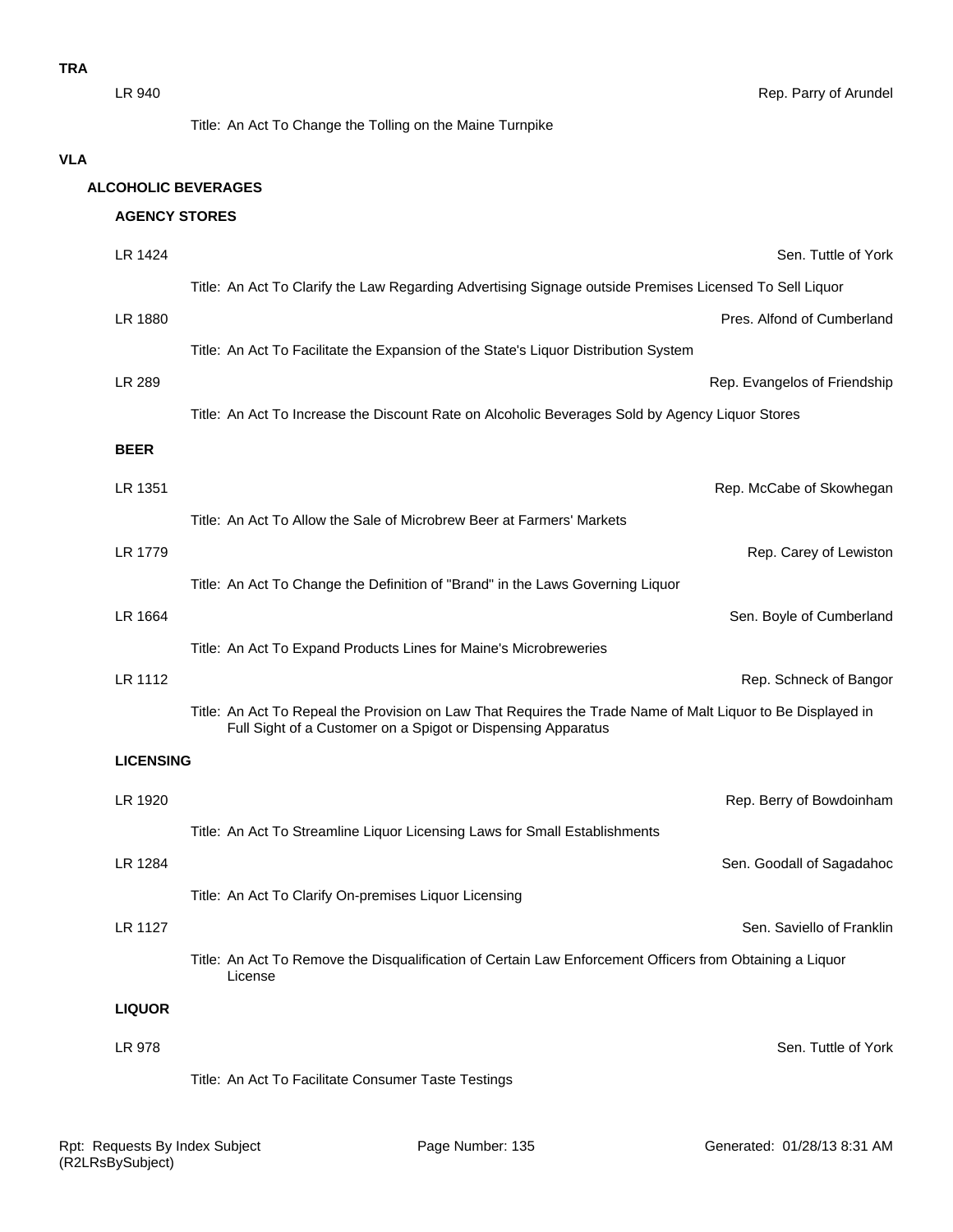| <b>VLA</b> |                        |                                                                                                                                            |                            |
|------------|------------------------|--------------------------------------------------------------------------------------------------------------------------------------------|----------------------------|
|            | LR 1349                |                                                                                                                                            | Rep. Carey of Lewiston     |
|            |                        | Title: An Act To Amend the Laws Governing the Relationship between Alcoholic Beverage Wholesalers and<br>Certificate of Approval Holders   |                            |
|            | LR 1859                |                                                                                                                                            | Sen. Goodall of Sagadahoc  |
|            |                        | Title: An Act To Strengthen the State's Wholesale Liquor Business                                                                          |                            |
|            | <b>LIQUOR SALES</b>    |                                                                                                                                            |                            |
|            | LR 624                 |                                                                                                                                            | Rep. Hobbins of Saco       |
|            |                        | Title: An Act To Extend the Hours for the Sale of Liquor on Sunday When St. Patrick's Day Is on a Sunday                                   |                            |
|            | LR 1160                |                                                                                                                                            | Rep. Ayotte of Caswell     |
|            |                        | Title: An Act To Make a Cashier or Clerk Who Sells Alcoholic Beverages or Tobacco to an Underage Person<br>Responsible for Paying the Fine |                            |
|            | LR 1362                |                                                                                                                                            | Rep. Beck of Waterville    |
|            |                        | Title: An Act To Assist Maine Businesses Paying Taxes on Wine and Malt Liquor                                                              |                            |
|            | LR 1720                |                                                                                                                                            | Sen. Tuttle of York        |
|            |                        | Title: An Act To Improve the Availability of Coupons in Maine                                                                              |                            |
|            | <b>LR 81</b>           |                                                                                                                                            | Rep. Gilbert of Jay        |
|            |                        | Title: An Act To Amend the Authorized Hours during Which Liquor May Be Sold and Purchased                                                  |                            |
|            | LR 915                 |                                                                                                                                            | Sen. Gratwick of Penobscot |
|            |                        | Title: An Act Concerning the Ability of Off-premises Liquor Licensees To Dispense Malt Liquor in Sealed<br><b>Refillable Containers</b>    |                            |
|            | <b>PUBLIC DRINKING</b> |                                                                                                                                            |                            |
|            | LR 1811                |                                                                                                                                            | Rep. Dill of Old Town      |
|            |                        | Title: An Act To Promote Alcohol Safety                                                                                                    |                            |
|            | <b>TASTINGS</b>        |                                                                                                                                            |                            |
|            |                        |                                                                                                                                            |                            |
|            | LR 1718                |                                                                                                                                            | Sen. Tuttle of York        |
|            |                        | Title: An Act To Increase Opportunities for Tasting Events at Small Businesses                                                             |                            |
|            | LR 1883                |                                                                                                                                            | Pres. Alfond of Cumberland |
|            |                        | Title: An Act To Grow the Maine Economy by Promoting Maine's Small Breweries and Wineries                                                  |                            |
|            | <b>WINE</b>            |                                                                                                                                            |                            |
|            | LR 578                 |                                                                                                                                            | Sen. Haskell of Cumberland |
|            |                        | Title: An Act To Reduce the Number of Labels of Wine a Retailer Must Stock To Conduct a Wine Tasting                                       |                            |
|            |                        |                                                                                                                                            |                            |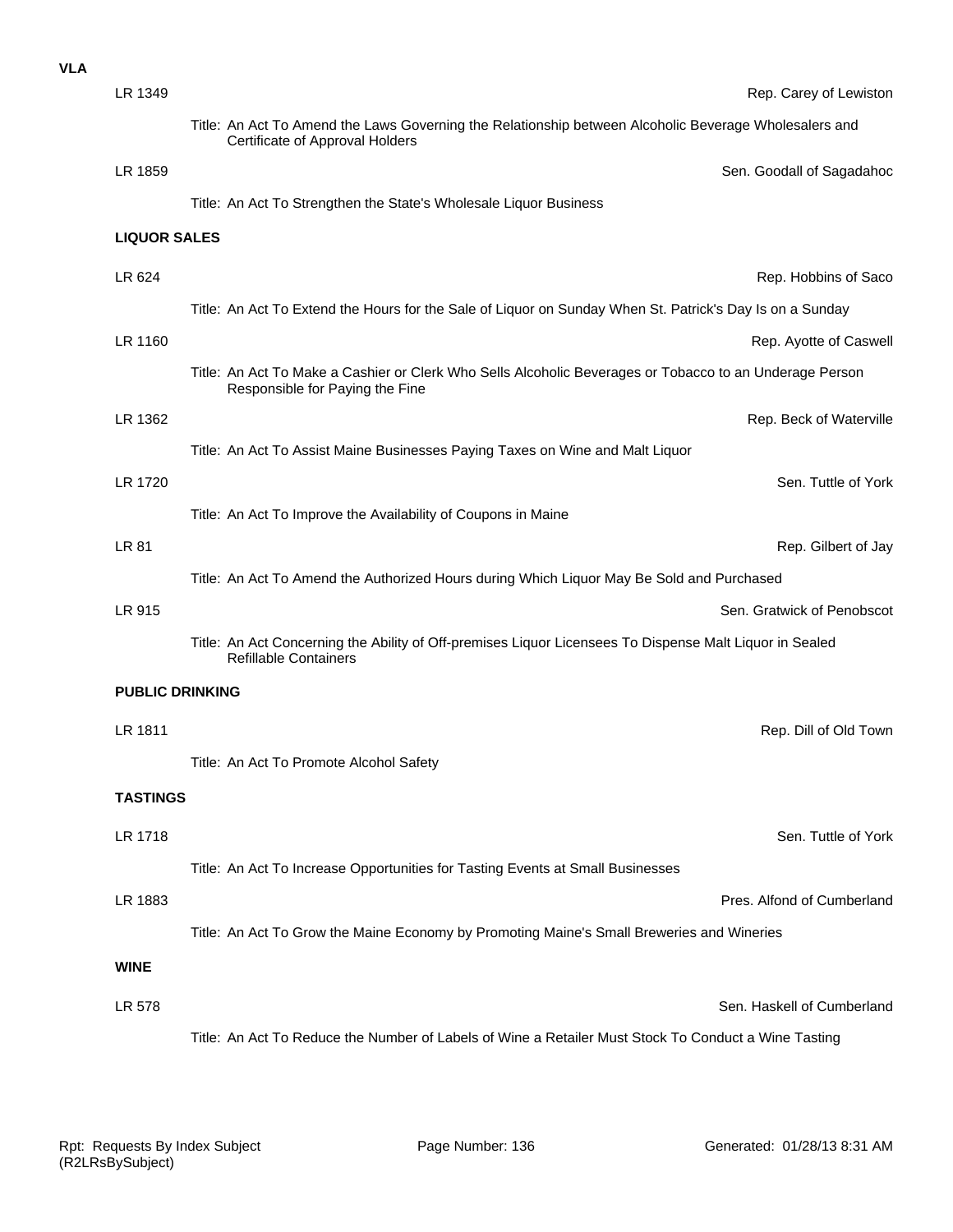| LR 35                 | Rep. Beavers of South Berwick                                                                                                                      |
|-----------------------|----------------------------------------------------------------------------------------------------------------------------------------------------|
|                       | Title: An Act To Amend the Laws Dealing with the Purchase of Wine Online                                                                           |
|                       | DEFENSE AND VETERANS SERVICES DEPT                                                                                                                 |
| <b>NATIONAL GUARD</b> |                                                                                                                                                    |
| LR 1798               | Sen. Valentino of York                                                                                                                             |
|                       | Title: An Act To Revise the Maine Military Code of Conduct To Address Military Sexual Trauma                                                       |
| <b>ELECTIONS</b>      |                                                                                                                                                    |
| <b>ABSENT VOTING</b>  |                                                                                                                                                    |
| LR 950                | Rep. Cotta of China                                                                                                                                |
|                       | Title: An Act To Amend the Laws Concerning Absentee Ballots                                                                                        |
| LR 720                | Rep. Libby of Lewiston                                                                                                                             |
|                       | Title: An Act To Expand Access to Absentee Ballots                                                                                                 |
| LR 809                | Rep. Gattine of Westbrook                                                                                                                          |
|                       | Title: An Act To Facilitate Absentee Voting by Residents in Residential Facilities                                                                 |
|                       | <b>CAMPAIGN FINANCE</b>                                                                                                                            |
| LR <sub>5</sub>       | Rep. Goode of Bangor                                                                                                                               |
|                       | Title: An Act To Strengthen Financial Disclosure Laws for the Legislative and Executive Branches of State<br>Government                            |
| LR 1144               | Rep. Kruger of Thomaston                                                                                                                           |
|                       | Title: An Act Regarding Corporate and Other Entity Campaign Advertising Disclosure and Accountability                                              |
| LR 1448               | Rep. Harlow of Portland                                                                                                                            |
|                       | Title: Resolve, Directing the Commission on Governmental Ethics and Election Practices To Improve Public<br>Access to Campaign Finance Information |
| <b>LR 26</b>          | Rep. Russell of Portland                                                                                                                           |
|                       | Title: An Act To Strengthen the Maine Clean Elections Act                                                                                          |
| LR 284                | Rep. Brooks of Winterport                                                                                                                          |
|                       | Title: An Act To Amend the Maine Clean Election Act                                                                                                |
| LR 1850               | Rep. Luchini of Ellsworth                                                                                                                          |
|                       | Title: An Act To Promote Transparency in Elections                                                                                                 |
| <b>LR 114</b>         | Rep. Carey of Lewiston                                                                                                                             |

Title: An Act Relating to the Clean Election Laws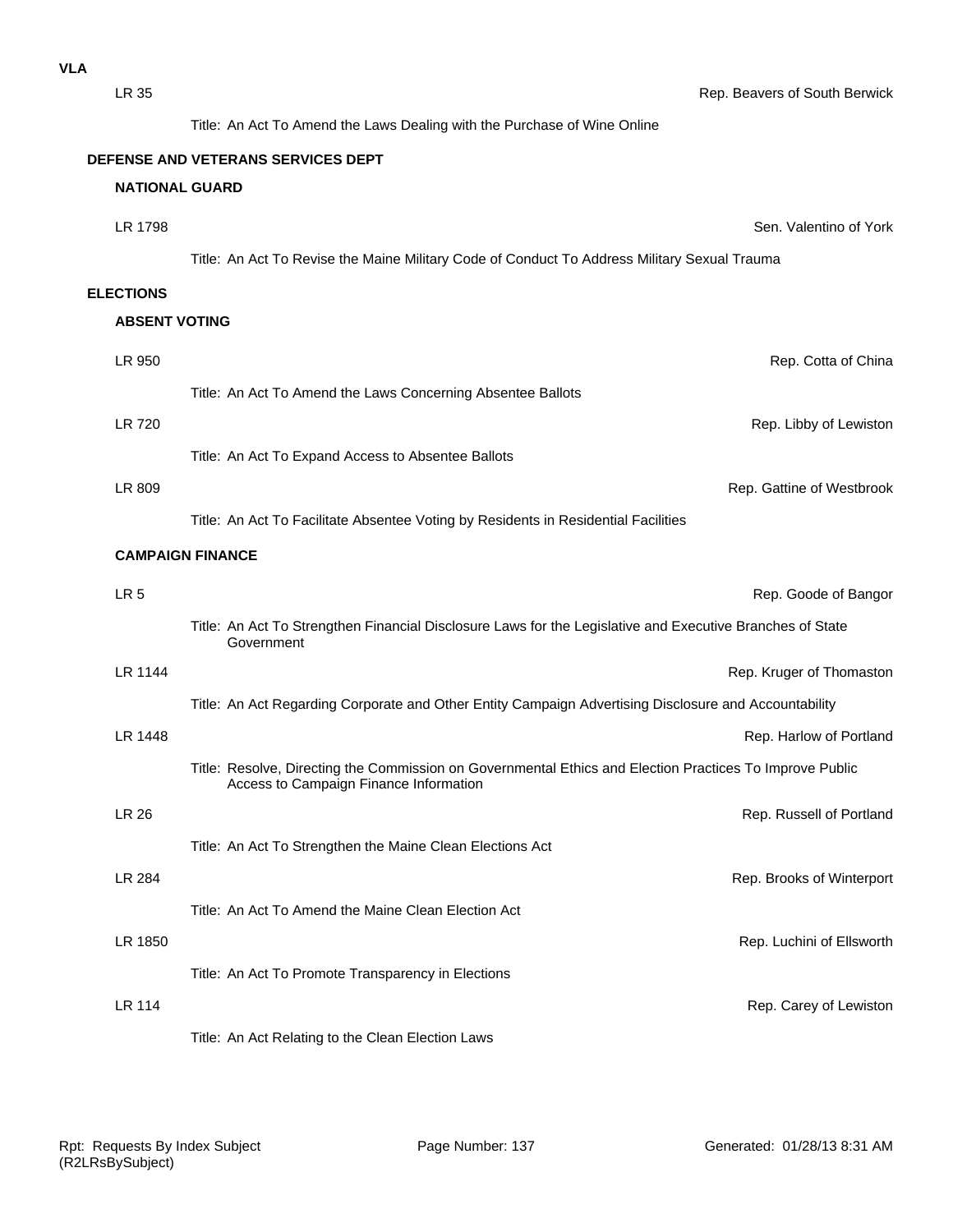### **VLA**

| LR 169            | Rep. Carey of Lewiston                                                                                                                        |  |
|-------------------|-----------------------------------------------------------------------------------------------------------------------------------------------|--|
|                   | Title: An Act To Increase Transparency in Reporting of Party Committees, Political Action Committees and Ballot<br><b>Question Committees</b> |  |
| LR 1108           | Rep. Berry of Bowdoinham                                                                                                                      |  |
|                   | Title: An Act To Correct a Potential Conflict of Interest in Election Law                                                                     |  |
| LR <sub>3</sub>   | Rep. MacDonald of Boothbay                                                                                                                    |  |
|                   | Title: An Act Regarding Corporate and Other Entity Campaign Advertising Disclosure and Accountability                                         |  |
| LR 991            | Rep. Saxton of Harpswell                                                                                                                      |  |
|                   | Title: An Act To Require a Copy of Communications To Be Filed with Independent Expenditure Reports                                            |  |
| LR 1647           | Rep. Chenette of Saco                                                                                                                         |  |
|                   | Title: An Act To Revise the Maine Clean Election Act Regarding Participation in Political Action Committees                                   |  |
| <b>CAMPAIGNS</b>  |                                                                                                                                               |  |
| LR 495            | Rep. Brooks of Winterport                                                                                                                     |  |
|                   | Title: An Act To Require Registered Voter Lists To Be Provided to Candidates for Legislative Office                                           |  |
| LR 1911           | Rep. Moonen of Portland                                                                                                                       |  |
|                   | Title: An Act To Eliminate the Requirement To Provide an Address in Disclaimers on Political Radio<br>Advertisements                          |  |
| <b>CANDIDATES</b> |                                                                                                                                               |  |
|                   |                                                                                                                                               |  |
| LR 1982           | Rep. Casavant of Biddeford                                                                                                                    |  |
|                   | Title: An Act To Allow Name Tags To Be Worn By Candidates at Polling Places                                                                   |  |
| <b>LR 1447</b>    | Rep. Harlow of Portland                                                                                                                       |  |
|                   | Title: An Act To Amend the Maine Clean Election Act Regarding Unopposed Candidates                                                            |  |
| LR 847            | Rep. Brooks of Winterport                                                                                                                     |  |
|                   | Title: An Act To Require Write-in Candidates To Be Listed on the Ballot Tabulation Report                                                     |  |
| LR 1372           | Sen. Valentino of York                                                                                                                        |  |
|                   | Title: An Act To Revise Candidate Nominations by Petition                                                                                     |  |
| LR 1848           | Rep. Luchini of Ellsworth                                                                                                                     |  |
|                   | Title: An Act To Amend the Maine Clean Election Act                                                                                           |  |
| LR 1847           | Rep. Luchini of Ellsworth                                                                                                                     |  |
|                   | Title: An Act To Improve the Maine Clean Election Act                                                                                         |  |
| LR 1111           | Rep. Schneck of Bangor                                                                                                                        |  |
|                   | Title: An Act To Assess a Fine on a Person Who Provides Misinformation on a Primary Candidate's Consent<br>Form                               |  |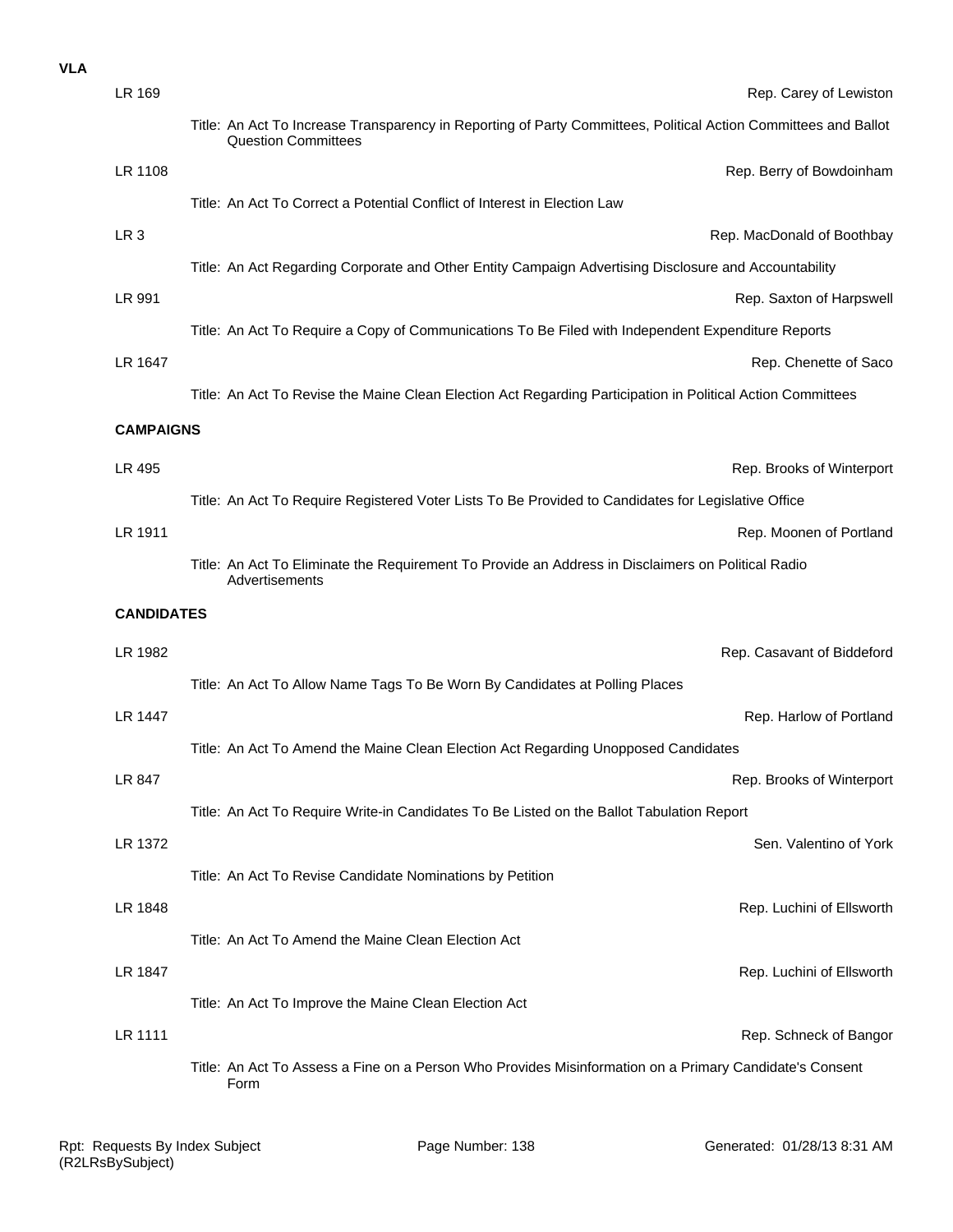#### **VLA**

#### **CONTRIBUTIONS**

| <b>LR 17</b>             | Rep. Russell of Portland                                                                                           |
|--------------------------|--------------------------------------------------------------------------------------------------------------------|
|                          | Title: An Act To Clarify the Rights of Corporations                                                                |
| LR 1748                  | Sen. Youngblood of Penobscot                                                                                       |
|                          | Title: An Act To Strengthen the Maine Clean Election Act                                                           |
| LR 1302                  | Sen. Mason of Androscoggin                                                                                         |
|                          | Title: An Act To Increase the Limits on Campaign Contributions for Candidates for Governor and the State<br>Senate |
| LR 670                   | Rep. Johnson of Greenville                                                                                         |
|                          | Title: An Act To Limit Political Contributions by Public Employee Labor Unions                                     |
| LR 619                   | Rep. MacDonald of Boothbay                                                                                         |
|                          | Title: An Act To Limit Contributions to Candidates for Maine Elected Offices                                       |
| LR 1956                  | Rep. Villa of Harrison                                                                                             |
|                          | Title: An Act To Prohibit Corporate Contributions and Expenditures in the Maine Clean Election Act                 |
| <b>POLITICAL PARTIES</b> |                                                                                                                    |
| LR 1391                  | Rep. Chipman of Portland                                                                                           |
|                          | Title: An Act To Create Fairness in Political Party Enrollment Deadlines                                           |
| <b>POLITICAL SIGNS</b>   |                                                                                                                    |
|                          |                                                                                                                    |
| LR 840                   | Sen. Saviello of Franklin                                                                                          |
|                          | Title: An Act To Prohibit the Placement of Political Signs within 25 Feet of a Cemetery or Burial Site             |
| <b>PRESIDENTIAL</b>      |                                                                                                                    |
| LR 1605                  | Sen. Woodbury of Cumberland                                                                                        |
|                          | Title: An Act To Implement the National Popular Vote for President                                                 |
| <b>LR 29</b>             | Rep. Beavers of South Berwick                                                                                      |
|                          | Title: An Act To Establish a Primary for the Presidential Election                                                 |
| <b>PRIMARY</b>           |                                                                                                                    |
| LR 927                   | Rep. Rykerson of Kittery                                                                                           |
|                          | Title: An Act To Establish a Nonpartisan Primary Election System for State and Federal Candidates                  |
|                          | <b>REGISTRATION OF VOTERS</b>                                                                                      |
| LR 1233                  | Sen. Patrick of Oxford                                                                                             |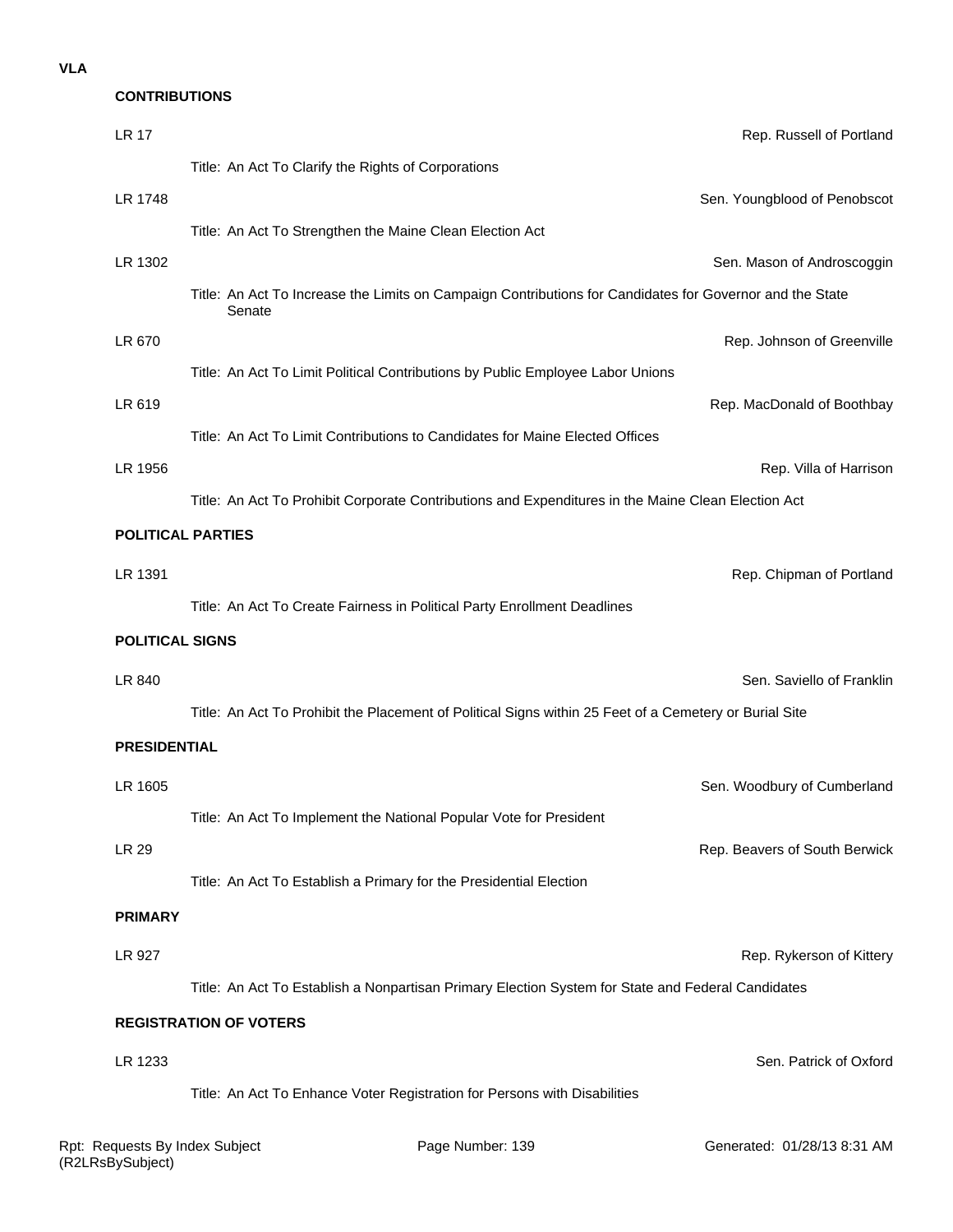## **VOTING PROCEDURES**

| LR 1394       | Rep. Chipman of Portland                                                                                                                  |
|---------------|-------------------------------------------------------------------------------------------------------------------------------------------|
|               | Title: An Act To Improve Access to Voter Lists                                                                                            |
| LR 1395       | Rep. Chipman of Portland                                                                                                                  |
|               | Title: An Act To Designate Election Day as an Official State Holiday                                                                      |
| LR 24         | Rep. Russell of Portland                                                                                                                  |
|               | Title: An Act To Require That the Governor Be Elected by the Ranked-choice Voting Method                                                  |
| LR 589        | Rep. Beck of Waterville                                                                                                                   |
|               | Title: An Act To Increase Voting Access                                                                                                   |
| LR 580        | Sen. Tuttle of York                                                                                                                       |
|               | Title: An Act To Amend the Election Laws To Require a Run-off Election for Governor                                                       |
| <b>LR 421</b> | Rep. Knight of Livermore Falls                                                                                                            |
|               | Title: RESOLUTION, Proposing an Amendment to the Constitution of Maine To Restrict the Voting Privileges of<br><b>Incarcerated Felons</b> |
| LR 1851       | Rep. Luchini of Ellsworth                                                                                                                 |
|               | Title: An Act To Improve Voting in Elections                                                                                              |
| LR 1306       | Rep. Peterson of Rumford                                                                                                                  |
|               | Title: Resolve, To Establish a Commission To Study Ways To Improve the Exercise of the Franchise for All<br><b>Maine Citizens</b>         |
| LR 132        | Rep. Shaw of Standish                                                                                                                     |
|               | Title: RESOLUTION, Proposing an Amendment to the Constitution of Maine Concerning Early Voting and Voting<br>by Absentee Ballot           |
| LR 133        | Sen. Woodbury of Cumberland                                                                                                               |
|               | Title: An Act To Establish Ranked-choice Voting in the State                                                                              |
| LR 1250       | Rep. Farnsworth of Portland                                                                                                               |
|               | Title: An Act To Ensure the Integrity of the Election Process                                                                             |
| LR 295        | Rep. Evangelos of Friendship                                                                                                              |
|               | Title: An Act To Establish a Run-off Process for the Election of the Governor                                                             |
| LR 231        | Rep. Cooper of Yarmouth                                                                                                                   |
|               | Title: An Act To Amend the Election Laws To Provide Voters with the Right To Rank Choice of Candidates in<br><b>Certain Elections</b>     |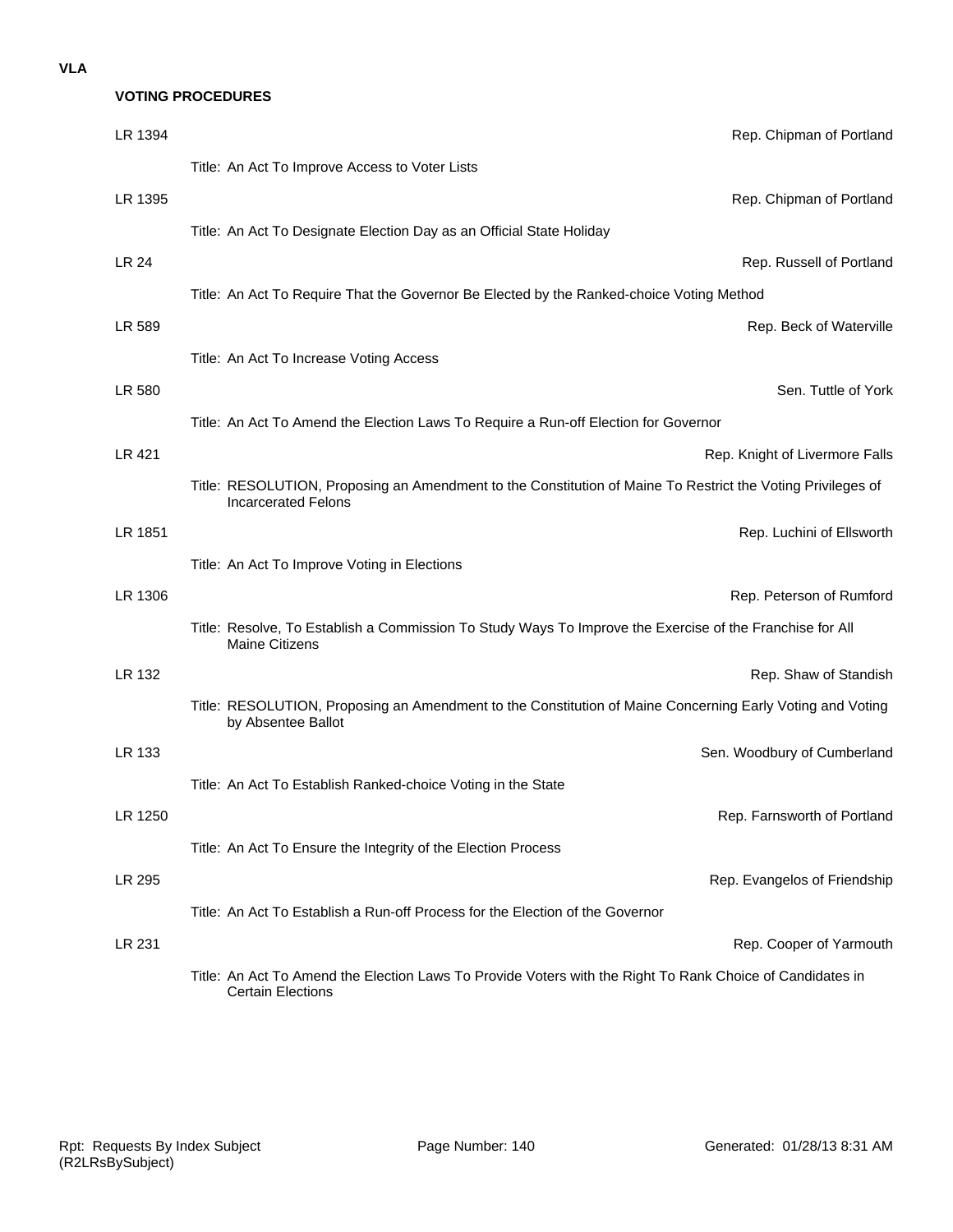#### **VLA**

| <b>GAMBLING</b> |                                                                                                                                                   |
|-----------------|---------------------------------------------------------------------------------------------------------------------------------------------------|
| <b>BINGO</b>    |                                                                                                                                                   |
| LR 193          | Rep. Keschl of Belgrade                                                                                                                           |
|                 | Title: An Act To Allow 2 Eligible Organizations To Jointly Hold a Game of Beano or Bingo                                                          |
| <b>LR 14</b>    | Rep. Shaw of Standish                                                                                                                             |
|                 | Title: An Act To Amend the Law Concerning the Licensing of Veterans Organizations Conducting Beano in<br><b>Leased Buildings</b>                  |
| LR 167          | Rep. Mitchell of Penobscot Nation                                                                                                                 |
|                 | Title: An Act Concerning High-stakes Beano                                                                                                        |
|                 | <b>CASINO GAMBLING</b>                                                                                                                            |
| LR 448          | Sen. Thomas of Somerset                                                                                                                           |
|                 | Title: An Act To Ensure Equity in Funding to State Postsecondary Institutions of Higher Learning                                                  |
| LR 145          | Rep. Crockett of Bethel                                                                                                                           |
|                 | Title: An Act Regarding the Use of Funds Allocated for Safety in Oxford County from Gambling Proceeds                                             |
| LR 725          | Sen. Patrick of Oxford                                                                                                                            |
|                 | Title: An Act To Provide Parity in Funding to Maine Maritime Academy from Gaming                                                                  |
| LR 1211         | Rep. Soctomah of Passamaquoddy Tribe                                                                                                              |
|                 | Title: An Act To Allow the Passamaquoddy Tribe To Establish a Gaming Facility in Washington County                                                |
| LR 1309         | Rep. Peterson of Rumford                                                                                                                          |
|                 | Title: An Act To Specify Appropriate Distribution of Public Proceeds from Casino Revenue                                                          |
| LR 985          | Rep. Bear of Houlton Band of Maliseet Indians                                                                                                     |
|                 | Title: An Act To Authorize Federally Recognized Indian Tribes To Operate Casinos under the Same Conditions<br>as Apply to Existing Casinos        |
| LR 1068         | Rep. Bear of Houlton Band of Maliseet Indians                                                                                                     |
|                 | Title: An Act To Authorize the Houlton Band of Maliseet Indians To Operate a Casino in Aroostook County                                           |
|                 | <b>GAMES OF CHANCE</b>                                                                                                                            |
| LR 1802         | Sen. Mason of Androscoggin                                                                                                                        |
|                 | Title: An Act To Repeal the Requirement for the Removal of a Slot Machine                                                                         |
| <b>LR 48</b>    | Sen. Patrick of Oxford                                                                                                                            |
|                 | Title: An Act To Provide Revenue to Veterans' Organizations and the Maine Veterans' Memorial Cemetery<br>System Care Fund from Table Game Revenue |
| LR 1713         | Sen. Patrick of Oxford                                                                                                                            |
|                 | Title: An Act To Reduce the Licensing Fee for Tournament Games                                                                                    |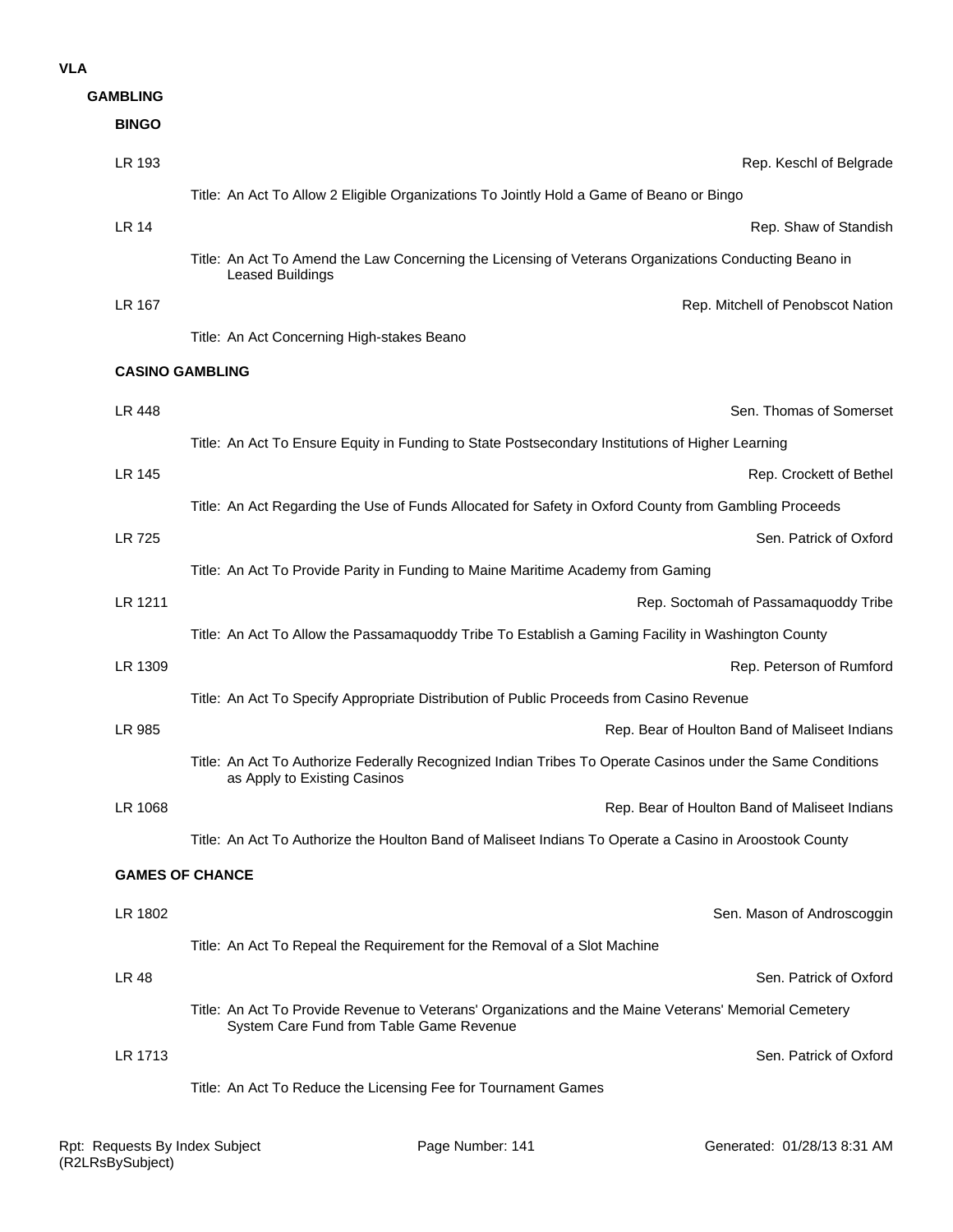| <b>VLA</b> |                                  |                                                                                                         |  |  |
|------------|----------------------------------|---------------------------------------------------------------------------------------------------------|--|--|
|            | LR 909                           | Rep. Shaw of Standish                                                                                   |  |  |
|            |                                  | Title: An Act Regarding Games of Chance Operated by Snowmobile Clubs                                    |  |  |
|            | LR 1513                          | Sen. Katz of Kennebec                                                                                   |  |  |
|            |                                  | Title: An Act To Increase the Monetary Limit for Cribbage Games                                         |  |  |
|            | LR 659                           | Rep. Wilson of Augusta                                                                                  |  |  |
|            |                                  | Title: An Act To Amend the Laws Governing the Operation of Tournament Games by Charitable Organizations |  |  |
|            | <b>HARNESS RACING</b>            |                                                                                                         |  |  |
|            | LR 1491                          | Rep. Cray of Palmyra                                                                                    |  |  |
|            |                                  | Title: An Act To Allow the Equitable Distribution of Wagers on Horse Races                              |  |  |
|            | LR 1490                          | Rep. Gifford of Lincoln                                                                                 |  |  |
|            |                                  | Title: An Act To Allow Maine's Harness Racing Industry To Compete with Casino Gaming                    |  |  |
|            | LR 1170                          | Sen. Tuttle of York                                                                                     |  |  |
|            |                                  | Title: An Act To Strengthen the Law Prohibiting Black Market Wagering on Horse Races                    |  |  |
|            | LR 1894                          | Rep. Longstaff of Waterville                                                                            |  |  |
|            |                                  | Title: An Act To Establish Advance Deposit Wagering                                                     |  |  |
|            | <b>HARNESS RACING COMMISSION</b> |                                                                                                         |  |  |
|            | LR 1492                          | Rep. Parry of Arundel                                                                                   |  |  |
|            |                                  | Title: An Act To Preserve and Ensure Equitable Funding of Maine's Commercial Racetracks                 |  |  |
|            |                                  |                                                                                                         |  |  |
|            | <b>LOTTERIES</b>                 |                                                                                                         |  |  |
|            | <b>LR 175</b>                    | Sen. Jackson of Aroostook                                                                               |  |  |
|            |                                  | Title: An Act Relating to Sales of Lottery Tickets by Convenience Stores                                |  |  |
|            |                                  | OFF TRACK BETTING                                                                                       |  |  |
|            | LR 1796                          | Rep. Marean of Hollis                                                                                   |  |  |
|            |                                  | Title: An Act To Enhance the Viability of Off-track Betting Facilities                                  |  |  |
|            | LR 833                           | Sen. Tuttle of York                                                                                     |  |  |
|            |                                  | Title: An Act To Establish Advance Deposit Wagering for Harness Racing                                  |  |  |
|            | LR 1895                          | Rep. Longstaff of Waterville                                                                            |  |  |
|            |                                  | Title: An Act To Enhance Equity and Efficiency for Off-track Betting Facilities                         |  |  |
|            | LR 1279                          | Rep. Longstaff of Waterville                                                                            |  |  |
|            |                                  | Title: An Act To Enhance Equity and Efficiency for Off-track Betting Facilities                         |  |  |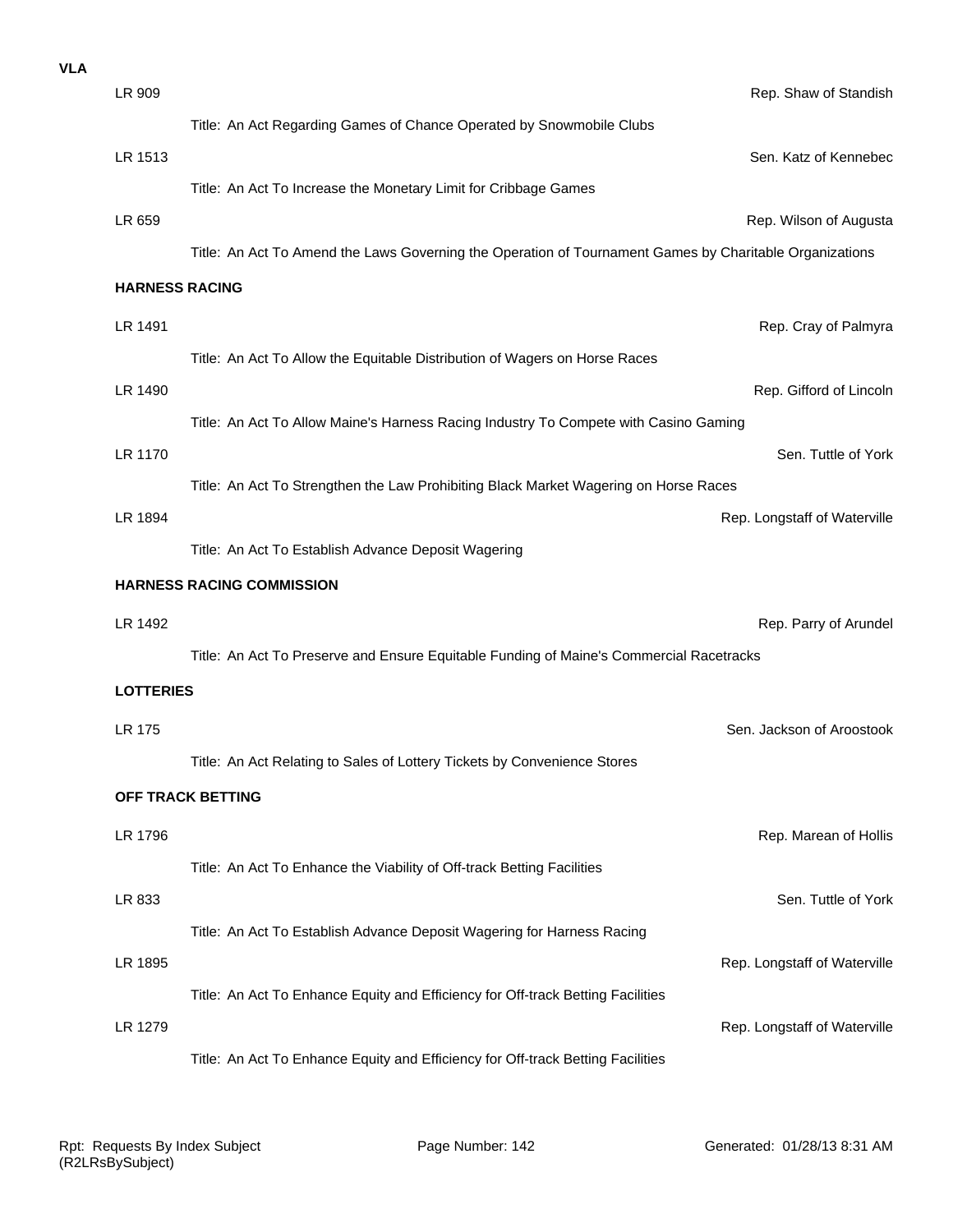**SPORT POOLS**

| LR 426                     | Rep. MacDonald of Old Orchard Beach                                                                          |
|----------------------------|--------------------------------------------------------------------------------------------------------------|
|                            | Title: An Act To License Betting on Football Score Pools                                                     |
| <b>VIDEO GAMING</b>        |                                                                                                              |
| <b>LR 47</b>               | Sen. Patrick of Oxford                                                                                       |
|                            | Title: An Act To Increase Gaming Opportunities for Charitable Fraternal and Veterans' Organizations          |
| <b>GOVERNMENTAL ETHICS</b> |                                                                                                              |
|                            | <b>CONFLICTS OF INTEREST</b>                                                                                 |
| LR 61                      | Rep. Carey of Lewiston                                                                                       |
|                            | Title: An Act To Prevent a Conflict of Interest of the Secretary of State                                    |
|                            |                                                                                                              |
| <b>DISCLOSURES</b>         |                                                                                                              |
| <b>LR 116</b>              | Sen. Cain of Penobscot                                                                                       |
|                            | Title: An Act To Strengthen Maine's Ethics Laws and Improve Public Access to Information                     |
| <b>LANDLORD AND TENANT</b> |                                                                                                              |
| <b>EVICTION</b>            |                                                                                                              |
| LR 1743                    | Rep. Casavant of Biddeford                                                                                   |
|                            | Title: An Act To Amend the Process of Tenant Eviction                                                        |
| LR 684                     | Sen. Whittemore of Somerset                                                                                  |
|                            | Title: An Act Regarding Legal Representation in Certain Eviction Actions                                     |
| LR 764                     | Rep. Hayes of Buckfield                                                                                      |
|                            | Title: An Act To Amend the Laws Governing Service of Process in Eviction Actions                             |
| LR 834                     | Rep. Longstaff of Waterville                                                                                 |
|                            | Title: An Act To Allow a Single-member Limited Liability Company To Represent Itself in Eviction Proceedings |
|                            | <b>LANDLORD DUTIES</b>                                                                                       |
| LR 1027                    | Rep. Goode of Bangor                                                                                         |
|                            | Title: An Act To Amend the Laws Concerning Landlord and Tenant Relationships                                 |
| LR 1775                    | Rep. Casavant of Biddeford                                                                                   |
|                            | Title: An Act To Amend the Laws Governing a Landlord's Right To Inspect Property                             |
| LR 1914                    | Rep. Chipman of Portland                                                                                     |
|                            | Title: An Act To Require Energy Efficiency Disclosures for Rental Units                                      |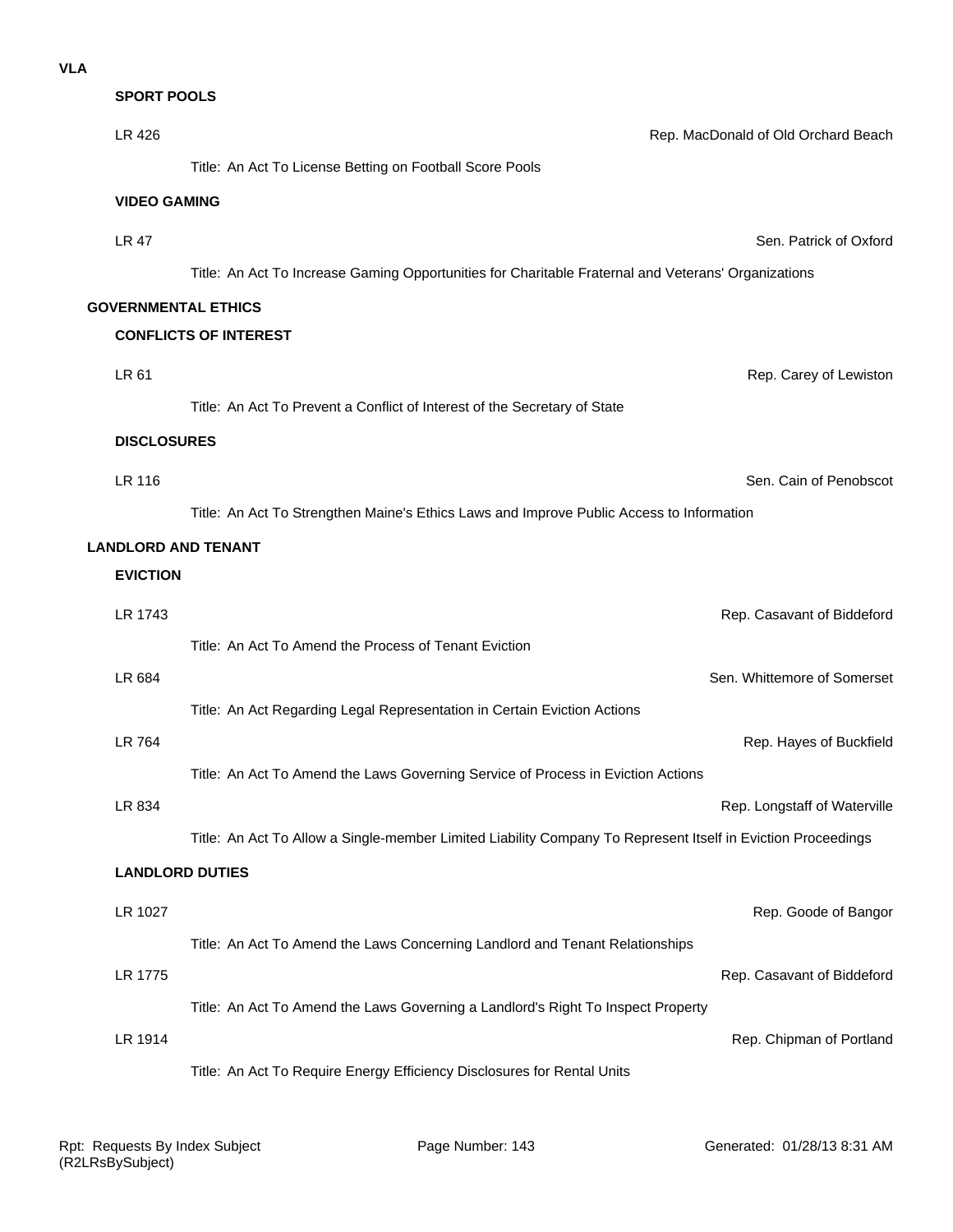| <b>VLA</b> |                       |                                                                                                                                           |
|------------|-----------------------|-------------------------------------------------------------------------------------------------------------------------------------------|
|            | LR 686                | Sen. Whittemore of Somerset                                                                                                               |
|            |                       | Title: An Act Relating to Radon Testing and Disclosure to Tenants                                                                         |
|            | LR 836                | Rep. Longstaff of Waterville                                                                                                              |
|            |                       | Title: An Act To Amend the Laws Relating to Radon Testing                                                                                 |
|            |                       | <b>PROPERTY DAMAGE</b>                                                                                                                    |
|            | LR 1107               | Sen. Johnson of Lincoln                                                                                                                   |
|            |                       | Title: An Act To Prevent Tenants from Damaging Rented Apartments                                                                          |
|            | <b>RENT</b>           |                                                                                                                                           |
|            | LR 1113               | Rep. Schneck of Bangor                                                                                                                    |
|            |                       | Title: An Act Related to Rent Escrow                                                                                                      |
|            |                       | <b>SECURITY DEPOSITS</b>                                                                                                                  |
|            | LR 1222               | Rep. Chipman of Portland                                                                                                                  |
|            |                       | Title: An Act To Provide Accountability for Tenants' Security Deposits                                                                    |
|            | <b>LOBBYISTS</b>      |                                                                                                                                           |
|            |                       | <b>FORMER LEGISLATORS</b>                                                                                                                 |
|            | <b>LR 148</b>         | Rep. Crockett of Bethel                                                                                                                   |
|            |                       | Title: An Act To Enhance Transparency in Government by Implementing a Waiting Period for Legislators before                               |
|            |                       | They May Register as Lobbyists                                                                                                            |
|            | <b>QUALIFICATIONS</b> |                                                                                                                                           |
|            | LR 1338               | Rep. Russell of Portland                                                                                                                  |
|            |                       | Title: An Act To Increase Ethics and Transparency in Government Service                                                                   |
|            | <b>TORT CLAIMS</b>    |                                                                                                                                           |
|            | <b>DAMAGES</b>        |                                                                                                                                           |
|            | LR 1759               | Sen. Boyle of Cumberland                                                                                                                  |
|            |                       | Title: Resolve, Authorizing the Estate of Mitchell A. Kessler To Bring Suit Against the Department of Health and<br><b>Human Services</b> |
|            | <b>VETERANS</b>       |                                                                                                                                           |
|            | <b>CEMETERY</b>       |                                                                                                                                           |
|            | LR 1801               | Sen. Mason of Androscoggin                                                                                                                |
|            |                       | Title: An Act To Ensure the Proper Care and Inventory of Veterans' Graves                                                                 |
|            |                       |                                                                                                                                           |